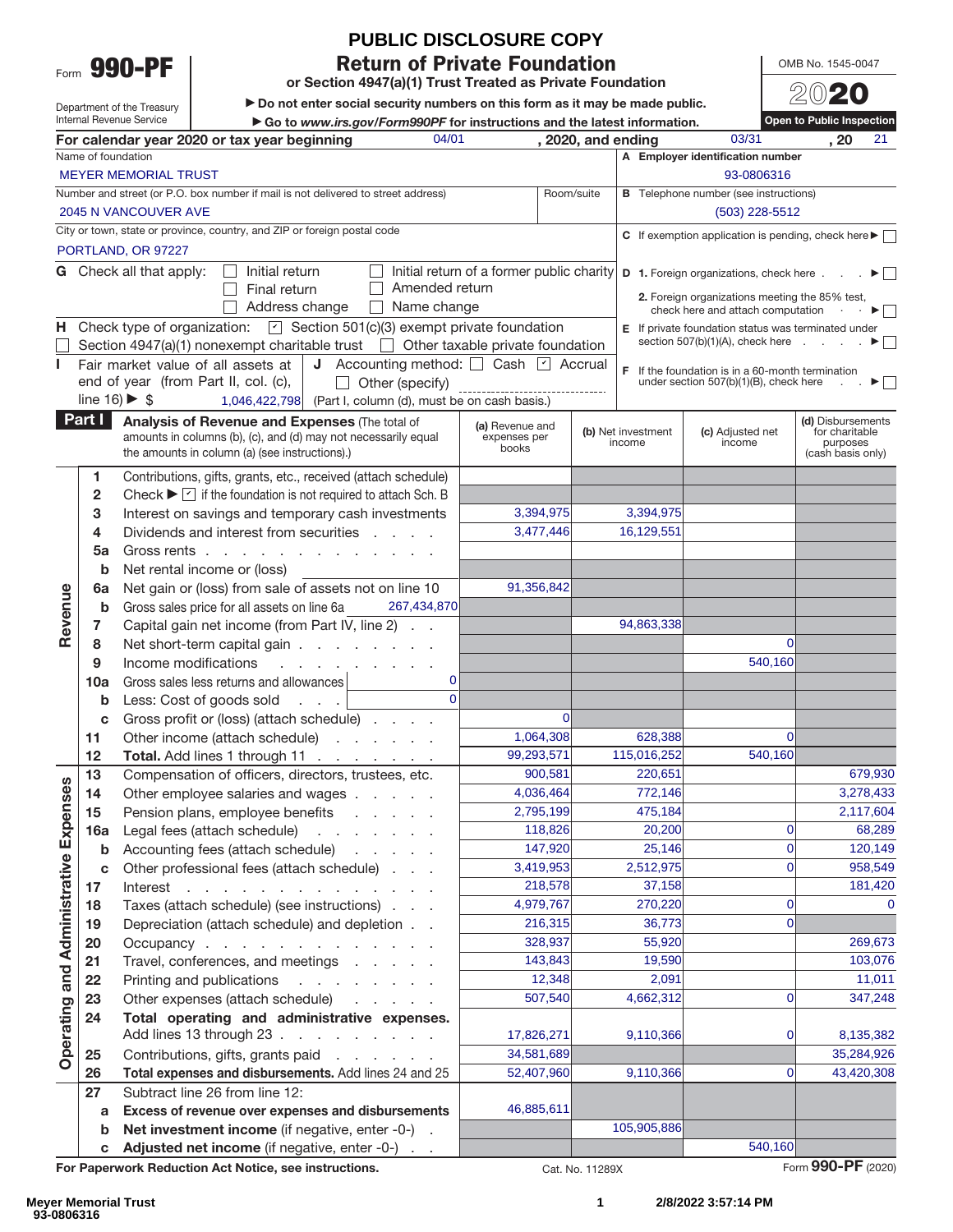|                             |          | Form 990-PF (2020)                                                                                                      |                   |                |                         | Page 2                |  |
|-----------------------------|----------|-------------------------------------------------------------------------------------------------------------------------|-------------------|----------------|-------------------------|-----------------------|--|
|                             | Part II  | <b>Balance Sheets</b> Attached schedules and amounts in the description column                                          | Beginning of year | End of year    |                         |                       |  |
|                             |          | should be for end-of-year amounts only. (See instructions.)                                                             | (a) Book Value    | (b) Book Value |                         | (c) Fair Market Value |  |
|                             | 1        | Cash-non-interest-bearing<br>and a series of the contract of the                                                        | 782,266           |                | 304,309                 | 304,309               |  |
|                             | 2        | Savings and temporary cash investments                                                                                  | 45,034,731        |                | 28,825,780              | 28,825,780            |  |
|                             | 3        | Accounts receivable >                                                                                                   |                   |                |                         |                       |  |
|                             |          |                                                                                                                         | 1,519,531         |                | 3,185,273               | 3,185,273             |  |
|                             | 4        | Pledges receivable                                                                                                      |                   |                |                         |                       |  |
|                             |          |                                                                                                                         | $\Omega$          |                | $\Omega$                |                       |  |
|                             | 5        | Grants receivable                                                                                                       |                   |                |                         |                       |  |
|                             | 6        | Receivables due from officers, directors, trustees, and other                                                           |                   |                |                         |                       |  |
|                             |          | disqualified persons (attach schedule) (see instructions)                                                               | 0                 |                | 0                       |                       |  |
|                             | 7        | 0 <br>Other notes and loans receivable (attach schedule) ▶ _____________________0                                       |                   |                |                         |                       |  |
|                             |          | Less: allowance for doubtful accounts<br><br><br><br><br><br><br><br><br><br><br><br><br><br><br>                       | $\Omega$          |                | $\Omega$                | 0                     |  |
|                             | 8        | Inventories for sale or use                                                                                             |                   |                |                         |                       |  |
| Assets                      | 9        | Prepaid expenses and deferred charges                                                                                   | 113,794           |                | 251,630                 | 251,630               |  |
|                             | 10a      | Investments-U.S. and state government obligations (attach schedule)                                                     | 115,960,239       | 172,915,415    |                         | 172,915,415           |  |
|                             | b        | Investments-corporate stock (attach schedule)                                                                           | 254,693,943       | 426,316,636    |                         | 426,316,636           |  |
|                             | C        | Investments-corporate bonds (attach schedule)                                                                           | 34,775,907        |                | 37,282,496              | 37,282,496            |  |
|                             | 11       | 0                                                                                                                       |                   |                |                         |                       |  |
|                             |          | Less: accumulated depreciation (attach schedule) > _____________________________                                        | $\Omega$          |                | $\Omega$                |                       |  |
|                             | 12       | Investments-mortgage loans                                                                                              |                   |                |                         |                       |  |
|                             | 13       | Investments-other (attach schedule)                                                                                     | 261,924,428       | 346,043,277    |                         | 346,043,277           |  |
|                             | 14       | 20,440,412                                                                                                              |                   |                |                         |                       |  |
|                             |          | Less: accumulated depreciation (attach schedule) > _____________<br>216,314                                             | 13,910,951        |                | 20,224,098              | 20,224,098            |  |
|                             | 15       | Other assets (describe > (SEE STATEMENT)                                                                                | 11,327,171        |                | 11,073,884              | 11,073,884            |  |
|                             | 16       | Total assets (to be completed by all filers-see the                                                                     |                   |                |                         |                       |  |
|                             |          | instructions. Also, see page 1, item I)                                                                                 | 740,042,961       | 1,046,422,798  |                         | 1,046,422,798         |  |
|                             | 17       | Accounts payable and accrued expenses<br>1,345,248                                                                      |                   |                |                         |                       |  |
|                             | 18       | 9,804,094<br>9,310,307<br>Grants payable                                                                                |                   |                |                         |                       |  |
|                             | 19       | Deferred revenue                                                                                                        |                   |                |                         |                       |  |
|                             | 20       | Loans from officers, directors, trustees, and other disqualified persons                                                |                   | 0              |                         |                       |  |
| Liabilities                 | 21       | Mortgages and other notes payable (attach schedule)                                                                     | $\Omega$          |                | $\Omega$                |                       |  |
|                             | 22       | Other liabilities (describe > (SEE STATEMENT)                                                                           | 8,252,467         | 19,870,445     |                         |                       |  |
|                             | 23       | Total liabilities (add lines 17 through 22)                                                                             | 19,401,809        |                | 30,575,416              |                       |  |
|                             |          | Foundations that follow FASB ASC 958, check here $\blacktriangleright \triangleright$                                   |                   |                |                         |                       |  |
|                             |          | and complete lines 24, 25, 29, and 30.                                                                                  |                   |                |                         |                       |  |
|                             |          | 24 Net assets without donor restrictions                                                                                | 720,641,152       | 1,015,847,382  |                         |                       |  |
|                             | 25       | Net assets with donor restrictions                                                                                      |                   |                |                         |                       |  |
| Net Assets or Fund Balances |          | Foundations that do not follow FASB ASC 958, check here ▶ □                                                             |                   |                |                         |                       |  |
|                             |          | and complete lines 26 through 30.                                                                                       |                   |                |                         |                       |  |
|                             | 26       | Capital stock, trust principal, or current funds.<br>and a state of                                                     |                   |                |                         |                       |  |
|                             | 27       | Paid-in or capital surplus, or land, bldg., and equipment fund                                                          |                   |                |                         |                       |  |
|                             | 28       | Retained earnings, accumulated income, endowment, or other funds                                                        |                   |                |                         |                       |  |
|                             | 29       | Total net assets or fund balances (see instructions)                                                                    | 720,641,152       | 1,015,847,382  |                         |                       |  |
|                             | 30       | Total liabilities and net assets/fund balances (see                                                                     |                   |                |                         |                       |  |
|                             |          | $instructions)$ .                                                                                                       | 740,042,961       | 1,046,422,798  |                         |                       |  |
|                             | Part III | Analysis of Changes in Net Assets or Fund Balances                                                                      |                   |                |                         |                       |  |
|                             |          | 1 Total net assets or fund balances at beginning of year-Part II, column (a), line 29 (must agree with                  |                   |                |                         |                       |  |
|                             |          |                                                                                                                         |                   | 1.             | 720,641,152             |                       |  |
|                             |          | 2 Enter amount from Part I, line 27a<br>the contract of the contract of the contract of the contract of the contract of |                   |                | $\overline{\mathbf{2}}$ | 46,885,611            |  |
| З                           |          | Other increases not included in line 2 (itemize) ▶ (SEE STATEMENT)                                                      |                   |                | 3                       | 248,320,619           |  |
| 4                           |          |                                                                                                                         |                   |                | $\overline{\mathbf{4}}$ | 1,015,847,382         |  |
| 5                           |          | Decreases not included in line 2 (itemize) ▶                                                                            |                   |                | $\sqrt{5}$              | $\Omega$              |  |
|                             |          |                                                                                                                         |                   |                | 6                       | 1,015,847,382         |  |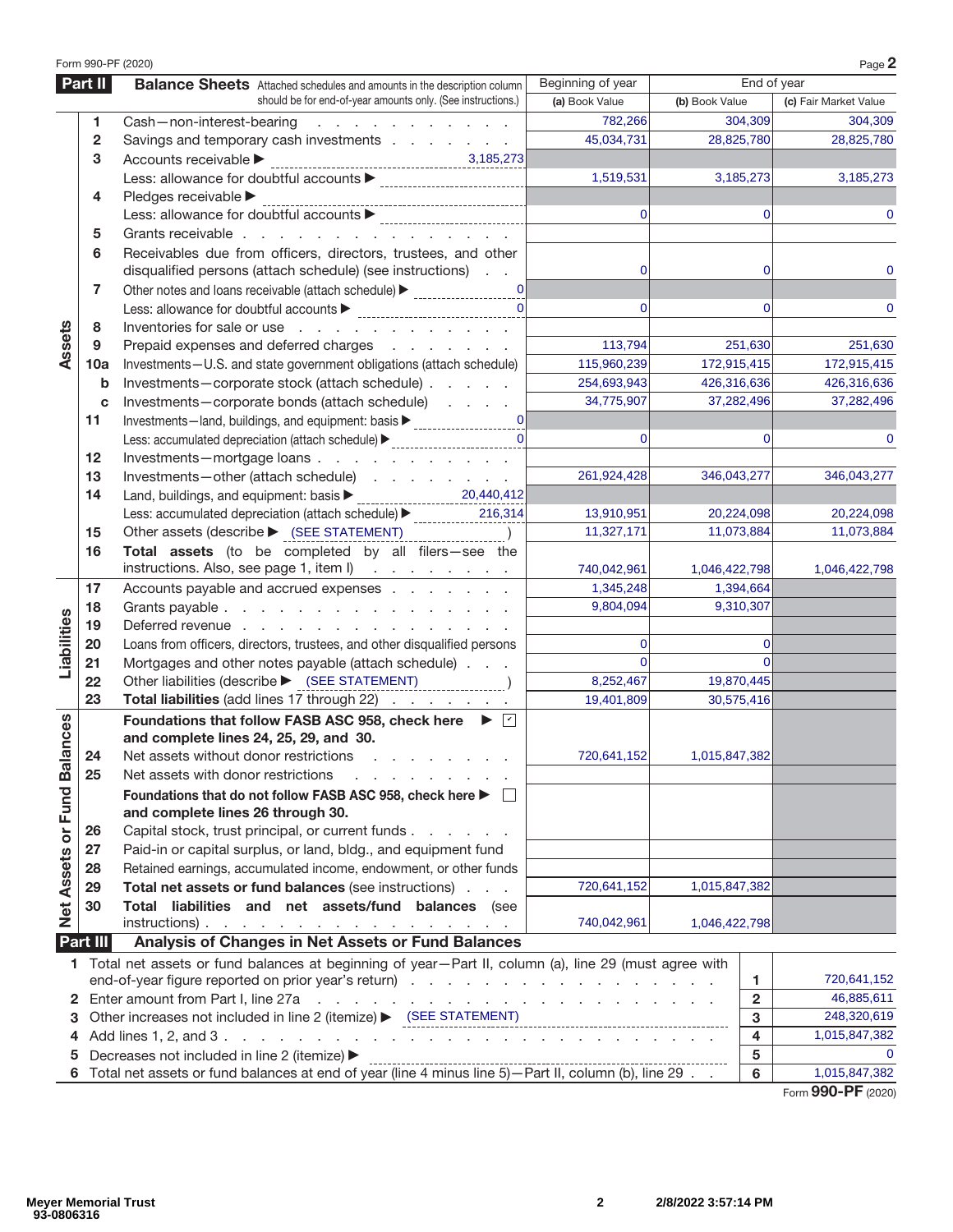| <b>Capital Gains and Losses for Tax on Investment Income</b><br><b>Part IV</b><br>(b) How acquired<br>(a) List and describe the kind(s) of property sold (for example, real estate,<br>(c) Date acquired<br>(d) Date sold<br>P-Purchase<br>2-story brick warehouse; or common stock, 200 shs. MLC Co.)<br>(mo., day, yr.)<br>(mo., day, yr.)<br>D-Donation<br>PUBLICLY TRADED SECURITIES<br><b>PURCHASE</b><br>1a<br><b>PROCEEDS FROM CLASS ACTIONS</b><br><b>PURCHASE</b><br>$\mathbf b$<br><b>K-1 BASIS ADJUSTMENT</b><br><b>PURCHASE</b><br>C<br>d<br>e<br>(h) Gain or (loss)<br>(f) Depreciation allowed<br>(g) Cost or other basis<br>(e) Gross sales price<br>plus expense of sale<br>$((e)$ plus $(f)$ minus $(g)$ )<br>(or allowable)<br>277,340,050<br>181,662,224<br>95,677,826<br>a<br>18,449<br>18,449<br>b<br>832,937<br>(832, 937)<br>c<br>d<br>e<br>Complete only for assets showing gain in column (h) and owned by the foundation on 12/31/69.<br>(I) Gains (Col. (h) gain minus<br>col. (k), but not less than -0-) or<br>(i) Adjusted basis<br>(k) Excess of col. (i)<br>(i) FMV as of $12/31/69$<br>Losses (from col. (h))<br>over col. (j), if any<br>as of 12/31/69<br>$\mathbf 0$<br>95,677,826<br>a<br>$\overline{0}$<br>b<br>18,449<br>$\Omega$<br>(832, 937)<br>C<br>d<br>е<br>If gain, also enter in Part I, line 7<br>$\overline{2}$<br>Capital gain net income or (net capital loss)<br>If (loss), enter -0- in Part I, line 7<br>2<br>94,863,338<br>3<br>Net short-term capital gain or (loss) as defined in sections 1222(5) and (6):<br>If gain, also enter in Part I, line 8, column (c). See instructions. If (loss), enter -0- in<br>Part I, line 8<br>3<br>0<br>the contract of the contract of the contract of the contract of the contract of<br>Qualification Under Section 4940(e) for Reduced Tax on Net Investment Income<br><b>Part V</b><br>SECTION 4940(e) REPEALED ON DECEMBER 20, 2019 - DO NOT COMPLETE.<br>Reserved<br>1<br>(d)<br>(b)<br>(a)<br>(c)<br>Reserved<br>Reserved<br>Reserved<br>Reserved<br>Reserved<br>Reserved<br>Reserved<br>Reserved<br>Reserved<br>$\mathbf{2}$<br>$\overline{2}$<br>3<br>Reserved .<br>3<br>and the contract of the contract of<br>the contract of the contract of the contract of the contract of the contract of the contract of the contract of<br>4<br>Reserved.<br>4<br>and the state of the state of<br>the companies of the companies of the companies of<br>$\sim$ $\sim$ $\sim$<br>5<br>Reserved.<br>5<br>the contract of the contract of the contract of the contract of the contract of the contract of the contract of<br>and a state of the state of the<br>6<br>Reserved.<br>6<br>and a state of the state of the | Form 990-PF (2020) |  |  |  | Page $3$ |
|--------------------------------------------------------------------------------------------------------------------------------------------------------------------------------------------------------------------------------------------------------------------------------------------------------------------------------------------------------------------------------------------------------------------------------------------------------------------------------------------------------------------------------------------------------------------------------------------------------------------------------------------------------------------------------------------------------------------------------------------------------------------------------------------------------------------------------------------------------------------------------------------------------------------------------------------------------------------------------------------------------------------------------------------------------------------------------------------------------------------------------------------------------------------------------------------------------------------------------------------------------------------------------------------------------------------------------------------------------------------------------------------------------------------------------------------------------------------------------------------------------------------------------------------------------------------------------------------------------------------------------------------------------------------------------------------------------------------------------------------------------------------------------------------------------------------------------------------------------------------------------------------------------------------------------------------------------------------------------------------------------------------------------------------------------------------------------------------------------------------------------------------------------------------------------------------------------------------------------------------------------------------------------------------------------------------------------------------------------------------------------------------------------------------------------------------------------------------------------------------------------------------------------------------------------------------------------------------------------------------------------------------------------------------------------------------------------------------|--------------------|--|--|--|----------|
|                                                                                                                                                                                                                                                                                                                                                                                                                                                                                                                                                                                                                                                                                                                                                                                                                                                                                                                                                                                                                                                                                                                                                                                                                                                                                                                                                                                                                                                                                                                                                                                                                                                                                                                                                                                                                                                                                                                                                                                                                                                                                                                                                                                                                                                                                                                                                                                                                                                                                                                                                                                                                                                                                                                    |                    |  |  |  |          |
|                                                                                                                                                                                                                                                                                                                                                                                                                                                                                                                                                                                                                                                                                                                                                                                                                                                                                                                                                                                                                                                                                                                                                                                                                                                                                                                                                                                                                                                                                                                                                                                                                                                                                                                                                                                                                                                                                                                                                                                                                                                                                                                                                                                                                                                                                                                                                                                                                                                                                                                                                                                                                                                                                                                    |                    |  |  |  |          |
|                                                                                                                                                                                                                                                                                                                                                                                                                                                                                                                                                                                                                                                                                                                                                                                                                                                                                                                                                                                                                                                                                                                                                                                                                                                                                                                                                                                                                                                                                                                                                                                                                                                                                                                                                                                                                                                                                                                                                                                                                                                                                                                                                                                                                                                                                                                                                                                                                                                                                                                                                                                                                                                                                                                    |                    |  |  |  |          |
|                                                                                                                                                                                                                                                                                                                                                                                                                                                                                                                                                                                                                                                                                                                                                                                                                                                                                                                                                                                                                                                                                                                                                                                                                                                                                                                                                                                                                                                                                                                                                                                                                                                                                                                                                                                                                                                                                                                                                                                                                                                                                                                                                                                                                                                                                                                                                                                                                                                                                                                                                                                                                                                                                                                    |                    |  |  |  |          |
|                                                                                                                                                                                                                                                                                                                                                                                                                                                                                                                                                                                                                                                                                                                                                                                                                                                                                                                                                                                                                                                                                                                                                                                                                                                                                                                                                                                                                                                                                                                                                                                                                                                                                                                                                                                                                                                                                                                                                                                                                                                                                                                                                                                                                                                                                                                                                                                                                                                                                                                                                                                                                                                                                                                    |                    |  |  |  |          |
|                                                                                                                                                                                                                                                                                                                                                                                                                                                                                                                                                                                                                                                                                                                                                                                                                                                                                                                                                                                                                                                                                                                                                                                                                                                                                                                                                                                                                                                                                                                                                                                                                                                                                                                                                                                                                                                                                                                                                                                                                                                                                                                                                                                                                                                                                                                                                                                                                                                                                                                                                                                                                                                                                                                    |                    |  |  |  |          |
|                                                                                                                                                                                                                                                                                                                                                                                                                                                                                                                                                                                                                                                                                                                                                                                                                                                                                                                                                                                                                                                                                                                                                                                                                                                                                                                                                                                                                                                                                                                                                                                                                                                                                                                                                                                                                                                                                                                                                                                                                                                                                                                                                                                                                                                                                                                                                                                                                                                                                                                                                                                                                                                                                                                    |                    |  |  |  |          |
|                                                                                                                                                                                                                                                                                                                                                                                                                                                                                                                                                                                                                                                                                                                                                                                                                                                                                                                                                                                                                                                                                                                                                                                                                                                                                                                                                                                                                                                                                                                                                                                                                                                                                                                                                                                                                                                                                                                                                                                                                                                                                                                                                                                                                                                                                                                                                                                                                                                                                                                                                                                                                                                                                                                    |                    |  |  |  |          |
|                                                                                                                                                                                                                                                                                                                                                                                                                                                                                                                                                                                                                                                                                                                                                                                                                                                                                                                                                                                                                                                                                                                                                                                                                                                                                                                                                                                                                                                                                                                                                                                                                                                                                                                                                                                                                                                                                                                                                                                                                                                                                                                                                                                                                                                                                                                                                                                                                                                                                                                                                                                                                                                                                                                    |                    |  |  |  |          |
|                                                                                                                                                                                                                                                                                                                                                                                                                                                                                                                                                                                                                                                                                                                                                                                                                                                                                                                                                                                                                                                                                                                                                                                                                                                                                                                                                                                                                                                                                                                                                                                                                                                                                                                                                                                                                                                                                                                                                                                                                                                                                                                                                                                                                                                                                                                                                                                                                                                                                                                                                                                                                                                                                                                    |                    |  |  |  |          |
|                                                                                                                                                                                                                                                                                                                                                                                                                                                                                                                                                                                                                                                                                                                                                                                                                                                                                                                                                                                                                                                                                                                                                                                                                                                                                                                                                                                                                                                                                                                                                                                                                                                                                                                                                                                                                                                                                                                                                                                                                                                                                                                                                                                                                                                                                                                                                                                                                                                                                                                                                                                                                                                                                                                    |                    |  |  |  |          |
|                                                                                                                                                                                                                                                                                                                                                                                                                                                                                                                                                                                                                                                                                                                                                                                                                                                                                                                                                                                                                                                                                                                                                                                                                                                                                                                                                                                                                                                                                                                                                                                                                                                                                                                                                                                                                                                                                                                                                                                                                                                                                                                                                                                                                                                                                                                                                                                                                                                                                                                                                                                                                                                                                                                    |                    |  |  |  |          |
|                                                                                                                                                                                                                                                                                                                                                                                                                                                                                                                                                                                                                                                                                                                                                                                                                                                                                                                                                                                                                                                                                                                                                                                                                                                                                                                                                                                                                                                                                                                                                                                                                                                                                                                                                                                                                                                                                                                                                                                                                                                                                                                                                                                                                                                                                                                                                                                                                                                                                                                                                                                                                                                                                                                    |                    |  |  |  |          |
|                                                                                                                                                                                                                                                                                                                                                                                                                                                                                                                                                                                                                                                                                                                                                                                                                                                                                                                                                                                                                                                                                                                                                                                                                                                                                                                                                                                                                                                                                                                                                                                                                                                                                                                                                                                                                                                                                                                                                                                                                                                                                                                                                                                                                                                                                                                                                                                                                                                                                                                                                                                                                                                                                                                    |                    |  |  |  |          |
|                                                                                                                                                                                                                                                                                                                                                                                                                                                                                                                                                                                                                                                                                                                                                                                                                                                                                                                                                                                                                                                                                                                                                                                                                                                                                                                                                                                                                                                                                                                                                                                                                                                                                                                                                                                                                                                                                                                                                                                                                                                                                                                                                                                                                                                                                                                                                                                                                                                                                                                                                                                                                                                                                                                    |                    |  |  |  |          |
|                                                                                                                                                                                                                                                                                                                                                                                                                                                                                                                                                                                                                                                                                                                                                                                                                                                                                                                                                                                                                                                                                                                                                                                                                                                                                                                                                                                                                                                                                                                                                                                                                                                                                                                                                                                                                                                                                                                                                                                                                                                                                                                                                                                                                                                                                                                                                                                                                                                                                                                                                                                                                                                                                                                    |                    |  |  |  |          |
|                                                                                                                                                                                                                                                                                                                                                                                                                                                                                                                                                                                                                                                                                                                                                                                                                                                                                                                                                                                                                                                                                                                                                                                                                                                                                                                                                                                                                                                                                                                                                                                                                                                                                                                                                                                                                                                                                                                                                                                                                                                                                                                                                                                                                                                                                                                                                                                                                                                                                                                                                                                                                                                                                                                    |                    |  |  |  |          |
|                                                                                                                                                                                                                                                                                                                                                                                                                                                                                                                                                                                                                                                                                                                                                                                                                                                                                                                                                                                                                                                                                                                                                                                                                                                                                                                                                                                                                                                                                                                                                                                                                                                                                                                                                                                                                                                                                                                                                                                                                                                                                                                                                                                                                                                                                                                                                                                                                                                                                                                                                                                                                                                                                                                    |                    |  |  |  |          |
|                                                                                                                                                                                                                                                                                                                                                                                                                                                                                                                                                                                                                                                                                                                                                                                                                                                                                                                                                                                                                                                                                                                                                                                                                                                                                                                                                                                                                                                                                                                                                                                                                                                                                                                                                                                                                                                                                                                                                                                                                                                                                                                                                                                                                                                                                                                                                                                                                                                                                                                                                                                                                                                                                                                    |                    |  |  |  |          |
|                                                                                                                                                                                                                                                                                                                                                                                                                                                                                                                                                                                                                                                                                                                                                                                                                                                                                                                                                                                                                                                                                                                                                                                                                                                                                                                                                                                                                                                                                                                                                                                                                                                                                                                                                                                                                                                                                                                                                                                                                                                                                                                                                                                                                                                                                                                                                                                                                                                                                                                                                                                                                                                                                                                    |                    |  |  |  |          |
|                                                                                                                                                                                                                                                                                                                                                                                                                                                                                                                                                                                                                                                                                                                                                                                                                                                                                                                                                                                                                                                                                                                                                                                                                                                                                                                                                                                                                                                                                                                                                                                                                                                                                                                                                                                                                                                                                                                                                                                                                                                                                                                                                                                                                                                                                                                                                                                                                                                                                                                                                                                                                                                                                                                    |                    |  |  |  |          |
|                                                                                                                                                                                                                                                                                                                                                                                                                                                                                                                                                                                                                                                                                                                                                                                                                                                                                                                                                                                                                                                                                                                                                                                                                                                                                                                                                                                                                                                                                                                                                                                                                                                                                                                                                                                                                                                                                                                                                                                                                                                                                                                                                                                                                                                                                                                                                                                                                                                                                                                                                                                                                                                                                                                    |                    |  |  |  |          |
|                                                                                                                                                                                                                                                                                                                                                                                                                                                                                                                                                                                                                                                                                                                                                                                                                                                                                                                                                                                                                                                                                                                                                                                                                                                                                                                                                                                                                                                                                                                                                                                                                                                                                                                                                                                                                                                                                                                                                                                                                                                                                                                                                                                                                                                                                                                                                                                                                                                                                                                                                                                                                                                                                                                    |                    |  |  |  |          |
|                                                                                                                                                                                                                                                                                                                                                                                                                                                                                                                                                                                                                                                                                                                                                                                                                                                                                                                                                                                                                                                                                                                                                                                                                                                                                                                                                                                                                                                                                                                                                                                                                                                                                                                                                                                                                                                                                                                                                                                                                                                                                                                                                                                                                                                                                                                                                                                                                                                                                                                                                                                                                                                                                                                    |                    |  |  |  |          |
|                                                                                                                                                                                                                                                                                                                                                                                                                                                                                                                                                                                                                                                                                                                                                                                                                                                                                                                                                                                                                                                                                                                                                                                                                                                                                                                                                                                                                                                                                                                                                                                                                                                                                                                                                                                                                                                                                                                                                                                                                                                                                                                                                                                                                                                                                                                                                                                                                                                                                                                                                                                                                                                                                                                    |                    |  |  |  |          |
|                                                                                                                                                                                                                                                                                                                                                                                                                                                                                                                                                                                                                                                                                                                                                                                                                                                                                                                                                                                                                                                                                                                                                                                                                                                                                                                                                                                                                                                                                                                                                                                                                                                                                                                                                                                                                                                                                                                                                                                                                                                                                                                                                                                                                                                                                                                                                                                                                                                                                                                                                                                                                                                                                                                    |                    |  |  |  |          |
|                                                                                                                                                                                                                                                                                                                                                                                                                                                                                                                                                                                                                                                                                                                                                                                                                                                                                                                                                                                                                                                                                                                                                                                                                                                                                                                                                                                                                                                                                                                                                                                                                                                                                                                                                                                                                                                                                                                                                                                                                                                                                                                                                                                                                                                                                                                                                                                                                                                                                                                                                                                                                                                                                                                    |                    |  |  |  |          |
|                                                                                                                                                                                                                                                                                                                                                                                                                                                                                                                                                                                                                                                                                                                                                                                                                                                                                                                                                                                                                                                                                                                                                                                                                                                                                                                                                                                                                                                                                                                                                                                                                                                                                                                                                                                                                                                                                                                                                                                                                                                                                                                                                                                                                                                                                                                                                                                                                                                                                                                                                                                                                                                                                                                    |                    |  |  |  |          |
|                                                                                                                                                                                                                                                                                                                                                                                                                                                                                                                                                                                                                                                                                                                                                                                                                                                                                                                                                                                                                                                                                                                                                                                                                                                                                                                                                                                                                                                                                                                                                                                                                                                                                                                                                                                                                                                                                                                                                                                                                                                                                                                                                                                                                                                                                                                                                                                                                                                                                                                                                                                                                                                                                                                    |                    |  |  |  |          |
|                                                                                                                                                                                                                                                                                                                                                                                                                                                                                                                                                                                                                                                                                                                                                                                                                                                                                                                                                                                                                                                                                                                                                                                                                                                                                                                                                                                                                                                                                                                                                                                                                                                                                                                                                                                                                                                                                                                                                                                                                                                                                                                                                                                                                                                                                                                                                                                                                                                                                                                                                                                                                                                                                                                    |                    |  |  |  |          |
|                                                                                                                                                                                                                                                                                                                                                                                                                                                                                                                                                                                                                                                                                                                                                                                                                                                                                                                                                                                                                                                                                                                                                                                                                                                                                                                                                                                                                                                                                                                                                                                                                                                                                                                                                                                                                                                                                                                                                                                                                                                                                                                                                                                                                                                                                                                                                                                                                                                                                                                                                                                                                                                                                                                    |                    |  |  |  |          |
|                                                                                                                                                                                                                                                                                                                                                                                                                                                                                                                                                                                                                                                                                                                                                                                                                                                                                                                                                                                                                                                                                                                                                                                                                                                                                                                                                                                                                                                                                                                                                                                                                                                                                                                                                                                                                                                                                                                                                                                                                                                                                                                                                                                                                                                                                                                                                                                                                                                                                                                                                                                                                                                                                                                    |                    |  |  |  |          |
|                                                                                                                                                                                                                                                                                                                                                                                                                                                                                                                                                                                                                                                                                                                                                                                                                                                                                                                                                                                                                                                                                                                                                                                                                                                                                                                                                                                                                                                                                                                                                                                                                                                                                                                                                                                                                                                                                                                                                                                                                                                                                                                                                                                                                                                                                                                                                                                                                                                                                                                                                                                                                                                                                                                    |                    |  |  |  |          |
|                                                                                                                                                                                                                                                                                                                                                                                                                                                                                                                                                                                                                                                                                                                                                                                                                                                                                                                                                                                                                                                                                                                                                                                                                                                                                                                                                                                                                                                                                                                                                                                                                                                                                                                                                                                                                                                                                                                                                                                                                                                                                                                                                                                                                                                                                                                                                                                                                                                                                                                                                                                                                                                                                                                    |                    |  |  |  |          |
|                                                                                                                                                                                                                                                                                                                                                                                                                                                                                                                                                                                                                                                                                                                                                                                                                                                                                                                                                                                                                                                                                                                                                                                                                                                                                                                                                                                                                                                                                                                                                                                                                                                                                                                                                                                                                                                                                                                                                                                                                                                                                                                                                                                                                                                                                                                                                                                                                                                                                                                                                                                                                                                                                                                    |                    |  |  |  |          |
|                                                                                                                                                                                                                                                                                                                                                                                                                                                                                                                                                                                                                                                                                                                                                                                                                                                                                                                                                                                                                                                                                                                                                                                                                                                                                                                                                                                                                                                                                                                                                                                                                                                                                                                                                                                                                                                                                                                                                                                                                                                                                                                                                                                                                                                                                                                                                                                                                                                                                                                                                                                                                                                                                                                    |                    |  |  |  |          |
|                                                                                                                                                                                                                                                                                                                                                                                                                                                                                                                                                                                                                                                                                                                                                                                                                                                                                                                                                                                                                                                                                                                                                                                                                                                                                                                                                                                                                                                                                                                                                                                                                                                                                                                                                                                                                                                                                                                                                                                                                                                                                                                                                                                                                                                                                                                                                                                                                                                                                                                                                                                                                                                                                                                    |                    |  |  |  |          |
|                                                                                                                                                                                                                                                                                                                                                                                                                                                                                                                                                                                                                                                                                                                                                                                                                                                                                                                                                                                                                                                                                                                                                                                                                                                                                                                                                                                                                                                                                                                                                                                                                                                                                                                                                                                                                                                                                                                                                                                                                                                                                                                                                                                                                                                                                                                                                                                                                                                                                                                                                                                                                                                                                                                    |                    |  |  |  |          |
|                                                                                                                                                                                                                                                                                                                                                                                                                                                                                                                                                                                                                                                                                                                                                                                                                                                                                                                                                                                                                                                                                                                                                                                                                                                                                                                                                                                                                                                                                                                                                                                                                                                                                                                                                                                                                                                                                                                                                                                                                                                                                                                                                                                                                                                                                                                                                                                                                                                                                                                                                                                                                                                                                                                    |                    |  |  |  |          |
|                                                                                                                                                                                                                                                                                                                                                                                                                                                                                                                                                                                                                                                                                                                                                                                                                                                                                                                                                                                                                                                                                                                                                                                                                                                                                                                                                                                                                                                                                                                                                                                                                                                                                                                                                                                                                                                                                                                                                                                                                                                                                                                                                                                                                                                                                                                                                                                                                                                                                                                                                                                                                                                                                                                    |                    |  |  |  |          |
|                                                                                                                                                                                                                                                                                                                                                                                                                                                                                                                                                                                                                                                                                                                                                                                                                                                                                                                                                                                                                                                                                                                                                                                                                                                                                                                                                                                                                                                                                                                                                                                                                                                                                                                                                                                                                                                                                                                                                                                                                                                                                                                                                                                                                                                                                                                                                                                                                                                                                                                                                                                                                                                                                                                    |                    |  |  |  |          |
| $\overline{7}$<br>7<br>Reserved<br>de la capital de la capital de la capital de la capital de la capital de la capital de la capital de la capital                                                                                                                                                                                                                                                                                                                                                                                                                                                                                                                                                                                                                                                                                                                                                                                                                                                                                                                                                                                                                                                                                                                                                                                                                                                                                                                                                                                                                                                                                                                                                                                                                                                                                                                                                                                                                                                                                                                                                                                                                                                                                                                                                                                                                                                                                                                                                                                                                                                                                                                                                                 |                    |  |  |  |          |
|                                                                                                                                                                                                                                                                                                                                                                                                                                                                                                                                                                                                                                                                                                                                                                                                                                                                                                                                                                                                                                                                                                                                                                                                                                                                                                                                                                                                                                                                                                                                                                                                                                                                                                                                                                                                                                                                                                                                                                                                                                                                                                                                                                                                                                                                                                                                                                                                                                                                                                                                                                                                                                                                                                                    |                    |  |  |  |          |
| 8<br>8<br>Form 990-PF (2020)                                                                                                                                                                                                                                                                                                                                                                                                                                                                                                                                                                                                                                                                                                                                                                                                                                                                                                                                                                                                                                                                                                                                                                                                                                                                                                                                                                                                                                                                                                                                                                                                                                                                                                                                                                                                                                                                                                                                                                                                                                                                                                                                                                                                                                                                                                                                                                                                                                                                                                                                                                                                                                                                                       |                    |  |  |  |          |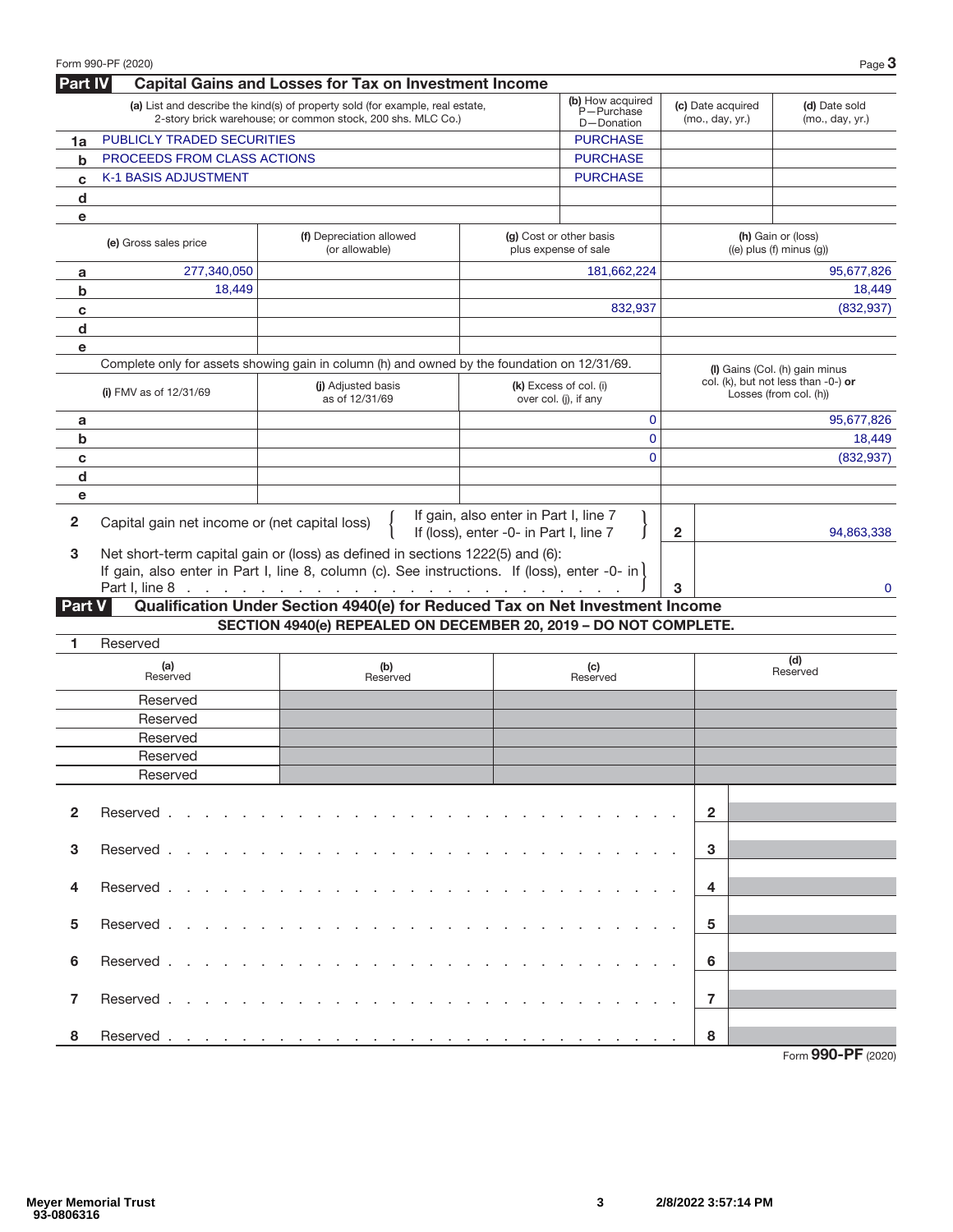|                | Form 990-PF (2020)                                                                                                                                       |                |              | Page 4 |  |  |
|----------------|----------------------------------------------------------------------------------------------------------------------------------------------------------|----------------|--------------|--------|--|--|
| <b>Part VI</b> | Excise Tax Based on Investment Income (Section 4940(a), 4940(b), or 4948 - see instructions)                                                             |                |              |        |  |  |
| 1a             | Exempt operating foundations described in section 4940(d)(2), check here $\blacktriangleright \Box$ and enter "N/A" on line 1.                           |                |              |        |  |  |
|                | Date of ruling or determination letter: __________________ (attach copy of letter if necessary-see instructions)                                         |                |              |        |  |  |
| b              | Reserved<br>$\mathbf{1}$<br>and a series of the contract of the contract of the                                                                          |                | 1,472,092    |        |  |  |
| $\mathbf{c}$   | All other domestic foundations enter 1.39% of line 27b. Exempt foreign organizations, enter 4% of                                                        |                |              |        |  |  |
|                |                                                                                                                                                          |                |              |        |  |  |
| $\mathbf{2}$   | Tax under section 511 (domestic section 4947(a)(1) trusts and taxable foundations only; others, enter -0-)<br>$\overline{2}$                             |                |              |        |  |  |
| 3              | 3                                                                                                                                                        |                | 1,472,092    |        |  |  |
| 4              | Subtitle A (income) tax (domestic section 4947(a)(1) trusts and taxable foundations only; others, enter -0-)<br>4                                        |                |              |        |  |  |
| 5              | Tax based on investment income. Subtract line 4 from line 3. If zero or less, enter -0-<br>5                                                             |                | 1,472,092    |        |  |  |
| 6              | Credits/Payments:                                                                                                                                        |                |              |        |  |  |
| a              | 624,374<br>2020 estimated tax payments and 2019 overpayment credited to 2020<br>6a                                                                       |                |              |        |  |  |
| b              | Exempt foreign organizations-tax withheld at source<br>6b                                                                                                |                |              |        |  |  |
| c              | Tax paid with application for extension of time to file (Form 8868)<br>6c<br>850,000                                                                     |                |              |        |  |  |
| d              | Backup withholding erroneously withheld<br>6d                                                                                                            |                |              |        |  |  |
| 7              | $\overline{7}$                                                                                                                                           |                | 1,474,374    |        |  |  |
| 8              | Enter any penalty for underpayment of estimated tax. Check here $\Box$ if Form 2220 is attached<br>8                                                     |                |              |        |  |  |
| 9              | Tax due. If the total of lines 5 and 8 is more than line 7, enter amount owed<br>9                                                                       |                | $\mathbf{0}$ |        |  |  |
| 10             | <b>Overpayment.</b> If line 7 is more than the total of lines 5 and 8, enter the <b>amount overpaid</b><br>10                                            |                | 2,282        |        |  |  |
| 11             | Enter the amount of line 10 to be: Credited to 2021 estimated tax ><br>2,282<br>11<br>Refunded $\blacktriangleright$                                     |                | $\Omega$     |        |  |  |
|                | <b>Statements Regarding Activities</b><br>Part VII-A                                                                                                     |                |              |        |  |  |
| 1a             | During the tax year, did the foundation attempt to influence any national, state, or local legislation or did it                                         |                | <b>Yes</b>   | No     |  |  |
|                |                                                                                                                                                          | 1a             |              | v      |  |  |
| b              | Did it spend more than \$100 during the year (either directly or indirectly) for political purposes? See the                                             |                |              |        |  |  |
|                | instructions for the definition<br><u>. A car a car a car a car a car a car a car a car a car a car a car a car a car a car a car a car a car a car </u> | 1 <sub>b</sub> |              | v      |  |  |
|                | If the answer is "Yes" to 1a or 1b, attach a detailed description of the activities and copies of any materials                                          |                |              |        |  |  |
|                | published or distributed by the foundation in connection with the activities.                                                                            |                |              |        |  |  |
| C              |                                                                                                                                                          |                |              |        |  |  |
| d              | Enter the amount (if any) of tax on political expenditures (section 4955) imposed during the year:                                                       |                |              |        |  |  |
|                | (2) On foundation managers. $\triangleright$ \$<br>(1) On the foundation. $\triangleright$ \$                                                            |                |              |        |  |  |
| е              | Enter the reimbursement (if any) paid by the foundation during the year for political expenditure tax imposed                                            |                |              |        |  |  |
|                | on foundation managers. $\triangleright$ \$                                                                                                              |                |              |        |  |  |
| 2              | Has the foundation engaged in any activities that have not previously been reported to the IRS?                                                          | $\mathbf{2}$   |              | v      |  |  |
|                | If "Yes," attach a detailed description of the activities.                                                                                               |                |              |        |  |  |
| 3              | Has the foundation made any changes, not previously reported to the IRS, in its governing instrument, articles                                           |                |              |        |  |  |
|                | of incorporation, or bylaws, or other similar instruments? If "Yes," attach a conformed copy of the changes.                                             | 3              |              | v      |  |  |
|                | Did the foundation have unrelated business gross income of \$1,000 or more during the year?                                                              | 4a             |              |        |  |  |
| b              | If "Yes," has it filed a tax return on Form 990-T for this year?<br>the contract of the contract of the con-                                             | 4b             | v            |        |  |  |
| 5              | Was there a liquidation, termination, dissolution, or substantial contraction during the year?                                                           | 5              |              | v      |  |  |
|                | If "Yes," attach the statement required by General Instruction T.                                                                                        |                |              |        |  |  |
| 6              | Are the requirements of section 508(e) (relating to sections 4941 through 4945) satisfied either:                                                        |                |              |        |  |  |
|                | • By language in the governing instrument, or                                                                                                            |                |              |        |  |  |
|                | . By state legislation that effectively amends the governing instrument so that no mandatory directions that                                             |                |              |        |  |  |
|                | conflict with the state law remain in the governing instrument?<br>the contract of the contract of the contract of<br>÷.                                 | 6              | v            |        |  |  |
| 7              | Did the foundation have at least \$5,000 in assets at any time during the year? If "Yes," complete Part II, col. (c), and Part XV                        | $\overline{7}$ | v            |        |  |  |
| 8a             | Enter the states to which the foundation reports or with which it is registered. See instructions. ▶                                                     |                |              |        |  |  |
|                | (SEE STATEMENT)                                                                                                                                          |                |              |        |  |  |
| b              | If the answer is "Yes" to line 7, has the foundation furnished a copy of Form 990-PF to the Attorney General                                             |                |              |        |  |  |
|                | (or designate) of each state as required by General Instruction G? If "No," attach explanation                                                           | 8b             |              | v      |  |  |
| 9              | Is the foundation claiming status as a private operating foundation within the meaning of section 4942(j)(3) or                                          |                |              |        |  |  |
|                | 4942(j)(5) for calendar year 2020 or the tax year beginning in 2020? See the instructions for Part XIV. If "Yes,"                                        |                |              |        |  |  |
|                |                                                                                                                                                          | 9              |              | v      |  |  |
| 10             | Did any persons become substantial contributors during the tax year? If "Yes," attach a schedule listing their                                           |                |              |        |  |  |
|                |                                                                                                                                                          | 10             |              | v      |  |  |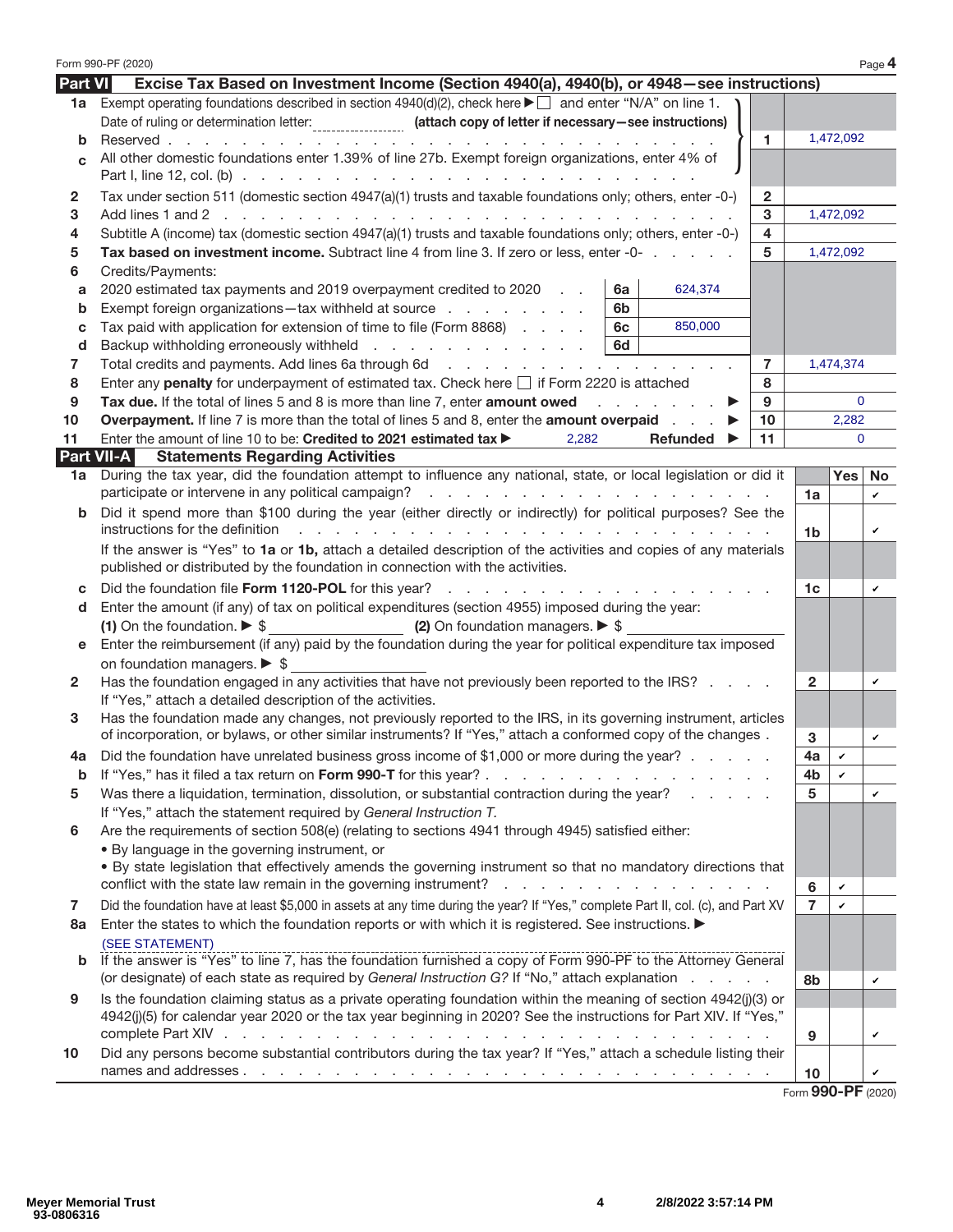|    | Form 990-PF (2020)                                                                                                                                                                                                                     |                 |            | Page 5    |
|----|----------------------------------------------------------------------------------------------------------------------------------------------------------------------------------------------------------------------------------------|-----------------|------------|-----------|
|    | <b>Part VII-A</b><br><b>Statements Regarding Activities (continued)</b>                                                                                                                                                                |                 |            |           |
|    |                                                                                                                                                                                                                                        |                 | <b>Yes</b> | <b>No</b> |
| 11 | At any time during the year, did the foundation, directly or indirectly, own a controlled entity within the<br>meaning of section 512(b)(13)? If "Yes," attach schedule. See instructions                                              | 11              | v          |           |
| 12 | Did the foundation make a distribution to a donor advised fund over which the foundation or a disqualified<br>person had advisory privileges? If "Yes," attach statement. See instructions                                             | 12 <sup>2</sup> |            | v         |
| 13 | Did the foundation comply with the public inspection requirements for its annual returns and exemption application?<br>Website address > WWW.MMT.ORG                                                                                   | 13              | ✓          |           |
| 14 | The books are in care of $\triangleright$ BRENDA HODGES<br>Telephone no. $\blacktriangleright$<br>$(503)$ 228-5512                                                                                                                     |                 |            |           |
|    | $ZIP+4$<br>Located at ▶ 2045 N VANCOUVER AVE, PORTLAND, OR                                                                                                                                                                             | 97227           |            |           |
| 15 | Section 4947(a)(1) nonexempt charitable trusts filing Form 990-PF in lieu of Form 1041-check here                                                                                                                                      |                 |            |           |
|    | $\vert$ 15                                                                                                                                                                                                                             |                 |            |           |
| 16 | At any time during calendar year 2020, did the foundation have an interest in or a signature or other authority                                                                                                                        |                 | Yes        | No.       |
|    | over a bank, securities, or other financial account in a foreign country?.                                                                                                                                                             | 16              |            | ✓         |
|    | See the instructions for exceptions and filing requirements for FinCEN Form 114. If "Yes," enter the name of                                                                                                                           |                 |            |           |
|    | the foreign country                                                                                                                                                                                                                    |                 |            |           |
|    | <b>Part VII-B</b><br>Statements Regarding Activities for Which Form 4720 May Be Required                                                                                                                                               |                 |            |           |
|    | File Form 4720 if any item is checked in the "Yes" column, unless an exception applies.                                                                                                                                                |                 | <b>Yes</b> | No        |
| 1a | During the year, did the foundation (either directly or indirectly):                                                                                                                                                                   |                 |            |           |
|    | (1) Engage in the sale or exchange, or leasing of property with a disqualified person?<br><b>Yes</b><br>$\vert$ $\vert$ No<br>(2) Borrow money from, lend money to, or otherwise extend credit to (or accept it from) a                |                 |            |           |
|    | ∣r∣No                                                                                                                                                                                                                                  |                 |            |           |
|    | (3) Furnish goods, services, or facilities to (or accept them from) a disqualified person? $\boxed{\text{ }'}$ Yes<br>  No                                                                                                             |                 |            |           |
|    | (4) Pay compensation to, or pay or reimburse the expenses of, a disqualified person?<br>$\sqrt{ }$ Yes<br>$\vert$ No                                                                                                                   |                 |            |           |
|    | (5) Transfer any income or assets to a disqualified person (or make any of either available for                                                                                                                                        |                 |            |           |
|    | the benefit or use of a disqualified person)?<br>∣ ∣Yes<br>$ v $ No                                                                                                                                                                    |                 |            |           |
|    | (6) Agree to pay money or property to a government official? (Exception. Check "No" if the                                                                                                                                             |                 |            |           |
|    | foundation agreed to make a grant to or to employ the official for a period after                                                                                                                                                      |                 |            |           |
|    | termination of government service, if terminating within 90 days.) $\ldots$ $\ldots$ $\ldots$ $\Box$ Yes<br>$ v $ No                                                                                                                   |                 |            |           |
| b  | If any answer is "Yes" to $1a(1)$ -(6), did any of the acts fail to qualify under the exceptions described in                                                                                                                          |                 |            |           |
|    | Regulations section 53.4941(d)-3 or in a current notice regarding disaster assistance? See instructions<br>÷.                                                                                                                          | 1 <sub>b</sub>  |            | v         |
|    | Organizations relying on a current notice regarding disaster assistance, check here                                                                                                                                                    |                 |            |           |
|    | Did the foundation engage in a prior year in any of the acts described in 1a, other than excepted acts, that                                                                                                                           |                 |            |           |
|    | were not corrected before the first day of the tax year beginning in 2020?<br>and the company of the company of                                                                                                                        | 1 <sub>c</sub>  |            | v         |
| 2  | Taxes on failure to distribute income (section 4942) (does not apply for years the foundation was a private<br>operating foundation defined in section 4942(j)(3) or 4942(j)(5)):                                                      |                 |            |           |
|    | At the end of tax year 2020, did the foundation have any undistributed income (Part XIII, lines                                                                                                                                        |                 |            |           |
|    | 6d and 6e) for tax year(s) beginning before 2020?<br>the contract of the contract of the contract of<br>∣ ∣Yes<br>∣r∣No                                                                                                                |                 |            |           |
|    | If "Yes," list the years ▶<br>$20$ , $20$ , $20$ , $20$                                                                                                                                                                                |                 |            |           |
| b  | Are there any years listed in 2a for which the foundation is not applying the provisions of section $4942(a)(2)$<br>(relating to incorrect valuation of assets) to the year's undistributed income? (If applying section 4942(a)(2) to |                 |            |           |
|    |                                                                                                                                                                                                                                        | 2 <sub>b</sub>  |            |           |
| C  | If the provisions of section $4942(a)(2)$ are being applied to any of the years listed in 2a, list the years here.                                                                                                                     |                 |            |           |
|    | $\triangleright$ 20, 20, 20, 20, 20                                                                                                                                                                                                    |                 |            |           |
| За | Did the foundation hold more than a 2% direct or indirect interest in any business enterprise                                                                                                                                          |                 |            |           |
|    | at any time during the year? $\ldots$ $\ldots$ $\ldots$ $\ldots$ $\ldots$ $\ldots$ $\ldots$ $\ldots$<br>∣ ∣Yes<br>$ \mathbf{v} $ No<br><b>Contract</b>                                                                                 |                 |            |           |
|    | If "Yes," did it have excess business holdings in 2020 as a result of (1) any purchase by the foundation or                                                                                                                            |                 |            |           |
|    | disqualified persons after May 26, 1969; (2) the lapse of the 5-year period (or longer period approved by the                                                                                                                          |                 |            |           |
|    | Commissioner under section 4943(c)(7)) to dispose of holdings acquired by gift or bequest; or (3) the lapse of                                                                                                                         |                 |            |           |
|    | the 10-, 15-, or 20-year first phase holding period? (Use Form 4720, Schedule C, to determine if the                                                                                                                                   |                 |            |           |
|    |                                                                                                                                                                                                                                        | 3 <sub>b</sub>  |            |           |
| 4a | Did the foundation invest during the year any amount in a manner that would jeopardize its charitable purposes?<br>Did the foundation make any investment in a prior year (but after December 31, 1969) that could jeopardize its      | 4a              |            | v         |
| b  | charitable purpose that had not been removed from jeopardy before the first day of the tax year beginning in 2020?                                                                                                                     | 4b              |            |           |
|    |                                                                                                                                                                                                                                        |                 |            |           |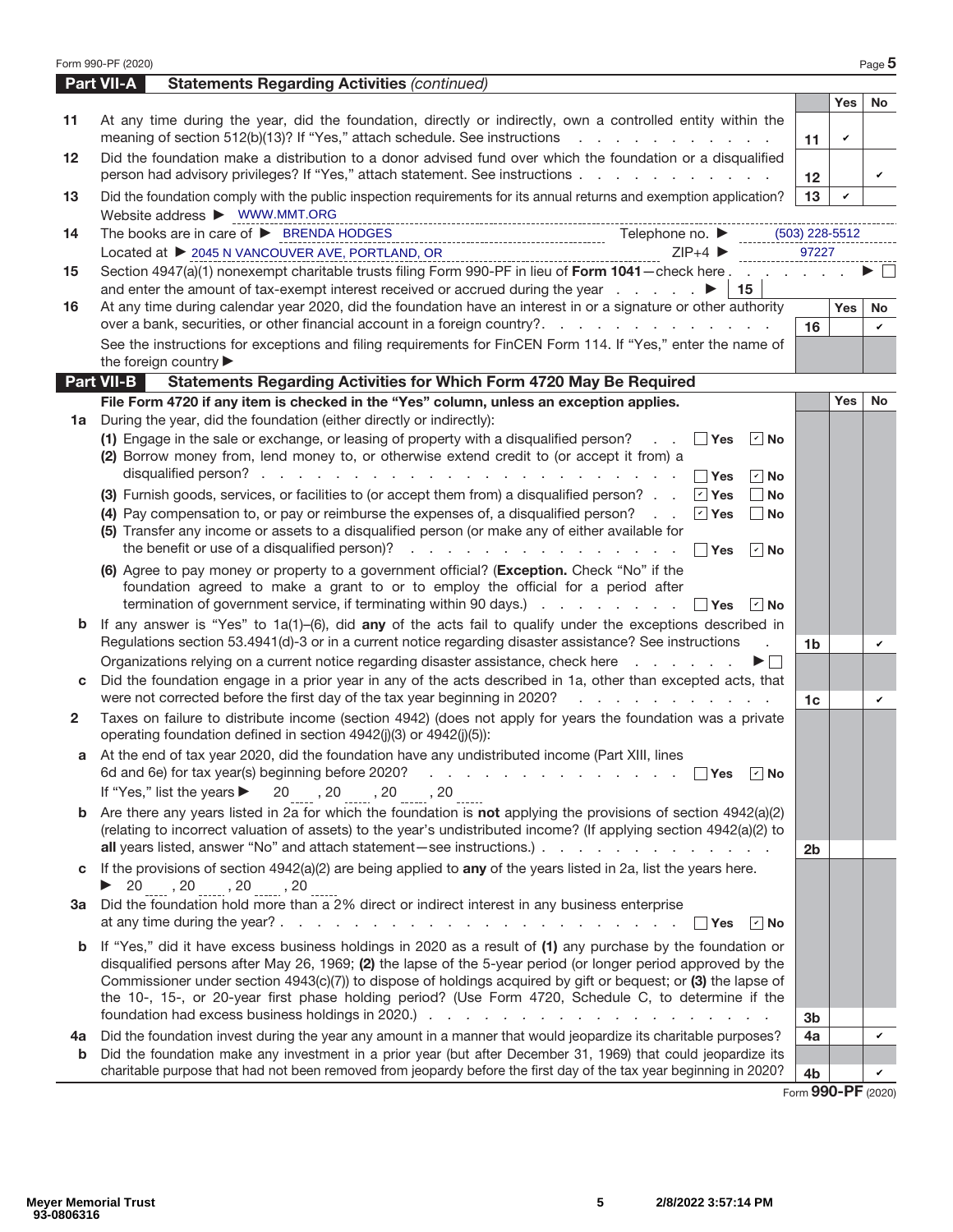|    | Form 990-PF (2020)                                                                                                                                                                                                              |    |            | Page $6$  |
|----|---------------------------------------------------------------------------------------------------------------------------------------------------------------------------------------------------------------------------------|----|------------|-----------|
|    | <b>Part VII-B</b><br>Statements Regarding Activities for Which Form 4720 May Be Required (continued)                                                                                                                            |    |            |           |
| 5a | During the year, did the foundation pay or incur any amount to:                                                                                                                                                                 |    | <b>Yes</b> | <b>No</b> |
|    | (1) Carry on propaganda, or otherwise attempt to influence legislation (section 4945(e))?<br>   Yes   ∤   No<br>$\sim 10^{-1}$<br>(2) Influence the outcome of any specific public election (see section 4955); or to carry on, |    |            |           |
|    | Yes<br>$ V $ No                                                                                                                                                                                                                 |    |            |           |
|    | (3) Provide a grant to an individual for travel, study, or other similar purposes? $\ldots$ $\ldots$ $\Box$ Yes<br>$ V $ No<br>(4) Provide a grant to an organization other than a charitable, etc., organization described in  |    |            |           |
|    | section 4945(d)(4)(A)? See instructions $\ldots$ $\ldots$ $\ldots$ $\ldots$ $\ldots$ $\ldots$ $\ldots$ $\lnot$ Yes<br>  No                                                                                                      |    |            |           |
|    | (5) Provide for any purpose other than religious, charitable, scientific, literary, or educational<br>purposes, or for the prevention of cruelty to children or animals? $\ldots$ $\ldots$ $\ldots$ $\Box$ Yes<br>$ v $ No      |    |            |           |
| b  | If any answer is "Yes" to $5a(1)$ –(5), did any of the transactions fail to qualify under the exceptions described                                                                                                              |    |            |           |
|    | in Regulations section 53.4945 or in a current notice regarding disaster assistance? See instructions                                                                                                                           | 5b |            | v         |
|    | Organizations relying on a current notice regarding disaster assistance, check here<br>▶ │ │                                                                                                                                    |    |            |           |
| C  | If the answer is "Yes" to question 5a(4), does the foundation claim exemption from the tax<br>because it maintained expenditure responsibility for the grant? $\Box$ Yes<br>∣ ∣No                                               |    |            |           |
|    | If "Yes," attach the statement required by Regulations section 53.4945-5(d).                                                                                                                                                    |    |            |           |
| 6a | Did the foundation, during the year, receive any funds, directly or indirectly, to pay premiums                                                                                                                                 |    |            |           |
|    | on a personal benefit contract? $\ldots$ $\ldots$ $\ldots$ $\ldots$ $\ldots$ $\ldots$ $\ldots$ $\Box$ Yes<br>$\vert$ $\vert$ No                                                                                                 |    |            |           |
| b  | Did the foundation, during the year, pay premiums, directly or indirectly, on a personal benefit contract?                                                                                                                      | 6b |            | v         |
|    | If "Yes" to 6b, file Form 8870.                                                                                                                                                                                                 |    |            |           |
| 7a | At any time during the tax year, was the foundation a party to a prohibited tax shelter transaction? $\Box$ Yes $\Box$ No                                                                                                       |    |            |           |
| b  | If "Yes," did the foundation receive any proceeds or have any net income attributable to the transaction? .                                                                                                                     | 7b |            |           |
| 8  | Is the foundation subject to the section 4960 tax on payment(s) of more than \$1,000,000 in                                                                                                                                     |    |            |           |
|    | remuneration or excess parachute payment(s) during the year?<br>$\sqrt{2}$ Yes<br><b>No</b><br>Information About Officers, Directors, Trustees, Foundation Managers, Highly Paid Employees,<br><b>Part VIII</b>                 |    |            |           |

**Part VIII Information About Officers, Directors, Trustees, Foundation Managers, Highly Paid Employees, and Contractors**

**1 List all officers, directors, trustees, and foundation managers and their compensation. See instructions.**

| (a) Name and address                     | (b) Title, and average<br>hours per week<br>devoted to position | (c) Compensation<br>(If not paid,<br>enter $-0$ - $)$ | (d) Contributions to<br>employee benefit plans<br>and deferred compensation | (e) Expense account,<br>other allowances |
|------------------------------------------|-----------------------------------------------------------------|-------------------------------------------------------|-----------------------------------------------------------------------------|------------------------------------------|
| <b>MICHELLE DEPASS</b>                   | CEO, 37.5                                                       | 460.534                                               | 264,123                                                                     | 7.380                                    |
| 2045 N VANCOUVER AVE, PORTLAND, OR 97227 |                                                                 |                                                       |                                                                             |                                          |
| <b>LATOYA FICK</b>                       | TRUSTEE, 10.0                                                   | 74.000                                                |                                                                             | $\Omega$                                 |
| 2045 N VANCOUVER AVE, PORTLAND, OR 97227 |                                                                 |                                                       |                                                                             |                                          |
| <b>CHARLES WILHOITE</b>                  | TRUSTEE, 10.0                                                   | 62,000                                                |                                                                             | $\Omega$                                 |
| 2045 N VANCOUVER AVE, PORTLAND, OR 97227 |                                                                 |                                                       |                                                                             |                                          |
|                                          |                                                                 |                                                       |                                                                             |                                          |
| (SEE STATEMENT)                          |                                                                 |                                                       |                                                                             |                                          |

### **2 Compensation of five highest-paid employees (other than those included on line 1—see instructions). If none, enter "NONE."**

| (a) Name and address of each employee paid more than \$50,000 | (b) Title, and average<br>hours per week<br>devoted to position | (c) Compensation | (d) Contributions to<br>employee benefit<br>plans and deferred<br>compensation | (e) Expense account,<br>other allowances |  |  |
|---------------------------------------------------------------|-----------------------------------------------------------------|------------------|--------------------------------------------------------------------------------|------------------------------------------|--|--|
| <b>RUKAIYAH ADAMS</b>                                         | <b>CHIEF INVEST OFFICER.</b><br>37.5                            |                  | 62.170                                                                         | 600                                      |  |  |
| 2045 N VANCOUVER AVE, PORTLAND, OR 97227                      |                                                                 | 1,242,892        |                                                                                |                                          |  |  |
| <b>KABERI BANERJEE</b>                                        | DIR PGRM & STRATEGY,<br>37.5                                    | 251.467          | 66.450                                                                         | 1.445                                    |  |  |
| 2045 N VANCOUVER AVE, PORTLAND, OR 97227                      |                                                                 |                  |                                                                                |                                          |  |  |
| PHOEBE O'LEARY                                                | DIR BUS. SYS. & OPS.<br>37.5                                    | 197.142          | 65.823                                                                         | 600                                      |  |  |
| 2045 N VANCOUVER AVE, PORTLAND, OR 97227                      |                                                                 |                  |                                                                                |                                          |  |  |
| <b>CRYSTAL JACKSON</b>                                        | DIRECTOR OF HR, 37.5                                            |                  |                                                                                |                                          |  |  |
| 2045 N VANCOUVER AVE, PORTLAND, OR 97227                      |                                                                 | 192.610          | 64.756                                                                         | 600                                      |  |  |
| <b>BRENDA HODGES</b>                                          | <b>DIRECTOR OF FINANCE.</b><br>37.5                             |                  |                                                                                | 600                                      |  |  |
| 2045 N VANCOUVER AVE, PORTLAND, OR 97227                      |                                                                 | 183,860          | 62,871                                                                         |                                          |  |  |
| Total number of other employees paid over \$50,000            |                                                                 |                  |                                                                                |                                          |  |  |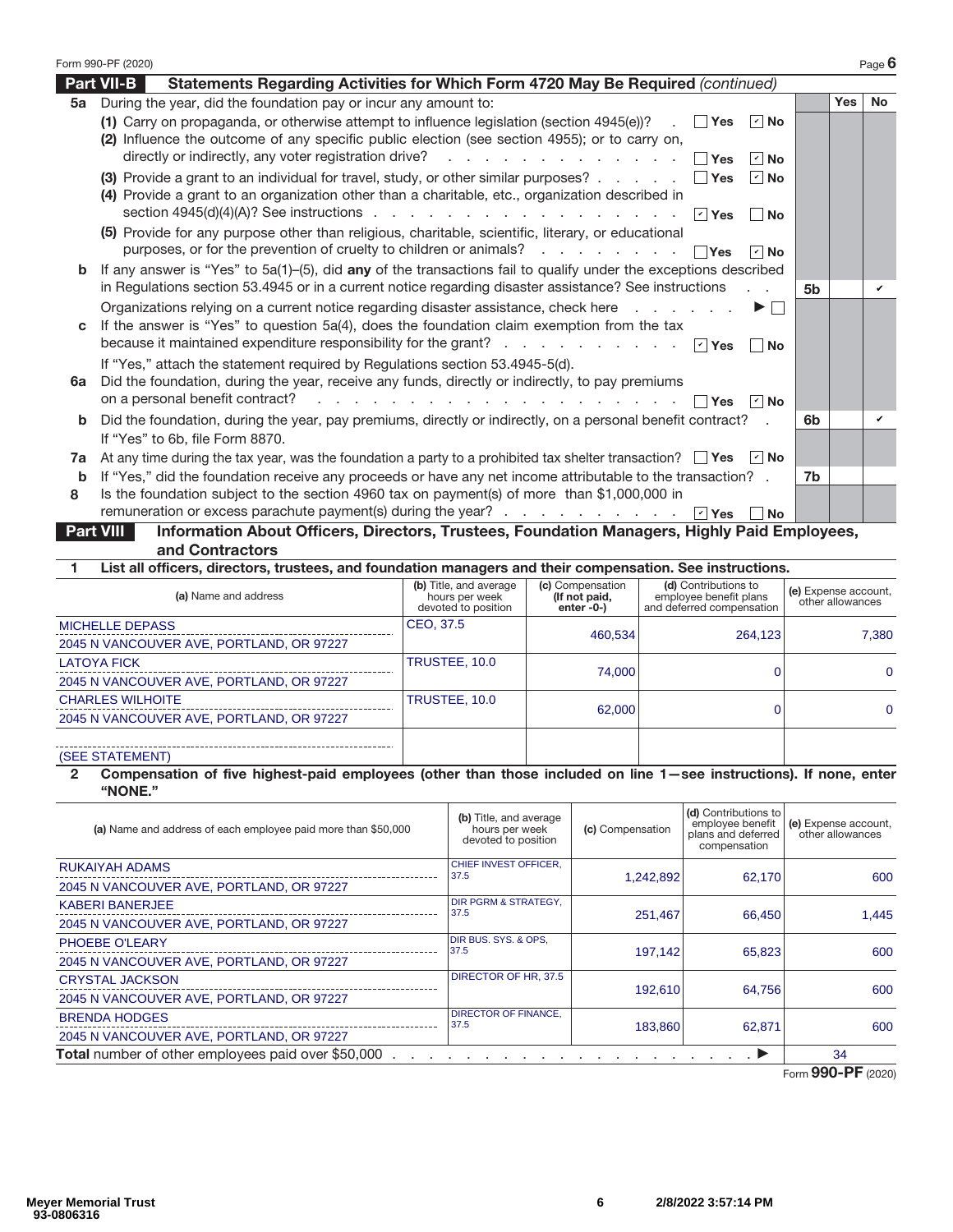| <b>Part VIII</b><br>Information About Officers, Directors, Trustees, Foundation Managers, Highly Paid Employees,                                                                                                                                          |                                                                         |                    |
|-----------------------------------------------------------------------------------------------------------------------------------------------------------------------------------------------------------------------------------------------------------|-------------------------------------------------------------------------|--------------------|
| and Contractors (continued)<br>Five highest-paid independent contractors for professional services. See instructions. If none, enter "NONE."<br>3                                                                                                         |                                                                         |                    |
| (a) Name and address of each person paid more than \$50,000                                                                                                                                                                                               | (b) Type of service                                                     | (c) Compensation   |
| <b>BAILLIE GIFFORD OVERSEAS LTD</b>                                                                                                                                                                                                                       | <b>INVESTMENT MANAGEMENT</b>                                            |                    |
| CALTON SQUARE, 1 GREENSIDE ROW, EDINBURGH, SCOTLAND, EH1 3AN, UK                                                                                                                                                                                          |                                                                         | 723,612            |
| <b>CODY DEVELOPMENT CORP</b>                                                                                                                                                                                                                              | PROPERTY DEVELOPMENT                                                    |                    |
| 1116 NW 17TH AVENUE, PORTLAND, OR 97209                                                                                                                                                                                                                   | <b>MANAGEMENT</b>                                                       | 514,885            |
| <b>CAMBRIDGE ASSOCIATES LLC</b>                                                                                                                                                                                                                           | <b>INVESTMENT CONSULTING</b>                                            |                    |
| 2730 SAND HILL RD, MENLO PARK, CA 94025                                                                                                                                                                                                                   |                                                                         | 346,000            |
| <b>HOISINGTON</b>                                                                                                                                                                                                                                         | <b>INVESTMENT MANAGEMENT</b>                                            |                    |
| 6836 BEE CAVES RD, BLD. 2 STE. 100, AUSTIN, TX 78746                                                                                                                                                                                                      |                                                                         | 226,248            |
| <b>RICE HALL JAMES</b>                                                                                                                                                                                                                                    | <b>INVESTMENT MANGEMENT</b>                                             |                    |
| 600 WEST BROADWAY, SUITE 100, SAN DIEGO, CA 92101                                                                                                                                                                                                         |                                                                         | 215,074            |
| Total number of others receiving over \$50,000 for professional services                                                                                                                                                                                  | $\rightarrow$<br>and a series of the control of the control of the con- | 9                  |
| <b>Summary of Direct Charitable Activities</b><br>Part IX-A                                                                                                                                                                                               |                                                                         |                    |
| List the foundation's four largest direct charitable activities during the tax year. Include relevant statistical information such as the number of<br>organizations and other beneficiaries served, conferences convened, research papers produced, etc. |                                                                         | <b>Expenses</b>    |
| 1                                                                                                                                                                                                                                                         |                                                                         |                    |
|                                                                                                                                                                                                                                                           |                                                                         |                    |
|                                                                                                                                                                                                                                                           |                                                                         |                    |
| $\overline{2}$                                                                                                                                                                                                                                            |                                                                         |                    |
|                                                                                                                                                                                                                                                           |                                                                         |                    |
|                                                                                                                                                                                                                                                           |                                                                         |                    |
| 3                                                                                                                                                                                                                                                         |                                                                         |                    |
|                                                                                                                                                                                                                                                           |                                                                         |                    |
|                                                                                                                                                                                                                                                           |                                                                         |                    |
| 4                                                                                                                                                                                                                                                         |                                                                         |                    |
|                                                                                                                                                                                                                                                           |                                                                         |                    |
|                                                                                                                                                                                                                                                           |                                                                         |                    |
| Part IX-B<br><b>Summary of Program-Related Investments (see instructions)</b>                                                                                                                                                                             |                                                                         |                    |
| Describe the two largest program-related investments made by the foundation during the tax year on lines 1 and 2.                                                                                                                                         |                                                                         | Amount             |
| 1                                                                                                                                                                                                                                                         |                                                                         |                    |
|                                                                                                                                                                                                                                                           |                                                                         |                    |
|                                                                                                                                                                                                                                                           |                                                                         |                    |
| 2                                                                                                                                                                                                                                                         |                                                                         |                    |
|                                                                                                                                                                                                                                                           |                                                                         |                    |
|                                                                                                                                                                                                                                                           |                                                                         |                    |
| All other program-related investments. See instructions.                                                                                                                                                                                                  |                                                                         |                    |
| 3                                                                                                                                                                                                                                                         |                                                                         |                    |
|                                                                                                                                                                                                                                                           |                                                                         |                    |
|                                                                                                                                                                                                                                                           |                                                                         |                    |
|                                                                                                                                                                                                                                                           | <b>Contract Contract</b>                                                | $\mathbf{0}$       |
|                                                                                                                                                                                                                                                           |                                                                         | Form 990-PF (2020) |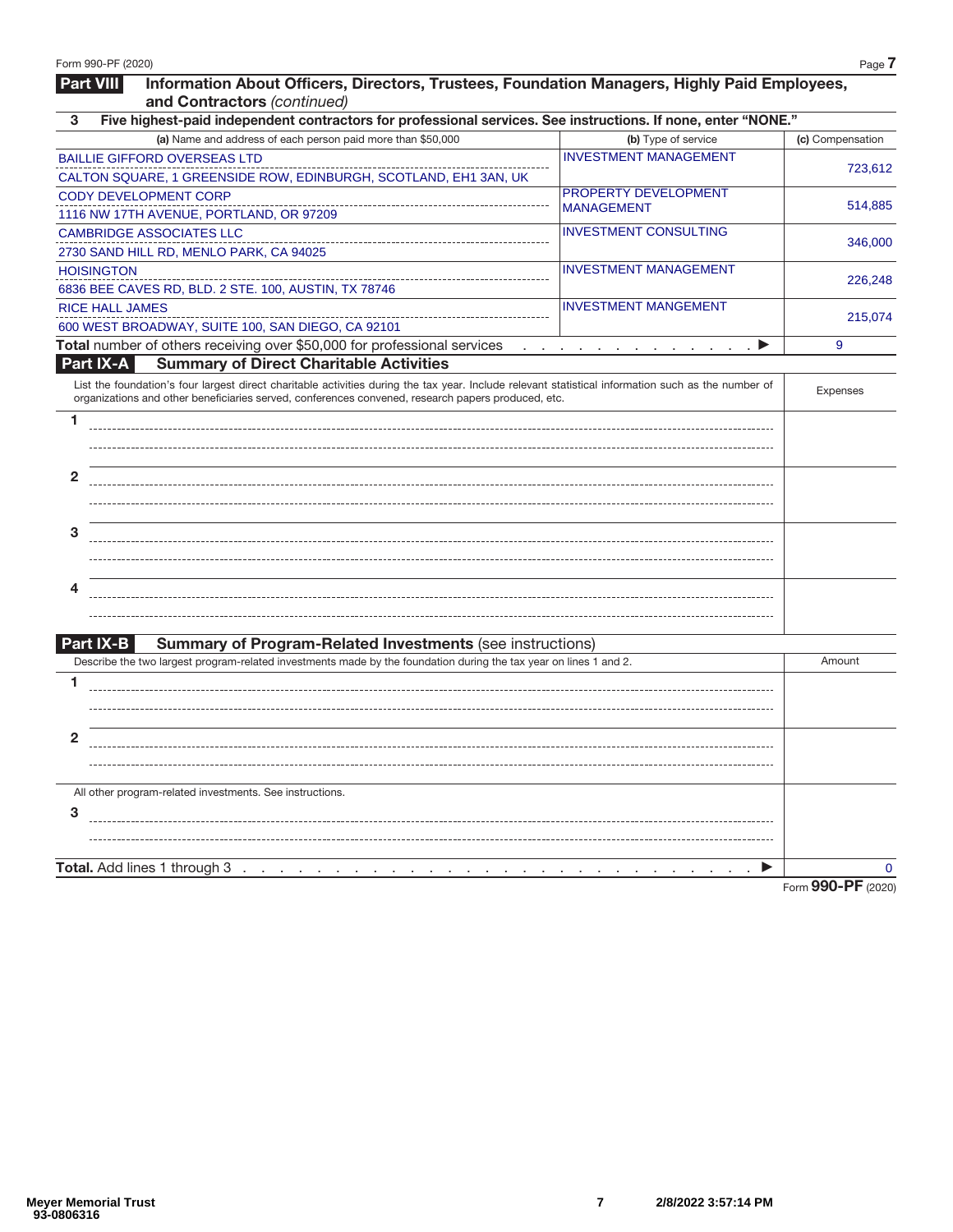|               | Form 990-PF (2020)                                                                                                                                                                                                  |                | Page 8        |
|---------------|---------------------------------------------------------------------------------------------------------------------------------------------------------------------------------------------------------------------|----------------|---------------|
| <b>Part X</b> | Minimum Investment Return (All domestic foundations must complete this part. Foreign foundations,                                                                                                                   |                |               |
|               | see instructions.)                                                                                                                                                                                                  |                |               |
| 1             | Fair market value of assets not used (or held for use) directly in carrying out charitable, etc.,<br>purposes:                                                                                                      |                |               |
| a             |                                                                                                                                                                                                                     | 1a             | 604,231,115   |
| b             |                                                                                                                                                                                                                     | 1b             | 70,240,390    |
| C             |                                                                                                                                                                                                                     | 1c             | 170,546,944   |
| d             |                                                                                                                                                                                                                     | 1d             | 845,018,449   |
| е             | Reduction claimed for blockage or other factors reported on lines 1a and                                                                                                                                            |                |               |
|               | 1c (attach detailed explanation). $\therefore$ $\therefore$ $\therefore$ $\therefore$ $\therefore$ $\therefore$ $\therefore$ $\therefore$ 1e<br>$\mathbf{0}$                                                        |                |               |
| 2             |                                                                                                                                                                                                                     | $\overline{2}$ |               |
| 3             |                                                                                                                                                                                                                     | 3              | 845,018,449   |
| 4             | Cash deemed held for charitable activities. Enter 11/2% of line 3 (for greater amount, see                                                                                                                          |                |               |
|               |                                                                                                                                                                                                                     | 4              | 12,675,277    |
| 5             | Net value of noncharitable-use assets. Subtract line 4 from line 3. Enter here and on Part V, line 4                                                                                                                | 5              | 832, 343, 172 |
| 6             |                                                                                                                                                                                                                     | 6              | 41.617.159    |
| Part XI       | Distributable Amount (see instructions) (Section 4942(j)(3) and (j)(5) private operating foundations<br>and certain foreign organizations, check here $\blacktriangleright \Box$ and do not complete this part.)    |                |               |
| 1.            |                                                                                                                                                                                                                     | 1.             | 41,617,159    |
| 2a            | Tax on investment income for 2020 from Part VI, line 5 $\ldots$ $\ldots$ $\ldots$ <b>2a</b><br>1,472,092                                                                                                            |                |               |
| b             | Income tax for 2020. (This does not include the tax from Part VI.) $\ldots$   2b                                                                                                                                    |                |               |
| C             |                                                                                                                                                                                                                     | 2c             | 1,472,092     |
| 3             | Distributable amount before adjustments. Subtract line 2c from line 1                                                                                                                                               | 3              | 40,145,067    |
| 4             | Recoveries of amounts treated as qualifying distributions                                                                                                                                                           | 4              | 540,160       |
| 5             |                                                                                                                                                                                                                     | 5              | 40,685,227    |
| 6             |                                                                                                                                                                                                                     | 6              |               |
| 7             | Distributable amount as adjusted. Subtract line 6 from line 5. Enter here and on Part XIII,                                                                                                                         |                |               |
|               |                                                                                                                                                                                                                     | $\overline{7}$ | 40,685,227    |
|               | <b>Part XII Qualifying Distributions (see instructions)</b>                                                                                                                                                         |                |               |
| 1             | Amounts paid (including administrative expenses) to accomplish charitable, etc., purposes:                                                                                                                          |                |               |
| a             | Expenses, contributions, gifts, etc.—total from Part I, column (d), line 26                                                                                                                                         | 1a             | 43,420,308    |
| b             |                                                                                                                                                                                                                     | 1b             |               |
| 2             | Amounts paid to acquire assets used (or held for use) directly in carrying out charitable, etc.,                                                                                                                    |                |               |
|               |                                                                                                                                                                                                                     | $\overline{2}$ | 5,613,558     |
| 3             | Amounts set aside for specific charitable projects that satisfy the:                                                                                                                                                |                |               |
| а             |                                                                                                                                                                                                                     | За             |               |
| b             | Cash distribution test (attach the required schedule)                                                                                                                                                               | 3 <sub>b</sub> |               |
| 4             | Qualifying distributions. Add lines 1a through 3b. Enter here and on Part V, line 8; and Part XIII, line 4                                                                                                          | 4              | 49,033,866    |
| 5             | Foundations that qualify under section 4940(e) for the reduced rate of tax on net investment income.                                                                                                                |                |               |
|               | Enter 1% of Part I, line 27b. See instructions<br>the contract of the contract of the contract of the contract of                                                                                                   | ${\bf 5}$      | $\Omega$      |
| 6             | Adjusted qualifying distributions. Subtract line 5 from line 4 manufacturers and contact the substitution of the substitution of the substitution of Adjusted Qualitying distributions. Subtract line 5 from line 4 | 6              | 49,033,866    |
|               | Note: The amount on line 6 will be used in Part V, column (b), in subsequent years when calculating whether the foundation<br>qualifies for the section 4940(e) reduction of tax in those years.                    |                |               |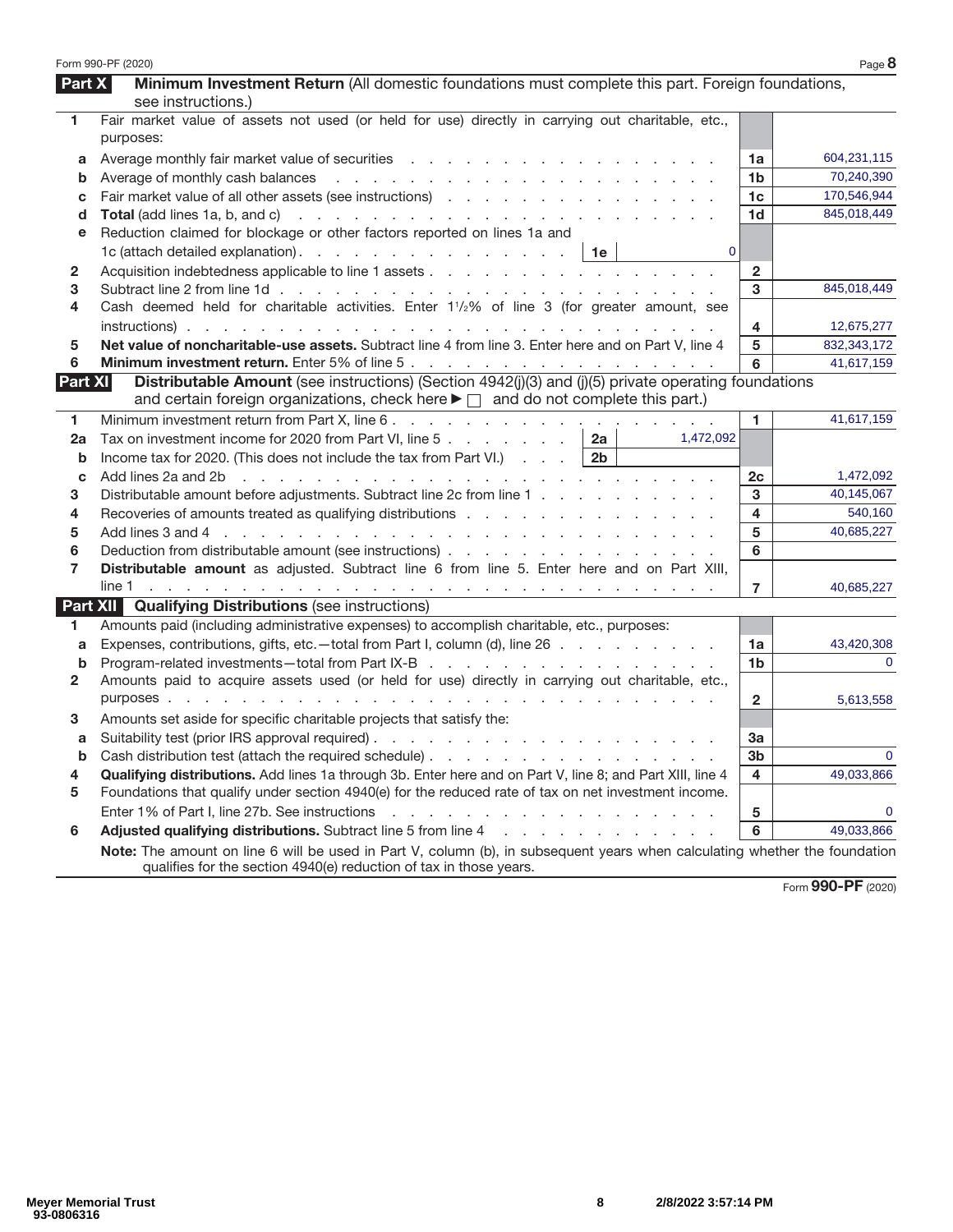|                  | Form 990-PF (2020)                                                                                                                                                                                                                                                                                         |                                   |               |                            |                | Page 9      |
|------------------|------------------------------------------------------------------------------------------------------------------------------------------------------------------------------------------------------------------------------------------------------------------------------------------------------------|-----------------------------------|---------------|----------------------------|----------------|-------------|
| <b>Part XIII</b> | <b>Undistributed Income</b> (see instructions)                                                                                                                                                                                                                                                             |                                   |               |                            |                |             |
|                  |                                                                                                                                                                                                                                                                                                            |                                   | (a)<br>Corpus | (b)<br>Years prior to 2019 | (c)<br>2019    | (d)<br>2020 |
| 1                | Distributable amount for 2020 from Part XI,<br>line 7<br><b>Contract</b><br>and the company of the company of the company of the company of the company of the company of the company of the company of the company of the company of the company of the company of the company of the company of the comp |                                   |               |                            |                | 40,685,227  |
| 2                | Undistributed income, if any, as of the end of 2020:                                                                                                                                                                                                                                                       |                                   |               |                            |                |             |
| a                | Enter amount for 2019 only                                                                                                                                                                                                                                                                                 |                                   |               |                            | 0              |             |
| b                | Total for prior years: 20 16, 20 17, 20 18                                                                                                                                                                                                                                                                 |                                   |               | $\Omega$                   |                |             |
| 3                | Excess distributions carryover, if any, to 2020:                                                                                                                                                                                                                                                           |                                   |               |                            |                |             |
| a                | From 2015 $\, \cdot \,$ $\, \cdot \,$ $\, \cdot \,$ $\, \cdot \,$ $\,$ $\,$                                                                                                                                                                                                                                | 7,031,025                         |               |                            |                |             |
| b                | From 2016                                                                                                                                                                                                                                                                                                  | 7,078,222                         |               |                            |                |             |
| с                | From 2017 $\ldots$ $\ldots$ $\ldots$                                                                                                                                                                                                                                                                       | 6,844,570                         |               |                            |                |             |
| d                |                                                                                                                                                                                                                                                                                                            | 8,580,592                         |               |                            |                |             |
| е                | From 2019 $\, \cdot \,$ $\, \cdot \,$ $\, \cdot \,$ $\, \cdot \,$ $\,$ $\, \cdot \,$                                                                                                                                                                                                                       | 9,210,580                         |               |                            |                |             |
| f                | Total of lines 3a through e                                                                                                                                                                                                                                                                                |                                   | 38,744,989    |                            |                |             |
| 4                | Qualifying distributions for 2020 from Part XII,<br>line 4: $\triangleright$ \$<br>49,033,866                                                                                                                                                                                                              |                                   |               |                            |                |             |
| a                | Applied to 2019, but not more than line 2a.                                                                                                                                                                                                                                                                |                                   |               |                            | 0              |             |
| b                | Applied to undistributed income of prior years                                                                                                                                                                                                                                                             |                                   |               |                            |                |             |
|                  | (Election required - see instructions)                                                                                                                                                                                                                                                                     |                                   |               | $\mathbf 0$                |                |             |
| С                | Treated as distributions out of corpus (Election<br>required-see instructions)                                                                                                                                                                                                                             |                                   | $\mathbf 0$   |                            |                |             |
| d                | Applied to 2020 distributable amount                                                                                                                                                                                                                                                                       | $\sim 10^{-1}$ km $^{-1}$         |               |                            |                | 40,685,227  |
| е                | Remaining amount distributed out of corpus                                                                                                                                                                                                                                                                 |                                   | 8,348,639     |                            |                |             |
| 5                | Excess distributions carryover applied to 2020<br>(If an amount appears in column (d), the same<br>amount must be shown in column (a).)                                                                                                                                                                    |                                   |               |                            |                | 0           |
| 6                | Enter the net total of each column as<br>indicated below:                                                                                                                                                                                                                                                  |                                   |               |                            |                |             |
| a                | Corpus. Add lines 3f, 4c, and 4e. Subtract line 5                                                                                                                                                                                                                                                          |                                   | 47,093,628    |                            |                |             |
| b                | Prior years' undistributed income. Subtract<br>line 4b from line 2b                                                                                                                                                                                                                                        |                                   |               | $\mathbf 0$                |                |             |
| С                | Enter the amount of prior years' undistributed                                                                                                                                                                                                                                                             |                                   |               |                            |                |             |
|                  | income for which a notice of deficiency has                                                                                                                                                                                                                                                                |                                   |               |                            |                |             |
|                  | been issued, or on which the section 4942(a)                                                                                                                                                                                                                                                               |                                   |               |                            |                |             |
|                  | tax has been previously assessed                                                                                                                                                                                                                                                                           |                                   |               |                            |                |             |
| d                | Subtract line 6c from line 6b. Taxable<br>amount-see instructions                                                                                                                                                                                                                                          | and the company of the company of |               | $\mathbf{0}$               |                |             |
| e                | Undistributed income for 2019. Subtract line                                                                                                                                                                                                                                                               |                                   |               |                            |                |             |
|                  | 4a from line 2a. Taxable amount-see                                                                                                                                                                                                                                                                        |                                   |               |                            |                |             |
|                  | instructions                                                                                                                                                                                                                                                                                               |                                   |               |                            | $\overline{0}$ |             |
| f                | Undistributed income for 2020. Subtract lines<br>4d and 5 from line 1. This amount must be                                                                                                                                                                                                                 |                                   |               |                            |                |             |
|                  | distributed in 2021                                                                                                                                                                                                                                                                                        |                                   |               |                            |                | 0           |
| 7                | Amounts treated as distributions out of corpus                                                                                                                                                                                                                                                             |                                   |               |                            |                |             |
|                  | to satisfy requirements imposed by section                                                                                                                                                                                                                                                                 |                                   |               |                            |                |             |
|                  | 170(b)(1)(F) or 4942(g)(3) (Election may be                                                                                                                                                                                                                                                                |                                   |               |                            |                |             |
|                  | required - see instructions)                                                                                                                                                                                                                                                                               |                                   | $\mathbf{0}$  |                            |                |             |
| 8                | Excess distributions carryover from 2015 not<br>applied on line 5 or line 7 (see instructions).                                                                                                                                                                                                            |                                   | 7,031,025     |                            |                |             |
| 9                | Excess distributions carryover to 2021.<br>Subtract lines 7 and 8 from line 6a                                                                                                                                                                                                                             |                                   | 40,062,603    |                            |                |             |
| 10               | Analysis of line 9:                                                                                                                                                                                                                                                                                        |                                   |               |                            |                |             |
| a                | Excess from 2016                                                                                                                                                                                                                                                                                           | 7,078,222                         |               |                            |                |             |
| b                | Excess from $2017$                                                                                                                                                                                                                                                                                         | 6,844,570                         |               |                            |                |             |
| с                | Excess from $2018$                                                                                                                                                                                                                                                                                         | 8,580,592                         |               |                            |                |             |
| d                | Excess from 2019                                                                                                                                                                                                                                                                                           | 9,210,580                         |               |                            |                |             |
| e                | Excess from 2020                                                                                                                                                                                                                                                                                           | 8,348,639                         |               |                            |                |             |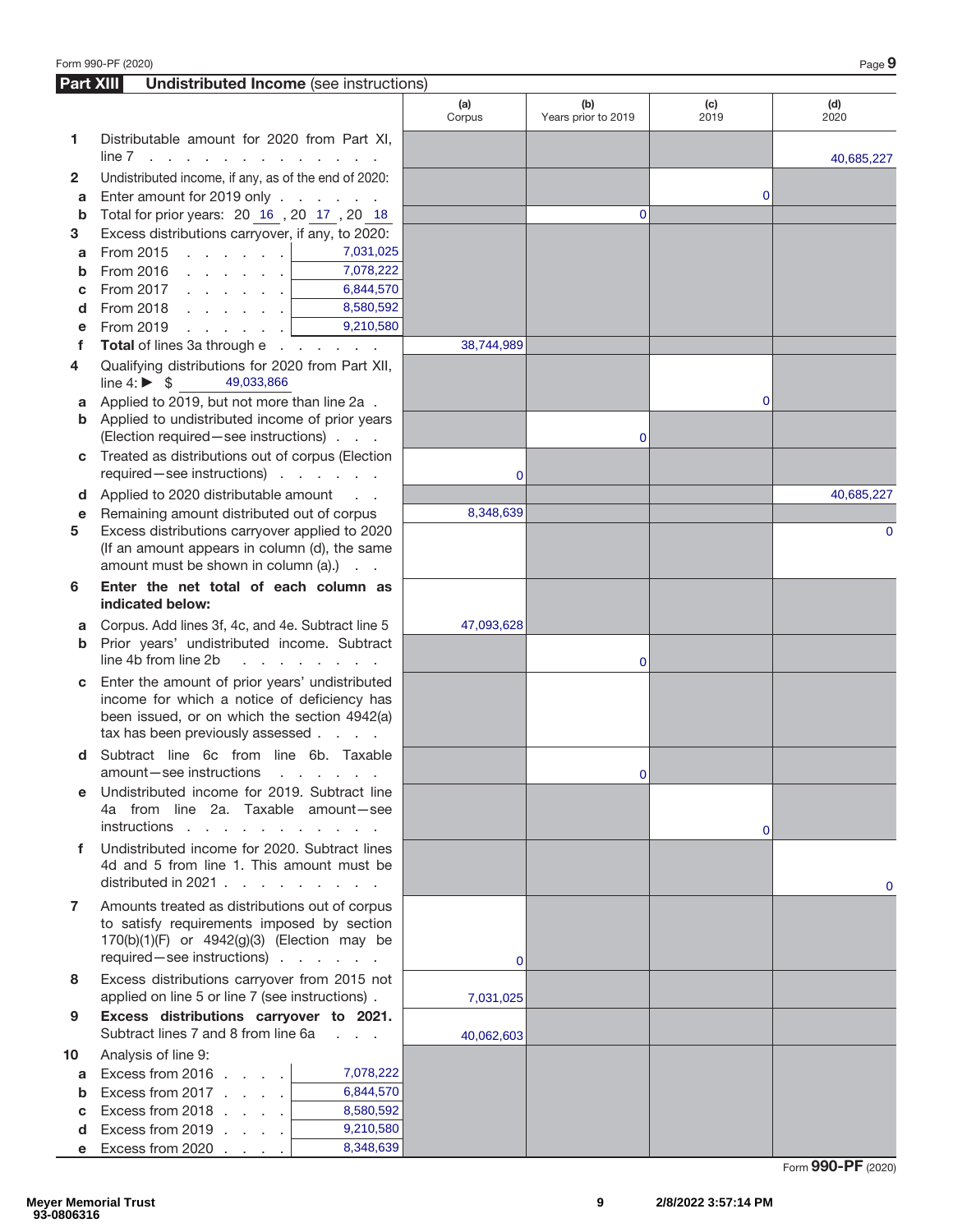|                 | Form 990-PF (2020)                                                                                                                                                                                                                                                                                                                                                                                                               |          |          |               |            | Page 10                         |
|-----------------|----------------------------------------------------------------------------------------------------------------------------------------------------------------------------------------------------------------------------------------------------------------------------------------------------------------------------------------------------------------------------------------------------------------------------------|----------|----------|---------------|------------|---------------------------------|
| <b>Part XIV</b> | <b>Private Operating Foundations</b> (see instructions and Part VII-A, question 9)                                                                                                                                                                                                                                                                                                                                               |          |          |               |            |                                 |
|                 | 1a If the foundation has received a ruling or determination letter that it is a private operating<br>foundation, and the ruling is effective for 2020, enter the date of the ruling $\ldots$                                                                                                                                                                                                                                     |          |          |               |            |                                 |
| b               | Check box to indicate whether the foundation is a private operating foundation described in section                                                                                                                                                                                                                                                                                                                              |          |          |               |            | 4942(j)(3) or $\Box$ 4942(j)(5) |
| 2a              | Enter the lesser of the adjusted net                                                                                                                                                                                                                                                                                                                                                                                             | Tax year |          | Prior 3 years |            | (e) Total                       |
|                 | income from Part I or the minimum<br>investment return from Part X for<br>each year listed $\ldots$ $\ldots$ $\ldots$                                                                                                                                                                                                                                                                                                            | (a) 2020 | (b) 2019 | $(c)$ 2018    | $(d)$ 2017 |                                 |
| b               | 85% of line 2a<br>and a state of the state of the                                                                                                                                                                                                                                                                                                                                                                                |          |          |               |            |                                 |
| С               | Qualifying distributions from Part XII,<br>line 4, for each year listed $\ldots$ .                                                                                                                                                                                                                                                                                                                                               |          |          |               |            |                                 |
| d               | Amounts included in line 2c not used directly<br>for active conduct of exempt activities                                                                                                                                                                                                                                                                                                                                         |          |          |               |            |                                 |
| е               | Qualifying distributions made directly<br>for active conduct of exempt activities.<br>Subtract line 2d from line 2c<br><b>Service</b>                                                                                                                                                                                                                                                                                            |          |          |               |            |                                 |
| 3               | Complete 3a, b, or c for the<br>alternative test relied upon:                                                                                                                                                                                                                                                                                                                                                                    |          |          |               |            |                                 |
| а               | "Assets" alternative test-enter:                                                                                                                                                                                                                                                                                                                                                                                                 |          |          |               |            |                                 |
|                 | $(1)$ Value of all assets $\cdot \cdot \cdot \cdot$                                                                                                                                                                                                                                                                                                                                                                              |          |          |               |            |                                 |
|                 | (2) Value of assets qualifying under<br>section $4942(j)(3)(B)(i)$                                                                                                                                                                                                                                                                                                                                                               |          |          |               |            |                                 |
| b               | "Endowment" alternative test-enter 2/3                                                                                                                                                                                                                                                                                                                                                                                           |          |          |               |            |                                 |
|                 | of minimum investment return shown in                                                                                                                                                                                                                                                                                                                                                                                            |          |          |               |            |                                 |
|                 | Part X, line 6, for each year listed                                                                                                                                                                                                                                                                                                                                                                                             |          |          |               |            |                                 |
| С               | "Support" alternative test-enter:<br>(1) Total support other than gross                                                                                                                                                                                                                                                                                                                                                          |          |          |               |            |                                 |
|                 | investment income<br>(interest,<br>dividends, rents, payments on<br>securities<br>loans<br>(section<br>$512(a)(5)$ , or royalties)                                                                                                                                                                                                                                                                                               |          |          |               |            |                                 |
|                 | (2) Support from general public<br>5 or more<br>exempt<br>and<br>organizations as provided in<br>section $4942(j)(3)(B)(iii)$                                                                                                                                                                                                                                                                                                    |          |          |               |            |                                 |
|                 | (3) Largest amount of support from<br>an exempt organization $\ldots$                                                                                                                                                                                                                                                                                                                                                            |          |          |               |            |                                 |
|                 | (4) Gross investment income                                                                                                                                                                                                                                                                                                                                                                                                      |          |          |               |            |                                 |
|                 | Supplementary Information (Complete this part only if the foundation had \$5,000 or more in assets at<br>Part XV<br>any time during the year-see instructions.)                                                                                                                                                                                                                                                                  |          |          |               |            |                                 |
| 1.              | <b>Information Regarding Foundation Managers:</b>                                                                                                                                                                                                                                                                                                                                                                                |          |          |               |            |                                 |
| а               | List any managers of the foundation who have contributed more than 2% of the total contributions received by the foundation<br>before the close of any tax year (but only if they have contributed more than \$5,000). (See section 507(d)(2).)                                                                                                                                                                                  |          |          |               |            |                                 |
|                 | <b>b</b> List any managers of the foundation who own 10% or more of the stock of a corporation (or an equally large portion of the<br>ownership of a partnership or other entity) of which the foundation has a 10% or greater interest.                                                                                                                                                                                         |          |          |               |            |                                 |
| $\mathbf{2}$    | Information Regarding Contribution, Grant, Gift, Loan, Scholarship, etc., Programs:<br>Check here $\blacktriangleright \Box$ if the foundation only makes contributions to preselected charitable organizations and does not accept<br>unsolicited requests for funds. If the foundation makes gifts, grants, etc., to individuals or organizations under other conditions,<br>complete items 2a, b, c, and d. See instructions. |          |          |               |            |                                 |
| a               | The name, address, and telephone number or email address of the person to whom applications should be addressed:<br>MEYER MEMORIAL TRUST, 2045 N VANCOUVER AVE, PORTLAND, OR 97227, 503-228-5512                                                                                                                                                                                                                                 |          |          |               |            |                                 |
|                 | b The form in which applications should be submitted and information and materials they should include:<br>APPLICATION INFORMATION IS AVAILABLE AT MMT.ORG/APPLY                                                                                                                                                                                                                                                                 |          |          |               |            |                                 |
|                 | c Any submission deadlines:<br>FUNDING DEADLINES CAN BE FOUND AT MMT.ORG/APPLY                                                                                                                                                                                                                                                                                                                                                   |          |          |               |            |                                 |
|                 | d Any restrictions or limitations on awards, such as by geographical areas, charitable fields, kinds of institutions, or other<br>factors:                                                                                                                                                                                                                                                                                       |          |          |               |            |                                 |
|                 | VIEW MEYER'S NONDISCRIMINATION POLICY AT MMT.ORG/NONDISCRIMINATION                                                                                                                                                                                                                                                                                                                                                               |          |          |               |            |                                 |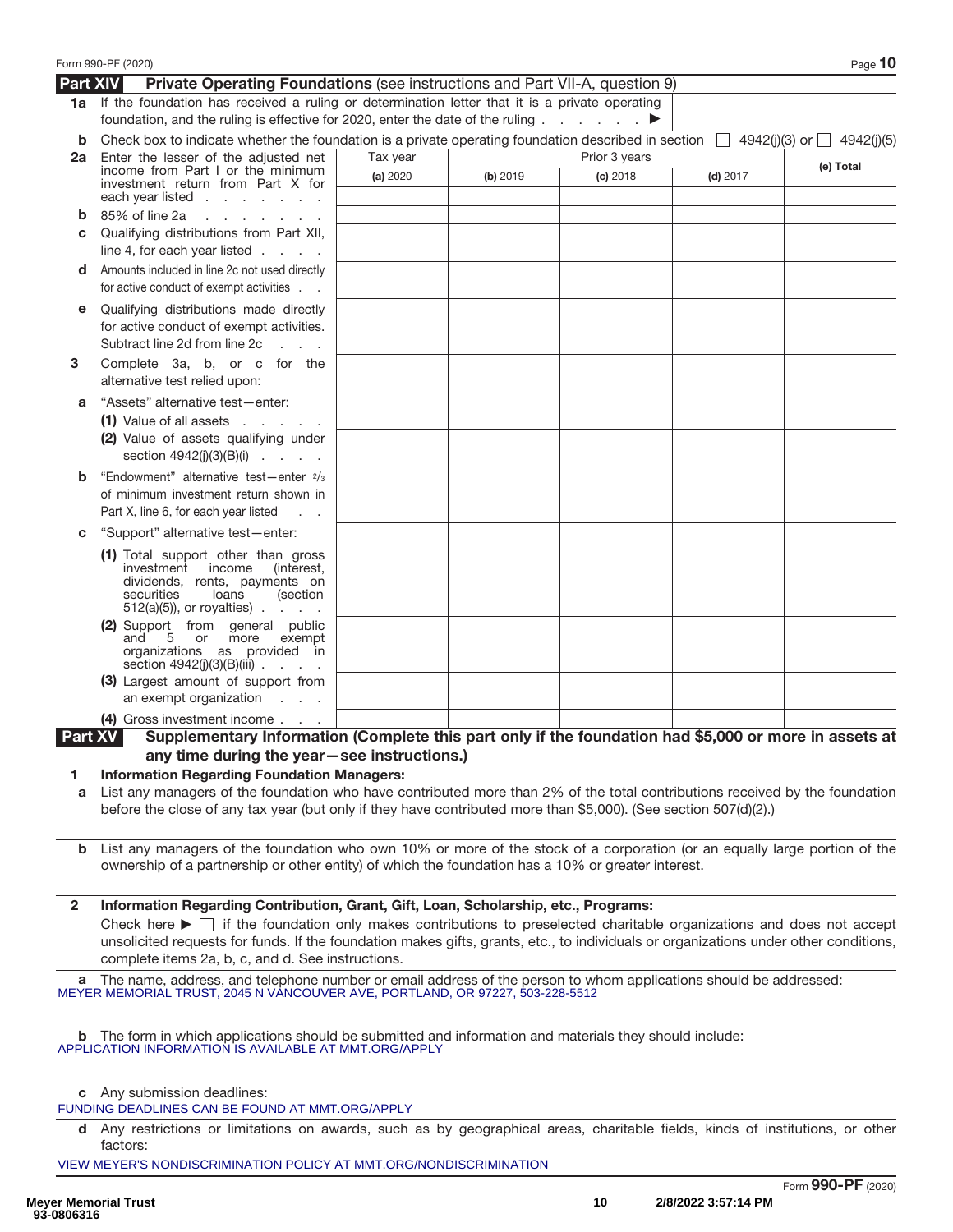| Form 990-PF (2020)                                                                                              |                                                                                                                    |                                               |                                     |    | Page 11    |
|-----------------------------------------------------------------------------------------------------------------|--------------------------------------------------------------------------------------------------------------------|-----------------------------------------------|-------------------------------------|----|------------|
| <b>Supplementary Information (continued)</b><br>Part XV                                                         |                                                                                                                    |                                               |                                     |    |            |
| Grants and Contributions Paid During the Year or Approved for Future Payment<br>$\overline{3}$                  |                                                                                                                    |                                               |                                     |    |            |
| Recipient                                                                                                       | If recipient is an individual,<br>show any relationship to<br>any foundation manager<br>or substantial contributor | Foundation<br>status of                       | Purpose of grant or<br>contribution |    | Amount     |
| Name and address (home or business)                                                                             |                                                                                                                    | recipient                                     |                                     |    |            |
| <b>a</b> Paid during the year<br>(SEE STATEMENT)                                                                |                                                                                                                    |                                               |                                     |    |            |
|                                                                                                                 |                                                                                                                    |                                               |                                     |    |            |
|                                                                                                                 |                                                                                                                    |                                               |                                     |    |            |
|                                                                                                                 |                                                                                                                    |                                               |                                     |    |            |
|                                                                                                                 |                                                                                                                    |                                               |                                     |    |            |
|                                                                                                                 |                                                                                                                    |                                               |                                     |    |            |
|                                                                                                                 |                                                                                                                    |                                               |                                     |    |            |
|                                                                                                                 |                                                                                                                    |                                               |                                     |    |            |
|                                                                                                                 |                                                                                                                    |                                               |                                     |    |            |
|                                                                                                                 |                                                                                                                    |                                               |                                     |    |            |
|                                                                                                                 |                                                                                                                    |                                               |                                     |    |            |
|                                                                                                                 |                                                                                                                    |                                               |                                     |    |            |
|                                                                                                                 |                                                                                                                    |                                               |                                     |    |            |
|                                                                                                                 |                                                                                                                    |                                               |                                     |    |            |
|                                                                                                                 |                                                                                                                    |                                               |                                     |    |            |
|                                                                                                                 |                                                                                                                    |                                               |                                     |    |            |
|                                                                                                                 |                                                                                                                    |                                               |                                     |    |            |
|                                                                                                                 |                                                                                                                    |                                               |                                     |    |            |
|                                                                                                                 |                                                                                                                    |                                               |                                     |    |            |
|                                                                                                                 |                                                                                                                    |                                               |                                     |    |            |
|                                                                                                                 |                                                                                                                    |                                               |                                     |    |            |
|                                                                                                                 |                                                                                                                    |                                               |                                     |    |            |
|                                                                                                                 |                                                                                                                    |                                               |                                     |    |            |
|                                                                                                                 |                                                                                                                    |                                               |                                     |    |            |
|                                                                                                                 |                                                                                                                    |                                               |                                     |    |            |
|                                                                                                                 |                                                                                                                    |                                               |                                     |    |            |
|                                                                                                                 |                                                                                                                    |                                               |                                     |    |            |
|                                                                                                                 |                                                                                                                    |                                               |                                     |    |            |
|                                                                                                                 |                                                                                                                    |                                               |                                     |    |            |
|                                                                                                                 |                                                                                                                    |                                               |                                     |    |            |
| <b>Total</b>                                                                                                    |                                                                                                                    |                                               |                                     | 3a | 35,284,926 |
| $\sim$<br>the control of the con-<br>$\sim$<br>the contract of the con-<br><b>b</b> Approved for future payment | $\sim$<br>÷<br>$\cdot$<br>$\cdot$<br>÷<br>$\cdot$                                                                  | $\alpha = 0.1$<br>$\sim$<br>$\sim$<br>$\cdot$ | ▶<br>$\mathbf{r}$<br>$\cdot$        |    |            |
| (SEE STATEMENT)                                                                                                 |                                                                                                                    |                                               |                                     |    |            |
|                                                                                                                 |                                                                                                                    |                                               |                                     |    |            |
|                                                                                                                 |                                                                                                                    |                                               |                                     |    |            |
|                                                                                                                 |                                                                                                                    |                                               |                                     |    |            |
|                                                                                                                 |                                                                                                                    |                                               |                                     |    |            |
|                                                                                                                 |                                                                                                                    |                                               |                                     |    |            |
|                                                                                                                 |                                                                                                                    |                                               |                                     |    |            |
|                                                                                                                 |                                                                                                                    |                                               |                                     |    |            |
|                                                                                                                 |                                                                                                                    |                                               |                                     |    |            |
|                                                                                                                 |                                                                                                                    |                                               |                                     |    |            |
|                                                                                                                 |                                                                                                                    |                                               |                                     |    |            |
|                                                                                                                 |                                                                                                                    |                                               |                                     |    |            |
|                                                                                                                 |                                                                                                                    |                                               |                                     |    |            |
|                                                                                                                 |                                                                                                                    |                                               |                                     |    |            |
|                                                                                                                 |                                                                                                                    |                                               |                                     |    |            |
|                                                                                                                 |                                                                                                                    |                                               |                                     |    |            |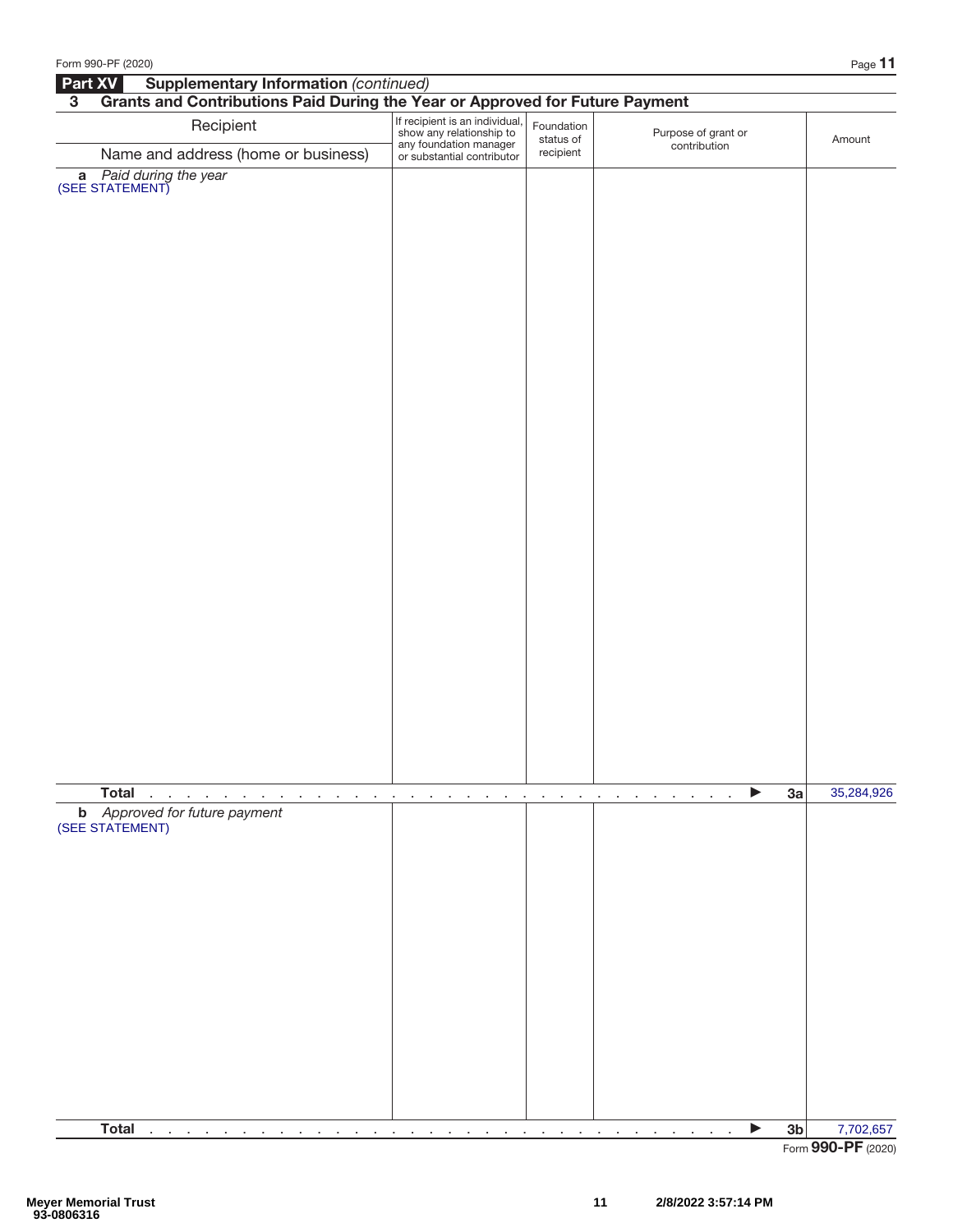|    |             | Part XVI-A<br><b>Analysis of Income-Producing Activities</b>                                                                                                                                                                  |                      |                                                     |                       |                                      |                                                             |
|----|-------------|-------------------------------------------------------------------------------------------------------------------------------------------------------------------------------------------------------------------------------|----------------------|-----------------------------------------------------|-----------------------|--------------------------------------|-------------------------------------------------------------|
|    |             | Enter gross amounts unless otherwise indicated.                                                                                                                                                                               |                      | Unrelated business income                           |                       | Excluded by section 512, 513, or 514 | (e)                                                         |
|    |             |                                                                                                                                                                                                                               | (a)<br>Business code | (b)<br>Amount                                       | (c)<br>Exclusion code | (d)<br>Amount                        | Related or exempt<br>function income<br>(See instructions.) |
|    | a           | 1 Program service revenue:<br>PRI INTEREST INCOME                                                                                                                                                                             |                      |                                                     |                       |                                      | 127,942                                                     |
|    | $\mathbf b$ |                                                                                                                                                                                                                               |                      |                                                     |                       |                                      |                                                             |
|    | c           |                                                                                                                                                                                                                               |                      |                                                     |                       |                                      |                                                             |
|    | d           |                                                                                                                                                                                                                               |                      |                                                     |                       |                                      |                                                             |
|    | е           |                                                                                                                                                                                                                               |                      |                                                     |                       |                                      |                                                             |
|    | f           |                                                                                                                                                                                                                               |                      |                                                     |                       |                                      |                                                             |
|    | q           | Fees and contracts from government agencies                                                                                                                                                                                   |                      |                                                     |                       |                                      |                                                             |
| 2  |             | Membership dues and assessments<br><b>Contractor</b>                                                                                                                                                                          |                      |                                                     |                       |                                      |                                                             |
| 3  |             | Interest on savings and temporary cash investments                                                                                                                                                                            |                      |                                                     | 14                    | 3,394,975                            |                                                             |
| 4  |             | Dividends and interest from securities                                                                                                                                                                                        |                      |                                                     | 14                    | 3,477,446                            |                                                             |
| 5  |             | Net rental income or (loss) from real estate:                                                                                                                                                                                 |                      |                                                     |                       |                                      |                                                             |
|    |             | a Debt-financed property                                                                                                                                                                                                      |                      |                                                     |                       |                                      |                                                             |
|    | b           | Not debt-financed property                                                                                                                                                                                                    |                      |                                                     |                       |                                      |                                                             |
| 6  |             | Net rental income or (loss) from personal property                                                                                                                                                                            |                      |                                                     |                       |                                      |                                                             |
| 7  |             | Other investment income                                                                                                                                                                                                       |                      |                                                     | 1                     | 177,112                              |                                                             |
| 8  |             | Gain or (loss) from sales of assets other than inventory                                                                                                                                                                      | 525990               |                                                     | 18                    | 91,356,842                           |                                                             |
| 9  |             | Net income or (loss) from special events                                                                                                                                                                                      |                      |                                                     |                       |                                      |                                                             |
| 10 |             | Gross profit or (loss) from sales of inventory                                                                                                                                                                                |                      |                                                     |                       |                                      |                                                             |
| 11 |             | Other revenue: a TAX REFUND                                                                                                                                                                                                   |                      |                                                     | 1                     | 759,254                              |                                                             |
|    | b           | INCOME (LOSS) FROM A PARTNERSHIP                                                                                                                                                                                              | 525990               |                                                     |                       |                                      |                                                             |
|    | c           |                                                                                                                                                                                                                               |                      |                                                     |                       |                                      |                                                             |
|    | d           |                                                                                                                                                                                                                               |                      |                                                     |                       |                                      |                                                             |
|    | e           |                                                                                                                                                                                                                               |                      |                                                     |                       |                                      |                                                             |
|    |             | <b>12</b> Subtotal. Add columns (b), (d), and (e) $\ldots$                                                                                                                                                                    |                      | $\overline{0}$                                      |                       | 99,165,629                           | 127,942                                                     |
|    |             | 13 Total. Add line 12, columns (b), (d), and (e)                                                                                                                                                                              |                      | and the contract of the contract of the contract of |                       | 13                                   | 99,293,571                                                  |
|    |             | (See worksheet in line 13 instructions to verify calculations.)                                                                                                                                                               |                      |                                                     |                       |                                      |                                                             |
|    |             | Part XVI-B<br>Relationship of Activities to the Accomplishment of Exempt Purposes                                                                                                                                             |                      |                                                     |                       |                                      |                                                             |
|    | Line No.    | Explain below how each activity for which income is reported in column (e) of Part XVI-A contributed importantly to the accomplishment of the foundation's exempt purposes (other than by providing funds for such purposes). |                      |                                                     |                       |                                      |                                                             |
|    | v           |                                                                                                                                                                                                                               |                      |                                                     |                       |                                      |                                                             |
|    | 1A          | PROGRAM RELATED INVESTMENT INCOME                                                                                                                                                                                             |                      |                                                     |                       |                                      |                                                             |
|    |             |                                                                                                                                                                                                                               |                      |                                                     |                       |                                      |                                                             |
|    |             |                                                                                                                                                                                                                               |                      |                                                     |                       |                                      |                                                             |
|    |             |                                                                                                                                                                                                                               |                      |                                                     |                       |                                      |                                                             |
|    |             |                                                                                                                                                                                                                               |                      |                                                     |                       |                                      |                                                             |
|    |             |                                                                                                                                                                                                                               |                      |                                                     |                       |                                      |                                                             |
|    |             |                                                                                                                                                                                                                               |                      |                                                     |                       |                                      |                                                             |
|    |             |                                                                                                                                                                                                                               |                      |                                                     |                       |                                      |                                                             |
|    |             |                                                                                                                                                                                                                               |                      |                                                     |                       |                                      |                                                             |
|    |             |                                                                                                                                                                                                                               |                      |                                                     |                       |                                      |                                                             |
|    |             |                                                                                                                                                                                                                               |                      |                                                     |                       |                                      |                                                             |
|    |             |                                                                                                                                                                                                                               |                      |                                                     |                       |                                      |                                                             |
|    |             |                                                                                                                                                                                                                               |                      |                                                     |                       |                                      |                                                             |
|    |             |                                                                                                                                                                                                                               |                      |                                                     |                       |                                      |                                                             |
|    |             |                                                                                                                                                                                                                               |                      |                                                     |                       |                                      |                                                             |
|    |             |                                                                                                                                                                                                                               |                      |                                                     |                       |                                      |                                                             |
|    |             |                                                                                                                                                                                                                               |                      |                                                     |                       |                                      |                                                             |
|    |             |                                                                                                                                                                                                                               |                      |                                                     |                       |                                      |                                                             |
|    |             |                                                                                                                                                                                                                               |                      |                                                     |                       |                                      |                                                             |
|    |             |                                                                                                                                                                                                                               |                      |                                                     |                       |                                      |                                                             |
|    |             |                                                                                                                                                                                                                               |                      |                                                     |                       |                                      |                                                             |
|    |             |                                                                                                                                                                                                                               |                      |                                                     |                       |                                      |                                                             |
|    |             |                                                                                                                                                                                                                               |                      |                                                     |                       |                                      |                                                             |
|    |             |                                                                                                                                                                                                                               |                      |                                                     |                       |                                      |                                                             |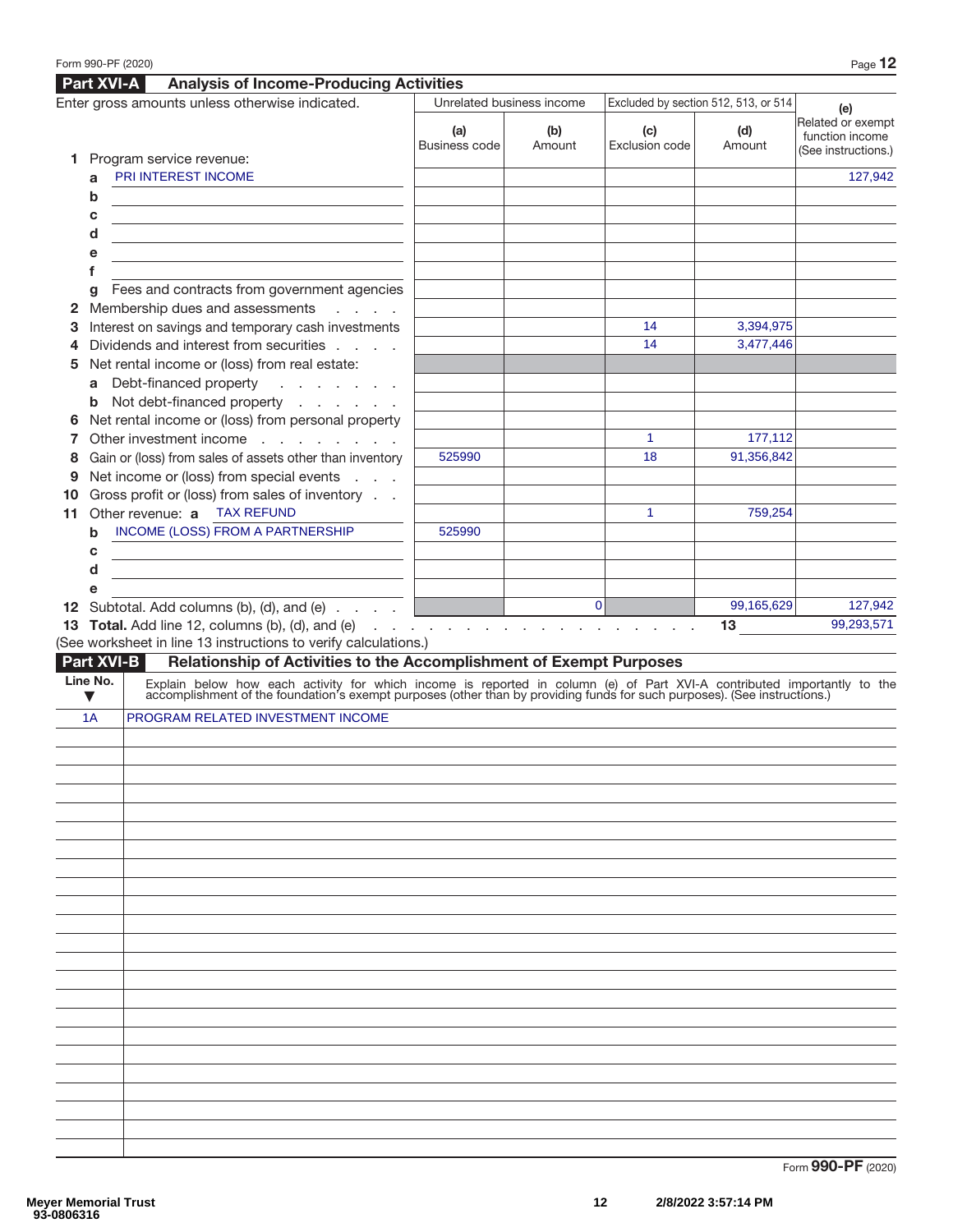| Form 990-PF (2020) |                                 |                                                                                                                                                                                                                                                                                                                           |                          |              |                 |                                                                      |              |                                                                          |                    |              | Page 13            |
|--------------------|---------------------------------|---------------------------------------------------------------------------------------------------------------------------------------------------------------------------------------------------------------------------------------------------------------------------------------------------------------------------|--------------------------|--------------|-----------------|----------------------------------------------------------------------|--------------|--------------------------------------------------------------------------|--------------------|--------------|--------------------|
| <b>Part XVII</b>   | <b>Organizations</b>            | Information Regarding Transfers to and Transactions and Relationships With Noncharitable Exempt                                                                                                                                                                                                                           |                          |              |                 |                                                                      |              |                                                                          |                    |              |                    |
| 1                  | organizations?                  | Did the organization directly or indirectly engage in any of the following with any other organization described<br>in section 501(c) (other than section 501(c)(3) organizations) or in section 527, relating to political                                                                                               |                          |              |                 |                                                                      |              |                                                                          |                    | Yes          | <b>No</b>          |
| a                  |                                 | Transfers from the reporting foundation to a noncharitable exempt organization of:                                                                                                                                                                                                                                        |                          |              |                 |                                                                      |              |                                                                          |                    |              |                    |
|                    |                                 |                                                                                                                                                                                                                                                                                                                           |                          |              |                 |                                                                      |              |                                                                          | 1a(1)              | $\checkmark$ |                    |
|                    | (2) Other assets                | in the company of the company of the company of the company of the company of the company of the company of the company of the company of the company of the company of the company of the company of the company of the compa                                                                                            |                          |              |                 |                                                                      |              |                                                                          | 1a(2)              |              | v                  |
| b                  | Other transactions:             |                                                                                                                                                                                                                                                                                                                           |                          |              |                 |                                                                      |              |                                                                          |                    |              |                    |
|                    |                                 | (1) Sales of assets to a noncharitable exempt organization                                                                                                                                                                                                                                                                |                          |              |                 |                                                                      |              |                                                                          | 1 <sub>b</sub> (1) |              | v                  |
|                    |                                 | (2) Purchases of assets from a noncharitable exempt organization                                                                                                                                                                                                                                                          |                          |              |                 |                                                                      |              |                                                                          | 1b(2)              |              | v                  |
|                    |                                 | (3) Rental of facilities, equipment, or other assets                                                                                                                                                                                                                                                                      |                          |              |                 |                                                                      |              |                                                                          | 1b(3)              |              | v                  |
|                    |                                 |                                                                                                                                                                                                                                                                                                                           |                          |              |                 |                                                                      |              |                                                                          | 1b(4)              |              | v                  |
|                    |                                 |                                                                                                                                                                                                                                                                                                                           |                          |              |                 |                                                                      |              |                                                                          | 1b(5)              |              | v                  |
|                    |                                 | (6) Performance of services or membership or fundraising solicitations                                                                                                                                                                                                                                                    |                          |              |                 |                                                                      |              |                                                                          | 1b(6)              |              | v                  |
| с                  |                                 | Sharing of facilities, equipment, mailing lists, other assets, or paid employees                                                                                                                                                                                                                                          |                          |              |                 |                                                                      |              |                                                                          | 1 <sub>c</sub>     |              | v                  |
| d                  |                                 | If the answer to any of the above is "Yes," complete the following schedule. Column (b) should always show the fair market                                                                                                                                                                                                |                          |              |                 |                                                                      |              |                                                                          |                    |              |                    |
|                    |                                 | value of the goods, other assets, or services given by the reporting foundation. If the foundation received less than fair market<br>value in any transaction or sharing arrangement, show in column (d) the value of the goods, other assets, or services received.                                                      |                          |              |                 |                                                                      |              |                                                                          |                    |              |                    |
|                    | (b) Amount involved             | (c) Name of noncharitable exempt organization                                                                                                                                                                                                                                                                             |                          |              |                 | (d) Description of transfers, transactions, and sharing arrangements |              |                                                                          |                    |              |                    |
| (a) Line no.       |                                 |                                                                                                                                                                                                                                                                                                                           |                          |              |                 |                                                                      |              |                                                                          |                    |              |                    |
| 1A(1)<br>1A(1)     |                                 | 300,000 COMMUNITY DEVELOPMENT PARTNERS<br>150,000 WILLAMETTE VALLEY LAW PROJECT                                                                                                                                                                                                                                           |                          |              | (SEE STATEMENT) | TO SUPPORT VOZ HISPANA CAUSA CHAVISTA (PCUN)                         |              |                                                                          |                    |              |                    |
|                    |                                 |                                                                                                                                                                                                                                                                                                                           |                          |              |                 |                                                                      |              |                                                                          |                    |              |                    |
|                    |                                 |                                                                                                                                                                                                                                                                                                                           |                          |              |                 |                                                                      |              |                                                                          |                    |              |                    |
|                    |                                 |                                                                                                                                                                                                                                                                                                                           |                          |              |                 |                                                                      |              |                                                                          |                    |              |                    |
|                    |                                 |                                                                                                                                                                                                                                                                                                                           |                          |              |                 |                                                                      |              |                                                                          |                    |              |                    |
|                    |                                 |                                                                                                                                                                                                                                                                                                                           |                          |              |                 |                                                                      |              |                                                                          |                    |              |                    |
|                    |                                 |                                                                                                                                                                                                                                                                                                                           |                          |              |                 |                                                                      |              |                                                                          |                    |              |                    |
|                    |                                 |                                                                                                                                                                                                                                                                                                                           |                          |              |                 |                                                                      |              |                                                                          |                    |              |                    |
|                    |                                 |                                                                                                                                                                                                                                                                                                                           |                          |              |                 |                                                                      |              |                                                                          |                    |              |                    |
|                    |                                 |                                                                                                                                                                                                                                                                                                                           |                          |              |                 |                                                                      |              |                                                                          |                    |              |                    |
|                    |                                 |                                                                                                                                                                                                                                                                                                                           |                          |              |                 |                                                                      |              |                                                                          |                    |              |                    |
|                    |                                 |                                                                                                                                                                                                                                                                                                                           |                          |              |                 |                                                                      |              |                                                                          |                    |              |                    |
|                    |                                 |                                                                                                                                                                                                                                                                                                                           |                          |              |                 |                                                                      |              |                                                                          |                    |              |                    |
|                    |                                 |                                                                                                                                                                                                                                                                                                                           |                          |              |                 |                                                                      |              |                                                                          |                    |              |                    |
|                    |                                 |                                                                                                                                                                                                                                                                                                                           |                          |              |                 |                                                                      |              |                                                                          |                    |              |                    |
| b                  |                                 | 2a Is the foundation directly or indirectly affiliated with, or related to, one or more tax-exempt organizations<br>described in section 501(c) (other than section 501(c)(3)) or in section 527?<br>If "Yes," complete the following schedule.                                                                           |                          |              |                 |                                                                      |              |                                                                          |                    | Yes $ v $ No |                    |
|                    | (a) Name of organization        |                                                                                                                                                                                                                                                                                                                           | (b) Type of organization |              |                 |                                                                      |              | (c) Description of relationship                                          |                    |              |                    |
|                    |                                 |                                                                                                                                                                                                                                                                                                                           |                          |              |                 |                                                                      |              |                                                                          |                    |              |                    |
|                    |                                 |                                                                                                                                                                                                                                                                                                                           |                          |              |                 |                                                                      |              |                                                                          |                    |              |                    |
|                    |                                 |                                                                                                                                                                                                                                                                                                                           |                          |              |                 |                                                                      |              |                                                                          |                    |              |                    |
|                    |                                 |                                                                                                                                                                                                                                                                                                                           |                          |              |                 |                                                                      |              |                                                                          |                    |              |                    |
|                    |                                 | Under penalties of perjury, I declare that I have examined this return, including accompanying schedules and statements, and to the best of my knowledge and belief, it is true,<br>correct, and complete. Declaration of preparer (other than taxpayer) is based on all information of which preparer has any knowledge. |                          |              |                 |                                                                      |              |                                                                          |                    |              |                    |
| <b>Sign</b>        |                                 |                                                                                                                                                                                                                                                                                                                           |                          |              |                 |                                                                      |              | May the IRS discuss this return                                          |                    |              |                    |
| <b>Here</b>        |                                 |                                                                                                                                                                                                                                                                                                                           |                          | <b>CFO</b>   |                 |                                                                      |              | with the preparer shown below?<br>See instructions. $\Box$ Yes $\Box$ No |                    |              |                    |
|                    | Signature of officer or trustee |                                                                                                                                                                                                                                                                                                                           | Date                     | <b>Title</b> |                 |                                                                      |              |                                                                          |                    |              |                    |
| <b>Paid</b>        | Print/Type preparer's name      |                                                                                                                                                                                                                                                                                                                           | Preparer's signature     |              |                 | Date                                                                 | Check        | $\overline{\phantom{a}}$ if                                              | <b>PTIN</b>        |              |                    |
| <b>Preparer</b>    | <b>DIANE BROWN</b>              |                                                                                                                                                                                                                                                                                                                           | <b>DIANE BROWN</b>       |              |                 | 02/08/2022                                                           |              | self-employed                                                            |                    | P01578407    |                    |
| <b>Use Only</b>    | ►<br>Firm's name                | <b>CROWE LLP</b>                                                                                                                                                                                                                                                                                                          |                          |              |                 |                                                                      | Firm's EIN ▶ |                                                                          | 35-0921680         |              |                    |
|                    | Firm's address ▶                | 575 MARKET STREET SUITE 3300, SAN FRANCISCO, CA 94105-5829 Phone no.                                                                                                                                                                                                                                                      |                          |              |                 |                                                                      |              |                                                                          | (415) 576-1100     |              |                    |
|                    |                                 |                                                                                                                                                                                                                                                                                                                           |                          |              |                 |                                                                      |              |                                                                          |                    |              | Form 990-PF (2020) |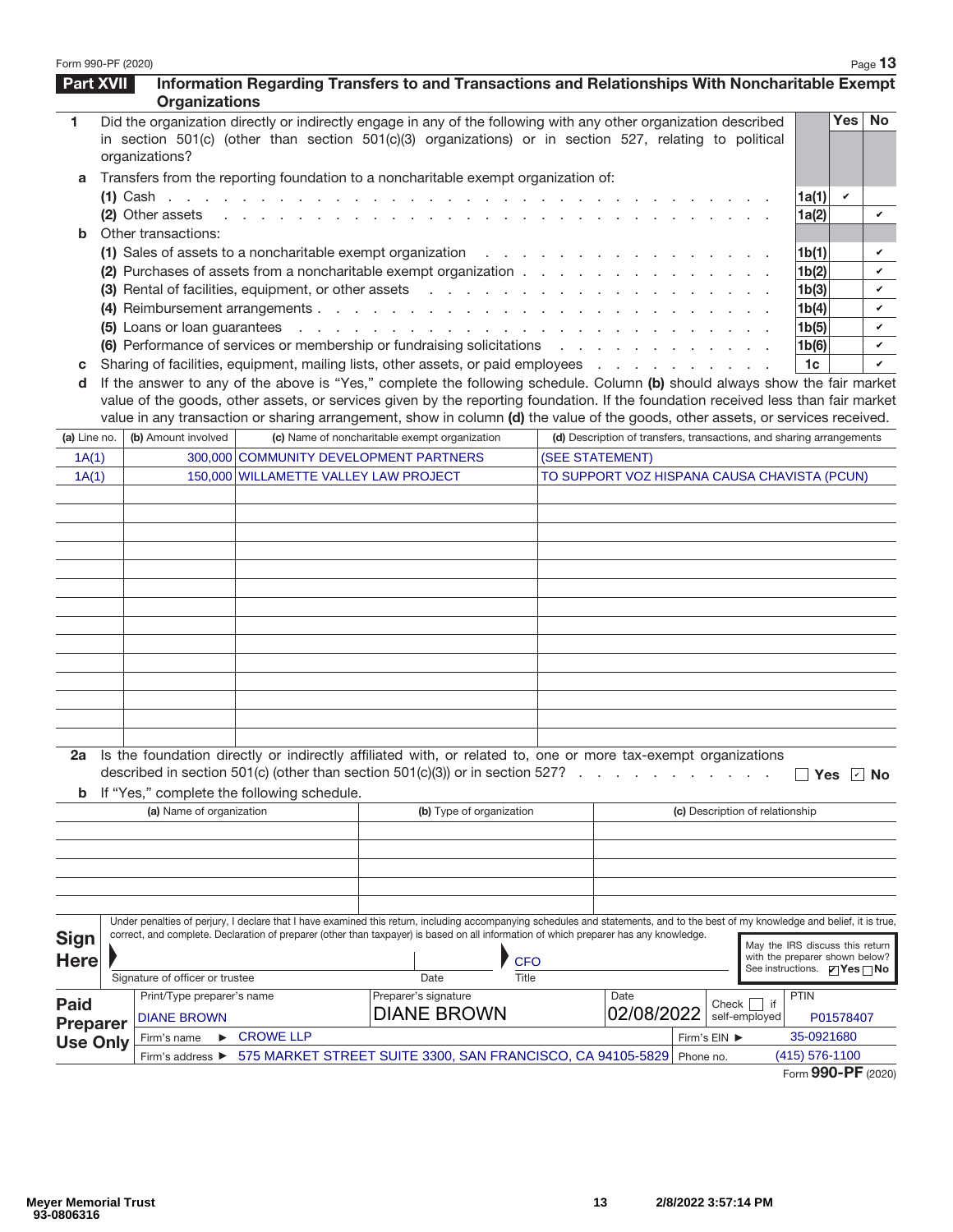| Form | OOA<br>oooo | n |
|------|-------------|---|
|      |             |   |

(Rev. January 2020)

# Application for Automatic Extension of Time To File an Exempt Organization Return

OMB No. 1545-0047

Department of the Treasury Internal Revenue Service

▶ File a separate application for each return.

▶ Go to *www.irs.gov/Form8868* for the latest information.

Electronic filing (*e-file*). You can electronically file Form 8868 to request a 6-month automatic extension of time to file any of the forms listed below with the exception of Form 8870, Information Return for Transfers Associated With Certain Personal Benefit Contracts, for which an extension request must be sent to the IRS in paper format (see instructions). For more details on the electronic filing of this form, visit *www.irs.gov/e-file-providers/e-file-for-charities-and-non-profits.*

# Automatic 6-Month Extension of Time. Only submit original (no copies needed).

All corporations required to file an income tax return other than Form 990-T (including 1120-C filers), partnerships, REMICs, and trusts must use Form 7004 to request an extension of time to file income tax returns.

| Type or                                     | Name of exempt organization or other filer, see instructions.                                                  | Taxpayer identification number (TIN) |  |  |  |  |
|---------------------------------------------|----------------------------------------------------------------------------------------------------------------|--------------------------------------|--|--|--|--|
| print                                       | <b>MEYER MEMORIAL TRUST</b>                                                                                    | 93-0806316                           |  |  |  |  |
| File by the                                 | Number, street, and room or suite no. If a P.O. box, see instructions.                                         |                                      |  |  |  |  |
| due date for                                | 2045 N VANCOUVER AVE                                                                                           |                                      |  |  |  |  |
| filing your<br>return. See<br>instructions. | City, town or post office, state, and ZIP code. For a foreign address, see instructions.<br>PORTLAND, OR 97227 |                                      |  |  |  |  |

Enter the Return Code for the return that this application is for (file a separate application for each return) . . . . . .  $0 \mid 4$ 

| Application<br><b>Is For</b>             | Return<br>Code | <b>Application</b><br><b>Is For</b> | Return<br>Code |
|------------------------------------------|----------------|-------------------------------------|----------------|
| Form 990 or Form 990-EZ                  | 01             | Form 990-T (corporation)            | 07             |
| Form 990-BL                              | 02             | Form 1041-A                         | 08             |
| Form 4720 (individual)                   | 03             | Form 4720 (other than individual)   | 09             |
| Form 990-PF                              | 04             | Form 5227                           | 10             |
| Form 990-T (sec. 401(a) or 408(a) trust) | 05             | Form 6069                           | 11             |
| Form 990-T (trust other than above)      | 06             | Form 8870                           | 12             |

• The books are in the care of ▶ BRENDA HODGES, 2045 N VANCOUVER AVE, PORTLAND, OR 97227

Telephone No. ▶ (503) 228-5512 Fax No. ▶

(503) 228-5512

| • If the organization does not have an office or place of business in the United States, check this box $\dots$ , $\dots$ , $\dots$                                             |              |
|---------------------------------------------------------------------------------------------------------------------------------------------------------------------------------|--------------|
| If this is for a Group Return, enter the organization's four digit Group Exemption Number (GEN)                                                                                 | . If this is |
| for the whole group, check this box $\qquad \qquad \blacktriangleright \Box$ If it is for part of the group, check this box $\qquad \qquad \blacktriangleright \Box$ and attach |              |
| a list with the names and TINs of all members the extension is for.                                                                                                             |              |

1 I request an automatic 6-month extension of time until  $02/15$ , 20 22, to file the exempt organization return for the organization named above. The extension is for the organization's return for:

 $\blacktriangleright$   $\Box$  calendar year 20  $\Box$  or

- 
- 2 If the tax year entered in line 1 is for less than 12 months, check reason:  $\Box$  Initial return  $\Box$  Final return □ Change in accounting period

|    | $\blacktriangleright \ulacksquare$ tax year beginning                                                                                                                                   | 04/01 | 20 | , and ending<br>20 |  | 03/31          |    |     |           |
|----|-----------------------------------------------------------------------------------------------------------------------------------------------------------------------------------------|-------|----|--------------------|--|----------------|----|-----|-----------|
| 2  | If the tax year entered in line 1 is for less than 12 months, check reason: $\Box$ Initial return<br>Change in accounting period                                                        |       |    |                    |  | l Final return |    |     |           |
| За | If this application is for Forms 990-BL, 990-PF, 990-T, 4720, or 6069, enter the tentative tax, less<br>any nonrefundable credits. See instructions.                                    |       |    |                    |  |                | За | 13  | 1,474,374 |
| b  | If this application is for Forms 990-PF, 990-T, 4720, or 6069, enter any refundable credits and<br>estimated tax payments made. Include any prior year overpayment allowed as a credit. |       |    |                    |  |                | 3b | 1\$ | 624,374   |
| C. | <b>Balance due.</b> Subtract line 3b from line 3a. Include your payment with this form, if required, by<br>using EFTPS (Electronic Federal Tax Payment System). See instructions.       |       |    |                    |  |                | Зc | 15  | 850,000   |
|    | aution: If you are going to make an electronic funds withdrawal (direct debit) with this Form 8868, see Form 8453-FO and Form 8879-FO for nayment                                       |       |    |                    |  |                |    |     |           |

Caution: If you are going to make an electronic funds withdrawal (direct debit) with this Form 8868, see Form 8453-EO and Form 8879-EO for payment instructions.

For Privacy Act and Paperwork Reduction Act Notice, see instructions. Cat. No. 27916D Form 8868 (Rev. 1-2020)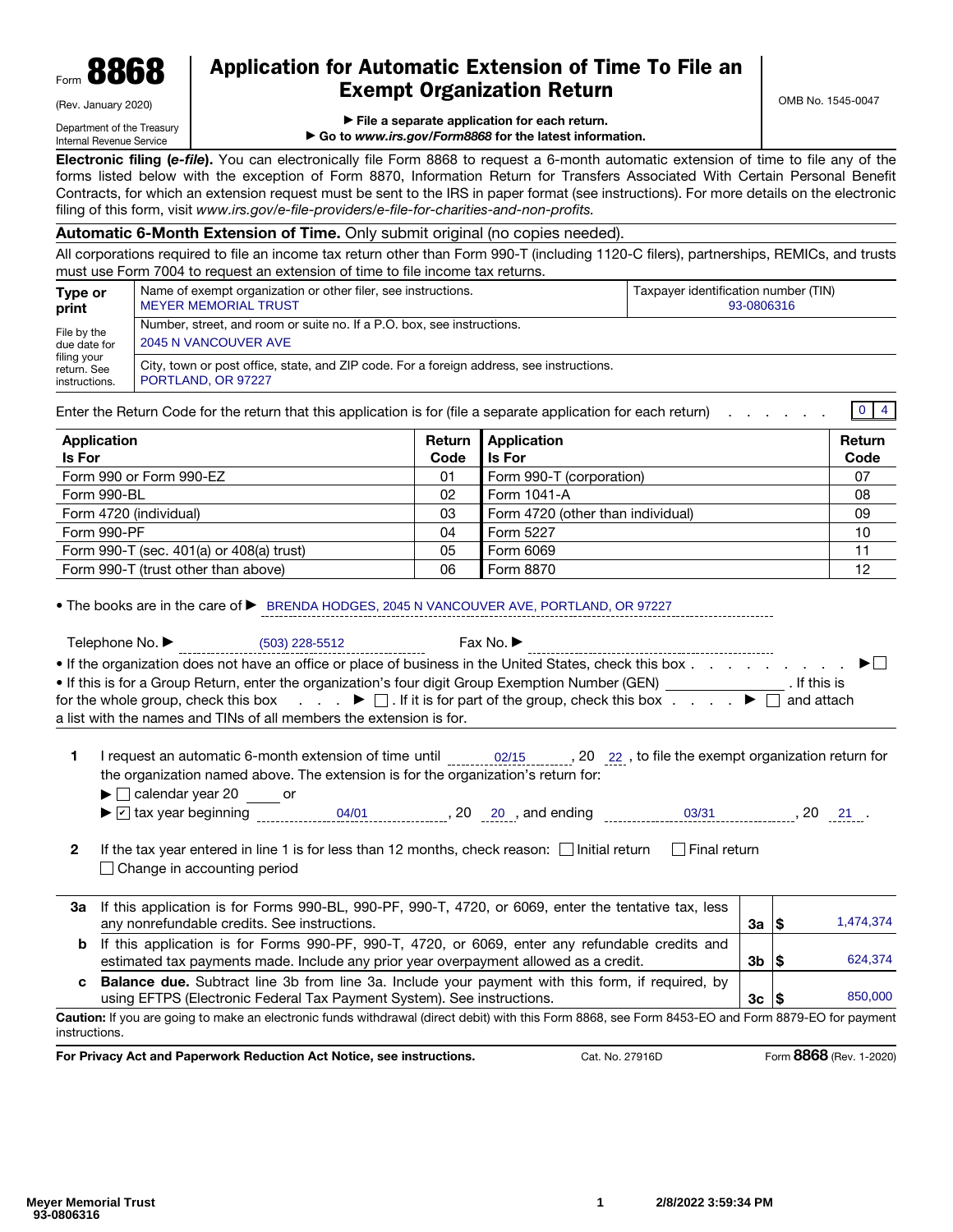Supplemental Information **Supplemental Information.** additional information (see instructions).

| Return Reference - Identifier                                                  | Explanation                                                                                                                                                                                                                                                                                                                                                                                                                                                                                                                                                                                                                                                                                                                                                                                                       |
|--------------------------------------------------------------------------------|-------------------------------------------------------------------------------------------------------------------------------------------------------------------------------------------------------------------------------------------------------------------------------------------------------------------------------------------------------------------------------------------------------------------------------------------------------------------------------------------------------------------------------------------------------------------------------------------------------------------------------------------------------------------------------------------------------------------------------------------------------------------------------------------------------------------|
| FORM 990PF. PART VIII.<br><b>ILINE 2 - COMPENSATION</b><br><b>IEXPLANATION</b> | IRUKAIYAH ADAMS : THE TRUST AND ADAMS HAD MATERIAL DISAGREEMENTS REGARDING THE TERMS AND<br>IPRESENT VALUE OF HER DEFERRED COMPENSATION FROM HER DATE OF HIRE IN 2014 THROUGH 2019. IN<br>OCTOBER 2020. THE TRUST AND ADAMS REACHED A SETTLEMENT TO RESOLVE THE DISAGREEMENTS<br>OVER THE TERMS AND VALUE OF THE LOSS OF THE BENEFIT OF TAX-DEFERRAL ON DEFERRED<br>ICOMPENSATION AND OTHER POSSIBLE CLAIMS THAT ADAMS MIGHT HAVE HAD OR BROUGHT AGAINST THE<br>TRUST. OF THE AMOUNT DISCLOSED IN PART VIII, LINE 1, COLUMN (C) FOR RUKAIYAH ADAMS, \$764,000 WAS<br>A PAYMENT TO MAKE ADAMS WHOLE WITH REGARD TO COMPENSATION THAT WAS THE SUBJECT OF THE<br>DISAGREEMENTS AND \$25,000 WAS PAID TO ADAMS TO WAIVE ALL OTHER CLAIMS THAT ADAMS MIGHT<br>HAVE BROUGHT AGAINST THE TRUST THROUGH NOVEMBER 4, 2020. |
| IPART XVII. LINE 1D - 1.<br><b>IDESCRIPTION</b>                                | TO DEVELOP A 59-UNIT AFFORDABLE HOUSING PROJECT TO SERVE A SIGNIFICANT NUMBER OF NATIVE<br>AMERICAN RESIDENTS IN EAST PORTLAND                                                                                                                                                                                                                                                                                                                                                                                                                                                                                                                                                                                                                                                                                    |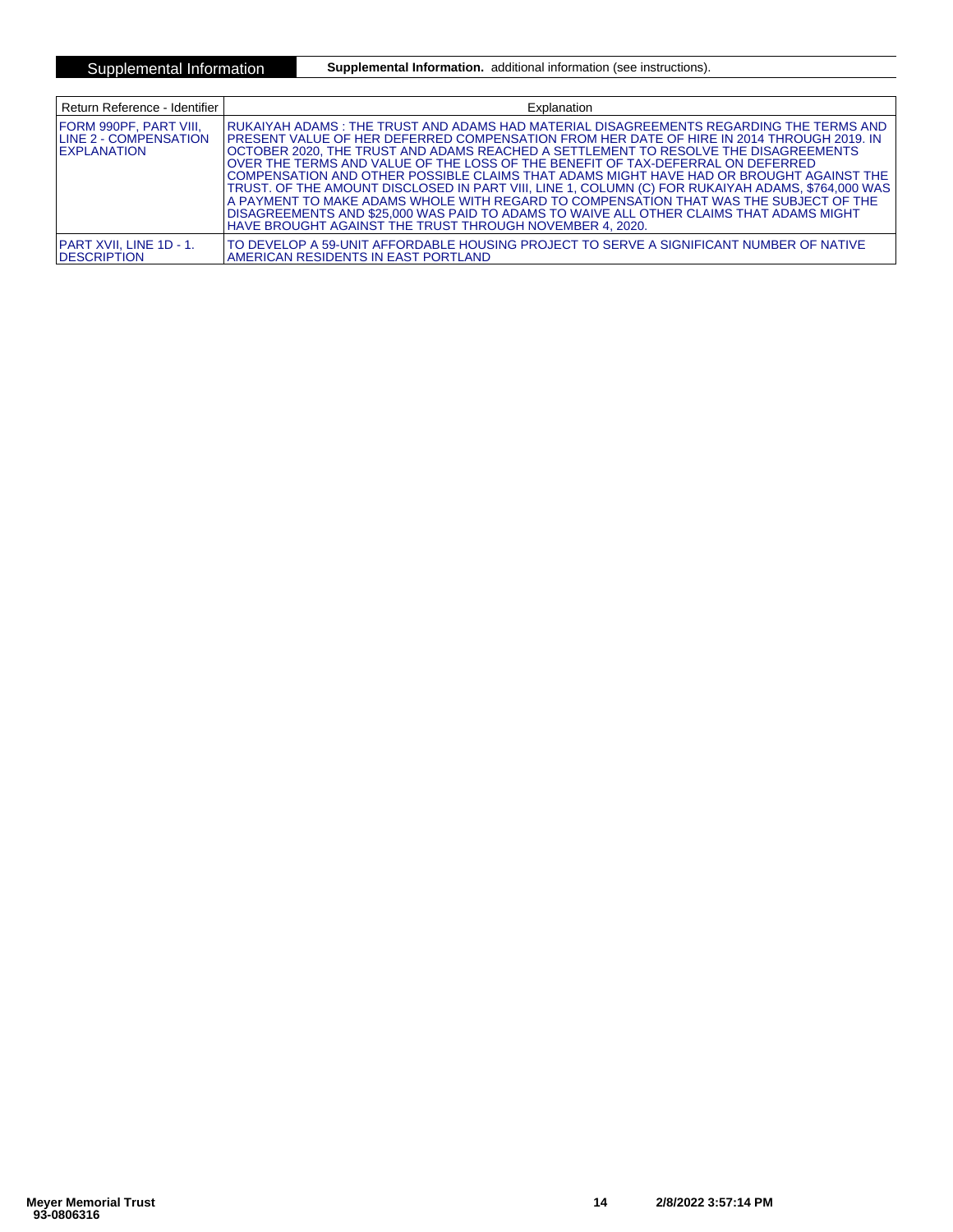# Part I, Line 6a **Net gain or (loss) from sale of assets**

| Name               | Date Acquired | How Acauired | Date Sold | Purchaser<br>Name | Gross Sales<br>Price | <b>Basis</b> | Basis Method | Accumulated<br>Depreciation | <sup>1</sup> Sales Expense i | Total (net) |
|--------------------|---------------|--------------|-----------|-------------------|----------------------|--------------|--------------|-----------------------------|------------------------------|-------------|
| (1) Realized Gains |               | Purchase     |           |                   | 91,356,842           |              |              |                             |                              | 91,356,842  |
| <sup>1</sup> Total |               |              |           |                   | 91,356,842           |              |              |                             |                              | 91,356,842  |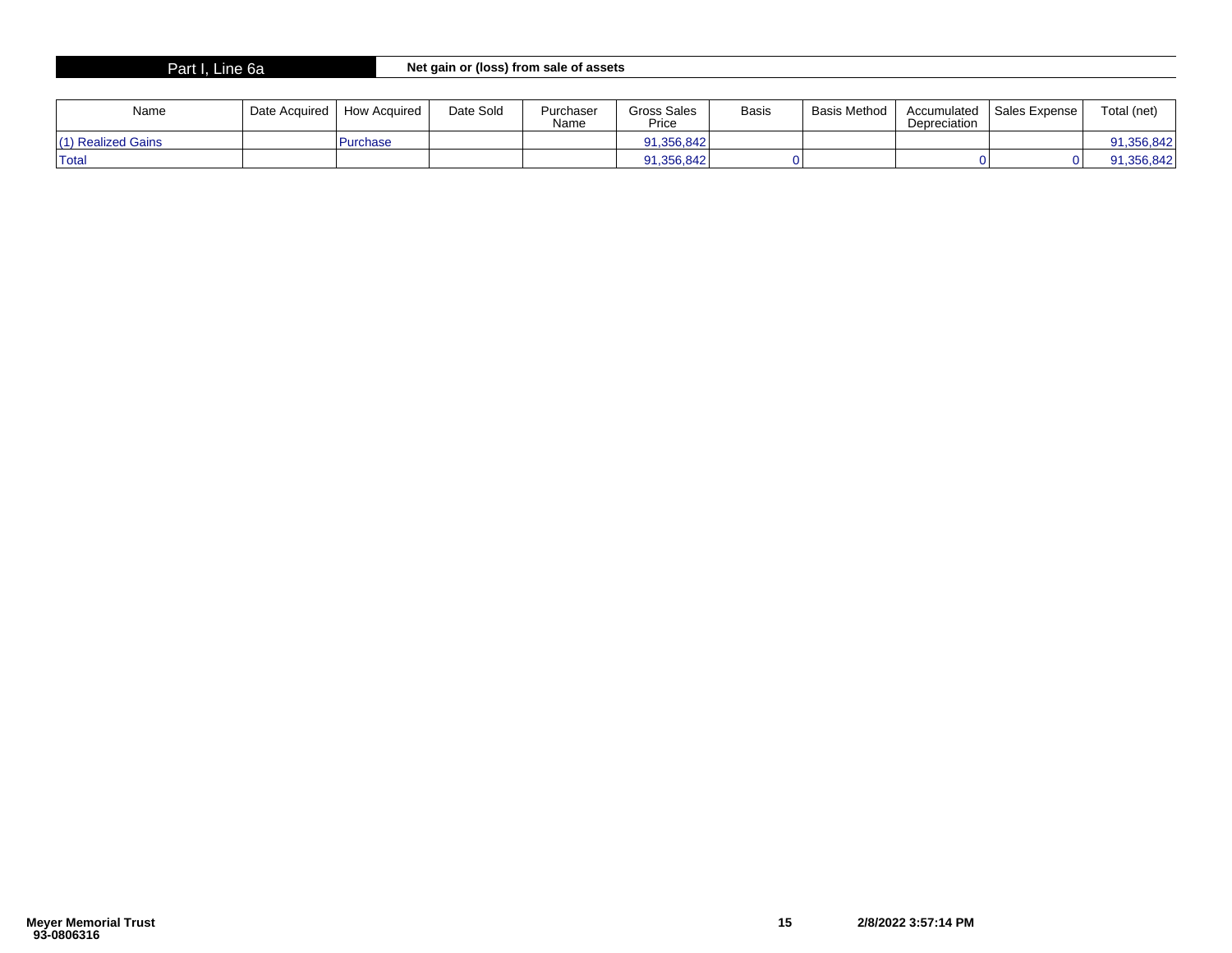| Part I, Line 11 | Other income |
|-----------------|--------------|
|-----------------|--------------|

| Description                 | (a) Revenue and expenses | (b) Net investment income | (c) Adjusted net income |
|-----------------------------|--------------------------|---------------------------|-------------------------|
| (1) OTHER INVESTMENT INCOME | 169.936                  | 169,936                   |                         |
| (2) ALTERNATIVE INVESTMENTS |                          | 323,334                   |                         |
| (3) PRI INTEREST INCOME     | 127.942                  | 127.942                   |                         |
| (4) RENTAL INCOME           | 7.176                    | 7.176                     |                         |
| (5) REFUND ON UBI TAXES     | 759.254                  |                           |                         |
| <b>ITOTAL</b>               | 1,064,308                | 628,388                   | ا 0                     |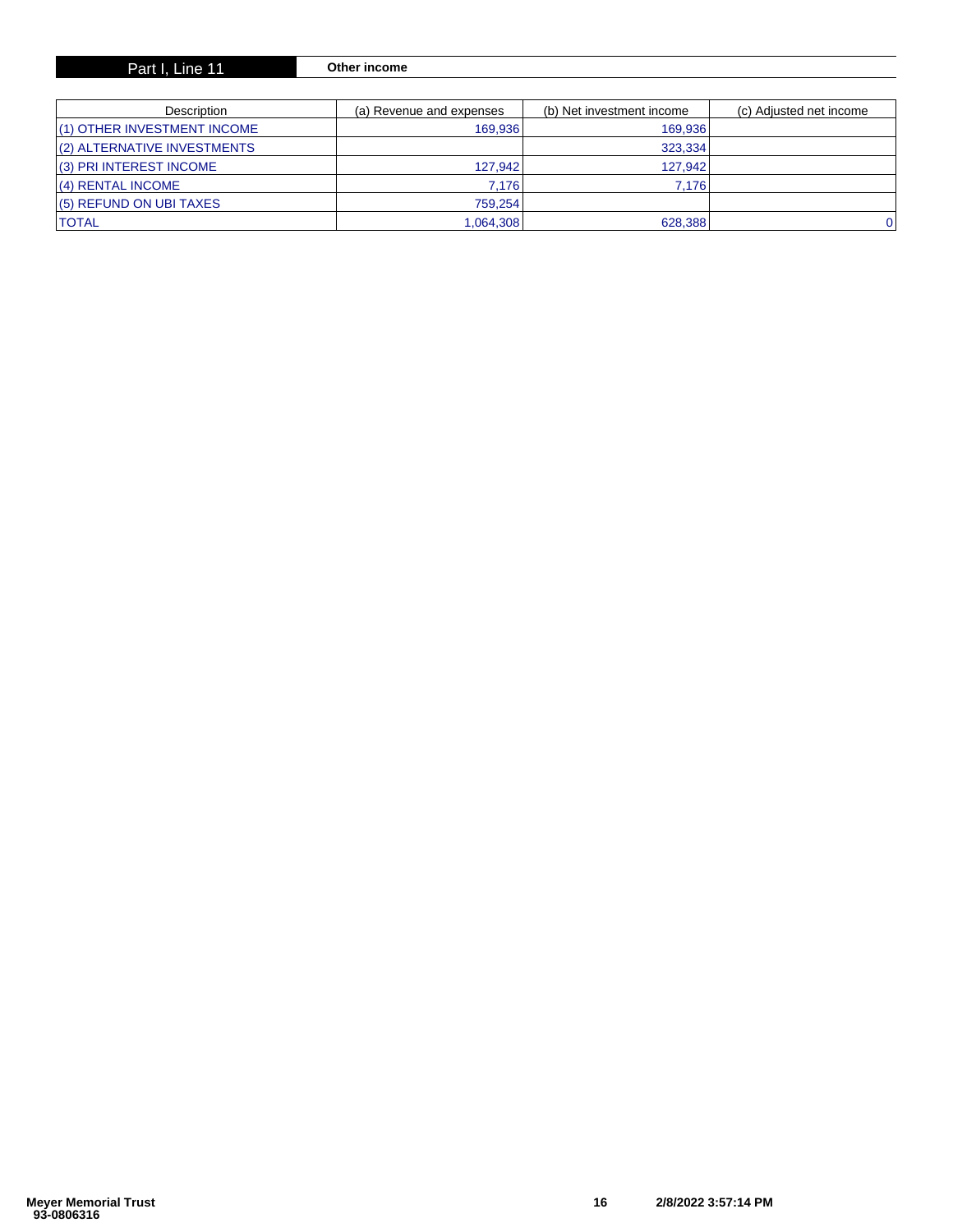| Part I. Line 16a ' | Legal fees      |                           |                         |                |
|--------------------|-----------------|---------------------------|-------------------------|----------------|
|                    |                 |                           |                         |                |
| Description        | (a) Revenue and | (b) Net investment income | (c) Adjusted net income | (d) Charitable |

| <b>DESCRIPTION</b> | (d) Reveriue driu<br>expenses | $(0)$ includes the substant incomet | (C) Adjusted Het Income | tu) Ullalilable<br>disbursements |
|--------------------|-------------------------------|-------------------------------------|-------------------------|----------------------------------|
| l(1) LEGAL FEES    | 118.826                       | 20.200                              |                         | 68,289                           |
| <b>TOTAL</b>       | 118.826                       | 20.200                              |                         | 68.289                           |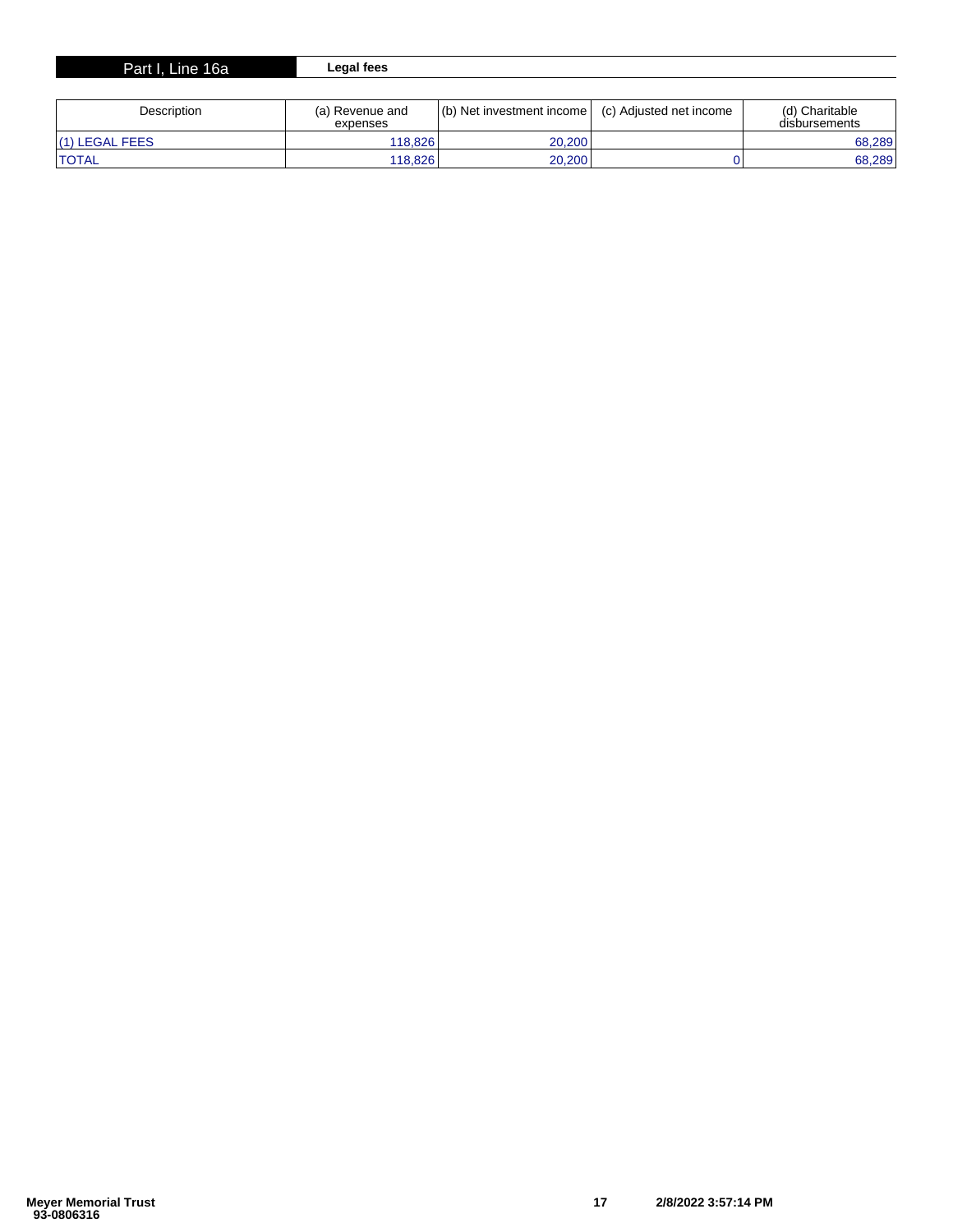| 16 <sub>b</sub><br>Part I.<br><b>L</b> ine | ⊧fees<br>countina |
|--------------------------------------------|-------------------|
|                                            |                   |

| Description           | (a) Revenue and<br>expenses | (b) Net investment income | (c) Adjusted net income | (d) Charitable<br>disbursements |
|-----------------------|-----------------------------|---------------------------|-------------------------|---------------------------------|
| (1) PROFESSIONAL FEES | 147.920                     | 25.146                    |                         | 120.149                         |
| <b>TOTAL</b>          | 147.920                     | 25.146                    |                         | 120.149                         |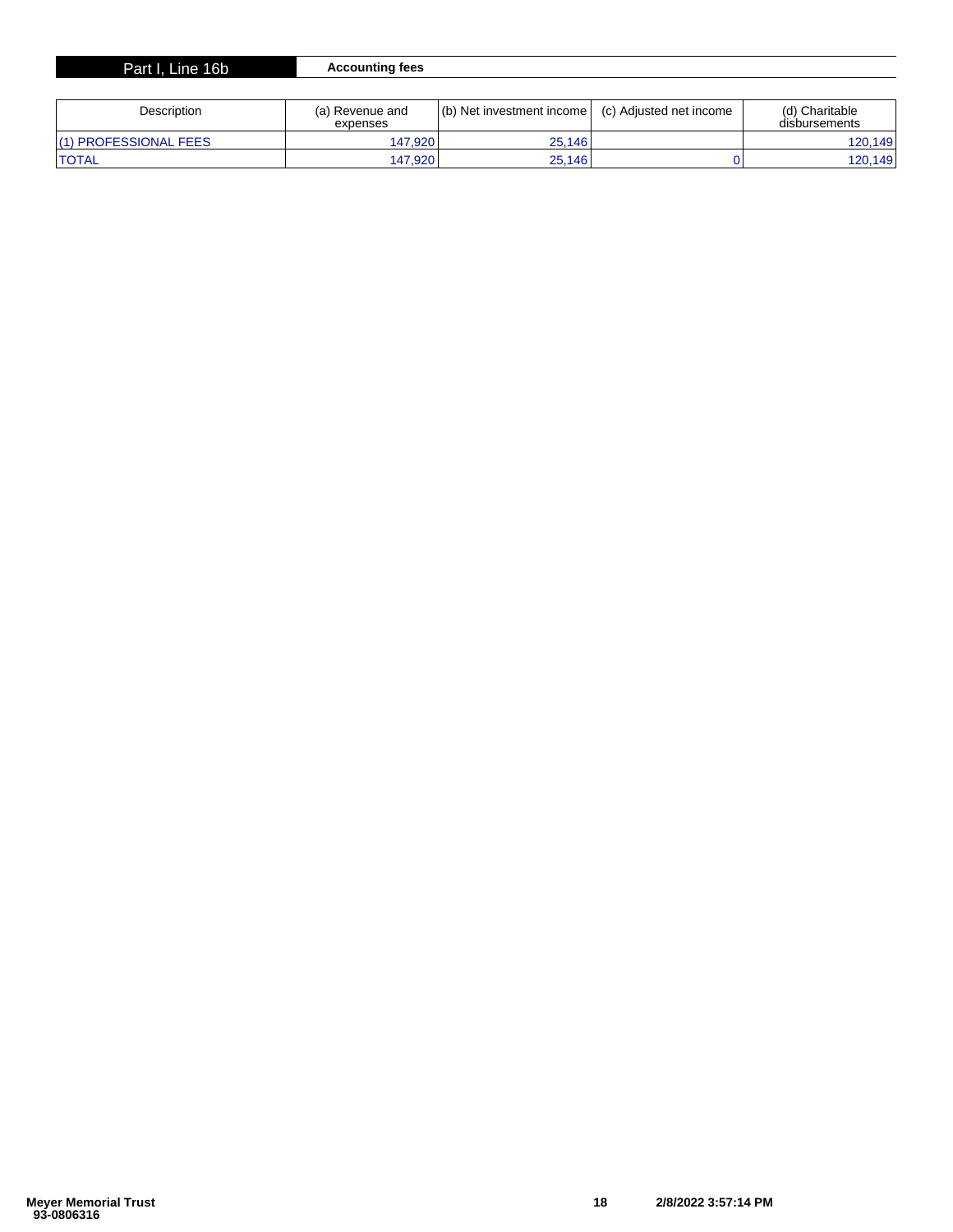| Part I, Line 16c |  |  |  |
|------------------|--|--|--|
|------------------|--|--|--|

# $Other professional fees$

| Description                               | (a) Revenue and<br>expenses | (b) Net investment income | (c) Adjusted net income | (d) Charitable<br>disbursements |
|-------------------------------------------|-----------------------------|---------------------------|-------------------------|---------------------------------|
| (1) INVESTMENT MANAGEMENT<br><b>IFEES</b> | 1.932.571                   | 1.932.571                 |                         |                                 |
| (2) OTHER PROFESSIONAL FEES               | 1,023,310                   | 116.332                   |                         | 958,549                         |
| (3) INVESTMENT CONSULTING                 | 354,845                     | 354,845                   |                         |                                 |
| (4) CUSTODIAL FEES                        | 109.227                     | 109.227                   |                         |                                 |
| <b>ITOTAL</b>                             | 3.419.953                   | 2.512.975                 |                         | 958,549                         |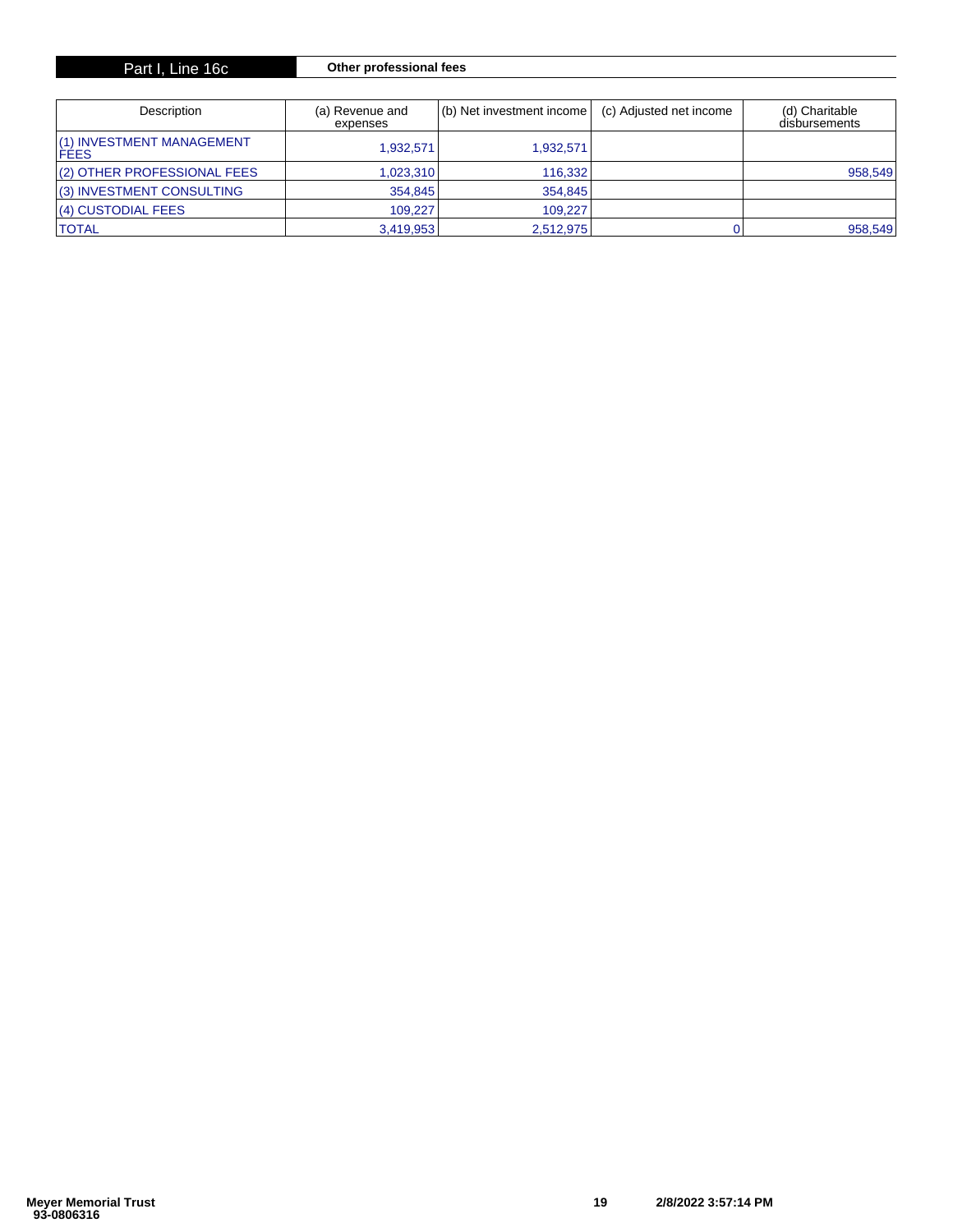| December 11 a.m. | المصاحب والمستحدث والمستحدث | $1/(k)$ . Next become the most benefits a series $1/(k)$ . And in extension in the most contract of $k$ | $(4)$ Okasitalia |
|------------------|-----------------------------|---------------------------------------------------------------------------------------------------------|------------------|
| Part I, Line 18  | Taxes                       |                                                                                                         |                  |
|                  |                             |                                                                                                         |                  |

| Description       | (a) Revenue and<br>expenses | (b) Net investment income   (c) Adjusted net income | (d) Charitable<br>disbursements |
|-------------------|-----------------------------|-----------------------------------------------------|---------------------------------|
| l(1) EXCISE TAXES | 4.979.767                   |                                                     |                                 |
| (2) FOREIGN TAXES |                             | 270.220                                             |                                 |
| <b>'TOTAL</b>     | 4.979.767                   | 270.220                                             |                                 |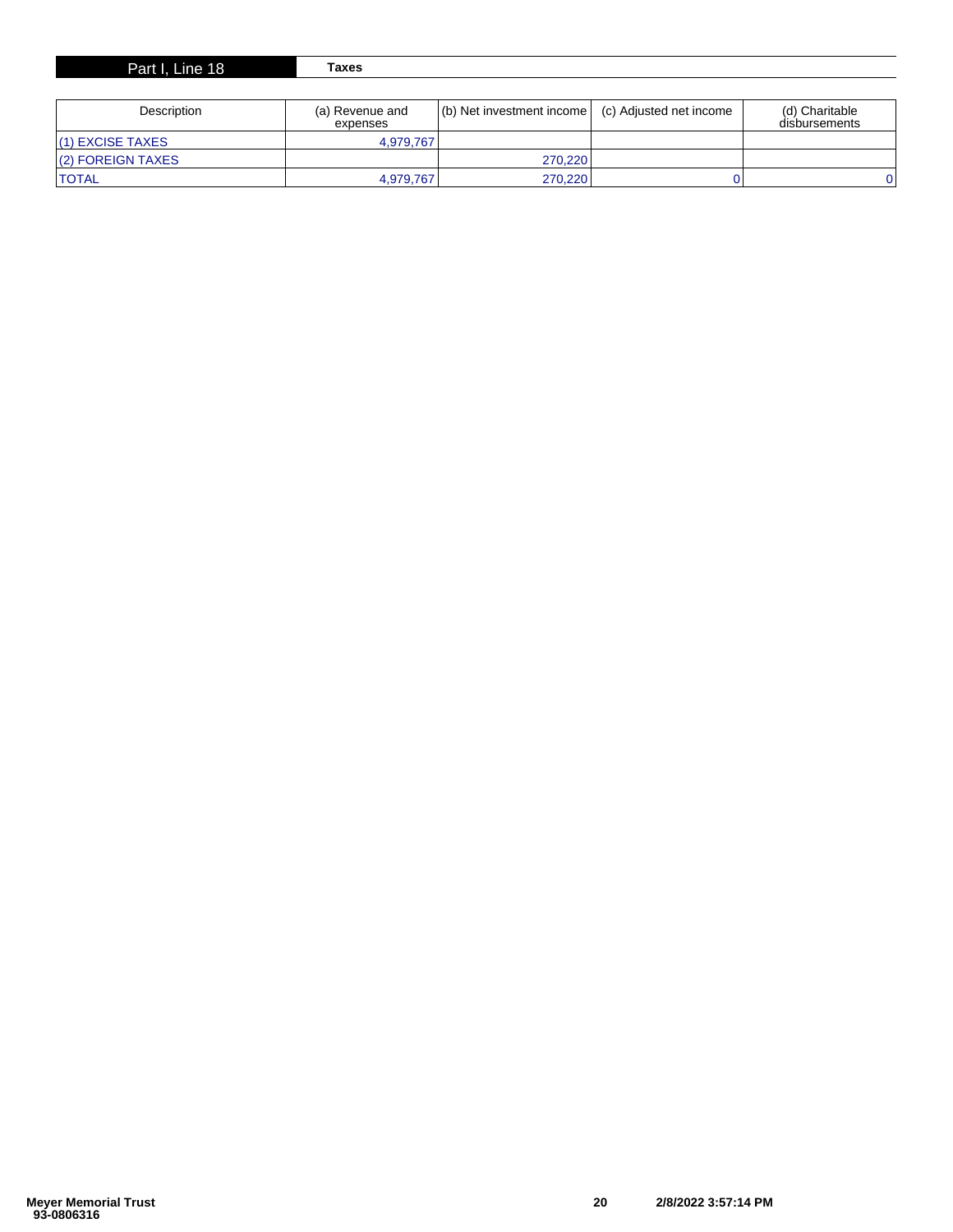| Part I, Line 19 | Depreciation and depletion |
|-----------------|----------------------------|
|-----------------|----------------------------|

| Description of property | Date acquired | Cost or other<br>basis (exclude<br>any land) | Depreciation<br>allowed or<br>allowable in<br>prior vears | Method of<br>computation | Rate or Life<br>Rate | Rate(%) or life $\parallel$<br>(years) | Depreciation this year | Net investment<br>income | Adiusted<br>income |
|-------------------------|---------------|----------------------------------------------|-----------------------------------------------------------|--------------------------|----------------------|----------------------------------------|------------------------|--------------------------|--------------------|
| 1) DEPRECIATION EXPENSE |               |                                              |                                                           |                          |                      |                                        | 216.315                | 36,773                   |                    |
| <b>Total</b>            |               |                                              |                                                           |                          |                      |                                        | 216,315                | 36,773                   |                    |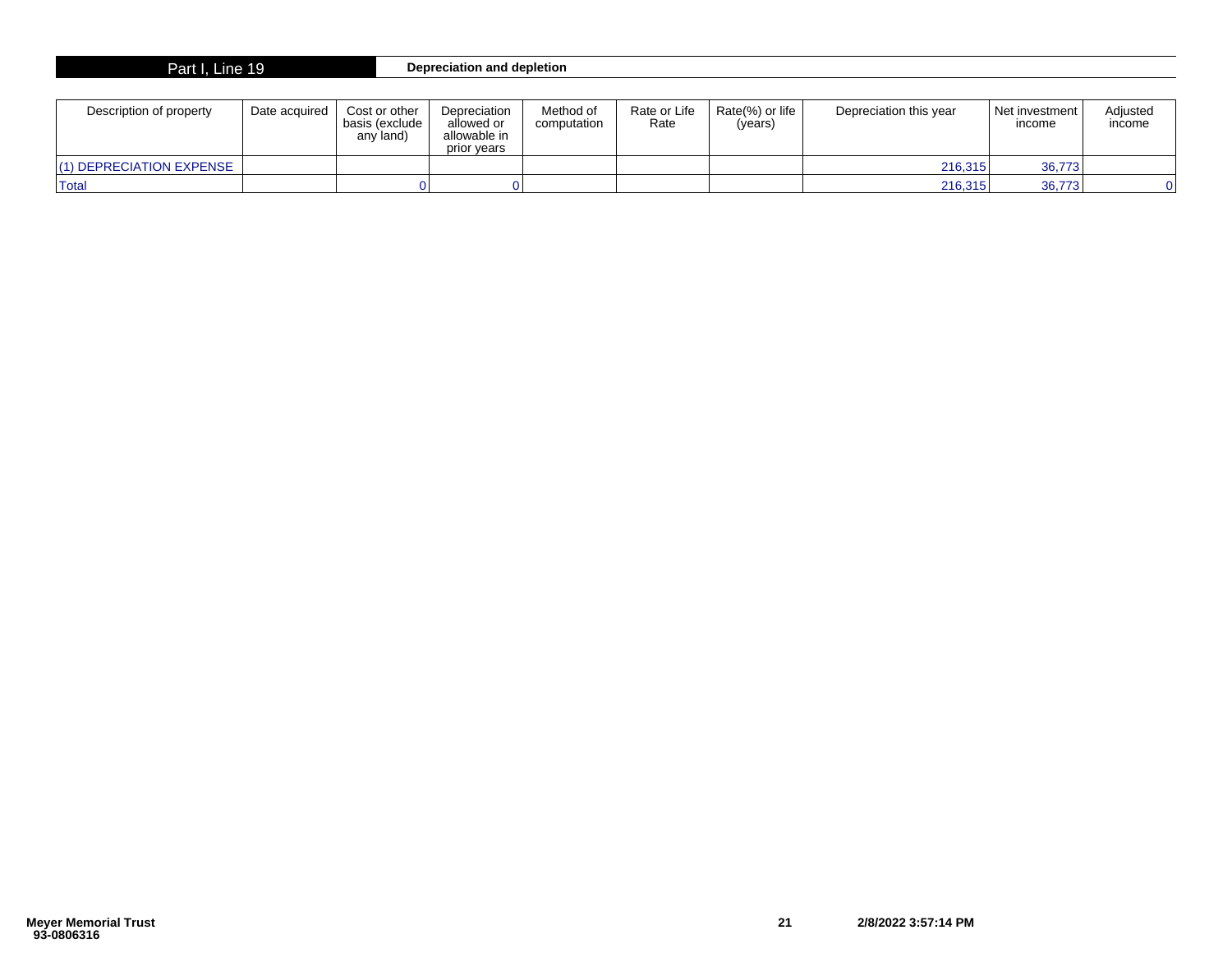| Description                    | (a) Revenue and<br>expenses | (b) Net investment income | (c) Adjusted net income | (d) Charitable<br>disbursements |
|--------------------------------|-----------------------------|---------------------------|-------------------------|---------------------------------|
| $(1)$ SUPPLIES                 | 71,101                      | 11,061                    |                         | 59,198                          |
| $(2)$ IT EXPENSE               | 146,470                     | 24,900                    |                         | 115,313                         |
| (3) EQUIPMENT EXPENSE          | 10,712                      | 1,821                     |                         | 8,891                           |
| (4) ADVERTISING AND PROMOTIONS | 11,965                      | 2,034                     |                         | 1,757                           |
| (5) SUBSCRIPTIONS              | 9,194                       | 1,370                     |                         | 6,711                           |
| (6) DUES & MEMBERSHIPS         | 27,304                      | 3,688                     |                         | 52,447                          |
| (7) OTHER TAXES AND LICENSING  | 20,278                      | 3,447                     |                         | 16,466                          |
| (8) REPAIRS AND MAINTENANCE    | 69,558                      | 11,825                    |                         | 59,410                          |
| (9) MISCELLANEOUS EXPENSE      | 13,024                      | 1,813                     |                         | 10,582                          |
| (10) EQUIPMENT RENTAL          | 20,791                      | 3,534                     |                         | 16,473                          |
| (11) ALTERNATIVE INVESTMENTS   |                             | 4,596,819                 |                         |                                 |
| (12) BAD DEBT EXPENSE          | 107,143                     |                           |                         | 0                               |
| <b>TOTAL</b>                   | 507,540                     | 4,662,312                 |                         | 347,248                         |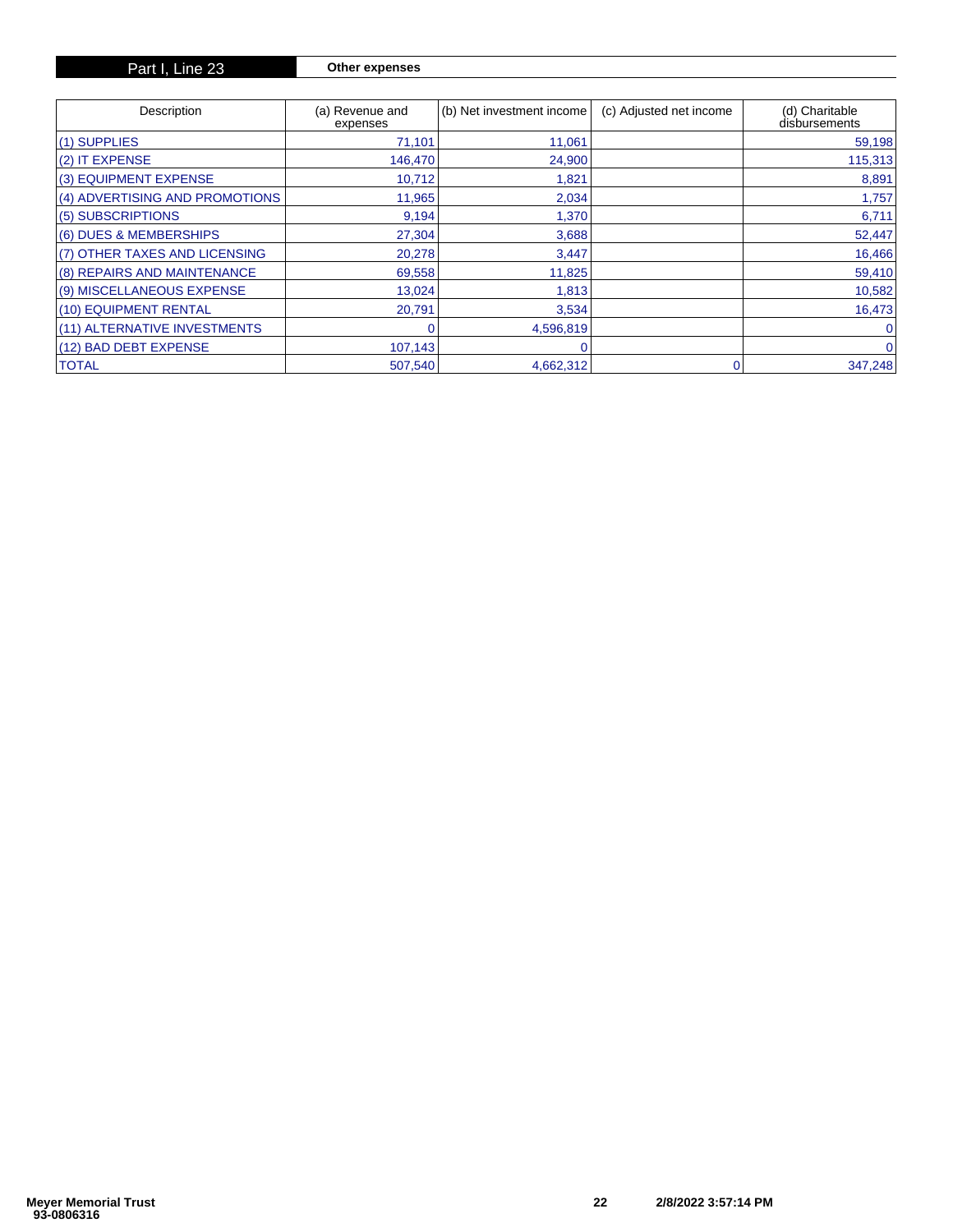| Description                       | $T$ <sub>VDe</sub> | <b>BOY Amount</b> | <b>EOY Amount</b> | Fair Market Value |
|-----------------------------------|--------------------|-------------------|-------------------|-------------------|
| <b>IUS GOVERNMENT OBLIGATIONS</b> | <b>US</b>          | 115.960.239       | 172.915.415       | 72.915.415        |
| <b>TOTAL</b>                      |                    | 115.960.239       | 172.915.415       | 72,915,415        |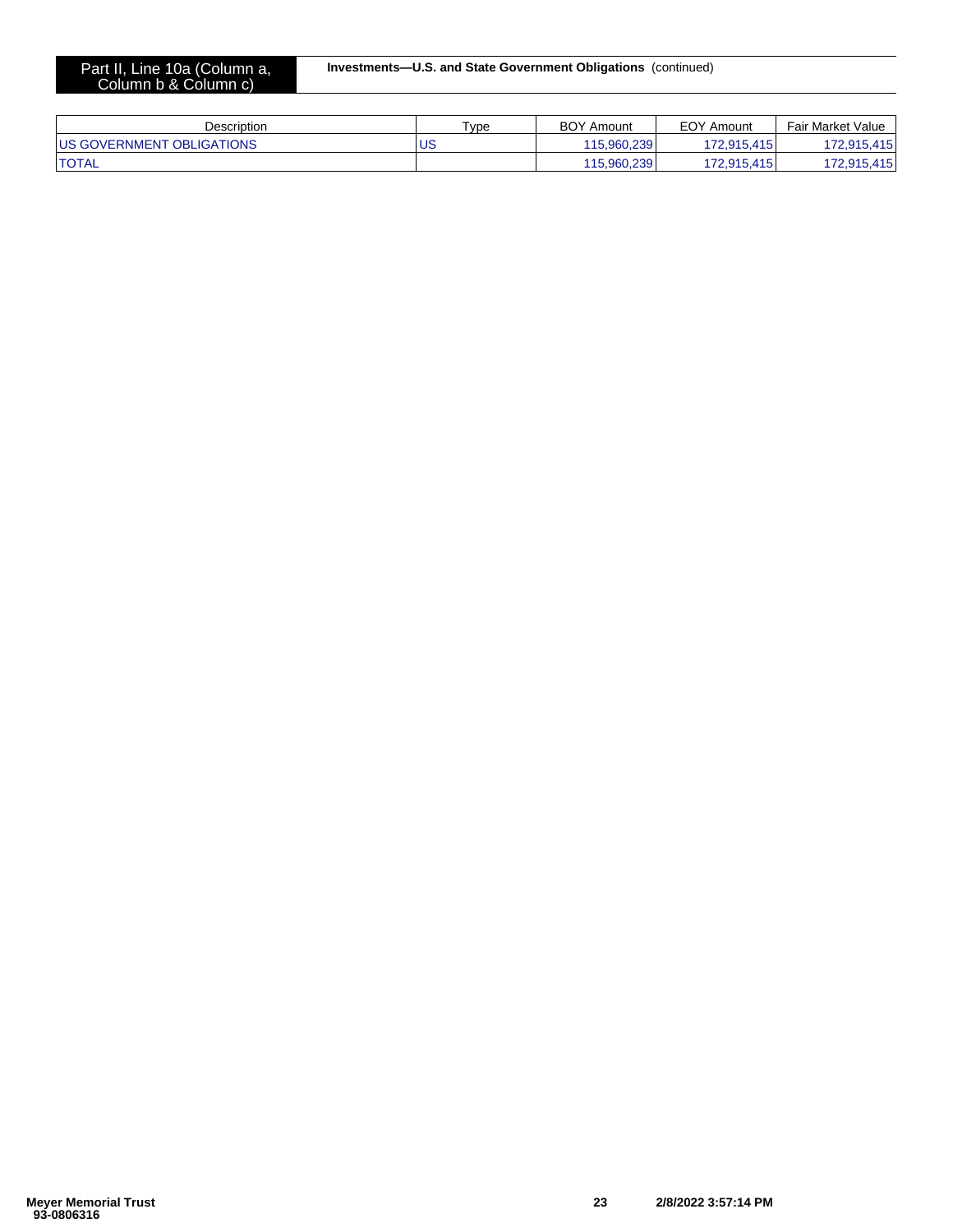| Description                           | <b>BOY Amount</b> | EOY Amount  | Fair Market Value |
|---------------------------------------|-------------------|-------------|-------------------|
| INTERNATIONAL DEVELOPED EQUITIES      | 175.804.339       | 287.615.505 | 287,615,505       |
| IEMERGING AND FRONTIER MARKETS EQUITY | 78.889.604        | 138.701.131 | 138,701,131       |
| <b>ITOTAL</b>                         | 254,693,943       | 426.316.636 | 426,316,636       |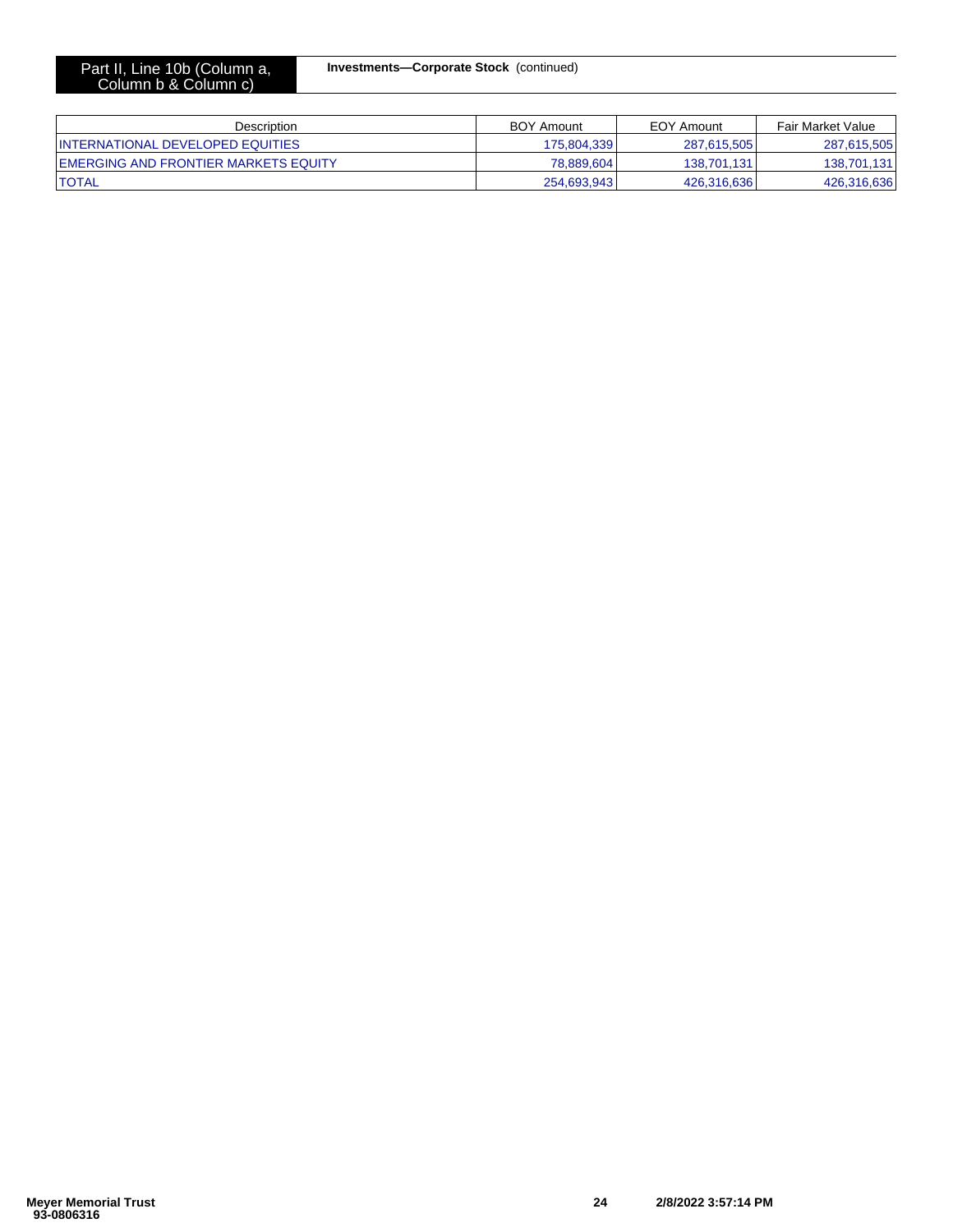# **Investments—Corporate Bonds** (continued)

#### Part II, Line 10c (Column a, Column b & Column c)

| Description            | <b>BOY Amount</b> | <b>EOY Amount</b> | <b>Fair Market Value</b> |
|------------------------|-------------------|-------------------|--------------------------|
| <b>CORPORATE BONDS</b> | .775.907<br>34    | 37.282.496        | 37,282,496               |
| <b>TOTAL</b>           | ,775,907<br>จ⊿    | 37,282,496        | 37,282,496               |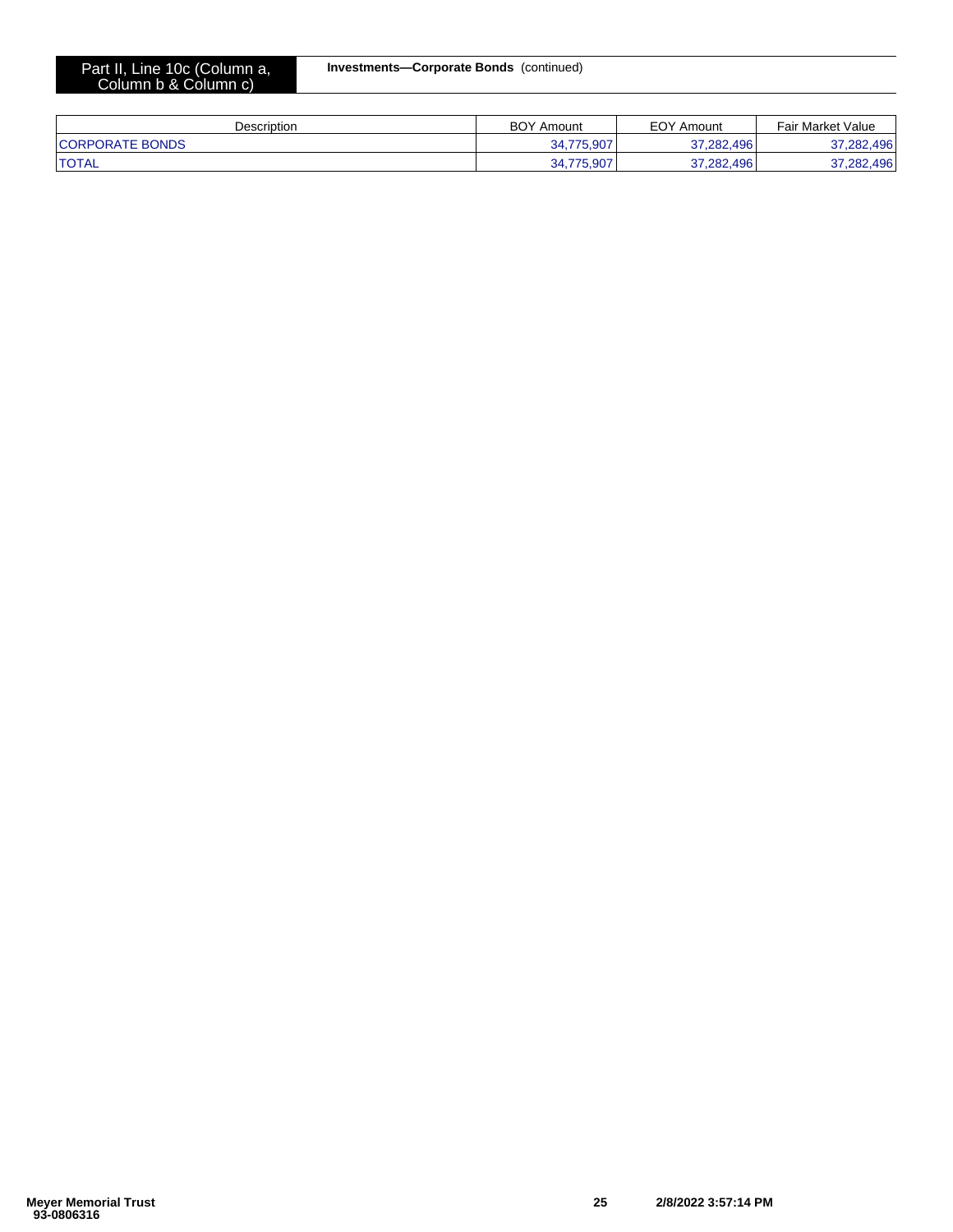| Part II, Line 13 (Column a, |  |  |
|-----------------------------|--|--|
| Column b & Column c)        |  |  |

**Investments—Other** (continued)

| Description                         | Type                                      | <b>BOY Amount</b> | EOY Amount  | <b>Fair Market Value</b> |
|-------------------------------------|-------------------------------------------|-------------------|-------------|--------------------------|
| <b>PRIVATE ASSETS</b>               | <b>END OF YEAR</b><br><b>MARKET VALUE</b> | 144,807,931       | 247,720,461 | 247,720,461              |
| <b>HEDGE FUNDS</b>                  | <b>END OF YEAR</b><br><b>MARKET VALUE</b> | 2,478,827         | 958,532     | 958,532                  |
| <b>GLOBAL FIXED INCOME</b>          | <b>END OF YEAR</b><br><b>MARKET VALUE</b> | 97,945,520        | 49,396,580  | 49,396,580               |
| <b>IMISSION RELATED INVESTMENTS</b> | <b>END OF YEAR</b><br><b>MARKET VALUE</b> | 16,692,150        | 23,242,207  | 23,242,207               |
| <b>IREAL ASSETS</b>                 | <b>END OF YEAR</b><br><b>MARKET VALUE</b> | $\Omega$          | 24,725,497  | 24,725,497               |
| <b>TOTAL</b>                        |                                           | 261,924,428       | 346,043,277 | 346,043,277              |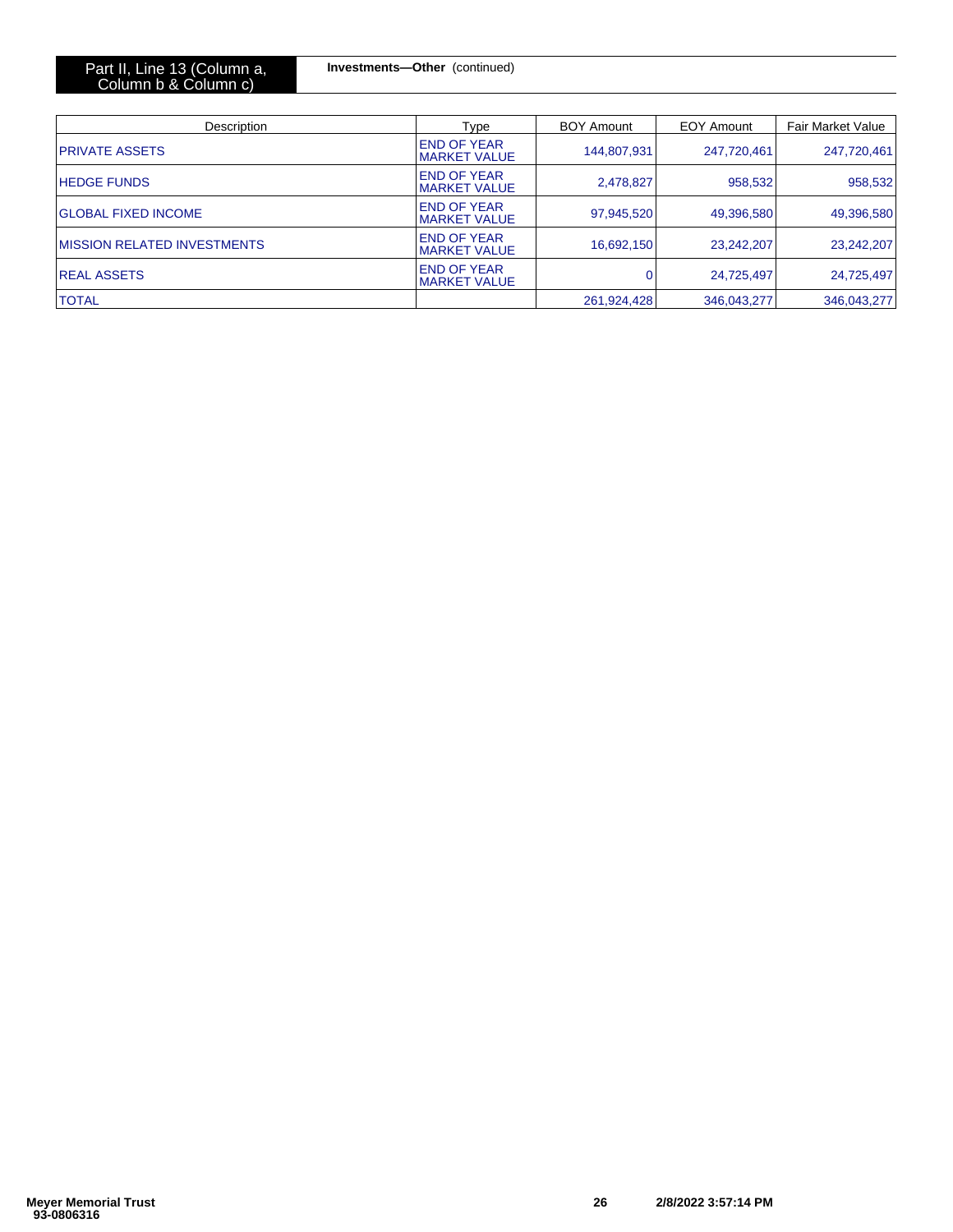| Description of Investment                   | <b>BOY Book Value</b> | EOY Cost or Other<br><b>Basis</b> | <b>EOY Accumulated</b><br>Depreciation | <b>EOY Book Value</b> | <b>FMV Amount</b> |
|---------------------------------------------|-----------------------|-----------------------------------|----------------------------------------|-----------------------|-------------------|
| <b>LAND</b>                                 | 4,959,362             | 5,033,575                         |                                        | 5,033,575             | 5,033,575         |
| <b>ICONSTRUCTION IN</b><br><b>IPROGRESS</b> | 8,951,589             |                                   |                                        |                       | 01                |
| <b>BUILDING</b>                             |                       | 14,477,159                        | 158,743                                | 14,318,416            | 14,318,406        |
| <b>FURNITURE AND FIXTURES</b>               |                       | 631,425                           | 37,584                                 | 593,841               | 593,851           |
| <b>IEQUIPMENT</b>                           |                       | 239,841                           | 19.987                                 | 219,854               | 219,854           |
| <b>ART</b>                                  |                       | 58,412                            |                                        | 58.412                | 58,412            |
| <b>TOTAL</b>                                | 13.910.951            | 20.440.412                        | 216.314                                | 20.224.098            | 20,224,098        |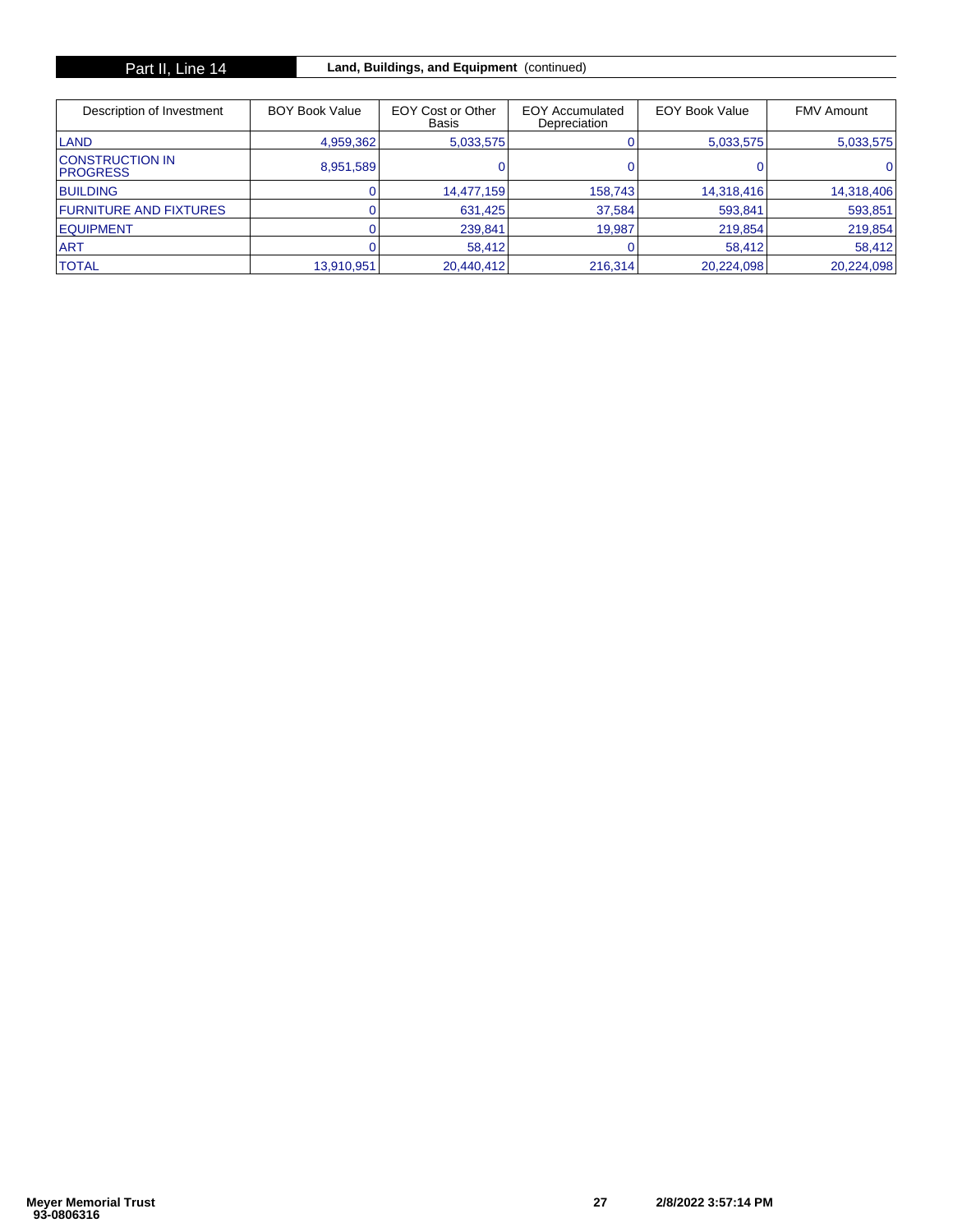|  | Part II, Line 15 (Column a, |  |
|--|-----------------------------|--|
|  | Column b & column c)        |  |

**Other Assets** (continued)

| Description                         | Book Value BOY                        | Book Value EOY | <b>Fair Market Value</b> |
|-------------------------------------|---------------------------------------|----------------|--------------------------|
| <b>IPROGRAM RELATED INVESTMENTS</b> | $\overline{A}$ $\overline{A}$<br>.327 | 1.073.884      | 884                      |
| <b>'TOTAL</b>                       | .327<br>$\rightarrow$                 | 1.073.884      | 3.884<br>44              |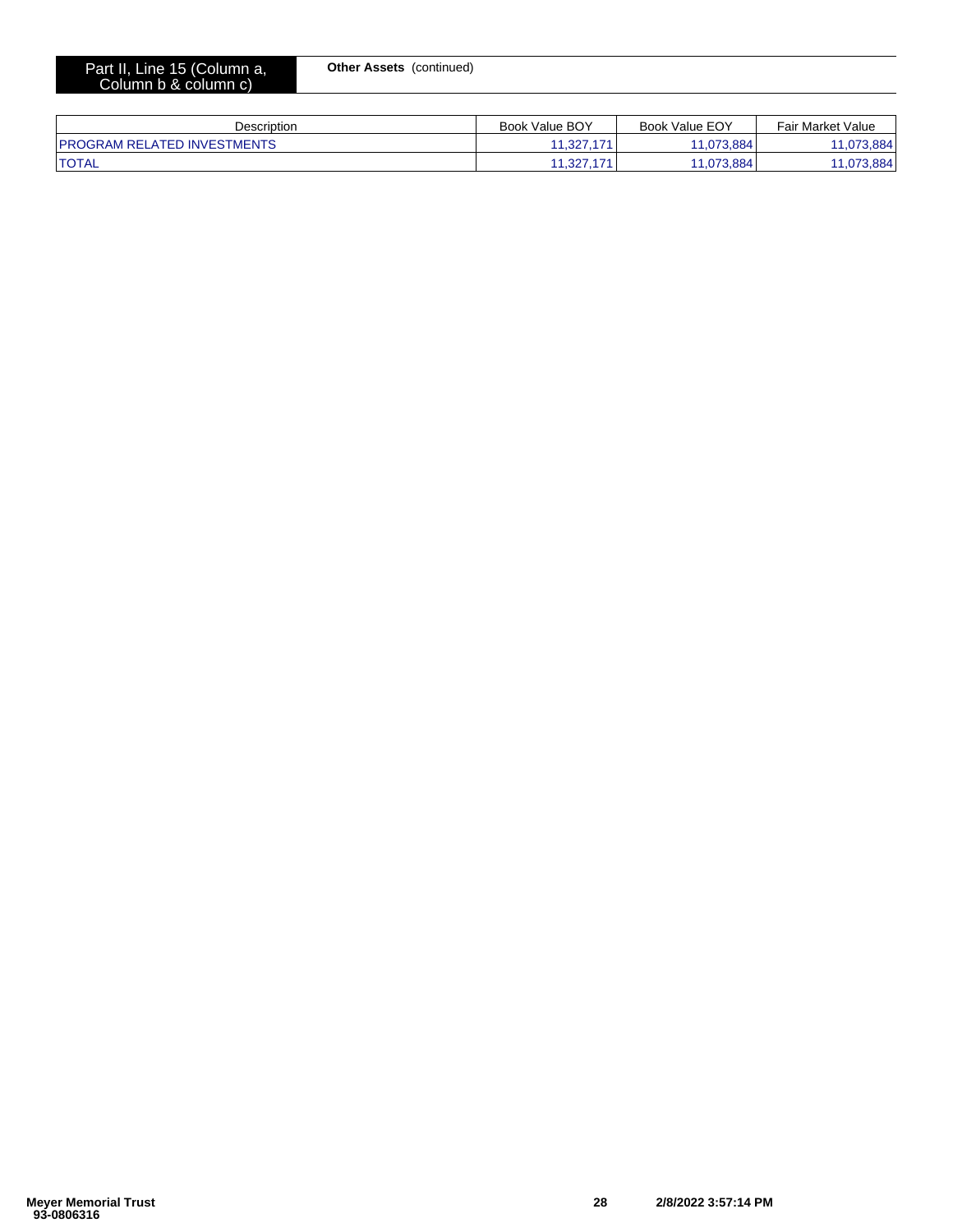| Description                   | <b>BOY Amount</b> | EOY Amount |
|-------------------------------|-------------------|------------|
| <b>IFEDERAL TAXES PAYABLE</b> | 1,011,396         | 4.870.445  |
| <b>ILOAN PAYABLE</b>          | 7.241.071         | 15,000,000 |
| <b>ITOTAL</b>                 | 8.252.467         | 19,870,445 |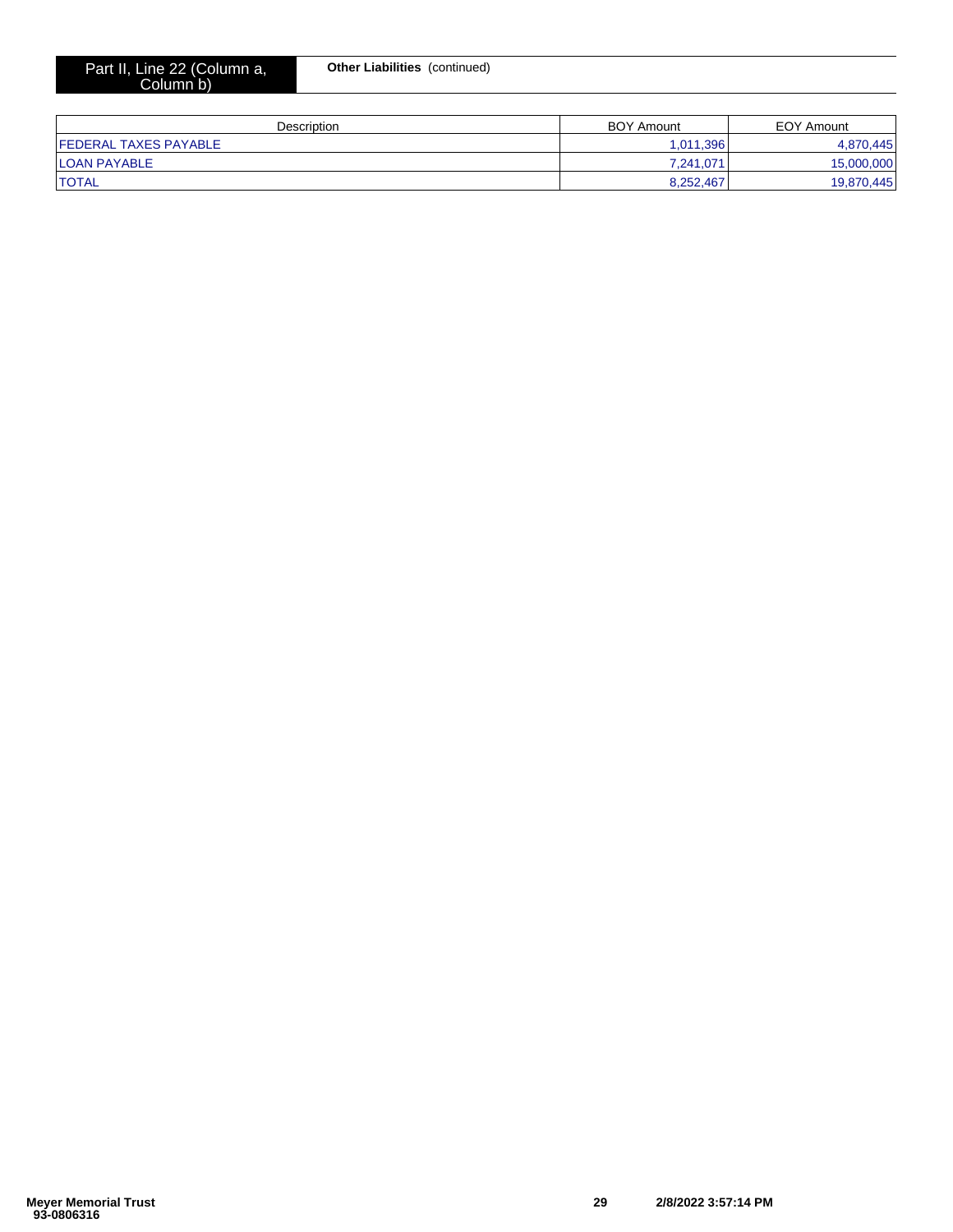| Part III, Line 3     | <b>Other Increases</b> |             |
|----------------------|------------------------|-------------|
|                      |                        |             |
|                      | Description            | Amount      |
| (1) UNREALIZED GAINS |                        | 248,320,619 |
| <b>ITOTAL</b>        |                        | 248,320,619 |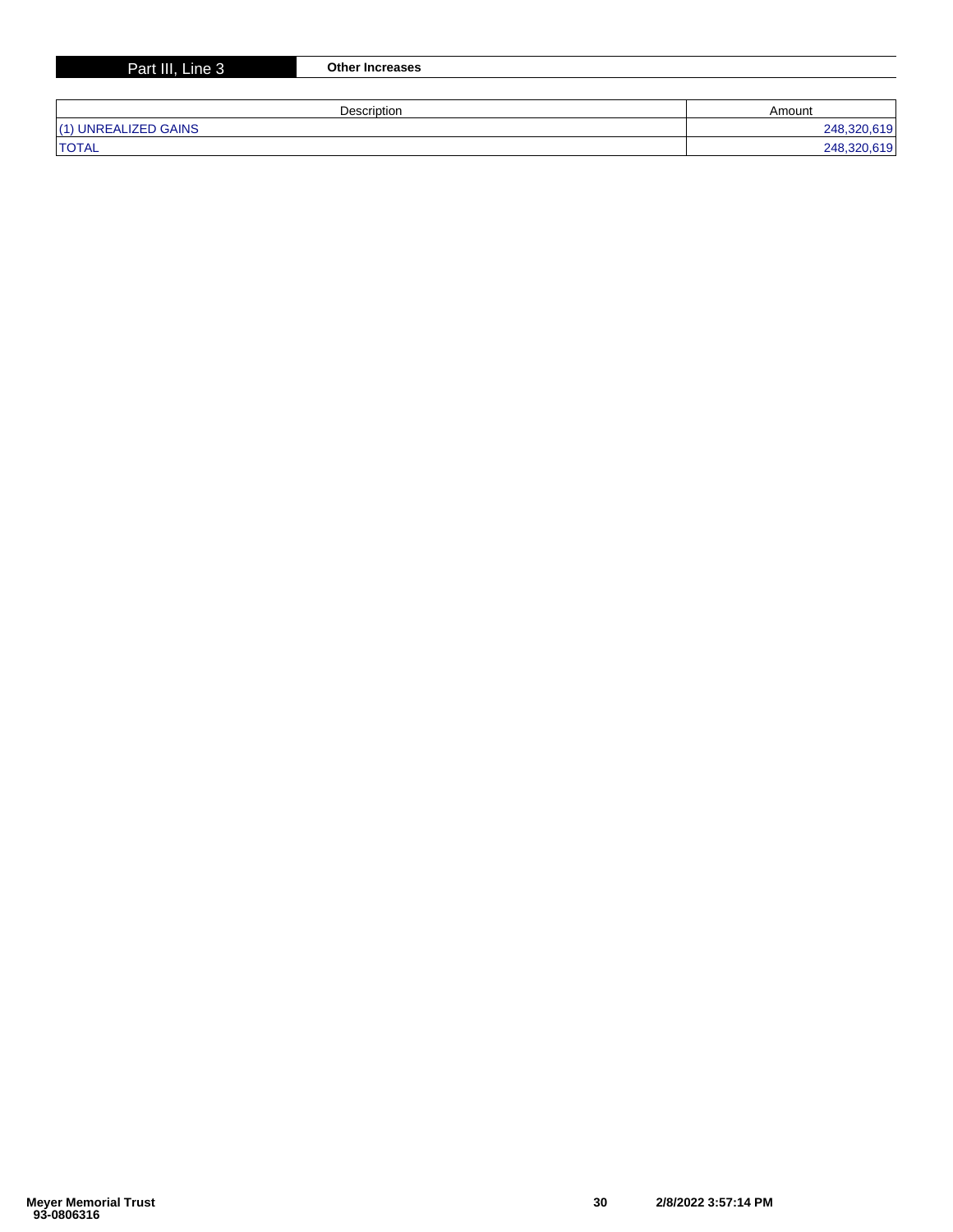Part VII, Section A, Line 8a **States** (continued)

**Description** 

AR, AZ, CA, CO, CT, FL, GA, HI, IA, IL, IN, KS, LA, MA, MD, ME, MI, MN, MO, MS, NC, NE, NM, NY, OK, OR, SC, UT, VA, WI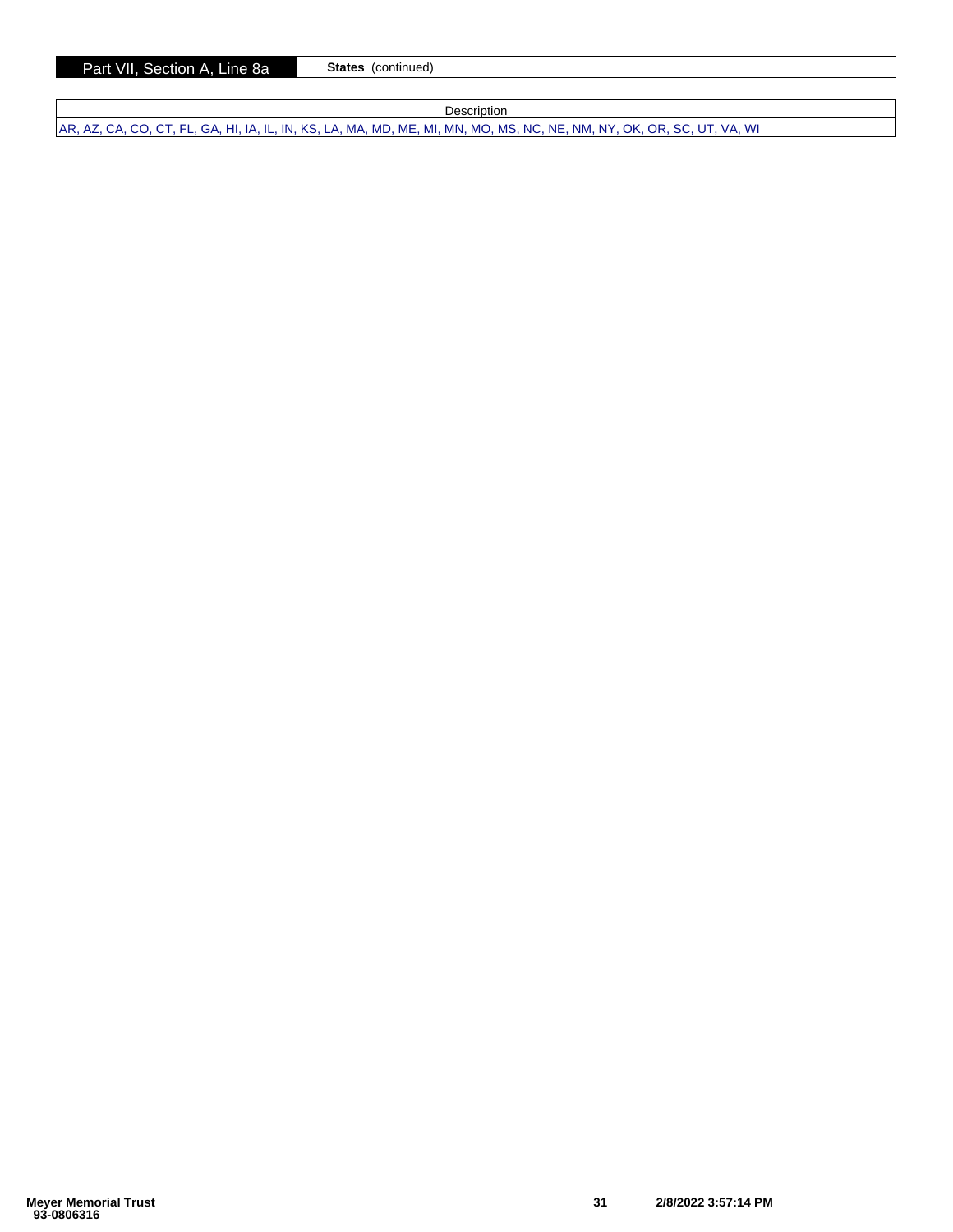| Description                                                                                                                                                               |
|---------------------------------------------------------------------------------------------------------------------------------------------------------------------------|
| INOT ALL STATES REQUIRE A COPY OF THE FORM 990-PF TO BE FILED WITH THE ATTORNEY GENERAL. THE FOUNDATION PROVIDES A<br>ICOPY TO ALL STATES WHICH DO HAVE THIS REQUIREMENT. |
|                                                                                                                                                                           |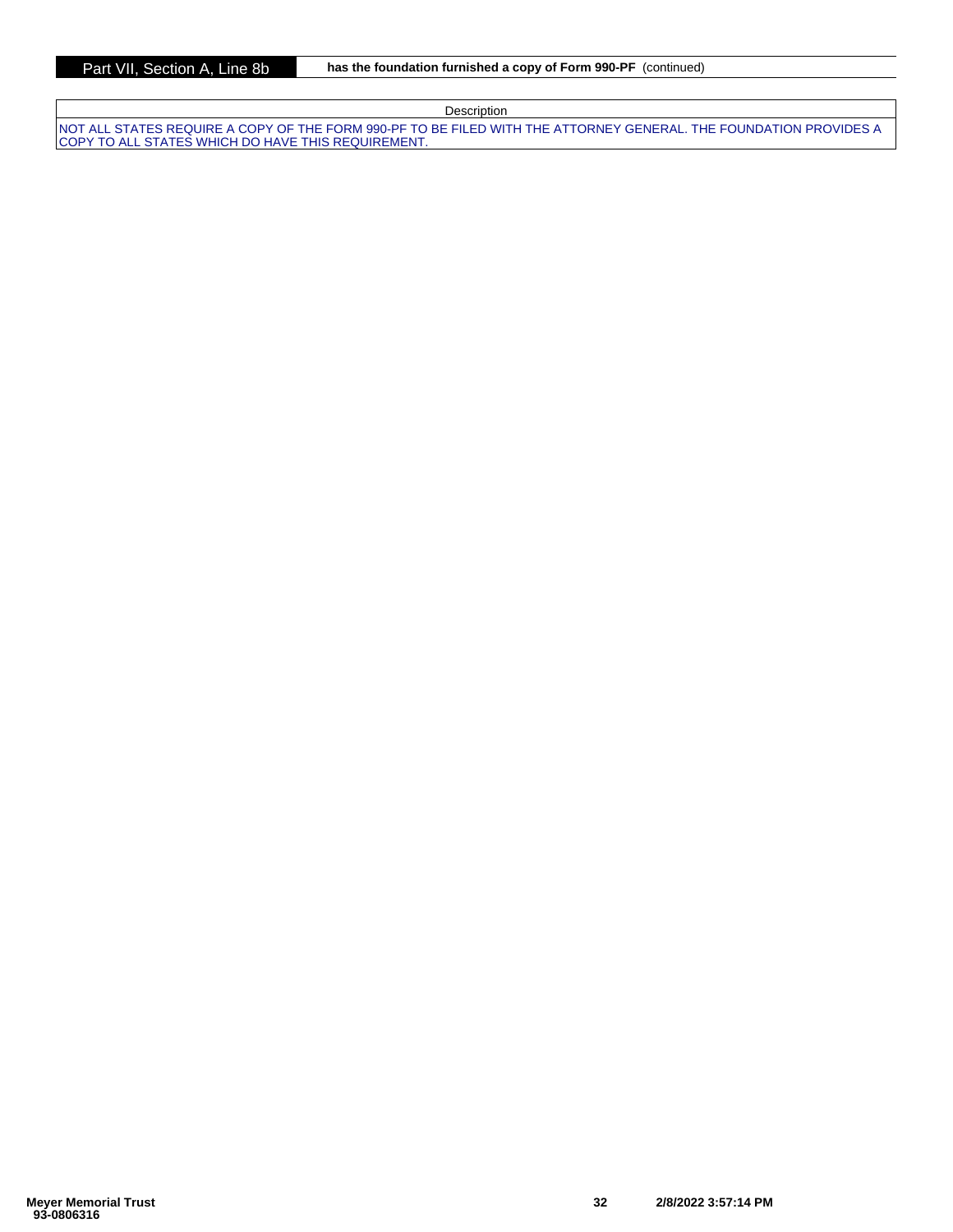Part VII, Section A, Line 11 **Statement of Information Regarding Transfer To/From a Controlled Entity** (continued)

| Name                                                                                                             | Address                                               | <b>EIN</b>        | Transfer to/From | Amount     | Description                              | <b>Excess Business</b><br>Holdina |
|------------------------------------------------------------------------------------------------------------------|-------------------------------------------------------|-------------------|------------------|------------|------------------------------------------|-----------------------------------|
| <b>ITHE EM PLUS CEF</b><br><b>FUND</b>                                                                           | 4005 KENNETT PIKE, SUITE<br>250. GREENVILLE, DE 19807 | $26 -$<br>0724964 | TO               | 241.577    | <b>INVESTMENT</b><br><b>CONTRIBUTION</b> | <b>NO</b>                         |
| <b>PORTLAND</b><br><b>AFFORDABLE</b><br><b>HOUSING</b><br><b>IPRESERVATION</b><br><b>IPARTNERSHIP</b><br>(OP) LP | 1477 NW EVERETT ST.<br>PORTLAND, OR 97209             | $84 -$<br>3520976 | TO               | 15,300,603 | <b>INVESTMENT</b><br><b>CONTRIBUTION</b> | <b>NO</b>                         |
| <b>EMERGING</b><br>IMARKETS REIT<br>FUND                                                                         | 4005 KENNETT PIKE, SUITE<br>250. GREENVILLE, DE 19807 | 83-<br>2472704    | то               | 5,000,000  | <b>INVESTMENT</b><br><b>CONTRIBUTION</b> | <b>NO</b>                         |
| <b>PORTLAND</b><br><b>AFFORDABLE</b><br><b>HOUSING</b><br><b>IPRESERVATION</b><br><b>IPARTNERSHIP</b><br>(OP) LP | 1477 NW EVERETT ST.<br>PORTLAND, OR 97209             | $84 -$<br>3520976 | <b>FROM</b>      | 768.978    | <b>INVESTMENT</b><br><b>DISTRIBUTION</b> | <b>NO</b>                         |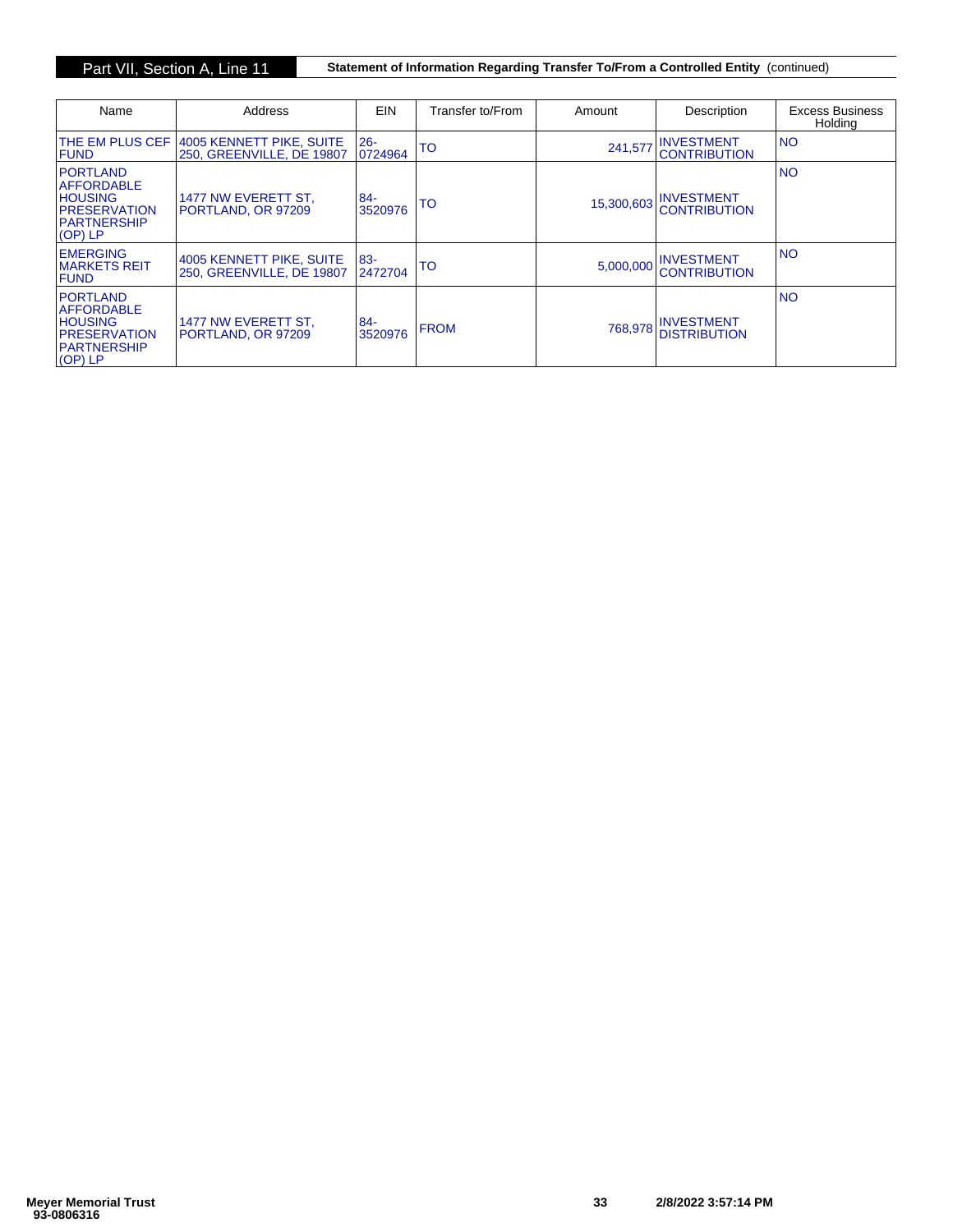| Identifier                          | Description                                                                                                                    |
|-------------------------------------|--------------------------------------------------------------------------------------------------------------------------------|
| <b>Grantee Name</b>                 | <b>COMMUNITY DEVELOPMENT PARTNERS</b>                                                                                          |
| <b>Grantee Address</b>              | 126 NE ALBERTA ST, SUITE 202, PORTLAND, OR 97211                                                                               |
| <b>Grant Date</b>                   | 08/20/20                                                                                                                       |
| <b>Grant Amount</b>                 | 250,000                                                                                                                        |
| <b>Grant Purpose</b>                | TO DEVELOP A 59-UNIT AFFORDABLE HOUSING PROJECT TO SERVE A SIGNIFICANT NUMBER OF NATIVE<br>AMERICAN RESIDENTS IN EAST PORTLAND |
| Amount Expended                     |                                                                                                                                |
| <b>Any Diversion By</b><br>Grantee? |                                                                                                                                |
| Dates of Reports                    | 2/1/21                                                                                                                         |
| <b>Verification Date</b>            |                                                                                                                                |
| Results                             | THE GRANTOR HAS NO REASON TO DOUBT THE ACCURACY OR RELIABILITY OF THE REPORTS FROM THE<br><b>GRANTEE.</b>                      |

| Identifier                          | Description                                                                                                                    |
|-------------------------------------|--------------------------------------------------------------------------------------------------------------------------------|
| <b>Grantee Name</b>                 | <b>COMMUNITY DEVELOPMENT PARTNERS</b>                                                                                          |
| <b>Grantee Address</b>              | 126 NE ALBERTA ST, SUITE 202, PORTLAND, OR 97211                                                                               |
| <b>Grant Date</b>                   | 12/18/20                                                                                                                       |
| <b>Grant Amount</b>                 | 50,000                                                                                                                         |
| <b>Grant Purpose</b>                | TO DEVELOP A 59-UNIT AFFORDABLE HOUSING PROJECT TO SERVE A SIGNIFICANT NUMBER OF NATIVE<br>AMERICAN RESIDENTS IN EAST PORTLAND |
| <b>Amount Expended</b>              | 0                                                                                                                              |
| <b>Any Diversion By</b><br>Grantee? |                                                                                                                                |
| <b>Dates of Reports</b>             | 2/1/21                                                                                                                         |
| <b>Verification Date</b>            |                                                                                                                                |
| <b>Results</b>                      | THE GRANTOR HAS NO REASON TO DOUBT THE ACCURACY OR RELIABILITY OF THE REPORTS FROM THE<br><b>GRANTEE.</b>                      |

| Identifier                          | Description                                                                                                                                                       |
|-------------------------------------|-------------------------------------------------------------------------------------------------------------------------------------------------------------------|
| Grantee Name                        | CONFEDERATION OF OREGON SCHOOL ADMINISTRATORS                                                                                                                     |
| <b>Grantee Address</b>              | 707 13TH STREET, S.E., SALEM, OR 97301                                                                                                                            |
| <b>Grant Date</b>                   | 12/20/19                                                                                                                                                          |
| <b>Grant Amount</b>                 | 140,000                                                                                                                                                           |
| <b>Grant Purpose</b>                | TO INCREASE STATEWIDE ADMINISTRATOR DIVERSITY, TRAIN TO LEAD FROM AN EQUITY STANCE AND MENTOR<br>DIVERSE SUPERINTENDENTS FOR SUCCESS THROUGH THE "EQUITY PROJECT" |
| <b>Amount Expended</b>              | 56.225                                                                                                                                                            |
| <b>Any Diversion By</b><br>Grantee? |                                                                                                                                                                   |
| Dates of Reports                    | 12/1/21                                                                                                                                                           |
| Verification Date                   |                                                                                                                                                                   |
| <b>Results</b>                      | THE GRANTOR HAS NO REASON TO DOUBT THE ACCURACY OR RELIABILITY OF THE REPORTS FROM THE<br><b>GRANTEE.</b>                                                         |

| Identifier                          | Description                                                                                                                                                                                                                                                                                                  |
|-------------------------------------|--------------------------------------------------------------------------------------------------------------------------------------------------------------------------------------------------------------------------------------------------------------------------------------------------------------|
| <b>Grantee Name</b>                 | <b>GREATER OREGON BEHAVIORAL HEALTH</b>                                                                                                                                                                                                                                                                      |
| <b>Grantee Address</b>              | 401 E 3RD ST, STE 101, THE DALLES, OR 97058                                                                                                                                                                                                                                                                  |
| <b>Grant Date</b>                   | 01/08/18                                                                                                                                                                                                                                                                                                     |
| <b>Grant Amount</b>                 | 23.977                                                                                                                                                                                                                                                                                                       |
| <b>Grant Purpose</b>                | FOR TECHNICAL ASSISTANCE TO DEVELOP AND ASSIST IN ADOPTION OF MODEL CODES FOR ACCESSORY<br>DWELLING UNITS AND TINY HOME VILLAGES FOR RURAL OREGON JURISDICTIONS THAT CURRENTLY LACK<br>SUCH CODES. THERE WAS A CHANGE TO THE GRANT AMOUNT DUE TO A RETURN OF FUNDS AND THE GRANT<br>HAS BEEN FULLY EXPENDED. |
| Amount Expended                     | 23,977                                                                                                                                                                                                                                                                                                       |
| <b>Any Diversion By</b><br>Grantee? |                                                                                                                                                                                                                                                                                                              |
| Dates of Reports                    | 5/1/18, 11/1/18, 12/1/19, 7/31/19; 2/7/20; 7/31/20; 11/24/20                                                                                                                                                                                                                                                 |
| <b>Verification Date</b>            |                                                                                                                                                                                                                                                                                                              |
| Results                             | THE GRANTOR HAS NO REASON TO DOUBT THE ACCURACY OR RELIABILITY OF THE REPORTS FROM THE<br><b>GRANTEE.</b>                                                                                                                                                                                                    |

placeholder placeholder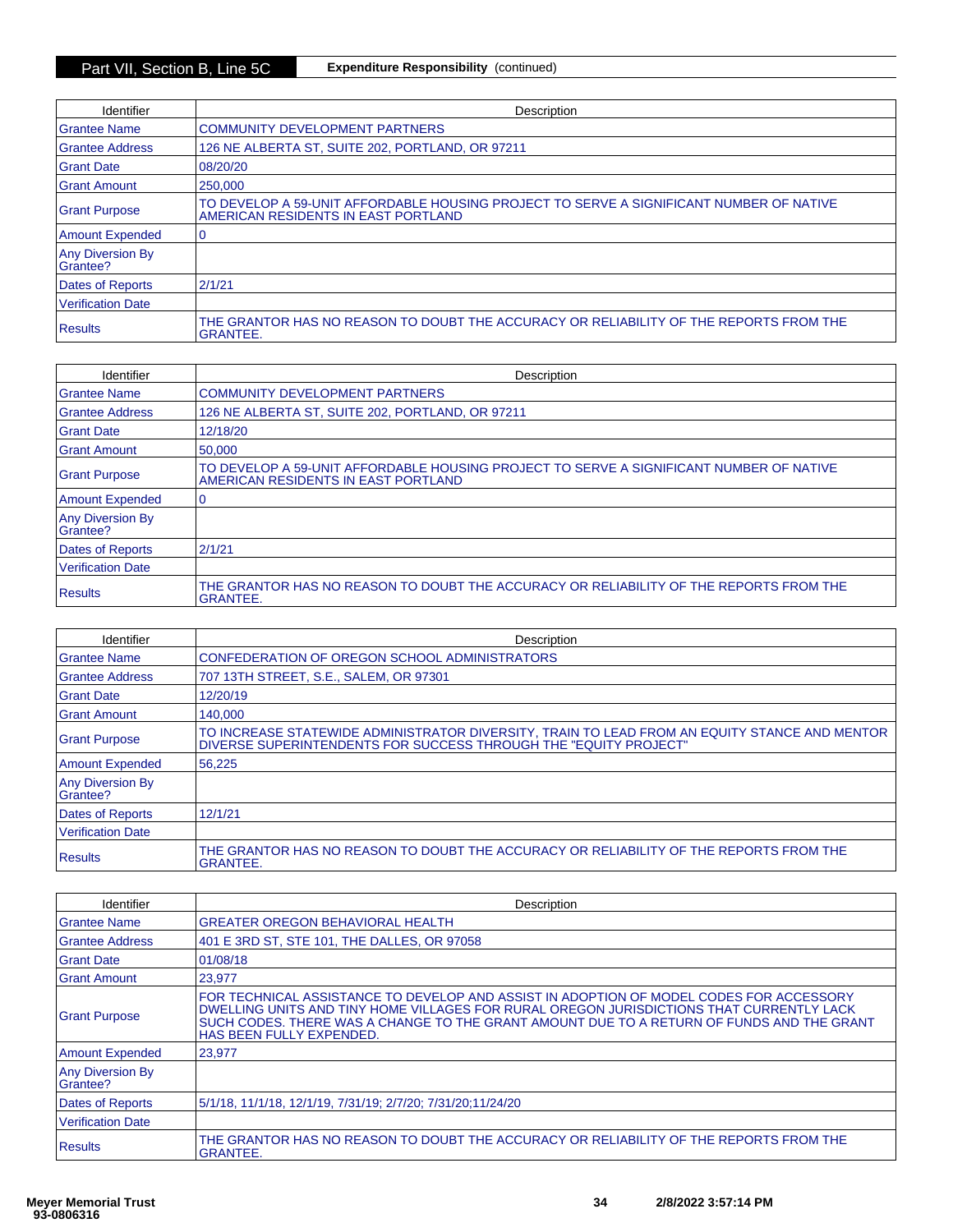Identifier Description

| Identifier                          | Description                                                                                                                                                                                                                                   |
|-------------------------------------|-----------------------------------------------------------------------------------------------------------------------------------------------------------------------------------------------------------------------------------------------|
| <b>Grantee Name</b>                 | <b>HIGH DESERT BIOMASS COOPERATIVE</b>                                                                                                                                                                                                        |
| <b>Grantee Address</b>              | 77 W ADAMS ST, BURNS, OR 97720                                                                                                                                                                                                                |
| <b>Grant Date</b>                   | 09/21/17                                                                                                                                                                                                                                      |
| <b>Grant Amount</b>                 | 483.837                                                                                                                                                                                                                                       |
| <b>Grant Purpose</b>                | FOR A LOW-INTEREST PROGRAM RELATED INVESTMENT LOAN TO SUPPORT A PUBLIC-PRIVATE PARTNERSHIP<br>TO ADVANCE BIOMASS ENERGY, BUILD A RENEWABLE ENERGY MARKET, CONTROL INVASIVE JUNIPER, AND<br>CONTRIBUTE TO ECONOMIC DEVELOPMENT IN RURAL OREGON |
| <b>Amount Expended</b>              | 483,837                                                                                                                                                                                                                                       |
| <b>Any Diversion By</b><br>Grantee? |                                                                                                                                                                                                                                               |
| <b>Dates of Reports</b>             | 6/1/18; 9/1/18; 12/1/18; 3/1/19; 6/1/19; 9/1/19; 12/1/19; 3/1/20; 6/1/20; 9/1/20; 12/1/20; 3/1/21                                                                                                                                             |
| <b>Verification Date</b>            |                                                                                                                                                                                                                                               |
| <b>Results</b>                      | THE GRANTOR HAS NO REASON TO DOUBT THE ACCURACY OR RELIABILITY OF THE REPORTS FROM THE<br><b>GRANTEE.</b>                                                                                                                                     |

| Identifier                          | Description                                                                                                          |
|-------------------------------------|----------------------------------------------------------------------------------------------------------------------|
| <b>Grantee Name</b>                 | <b>METRO MULTIFAMILY HOUSING ASSOCIATION</b>                                                                         |
| <b>Grantee Address</b>              | 16083 SW UPPER BOONES FERRY RD, PORTLAND, OR 97224                                                                   |
| <b>Grant Date</b>                   | 01/22/18                                                                                                             |
| <b>Grant Amount</b>                 | 140.000                                                                                                              |
| <b>Grant Purpose</b>                | TO IMPROVE ACCESS TO AFFORDABLE HOUSING AND TRAIN LANDLORDS TO SCREEN TENANTS IN WAYS THAT<br>ARE FAIR AND EFFECTIVE |
| <b>Amount Expended</b>              | 132.346                                                                                                              |
| <b>Any Diversion By</b><br>Grantee? |                                                                                                                      |
| <b>Dates of Reports</b>             | 12/1/18: 2/15/19: 2/15/20: 2/1/21                                                                                    |
| <b>Verification Date</b>            |                                                                                                                      |
| <b>Results</b>                      | THE GRANTOR HAS NO REASON TO DOUBT THE ACCURACY OR RELIABILITY OF THE REPORTS FROM THE<br><b>GRANTEE.</b>            |

| <b>Identifier</b>                   | Description                                                                                                                                              |
|-------------------------------------|----------------------------------------------------------------------------------------------------------------------------------------------------------|
| <b>Grantee Name</b>                 | <b>METRO MULTIFAMILY HOUSING ASSOCIATION</b>                                                                                                             |
| <b>Grantee Address</b>              | 16083 SW UPPER BOONES FERRY RD, PORTLAND, OR 97224                                                                                                       |
| <b>Grant Date</b>                   | 05/25/18                                                                                                                                                 |
| <b>Grant Amount</b>                 | 19,500                                                                                                                                                   |
| <b>Grant Purpose</b>                | DEVELOP AN EVALUATION OF IMPACT ON A MULTISECTOR COLLAB TRAINING LANDLORDS TO SCREEN TENANTS<br>DIFFERENTLY: A TA ADDED ON TO THE MAIN GRANT (#17040621) |
| <b>Amount Expended</b>              | 10,000                                                                                                                                                   |
| <b>Any Diversion By</b><br>Grantee? |                                                                                                                                                          |
| <b>Dates of Reports</b>             | 2/15/19: 2/15/20: 2/1/21                                                                                                                                 |
| <b>Verification Date</b>            |                                                                                                                                                          |
| <b>Results</b>                      | THE GRANTOR HAS NO REASON TO DOUBT THE ACCURACY OR RELIABILITY OF THE REPORTS FROM THE<br><b>GRANTEE.</b>                                                |

| Identifier                          | Description                                                                                               |
|-------------------------------------|-----------------------------------------------------------------------------------------------------------|
| <b>Grantee Name</b>                 | NASCOSTO LLC                                                                                              |
| <b>Grantee Address</b>              | 241 SW 3RD AVE, ONTARIO, OR 97914                                                                         |
| Grant Date                          | 10/28/19                                                                                                  |
| <b>Grant Amount</b>                 | 300,000                                                                                                   |
| <b>Grant Purpose</b>                | FOR CAPITAL SUPPORT TO DEVELOP 64 AFFORDABLE TOWNHOMES IN ONTARIO                                         |
| <b>Amount Expended</b>              | 133,147                                                                                                   |
| <b>Any Diversion By</b><br>Grantee? |                                                                                                           |
| Dates of Reports                    | 8/1/20; 1/1/21                                                                                            |
| <b>Verification Date</b>            |                                                                                                           |
| <b>Results</b>                      | THE GRANTOR HAS NO REASON TO DOUBT THE ACCURACY OR RELIABILITY OF THE REPORTS FROM THE<br><b>GRANTEE.</b> |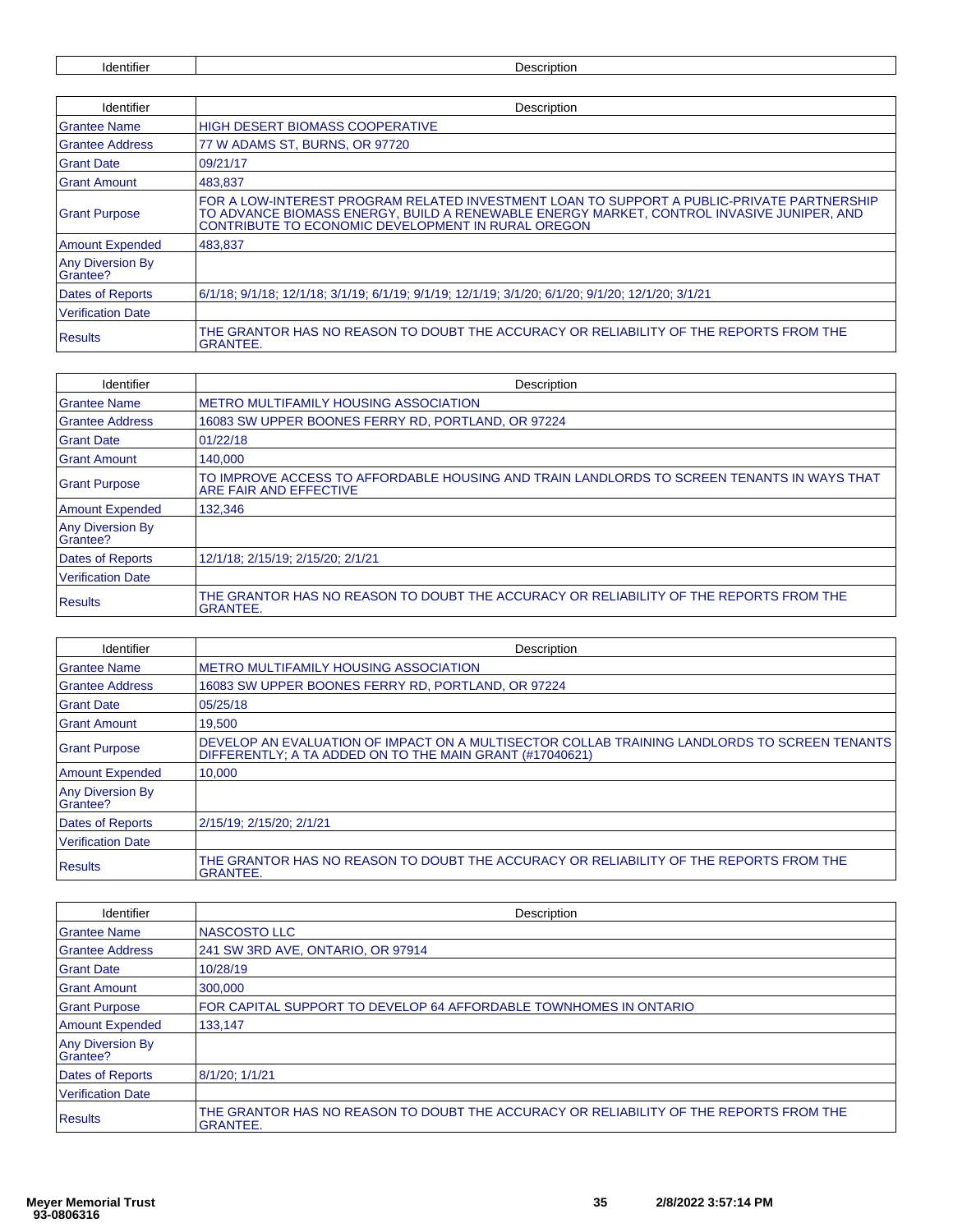| Identifier                          | Description                                                                                                                                                        |
|-------------------------------------|--------------------------------------------------------------------------------------------------------------------------------------------------------------------|
| Grantee Name                        | NORTH STAR COLLABORATIVE FOUNDATION                                                                                                                                |
| <b>Grantee Address</b>              | 2314 NW SAVIER ST. PORTLAND, OR 97210                                                                                                                              |
| Grant Date                          | 06/21/19                                                                                                                                                           |
| <b>Grant Amount</b>                 | 50,000                                                                                                                                                             |
| <b>Grant Purpose</b>                | TO SUPPORT PLANNING AND DEVELOPMENT FOR OREGON FUNDERS' FISCAL HEALTH AND EQUITY CIRCLE, A<br>COLLABORATIVE OF OREGON FUNDERS RESPONDING TO OREGON'S FISCAL CRISIS |
| <b>Amount Expended</b>              | 50,000                                                                                                                                                             |
| <b>Any Diversion By</b><br>Grantee? |                                                                                                                                                                    |
| Dates of Reports                    | 2/15/20; 7/31/20; 9/2/20                                                                                                                                           |
| <b>Verification Date</b>            |                                                                                                                                                                    |
| <b>Results</b>                      | THE GRANTOR HAS NO REASON TO DOUBT THE ACCURACY OR RELIABILITY OF THE REPORTS FROM THE<br><b>GRANTEE.</b>                                                          |

| Identifier                   | Description                                                                                                                                                                                                                                                                       |
|------------------------------|-----------------------------------------------------------------------------------------------------------------------------------------------------------------------------------------------------------------------------------------------------------------------------------|
| <b>Grantee Name</b>          | OREGON ASSOCIATION OF CLEAN WATER AGENCIES                                                                                                                                                                                                                                        |
| <b>Grantee Address</b>       | 81 E 14TH AVE., EUGENE, OR 97401                                                                                                                                                                                                                                                  |
| <b>Grant Date</b>            | 09/26/19                                                                                                                                                                                                                                                                          |
| <b>Grant Amount</b>          | 33,050                                                                                                                                                                                                                                                                            |
| <b>Grant Purpose</b>         | TO ANALYZE OPPORTUNITIES AND SUPPORT AN ENVIRONMENTAL LIFE- CYCLE AND COST/BENEFIT ANALYSIS<br>OF COOLING TOWERS VS. STREAMSIDE FOREST RESTORATION AS CLEAN WATER ACT PERMIT TEMPERATURE<br>COMPLIANCE OPTIONS FOR MUNICIPAL WASTEWATER TREATMENT PLANTS IN THE WILLAMETTE BASIN. |
| <b>Amount Expended</b>       | 2.215                                                                                                                                                                                                                                                                             |
| Any Diversion By<br>Grantee? |                                                                                                                                                                                                                                                                                   |
| <b>Dates of Reports</b>      | 4/1/20; 6/15/20; 8/10/20                                                                                                                                                                                                                                                          |
| <b>Verification Date</b>     |                                                                                                                                                                                                                                                                                   |
| <b>Results</b>               | THE GRANTOR HAS NO REASON TO DOUBT THE ACCURACY OR RELIABILITY OF THE REPORTS FROM THE<br><b>GRANTEE.</b>                                                                                                                                                                         |

| <b>Identifier</b>                   | Description                                                                                                                                                                                                                                                                                                   |
|-------------------------------------|---------------------------------------------------------------------------------------------------------------------------------------------------------------------------------------------------------------------------------------------------------------------------------------------------------------|
| <b>Grantee Name</b>                 | THE REDD LLC                                                                                                                                                                                                                                                                                                  |
| <b>Grantee Address</b>              | 721 NW 9TH AVENUE, SUITE 200, PORTLAND, OR 97209                                                                                                                                                                                                                                                              |
| <b>Grant Date</b>                   | 12/03/15                                                                                                                                                                                                                                                                                                      |
| <b>Grant Amount</b>                 | 500,000                                                                                                                                                                                                                                                                                                       |
| <b>Grant Purpose</b>                | FOR A LOW-INTEREST PROGRAM-RELATED INVESTMENT TO SUPPORT THE REDD COMPLEX, A 75,000+ SQUARE<br>FOOT SPACE DEDICATED TO OREGON'S REGIONAL FOOD SYSTEM, WITH AFFORDABLE SPACE FOR FOOD<br>LOGISTICS, PROCESSING AND PRODUCTION, RETAIL, RELATED OFFICE, RESEARCH, EDUCATION, EVENTS AND<br><b>CONFERENCING.</b> |
| <b>Amount Expended</b>              | 500.000                                                                                                                                                                                                                                                                                                       |
| <b>Any Diversion By</b><br>Grantee? |                                                                                                                                                                                                                                                                                                               |
| <b>Dates of Reports</b>             | 7/15/18; 3/31/19; 7/19/19; 3/31/20; 3/31/21                                                                                                                                                                                                                                                                   |
| <b>Verification Date</b>            |                                                                                                                                                                                                                                                                                                               |
| <b>Results</b>                      | THE GRANTOR HAS NO REASON TO DOUBT THE ACCURACY OR RELIABILITY OF THE REPORTS FROM THE<br><b>GRANTEE.</b>                                                                                                                                                                                                     |

| Identifier                          | Description                                                                                               |
|-------------------------------------|-----------------------------------------------------------------------------------------------------------|
| Grantee Name                        | WILLAMETTE VALLEY LAW PROJECT                                                                             |
| Grantee Address                     | 300 YOUNG ST., WOODBURN, OR 97071                                                                         |
| <b>Grant Date</b>                   | 09/29/20                                                                                                  |
| <b>Grant Amount</b>                 | 150,000                                                                                                   |
| <b>Grant Purpose</b>                | TO SUPPORT VOZ HISPANA CAUSA CHAVISTA (PCUN)                                                              |
| Amount Expended                     | 10                                                                                                        |
| <b>Any Diversion By</b><br>Grantee? |                                                                                                           |
| Dates of Reports                    | <b>INONE DURING THE FISCAL YEAR</b>                                                                       |
| <b>Verification Date</b>            |                                                                                                           |
| <b>Results</b>                      | THE GRANTOR HAS NO REASON TO DOUBT THE ACCURACY OR RELIABILITY OF THE REPORTS FROM THE<br><b>GRANTEE.</b> |
|                                     |                                                                                                           |

| $\cdot \cdot \cdot$<br>Identifier | Description                                                             |  |
|-----------------------------------|-------------------------------------------------------------------------|--|
| Grantee<br>Name                   | <b>OUNDATION</b><br>MILLE.<br><b>MARION</b><br>∴JAME<br>.<br>$-1$<br>x. |  |

placeholder placeholder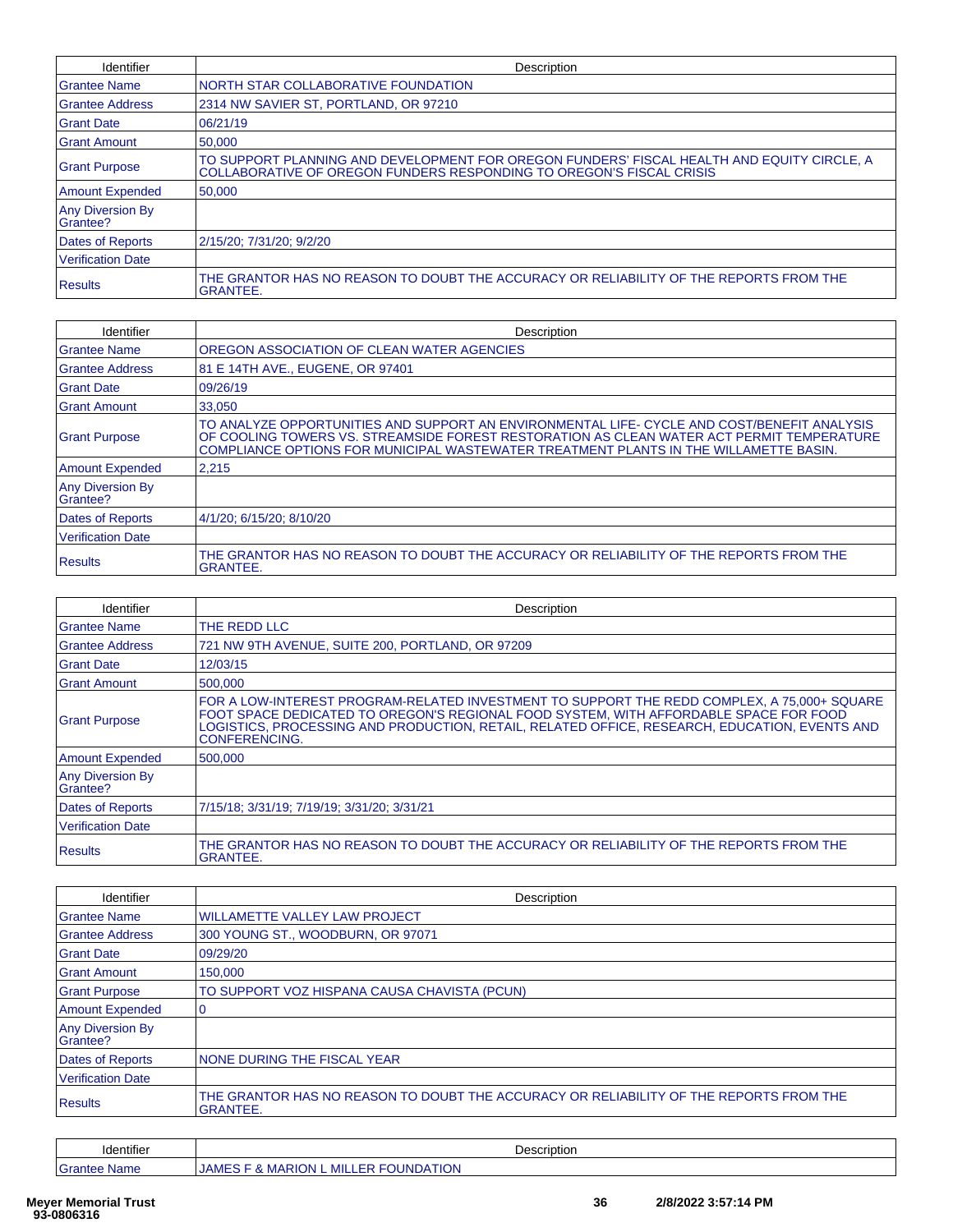| Identifier                          | Description                                                                                                            |
|-------------------------------------|------------------------------------------------------------------------------------------------------------------------|
| <b>Grantee Address</b>              | 1905 SE 10TH AVE, PORTLAND, OR 97214                                                                                   |
| <b>Grant Date</b>                   | 05/06/19                                                                                                               |
| <b>Grant Amount</b>                 | 3,000                                                                                                                  |
| <b>Grant Purpose</b>                | IFOR CONTINUED SUPPORT OF FINANCIAL CONSULTING SERVICES FOR THE LARGE BUDGET ARTS<br>ORGANIZATIONS UNDER COLLABORATIVE |
| <b>Amount Expended</b>              | 3.000                                                                                                                  |
| <b>Any Diversion By</b><br>Grantee? |                                                                                                                        |
| Dates of Reports                    | 5/15/20                                                                                                                |
| <b>Verification Date</b>            |                                                                                                                        |
| Results                             | THE GRANTOR HAS NO REASON TO DOUBT THE ACCURACY OR RELIABILITY OF THE REPORTS FROM THE<br><b>GRANTEE.</b>              |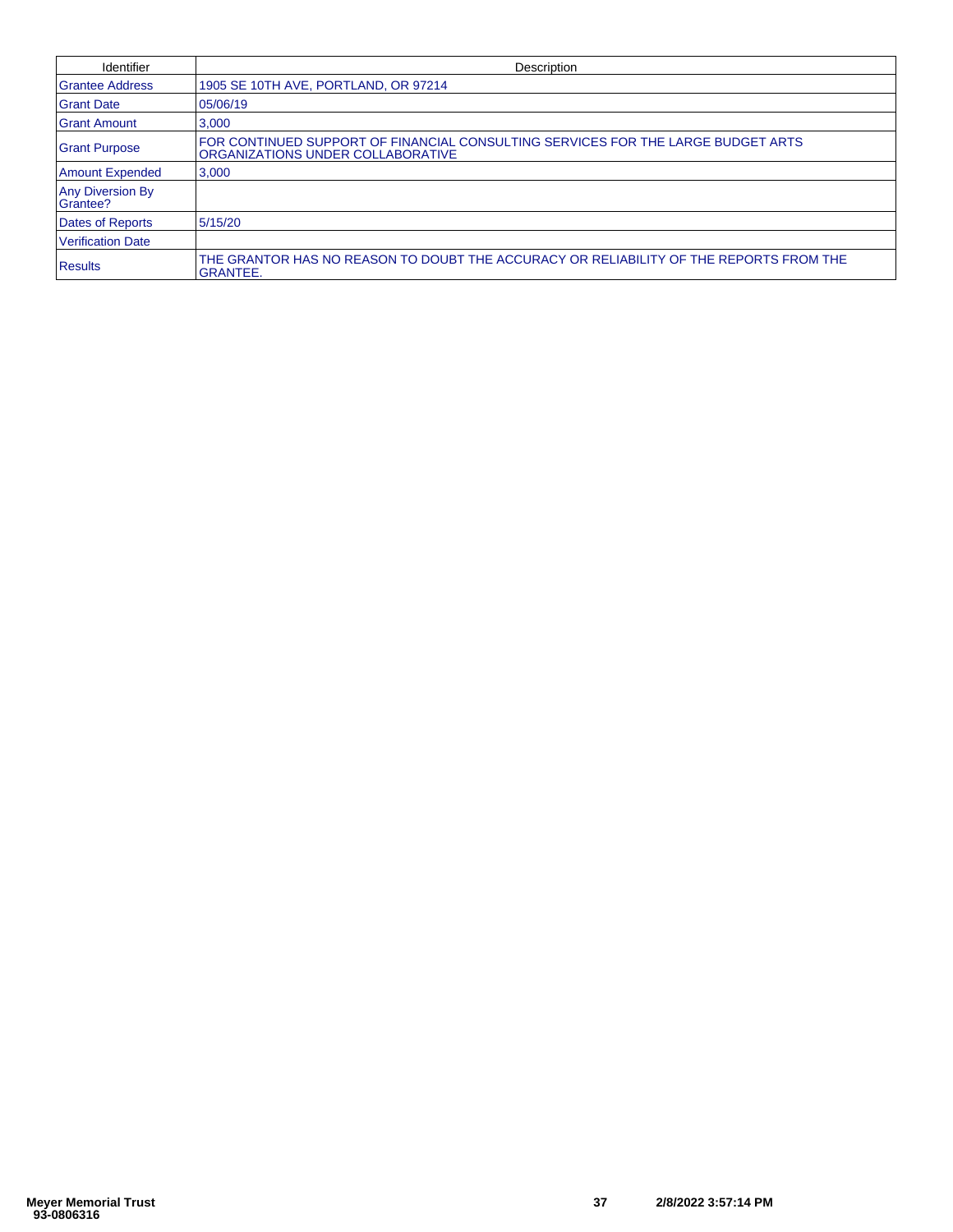## Part VIII, Line 1 **List all officers, directors, trustees, foundation managers and their compensation** (continued)

| Name                       | <b>Address</b>                               | Title, and average hours<br>per week devoted to<br>position | Compensation (If<br>not paid, enter -0-) | Contributions to<br>employee benefit<br>plans and deferred<br>compensation | Expense account,<br>other allowances |
|----------------------------|----------------------------------------------|-------------------------------------------------------------|------------------------------------------|----------------------------------------------------------------------------|--------------------------------------|
| <b>JANET HAMADA</b>        | 2045 N VANCOUVER AVE,<br>PORTLAND, OR 97227  | TRUSTEE, 10.0                                               | 62,000                                   |                                                                            |                                      |
| <b>IMITCHELL HORNECKER</b> | 12045 N VANCOUVER AVE.<br>PORTLAND, OR 97227 | TRUSTEE, 10.0                                               | 62,000                                   |                                                                            |                                      |
| <b>ALICE CUPRILL COMAS</b> | 2045 N VANCOUVER AVE.<br>PORTLAND, OR 97227  | TRUSTEE, 10.0                                               | 62,000                                   |                                                                            | 01                                   |
| <b>AMY TYKESON</b>         | 2045 N VANCOUVER AVE,<br>PORTLAND, OR 97227  | TRUSTEE, 10.0                                               | 31,000                                   |                                                                            |                                      |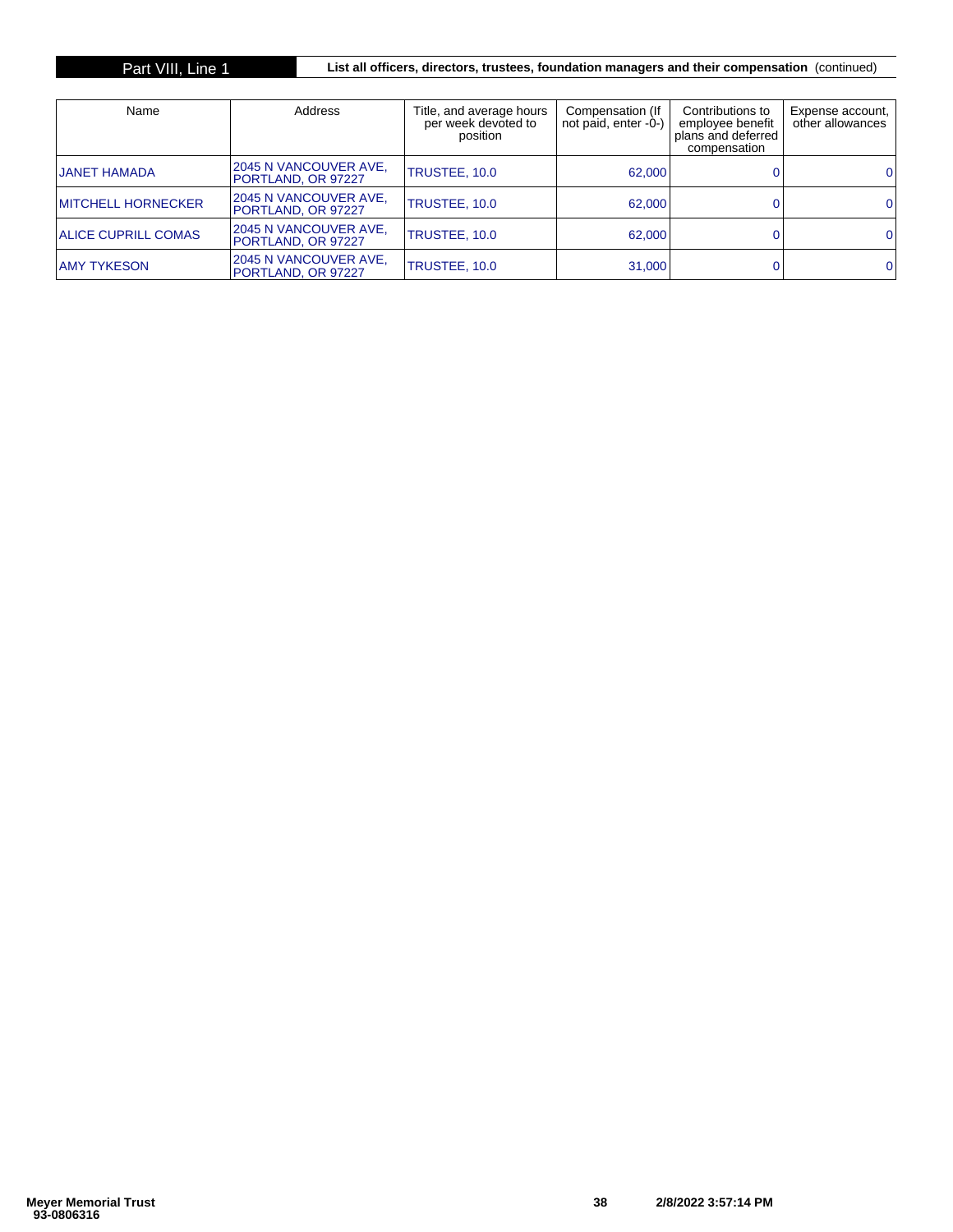| Name and Address                                                                                                                              | Relationship | Foundation<br>status | Purpose                                                                                                                                                                                                                                                                                                                                   | Amount |
|-----------------------------------------------------------------------------------------------------------------------------------------------|--------------|----------------------|-------------------------------------------------------------------------------------------------------------------------------------------------------------------------------------------------------------------------------------------------------------------------------------------------------------------------------------------|--------|
| 2020 WOMEN ON BOARDS<br>PO BOX 861958<br>LOS ANGELES, CA, 90086                                                                               | <b>NONE</b>  | <b>PC</b>            | <b>FOR GENERAL SUPPORT</b>                                                                                                                                                                                                                                                                                                                | 750    |
| 350DESCHUTES<br>3143 NW MELVILLE DR<br><b>BEND, OR, 97703</b>                                                                                 | <b>NONE</b>  | PC                   | TO ADVOCATE FOR AND<br>SUPPORT IMPLEMENTATION OF<br><b>CLEAN ENERGY AND</b><br><b>EFFICIENCY UPGRADES FOR</b><br><b>RESIDENTS LIVING ON LOW-</b><br><b>INCOMES IN DESCHUTES</b><br><b>COUNTY</b>                                                                                                                                          | 35,000 |
| 350PDX<br>1820 NE 21ST AVE<br>PORTLAND, OR, 97212                                                                                             | <b>NONE</b>  | <b>PC</b>            | <b>OPERATING SUPPORT FOR A</b><br><b>GRASSROOTS MOVEMENT</b><br><b>FUELING CLIMATE JUSTICE-</b><br><b>BASED SOLUTIONS THAT</b><br><b>COMBAT SYSTEMIC INEQUITIES</b>                                                                                                                                                                       | 90,000 |
| <b>ACCESS</b><br>3630 AVIATION WAY<br>MEDFORD, OR, 97504                                                                                      | <b>NONE</b>  | <b>PC</b>            | TO REPLICATE A DEBT RELIEF<br><b>AND FLEXIBLE FUNDING</b><br><b>STRATEGY THAT WILL REMOVE</b><br>RENTAL BARRIERS FOR PEOPLE<br>WITH CRIMINAL HISTORIES IN<br>JACKSON COUNTY.                                                                                                                                                              | 55,000 |
| <b>ACCESS</b><br>3630 AVIATION WAY<br>MEDFORD, OR, 97504                                                                                      | <b>NONE</b>  | <b>PC</b>            | FOR COMMUNITY OUTREACH<br>AND THE EXPANSION OF<br><b>REGIONAL HOUSING SUPPORT</b><br><b>SERVICES FOR THIS AGENCY</b><br><b>WORKING TO BREAK THE CYCLE</b><br>OF POVERTY IN JACKSON<br><b>COUNTY</b>                                                                                                                                       | 20,750 |
| <b>ADELANTE MUJERES</b><br>2030 MAIN STREET SUTIE A<br>FOREST GROVE, OR, 97116                                                                | <b>NONE</b>  | <b>PC</b>            | FOR CULTURALLY-SPECIFIC<br><b>SERVICES IN TWO DOZEN</b><br><b>WASHINGTON COUNTY</b><br><b>SCHOOLS TO ADDRESS</b><br><b>EDUCATIONAL AND RACIAL</b><br><b>DISPARITIES EXPERIENCED BY</b><br><b>LATINX CHILDREN</b>                                                                                                                          | 60,000 |
| <b>ADELANTE MUJERES</b><br>2030 MAIN STREET SUTIE A<br>FOREST GROVE, OR, 97116                                                                | <b>NONE</b>  | <b>PC</b>            | <b>TO SUPPORT COSTS</b><br><b>ASSOCIATED WITH</b><br>PARTICIPATING IN THE<br><b>PLANNING AND</b><br><b>IMPLEMENTATION OF THE</b><br><b>STUDENT SUCCESS ACT</b>                                                                                                                                                                            | 25,000 |
| AFFILIATED TRIBES OF<br><b>NORTHWEST INDIANS</b><br>5904 NE SANDY BLVD<br>PORTLAND, OR, 97213                                                 | <b>NONE</b>  | <b>PC</b>            | <b>FOR GENERAL OPERATING</b><br><b>SUPPORT OF THIS</b><br>ORGANIZATION THAT PROVIDES<br><b>FINANCIAL AND TECHNICAL</b><br><b>ASSISTANCE FOR COMMUNITY</b><br>AND ECONOMIC DEVELOPMENT<br>TO ITS 57 NETWORKED MEMBER<br><b>TRIBES AND THEIR TRIBAL</b><br><b>MEMBERS</b>                                                                   | 40,000 |
| AFFILIATED TRIBES OF<br><b>NORTHWEST INDIANS</b><br>ECONOMIC DEVELOPMENT<br><b>CORPORATION</b><br>9836 E. BURNSIDE ST.<br>PORTLAND, OR, 97216 | <b>NONE</b>  | РC                   | <b>TO SUPPORT THIS</b><br>ORGANIZATION'S MISSION AND<br>WORK TO STRENGTHEN THE<br><b>NATIVE AMERICAN</b><br>ENTREPRENEUR ECOSYSTEM IN<br><b>OREGON</b>                                                                                                                                                                                    | 50,000 |
| <b>AFRICAN AMERICAN ALLIANCE</b><br><b>FOR HOME OWNERSHIP</b><br>825 NE 20TH AVE., STE. 225<br>PORTLAND, OR, 97232                            | <b>NONE</b>  | <b>PC</b>            | TO SUPPORT HOMEOWNERSHIP<br>FOR PROSPERITY AND EQUITY<br>(HOPE), A COLLABORATION<br>BETWEEN THE AFRICAN<br>AMERICAN ALLIANCE FOR HOME<br><b>OWNERSHIP AND BIENESTAR</b><br><b>FOCUSED ON CULTIVATING</b><br><b>WEALTH AND INCREASING</b><br><b>HOMEOWNERSHIP FOR</b><br><b>COMMUNITIES OF COLOR LIVING</b><br><b>IN WASHINGTON COUNTY</b> | 60,000 |
| AFRICAN AMERICAN ALLIANCE<br><b>FOR HOME OWNERSHIP</b><br>825 NE 20TH AVE., STE. 225<br>PORTLAND, OR, 97232                                   | <b>NONE</b>  | <b>PC</b>            | <b>FOR GENERAL OPERATING</b><br><b>SUPPORT FOR THIS</b><br>ORGANIZATION THAT WORKS TO<br><b>INCREASE HOMEOWNERSHIP</b><br>AND ECONOMIC STABILITY FOR<br>AFRICAN-AMERICANS AND<br><b>OTHER UNDERSERVED</b><br><b>INDIVIDUALS IN PORTLAND</b>                                                                                               | 25,000 |
| AFRICAN AMERICAN ALLIANCE<br>FOR HOME OWNERSHIP<br>825 NE 20TH AVE., STE. 225                                                                 | <b>NONE</b>  | <b>PC</b>            | FOR GENERAL OPERATING<br><b>SUPPORT FOR THIS</b><br>ORGANIZATION THAT WORKS TO                                                                                                                                                                                                                                                            | 25,000 |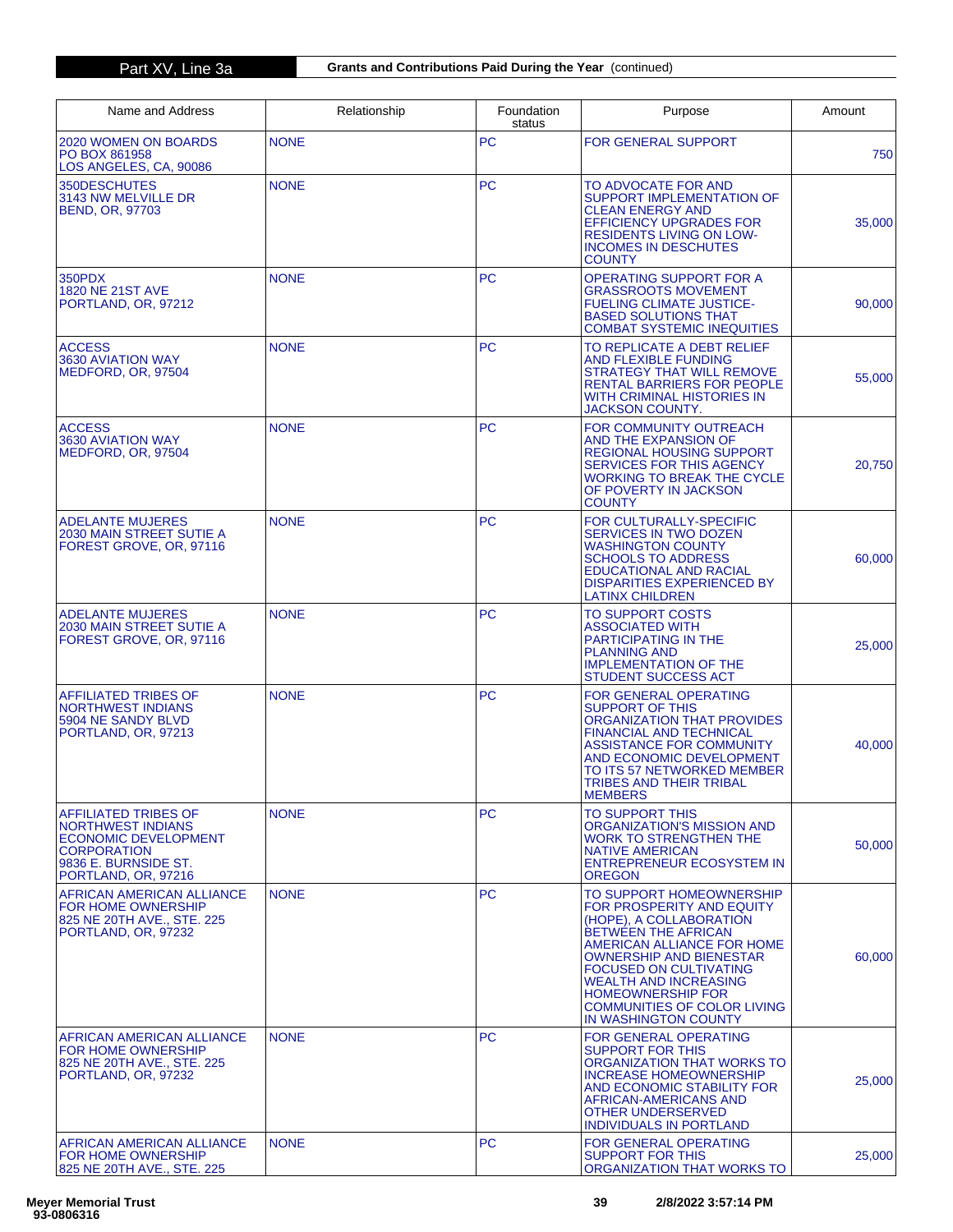| Name and Address                                                                                                                  | Relationship | Foundation<br>status | Purpose                                                                                                                                                                                                                                                                                                                                                                                                                                                                                             | Amount  |
|-----------------------------------------------------------------------------------------------------------------------------------|--------------|----------------------|-----------------------------------------------------------------------------------------------------------------------------------------------------------------------------------------------------------------------------------------------------------------------------------------------------------------------------------------------------------------------------------------------------------------------------------------------------------------------------------------------------|---------|
| PORTLAND, OR, 97232                                                                                                               |              |                      | <b>INCREASE HOMEOWNERSHIP</b><br>AND ECONOMIC STABILITY FOR<br>AFRICAN-AMERICANS AND<br><b>OTHER UNDERSERVED</b><br>INDIVIDUALS IN THE PORTLAND-<br><b>METRO AREA</b>                                                                                                                                                                                                                                                                                                                               |         |
| AGE+ US<br>15900 SE 82ND DRIVE<br>CLACKAMAS, OR, 97015                                                                            | <b>NONE</b>  | <b>PC</b>            | TO EXPAND DEVELOPMENT OF A<br><b>RURAL HOUSING AND SERVICES</b><br><b>MODEL FOR SENIORS IN HOOD</b><br>RIVER AND WASCO COUNTIES                                                                                                                                                                                                                                                                                                                                                                     | 80,000  |
| ALBERTINA KERR CENTERS<br>424 NE 22ND AVENUE<br>PORTLAND, OR, 97232                                                               | <b>NONE</b>  | <b>PC</b>            | FOR CAPITAL SUPPORT TO<br>DEVELOP 150 RENTAL UNITS OF<br>AFFORDABLE HOUSING FOR<br>DIRECT CARE PROFESSIONALS,<br>PEOPLE LIVING ON LOW<br><b>INCOMES AND PEOPLE WITH</b><br><b>INTELLECTUAL AND</b><br>DEVELOPMENTAL DISABILITIES<br>IN EAST MULTNOMAH COUNTY                                                                                                                                                                                                                                        | 300,000 |
| <b>ALBINA HEAD START</b><br>3417 NE 7TH<br>PORTLAND, OR, 97212                                                                    | <b>NONE</b>  | PC                   | FOR GENERAL OPERATING<br>SUPPORT FOR THIS<br>ORGANIZATION THAT PROVIDES<br>EARLY HEAD START AND HEAD<br><b>START SERVICES TO FAMILIES</b><br><b>LIVING ON LOW-INCOMES</b>                                                                                                                                                                                                                                                                                                                           | 25,000  |
| <b>ALBINA VISION</b><br>221 NW 2ND AVENUE<br>PORTLAND, OR, 97209                                                                  | <b>NONE</b>  | <b>PC</b>            | FOR INAUGURAL FUNDING TO<br>SUPPORT THE WORK OF ALBINA<br><b>VISION, A COMMUNITY-LED</b><br><b>EFFORT TO REDEVELOP THE</b><br>HISTORIC LOWER ALBINA INTO A<br>DIVERSE, SUSTAINABLE, URBAN<br><b>DISTRICT WHILE HONORING THE</b><br><b>NORTH PORTLAND</b><br>NEIGHBORHOOD'S PAST AS THE<br><b>CULTURAL CAPITAL OF</b><br><b>PORTLAND</b>                                                                                                                                                             | 163,000 |
| <b>ALBINA VISION</b><br>221 NW 2ND AVENUE<br>PORTLAND, OR, 97209                                                                  | <b>NONE</b>  | PC                   | FOR GENERAL OPERATING<br>SUPPORT FOR THIS<br>ORGANIZATION THAT EXISTS TO<br><b>BRING A RECLAIMED AND</b><br><b>RENEWED ALBINA COMMUNITY</b><br>TO FRUITION IN WHAT IS NOW<br>KNOWN AS THE ROSE QUARTER<br><b>IN PORTLAND</b>                                                                                                                                                                                                                                                                        | 25,000  |
| <b>ALBINA VISION</b><br>221 NW 2ND AVENUE<br>PORTLAND, OR, 97209                                                                  | <b>NONE</b>  | <b>PC</b>            | <b>FOR GENERAL SUPPORT</b>                                                                                                                                                                                                                                                                                                                                                                                                                                                                          | 7,500   |
| ALPHA PHI FOUNDATION, INC.<br>1930 SHERMAN AVE<br>EVANSTON, IL, 60201                                                             | <b>NONE</b>  | PC                   | <b>FOR GENERAL SUPPORT</b>                                                                                                                                                                                                                                                                                                                                                                                                                                                                          | 75      |
| AMERICAN CIVIL LIBERTIES<br><b>FOUNDATION OF OREGON</b><br>506 SW 6TH AVE SUITE 700<br>PORTLAND, OR, 97204                        | <b>NONE</b>  | <b>PC</b>            | FOR GENERAL OPERATING<br>SUPPORT OF THIS ADVOCACY<br>ORGANIZATION FIGHTING FOR<br>FREE SPEECH, RACIAL JUSTICE,<br><b>CRIMINAL JUSTICE REFORM,</b><br><b>RELIGIOUS LIBERTY.</b><br><b>REPRODUCTIVE RIGHTS.</b><br>LGBTQ+ RIGHTS, IMMIGRANTS'<br><b>RIGHTS AND MORE: THIS GRANT</b><br>WAS AWARDED AS PART OF THE<br>OREGON JUSTICE FOR BLACK<br>LIVES INITIATIVE, A FIVE-YEAR.<br>\$25 MILLION INVESTMENT IN<br><b>BLACK LEADERSHIP, BLACK-</b><br>SERVING ORGANIZATIONS AND<br>SYSTEMS-LEVEL CHANGE | 50,000  |
| AMERICAN CIVIL LIBERTIES<br><b>FOUNDATION OF OREGON</b><br>506 SW 6TH AVE SUITE 700<br>PORTLAND, OR, 97204                        | <b>NONE</b>  | <b>PC</b>            | FOR GENERAL SUPPORT                                                                                                                                                                                                                                                                                                                                                                                                                                                                                 | 600     |
| AMERICAN CIVIL LIBERTIES<br><b>FOUNDATION OF OREGON</b><br>506 SW 6TH AVE SUITE 700<br>PORTLAND, OR, 97204                        | <b>NONE</b>  | <b>PC</b>            | FOR GENERAL SUPPORT                                                                                                                                                                                                                                                                                                                                                                                                                                                                                 | 300     |
| AMERICAN INDIAN SCIENCE AND<br><b>ENGINEERING SOCIETY</b><br>4263 MONTGOMERY BLVD. NE<br><b>STE 200</b><br>ALBUQUERQUE, NM, 87109 | <b>NONE</b>  | <b>PC</b>            | TO IMPROVE INDIGENOUS<br><b>STUDENTS SUCCESS ACROSS</b><br>OREGON THROUGH<br><b>IMPLEMENTING STEM-RELATED</b><br><b>COLLEGE AND CAREER</b><br><b>READINESS STRATEGIES</b>                                                                                                                                                                                                                                                                                                                           | 89,632  |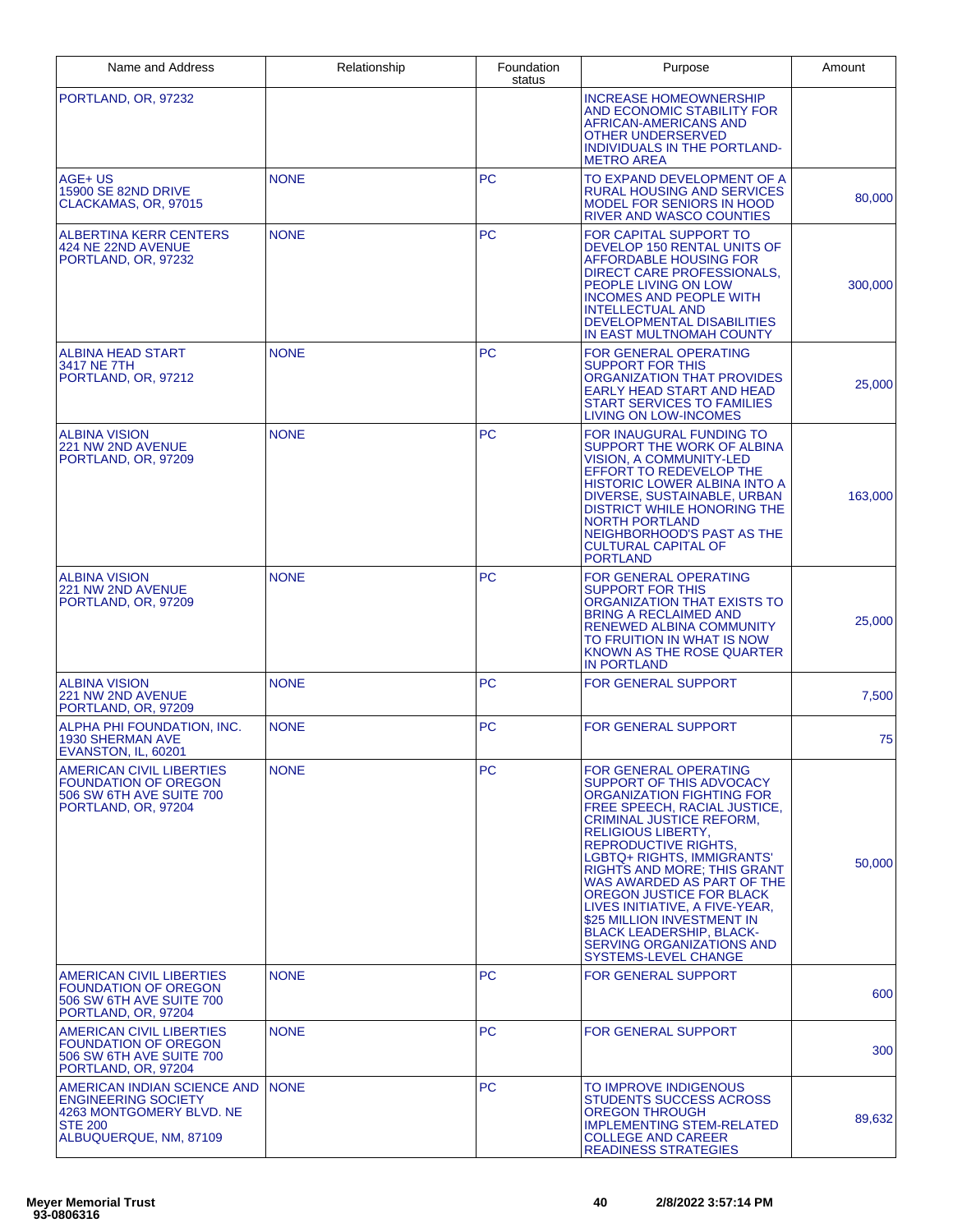| Name and Address                                                                                                                         | Relationship | Foundation<br>status | Purpose                                                                                                                                                                                                                                                     | Amount  |
|------------------------------------------------------------------------------------------------------------------------------------------|--------------|----------------------|-------------------------------------------------------------------------------------------------------------------------------------------------------------------------------------------------------------------------------------------------------------|---------|
| AMERICAN LEADERSHIP FORUM<br>OF OREGON<br>221 NW SECOND AVE, STE 306<br>PORTLAND, OR, 97209                                              | <b>NONE</b>  | PC                   | FOR CAPACITY BUILDING AND<br><b>EVALUATION TO SUPPORT</b><br><b>URBAN/RURAL CONNECTION</b><br>PROJECT, A GEOGRAPHICALLY<br><b>AND RACIALLY DIVERSE</b><br>LEADERSHIP COHORT THAT<br><b>FOCUSES ON BRIDGING</b><br>OREGON'S URBAN AND RURAL<br><b>DIVIDE</b> | 3,000   |
| AMERICAN LEADERSHIP FORUM<br>OF OREGON<br>221 NW SECOND AVE, STE 306<br>PORTLAND, OR, 97209                                              | <b>NONE</b>  | <b>PC</b>            | <b>FOR GENERAL SUPPORT</b>                                                                                                                                                                                                                                  | 1,500   |
| AMERICAN LEADERSHIP FORUM<br>OF OREGON<br>221 NW SECOND AVE, STE 306<br>PORTLAND, OR, 97209                                              | <b>NONE</b>  | <b>PC</b>            | FOR GENERAL SUPPORT                                                                                                                                                                                                                                         | 1,500   |
| <b>AMERICAN RIVERS</b><br>1101 14TH STREET, NW SUITE<br>1400<br>WASHINGTON, DC, 20005                                                    | <b>NONE</b>  | <b>PC</b>            | FOR A COLLABORATIVE EFFORT<br><b>WORKING WITH TRIBES AND</b><br>RANCHERS TO INCREASE<br>SUPPORT FOR PROTECTIONS<br>OF MORE THAN ONE MILLION<br>ACRES OF PUBLIC LAND IN<br><b>MALHEUR COUNTY</b>                                                             | 100,000 |
| APANO COMMUNITIES UNITED<br><b>FUND</b><br>8188 SE DIVISION ST<br>PORTLAND, OR, 97206                                                    | <b>NONE</b>  | <b>PC</b>            | TO PROVIDE DEI TRAINING AND<br>ORGANIZATIONAL<br>DEVELOPMENT ASSISTANCE<br><b>FOR THIS ORGANIZATION THAT</b><br>SERVES ASIAN AND PACIFIC<br><b>ISLANDER COMMUNITIES IN</b><br><b>OREGON</b>                                                                 | 35,000  |
| APANO COMMUNITIES UNITED<br><b>FUND</b><br>8188 SE DIVISION ST<br>PORTLAND, OR, 97206                                                    | <b>NONE</b>  | <b>PC</b>            | FOR OPERATING SUPPORT OF<br>THIS CULTURALLY SPECIFIC<br>ORGANIZATION WORKING TO<br><b>SERVE AND EMPOWER</b><br>OREGON'S ASIAN AND PACIFIC<br><b>ISLANDER COMMUNITIES</b>                                                                                    | 120,000 |
| APANO COMMUNITIES UNITED<br><b>FUND</b><br>8188 SE DIVISION ST<br>PORTLAND, OR, 97206                                                    | <b>NONE</b>  | <b>PC</b>            | TO ADVANCE THE WORK OF<br>NEW OREGON MOVEMENT, A<br><b>BIPOC DEMOCRACY HUB FOR</b><br>CULTURALLY-SPECIFIC, PEOPLE<br>OF COLOR-LED ORGANIZATIONS<br>AND ORGANIZATIONAL LEADERS                                                                               | 120,000 |
| <b>ASIAN AMERICAN PACIFIC</b><br><b>ISLANDERS IN PHILANTHROPY</b><br>300 FRANK H. OGAWA PLAZA.<br><b>SUITE 256</b><br>OAKLAND, CA, 94612 | <b>NONE</b>  | PC                   | FOR ANNUAL MEMBERSHIP OF<br>THIS ORGANIZATION THAT<br><b>ADVOCATES FOR A MORE</b><br><b>EQUITABLE AND INCLUSIVE</b><br>PHILANTHROPIC SECTOR                                                                                                                 | 5,000   |
| ASIAN AMERICAN PACIFIC<br><b>ISLANDERS IN PHILANTHROPY</b><br>300 FRANK H. OGAWA PLAZA,<br><b>SUITE 256</b><br>OAKLAND, CA, 94612        | <b>NONE</b>  | <b>PC</b>            | FOR ANNUAL MEMBERSHIP TO<br>THIS NATIONAL ASSOCIATION<br>DEDICATED TO EXPANDING AND<br><b>MOBILIZING PHILANTHROPIC</b><br>AND COMMUNITY RESOURCES<br>FOR UNDERSERVED AAPI<br><b>COMMUNITIES TO BUILD A MORE</b><br><b>JUST AND EQUITABLE SOCIETY</b>        | 5,000   |
| ASIAN HEALTH AND SERVICE<br><b>CENTER</b><br>9035 SE FOSTER RD.,<br>PORTLAND, OR, 97266                                                  | <b>NONE</b>  | <b>PC</b>            | <b>FOR GENERAL OPERATING</b><br><b>SUPPORT</b>                                                                                                                                                                                                              | 150,000 |
| <b>ASSIST</b><br>4412 SW BARBUR BLVD. STE 200<br>PORTLAND, OR, 97239                                                                     | <b>NONE</b>  | <b>PC</b>            | FOR A PROGRAM FOCUSED ON<br>SUPPORTING INDIVIDUALS WITH<br>DISABILITIES WHO ARE LIVING<br>ON LOW-INCOMES ACCESS<br>SOCIAL SECURITY BENEFITS<br>AND HOUSING STABILITY IN<br><b>WASHINGTON COUNTY</b>                                                         | 40,000  |
| <b>ASSOCIATION OF BLACK</b><br><b>FOUNDATION EXECUTIVES</b><br>55 EXCHANGE PLACE 4TH FL.<br>NEW YORK, NY, 10005                          | <b>NONE</b>  | <b>PC</b>            | <b>FOR ANNUAL MEMBERSHIP</b>                                                                                                                                                                                                                                | 10,000  |
| <b>AUGUST WILSON RED DOOR</b><br><b>PROJECT</b><br>3121 SW MOODY AVE<br>PORTLAND, OR, 97239                                              | <b>NONE</b>  | <b>PC</b>            | TO PROVIDE INNOVATIVE<br>TRAINING FOR CRIMINAL<br>JUSTICE PROFESSIONALS TO<br><b>SUPPORT SYSTEMIC CHANGE</b><br>AND INCREASED PUBLIC SAFETY                                                                                                                 | 75,000  |
| <b>AUGUST WILSON RED DOOR</b><br><b>PROJECT</b><br>3121 SW MOODY AVE<br>PORTLAND, OR, 97239                                              | <b>NONE</b>  | PC                   | GENERAL OPERATING SUPPORT                                                                                                                                                                                                                                   | 50,000  |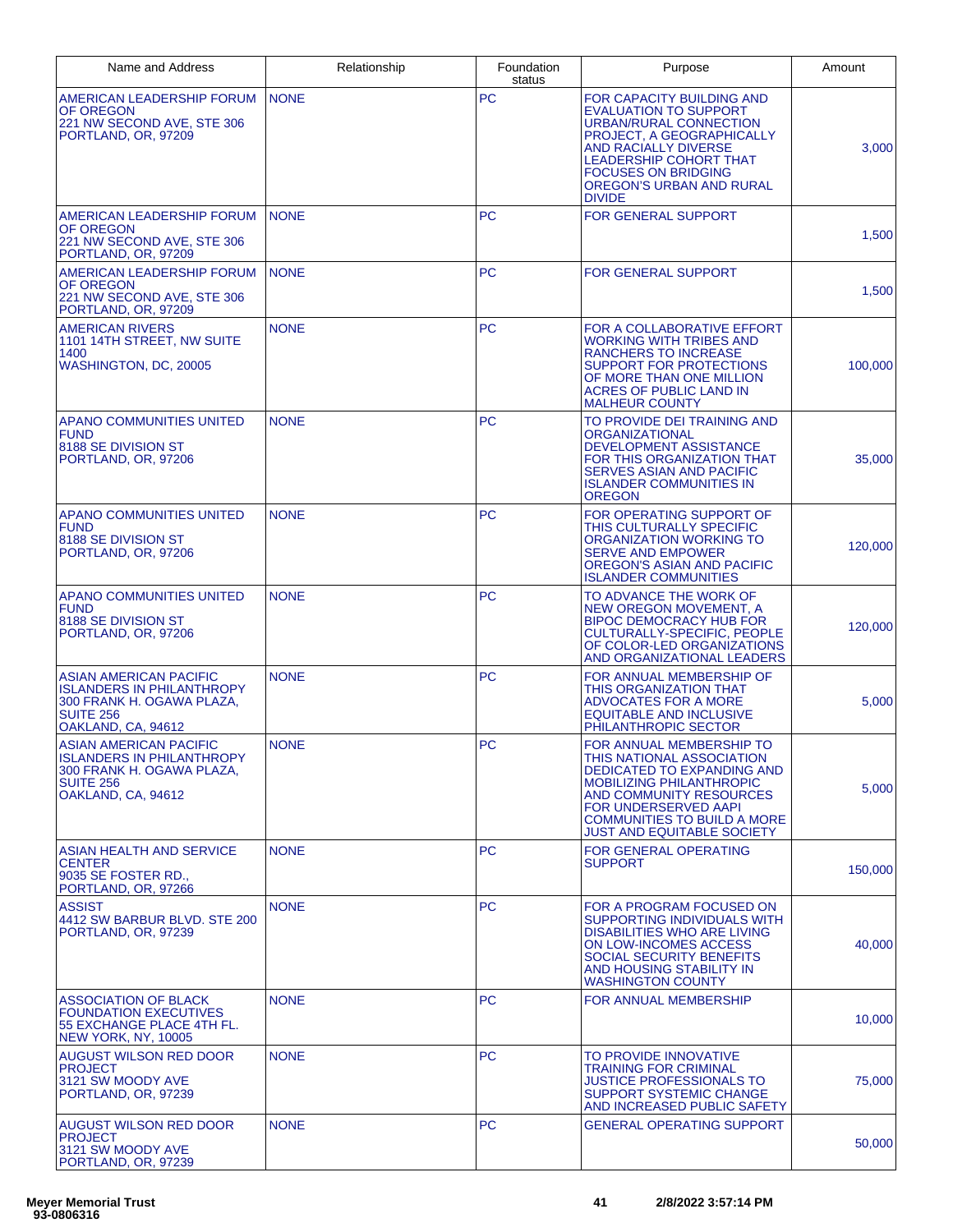| Name and Address                                                                                                           | Relationship | Foundation<br>status | Purpose                                                                                                                                                                                                                                                                   | Amount  |
|----------------------------------------------------------------------------------------------------------------------------|--------------|----------------------|---------------------------------------------------------------------------------------------------------------------------------------------------------------------------------------------------------------------------------------------------------------------------|---------|
| <b>AUGUSTANA LUTHERAN</b><br><b>CHURCH</b><br>2710 N.E. 14TH AVENUE<br>PORTLAND, OR, 97212                                 | <b>NONE</b>  | <b>PC</b>            | TO EXPAND A COMMUNITY<br>AWARENESS DEFENSE<br><b>PROGRAM AND TO</b><br><b>STRENGTHEN MIGRANT</b><br>ORGANIZING                                                                                                                                                            | 32,000  |
| <b>BARK</b><br>351 NE 18TH AVE<br>PORTLAND, OR, 97232                                                                      | <b>NONE</b>  | <b>PC</b>            | TO CENTER RACIAL EQUITY IN<br>THIS COMMUNITY-BASED<br>ORGANIZATION'S WORK TO<br>PROTECT THE MT. HOOD<br><b>NATIONAL FOREST AND</b><br><b>SURROUNDING FEDERAL LANDS</b>                                                                                                    | 40,000  |
| <b>BARK</b><br>351 NE 18TH AVE<br>PORTLAND, OR, 97232                                                                      | <b>NONE</b>  | <b>PC</b>            | TO SUPPORT PUBLIC<br><b>EDUCATION ABOUT THE 2020</b><br>OREGON WILDFIRES AND<br><b>IMPACTS OF POST-FIRE</b><br><b>LOGGING IN THE MT. HOOD</b><br><b>NATIONAL FOREST</b>                                                                                                   | 12,500  |
| <b>BASIC RIGHTS EDUCATION FUND INONE</b><br>620 SW 5TH AVE., SUITE 1210<br>PORTLAND, OR, 97204                             |              | <b>PC</b>            | FOR GENERAL OPERATING<br><b>SUPPORT SO THE</b><br>ORGANIZATION CAN CONTINUE<br><b>PROGRAMMING THAT ENSURES</b><br>ALL LESBIAN, GAY, BISEXUAL,<br>TRANSGENDER AND QUEER<br>(LGBTQ) OREGONIANS<br><b>EXPERIENCE EQUALITY</b>                                                | 75,000  |
| <b>BASIC RIGHTS EDUCATION FUND NONE</b><br>620 SW 5TH AVE., SUITE 1210<br>PORTLAND, OR, 97204                              |              | <b>PC</b>            | TO SUPPORT A<br><b>COMPREHENSIVE STRATEGIC</b><br><b>PLANNING PROCESS AT THIS</b><br><b>ORGANIZATION WORKING ON</b><br>POLICY ADVOCACY,<br>LEADERSHIP DEVELOPMENT<br>AND STATEWIDE ENGAGEMENT<br>THAT FURTHERS LEGAL AND<br>LIVED EQUALITY FOR LGBTQ<br><b>OREGONIANS</b> | 75,000  |
| <b>BEAVERTON EDUCATION</b><br><b>FOUNDATION</b><br>3800 SW CEDAR HILLS BLVD,<br><b>SUITE 168</b><br>PORTLAND, OR, 97239    | <b>NONE</b>  | <b>PC</b>            | TO PROVIDE DIVERSE, LOW-<br><b>INCOME ELEMENTARY SCHOOL</b><br><b>STUDENTS SUMMER</b><br><b>ENRICHMENT TO REDUCE</b><br><b>EDUCATIONAL DISPARITIES</b><br>THAT RESULT FROM DISTANCE<br><b>LEARNING</b>                                                                    | 136,000 |
| <b>BENTON HABITAT FOR</b><br><b>HUMANITY</b><br><b>4840 SW PHILOMATH BLVD</b><br>CORVALLIS, OR, 97333                      | <b>NONE</b>  | <b>PC</b>            | TO INCREASE THE CAPACITY<br>FOR CRITICAL HOME REPAIRS<br>FOR LOW-INCOME SENIORS AND<br>PEOPLE WITH DISABILITIES IN<br><b>BENTON COUNTY</b>                                                                                                                                | 50,000  |
| <b>BENTON SOIL AND WATER</b><br><b>CONSERVATION DISTRICT</b><br>456 SW MONROE AVENUE, SUITE<br>110<br>CORVALLIS, OR, 97333 | <b>NONE</b>  | <b>GOV</b>           | TO DEVELOP A MAP OF<br><b>RESTORATION AND</b><br><b>CONSERVATION AREAS BASED</b><br>ON DATA, MODELING AND<br><b>ENGAGEMENT</b>                                                                                                                                            | 70,164  |
| <b>BETTER EUGENE-SPRINGFIELD</b><br><b>TRANSPORTATION</b><br>454 WILLAMETTE ST #213<br><b>EUGENE, OR, 97401</b>            | <b>NONE</b>  | <b>PC</b>            | <b>FOR BETTER HOUSING</b><br>TOGETHER, A COLLABORATIVE,<br>COMMUNITY-BASED ADVOCACY<br><b>NETWORK THAT SUPPORTS</b><br>HOUSING AFFORDABILITY,<br>DIVERSITY AND SUPPLY IN LANE<br><b>COUNTY</b>                                                                            | 40,000  |
| <b>BETTER HOUSING TOGETHER</b><br><b>PO BOX 773</b><br><b>EUGENE, OR, 97440</b>                                            | <b>NONE</b>  | <b>PC</b>            | TO SUPPORT BETTER HOUSING<br>TOGETHER, A COLLABORATIVE,<br>COMMUNITY-BASED ADVOCACY<br><b>NETWORK THAT SUPPORTS</b><br><b>HOUSING AFFORDABILITY,</b><br>DIVERSITY AND SUPPLY IN LANE<br><b>COUNTY</b>                                                                     | 15,355  |
| BETTER TOGETHER CENTRAL<br><b>OREGON</b><br>2804 SW 6TH ST<br>REDMOND, OR, 97756                                           | <b>NONE</b>  | <b>PC</b>            | TO GROW AND ENHANCE A<br>REGIONAL DATA SYSTEM THAT<br><b>ALIGNS COMMUNITY AND</b><br><b>EDUCATION EFFORTS TO</b><br><b>IMPROVE PRIORITY STUDENT</b><br>OUTCOMES IN CENTRAL<br><b>OREGON</b>                                                                               | 58,000  |
| <b>BEYOND TOXICS</b><br><b>120 SHELTON MCMURPHEY</b><br><b>BLVD. SUITE 280</b><br>EUGENE, OR, 97401                        | <b>NONE</b>  | <b>PC</b>            | FOR OPERATING SUPPORT OF<br>THIS ADVOCACY ORGANIZATION<br>THAT WORKS TO SAFEGUARD<br><b>HUMAN HEALTH AND PROMOTE</b><br>A SAFE ENVIRONMENT IN<br>OREGON FOR CHILDREN, RURAL<br>OREGONIANS, PEOPLE OF<br><b>COLOR, AND WORKING CLASS</b>                                   | 100,000 |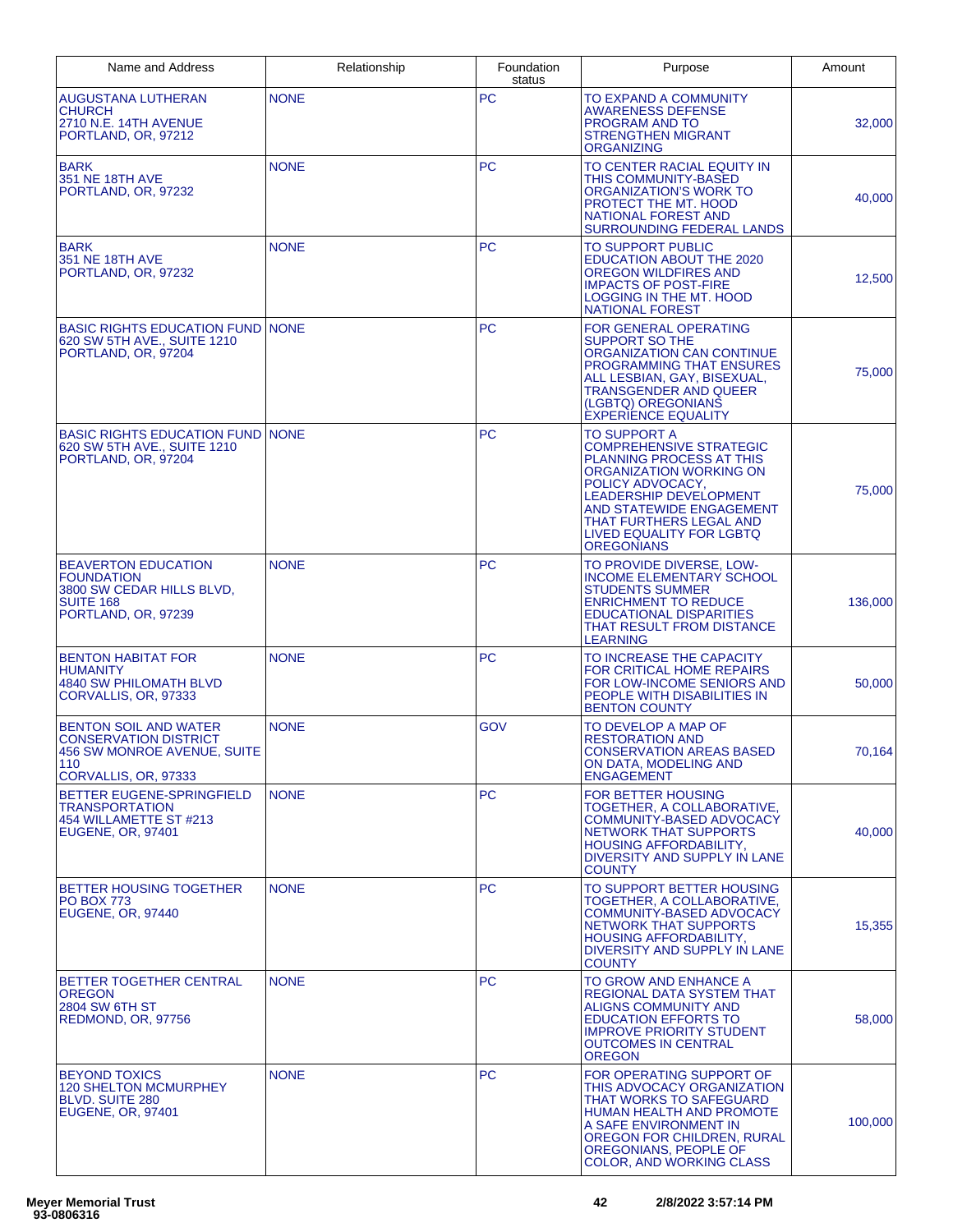| Name and Address                                                                                           | Relationship | Foundation<br>status | Purpose                                                                                                                                                                                                                                                                                                                                                                                                                                                                                                                                              | Amount  |
|------------------------------------------------------------------------------------------------------------|--------------|----------------------|------------------------------------------------------------------------------------------------------------------------------------------------------------------------------------------------------------------------------------------------------------------------------------------------------------------------------------------------------------------------------------------------------------------------------------------------------------------------------------------------------------------------------------------------------|---------|
|                                                                                                            |              |                      | <b>AND LOW-INCOME</b><br><b>COMMUNITIES</b>                                                                                                                                                                                                                                                                                                                                                                                                                                                                                                          |         |
| <b>BEYOND TOXICS</b><br><b>120 SHELTON MCMURPHEY</b><br><b>BLVD, SUITE 280</b><br><b>EUGENE, OR. 97401</b> | <b>NONE</b>  | <b>PC</b>            | <b>TO ADVANCE SHARED</b><br><b>ENVIRONMENTAL JUSTICE</b><br><b>PRIORITIES OF BLACK, BROWN</b><br>AND INDIGENOUS COMMUNITIES<br>IN LANE, JOSEPHINE AND<br><b>JACKSON COUNTIES</b>                                                                                                                                                                                                                                                                                                                                                                     | 100,000 |
| <b>BEYOND TOXICS</b><br><b>120 SHELTON MCMURPHEY</b><br><b>BLVD. SUITE 280</b><br><b>EUGENE, OR, 97401</b> | <b>NONE</b>  | <b>PC</b>            | <b>FOR STORYTELLING AND</b><br>COMMUNICATIONS SUPPORT IN<br><b>RESPONSE TO THE 2020</b><br>OREGON WILDFIRES, FOCUSING<br>ON FORESTS, CLIMATE AND<br><b>IMPACTS ON FRONTLINE</b><br><b>COMMUNITIES</b>                                                                                                                                                                                                                                                                                                                                                | 10,000  |
| <b>BIENESTAR</b><br>448 S 1ST AVE STE 100<br>HILLSBORO, OR, 97123                                          | <b>NONE</b>  | <b>PC</b>            | TO HELP THE NONPROFIT<br>PRESERVE AND EXPAND THE<br>NUMBER OF QUALITY,<br>AFFORDABLE HOUSING UNITS<br>FOR LATINX FARMWORKERS,<br><b>SENIORS AND LOW-INCOME</b><br><b>FAMILIES IN WASHINGTON</b><br><b>COUNTY</b>                                                                                                                                                                                                                                                                                                                                     | 40,000  |
| <b>BIENESTAR</b><br>448 S 1ST AVE STE 100<br>HILLSBORO, OR, 97123                                          | <b>NONE</b>  | <b>PC</b>            | FOR PRE-DEVELOPMENT<br>SUPPORT TO FURTHER THE<br><b>DEVELOPMENT OF NUEVA</b><br>ESPERANZA, AN AFFORDABLE<br><b>MULTI-FAMILY APARTMENT</b><br><b>PROJECT IN HILLSBORO</b>                                                                                                                                                                                                                                                                                                                                                                             | 50,000  |
| <b>BIENESTAR</b><br>448 S 1ST AVE STE 100<br>HILLSBORO, OR, 97123                                          | <b>NONE</b>  | <b>PC</b>            | FOR GENERAL OPERATING<br><b>SUPPORT FOR THIS</b><br><b>ORGANIZATION THAT BUILDS</b><br><b>HOUSING, HOPE AND</b><br><b>COMMUNITY FOR THE</b><br><b>WELLBEING OF LATINXS,</b><br><b>IMMIGRANTS AND ALL FAMILIES</b><br><b>IN NEED</b>                                                                                                                                                                                                                                                                                                                  | 75,000  |
| <b>BIENESTAR</b><br>448 S 1ST AVE STE 100<br>HILLSBORO, OR, 97123                                          | <b>NONE</b>  | <b>PC</b>            | TO PROVIDE CAPITAL SUPPORT<br>FOR CONSTRUCTION OF NUEVA<br>ESPERANZA, A 150-UNIT<br>AFFORDABLE RENTAL PROJECT<br>IN HILLSBORO, OREGON                                                                                                                                                                                                                                                                                                                                                                                                                | 250,000 |
| <b>BIENESTAR</b><br>448 S 1ST AVE STE 100<br>HILLSBORO, OR, 97123                                          | <b>NONE</b>  | <b>PC</b>            | <b>FOR ESPERANZA FUND</b>                                                                                                                                                                                                                                                                                                                                                                                                                                                                                                                            | 600     |
| <b>BLACK PARENT INITIATIVE</b><br>2915 NE MARTIN LUTHER KING<br>JR. BLVD<br>PORTLAND, OR, 97212            | <b>NONE</b>  | <b>PC</b>            | TO IMPROVE RELATIONSHIPS<br><b>BETWEEN EDUCATION</b><br><b>INSTITUTIONS AND BLACK</b><br><b>FAMILIES IN PORTLAND BY</b><br><b>FACILITATING CULTURALLY-</b><br><b>SPECIFIC FAMILY ENGAGEMENT</b><br>AND ADVOCACY TRAINING<br><b>OPPORTUNITIES</b>                                                                                                                                                                                                                                                                                                     | 92,500  |
| <b>BLACK PARENT INITIATIVE</b><br>2915 NE MARTIN LUTHER KING<br>JR. BLVD<br>PORTLAND, OR, 97212            | <b>NONE</b>  | <b>PC</b>            | FOR GENERAL OPERATING<br><b>SUPPORT FOR THIS</b><br>ORGANIZATION THAT HELPS<br><b>FAMILIES ACHIEVE FINANCIAL,</b><br>EDUCATIONAL AND SPIRITUAL<br><b>SUCCESS</b>                                                                                                                                                                                                                                                                                                                                                                                     | 25,000  |
| <b>BLACK UNITED FUND OF</b><br><b>OREGON</b><br>2828 NE ALBERTA ST.<br>PORTLAND, OR, 97211                 | <b>NONE</b>  | <b>PC</b>            | <b>FOR GENERAL OPERATING</b><br><b>SUPPORT OF THIS</b><br>ORGANIZATION WORKING TO<br><b>INCREASE PHILANTHROPIC</b><br><b>ACTIVITY AND FUND</b><br>ORGANIZATIONS PROVIDING<br><b>RESOURCES FOR</b><br>UNDERSERVED LOW-INCOME<br><b>COMMUNITIES AND</b><br><b>COMMUNITIES OF COLOR IN</b><br><b>OREGON: THIS GRANT WAS</b><br>AWARDED AS PART OF THE<br>OREGON JUSTICE FOR BLACK<br>LIVES INITIATIVE, A FIVE-YEAR,<br>\$25 MILLION INVESTMENT IN<br><b>BLACK LEADERSHIP, BLACK-</b><br><b>SERVING ORGANIZATIONS AND</b><br><b>SYSTEMS-LEVEL CHANGE</b> | 200,000 |
| <b>BLACK UNITED FUND OF</b><br><b>OREGON</b><br>2828 NE ALBERTA ST.<br>PORTLAND, OR, 97211                 | <b>NONE</b>  | <b>PC</b>            | FOR STRATEGIC PLANNING AND<br>VISIONING FOR THIS<br>ORGANIZATION WORKING TO<br><b>INCREASE PHILANTHROPIC</b>                                                                                                                                                                                                                                                                                                                                                                                                                                         | 100,000 |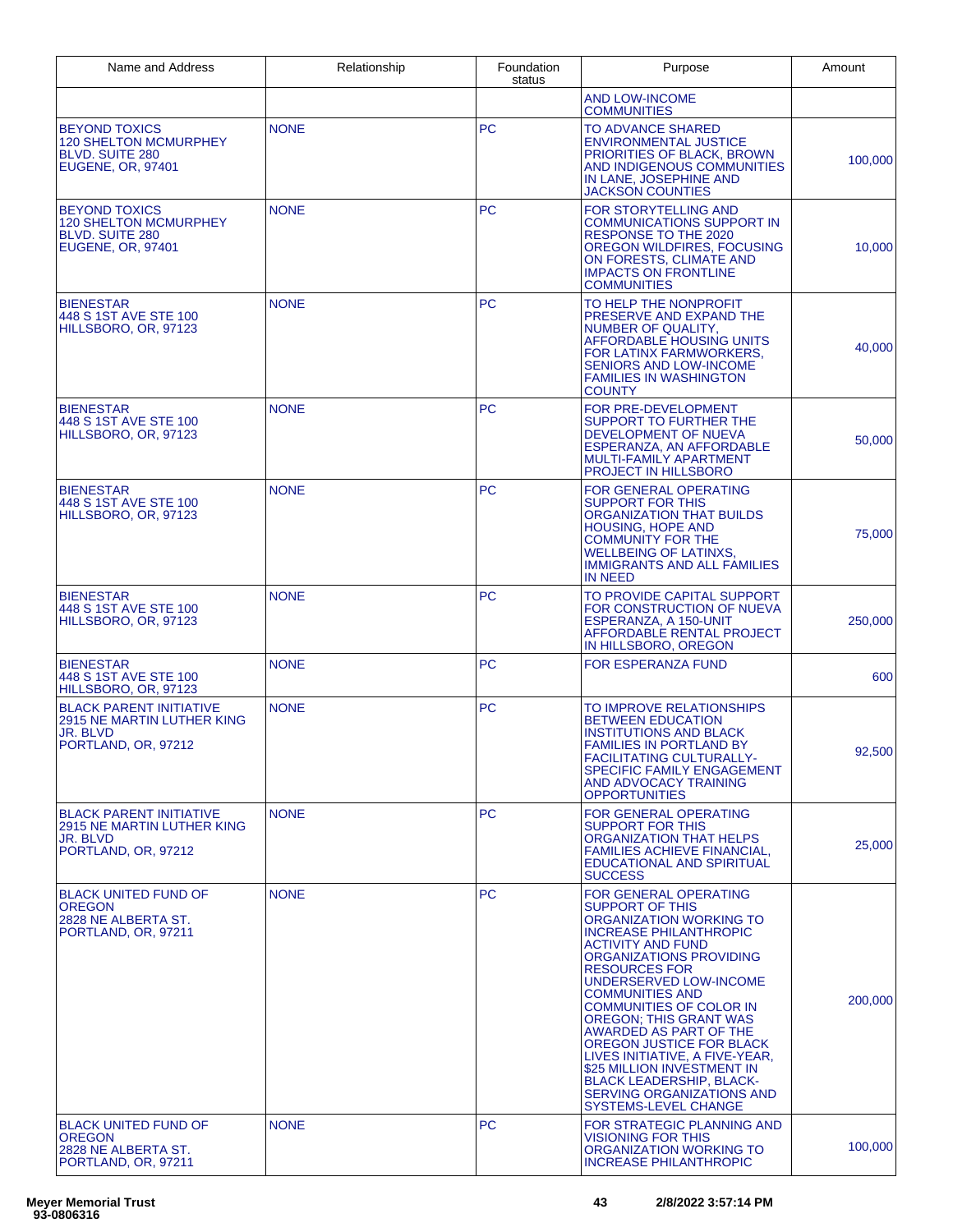| Name and Address                                                                                                                   | Relationship | Foundation<br>status | Purpose                                                                                                                                                                                                                                                                        | Amount  |
|------------------------------------------------------------------------------------------------------------------------------------|--------------|----------------------|--------------------------------------------------------------------------------------------------------------------------------------------------------------------------------------------------------------------------------------------------------------------------------|---------|
|                                                                                                                                    |              |                      | <b>ACTIVITY AND FUND</b><br><b>ORGANIZATIONS PROVIDING</b><br><b>RESOURCES FOR</b><br>UNDERSERVED LOW-INCOME<br><b>COMMUNITIES AND</b><br><b>COMMUNITIES OF COLOR IN</b><br><b>OREGON</b>                                                                                      |         |
| <b>BLANCHET HOUSE OF</b><br>HOSPITALITY<br>310 NW GLISAN<br>PORTLAND, OR, 97209                                                    | <b>NONE</b>  | PC                   | FOR GENERAL SUPPORT                                                                                                                                                                                                                                                            | 300     |
| <b>BLUEGREEN ALLIANCE</b><br><b>FOUNDATION</b><br>2701 UNIVERSITY AVE, SE, SUITE<br>209<br>MINNEAPOLIS, MN, 55414                  | <b>NONE</b>  | <b>PC</b>            | FOR PROJECT SUPPORT FOR<br><b>COLLABORATION AND</b><br><b>PROGRAMMING AT THIS</b><br>ORGANIZATION THAT WORKS AT<br>THE INTERSECTION OF THE<br>LABOR, ENVIRONMENTAL AND<br><b>ENVIRONMENTAL JUSTICE</b><br><b>MOVEMENTS</b>                                                     | 25,000  |
| <b>BONNEVILLE ENVIRONMENTAL</b><br><b>FOUNDATION</b><br>1500 SW 1ST AVE. SUITE 885<br>PORTLAND, OR, 97201                          | <b>NONE</b>  | PC                   | TO SUPPORT A SUITE OF<br>SERVICES THAT ADVANCE THE<br><b>SCALE AND EFFECTIVENESS OF</b><br>WILLAMETTE RIVER<br><b>RESTORATION EFFORTS, IN</b><br><b>PARTNERSHIP WITH THE</b><br>WILLAMETTE RIVER NETWORK                                                                       | 118,250 |
| <b>BOREALIS PHILANTHROPY</b><br>P.O. BOX 3295<br>MINNEAPOLIS, MN, 55403                                                            | <b>NONE</b>  | <b>PC</b>            | FOR CONTINUED SUPPORT OF<br>RACIAL EQUITY ACCELERATING<br><b>CHANGE FUND, A NATIONWIDE</b><br><b>INITIATIVE THAT SUPPORTS</b><br>RACIAL EQUITY PRACTITIONERS<br>THROUGH DIRECT FUNDING,<br><b>CONVENINGS AND THE</b><br><b>DISSEMINATION OF RESEARCH</b><br><b>AND REPORTS</b> | 50,000  |
| <b>BOWLING GREEN STATE</b><br>UNIVERSITY FOUNDATION<br><b>1851 N RESEARCH DR</b><br>BOWLING GREEN, OH, 43403                       | <b>NONE</b>  | PC                   | FOR DIVISION OF DIVERSITY<br>AND BELONGING PROJECT                                                                                                                                                                                                                             | 150     |
| <b>BOYS AND GIRLS CLUB OF</b><br><b>SALEM, MARION AND POLK</b><br><b>COUNTIES</b><br>1395 SUMMER ST. NE<br><b>SALEM, OR, 97301</b> | <b>NONE</b>  | PC                   | FOR THE TRAINING TEENS FOR<br>TOMORROW (T3) PROGRAM, A<br><b>COMPREHENSIVE EDUCATION,</b><br>PREVENTION AND EMPLOYMENT<br><b>PROGRAM</b>                                                                                                                                       | 60,000  |
| <b>BOYS AND GIRLS CLUBS OF</b><br>PORTLAND METROPOLITAN<br><b>AREA</b><br>8203 SE 7TH AVE, SUITE 100<br>PORTLAND, OR, 97202        | <b>NONE</b>  | <b>PC</b>            | FOR GENERAL OPERATING<br>SUPPORT OF THIS<br>ORGANIZATION THAT PROVIDES<br><b>ACADEMIC, SOCIAL AND</b><br><b>EMOTIONAL SUPPORTS FOR</b><br>PRIORITY STUDENTS IN<br>MULTNOMAH, CLACKAMAS AND<br><b>WASHINGTON COUNTIES</b>                                                       | 100,000 |
| <b>BRADLEY ANGLE</b><br>5432 NORTH ALBINA AVENUE<br>PORTLAND, OR, 97217                                                            | <b>NONE</b>  | <b>PC</b>            | <b>FOR GENERAL SUPPORT</b>                                                                                                                                                                                                                                                     | 150     |
| <b>BRIDGE MEADOWS</b><br>8502 N. WAYLAND AVE.<br>PORTLAND, OR, 97203                                                               | <b>NONE</b>  | PC                   | TO INCREASE AFFORDABLE<br><b>HOUSING UNITS IN EAST</b><br>PORTLAND THROUGH<br><b>REPLICATION OF BRIDGE</b><br><b>MEADOWS'</b><br><b>INTERGENERATIONAL HOUSING</b><br>MODEL FOR FOSTER YOUTH,<br><b>ADOPTIVE FAMILIES AND</b><br><b>SENIORS</b>                                 | 150,000 |
| <b>BRIDGE MEADOWS</b><br>8502 N. WAYLAND AVE.<br>PORTLAND, OR, 97203                                                               | <b>NONE</b>  | <b>PC</b>            | TO INCREASE AFFORDABLE<br><b>HOUSING UNITS IN CENTRAL</b><br><b>OREGON THROUGH</b><br><b>REPLICATION OF THE BRIDGE</b><br><b>MEADOWS' SUPPORTIVE</b><br><b>INTERGENERATIONAL HOUSING</b><br>MODEL IN DESCHUTES COUNTY                                                          | 275,000 |
| <b>BROWN HOPE</b><br>1001 SE SANDY BLVD<br>PORTLAND, OR, 97214                                                                     | <b>NONE</b>  | <b>PC</b>            | FOR PARTICIPATION IN A<br>COHORT OF NONPROFIT<br><b>EXECUTIVES, FOCUSING ON</b><br>STRATEGIC COMMUNICATION<br>THAT CAN DRIVE RESULTS IN A<br>UNIQUE MOMENT OF SOCIAL<br><b>UPHEAVAL</b>                                                                                        | 10,000  |
| <b>BROWN HOPE</b><br>1001 SE SANDY BLVD<br>PORTLAND, OR, 97214                                                                     | <b>NONE</b>  | <b>PC</b>            | <b>FOR GENERAL OPERATING</b><br>SUPPORT FOR THIS COMMUNITY<br>SOLUTION FOR RACIAL JUSTICE,                                                                                                                                                                                     | 125,000 |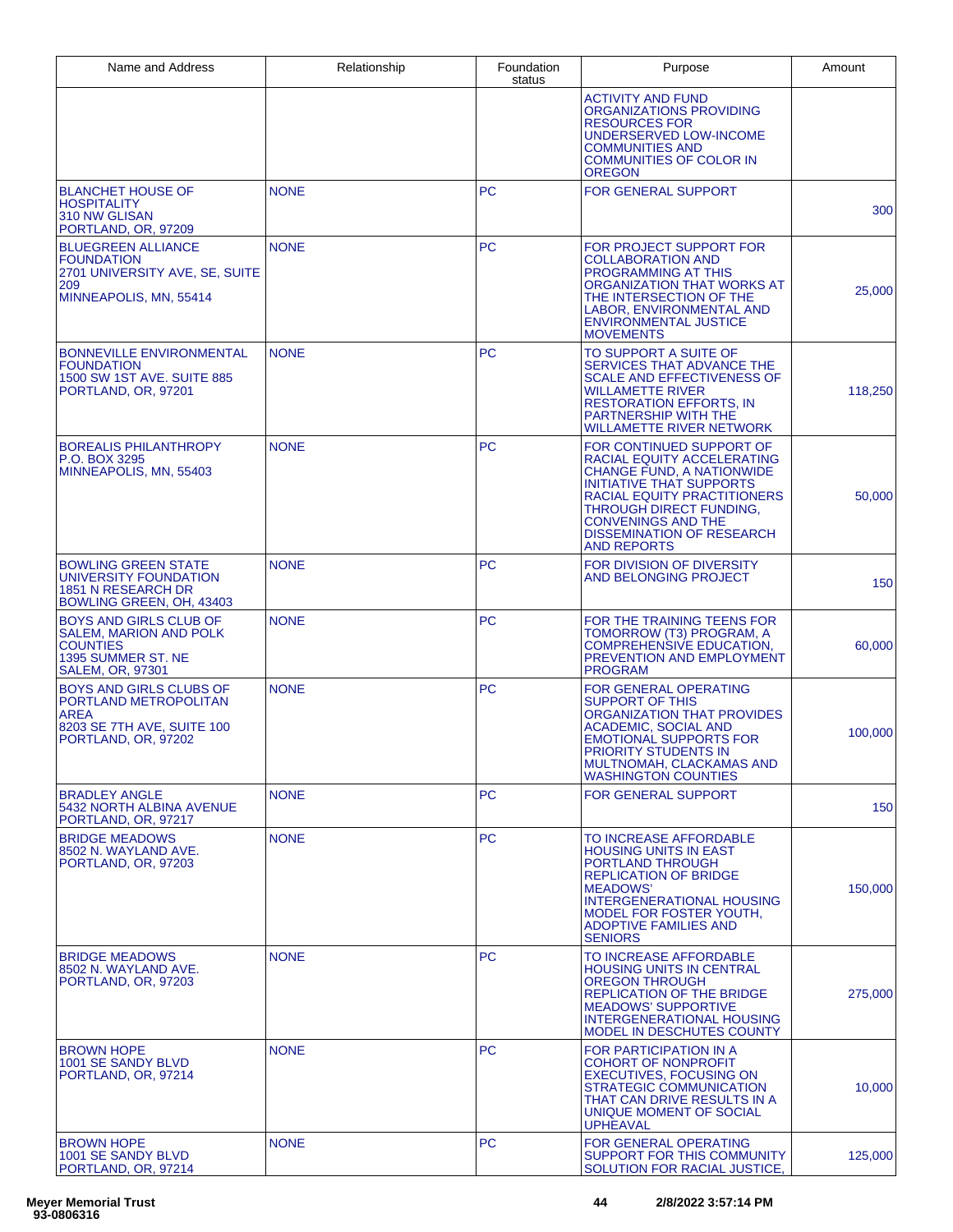| Name and Address                                                                                        | Relationship | Foundation<br>status | Purpose                                                                                                                                                                                                                                                                                | Amount  |
|---------------------------------------------------------------------------------------------------------|--------------|----------------------|----------------------------------------------------------------------------------------------------------------------------------------------------------------------------------------------------------------------------------------------------------------------------------------|---------|
|                                                                                                         |              |                      | <b>CREATING CONNECTION WITH</b><br><b>BLACK, BROWN, AND</b><br><b>INDIGENOUS LEADERS</b><br>THROUGH THE HEART, MIND<br>AND VOICE TO INSPIRE OUR<br><b>COLLECTIVE HEALING</b>                                                                                                           |         |
| <b>BROWN HOPE</b><br>1001 SE SANDY BLVD<br>PORTLAND, OR, 97214                                          | <b>NONE</b>  | <b>PC</b>            | <b>FOR BLACK RESILIENCE FUND</b>                                                                                                                                                                                                                                                       | 900     |
| <b>BROWN HOPE</b><br>1001 SE SANDY BLVD<br>PORTLAND, OR, 97214                                          | <b>NONE</b>  | PC                   | <b>FOR GENERAL SUPPORT</b>                                                                                                                                                                                                                                                             | 3,750   |
| <b>BROWN HOPE</b><br>1001 SE SANDY BLVD<br>PORTLAND, OR, 97214                                          | <b>NONE</b>  | <b>PC</b>            | <b>FOR BLACK RESILIENCE FUND</b>                                                                                                                                                                                                                                                       | 375     |
| <b>BROWN HOPE</b><br>1001 SE SANDY BLVD<br>PORTLAND, OR, 97214                                          | <b>NONE</b>  | <b>PC</b>            | <b>FOR BLACK RESILIENCY FUND</b>                                                                                                                                                                                                                                                       | 150     |
| <b>BUILDING BLOCKS TO SUCCESS</b><br><b>CORPORATION</b><br>2511 NE MLK, JR. BLVD<br>PORTLAND, OR, 97212 | <b>NONE</b>  | PC                   | TO BUILD ORGANIZATIONAL<br><b>CAPACITY TO PROVIDE STEM</b><br><b>EDUCATION TO PRIORITY</b><br>STUDENTS IN THE PORTLAND<br><b>METROPOLITAN AREA</b>                                                                                                                                     | 60,000  |
| <b>BURNS PAIUTE TRIBE</b><br>HC-71 100 PA SI GO STREET<br><b>BURNS, OR, 97720</b>                       | <b>NONE</b>  | <b>GOV</b>           | FOR THE BURNS PAIUTE TRIBE<br>TO EXERCISE ITS SOVEREIGNTY<br>BY PROTECTING NATURAL<br>SYSTEMS AND SALMON IN THE<br><b>WATERWAYS OF THE TRIBE'S</b><br><b>TRADITIONAL HOMELAND</b>                                                                                                      | 86,942  |
| <b>CAMP FIRE COLUMBIA</b><br><b>1411 SW MORRISON STREET</b><br><b>SUITE 300</b><br>PORTLAND, OR, 97205  | <b>NONE</b>  | PC                   | <b>TO ENHANCE STUDENT</b><br><b>ACHIEVEMENT WITHIN</b><br><b>MARGINALIZED STUDENT</b><br><b>POPULATIONS THROUGH</b><br><b>MENTORING, ACADEMIC</b><br>SUPPORT, SOCIAL JUSTICE<br><b>EDUCATION AND COMMUNITY-</b><br><b>BASED LEARNING</b>                                               | 75,000  |
| <b>CAMP FIRE COLUMBIA</b><br>1411 SW MORRISON STREET<br>SUITE 300<br>PORTLAND, OR, 97205                | <b>NONE</b>  | <b>PC</b>            | <b>FOR CAMP NAMANU</b>                                                                                                                                                                                                                                                                 | 300     |
| <b>CAMPBELL INSTITUTE</b><br>1411 SW MORRISON STREET,<br><b>SUITE 205</b><br>PORTLAND, OR, 97205        | <b>NONE</b>  | <b>PC</b>            | <b>TO ADVANCE A BOLD</b><br>STATEWIDE AGENDA TO<br><b>REDUCE DISPARITIES AND</b><br><b>IMPROVE KINDERGARTEN</b><br><b>READINESS AND THIRD-GRADE</b><br><b>SUCCESS</b>                                                                                                                  | 200,000 |
| <b>CAMPBELL INSTITUTE</b><br>1411 SW MORRISON STREET,<br><b>SUITE 205</b><br>PORTLAND, OR, 97205        | <b>NONE</b>  | <b>PC</b>            | TO ENSURE A SMOOTH AND<br>SUCCESSFUL EXECUTIVE<br><b>TRANSITION AFTER THE</b><br>DEPARTURE OF A FOUNDING<br><b>CEO</b>                                                                                                                                                                 | 35,000  |
| <b>CANDID</b><br>32 OLD SLIP<br><b>NEW YORK, NY, 10005</b>                                              | <b>NONE</b>  | <b>PC</b>            | <b>FOR GENERAL OPERATING</b><br><b>SUPPORT</b>                                                                                                                                                                                                                                         | 21,000  |
| <b>CAPACES LEADERSHIP</b><br><b>INSTITUTE</b><br>356 YOUNG STREET<br>WOODBURN, OR, 97071                | <b>NONE</b>  | PC.                  | FOR SUPPORT OF THE PEOPLE'S<br>REPRESENTATIVE, A PUBLIC<br><b>SERVICE LEADERSHIP</b><br>DEVELOPMENT PROGRAM FOR<br><b>LATINX IN THE MID-WILLAMETTE</b><br><b>VALLEY THAT SEEKS TO</b><br><b>REDRESS THIS COMMUNITY'S</b><br>UNDERREPRESENTATION IN THE<br><b>PUBLIC SERVICE SECTOR</b> | 53,000  |
| <b>CAPACES LEADERSHIP</b><br><b>INSTITUTE</b><br>356 YOUNG STREET<br>WOODBURN, OR, 97071                | <b>NONE</b>  | <b>PC</b>            | TO SCALE A LATINX<br><b>FARMWORKER-LED PROGRAM</b><br>THAT AIMS TO BUILD LOCAL<br>AGRICULTURAL AND FOOD<br><b>ECONOMIES THAT CENTER</b><br><b>ENVIRONMENTAL</b><br>STEWARDSHIP, LABOR RIGHTS<br>AND ANCESTRAL PRACTICES IN<br>THE MID-WILLAMETTE VALLEY                                | 86,900  |
| <b>CARLETON COLLEGE</b><br>1 NORTH COLLEGE ST<br>NORTHFIELD, MN, 55057                                  | <b>NONE</b>  | <b>PC</b>            | <b>FOR MCAN</b>                                                                                                                                                                                                                                                                        | 300     |
| <b>CARLETON COLLEGE</b><br><b>1 NORTH COLLEGE ST</b><br>NORTHFIELD, MN, 55057                           | <b>NONE</b>  | <b>PC</b>            | <b>FOR GENERAL SUPPORT</b>                                                                                                                                                                                                                                                             | 7,000   |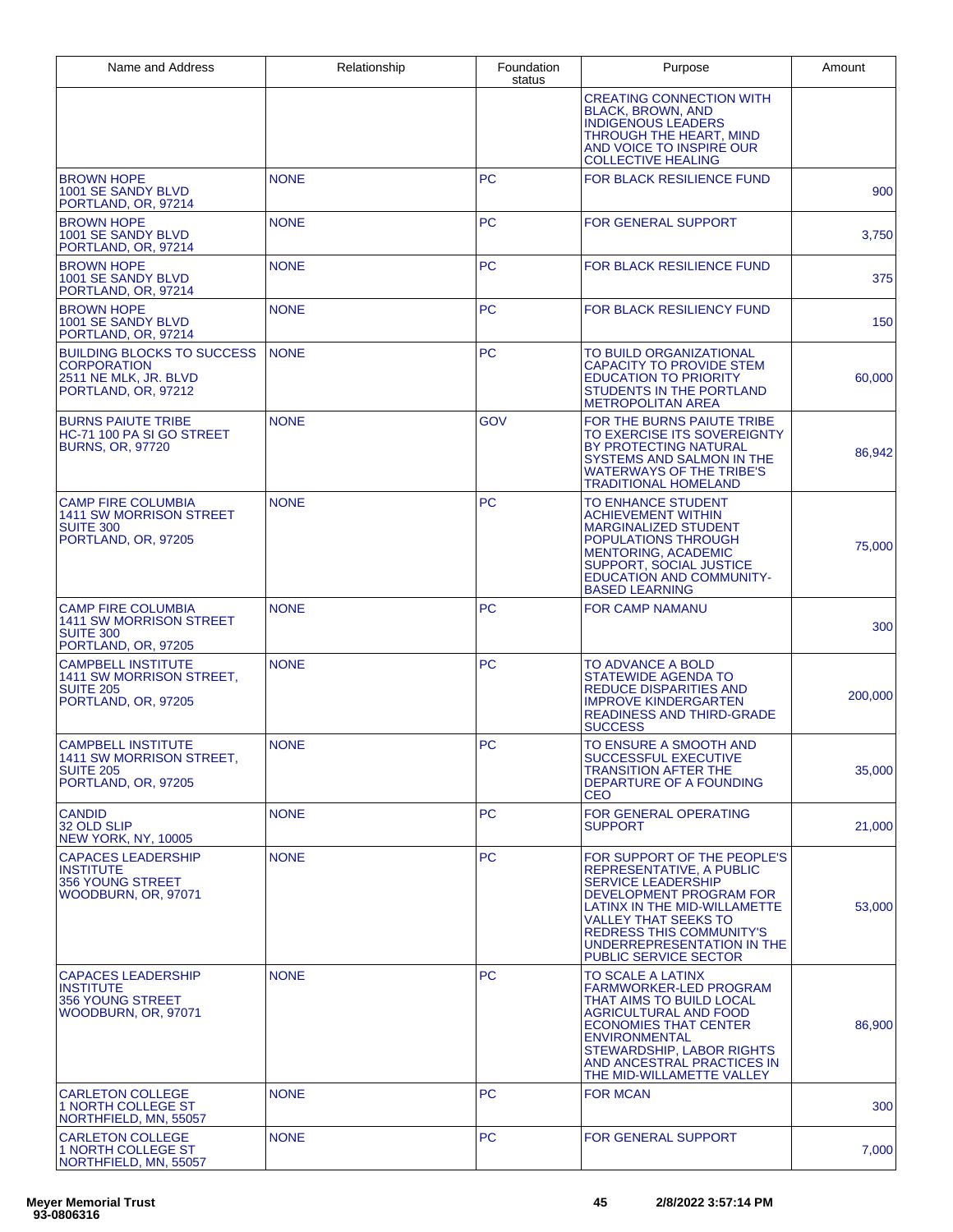| Name and Address                                                                                                                      | Relationship | Foundation<br>status | Purpose                                                                                                                                                                                                                                                                                                      | Amount  |
|---------------------------------------------------------------------------------------------------------------------------------------|--------------|----------------------|--------------------------------------------------------------------------------------------------------------------------------------------------------------------------------------------------------------------------------------------------------------------------------------------------------------|---------|
| <b>CASCADE AIDS PROJECT</b><br>520 NW DAVIS ST. SUITE 215<br>PORTLAND, OR, 97209                                                      | <b>NONE</b>  | <b>PC</b>            | TO REDUCE HOUSING BARRIERS<br>FOR PEOPLE HARMED BY THE<br><b>CARCERAL SYSTEM,</b><br><b>EXPERIENCING HOMELESSNESS</b><br>AND THOSE LIVING WITH HIV IN<br>CLACKAMAS, MULTNOMAH AND<br><b>WASHINGTON COUNTIES</b>                                                                                              | 70,000  |
| <b>CASCADE PACIFIC RESOURCE</b><br><b>CONSERVATION AND</b><br><b>DEVELOPMENT</b><br><b>847 NW MONROE AVE</b><br>CORVALLIS, OR, 97330  | <b>NONE</b>  | <b>PC</b>            | FOR CULTURALLY SUSTAINING<br><b>STEM EDUCATION FOCUSED ON</b><br><b>ENGLISH LANGUAGE LEARNERS</b><br>LIVING ALONG THE WILLAMETTE<br><b>RIVER</b>                                                                                                                                                             | 37,400  |
| <b>CASCADE PACIFIC RESOURCE</b><br><b>CONSERVATION AND</b><br><b>DEVELOPMENT</b><br><b>847 NW MONROE AVE</b><br>CORVALLIS, OR, 97330  | <b>NONE</b>  | <b>PC</b>            | FOR TECHNICAL ASSISTANCE TO<br>DEFINE THE ORGANIZATION'S<br>DISTINCT FUTURE AND WITH A<br><b>VISION TOWARD</b><br>SUSTAINABILITY AND GROWTH                                                                                                                                                                  | 30,000  |
| <b>CASCADIA WILDLANDS</b><br><b>120 SHELTON MCMURPHEY</b><br><b>BLVD STE 240</b><br><b>EUGENE, OR, 97401</b>                          | <b>NONE</b>  | <b>PC</b>            | FOR ADVOCACY TO CONFRONT<br>DAMAGING POST-FIRE LOGGING<br>OF OLDER FORESTS AND<br><b>COMMUNICATIONS SUPPORT</b><br>FOR LOCAL VOICES IN THE<br><b>UMPQUA RIVER BASIN</b><br>AFFECTED BY THE 2020<br><b>OREGON WILDFIRES</b>                                                                                   | 12,500  |
| <b>CAT ADOPTION TEAM</b><br><b>14175 SW GALBREATH DRIVE</b><br>SHERWOOD, OR, 97140                                                    | <b>NONE</b>  | <b>PC</b>            | <b>FOR GENERAL SUPPORT</b>                                                                                                                                                                                                                                                                                   | 150     |
| <b>CAUSA OF OREGON</b><br>700 MARION ST. NE<br><b>SALEM, OR, 97301</b>                                                                | <b>NONE</b>  | <b>PC</b>            | FOR OPERATING SUPPORT OF<br>THIS ORGANIZATION WORKING<br>TO ASSIST IMMIGRANT AND<br>UNDOCUMENTED COMMUNITIES<br>IN OREGON THAT ARE MOST<br><b>IMPACTED BY THE NOVEL</b><br><b>CORONAVIRUS (COVID-19)</b><br><b>PANDEMIC</b>                                                                                  | 120,000 |
| <b>CAUSA OF OREGON</b><br>700 MARION ST. NE<br><b>SALEM, OR, 97301</b>                                                                | <b>NONE</b>  | <b>PC</b>            | <b>FOR IMMEDIATE RELIEF</b><br><b>SUPPORT FOR LATINX AND</b><br><b>IMMIGRANT COMMUNITIES</b><br><b>FACING HARDSHIP FROM</b><br><b>WILDFIRES</b>                                                                                                                                                              | 25,000  |
| <b>CAUSA OF OREGON</b><br>700 MARION ST. NE<br><b>SALEM, OR, 97301</b>                                                                | <b>NONE</b>  | <b>PC</b>            | TO SUPPORT A STATEWIDE<br><b>STRATEGY THAT WILL ADVANCE</b><br>THE INCLUSION AND<br><b>INTEGRATION OF IMMIGRANTS</b><br>IN OREGON'S CULTURE AND<br><b>ECONOMY</b>                                                                                                                                            | 350,000 |
| <b>CAUSA OF OREGON</b><br>700 MARION ST. NE<br><b>SALEM, OR, 97301</b>                                                                | <b>NONE</b>  | <b>PC</b>            | <b>FOR OREGON WORKER RELIEF</b><br><b>FUND COALITION</b>                                                                                                                                                                                                                                                     | 75      |
| <b>CAUSA OF OREGON</b><br>700 MARION ST. NE<br>SALEM, OR, 97301                                                                       | <b>NONE</b>  | PC.                  | <b>FOR OREGON WORKER RELIEF</b><br><b>FUND</b>                                                                                                                                                                                                                                                               | 300     |
| <b>CENTER FOR AFRICAN</b><br><b>IMMIGRANTS &amp; REFUGEES OF</b><br><b>OREGON (CAIRO)</b><br>13909 SE STARK ST<br>PORTLAND, OR, 97233 | <b>NONE</b>  | PC.                  | TO PROMOTE EQUITABLE<br><b>SYSTEMS AND POLICIES</b><br><b>THROUGH COMMUNITY</b><br><b>ENGAGEMENT AND</b><br><b>COLLABORATIVE LEADERSHIP IN</b><br><b>MULTNOMAH AND WASHINGTON</b><br><b>COUNTIES</b>                                                                                                         | 74,680  |
| <b>CENTER FOR DIVERSITY AND</b><br>THE ENVIRONMENT<br>5431 NE 20TH AVE #16<br>PORTLAND, OR, 97211                                     | <b>NONE</b>  | <b>PC</b>            | <b>FOR PARTICIPATION AND</b><br><b>WEBINAR SUPPORT IN AN</b><br>EDUCATIONAL WEBINAR ON<br>ADVANCING RACIAL EQUITY IN<br><b>FRESHWATER FUNDING</b>                                                                                                                                                            | 3.000   |
| <b>CENTER FOR DIVERSITY AND</b><br>THE ENVIRONMENT<br>5431 NE 20TH AVE #16<br>PORTLAND, OR, 97211                                     | <b>NONE</b>  | PC.                  | TO DESIGN, CO-FACILITATE AND<br>PARTICIPATE IN A DEI<br><b>CONSULTANT LEARNING SERIES</b>                                                                                                                                                                                                                    | 5,450   |
| <b>CENTER FOR INTERCULTURAL</b><br><b>ORGANIZING</b><br><b>1390 SE 122ND AVENUE</b><br>PORTLAND, OR, 97233                            | <b>NONE</b>  | <b>PC</b>            | TO SUPPORT A PARTNERSHIP<br>BETWEEN UNITE OREGON,<br><b>COMMUNITY HOUSING FUND</b><br>AND HOMEPLATE YOUTH<br>SERVICES TO AMPLIFY THE<br><b>VOICES OF IMMIGRANTS,</b><br><b>REFUGEES, COMMUNITIES OF</b><br><b>COLOR AND YOUTH IN KEY</b><br><b>HOUSING POLICY DISCUSSIONS</b><br><b>IN WASHINGTON COUNTY</b> | 42,500  |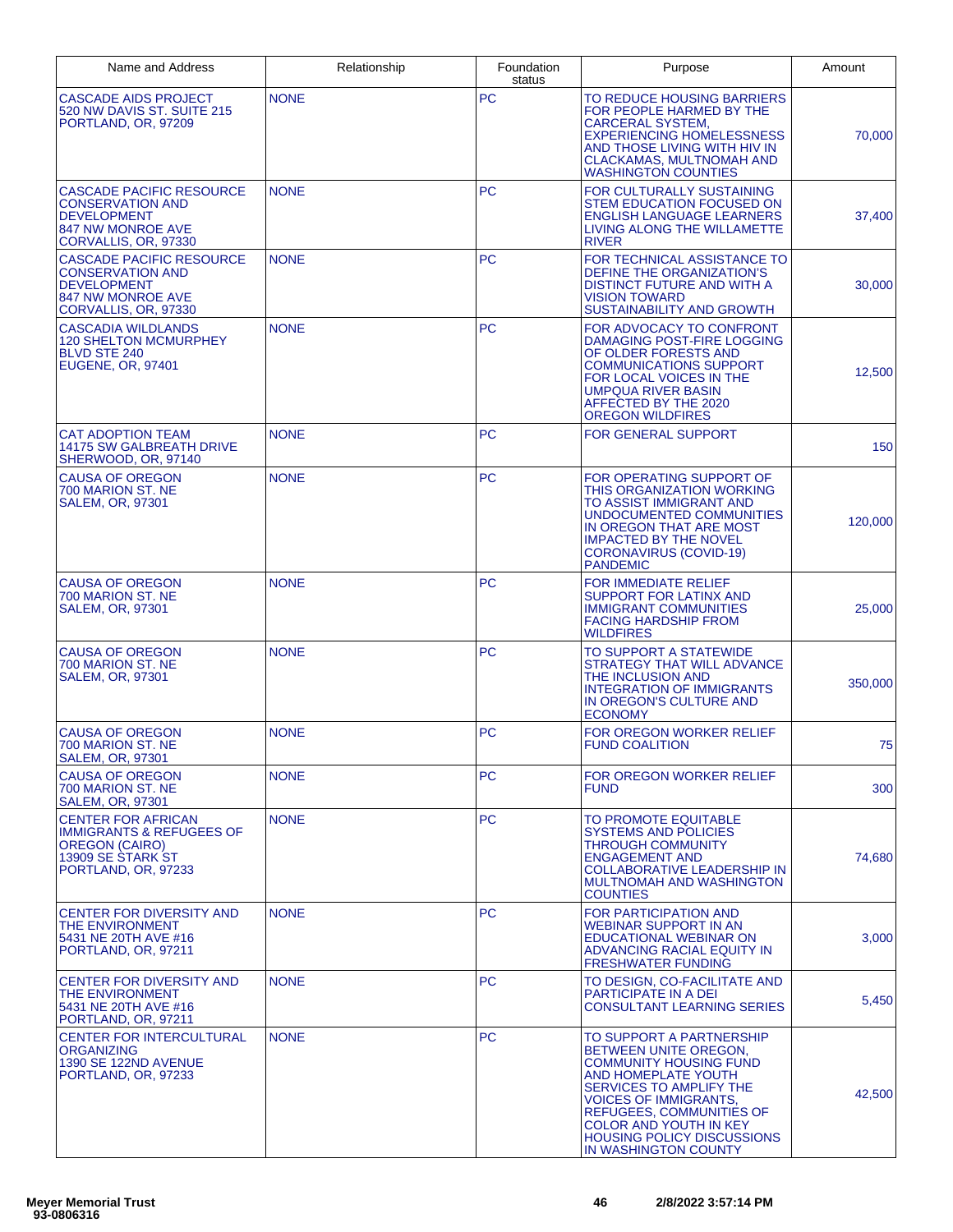| Name and Address                                                                                                      | Relationship | Foundation<br>status | Purpose                                                                                                                                                                                                                                                                                                                                                                                                                                              | Amount  |
|-----------------------------------------------------------------------------------------------------------------------|--------------|----------------------|------------------------------------------------------------------------------------------------------------------------------------------------------------------------------------------------------------------------------------------------------------------------------------------------------------------------------------------------------------------------------------------------------------------------------------------------------|---------|
| <b>CENTER FOR INTERCULTURAL</b><br>ORGANIZING<br>1390 SE 122ND AVENUE<br>PORTLAND, OR, 97233                          | <b>NONE</b>  | <b>PC</b>            | TO ESTABLISH THE SW EQUITY<br><b>COALITION STEERING</b><br>COMMITTEE, A COLLABORATION<br><b>BETWEEN THE COMMUNITY</b><br>ALLIANCE OF TENANTS, METRO<br>AND UNITE OREGON THAT WILL<br><b>BUILD CAPACITY AMONG</b><br><b>COMMUNITIES IN THE</b><br>SOUTHWEST CORRIDOR OF<br>PORTLAND AND OVERSEE<br><b>IMPLEMENTATION OF THE SW</b><br><b>CORRIDOR EQUITABLE</b><br>DEVELOPMENT STRATEGY                                                               | 125,000 |
| <b>CENTER FOR INTERCULTURAL</b><br>ORGANIZING<br><b>1390 SE 122ND AVENUE</b><br>PORTLAND, OR, 97233                   | <b>NONE</b>  | <b>PC</b>            | TO SUPPORT THE<br><b>IMPLEMENTATION OF A</b><br>STRATEGIC PLAN IN RESPONSE<br>TO THE NOVEL CORONAVIRUS<br>(COVID-19) PANDEMIC                                                                                                                                                                                                                                                                                                                        | 100,000 |
| <b>CENTER FOR INTERCULTURAL</b><br><b>ORGANIZING</b><br><b>1390 SE 122ND AVENUE</b><br>PORTLAND, OR. 97233            | <b>NONE</b>  | <b>PC</b>            | FOR GENERAL OPERATING<br>SUPPORT OF THIS DIVERSE,<br><b>GRASSROOTS ORGANIZATION</b><br><b>WORKING TO BUILD A MULTI-</b><br>RACIAL, MULTICULTURAL<br><b>MOVEMENT FOR IMMIGRANT</b><br>AND REFUGEE RIGHTS; THIS<br><b>GRANT WAS AWARDED AS PART</b><br>OF THE OREGON JUSTICE FOR<br><b>BLACK LIVES INITIATIVE, A FIVE-</b><br>YEAR, \$25 MILLION INVESTMENT<br>IN BLACK LEADERSHIP, BLACK-<br><b>SERVING ORGANIZATIONS AND</b><br>SYSTEMS-LEVEL CHANGE | 100,000 |
| CENTER FOR INTERCULTURAL<br>ORGANIZING<br><b>1390 SE 122ND AVENUE</b><br>PORTLAND, OR, 97233                          | <b>NONE</b>  | <b>PC</b>            | TO ADVANCE CONVERSATIONS<br><b>ABOUT DISMANTLING ANTI-</b><br><b>BLACK RACISM WITHIN</b><br>IMMIGRANT, REFUGEE, AND<br>ASYLEE COMMUNITIES IN<br><b>OREGON; THIS GRANT WAS</b><br>AWARDED AS A PART OF THE<br>OREGON IMMIGRANT AND<br><b>REFUGEE FUNDERS</b><br><b>COLLABORATIVE, WHICH</b><br>ADDRESSES CRITICAL AND<br>TIME-SENSITIVE ISSUES FACING<br><b>IMMIGRANTS AND REFUGEES</b>                                                               | 25,000  |
| <b>CENTRAL CITY CONCERN</b><br><b>232 NW SIXTH AVENUE</b><br>PORTLAND, OR, 97209                                      | <b>NONE</b>  | <b>PC</b>            | TO IMPROVE RACIAL EQUITY IN<br><b>PRIVATE MARKET HOUSING</b><br><b>PLACEMENTS FOR JUSTICE</b><br><b>INVOLVED INDIVIDUALS</b><br><b>THROUGH LANDLORD</b><br><b>EDUCATION AND NETWORK</b><br><b>DEVELOPMENT IN MULTNOMAH</b><br><b>COUNTY</b>                                                                                                                                                                                                          | 75,000  |
| <b>CENTRAL CITY CONCERN</b><br><b>232 NW SIXTH AVENUE</b><br>PORTLAND, OR, 97209                                      | <b>NONE</b>  | <b>PC</b>            | <b>FOR GENERAL SUPPORT</b>                                                                                                                                                                                                                                                                                                                                                                                                                           | 900     |
| <b>CENTRAL OREGON</b><br>INTERGOVERNMENTAL COUNCIL<br><b>334 NE HAWTHORNE AVENUE</b><br><b>BEND, OR, 97701</b>        | <b>NONE</b>  | <b>GOV</b>           | FOR A COLLABORATIVE GRANT<br>TO ADVANCE THE HOUSING FOR<br><b>ALL REGIONAL HOUSING</b><br><b>CONSORTIUM, SPECIFICALLY</b><br>THROUGH CAPACITY SUPPORT<br>AND DEVELOPING A LOW<br><b>INCOME HOUSING CAMPAIGN IN</b><br>THE CENTRAL OREGON REGION                                                                                                                                                                                                      | 49,873  |
| <b>CENTRAL OREGON VETERANS &amp;</b><br>COMMUNITY OUTREACH INC.<br>61510 S HWY 97 SUITE 100<br><b>BEND, OR, 97702</b> | <b>NONE</b>  | <b>PC</b>            | TO SUPPORT A HOUSING<br><b>STABILIZATION CASE</b><br><b>MANAGEMENT PROGRAM</b><br><b>FOCUSED ON INCREASING</b><br><b>HOUSING STABILITY FOR</b><br><b>VETERANS LIVING ON LOW</b><br><b>INCOMES IN CROOK,</b><br>DESCHUTES AND JEFFERSON<br><b>COUNTIES</b>                                                                                                                                                                                            | 44,600  |
| CENTRO CULTURAL DE<br><b>CONDADO DE WASHINGTON</b><br><b>1110 N. ADAIR</b><br>CORNELIUS, OR, 97113                    | <b>NONE</b>  | <b>PC</b>            | TO SUPPORT THE ESPERANZA<br><b>FUND, WHICH PROVIDES</b><br><b>CRITICAL AND CULTURALLY-</b><br>SPECIFIC SUPPORT TO FAMILIES<br>IN WASHINGTON COUNTY THAT<br>ARE IMPACTED BY COVID-19                                                                                                                                                                                                                                                                  | 40,000  |
| <b>CENTRO CULTURAL DE</b><br><b>CONDADO DE WASHINGTON</b>                                                             | <b>NONE</b>  | PC.                  | FOR OPERATING SUPPORT OF<br>OREGON'S OLDEST LATINO                                                                                                                                                                                                                                                                                                                                                                                                   | 150,000 |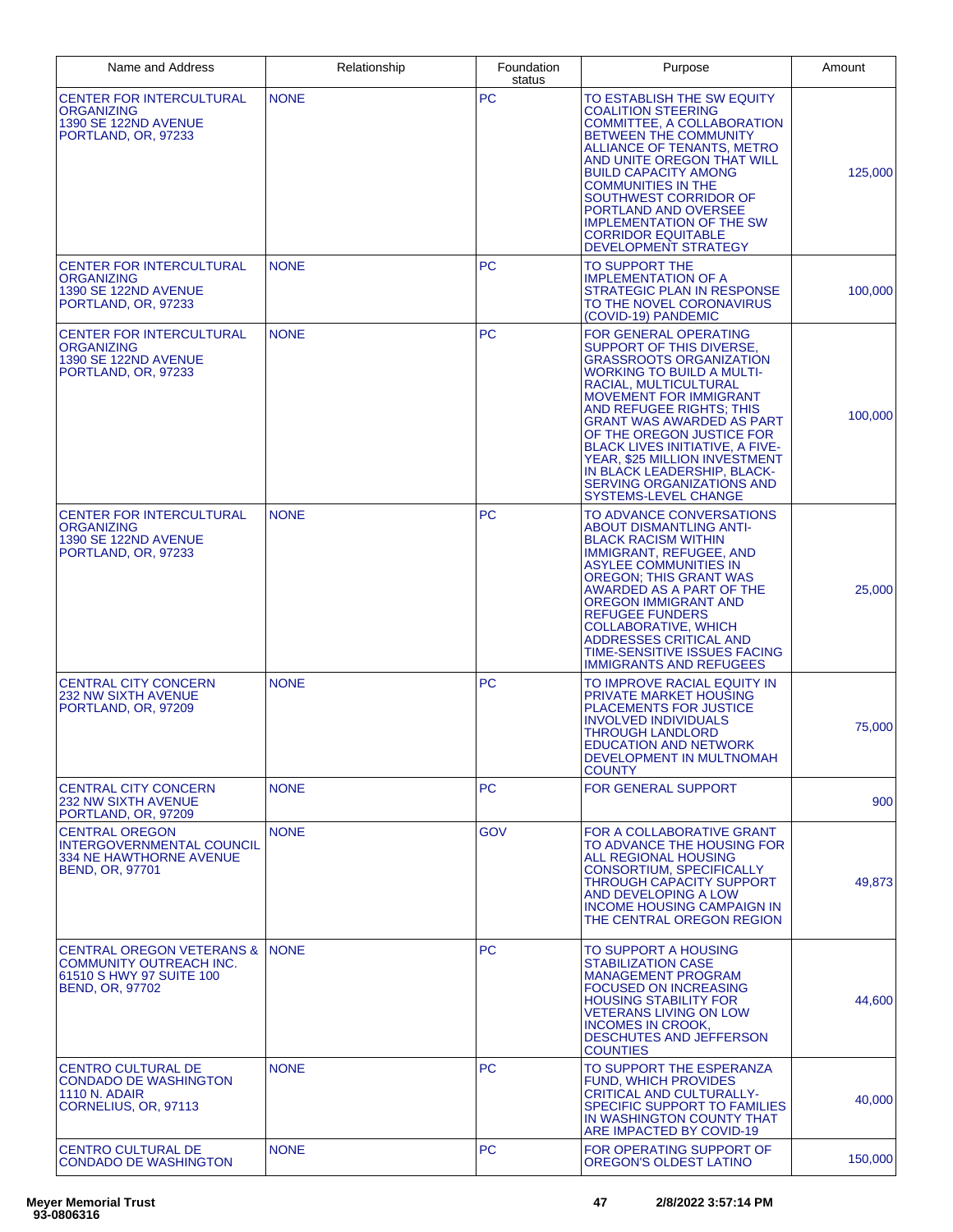| Name and Address                                                                                                                                     | Relationship | Foundation<br>status | Purpose                                                                                                                                                                                                                                                                                                                | Amount  |
|------------------------------------------------------------------------------------------------------------------------------------------------------|--------------|----------------------|------------------------------------------------------------------------------------------------------------------------------------------------------------------------------------------------------------------------------------------------------------------------------------------------------------------------|---------|
| <b>1110 N. ADAIR</b><br>CORNELIUS, OR, 97113                                                                                                         |              |                      | NONPROFIT, WORKING TO<br>PROMOTE PERSONAL GROWTH<br>AND EMPOWERMENT FOR<br><b>COMMUNITIES OF COLOR AND</b><br><b>LOW-INCOME FAMILIES IN</b><br><b>WASHINGTON COUNTY</b>                                                                                                                                                |         |
| <b>CENTRO CULTURAL DE</b><br>CONDADO DE WASHINGTON<br><b>1110 N. ADAIR</b><br>CORNELIUS, OR, 97113                                                   | <b>NONE</b>  | <b>PC</b>            | TO PROVIDE SUPPORT AND<br><b>SERVICES TO DACA-ELIGIBLE</b><br>YOUTH AND FAMILIES WHO<br><b>HAVE BEEN IMPACTED BY</b><br>COVID-19                                                                                                                                                                                       | 30,000  |
| <b>CENTRO CULTURAL DE</b><br><b>CONDADO DE WASHINGTON</b><br><b>1110 N. ADAIR</b><br>CORNELIUS, OR, 97113                                            | <b>NONE</b>  | <b>PC</b>            | <b>FOR GENERAL SUPPORT</b>                                                                                                                                                                                                                                                                                             | 750     |
| CENTRO LATINO AMERICANO<br>944 W. 5TH AVE.<br><b>EUGENE, OR, 97402</b>                                                                               | <b>NONE</b>  | <b>PC</b>            | TO ENHANCE ATTENDANCE BY<br>LATINO AND LOW-INCOME<br><b>STUDENTS IN SPRINGFIELD</b><br><b>THROUGH CULTURALLY</b><br><b>RESPONSIVE MENTORING, LIFE</b><br><b>SKILLS TRAINING AND</b><br><b>COUNSELING</b>                                                                                                               | 61,666  |
| <b>CHARITABLE PARTNERSHIP</b><br><b>FUND</b><br>24 NW FIRST AVE, SUITE 470<br>PORTLAND, OR, 97209                                                    | <b>NONE</b>  | <b>PC</b>            | TO ALIGN AND ACTIVATE<br><b>BUSINESS VOICES TO SUPPORT</b><br><b>HOUSING DIVERSITY AND</b><br><b>AFFORDABILITY IN THE</b><br>PORTLAND METRO AREA                                                                                                                                                                       | 38,375  |
| <b>CHARITABLE PARTNERSHIP</b><br><b>FUND</b><br>24 NW FIRST AVE, SUITE 470<br>PORTLAND, OR. 97209                                                    | <b>NONE</b>  | <b>PC</b>            | TO BUILD THE POWER AND<br><b>CAPACITY OF PORTLAND'S</b><br>LGBTQ+ COMMUNITY TO<br><b>DEVELOP AFFORDABLE</b><br><b>HOUSING ROOTED IN ITS</b><br><b>AUTHENTIC NEEDS</b>                                                                                                                                                  | 40,000  |
| <b>CHEMEKETA COMMUNITY</b><br>COLLEGE<br>4000 LANCASTER DR NE<br>SALEM, OR, 97305                                                                    | <b>NONE</b>  | GOV                  | TO SUPPORT THE BILITERACY<br>PATHWAY AND LEADERSHIP<br><b>TRAINING FOR</b><br>BILITERATE/BICULTURAL<br><b>TEACHERS IN OREGON</b>                                                                                                                                                                                       | 91,375  |
| CHIEF JOSEPH ELEMENTARY<br><b>SCHOOL PARENT TEACHER</b><br>ORGANIZATION<br>2409 N SARATOGA ST.<br>PORTLAND, OR, 97217                                | <b>NONE</b>  | <b>PC</b>            | FOR THE BACKPACK PROGRAM                                                                                                                                                                                                                                                                                               | 600     |
| <b>CHILDREN'S FOREST OF</b><br><b>CENTRAL OREGON</b><br><b>63095 DESCHUTES MARKET</b><br><b>ROAD</b><br><b>BEND, OR, 97701</b>                       | <b>NONE</b>  | <b>PC</b>            | FOR A COLLABORATIVE THAT<br><b>SUPPORTS INCREASING</b><br><b>OUTDOOR ACCESS FOR</b><br><b>CENTRAL OREGON'S LATINX</b><br><b>COMMUNITIES</b>                                                                                                                                                                            | 32,875  |
| <b>CITIZENS UTILITY BOARD</b><br>610 SW BROADWAY, SUITE 400<br>PORTLAND, OR, 97205                                                                   | <b>NONE</b>  | PC                   | TO SUPPORT ADVOCACY FOR<br><b>ENERGY POLICIES THAT</b><br><b>REDUCE GREENHOUSE GAS</b><br><b>EMISSIONS AND ELIMINATE</b><br><b>ENVIRONMENTAL JUSTICE AND</b><br><b>AFFORDABILITY INEQUITIES</b>                                                                                                                        | 35,000  |
| <b>CLACKAMAS DOGS FOUNDATION NONE</b><br>13141 SE HWY 212<br>CLACKAMAS, OR, 97015                                                                    |              | <b>PC</b>            | <b>FOR GENERAL SUPPORT</b>                                                                                                                                                                                                                                                                                             | 150     |
| <b>CLACKAMAS WOMEN'S</b><br><b>SERVICES</b><br><b>CLACKAMAS WOMEN'S</b><br><b>SERVICES 256 WARNER MILNE</b><br><b>ROAD</b><br>OREGON CITY, OR, 97045 | <b>NONE</b>  | <b>PC</b>            | TO SUPPORT TRANSITIONAL<br><b>HOUSING AND WRAPAROUND</b><br><b>SERVICES IN CLACKAMAS</b><br><b>COUNTY FOR IMMIGRANTS.</b><br>REFUGEES, SURVIVORS OF<br><b>HUMAN TRAFFICKING AND</b><br>PEOPLE OF COLOR WHO HAVE<br>SURVIVED DOMESTIC VIOLENCE                                                                          | 125,000 |
| <b>CLATSOP COMMUNITY COLLEGE INONE</b><br><b>FOUNDATION</b><br><b>1651 LEXINGTON AVE</b><br>ASTORIA, OR, 97103                                       |              | <b>PC</b>            | TO ESTABLISH THE ALLIANCE<br>FOR EQUITY IN EDUCATION<br>(A4EE), A CULTURALLY-<br><b>RESPONSIVE STRATEGY</b><br><b>FOCUSED ON IMPROVING</b><br><b>TRANSITIONS TO COLLEGE BY</b><br>HOMELESS YOUTH, ENGLISH<br>LANGUAGE LEARNING<br><b>STUDENTS AND FIRST-</b><br><b>GENERATION STUDENTS IN</b><br><b>CLATSOP COUNTY</b> | 61,100  |
| <b>CLIMATE SOLUTIONS</b><br>222 NW DAVIS, SUITE 300<br>PORTLAND, OR, 97209                                                                           | <b>NONE</b>  | <b>PC</b>            | FOR A COALITION FOCUSED ON<br>AN EQUITABLE TRANSITION<br><b>AWAY FROM FOSSIL FUEL</b>                                                                                                                                                                                                                                  | 110,000 |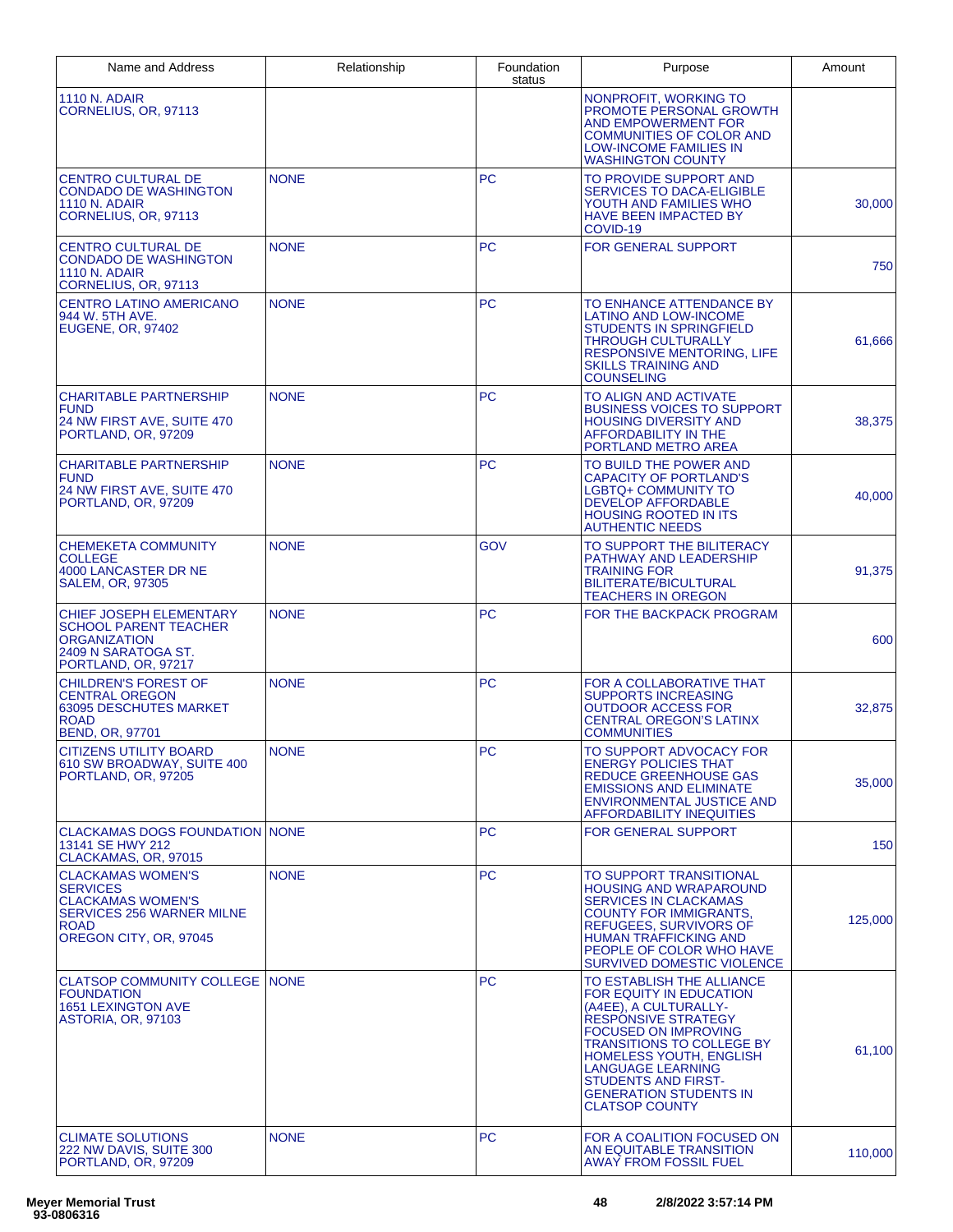| Name and Address                                                                                                     | Relationship | Foundation<br>status | Purpose                                                                                                                                                                                                                                                                                                                                                                                                                                                                 | Amount  |
|----------------------------------------------------------------------------------------------------------------------|--------------|----------------------|-------------------------------------------------------------------------------------------------------------------------------------------------------------------------------------------------------------------------------------------------------------------------------------------------------------------------------------------------------------------------------------------------------------------------------------------------------------------------|---------|
|                                                                                                                      |              |                      | POWERED TRANSPORTATION IN<br><b>OREGON</b>                                                                                                                                                                                                                                                                                                                                                                                                                              |         |
| CLINICA MEDICAL NUESTRA<br><b>SENORA DE GUADALUPE</b><br>1425 LIBERTY ST. NE<br><b>SALEM, OR, 97303</b>              | <b>NONE</b>  | <b>PC</b>            | FOR PARTICIPATION IN A<br><b>PRESENTATION</b>                                                                                                                                                                                                                                                                                                                                                                                                                           | 1,000   |
| COALITION OF COMMUNITIES OF INONE<br><b>COLOR</b><br><b>221 NW SECOND AVENUE SUITE</b><br>303<br>PORTLAND, OR, 97209 |              | <b>PC</b>            | <b>FOR CONVENING AND</b><br>SUPPORTING A STATEWIDE<br>NETWORK OF HOUSING<br>ADVOCATES OF COLOR AND<br><b>CULTURALLY SPECIFIC</b><br>ORGANIZATIONS ACTIVE IN<br><b>HOUSING ISSUES, CENTERING</b><br>THE VOICES OF THOSE MOST<br><b>IMPACTED IN RURAL AND URBAN</b><br><b>COMMUNITIES</b>                                                                                                                                                                                 | 123,333 |
| COALITION OF COMMUNITIES OF INONE<br>COLOR<br><b>221 NW SECOND AVENUE SUITE</b><br>303<br>PORTLAND, OR, 97209        |              | <b>PC</b>            | TO SUPPORT THE COALITION OF<br><b>COMMUNITIES OF COLOR IN</b><br><b>EFFORTS TO CO-CREATE</b><br><b>INTERSECTIONAL AND</b><br><b>INNOVATIVE SOLUTIONS THAT</b><br>ADVANCE CLIMATE JUSTICE                                                                                                                                                                                                                                                                                | 75,000  |
| COALITION OF COMMUNITIES OF INONE<br>COLOR<br><b>221 NW SECOND AVENUE SUITE</b><br>303<br>PORTLAND, OR, 97209        |              | <b>PC</b>            | <b>TO SUPPORT COSTS</b><br>ASSOCIATED WITH<br><b>PARTICIPATING IN THE</b><br><b>PLANNING AND</b><br><b>IMPLEMENTATION OF THE</b><br>STUDENT SUCCESS ACT                                                                                                                                                                                                                                                                                                                 | 25,000  |
| COALITION OF COMMUNITIES OF<br>COLOR<br><b>221 NW SECOND AVENUE SUITE</b><br>303<br>PORTLAND, OR, 97209              | <b>NONE</b>  | <b>PC</b>            | <b>FOR GENERAL OPERATING</b><br>SUPPORT OF THIS ALLIANCE OF<br><b>CULTURALLY-SPECIFIC</b><br><b>COMMUNITY-BASED</b><br>ORGANIZATIONS THAT WORKS<br>TO SUPPORT A COLLECTIVE<br>RACIAL JUSTICE EFFORT TO<br><b>IMPROVE OUTCOMES FOR</b><br><b>COMMUNITIES OF COLOR</b><br><b>THROUGH POLICY ANALYSIS</b><br>AND ADVOCACY,<br><b>ENVIRONMENTAL JUSTICE,</b><br>CULTURALLY-APPROPRIATE<br>DATA AND RESEARCH AND<br>LEADERSHIP DEVELOPMENT IN<br><b>COMMUNITIES OF COLOR</b> | 25,000  |
| COALITION OF OREGON LAND<br>TRUSTS<br>511 SE MORRISON<br>PORTLAND, OR, 97214                                         | <b>NONE</b>  | <b>PC</b>            | FOR OPERATING SUPPORT OF<br>THIS NETWORK COMPRISED OF<br>TWENTY LAND TRUSTS<br><b>WORKING TO ADVANCE LAND</b><br><b>CONSERVATION IN OREGON</b>                                                                                                                                                                                                                                                                                                                          | 200,000 |
| <b>COAST FORK WILLAMETTE</b><br>WATERSHED COUNCIL<br>28 S. SIXTH ST., A<br>COTTAGE GROVE, OR, 97424                  | <b>NONE</b>  | PC                   | TO BUILD CAPACITY FOR MORE<br><b>RESILIENT, INCLUSIVE AND</b><br><b>EFFECTIVE COLLABORATIVE</b><br><b>ACTION IN THE UPPER</b><br><b>WILLAMETTE BASIN</b>                                                                                                                                                                                                                                                                                                                | 78,982  |
| <b>COAST FORK WILLAMETTE</b><br><b>WATERSHED COUNCIL</b><br>28 S. SIXTH ST., A<br>COTTAGE GROVE, OR, 97424           | <b>NONE</b>  | <b>PC</b>            | <b>FOR PARTICIPATION IN AN</b><br><b>EDUCATIONAL WEBINAR ON</b><br>ADVANCING RACIAL EQUITY IN<br><b>FRESHWATER FUNDING</b>                                                                                                                                                                                                                                                                                                                                              | 1,000   |
| <b>COLUMBIA GORGE COMMUNITY</b><br><b>COLLEGE</b><br><b>400 EAST SCENIC DRIVE</b><br>THE DALLES, OR, 97058           | <b>NONE</b>  | <b>GOV</b>           | <b>FOR DIVERSIFYING THE</b><br><b>EDUCATOR WORKFORCE BY</b><br><b>RECRUITING, TRAINING AND</b><br><b>MENTORING LOW INCOME,</b><br>LATINX, NATIVE AMERICAN AND<br><b>FIRST-GENERATION COLLEGE</b><br>STUDENT POPULATIONS IN THE<br><b>GREATER COLUMBIA GORGE</b><br><b>AREA</b>                                                                                                                                                                                          | 25,000  |
| COLUMBIA GORGE ECOLOGY<br><b>INSTITUTE</b><br><b>203 SECOND STREET</b><br><b>HOOD RIVER, OR, 97031</b>               | <b>NONE</b>  | PC                   | TO SUPPORT EXPANSION OF<br>GORGE EXPLORERS, A SUMMER<br><b>INTERVENTION PROGRAM THAT</b><br><b>CLOSES ACADEMIC THIRD</b><br><b>GRADE ACHIEVEMENT GAPS</b><br>FOR STUDENTS OF COLOR AND<br>STUDENTS LIVING ON LOW-<br><b>INCOMES IN HOOD RIVER AND</b><br><b>WASCO COUNTIES</b>                                                                                                                                                                                          | 36,000  |
| <b>COLUMBIA LAND TRUST</b><br>850 OFFICERS' ROW<br>VANCOUVER, WA, 98661-3856                                         | <b>NONE</b>  | <b>PC</b>            | TO DEVELOP A FOREST CARBON<br><b>MODEL THAT PROVIDES</b><br>OPPORTUNITIES FOR PEOPLE<br>LIVING IN THE PACIFIC<br>NORTHWEST TO CONNECT TO                                                                                                                                                                                                                                                                                                                                | 100,000 |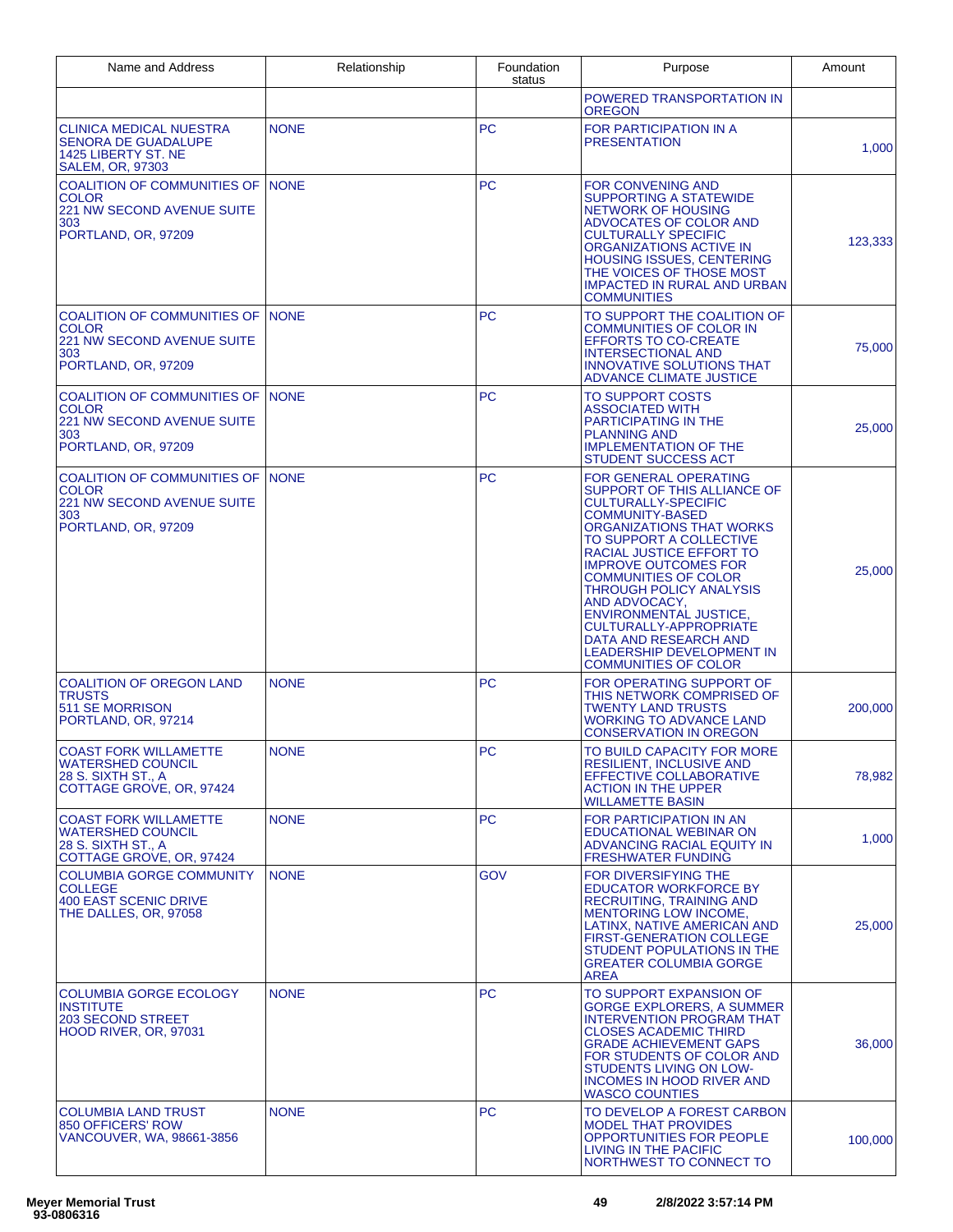| Name and Address                                                                                                               | Relationship | Foundation<br>status | Purpose                                                                                                                                                                                                                                                                                                                                                                                                                                                                                                                                               | Amount  |
|--------------------------------------------------------------------------------------------------------------------------------|--------------|----------------------|-------------------------------------------------------------------------------------------------------------------------------------------------------------------------------------------------------------------------------------------------------------------------------------------------------------------------------------------------------------------------------------------------------------------------------------------------------------------------------------------------------------------------------------------------------|---------|
|                                                                                                                                |              |                      | <b>LOCAL CLIMATE SOLUTIONS</b>                                                                                                                                                                                                                                                                                                                                                                                                                                                                                                                        |         |
| COLUMBIA LAND TRUST<br>850 OFFICERS' ROW<br>VANCOUVER, WA, 98661-3856                                                          | <b>NONE</b>  | <b>PC</b>            | <b>FOR GENERAL SUPPORT</b>                                                                                                                                                                                                                                                                                                                                                                                                                                                                                                                            | 750     |
| <b>COLUMBIA PACIFIC FOOD BANK</b><br>474 MILTON WAY<br>SAINT HELENS, OR, 97051                                                 | <b>NONE</b>  | <b>PC</b>            | <b>FOR GENERAL SUPPORT</b>                                                                                                                                                                                                                                                                                                                                                                                                                                                                                                                            | 750     |
| <b>COLUMBIA RIVERKEEPER</b><br>407 PORTWAY AVE., SUITE 301<br><b>HOOD RIVER, OR, 97031</b>                                     | <b>NONE</b>  | <b>PC</b>            | <b>FOR GENERAL SUPPORT</b>                                                                                                                                                                                                                                                                                                                                                                                                                                                                                                                            | 120     |
| <b>COLUMBIA SLOUGH</b><br>WATERSHED COUNCIL<br>7040 NE 47TH AVE.<br>PORTLAND, OR, 97218                                        | <b>NONE</b>  | <b>PC</b>            | FOR STRATEGIC PLANNING AT<br>THIS ORGANIZATION THAT<br><b>ENGAGES DIVERSE</b><br><b>COMMUNITIES THAT LIVE IN AND</b><br><b>AROUND PORTLAND'S</b><br><b>COLUMBIA SLOUGH</b><br><b>WATERSHED IN LAND</b><br><b>STEWARDSHIP AND</b><br><b>RESTORATION EFFORTS</b>                                                                                                                                                                                                                                                                                        | 18,480  |
| COMMITTEE FOR A MUSEUM OF<br>THE PEACE CORPS EXPERIENCE<br><b>PO BOX 2427</b><br>OREGON CITY, OR, 97045                        | <b>NONE</b>  | <b>PC</b>            | <b>FOR GENERAL SUPPORT</b>                                                                                                                                                                                                                                                                                                                                                                                                                                                                                                                            | 150     |
| <b>COMMON COUNSEL</b><br><b>FOUNDATION</b><br>1624 FRANKLIN ST. #1022<br>OAKLAND, CA, 94612                                    | <b>NONE</b>  | <b>PC</b>            | <b>FOR ROADMAP CONSULTING</b>                                                                                                                                                                                                                                                                                                                                                                                                                                                                                                                         | 66      |
| <b>COMMUNITIES UNITED FOR</b><br><b>PEOPLE</b><br>5431 NE 20TH AVE<br>PORTLAND, OR, 97211                                      | <b>NONE</b>  | <b>PC</b>            | FOR PROJECT SUPPORT OF<br><b>FREEDOM TO THRIVE'S</b><br>OPERATIONS IN OREGON,<br><b>WHICH IS GROUNDED IN</b><br><b>BUILDING A UNITED MOVEMENT</b><br>TO DEFUND CRIMINALIZATION<br>AND REINVESTMENT IN<br><b>COMMUNITIES IMPACTED BY</b><br>PUNISHMENT-BASED CRIMINAL<br><b>AND IMMIGRATION SYSTEMS:</b><br>THIS GRANT WAS AWARDED AS<br>PART OF THE OREGON JUSTICE<br>FOR BLACK LIVES INITIATIVE, A<br>FIVE-YEAR, \$25 MILLION<br><b>INVESTMENT IN BLACK</b><br>LEADERSHIP, BLACK-SERVING<br><b>ORGANIZATIONS AND SYSTEMS-</b><br><b>LEVEL CHANGE</b> | 50,000  |
| <b>COMMUNITY ALLIANCE OF</b><br>TENANTS<br>1320 NE 63RD AVE.<br>PORTLAND, OR, 97213                                            | <b>NONE</b>  | <b>PC</b>            | FOR TECHNICAL ASSISTANCE TO<br><b>SUPPORT AN EXECUTIVE</b><br>DIRECTOR TRANSITION AT THIS<br><b>COMMUNITY-LED TENANT</b><br><b>RIGHTS ORGANIZATION</b>                                                                                                                                                                                                                                                                                                                                                                                                | 15,000  |
| <b>COMMUNITY ALLIANCE OF</b><br>TENANTS<br>1320 NE 63RD AVE.<br>PORTLAND, OR, 97213                                            | <b>NONE</b>  | PC.                  | <b>FOR GENERAL OPERATING</b><br>SUPPORT OF THIS STATEWIDE,<br><b>GRASSROOTS, TENANT-</b><br>CONTROLLED, TENANT-RIGHTS<br><b>ORGANIZATION</b>                                                                                                                                                                                                                                                                                                                                                                                                          | 100,000 |
| COMMUNITY AND SHELTER<br><b>ASSISTANCE CORPORATION</b><br>20508 SW ROY ROGERS ROAD,<br><b>SUITE 155</b><br>SHERWOOD, OR, 97140 | <b>NONE</b>  | <b>PC</b>            | <b>FOR A COLLABORATIVE</b><br>PROJECT THAT AIMS TO<br>REPLACE THE DAMAGED, AGING<br><b>HOMES OF LOW INCOME</b><br><b>FAMILIES AND FTO DOCUMENT</b><br>THE PROJECT SO IT CAN BE<br><b>REPLICABLE ELSEWHERE</b>                                                                                                                                                                                                                                                                                                                                         | 75.000  |
| COMMUNITY AND SHELTER<br><b>ASSISTANCE CORPORATION</b><br>20508 SW ROY ROGERS ROAD,<br><b>SUITE 155</b><br>SHERWOOD, OR, 97140 | <b>NONE</b>  | <b>PC</b>            | TO SUPPORT THE FORMATION<br>OF RESIDENT-OWNED<br><b>MANUFACTURED HOME PARK</b><br><b>COOPERATIVES</b>                                                                                                                                                                                                                                                                                                                                                                                                                                                 | 140,000 |
| COMMUNITY AND SHELTER<br><b>ASSISTANCE CORPORATION</b><br>20508 SW ROY ROGERS ROAD,<br><b>SUITE 155</b><br>SHERWOOD, OR, 97140 | <b>NONE</b>  | <b>PC</b>            | TO CONDUCT A STATEWIDE<br><b>SURVEY OF OREGON</b><br><b>FARMWORKERS TO</b><br>UNDERSTAND THE IMPACTS<br><b>COVID-19 HAS HAD ON THIS</b><br><b>POPULATION</b>                                                                                                                                                                                                                                                                                                                                                                                          | 56,450  |
| COMMUNITY AND SHELTER<br><b>ASSISTANCE CORPORATION</b><br>20508 SW ROY ROGERS ROAD,<br><b>SUITE 155</b><br>SHERWOOD, OR, 97140 | <b>NONE</b>  | PC.                  | <b>FOR GENERAL OPERATING</b><br><b>SUPPORT FOR THIS</b><br>ORGANIZATION THAT PROVIDES<br><b>HOUSING FOR FARMWORKERS</b><br><b>AND OTHER MARGINALIZED</b><br>POPULATIONS IN PRIMARILY<br><b>RURAL AREAS</b>                                                                                                                                                                                                                                                                                                                                            | 50,000  |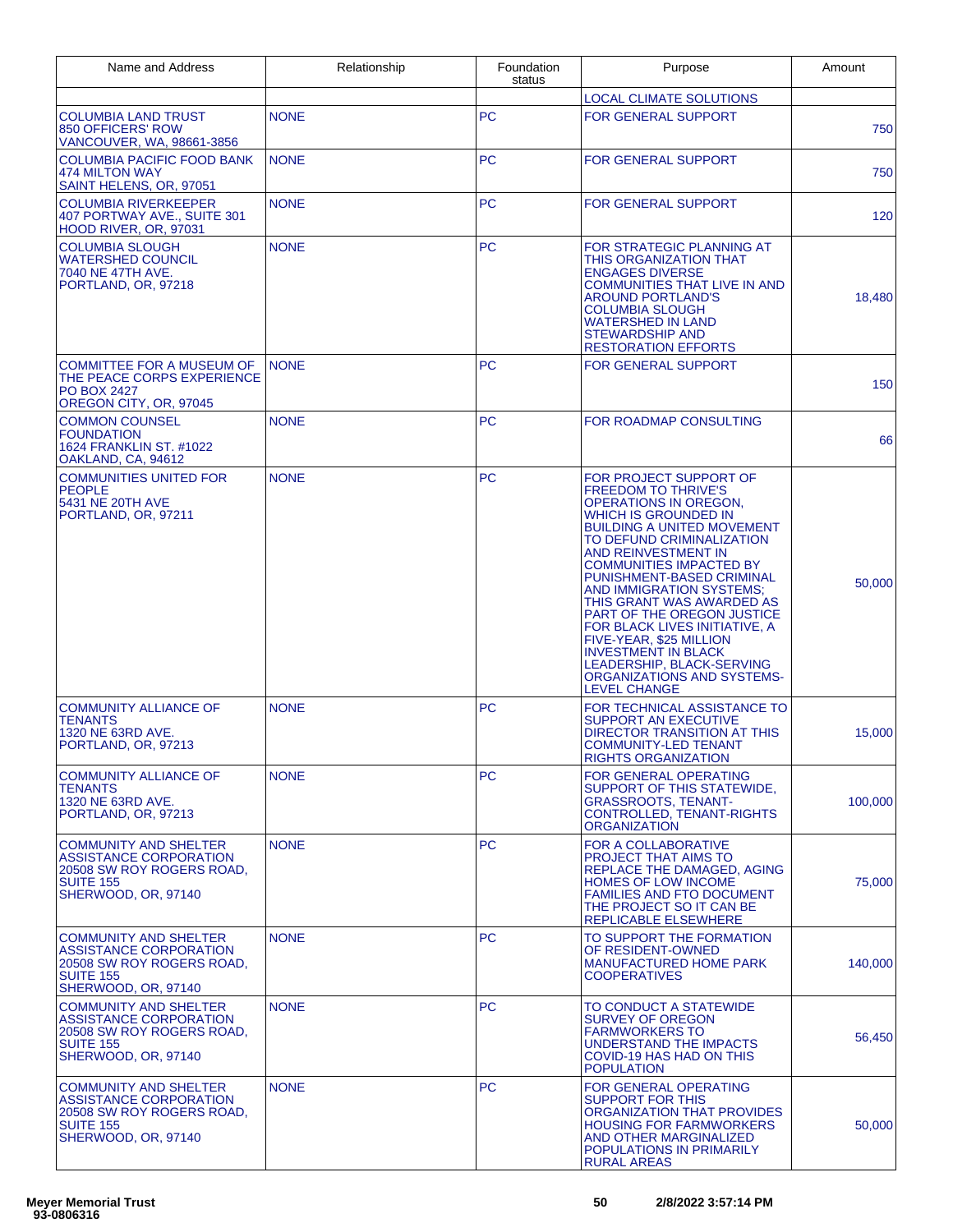| Name and Address                                                                                                                     | Relationship | Foundation<br>status | Purpose                                                                                                                                                                                                                                                                                                                                                                       | Amount  |
|--------------------------------------------------------------------------------------------------------------------------------------|--------------|----------------------|-------------------------------------------------------------------------------------------------------------------------------------------------------------------------------------------------------------------------------------------------------------------------------------------------------------------------------------------------------------------------------|---------|
| <b>COMMUNITY CYCLING CENTER</b><br>1700 NE ALBERTA<br>PORTLAND, OR, 97211                                                            | <b>NONE</b>  | <b>PC</b>            | TO PROVIDE STEM EDUCATION<br>FOR UNDERSERVED YOUTH IN<br><b>MARION AND MULTNOMAH</b><br><b>COUNTIES THROUGH THE LENS</b><br>OF BICYCLE MECHANICS                                                                                                                                                                                                                              | 50,000  |
| <b>COMMUNITY DEVELOPMENT</b><br><b>PARTNERS</b><br><b>126 NE ALBERTA STREET SUITE</b><br>202<br>PORTLAND, OR, 97211                  | <b>NONE</b>  | <b>NC</b>            | FOR CAPITAL SUPPORT OF<br><b>MAMOOK TOKATEE</b><br>APARTMENTS, AN INNOVATIVE<br><b>MODEL HOUSING BOTH TRIBAL</b><br>AND NON-TRIBAL COMMUNITIES<br>IN MULTNOMAH COUNTY                                                                                                                                                                                                         | 250,000 |
| <b>COMMUNITY DEVELOPMENT</b><br>PARTNERS<br><b>126 NE ALBERTA STREET SUITE</b><br>202<br>PORTLAND, OR, 97211                         | <b>NONE</b>  | <b>NC</b>            | FOR CAPITAL SUPPORT OF<br><b>MAMOOK TOKATEE</b><br>APARTMENTS, AN INNOVATIVE<br><b>FUNDING MODEL TO HOUSE</b><br><b>TRIBAL AND NON-TRIBAL</b><br><b>COMMUNITIES IN MULTNOMAH</b><br><b>COUNTY</b>                                                                                                                                                                             | 50,000  |
| <b>COMMUNITY ENERGY PROJECT</b><br>2705 E BURNSIDE ST, SUITE 112<br>PORTLAND, OR, 97214                                              | <b>NONE</b>  | <b>PC</b>            | TO EXPAND ACCESSIBILITY TO<br>RESIDENTIAL EFFICIENCY AND<br><b>ELECTRIFICATION FOR</b><br><b>FRONTLINE COMMUNITIES</b>                                                                                                                                                                                                                                                        | 50,000  |
| <b>COMMUNITY INITIATIVES</b><br>1000 BROADWAY STE 480<br>OAKLAND, CA, 94607                                                          | <b>NONE</b>  | <b>PC</b>            | FOR OREGON JUST TRANSITION<br>ALLIANCE, A COMMUNITY-LED,<br><b>STATEWIDE COLLABORATIVE</b><br><b>WORKING FOR CLIMATE JUSTICE</b><br>POLICY CHANGE.                                                                                                                                                                                                                            | 150,000 |
| <b>COMPASS HOUSE</b><br>37 N. IVY ST<br>MEDFORD, OR, 97501                                                                           | <b>NONE</b>  | <b>PC</b>            | TO SUPPORT A TRANSITIONAL<br><b>HOUSING CASE MANAGEMENT</b><br>PROGRAM FOCUSED ON<br>SERVING PEOPLE LIVING WITH<br><b>MENTAL ILLNESSES WHO ARE</b><br><b>EXPERIENCING HOMELESSNESS</b>                                                                                                                                                                                        | 25,000  |
| <b>COMPASS HOUSE</b><br>37 N. IVY ST<br>MEDFORD, OR, 97501                                                                           | <b>NONE</b>  | <b>PC</b>            | <b>FOR GENERAL OPERATING</b><br>SUPPORT FOR THIS JACKSON<br><b>COUNTY AGENCY THAT</b><br>PROVIDES EDUCATION,<br><b>EMPLOYMENT AND</b><br>PURPOSEFUL OPPORTUNITIES<br>FOR PEOPLE WITH MENTAL<br><b>HEALTH ISSUES</b>                                                                                                                                                           | 25,000  |
| <b>CONFEDERATED TRIBES OF</b><br>WARM SPRINGS INDIAN<br><b>RESERVATION</b><br><b>1233 VETERANS STREET</b><br>WARM SPRINGS, OR, 97761 | <b>NONE</b>  | GOV                  | TO SUPPORT CULTURE AND<br><b>EDUCATION THROUGH THE</b><br>PAPALAXSIMISHA PROGRAM ON<br>THE WARM SPRINGS<br><b>RESERVATION</b>                                                                                                                                                                                                                                                 | 61,667  |
| <b>CONFEDERATED TRIBES OF</b><br><b>WARM SPRINGS INDIAN</b><br><b>RESERVATION</b><br>1233 VETERANS STREET<br>WARM SPRINGS, OR, 97761 | <b>NONE</b>  | GOV                  | TO SUPPORT RELIEF EFFORTS<br><b>RELATED TO INTERRUPTED</b><br><b>WATER SERVICE THAT</b><br>THREATEN RESIDENTS' OF THE<br><b>CONFEDERATED TRIBES OF</b><br><b>WARM SPRINGS INDIAN</b><br><b>RESERVATION</b>                                                                                                                                                                    | 150,000 |
| <b>CONSTRUCT FOUNDATION</b><br>329 NE COUCH STREET #210<br>PORTLAND, OR, 97232                                                       | <b>NONE</b>  | PC.                  | TO LAUNCH THE EQUITY IN<br><b>EDUCATION STUDENT DESIGN</b><br><b>CHALLENGE, A MULTI-</b><br>SCHOOL/MULTI-PHASE PROJECT<br><b>FOR EDUCATORS AND</b><br><b>STUDENTS IN MULTNOMAH</b><br><b>COUNTY</b>                                                                                                                                                                           | 30,000  |
| <b>CONSTRUCTING HOPE PRE-</b><br><b>APPRENTICESHIP PROGRAM</b><br>405 NE CHURCH ST.<br>PORTLAND, OR, 97211                           | <b>NONE</b>  | PC.                  | FOR TECHNICAL ASSISTANCE TO<br>SUPPORT THE CONSTRUCTING<br>HOPE PRE-APPRENTICESHIP<br>PROGRAM, A MENTORSHIP<br>PROGRAM TO PROMOTE HIRING<br>AND ADVANCEMENT FOR<br>PEOPLE OF COLOR, INDIVIDUALS<br><b>COMING FROM THE CRIMINAL</b><br><b>JUSTICE SYSTEMS AND</b><br><b>COMMUNITY MEMBERS FROM</b><br>LOW-INCOME HOUSEHOLDS IN<br><b>SKILLED CONSTRUCTION</b><br><b>TRADES</b> | 8,200   |
| <b>CONSTRUCTING HOPE PRE-</b><br>APPRENTICESHIP PROGRAM<br>405 NE CHURCH ST.<br>PORTLAND, OR, 97211                                  | <b>NONE</b>  | PC.                  | FOR GENERAL OPERATING<br><b>SUPPORT FOR THIS</b><br><b>ORGANIZATION THAT</b><br><b>ENCOURAGES SELF-</b><br><b>SUFFICIENCY THROUGH SKILLS</b><br><b>TRAINING AND EDUCATION IN</b><br>THE CONSTRUCTION INDUSTRY<br>FOR PEOPLE OF COLOR.                                                                                                                                         | 75,000  |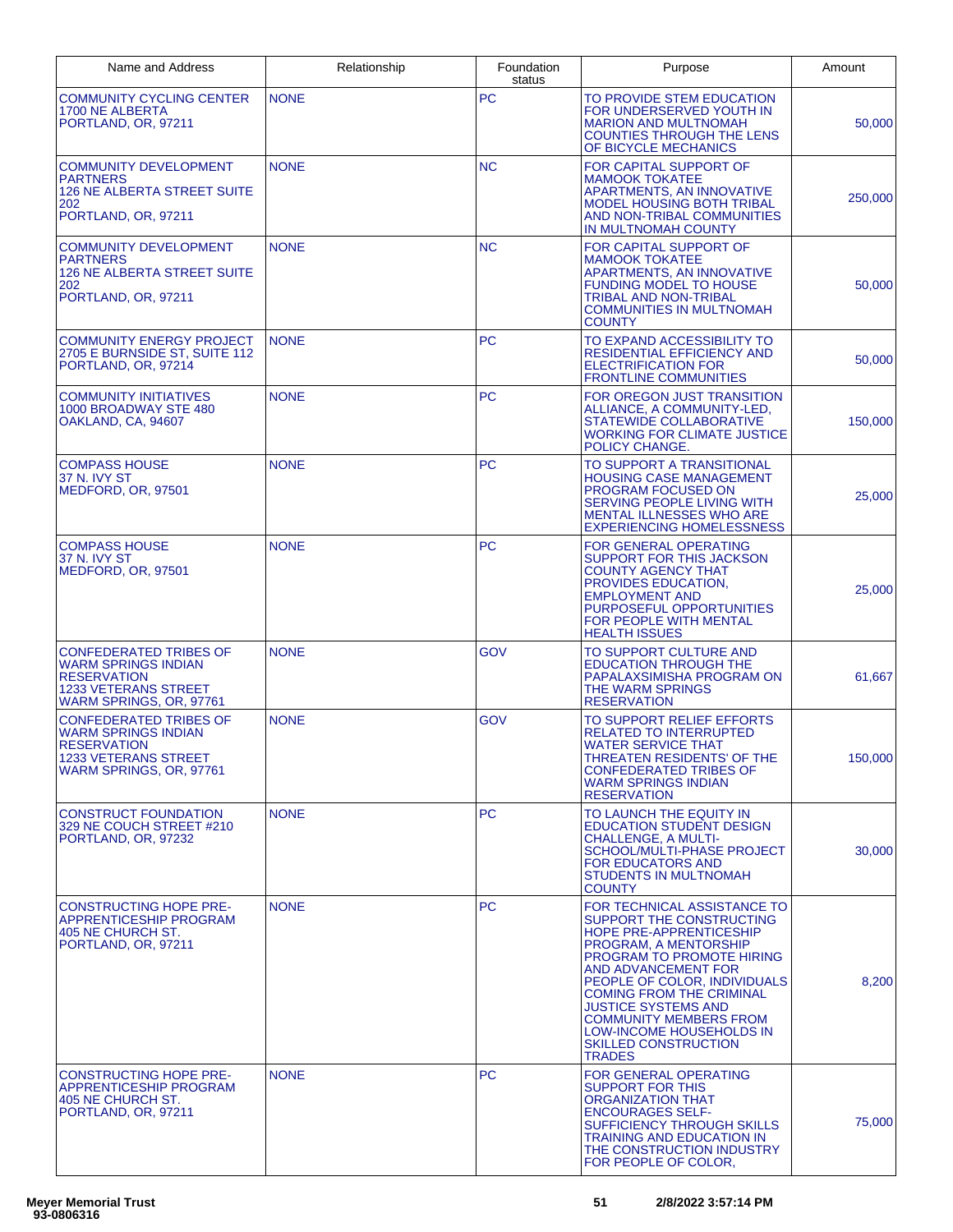| Name and Address                                                                                                        | Relationship | Foundation<br>status | Purpose                                                                                                                                                                                                                                                                                                                                                                                                                  | Amount  |
|-------------------------------------------------------------------------------------------------------------------------|--------------|----------------------|--------------------------------------------------------------------------------------------------------------------------------------------------------------------------------------------------------------------------------------------------------------------------------------------------------------------------------------------------------------------------------------------------------------------------|---------|
|                                                                                                                         |              |                      | PEOPLE COMING FROM<br><b>INCARCERATION AND ADULTS</b><br>LIVING ON LOW-INCOMES                                                                                                                                                                                                                                                                                                                                           |         |
| <b>COQUILLE INDIAN TRIBE</b><br>3050 TREMONT<br>NORTH BEND, OR, 97459                                                   | <b>NONE</b>  | <b>GOV</b>           | TO ADDRESS PRESSING<br><b>HEALTHCARE NEEDS OF NATIVE</b><br>AMERICAN COMMUNITIES.<br>UTILIZING A SELF-DIRECTED<br>AND CULTURALLY RESPECTFUL<br><b>APPROACH</b>                                                                                                                                                                                                                                                           | 100,000 |
| <b>CORVALLIS HOMELESS SHELTER NONE</b><br><b>COALITION</b><br>2311 NW VAN BUREN AVE<br>CORVALLIS, OR, 97330             |              | <b>PC</b>            | FOR CAPACITY BUILDING TO<br><b>SUPPORT THIS ORGANIZATION</b><br><b>THAT PROVIDES SUSTAINABLE</b><br><b>PERMANENT HOUSING</b><br>SOLUTIONS FOR PEOPLE LIVING<br>WITH DISABILITIES AND PEOPLE<br>LIVING ON EXTREMELY LOW-<br><b>INCOMES IN CORVALLIS AND</b><br><b>BENTON COUNTIES</b>                                                                                                                                     | 46,970  |
| <b>COW CREEK BAND OF UMPQUA</b><br><b>TRIBE OF INDIANS</b><br>2371 NE STEPHENS ST., SUITE<br>100<br>ROSEBURG, OR, 97470 | <b>NONE</b>  | <b>GOV</b>           | TO INCREASE CULTURALLY-<br><b>BASED TRIBAL PROGRAMMING</b><br>THAT ENHANCES A SENSE OF<br>BELONGING FOR TRIBAL YOUTH,<br>PARTICIPATION IN SCHOOL-<br><b>RELATED ACTIVITIES AND</b><br><b>MEANINGFUL RELATIONSHIPS</b><br>WITH TEACHERS AND TUTORS                                                                                                                                                                        | 25,000  |
| <b>CRAG LAW CENTER</b><br>3141 E BURNSIDE ST.<br>PORTLAND, OR, 97214                                                    | <b>NONE</b>  | <b>PC</b>            | FOR OPERATING SUPPORT TO<br><b>CONTINUE FREE AND LOW-COST</b><br><b>LEGAL SERVICES TO</b><br>COMMUNITIES, CONSERVATION<br>PCS, AND TRIBES WORKING FOR<br><b>ENVIRONMENTAL JUSTICE AND</b><br><b>STEWARDSHIP</b>                                                                                                                                                                                                          | 40,000  |
| <b>CRAG LAW CENTER</b><br>3141 E BURNSIDE ST.<br>PORTLAND, OR, 97214                                                    | <b>NONE</b>  | <b>PC</b>            | FOR COORDINATION AND<br><b>IMPLEMENTATION OF PUBLIC</b><br><b>EDUCATION AND ADVOCACY</b><br>EFFORTS RELATED TO THE 2020<br><b>OREGON WILDFIRES,</b><br><b>PRIORITIZING VULNERABLE</b><br><b>COMMUNITIES AND</b><br><b>ECOLOGICALLY SOUND FIRE</b><br><b>RECOVERY EFFORTS</b>                                                                                                                                             | 27,500  |
| <b>CRITICAL RESISTANCE</b><br><b>PORTLAND</b><br><b>14 NE KILLINGSWORTH STREET</b><br>PORTLAND, OR, 97211               | <b>NONE</b>  | PC                   | FOR PROJECT SUPPORT OF<br><b>CRITICAL RESISTANCE'S</b><br>PORTLAND CHAPTER<br>OPERATIONS DEDICATED TO<br><b>ABOLITION OF THE PRISON</b><br><b>INDUSTRIAL COMPLEX: THIS</b><br>AWARD; THIS GRANT WAS<br>AWARDED AS PART OF THE<br>OREGON JUSTICE FOR BLACK<br>LIVES INITIATIVE, A FIVE-YEAR,<br>\$25 MILLION INVESTMENT IN<br><b>BLACK LEADERSHIP, BLACK-</b><br>SERVING ORGANIZATIONS AND<br><b>SYSTEMS-LEVEL CHANGE</b> | 10,000  |
| DAVID DOUGLAS SCHOOL<br><b>DISTRICT</b><br>11300 NE HALSEY<br>PORTLAND, OR, 97220                                       | <b>NONE</b>  | <b>GOV</b>           | TO SUPPORT AN EQUITABLE<br>LEARNING ENVIRONMENT THAT<br>BENEFITS ALL STUDENTS,<br><b>ESPECIALLY STUDENTS OF</b><br><b>COLOR, IN THIS OUTER</b><br>NORTHEAST PORTLAND<br><b>SCHOOL DISTRICT</b>                                                                                                                                                                                                                           | 87,750  |
| <b>DEPAVE</b><br><b>PO BOX 12503</b><br>PORTLAND, OR, 97212                                                             | <b>NONE</b>  | <b>PC</b>            | FOR TECHNICAL ASSISTANCE TO<br><b>STRENGTHEN ANTI-RACIST</b><br>PRACTICES, DEEPEN THE<br>ORGANIZATION'S COMMITMENT<br>TO DIVERSITY, EQUITY AND<br><b>INCLUSION AND PUT EQUITY</b><br><b>TOOLS INTO PRACTICE THAT</b><br><b>WILL INFORM COMMUNITY</b><br><b>GREENING PROJECTS</b>                                                                                                                                         | 19,200  |
| <b>DESCHUTES RIVER</b><br><b>CONSERVANCY</b><br>700 NW HILL STREET, SUITE 1<br><b>BEND, OR, 97703</b>                   | <b>NONE</b>  | PC                   | <b>FOR GENERAL OPERATING</b><br>SUPPORT OF THIS<br><b>ORGANIZATION THAT</b><br>CONVENES AND FACILITATES<br>COLLABORATIVE EFFORTS TO<br><b>MEET IN-STREAM AND</b><br><b>COMMUNITY WATER NEEDS</b>                                                                                                                                                                                                                         | 160,000 |
| <b>DISABILITY RIGHTS OREGON</b><br>511 SW 10TH AVENUE SUITE 200<br>PORTLAND, OR, 97205                                  | <b>NONE</b>  | PC                   | TO PROVIDE STATEWIDE LEGAL<br>ADVOCACY FOR PEOPLE WITH<br><b>DISABILITIES TO ADVANCE</b>                                                                                                                                                                                                                                                                                                                                 | 69,393  |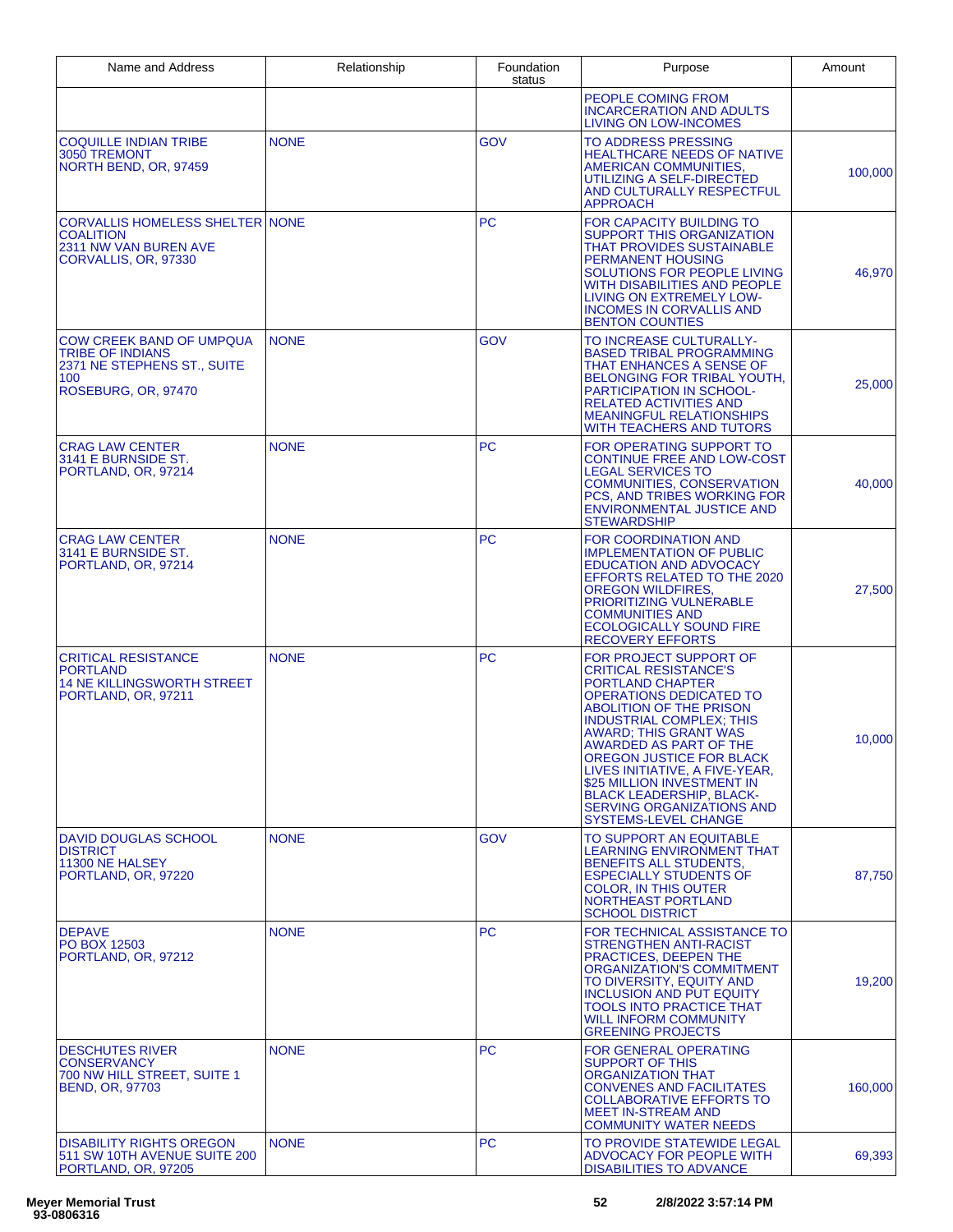| Name and Address                                                                                                      | Relationship | Foundation<br>status | Purpose                                                                                                                                                                                                                                                                                                                                       | Amount |
|-----------------------------------------------------------------------------------------------------------------------|--------------|----------------------|-----------------------------------------------------------------------------------------------------------------------------------------------------------------------------------------------------------------------------------------------------------------------------------------------------------------------------------------------|--------|
|                                                                                                                       |              |                      | THEIR HOUSING RIGHTS TO<br><b>RECEIVE REASONABLE</b><br><b>ACCOMMODATIONS OR</b><br><b>MODIFICATIONS AND TO</b><br><b>DEVELOP AND DISSEMINATE</b><br>"KNOW YOUR RIGHTS"<br><b>PUBLICATIONS</b>                                                                                                                                                |        |
|                                                                                                                       |              |                      | <b>INOTE- USING UPDATED</b><br>LANGUAGE FROM GRANTEE. 11-<br>9-20. PLS DON'T CHANGE]                                                                                                                                                                                                                                                          |        |
| DOERNBECHER CHILDREN'S<br><b>HOSPITAL FOUNDATION</b><br>1121 SW SALMON ST, STE 100<br>PORTLAND, OR, 97205             | <b>NONE</b>  | <b>PC</b>            | <b>FOR DOERNBECHER</b><br><b>CHILDREN'S HOSPITAL</b>                                                                                                                                                                                                                                                                                          | 400    |
| DON'T SHOOT PORTLAND<br><b>18 NE KILLINGSWORTH ST</b><br>PORTLAND, OR, 97212                                          | <b>NONE</b>  | <b>PC</b>            | <b>FOR GENERAL SUPPORT</b>                                                                                                                                                                                                                                                                                                                    | 90     |
| <b>DOWNTOWN LANGUAGES</b><br>532 C ST.<br>SPRINGFIELD, OR, 97477                                                      | <b>NONE</b>  | PC.                  | <b>FOR PROGRAM SUPPORT</b><br><b>HELPING LATINX FAMILIES</b><br><b>SUCCEED THROUGH A FAMILY-</b><br><b>BASED LITERACY PROGRAM</b><br>AND A LEADERSHIP AND<br><b>CAREER-TRANSITIONING</b><br>PROGRAM FOR YOUTH IN LANE<br><b>COUNTY</b>                                                                                                        | 25,000 |
| <b>ECOTRUST</b><br>721 NW 9TH AVENUE, STE. 200<br>PORTLAND, OR, 97209                                                 | <b>NONE</b>  | <b>PC</b>            | <b>FOR GENERAL SUPPORT</b>                                                                                                                                                                                                                                                                                                                    | 6,000  |
| <b>ELAKHA ALLIANCE</b><br><b>PO BOX 704</b><br><b>SILETZ, OR, 97380</b>                                               | <b>NONE</b>  | PC.                  | TO BUILD SUPPORT FOR SEA<br>OTTER RESTORATION EFFORTS<br>ON OREGON'S COAST TO<br><b>BENEFIT COASTAL TRIBES,</b><br><b>COMMUNITIES AND MARINE</b><br><b>ECOSYSTEMS</b>                                                                                                                                                                         | 51,837 |
| <b>ELEVATE OREGON</b><br><b>12215 NE MARX ST.</b><br>PORTLAND, OR, 97230                                              | <b>NONE</b>  | <b>PC</b>            | TO CREATE A CULTURE OF<br><b>COLLEGE/CAREER READINESS</b><br>AND OPEN PATHWAYS TO POST-<br><b>SECONDARY OPPORTUNITIES</b><br>FOR PRIORITY STUDENTS IN THE<br>PARKROSE SCHOOL DISTRICT                                                                                                                                                         | 61,667 |
| <b>ELKTON COMMUNITY</b><br><b>EDUCATION CENTER</b><br>15850 HWY 38 WEST<br><b>ELKTON, OR, 97436</b>                   | <b>NONE</b>  | <b>PC</b>            | TO INCREASE POLLINATOR<br><b>HABITAT IN THE UMPQUA RIVER</b><br><b>BASIN AND EMPLOYMENT FOR</b><br>RURAL YOUTH AND YOUTH WITH<br><b>DISABILITIES BY ADAPTING</b><br><b>ELKTON COMMUNITY</b><br><b>EDUCATION CENTER'S NATIVE</b><br>PLANT NURSERY INTO A JOB<br><b>TRAINING SITE</b>                                                           | 17,000 |
| <b>ENVIRONMENTAL</b><br><b>GRANTMAKERS ASSOCIATION</b><br>475 RIVERSIDE DRIVE SUITE 960<br><b>NEW YORK, NY, 10115</b> | <b>NONE</b>  | <b>PC</b>            | FOR ANNUAL MEMBERSHIP                                                                                                                                                                                                                                                                                                                         | 10,000 |
| <b>ENVIRONMENTAL LEADERSHIP</b><br>PROGRAM<br><b>135 HEDGEWOOD DRIVE</b><br>GREENBELT, MD, 20770                      | <b>NONE</b>  | PC.                  | FOR PROJECT SUPPORT OF A<br>LEADERSHIP DEVELOPMENT<br><b>PROGRAM THAT OFFERS</b><br><b>INTENSIVE LEADERSHIP AND</b><br>SKILL TRAINING AND REGIONAL<br>AND NATIONAL NETWORKING<br><b>OPPORTUNITIES FOR</b><br><b>ENVIRONMENTAL AND SOCIAL</b><br><b>CHANGE PRACTITIONERS</b><br><b>FOCUSED ON ADVANCING</b><br><b>SYSTEMS CHANGE IN OREGON</b> | 25,000 |
| <b>EUVALCREE</b><br>67 SW 2ND AVE<br><b>ONTARIO, OR, 97914</b>                                                        | <b>NONE</b>  | <b>PC</b>            | TO SUPPORT COSTS<br><b>ASSOCIATED WITH</b><br><b>PARTICIPATING IN THE</b><br><b>PLANNING AND</b><br><b>IMPLEMENTATION OF THE</b><br><b>STUDENT SUCCESS ACT</b>                                                                                                                                                                                | 25,000 |
| <b>FAIR HOUSING COUNCIL OF</b><br>OREGON<br>1221 SW YAMHILL ST, SUITE 305<br>PORTLAND, OR, 97205                      | <b>NONE</b>  | <b>PC</b>            | FOR DEVELOPMENT OF A<br><b>STATEWIDE PUBLIC POLICY</b><br>ADVOCACY PROGRAM TO END<br><b>HOUSING DISCRIMINATION AND</b><br>TO ESTABLISH REGIONAL<br><b>REPRESENTATION AND</b><br><b>EDUCATION AND OUTREACH</b><br>PROGRAMS IN RURAL OREGON                                                                                                     | 46,349 |
| <b>FAIR HOUSING COUNCIL OF</b><br><b>OREGON</b>                                                                       | <b>NONE</b>  | <b>PC</b>            | <b>FOR GENERAL SUPPORT</b>                                                                                                                                                                                                                                                                                                                    | 308    |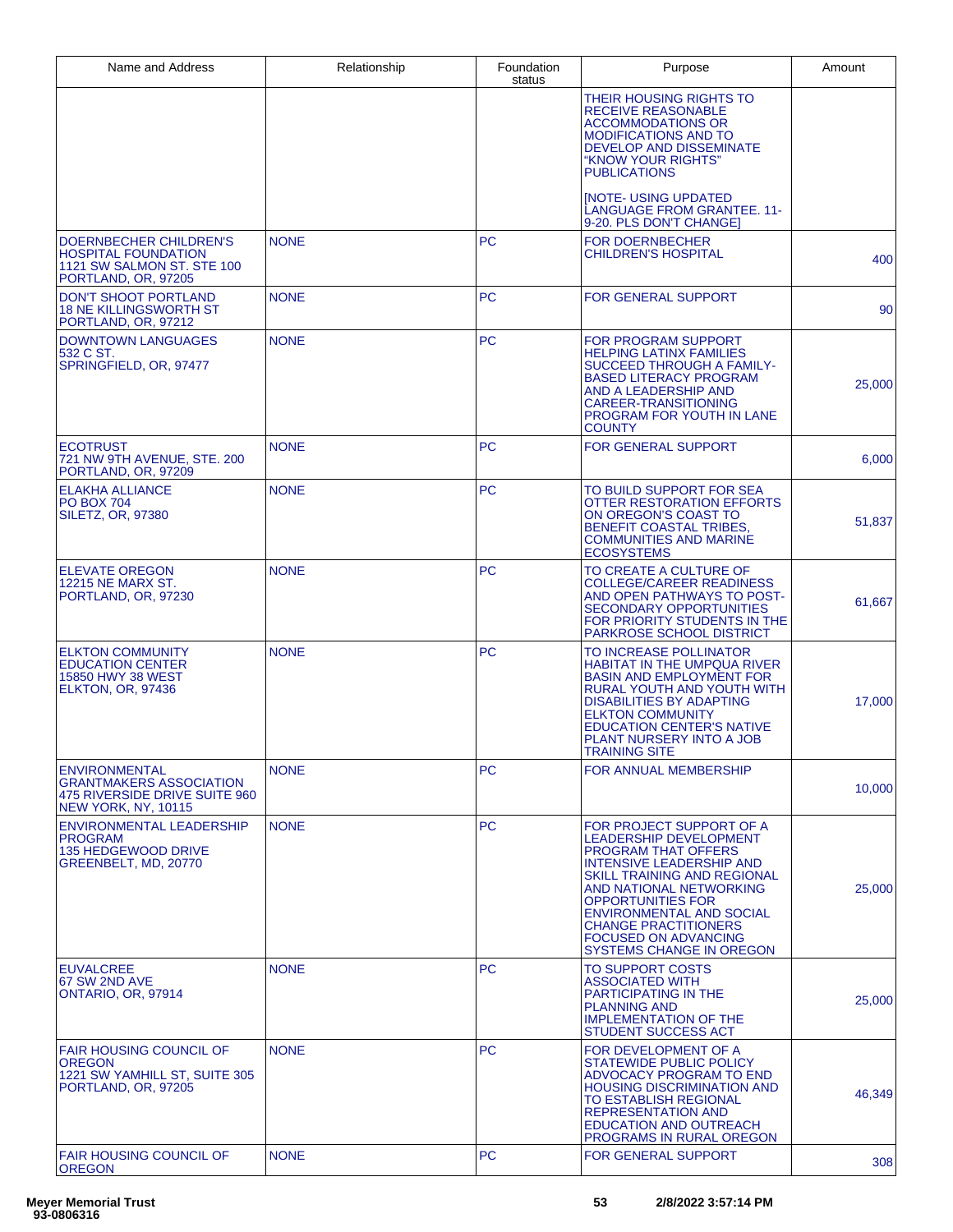| Name and Address                                                                                     | Relationship | Foundation<br>status | Purpose                                                                                                                                                                                                                                                                                                                      | Amount  |
|------------------------------------------------------------------------------------------------------|--------------|----------------------|------------------------------------------------------------------------------------------------------------------------------------------------------------------------------------------------------------------------------------------------------------------------------------------------------------------------------|---------|
| 1221 SW YAMHILL ST, SUITE 305<br>PORTLAND, OR, 97205                                                 |              |                      |                                                                                                                                                                                                                                                                                                                              |         |
| <b>FAMILIAS EN ACCION</b><br>2710 NE 14TH AVENUE<br>PORTLAND, OR, 97212                              | <b>NONE</b>  | <b>PC</b>            | TO DEVELOP A STATEWIDE<br><b>LATINX CHW SUPPORT</b><br><b>PROGRAM AND ENHANCE</b><br>LATINX HEALTH EQUITY                                                                                                                                                                                                                    | 134,000 |
| <b>FAMILIAS EN ACCION</b><br>2710 NE 14TH AVENUE<br>PORTLAND, OR, 97212                              | <b>NONE</b>  | <b>PC</b>            | TO ENHANCE LATINO HEALTH<br><b>EQUITY THROUGH</b><br>DEVELOPMENT OF A LATINO<br><b>COMMUNITY HEALTH WORKER</b><br>(CHW) SUPPORT PROGRAM                                                                                                                                                                                      | 40,000  |
| <b>FAMILY ACCESS NETWORK</b><br><b>FOUNDATION</b><br>2125 NE DAGGETT LANE<br><b>BEND, OR, 97701</b>  | <b>NONE</b>  | <b>PC</b>            | <b>FOR GENERAL OPERATING</b><br>SUPPORT OF FAN ADVOCATE<br>SERVICES ACROSS DESCHUTES,<br><b>CROOK AND JEFFERSON</b><br><b>COUNTIES</b>                                                                                                                                                                                       | 75,000  |
| <b>FAMILY AND COMMUNITY</b><br><b>TOGETHER</b><br>2475 SE LADD AVE. SUITE 430<br>PORTLAND, OR, 97214 | <b>NONE</b>  | <b>PC</b>            | <b>TO SUPPORT COSTS</b><br><b>ASSOCIATED WITH</b><br><b>PARTICIPATING IN THE</b><br><b>PLANNING AND</b><br><b>IMPLEMENTATION OF THE</b><br>STUDENT SUCCESS ACT                                                                                                                                                               | 25,000  |
| <b>FAMILY FORWARD OREGON</b><br>2420 NE SANDY BLVD<br>PORTLAND, OR. 97232                            | <b>NONE</b>  | <b>PC</b>            | FOR OPERATING SUPPORT OF<br>THIS ORGANIZATION WORKING<br>TO ESTABLISH PAID SICK DAYS,<br>PAID FAMILY LEAVE,<br><b>WORKPLACE FLEXIBILITY,</b><br>EQUAL PAY FOR EQUAL WORK.<br><b>RIGHTS FOR DOMESTIC</b><br><b>WORKERS, RETIREMENT</b><br>SECURITY AND ACCESSIBLE,<br>AFFORDABLE CHILD CARE FOR<br>ALL IN THE STATE OF OREGON | 100,000 |
| <b>FARMWORKER HOUSING</b><br>DEVELOPMENT CORPORATION<br>1274 N FIFTH ST, 1-A<br>WOODBURN, OR, 97071  | <b>NONE</b>  | <b>PC</b>            | <b>FOR CAPACITY BUILDING</b><br>SUPPORT TO DEVELOP<br>PROMOTORES, A HOUSING<br>LEADERSHIP DEVELOPMENT<br><b>AND WRAP-AROUND SERVICE</b><br>PROGRAM THAT SUPPORTS AND<br><b>TRAINS RESIDENTS TO BECOME</b><br><b>COMMUNITY ADVOCATES IN THE</b><br>NORTH WILLAMETTE VALLEY                                                    | 49,999  |
| <b>FARMWORKER HOUSING</b><br>DEVELOPMENT CORPORATION<br>1274 N FIFTH ST. 1-A<br>WOODBURN, OR, 97071  | <b>NONE</b>  | <b>PC</b>            | TO BUILD A BROADER<br><b>COMMUNITY BASE OF SUPPORT</b><br>FOR AND APPRECIATION OF<br>AFFORDABLE HOUSING IN LINN<br><b>COUNTY, WITH A SPECIFIC</b><br><b>FOCUS ON THE NEEDS AND</b><br><b>CONTRIBUTIONS OF</b><br><b>FARMWORKERS</b>                                                                                          | 35,397  |
| <b>FARMWORKER HOUSING</b><br>DEVELOPMENT CORPORATION<br>1274 N FIFTH ST, 1-A<br>WOODBURN, OR, 97071  | <b>NONE</b>  | <b>PC</b>            | FOR CAPACITY BUILDING TO<br>SUPPORT PARTICIPATION IN THE<br><b>RURAL WEST INTERNSHIP</b><br><b>PROGRAM</b>                                                                                                                                                                                                                   | 10.000  |
| <b>FARMWORKER HOUSING</b><br>DEVELOPMENT CORPORATION<br>1274 N FIFTH ST. 1-A<br>WOODBURN, OR, 97071  | <b>NONE</b>  | PC                   | <b>FOR GENERAL OPERATING</b><br><b>SUPPORT FOR THIS</b><br>ORGANIZATION THAT DEVELOPS<br><b>FARMWORKER LEADERSHIP FOR</b><br>STRONGER AND MORE SECURE<br><b>FAMILIES AND COMMUNITIES</b><br><b>THROUGH AFFORDABLE</b><br><b>HOUSING, SOCIAL SERVICES,</b><br><b>EDUCATION AND ECONOMIC</b><br><b>DEVELOPMENT</b>             | 75,000  |
| <b>FARMWORKER HOUSING</b><br>DEVELOPMENT CORPORATION<br>1274 N FIFTH ST. 1-A<br>WOODBURN, OR, 97071  | <b>NONE</b>  | <b>PC</b>            | FOR GENERAL SUPPORT                                                                                                                                                                                                                                                                                                          | 769     |
| <b>FILM ACTION OREGON</b><br>4122 NE SANDY BLVD<br>PORTLAND, OR, 97212                               | <b>NONE</b>  | <b>PC</b>            | <b>FOR GENERAL SUPPORT</b>                                                                                                                                                                                                                                                                                                   | 150     |
| <b>FISH FOOD BANK</b><br>1767-12TH ST. #147<br>HOOD RIVER, OR, 97031                                 | <b>NONE</b>  | PC.                  | <b>FOR GENERAL SUPPORT</b>                                                                                                                                                                                                                                                                                                   | 750     |
| <b>FOREST GROVE SCHOOL</b><br><b>DISTRICT</b><br><b>1728 MAIN STREET</b><br>FOREST GROVRE, OR, 97116 | <b>NONE</b>  | <b>GOV</b>           | TO IMPROVE ACHIEVEMENT AND<br><b>ENGAGEMENT FOR 8TH-12TH</b><br><b>GRADE LATINX STUDENTS AND</b><br>THEIR FAMILIES THROUGH THE<br><b>JUNTOS PROGRAM</b>                                                                                                                                                                      | 51,272  |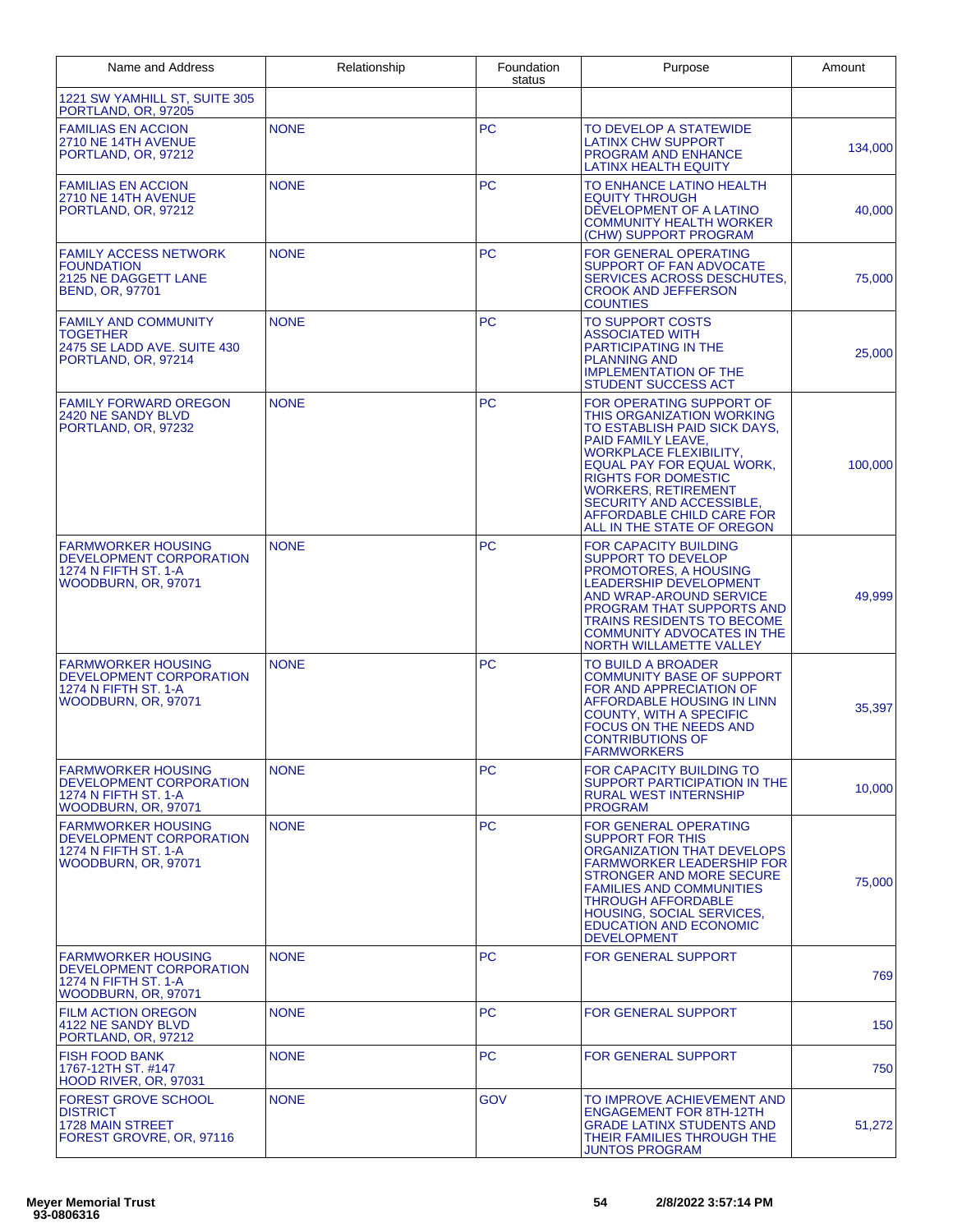| Name and Address                                                                                                              | Relationship | Foundation<br>status | Purpose                                                                                                                                                                                                                                                | Amount  |
|-------------------------------------------------------------------------------------------------------------------------------|--------------|----------------------|--------------------------------------------------------------------------------------------------------------------------------------------------------------------------------------------------------------------------------------------------------|---------|
| <b>FORWARD TOGETHER</b><br>300 FRANK H. OGAWA PLAZA<br><b>SUITE 700</b><br>OAKLAND, CA, 94612                                 | <b>NONE</b>  | <b>PC</b>            | FOR PARTICIPATION IN A<br><b>PRESENTATION</b>                                                                                                                                                                                                          | 1,000   |
| <b>FORWARD TOGETHER</b><br>300 FRANK H. OGAWA PLAZA<br><b>SUITE 700</b><br>OAKLAND, CA, 94612                                 | <b>NONE</b>  | <b>PC</b>            | TO SUPPORT INFRASTRUCTURE<br>AND STRATEGY FOR THE<br>#WECOUNTOREGON CAMPAIGN                                                                                                                                                                           | 50,000  |
| <b>FORWARD TOGETHER</b><br>300 FRANK H. OGAWA PLAZA<br><b>SUITE 700</b><br>OAKLAND, CA, 94612                                 | <b>NONE</b>  | <b>PC</b>            | TO BUILD POWER AMONG POC<br><b>COMMUNITIES BY</b><br><b>STRENGTHENING CIVIC</b><br><b>PARTICIPATION, BUILDING</b><br><b>CROSS-SECTOR PARTNERSHIPS</b><br>AND RAISING THE VISIBILITY OF<br><b>COMMUNITY LEADERSHIP</b>                                  | 100,000 |
| <b>FORWARD TOGETHER</b><br>300 FRANK H. OGAWA PLAZA<br><b>SUITE 700</b><br>OAKLAND, CA, 94612                                 | <b>NONE</b>  | <b>PC</b>            | <b>FOR GENERAL SUPPORT</b>                                                                                                                                                                                                                             | 1,800   |
| <b>FOUR RIVERS COMMUNITY</b><br><b>SCHOOL</b><br>2449 SW 4TH AVE.<br><b>ONTARIO, OR, 97914</b>                                | <b>NONE</b>  | <b>PC</b>            | TO PROVIDE COLLEGE AND<br><b>CAREER READINESS TO FIRST-</b><br><b>GENERATION, POST-</b><br><b>SECONDARY STUDENTS IN</b><br>NORTHEAST OREGON THROUGH<br>ACADEMIC SKILL BUILDING AS<br>WELL AS COLLEGE CAMPUS AND<br><b>COURSE EXPOSURE</b>              | 62,305  |
| <b>FREE GEEK</b><br>1731 SE 10TH AVE.<br>PORTLAND, OR, 97214                                                                  | <b>NONE</b>  | <b>PC</b>            | <b>FOR GENERAL SUPPORT</b>                                                                                                                                                                                                                             | 1,500   |
| <b>FREE GEEK</b><br>1731 SE 10TH AVE.<br>PORTLAND, OR, 97214                                                                  | <b>NONE</b>  | <b>PC</b>            | FOR COVID-19 EMERGENCY<br><b>RESPONSE</b>                                                                                                                                                                                                              | 450     |
| <b>FRIENDLY HOUSE</b><br>2617 NW SAVIER STREET<br>PORTLAND, OR, 97210                                                         | <b>NONE</b>  | <b>PC</b>            | TO SUPPORT A LANDLORD<br><b>TRAINING AND CERTIFICATION</b><br>PROGRAM TO INCREASE SAFE<br>AND WELCOMING AFFORDABLE<br><b>HOUSING CHOICES FOR LGBT</b><br><b>SENIORS IN MULTNOMAH</b><br><b>COUNTY</b>                                                  | 41,414  |
| <b>FRIENDS OF THE CHILDREN -</b><br>PORTLAND<br><b>44 NE MORRIS</b><br>PORTLAND, OR, 97212                                    | <b>NONE</b>  | <b>PC</b>            | TO SUPPORT STRATEGIES FOR<br><b>MITIGATING LEARNING LOSS</b><br>AND NEGATIVE IMPACTS ON<br><b>EDUCATION THROUGH LONG-</b><br><b>TERM MENTORING FOR</b><br><b>PRIORITY YOUTH</b>                                                                        | 100,000 |
| FRIENDS OF THE COLUMBIA<br>GORGE<br>333 SW 5TH AVE, SUITE 300<br>PORTLAND, OR, 97204                                          | <b>NONE</b>  | <b>PC</b>            | FOR TECHNICAL ASSISTANCE TO<br>SUPPORT DEEPER INTEGRATION<br>OF DIVERSITY, EQUITY AND<br><b>INCLUSION GOALS INTO THIS</b><br><b>ORGANIZATION'S WORK TO</b><br><b>ENSURE THE LONG-TERM</b><br><b>PROTECTION AND RESILIENCE</b><br>OF THE COLUMBIA GORGE | 30,000  |
| <b>FRIENDS OF TREES</b><br>3117 NE MARTIN LUTHER KING<br><b>JR BLVD</b><br>PORTLAND, OR, 97212                                | <b>NONE</b>  | <b>PC</b>            | <b>FOR GENERAL SUPPORT</b>                                                                                                                                                                                                                             | 375     |
| <b>FUNDERS FOR LESBIAN AND</b><br><b>GAY ISSUES</b><br>45 WEST 36TH STREET, 8TH<br><b>FLOOR</b><br><b>NEW YORK, NY, 10008</b> | <b>NONE</b>  | <b>PC</b>            | FOR ANNUAL MEMBERSHIP<br>SUPPORT TO THIS ASSOCIATION<br>THAT WORKS TO ENHANCE THE<br>WELL-BEING OF LESBIAN, GAY,<br><b>BISEXUAL, TRANSGENDER AND</b><br><b>QUEER COMMUNITIES BY</b><br>ADVANCING RACIAL, ECONOMIC<br><b>AND GENDER JUSTICE</b>         | 15,000  |
| <b>FUNDERS TOGETHER TO END</b><br><b>HOMELESSNESS</b><br>9 SOUTH STREET, 8TH FLOOR<br><b>BOSTON, MA, 02111</b>                | <b>NONE</b>  | <b>PC</b>            | TO SUPPORT ORGANIZATIONAL<br>LEARNING THROUGH<br><b>CONTINUED MEMBERSHIP IN</b><br><b>FUNDERS TOGETHER TO END</b><br><b>HOMELESSNESS</b>                                                                                                               | 30,000  |
| <b>GET SCHOOLED FOUNDATION.</b><br>INC.<br>PO BOX 30697<br>SEATTLE, WA, 98113                                                 | <b>NONE</b>  | <b>PC</b>            | TO INCREASE COLLEGE-GOING<br><b>RATES FOR PRIORITY</b><br>STUDENTS IN RURAL OREGON                                                                                                                                                                     | 92,500  |
| <b>GIRL SCOUTS OF OREGON AND</b><br>SOUTHWEST WASHINGTON<br>9620 SW BARBUR BLVD<br>PORTLAND, OR, 97219                        | <b>NONE</b>  | <b>PC</b>            | <b>FOR TROOP 45502</b>                                                                                                                                                                                                                                 | 160     |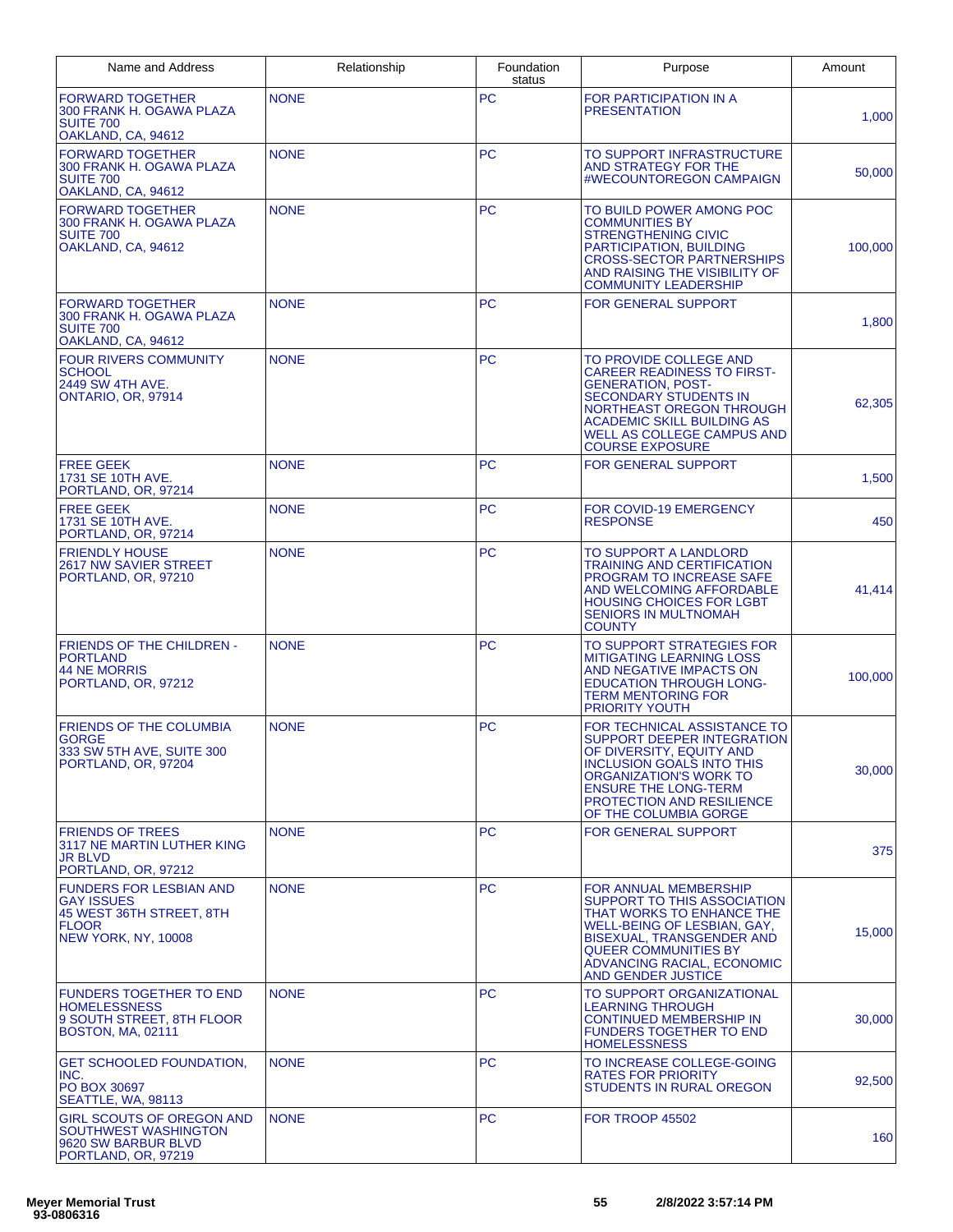| Name and Address                                                                                                     | Relationship | Foundation<br>status | Purpose                                                                                                                                                                                                                                                                                | Amount  |
|----------------------------------------------------------------------------------------------------------------------|--------------|----------------------|----------------------------------------------------------------------------------------------------------------------------------------------------------------------------------------------------------------------------------------------------------------------------------------|---------|
| <b>GIRL SCOUTS OF OREGON AND</b><br>SOUTHWEST WASHINGTON<br>9620 SW BARBUR BLVD<br>PORTLAND, OR, 97219               | <b>NONE</b>  | <b>PC</b>            | <b>FOR TROOP 45502</b>                                                                                                                                                                                                                                                                 | 140     |
| <b>GIRL SCOUTS OF OREGON AND</b><br>SOUTHWEST WASHINGTON<br>9620 SW BARBUR BLVD<br>PORTLAND, OR, 97219               | <b>NONE</b>  | <b>PC</b>            | FOR GENERAL SUPPORT                                                                                                                                                                                                                                                                    | 375     |
| <b>GIRLS BUILD</b><br>3625 N. MISSISSIPPI<br>PORTLAND, OR, 97227                                                     | <b>NONE</b>  | <b>PC</b>            | <b>FOR GENERAL SUPPORT</b>                                                                                                                                                                                                                                                             | 150     |
| <b>GLIDE REVITALIZATION</b><br><b>PO BOX 198</b><br><b>GLIDE, OR, 97443</b>                                          | <b>NONE</b>  | <b>PC</b>            | TO SUPPORT COMMUNITY<br><b>REVITALIZATION EFFORTS</b><br>FOLLOWING THE 2020 WILDFIRE<br>IN GLIDE, OREGON                                                                                                                                                                               | 500     |
| <b>GORGE GROWN FOOD</b><br><b>NETWORK</b><br>203 2ND STREET<br>HOOD RIVER, OR, 97031                                 | <b>NONE</b>  | <b>PC</b>            | TO SUPPORT COLLABORATIVE<br><b>EFFORTS TO ADVANCE</b><br><b>ENVIRONMENTAL JUSTICE FOR</b><br><b>LATINX AND TRIBAL</b><br><b>COMMUNITIES IN THE COLUMBIA</b><br><b>RIVER GORGE</b>                                                                                                      | 30,000  |
| <b>GRANTMAKERS FOR EDUCATION NONE</b><br>700 SW FIFTH AVE - STE 4000<br>PORTLAND, OR, 97204                          |              | <b>PC</b>            | FOR ANNUAL MEMBERSHIP OF<br>THIS DIVERSE NETWORK OF<br><b>EDUCATION GRANTMAKERS</b><br><b>DEDICATED TO IMPROVING</b><br><b>EDUCATIONAL OUTCOMES AND</b><br><b>INCREASING OPPORTUNITIES</b><br><b>FOR ALL LEARNERS</b>                                                                  | 11,200  |
| <b>GRANTMAKERS FOR EDUCATION NONE</b><br>700 SW FIFTH AVE - STE 4000<br>PORTLAND, OR, 97204                          |              | <b>PC</b>            | FOR ANNUAL MEMBERSHIP                                                                                                                                                                                                                                                                  | 11,200  |
| <b>GRANTMAKERS FOR EFFECTIVE</b><br><b>ORGANIZATIONS</b><br>1310 L STREET NW, SUITE 650<br>WASHINGTON, DC, 20005     | <b>NONE</b>  | <b>PC</b>            | FOR ANNUAL MEMBERSHIP                                                                                                                                                                                                                                                                  | 9,690   |
| <b>GRANTMAKERS OF OREGON</b><br>AND SW WASHINGTON<br><b>221 NW SECOND AVENUE SUITE</b><br>208<br>PORTLAND, OR, 97209 | <b>NONE</b>  | <b>PC</b>            | FOR ANNUAL MEMBERSHIP                                                                                                                                                                                                                                                                  | 10,940  |
| <b>GRANTMAKERS OF OREGON</b><br>AND SW WASHINGTON<br><b>221 NW SECOND AVENUE SUITE</b><br>208<br>PORTLAND, OR, 97209 | <b>NONE</b>  | PC                   | FOR ANNUAL MEMBERSHIP TO<br><b>THIS ASSOCIATION THAT</b><br><b>SERVES AS A RESOURCE FOR</b><br><b>FUNDERS, AN ADVOCATE FOR</b><br>ETHICAL AND RESPONSIBLE<br><b>CHARITABLE GIVING AND A</b><br><b>CATALYST FOR EFFECTIVE</b><br><b>PHILANTHROPY</b>                                    | 10,940  |
| GREATER DOUGLAS UNITED<br><b>WAY</b><br>702 SE JACKSON ST<br>ROSEBURG, OR, 97470                                     | <b>NONE</b>  | PС                   | FOR RELIEF SUPPORT FOR<br><b>DOUGLAS COUNTY</b><br><b>COMMUNITIES FACING</b><br><b>HARDSHIP FROM WILDFIRES</b>                                                                                                                                                                         | 15,000  |
| <b>GREATER HELLS CANYON</b><br><b>COUNCIL</b><br>105 FIR ST., SUITE 327<br>LA GRANDE, OR, 97850                      | <b>NONE</b>  | <b>PC</b>            | TO SUPPORT COLLABORATIVE<br><b>EFFORTS THAT ADDRESS</b><br>LANDSCAPE-SCALE<br><b>CONSERVATION, CLIMATE</b><br><b>RESILIENCE AND INTEGRATION</b><br>OF TRIBAL PRIORITIES AND<br>ECOLOGICAL KNOWLEDGE INTO<br><b>ENVIRONMENTAL EFFORTS IN</b><br>THE GREATER HELLS CANYON<br><b>AREA</b> | 50,000  |
| <b>GRIST MAGAZINE</b><br>1201 WESTERN AVE 4TH FLOOR<br>SEATTLE, WA, 98101                                            | <b>NONE</b>  | <b>PC</b>            | <b>FOR GENERAL SUPPORT</b>                                                                                                                                                                                                                                                             | 1,500   |
| <b>GROUNDED SOLUTIONS</b><br><b>NETWORK</b><br>555 12TH STREET SUITE 500<br>OAKLAND, CA, 94607                       | <b>NONE</b>  | <b>PC</b>            | FOR THE CATALYTIC LAND<br><b>COHORT DEVELOPING</b><br><b>STRATEGIES TO SUPPORT LAND</b><br>TRUSTS AND LAND BANKING AS<br>AFFORDABLE HOUSING,<br><b>WEALTH-BUILDING AND ANTI-</b><br>DISPLACEMENT TOOLS IN THE<br>PORTLAND METRO AREA                                                   | 95,000  |
| <b>HABITAT FOR HUMANITY OF</b><br><b>OREGON</b><br>5825 N. GREELEY AVE.<br>PORTLAND, OR, 97217                       | <b>NONE</b>  | <b>PC</b>            | TO DEVELOP THE RAPID<br><b>REHOME FUND TO SUPPORT</b><br>OREGONIANS EXPERIENCING<br><b>HOUSELESSNESS AS A RESULT</b><br>OF THE NOVEL CORONAVIRUS<br>(COVID-19) PANDEMIC                                                                                                                | 225,000 |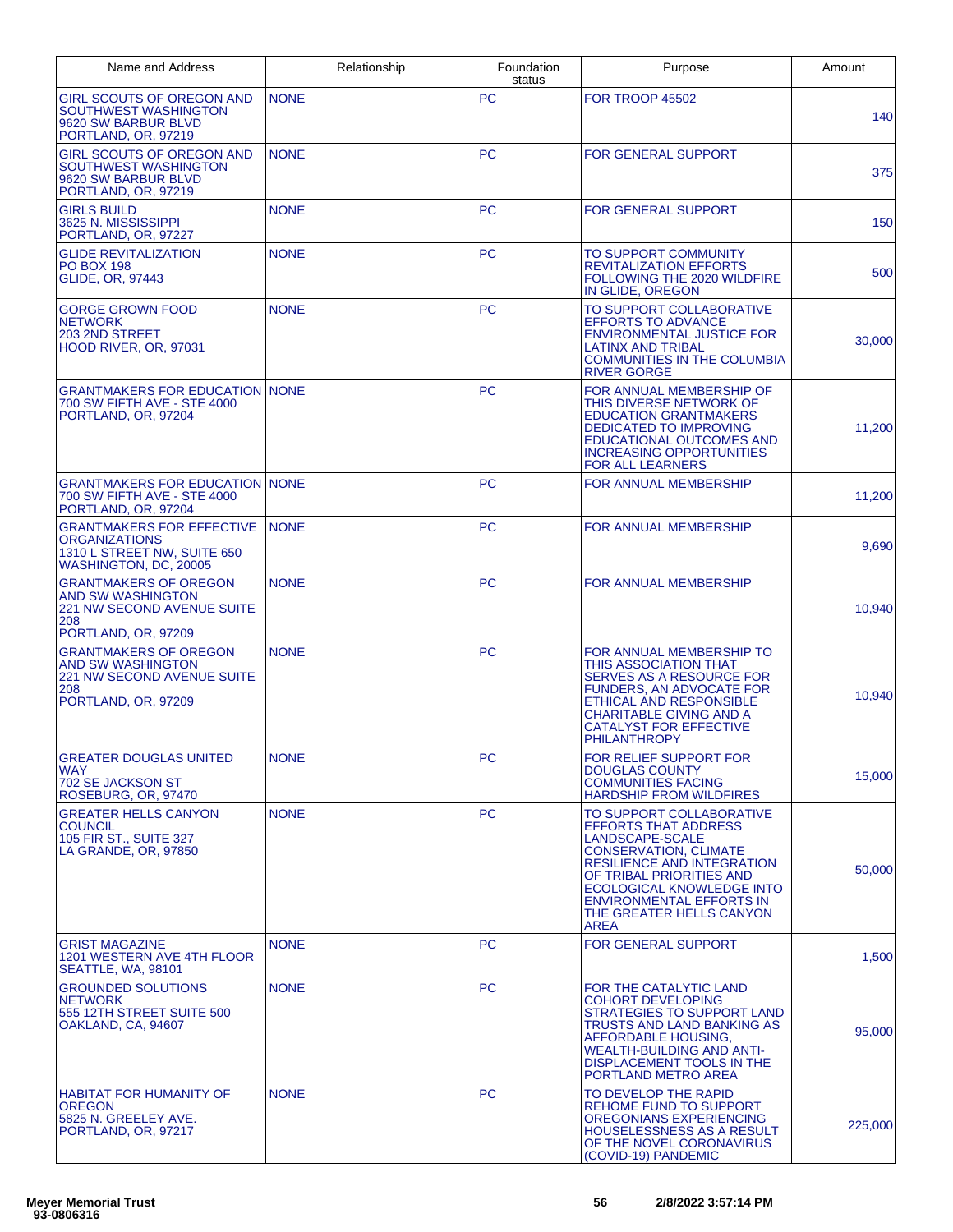| Name and Address                                                                                                            | Relationship | Foundation<br>status | Purpose                                                                                                                                                                                                                                                                                                                                    | Amount  |
|-----------------------------------------------------------------------------------------------------------------------------|--------------|----------------------|--------------------------------------------------------------------------------------------------------------------------------------------------------------------------------------------------------------------------------------------------------------------------------------------------------------------------------------------|---------|
| <b>HABITAT FOR HUMANITY OF</b><br>OREGON<br>5825 N. GREELEY AVE.<br>PORTLAND, OR, 97217                                     | <b>NONE</b>  | PC                   | TO DEVELOP THE RAPID<br><b>REHOME FUND, WHICH</b><br>PROVIDES SUPPORT TO<br>OREGONIANS EXPERIENCING<br><b>HOUSELESSNESS AS A RESULT</b><br>OF THE NOVEL CORONAVIRUS<br>(COVID-19) PANDEMIC                                                                                                                                                 | 50,000  |
| <b>HABITAT FOR HUMANITY</b><br>PORTLAND/METRO EAST<br>1478 NE KILLINGSWORTH ST.<br>PORTLAND, OR, 97211                      | <b>NONE</b>  | <b>PC</b>            | FOR GENERAL SUPPORT                                                                                                                                                                                                                                                                                                                        | 750     |
| <b>HABITAT FOR HUMANITY</b><br>PORTLAND/METRO EAST<br>1478 NE KILLINGSWORTH ST.<br>PORTLAND, OR, 97211                      | <b>NONE</b>  | <b>PC</b>            | <b>FOR GENERAL SUPPORT</b>                                                                                                                                                                                                                                                                                                                 | 450     |
| <b>HACIENDA COMMUNITY</b><br>DEVELOPMENT CORPORATION<br>6700 NE KILLINGSWORTH ST<br>PORTLAND, OR, 97218                     | <b>NONE</b>  | <b>PC</b>            | <b>FOR CAPACITY BUILDING</b><br><b>SUPPORT TO EXPAND REAL</b><br><b>ESTATE DEVELOPMENT AND</b><br>ASSET MANAGEMENT SERVICES<br>OF THIS CULTURALLY SPECIFIC<br><b>HOUSING PROVIDER WORKING</b><br>TO IMPROVE THE LIVES OF THE<br>LATINX COMMUNITY IN THE<br>PORTLAND METRO AREA                                                             | 65,000  |
| <b>HACIENDA COMMUNITY</b><br>DEVELOPMENT CORPORATION<br>6700 NE KILLINGSWORTH ST<br>PORTLAND, OR, 97218                     | <b>NONE</b>  | <b>PC</b>            | FOR GENERAL OPERATING<br><b>SUPPORT FOR THIS LATINO</b><br><b>COMMUNITY DEVELOPMENT</b><br><b>CORPORATION THAT</b><br><b>STRENGTHENS FAMILIES BY</b><br><b>PROVIDING AFFORDABLE</b><br>HOUSING, HOMEOWNERSHIP<br><b>SUPPORT, ECONOMIC</b><br><b>ADVANCEMENT AND</b><br>EDUCATIONAL OPPORTUNITIES                                           | 75,000  |
| <b>HACIENDA COMMUNITY</b><br>DEVELOPMENT CORPORATION<br>6700 NE KILLINGSWORTH ST<br>PORTLAND, OR, 97218                     | <b>NONE</b>  | <b>PC</b>            | FOR PARTICIPATION IN THE<br><b>HOUSING LEADERS ANTIRACIST</b><br><b>COHORT, A LEADERSHIP</b><br>DEVELOPMENT OPPORTUNITY<br>TO INCREASE RACIAL JUSTICE<br><b>COMMITMENT AMONG</b><br><b>AFFORDABLE HOUSING</b><br>ORGANIZATIONS AND IMPROVE<br>THE SECTOR'S UNDERSTANDING<br>OF HOW TO ADVANCE<br>DIVERSITY, EQUITY AND<br><b>INCLUSION</b> | 15,000  |
| <b>HEARTWOOD RESOURCES</b><br>3495 OLD HWY, 99 S<br>ROSEBURG, OR, 97471                                                     | <b>NONE</b>  | <b>PC</b>            | TO LAUNCH A RECYCLED<br><b>BUILDING SUPPLY STORE IN</b><br><b>GRANTS PASS THAT WILL HELP</b><br><b>PROVIDE JOB OPPORTUNITIES.</b><br><b>NEW RECYCLING STREAMS, AND</b><br><b>ECONOMIC VITALITY</b>                                                                                                                                         | 68,254  |
| <b>HEDGEBROOK</b><br>PO BOX 1231<br>FREELAND, WA, 98249                                                                     | <b>NONE</b>  | <b>PC</b>            | FOR GENERAL SUPPORT                                                                                                                                                                                                                                                                                                                        | 750     |
| <b>HELPING HANDS AGAINST</b><br>VIOLENCE<br><b>CONFIDENTIAL</b><br><b>HOOD RIVER, OR, 97031</b>                             | <b>NONE</b>  | PC.                  | FOR GENERAL SUPPORT                                                                                                                                                                                                                                                                                                                        | 300     |
| <b>HERETOGETHER</b><br>510 SW 3RD AVE #206<br>PORTLAND, OR, 97204                                                           | <b>NONE</b>  | <b>PC</b>            | <b>FOR GENERAL SUPPORT</b>                                                                                                                                                                                                                                                                                                                 | 18.000  |
| <b>HIGH DESERT FOOD &amp; FARM</b><br><b>ALLIANCE</b><br><b>354 NE GREENWOOD AVE SUITE</b><br>205<br><b>BEND, OR, 97709</b> | <b>NONE</b>  | <b>PC</b>            | TO DEVELOP AND IMPLEMENT A<br>PLAN THAT WILL ESTABLISH A<br>SUSTAINABLE, CULTURALLY<br><b>RELEVANT FOOD SYSTEM IN</b><br>THE WARM SPRINGS<br><b>COMMUNITY</b>                                                                                                                                                                              | 76,674  |
| HILLSBORO SCHOOL DISTRICT<br>1J.<br>3083 NE 49TH PLACE #202<br>HILLSBORO, OR, 97124                                         | <b>NONE</b>  | <b>GOV</b>           | TO SCALE A WRAPAROUND<br><b>MENTORSHIP PROGRAM TO</b><br><b>INCLUDE SUPPORTS.</b><br>RESOURCES AND CONNECTION<br>FOR LATINX MALES IN GRADES<br>7-12 IN WASHINGTON COUNTY                                                                                                                                                                   | 185,000 |
| <b>HISPANIC METROPOLITAN</b><br><b>CHAMBER OF COMMERCE</b><br>333 SW 5TH AVENUE SUITE 100<br>PORTLAND, OR, 97204            | <b>NONE</b>  | <b>PC</b>            | <b>FOR HIRING A LATINO</b><br><b>EDUCATION AND CAREER</b><br>ADVANCEMENT PROGRAM<br>SPECIALIST THAT CAN CONNECT<br><b>FUTURE GENERATIONS OF</b><br>LATINOS TO HIGHER EDUCATION<br>AND BETTER SERVE THE                                                                                                                                     | 24,825  |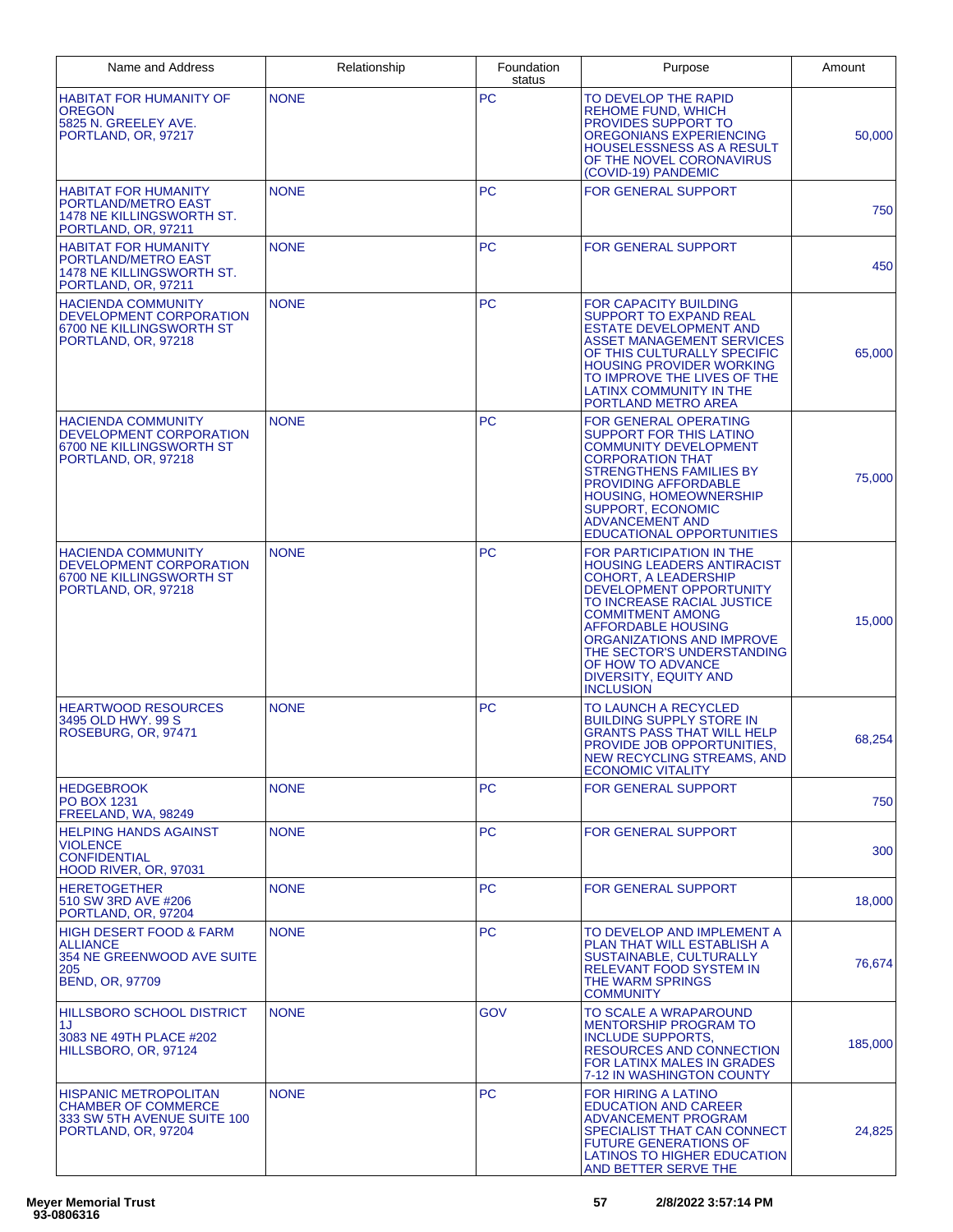| Name and Address                                                                                                            | Relationship | Foundation<br>status | Purpose                                                                                                                                                                                                                                                                                              | Amount  |
|-----------------------------------------------------------------------------------------------------------------------------|--------------|----------------------|------------------------------------------------------------------------------------------------------------------------------------------------------------------------------------------------------------------------------------------------------------------------------------------------------|---------|
|                                                                                                                             |              |                      | NONPROFIT'S MISSION OF<br>PRODUCING MORE EMERGING<br><b>LATINO BUSINESS LEADERS</b>                                                                                                                                                                                                                  |         |
| <b>HISPANICS IN PHILANTHROPY</b><br>414 13TH STREET, SUITE 200<br>OAKLAND, CA, 94612                                        | <b>NONE</b>  | <b>PC</b>            | FOR ANNUAL MEMBERSHIP<br><b>SUPPORT FOR THIS</b><br>ORGANIZATION THAT WORKS TO<br>STRENGTHEN LATINO EQUITY,<br>LEADERSHIP AND VOICE IN THE<br><b>U.S. AND THE AMERICAS</b>                                                                                                                           | 6,000   |
| <b>HISPANICS IN PHILANTHROPY</b><br>414 13TH STREET, SUITE 200<br>OAKLAND, CA, 94612                                        | <b>NONE</b>  | <b>PC</b>            | FOR ANNUAL MEMBERSHIP<br><b>SUPPORT FOR THIS</b><br>ORGANIZATION THAT WORKS TO<br><b>STRENGTHEN LATINO EQUITY.</b><br><b>LEADERSHIP AND VOICE IN THE</b><br><b>U.S. AND THE AMERICAS</b>                                                                                                             | 6,000   |
| <b>HIV ALLIANCE</b><br><b>1195A CITY VIEW ST</b><br><b>EUGENE, OR, 97402</b>                                                | <b>NONE</b>  | <b>PC</b>            | TO SUPPORT HOUSING<br>STABILIZATION AND ACCESS<br><b>THROUGH WRAPAROUND</b><br><b>SERVICES FOR PEOPLE WITH</b><br><b>BEHAVIORAL HEALTH NEEDS</b><br>LIVING WITH HIV AND AIDS IN<br>LANE AND MARION COUNTIES                                                                                          | 80,187  |
| <b>HOLLA</b><br>3435 NE 45TH AVE, SUITE E<br>PORTLAND, OR, 97213                                                            | <b>NONE</b>  | <b>PC</b>            | FOR CAPACITY BUILDING TO<br>SUPPORT THE TRANSITION OF A<br><b>VOLUNTEER EXECUTIVE</b><br><b>DIRECTOR TO A PAID POSITION</b><br>AT THIS CULTURALLY<br>RESPONSIVE, SCHOOL-BASED<br><b>MENTORING PROGRAM IN</b><br><b>PORTLAND</b>                                                                      | 40,000  |
| <b>HOOD RIVER COUNTY HERITAGE INONE</b><br><b>COUNCIL</b><br><b>PO BOX 781</b><br><b>HOOD RIVER, OR, 97031</b>              |              | <b>PC</b>            | <b>FOR GENERAL SUPPORT</b>                                                                                                                                                                                                                                                                           | 300     |
| <b>HOOD RIVER COUNTY LIBRARY</b><br><b>FOUNDATION</b><br><b>PO BOX 1582</b><br>HOOD RIVER, OR, 97031                        | <b>NONE</b>  | <b>PC</b>            | <b>FOR GENERAL SUPPORT</b>                                                                                                                                                                                                                                                                           | 300     |
| <b>HOOD RIVER SENIOR CITIZENS</b><br><b>2010 STERLING PLACE</b><br>HOOD RIVER, OR, 97031                                    | <b>NONE</b>  | <b>PC</b>            | <b>FOR CAPITAL CAMPAIGN</b>                                                                                                                                                                                                                                                                          | 750     |
| <b>HOUSING AND COMMUNITY</b><br>SERVICES AGENCY OF LANE<br><b>COUNTY</b><br><b>177 DAY ISLAND ROAD</b><br>EUGENE, OR, 97401 | <b>NONE</b>  | GOV                  | FOR CAPITAL SUPPORT TO<br>DEVELOP NEW PERMANENT<br><b>SUPPORTIVE HOUSING FOR</b><br><b>FAMILIES EXPERIENCING</b><br>HOMELESSNESS IN EUGENE,<br><b>OREGON</b>                                                                                                                                         | 250,000 |
| <b>HOUSING AND COMMUNITY</b><br>SERVICES AGENCY OF LANE<br>COUNTY<br><b>177 DAY ISLAND ROAD</b><br>EUGENE, OR, 97401        | <b>NONE</b>  | GOV                  | FOR CAPITAL SUPPORT TO<br>DEVELOP NEW PERMANENT<br>SUPPORTIVE HOUSING FOR<br><b>FAMILIES EXPERIENCING</b><br>HOMELESSNESS IN EUGENE,<br><b>OREGON</b>                                                                                                                                                | 25,000  |
| <b>HOUSING AUTHORITY OF</b><br><b>WASHINGTON COUNTY</b><br>111 NE LINCOLN SUITE 200L, MS<br>63<br>HILLSBORO, OR, 97124      | <b>NONE</b>  | GOV                  | FOR A COLLABORATIVE PILOT<br><b>PROGRAM TO DEVELOP A</b><br><b>MODEL TO ALIGN PERMANENT</b><br><b>SUPPORTIVE HOUSING</b><br><b>SERVICES WITH THE MEDICAID</b><br><b>PAYMENT SYSTEM IN</b><br><b>WASHINGTON COUNTY</b>                                                                                | 125,000 |
| <b>HOUSING OREGON</b><br>10249 NW 109TH AVE.<br>PORTLAND, OR, 97231                                                         | <b>NONE</b>  | <b>PC</b>            | <b>FOR CONFERENCE</b><br><b>SPONSORSHIP AND</b><br>SCHOLARSHIP SUPPORT OF THE<br><b>VIRTUAL FALL 2020 INDUSTRY</b><br><b>SUPPORT CONFERENCE</b>                                                                                                                                                      | 7,500   |
| <b>HOUSING OREGON</b><br>10249 NW 109TH AVE.<br>PORTLAND, OR, 97231                                                         | <b>NONE</b>  | <b>PC</b>            | TO SUPPORT THIS PORTLAND-<br><b>BASED ORGANIZATION'S</b><br><b>EFFORTS TO CONNECT</b><br><b>AFFORDABLE HOUSING</b><br>PROVIDERS IN OREGON ON THE<br><b>IMPLEMENTATION OF A</b><br>STATEWIDE HOUSING PLAN.<br><b>LOCAL JURISDICTION BOND</b><br><b>EQUITY METRICS AND COVID-19</b><br><b>RESPONSE</b> | 60,000  |
| <b>HOUSING OREGON</b><br>10249 NW 109TH AVE.<br>PORTLAND, OR, 97231                                                         | <b>NONE</b>  | <b>PC</b>            | <b>FOR GENERAL SUPPORT</b>                                                                                                                                                                                                                                                                           | 450     |
| <b>HUMAN SOLUTIONS</b><br>12350 SE POWELL BLVD.                                                                             | <b>NONE</b>  | <b>PC</b>            | FOR A COLLABORATION<br><b>BETWEEN HUMAN SOLUTIONS,</b>                                                                                                                                                                                                                                               | 67,400  |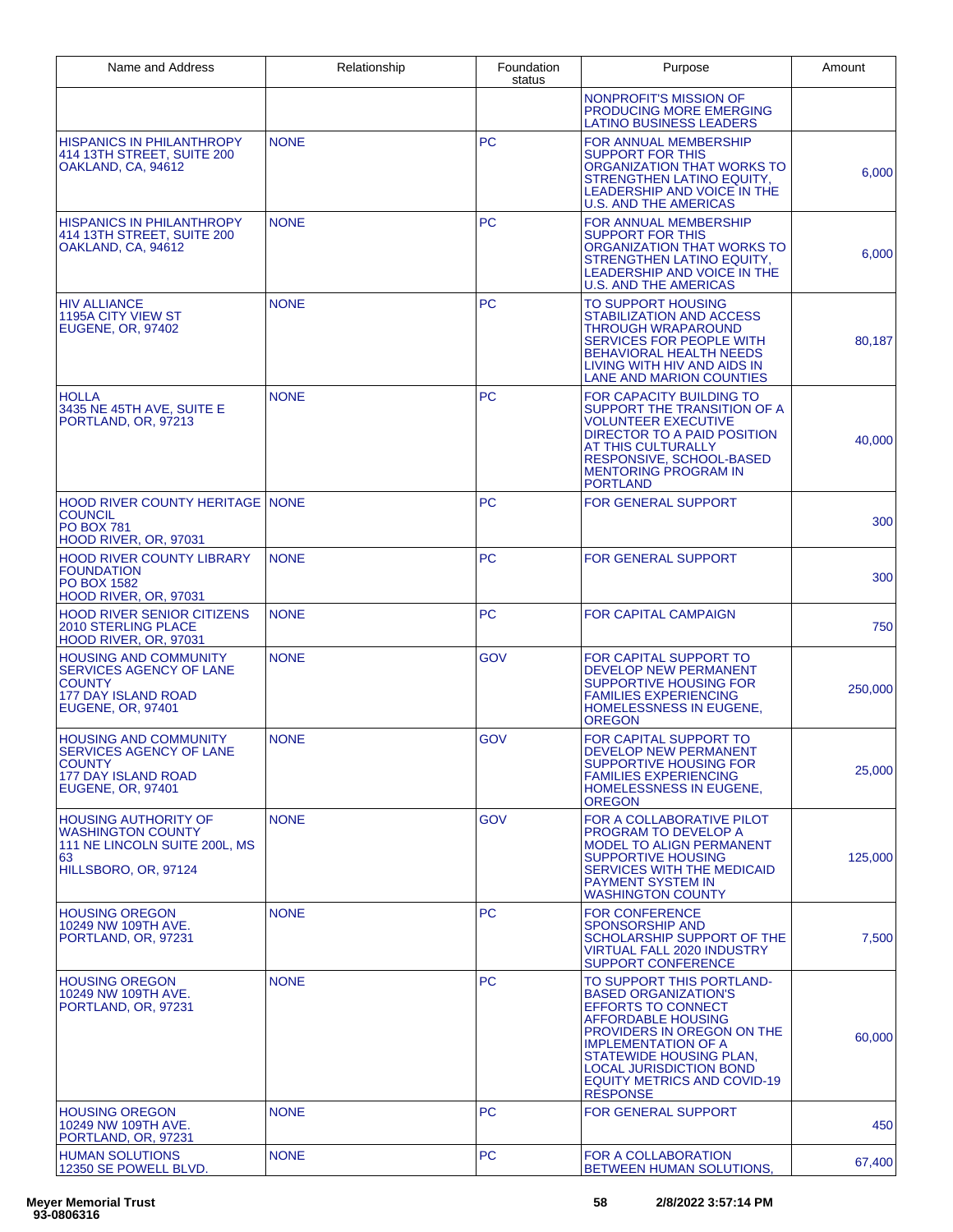| Name and Address                                                                                         | Relationship | Foundation<br>status | Purpose                                                                                                                                                                                                                                                                                                                                                                                                                                                     | Amount  |
|----------------------------------------------------------------------------------------------------------|--------------|----------------------|-------------------------------------------------------------------------------------------------------------------------------------------------------------------------------------------------------------------------------------------------------------------------------------------------------------------------------------------------------------------------------------------------------------------------------------------------------------|---------|
| PORTLAND, OR, 97236                                                                                      |              |                      | NORTHWEST HOUSING<br>ALTERNATIVES AND REACH CDC<br>AIMED AT MOBILIZING, TRAINING<br>AND SUPPORTING RESIDENTS<br>OF AFFORDABLE HOUSING AS<br>ADVOCATES ON THEIR OWN<br><b>BEHALF</b>                                                                                                                                                                                                                                                                         |         |
| <b>HUMAN SOLUTIONS</b><br>12350 SE POWELL BLVD.<br>PORTLAND, OR, 97236                                   | <b>NONE</b>  | <b>PC</b>            | TO BUILD 93 AFFORDABLE<br><b>HOUSING UNITS IN EAST</b><br>PORTLAND WITH ON-SITE<br><b>SUPPORT SERVICES FOR</b><br>PEOPLE LIVING ON LOW- AND<br><b>VERY-LOW INCOME</b>                                                                                                                                                                                                                                                                                       | 275,000 |
| <b>HUMAN SOLUTIONS</b><br>12350 SE POWELL BLVD.<br>PORTLAND, OR, 97236                                   | <b>NONE</b>  | <b>PC</b>            | <b>FOR GENERAL SUPPORT</b>                                                                                                                                                                                                                                                                                                                                                                                                                                  | 2,680   |
| <b>IMAGO DEI MINISTRIES</b><br><b>PO BOX 14278</b><br>PORTLAND, OR, 97293                                | <b>NONE</b>  | <b>PC</b>            | <b>FOR HOLLA MENTORS</b>                                                                                                                                                                                                                                                                                                                                                                                                                                    | 4,950   |
| <b>IMMIGRATION COUNSELING</b><br><b>SERVICE</b><br>519 SW PARK AVENUE - STE 610<br>PORTLAND, OR, 97205   | <b>NONE</b>  | <b>PC</b>            | <b>FOR IMMIGRATION LEGAL</b><br><b>SERVICES THAT PROVIDE</b><br><b>IMMEDIATE AND MEANINGFUL</b><br>ACCESS TO A HOST OF<br><b>FUNDAMENTAL HUMAN RIGHTS</b>                                                                                                                                                                                                                                                                                                   | 199,975 |
| <b>IMPACT IMMIGRATION</b><br>1130 SW MORRISON STREET<br>PORTLAND, OR, 97205                              | <b>NONE</b>  | <b>PC</b>            | TO PROVIDE ESSENTIAL<br><b>SCREENINGS AND EVALUATIONS</b><br>TO SUPPORT THE MENTAL<br><b>HEALTH OF LOW-INCOME</b><br><b>IMMIGRANTS AND REFUGEES</b><br><b>FACING DEPORTATION OR</b><br><b>IMMIGRATION HEARINGS: THIS</b><br><b>GRANT IS MADE AS PART OF</b><br>THE OREGON IMMIGRANT AND<br><b>REFUGEE FUNDERS</b><br>COLLABORATIVE, ADDRESSING<br><b>CRITICAL AND TIME-SENSITIVE</b><br><b>ISSUES FACING IMMIGRANTS</b><br><b>AND REFUGEES</b>              | 23,700  |
| <b>IMPACT NW</b><br>1785 NE SANDY BLVD SUITE 200<br>PORTLAND, OR, 97232                                  | <b>NONE</b>  | <b>PC</b>            | TO HIRE A RESIDENT SERVICES<br>SUPERVISOR TO SUPPORT AND<br><b>OVERSEE FIVE LOW-INCOME</b><br><b>HOUSING SITES ACROSS</b><br>CLACKAMAS. MULTNOMAH AND<br><b>WASHINGTON COUNTIES</b>                                                                                                                                                                                                                                                                         | 30,611  |
| <b>INCIGHT COMPANY</b><br>111 SW COLUMBIA ST., SUITE 940<br>PORTLAND, OR, 97201                          | <b>NONE</b>  | <b>PC</b>            | TO SUPPORT STUDENTS WITH<br><b>DISABILITIES ACROSS OREGON</b><br>BY PROVIDING TARGETED<br><b>CURRICULUM</b>                                                                                                                                                                                                                                                                                                                                                 | 40,000  |
| INDEPENDENT PUBLISHING<br><b>RESOURCE CENTER</b><br>318 SE MAIN STREET SUITE 155<br>PORTLAND, OR, 97214  | <b>NONE</b>  | <b>PC</b>            | TO HELP FUND 15 STUDIO<br><b>RESIDENCIES FOR BLACK,</b><br>INDIGENOUS AND PEOPLE OF<br><b>COLOR WRITERS AND VISUAL</b><br><b>ARTISTS</b>                                                                                                                                                                                                                                                                                                                    | 30,000  |
| <b>INNOVATION LAW LAB</b><br>333 SW 5TH AVE STE 200<br>PORTLAND, OR, 97204                               | <b>NONE</b>  | <b>PC</b>            | FOR LEGAL COUNSEL,<br>REPRESENTATION, LITIGATION.<br>ADVOCACY AND VOLUNTEER<br><b>MANAGEMENT IN CONNECTION</b><br>WITH THE DETENTION OF<br><b>IMMIGRANTS AT THE FEDERAL</b><br><b>CORRECTIONAL INSTITUTION IN</b><br>SHERIDAN, ORE.; THIS GRANT IS<br>AWARDED AS A PART OF THE<br>OREGON IMMIGRANT AND<br><b>REFUGEE FUNDERS</b><br><b>COLLABORATIVE, WHICH</b><br>ADDRESSES CRITICAL AND<br>TIME-SENSITIVE ISSUES FACING<br><b>IMMIGRANTS AND REFUGEES</b> | 110.000 |
| <b>INSTITUTE FOR NONPROFIT</b><br><b>NEWS</b><br>714 W OLYMPIC BLVD, SUITE 929<br>LOS ANGELES, CA, 90015 | <b>NONE</b>  | <b>PC</b>            | TO SUPPORT IN DEPTH<br>REPORTING OF THE STORIES<br>AND VOICES OF AMERICAN<br><b>INDIAN AND ALASKA NATIVE</b><br>PEOPLE THROUGHOUT OREGON                                                                                                                                                                                                                                                                                                                    | 55,000  |
| <b>INSTITUTE FOR NONPROFIT</b><br><b>NEWS</b><br>714 W OLYMPIC BLVD, SUITE 929<br>LOS ANGELES, CA, 90015 | <b>NONE</b>  | <b>PC</b>            | TO SUPPORT IN DEPTH<br>REPORTING OF THE STORIES<br>AND VOICES OF AMERICAN<br><b>INDIAN AND ALASKA NATIVE</b><br>PEOPLE THROUGHOUT OREGON                                                                                                                                                                                                                                                                                                                    | 25,000  |
| <b>INSTITUTE FOR NONPROFIT</b><br><b>NEWS</b><br>714 W OLYMPIC BLVD, SUITE 929                           | <b>NONE</b>  | <b>PC</b>            | FOR UNDERSCORE MEDIA, INC.                                                                                                                                                                                                                                                                                                                                                                                                                                  | 2,620   |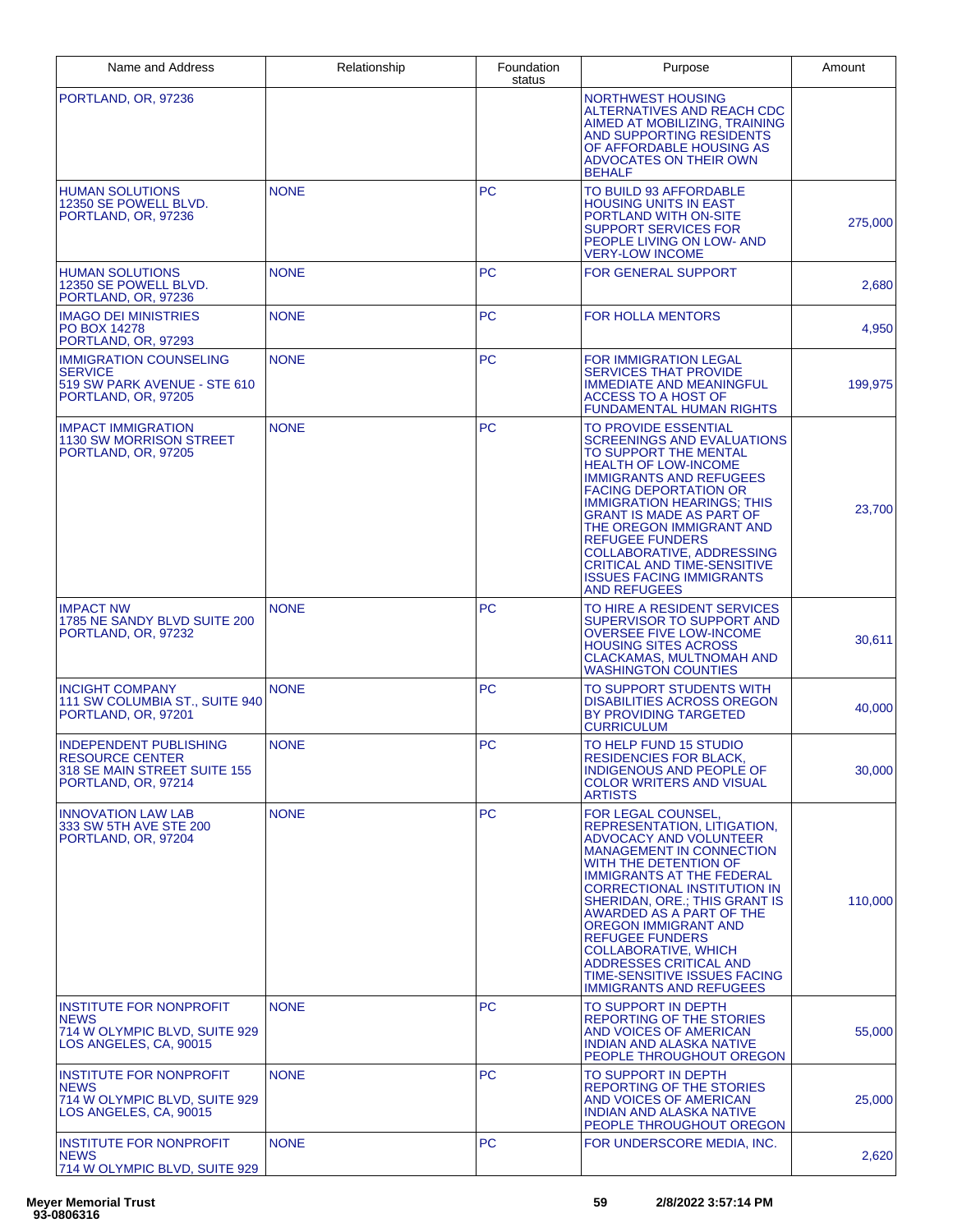| Name and Address                                                                                         | Relationship | Foundation<br>status | Purpose                                                                                                                                                                                                                                                                                                                                                                                 | Amount  |
|----------------------------------------------------------------------------------------------------------|--------------|----------------------|-----------------------------------------------------------------------------------------------------------------------------------------------------------------------------------------------------------------------------------------------------------------------------------------------------------------------------------------------------------------------------------------|---------|
| LOS ANGELES, CA, 90015                                                                                   |              |                      |                                                                                                                                                                                                                                                                                                                                                                                         |         |
| <b>INSTITUTE FOR NONPROFIT</b><br><b>NEWS</b><br>714 W OLYMPIC BLVD, SUITE 929<br>LOS ANGELES, CA, 90015 | <b>NONE</b>  | <b>PC</b>            | FOR UNDERSCORE MEDIA, INC.                                                                                                                                                                                                                                                                                                                                                              | 1,650   |
| <b>IRCO</b><br>10301 NE GLISAN STREET<br>PORTLAND, OR, 97220                                             | <b>NONE</b>  | <b>PC</b>            | TO REDUCE BARRIERS FOR<br><b>IMMIGRANTS AND REFUGEES IN</b><br><b>ACCESSING LEGAL</b><br><b>INFORMATION AND ASSISTANCE,</b><br><b>INCLUDING REFUGEE AND</b><br>ASYLUM STATUS ADJUSTMENT,<br>NATURALIZATION, DISABILITY<br><b>WAIVERS, WORK PERMITS.</b><br><b>GREEN CARD RENEWALS AND</b><br><b>CERTIFICATES OF CITIZENSHIP</b>                                                         | 100,000 |
| <b>IRCO</b><br>10301 NE GLISAN STREET<br>PORTLAND, OR, 97220                                             | <b>NONE</b>  | <b>PC</b>            | TO ADDRESS BARRIERS TO<br><b>ATTENDANCE AND ON-TRACK</b><br><b>GRADUATION FOR IMMIGRANT</b><br><b>AND REFUGEE ENGLISH</b><br>LANGUAGE LEARNERS IN<br><b>MALHEUR COUNTY</b>                                                                                                                                                                                                              | 135,000 |
| <b>IRCO, AFRICA HOUSE</b><br>10301 NE GLISAN STREET<br>PORTLAND, OR, 97220                               | <b>NONE</b>  | <b>PC</b>            | CONTINUATION OF ROLLING OUT<br>THE STUDENT SUCCESS ACT                                                                                                                                                                                                                                                                                                                                  | 25,000  |
| JEFFERSON COUNTY SCHOOL<br><b>DISTRICT 509-J</b><br>445 SE BUFF STREET<br><b>MADRAS, OR, 97741</b>       | <b>NONE</b>  | GOV                  | TO TRANSFORM THE<br><b>EDUCATION SYSTEM IN</b><br>JEFFERSON COUNTY BY<br><b>CREATING AN EQUITABLE AND</b><br>PERSONALIZED EXPERIENCE<br>FOR PRIORITY STUDENTS                                                                                                                                                                                                                           | 60,000  |
| JOHNSON CREEK WATERSHED<br><b>ASSOCIATION</b><br>4033 SE WOODSTOCK<br>PORTLAND, OR, 97202                | <b>NONE</b>  | <b>PC</b>            | TO SUPPORT RESTORATION<br><b>WORKFORCE TRAINING</b><br>PROGRAMS PROVIDED TO<br>NATIVE AMERICAN AND AFRICAN<br><b>AMERICAN YOUTH AND</b><br><b>COMMUNITY OUTREACH TO</b><br>DEEPEN EQUITY, DIVERSITY AND<br><b>INCLUSION IMPACT BY</b><br><b>ENGAGING MORE PEOPLE OF</b><br><b>COLOR AND IMMIGRANTS FROM</b><br>THE WATERSHED IN<br><b>STEWARDSHIP AND</b><br><b>RESTORATION EFFORTS</b> | 29,000  |
| JOIN<br>1435 NE 81ST AVE, SUITE 100<br>PORTLAND, OR, 97213                                               | <b>NONE</b>  | <b>PC</b>            | TO SUPPORT THE CREATION OF<br><b>MORE PERMANENT SUPPORTIVE</b><br>HOUSING IN THE PORTLAND<br><b>METRO AREA BY ELEVATING</b><br>THE VOICES OF PEOPLE WITH<br><b>LIVED EXPERIENCES IN PUBLIC</b><br>POLICY AND PLANNING<br><b>DECISIONS</b>                                                                                                                                               | 40,000  |
| JOIN<br>1435 NE 81ST AVE, SUITE 100<br>PORTLAND, OR, 97213                                               | <b>NONE</b>  | <b>PC</b>            | TO SUPPORT A COLLABORATIVE<br>EFFORT BETWEEN JOIN AND<br>STREET ROOTS TO UTILIZE<br>DIGITAL AND PRINT MEDIA TO<br><b>EDUCATE AND ENGAGE</b><br>OREGON COMMUNITIES IN<br><b>DISCUSSIONS ABOUT HOUSING</b><br><b>AND HOMELESS SERVICE</b><br><b>INVESTMENTS IN MULTNOMAH</b><br><b>COUNTY</b>                                                                                             | 47,000  |
| JOIN<br>1435 NE 81ST AVE, SUITE 100<br>PORTLAND, OR, 97213                                               | <b>NONE</b>  | <b>PC</b>            | TO EDUCATE AND INFORM<br><b>PUBLIC OFFICIALS STATEWIDE</b><br>ABOUT URGENT HOUSING<br><b>NEEDS AND PRIORITIES BY</b><br><b>ELEVATING AND CENTERING</b><br>THE VOICES OF THOSE WITH<br><b>LIVED EXPERIENCE OF</b><br>HOMELESSNESS AND EXTREME<br><b>HOUSING INSTABILITY</b>                                                                                                              | 66,492  |
| JOIN<br>1435 NE 81ST AVE, SUITE 100<br>PORTLAND, OR, 97213                                               | <b>NONE</b>  | <b>PC</b>            | <b>FOR GENERAL SUPPORT</b>                                                                                                                                                                                                                                                                                                                                                              | 75      |
| <b>JOIN</b><br>1435 NE 81ST AVE, SUITE 100<br>PORTLAND, OR, 97213                                        | <b>NONE</b>  | <b>PC</b>            | FOR GENERAL SUPPORT                                                                                                                                                                                                                                                                                                                                                                     | 360     |
| <b>JOSEPHINE COUNTY</b><br><b>FOUNDATION</b><br>651 MURPHY CREEK ROAD<br>GRANTS PASS, OR, 97527          | <b>NONE</b>  | <b>PC</b>            | TO SUPPORT THE GRADUATION<br>ASSISTANCE PROGRAM (GAP), A<br><b>COMMUNITY-BASED</b><br><b>COLLABORATION DESIGNED TO</b><br><b>INCREASE THE GRADUATION</b>                                                                                                                                                                                                                                | 64,000  |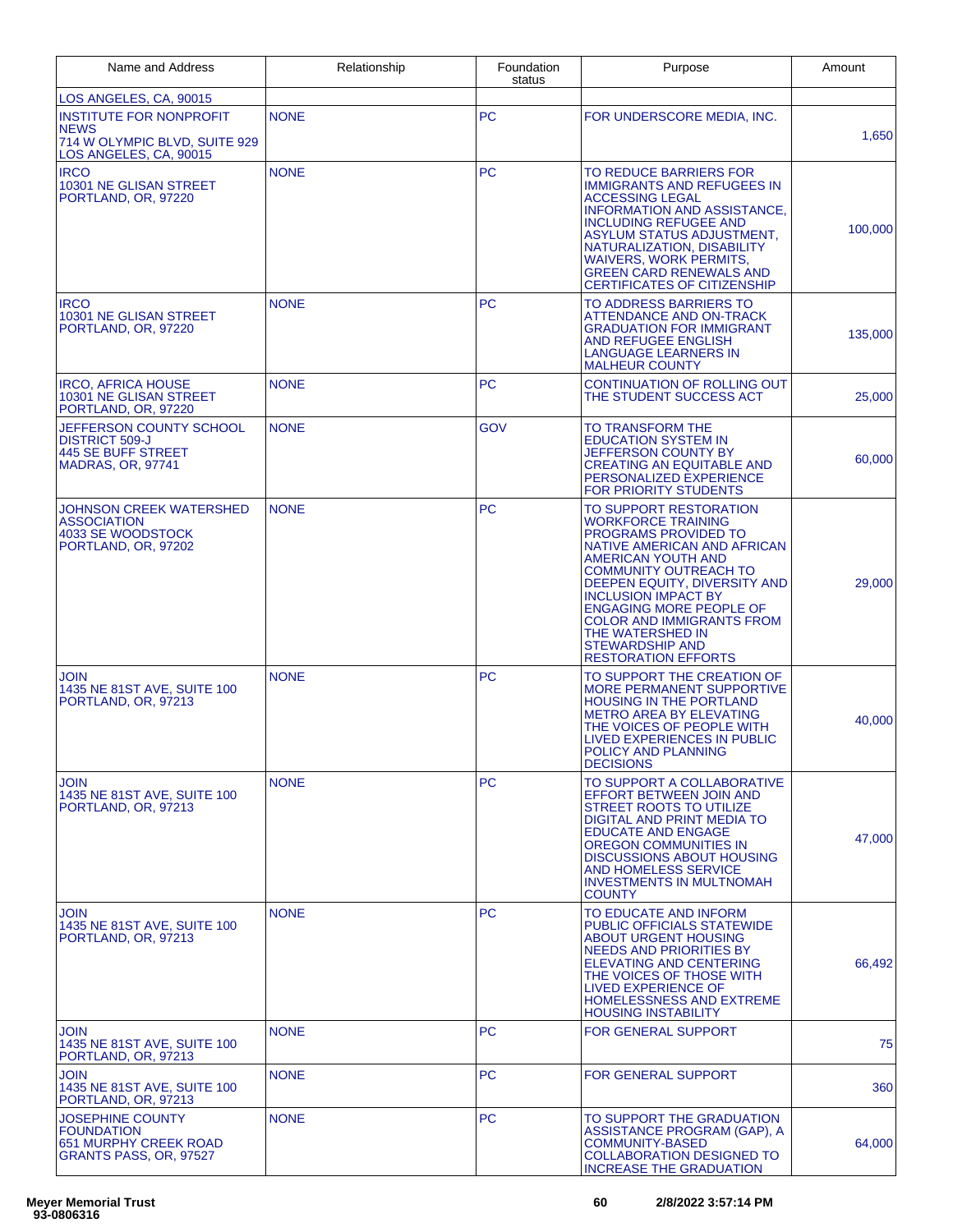| Name and Address                                                                                          | Relationship | Foundation<br>status | Purpose                                                                                                                                                                                                                                                                                                                                                                                                                                                                       | Amount  |
|-----------------------------------------------------------------------------------------------------------|--------------|----------------------|-------------------------------------------------------------------------------------------------------------------------------------------------------------------------------------------------------------------------------------------------------------------------------------------------------------------------------------------------------------------------------------------------------------------------------------------------------------------------------|---------|
|                                                                                                           |              |                      | <b>RATE OF STUDENTS FROM LOW</b><br><b>INCOME HOUSEHOLDS IN RURAL</b><br><b>JOSEPHINE COUNTY</b>                                                                                                                                                                                                                                                                                                                                                                              |         |
| <b>JOYFUL NOISE CHILD</b><br>DEVELOPMENT CENTERS INC.<br>333 SW 1ST AVENUE SUITE A<br>PORTLAND, OR, 97204 | <b>NONE</b>  | <b>PC</b>            | FOR GENERAL SUPPORT                                                                                                                                                                                                                                                                                                                                                                                                                                                           | 6,000   |
| <b>KAIROSPDX</b><br>4915 N GANTENBEIN AVE.<br>PORTLAND, OR, 97217                                         | <b>NONE</b>  | <b>PC</b>            | <b>FOR GENERAL OPERATING</b><br>SUPPORT OF THIS NON-PROFIT<br>ORGANIZATION FOCUSED ON<br>DELIVERING EXCELLENT,<br><b>EQUITABLE EDUCATION TO</b><br>UNDERSERVED CHILDREN,<br>THEIR FAMILIES AND THEIR<br><b>COMMUNITIES: THIS GRANT WAS</b><br><b>AWARDED AS PART OF THE</b><br>OREGON JUSTICE FOR BLACK<br>LIVES INITIATIVE, A FIVE-YEAR,<br>\$25 MILLION INVESTMENT IN<br><b>BLACK LEADERSHIP, BLACK-</b><br><b>SERVING ORGANIZATIONS AND</b><br><b>SYSTEMS-LEVEL CHANGE</b> | 200,000 |
| <b>KAIROSPDX</b><br>4915 N GANTENBEIN AVE.<br>PORTLAND, OR, 97217                                         | <b>NONE</b>  | <b>PC</b>            | TO REDUCE DISPARITIES AND<br><b>IMPROVE OUTCOMES FOR</b><br><b>PRIORITY STUDENTS IN</b><br><b>MULTNOMAH COUNTY THROUGH</b><br><b>CULTURALLY RESPONSIVE</b><br><b>TRAUMA-INFORMED PRACTICES</b>                                                                                                                                                                                                                                                                                | 100,000 |
| <b>KAIROSPDX</b><br>4915 N GANTENBEIN AVE.<br>PORTLAND, OR. 97217                                         | <b>NONE</b>  | <b>PC</b>            | <b>FOR GENERAL SUPPORT</b>                                                                                                                                                                                                                                                                                                                                                                                                                                                    | 1,500   |
| <b>KAIROSPDX</b><br>4915 N GANTENBEIN AVE.<br>PORTLAND, OR, 97217                                         | <b>NONE</b>  | <b>PC</b>            | <b>FOR GENERAL SUPPORT</b>                                                                                                                                                                                                                                                                                                                                                                                                                                                    | 1,875   |
| <b>KENTON ACTION PLAN</b><br>2209 N SCHOFIELD ST.<br>PORTLAND, OR, 97217                                  | <b>NONE</b>  | <b>PC</b>            | TO BUILD CAPACITY FOR<br><b>CULTURALLY SPECIFIC</b><br><b>ENVIRONMENTAL STEM</b><br><b>EDUCATION PROGRAMS TO</b><br><b>ELIMINATE PREDICTABLE</b><br><b>DISPARITIES IN EDUCATION AND</b><br><b>CAREERS FOR PRIORITY</b><br>STUDENTS IN THE PORTLAND<br><b>METRO AREA</b>                                                                                                                                                                                                       | 50,000  |
| <b>KENTON ACTION PLAN</b><br>2209 N SCHOFIELD ST.<br>PORTLAND, OR, 97217                                  | <b>NONE</b>  | <b>PC</b>            | TO SUPPORT THE ELSO<br><b>ORGANIZATION INVESTMENT</b><br><b>PROJECT</b>                                                                                                                                                                                                                                                                                                                                                                                                       | 38.005  |
| <b>KENTON ACTION PLAN</b><br>2209 N SCHOFIELD ST.<br>PORTLAND, OR, 97217                                  | <b>NONE</b>  | <b>PC</b>            | <b>TO PROVIDE CAPACITY</b><br><b>BUILDING SUPPORT FOR</b><br><b>INFRASTRUCTURE AND</b><br><b>PROGRAM STABILITY</b>                                                                                                                                                                                                                                                                                                                                                            | 75,000  |
| KIDS CLUB OF HARNEY COUNTY<br>267 S EGAN AVE<br><b>BURNS, OR, 97720</b>                                   | <b>NONE</b>  | PC.                  | TO SUPPORT INNOVATIVE<br><b>ACADEMIC PROGRAMMING THAT</b><br><b>WILL ADVANCE COLLEGE AND</b><br><b>CAREER READINESS FOR LOW-</b><br><b>INCOME, RURAL YOUTH IN</b><br><b>HARNEY COUNTY</b>                                                                                                                                                                                                                                                                                     | 25,000  |
| KIDS UNLIMITED OF OREGON<br><b>821 NORTH RIVERSIDE AVENUE</b><br>MEDFORD, OR, 97501                       | <b>NONE</b>  | <b>PC</b>            | TO SUPPORT KINDERGARTEN<br><b>READINESS FOR PRIORITY</b><br><b>STUDENTS THROUGH</b><br><b>CONTINUED IMPLEMENTATION</b><br>OF THE FAMILY AND LITERACY<br><b>RESOURCE CENTER, A FAMILY-</b><br><b>FRIENDLY LITERACY CENTER IN</b><br><b>JACKSON COUNTY</b>                                                                                                                                                                                                                      | 185,000 |
| KLAMATH SISKIYOU WILDLANDS<br><b>CENTER</b><br>3185 EAST MAIN ST.<br>ASHLAND, OR, 97520                   | <b>NONE</b>  | <b>PC</b>            | TO ADVOCATE FOR FOREST<br><b>MANAGEMENT POLICIES THAT</b><br><b>PRIORITIZE CLIMATE</b><br><b>RESILIENCY IN SOUTHWEST</b><br>OREGON'S PUBLIC LANDS AND<br><b>LOCAL COMMUNITIES</b>                                                                                                                                                                                                                                                                                             | 140,000 |
| KNOW AGENDA FOUNDATION<br>5401 NE 48TH AVENUE<br>PORTLAND, OR, 97218                                      | <b>NONE</b>  | <b>PC</b>            | <b>FOR A FOOD SYSTEMS</b><br><b>FELLOWSHIP PROGRAM THAT</b><br>WILL BUILD THE CAPACITY OF<br><b>ASPIRING FOOD SYSTEMS</b><br><b>LEADERS OF COLOR</b>                                                                                                                                                                                                                                                                                                                          | 125,000 |
| <b>LAKE HEALTH DISTRICT</b><br><b>700 SOUTH J STREET</b><br>LAKEVIEW, OR, 97630                           | <b>NONE</b>  | <b>PC</b>            | FOR CAPACITY BUILDING TO<br>SUPPORT THIS ORGANIZATION<br><b>THAT PROVIDES PERMANENT</b><br>SUPPORTIVE HOUSING<br>SERVICES TO PEOPLE WITH                                                                                                                                                                                                                                                                                                                                      | 57,000  |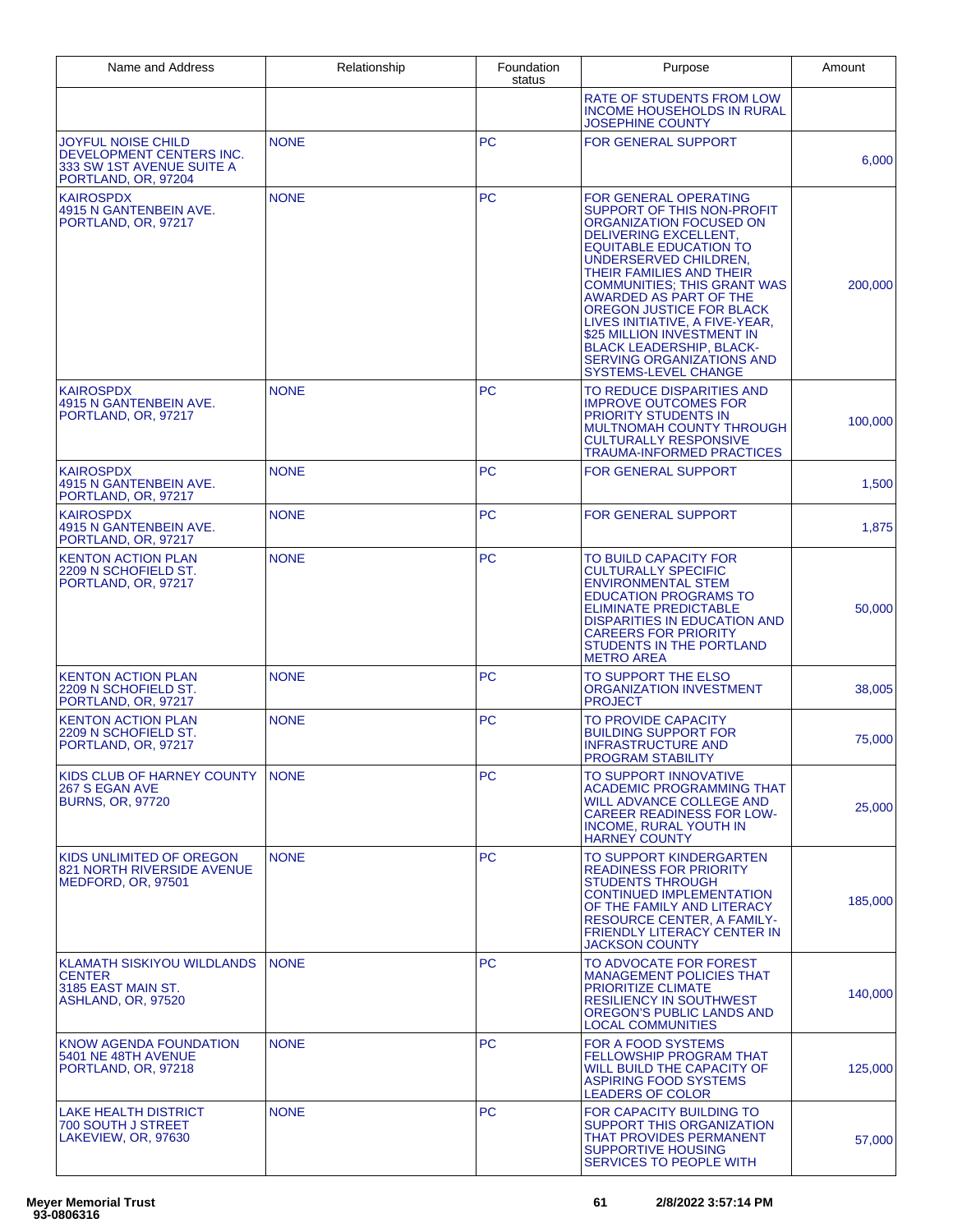| Name and Address                                                                                                 | Relationship | Foundation<br>status | Purpose                                                                                                                                                                                                             | Amount  |
|------------------------------------------------------------------------------------------------------------------|--------------|----------------------|---------------------------------------------------------------------------------------------------------------------------------------------------------------------------------------------------------------------|---------|
|                                                                                                                  |              |                      | <b>DISABILITIES AND PEOPLE</b><br>LIVING ON LOW-INCOMES IN<br><b>LAKE COUNTY</b>                                                                                                                                    |         |
| <b>LATINO COMMUNITY</b><br><b>ASSOCIATION</b><br>2445 NE DIVISION ST. STE 200<br><b>BEND, OR, 97703</b>          | <b>NONE</b>  | <b>PC</b>            | TO IMPROVE LATINX STUDENT<br><b>ACHIEVEMENT AND LEADERSHIP</b><br><b>SKILLS THROUGH SCHOOL-</b><br><b>BASED SPANISH LITERACY AND</b><br><b>PARENT ENGAGEMENT IN</b><br>CENTRAL OREGON                               | 60,000  |
| <b>LATINO COMMUNITY</b><br><b>ASSOCIATION</b><br>2445 NE DIVISION ST. STE 200<br><b>BEND, OR, 97703</b>          | <b>NONE</b>  | <b>PC</b>            | CONTINUATION OF ROLLING OUT<br>THE STUDENT SUCCESS ACT                                                                                                                                                              | 25,000  |
| <b>LATINO COMMUNITY</b><br><b>ASSOCIATION</b><br>2445 NE DIVISION ST. STE 200<br><b>BEND, OR, 97703</b>          | <b>NONE</b>  | <b>PC</b>            | <b>FOR GENERAL SUPPORT</b>                                                                                                                                                                                          | 20,000  |
| <b>LATINO NETWORK</b><br>410 NE 18TH AVE<br>PORTLAND, OR, 97232                                                  | <b>NONE</b>  | <b>PC</b>            | TO FUND A CULTURALLY-<br><b>APPROPRIATE HUMAN</b><br><b>RESOURCES DEPARTMENT FOR</b><br>THE LATINO NETWORK SO IT<br><b>CAN IMPROVE PROGRAM</b><br><b>DELIVERY TO PORTLAND'S</b><br><b>LATINO COMMUNITY</b>          | 50,000  |
| <b>LATINO NETWORK</b><br><b>410 NE 18TH AVE</b><br>PORTLAND, OR, 97232                                           | <b>NONE</b>  | <b>PC</b>            | FOR OPERATING SUPPORT OF<br>THIS CULTURALLY-SPECIFIC<br>ORGANIZATION WORKING TO<br>POSITIVELY TRANSFORM THE<br><b>LIVES OF LATINX YOUTH.</b><br><b>FAMILIES AND COMMUNITIES</b><br><b>THROUGHOUT PORTLAND</b>       | 100,000 |
| <b>LATINO NETWORK</b><br>410 NE 18TH AVE<br>PORTLAND, OR, 97232                                                  | <b>NONE</b>  | <b>PC</b>            | FOR PROJECT SUPPORT FOR<br><b>PUBLIC EDUCATION RELATED TO</b><br>A PROPOSED POLICE<br><b>ACCOUNTABILITY SYSTEM IN</b><br><b>PORTLAND</b>                                                                            | 50,000  |
| <b>LATINO NETWORK</b><br>410 NE 18TH AVE<br>PORTLAND, OR, 97232                                                  | <b>NONE</b>  | <b>PC</b>            | FOR GENERAL SUPPORT                                                                                                                                                                                                 | 1,500   |
| <b>LATINO NETWORK</b><br>410 NE 18TH AVE<br>PORTLAND, OR, 97232                                                  | <b>NONE</b>  | <b>PC</b>            | <b>FOR GENERAL SUPPORT</b>                                                                                                                                                                                          | 750     |
| <b>LAWYERS CAMPAIGN FOR</b><br><b>EQUAL JUSTICE</b><br>620 SW FIFTH AVENUE, SUITE<br>1225<br>PORTLAND, OR, 97204 | <b>NONE</b>  | <b>PC</b>            | <b>FOR GENERAL SUPPORT</b>                                                                                                                                                                                          | 1,590   |
| <b>LEAVEN COMMUNITY</b><br>5431 NE 20TH AVE.<br>PORTLAND, OR, 97211                                              | <b>NONE</b>  | <b>PC</b>            | TO SUPPORT THE LEAVEN<br><b>COMMUNITY LAND AND</b><br><b>HOUSING COALITION</b><br>ORGANIZING CONGREGATIONS<br><b>ACROSS FIVE COUNTIES TO</b><br><b>BUILD AFFORDABLE HOUSING</b><br>ON FAITH COMMUNITY-OWNED<br>LAND | 102,440 |
| LEBANON AREA HABITAT FOR<br><b>HUMANITY</b><br>566 S. MAIN STREET<br>LEBANON, OR, 97355                          | <b>NONE</b>  | PC.                  | PROJECT SUPPORT TO IMPROVE<br><b>HOUSING STABILITY THROUGH</b><br><b>HOUSING REPAIRS FOR</b><br><b>SENIORS, DISABLED PEOPLE</b><br>AND FAMILIES LIVING ON LOW-<br><b>INCOME IN EAST LINN COUNTY</b>                 | 50,000  |
| <b>LEGACY HEALTH FOUNDATION</b><br><b>PO BOX 4484</b><br>PORTLAND, OR, 97208                                     | <b>NONE</b>  | <b>PC</b>            | <b>FOR UNITY CENTER</b>                                                                                                                                                                                             | 2,000   |
| <b>LEGACY HEALTH FOUNDATION</b><br><b>PO BOX 4484</b><br>PORTLAND, OR, 97208                                     | <b>NONE</b>  | PC.                  | <b>FOR GENERAL SUPPORT</b>                                                                                                                                                                                          | 1,500   |
| <b>LIFEWORKS NW</b><br>14600 NW CORNELL ROAD<br>PORTLAND, OR, 97229                                              | <b>NONE</b>  | PC.                  | FOR GENERAL SUPPORT                                                                                                                                                                                                 | 750     |
| <b>LINFIELD COLLEGE</b><br>900 SE BAKER STREET<br>MCMINNVILLE, OR, 97128                                         | <b>NONE</b>  | <b>PC</b>            | FOR DIVERSITY GIFT ACCOUNT                                                                                                                                                                                          | 750     |
| <b>LOMAKATSI RESTORATION</b><br><b>PROJECT</b><br><b>645 WASHINGTON ST</b><br>ASHLAND, OR, 97520                 | <b>NONE</b>  | PC.                  | TO SUPPORT INTEGRATION OF<br>THE PROMOTORA PROGRAM<br><b>INTO THIS ORGANIZATION THAT</b><br><b>WORKS WITH TRIBES AND LOW-</b><br><b>INCOME, FOREST-BASED</b><br><b>COMMUNITIES IN SOUTHERN</b>                      | 60,000  |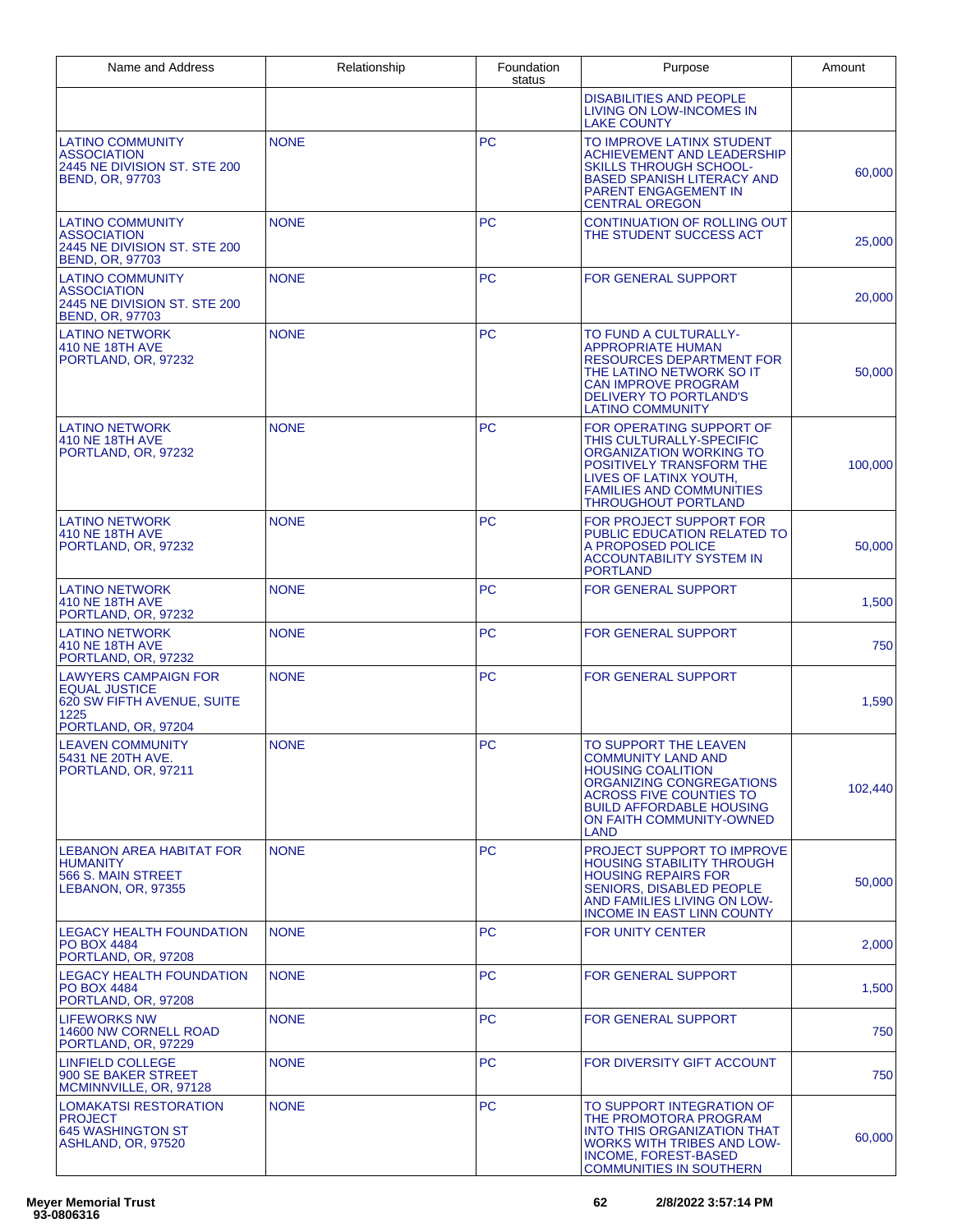| Name and Address                                                                                         | Relationship | Foundation<br>status | Purpose                                                                                                                                                                                                                                                                                                                                                                                                                       | Amount  |
|----------------------------------------------------------------------------------------------------------|--------------|----------------------|-------------------------------------------------------------------------------------------------------------------------------------------------------------------------------------------------------------------------------------------------------------------------------------------------------------------------------------------------------------------------------------------------------------------------------|---------|
|                                                                                                          |              |                      | OREGON AND NORTHERN<br><b>CALIFORNIA</b>                                                                                                                                                                                                                                                                                                                                                                                      |         |
| <b>LOMAKATSI RESTORATION</b><br><b>PROJECT</b><br><b>645 WASHINGTON ST</b><br>ASHLAND, OR, 97520         | <b>NONE</b>  | <b>PC</b>            | <b>FOR GENERAL OPERATING</b><br><b>SUPPORT OF THIS</b><br><b>ORGANIZATION THAT MERGES</b><br>ON-THE-GROUND RESTORATION<br><b>BASED ON TRADITIONAL</b><br>ECOLOGICAL KNOWLEDGE AND<br><b>ECOSYSTEM MANAGEMENT</b><br><b>WITH COMMUNITY</b><br><b>ENGAGEMENT, EDUCATION AND</b><br><b>WORKFORCE DEVELOPMENT</b>                                                                                                                 | 200,000 |
| <b>LOMAKATSI RESTORATION</b><br><b>PROJECT</b><br><b>645 WASHINGTON ST</b><br>ASHLAND, OR, 97520         | <b>NONE</b>  | <b>PC</b>            | <b>FOR GENERAL OPERATING</b><br><b>SUPPORT OF THIS</b><br>ORGANIZATION THAT MERGES<br>ON-THE-GROUND RESTORATION<br><b>BASED ON TRADITIONAL</b><br>ECOLOGICAL KNOWLEDGE AND<br><b>ECOSYSTEM MANAGEMENT</b><br><b>WITH COMMUNITY</b><br><b>ENGAGEMENT, EDUCATION AND</b><br><b>WORKFORCE DEVELOPMENT</b>                                                                                                                        | 25,000  |
| <b>LONG TOM WATERSHED</b><br><b>COUNCIL</b><br>751 S. DANEBO AVENUE<br><b>EUGENE, OR, 97402</b>          | <b>NONE</b>  | <b>PC</b>            | FOR COMPLETION OF A<br><b>FLOODPLAIN INUNDATION</b><br>MAPPING FOR 160 MILES OF THE<br><b>WILLAMETTE RIVER</b>                                                                                                                                                                                                                                                                                                                | 39,723  |
| <b>LONG TOM WATERSHED</b><br><b>COUNCIL</b><br>751 S. DANEBO AVENUE<br><b>EUGENE, OR, 97402</b>          | <b>NONE</b>  | <b>PC</b>            | FOR COMPLETION OF THE FINAL<br>PHASE OF A LARGE-SCALE<br><b>FLOODPLAIN REFORESTATION</b><br>EFFORT AT THE SNAG BOAT<br><b>BEND PROJECT SITE IN LINN</b><br><b>COUNTY</b>                                                                                                                                                                                                                                                      | 30,273  |
| <b>LOOKING GLASS COMMUNITY</b><br><b>SERVICES</b><br>1790 W. 11TH AVENUE, SUITE 200<br>EUGENE, OR, 97402 | <b>NONE</b>  | <b>PC</b>            | TO EXPAND A SCHOOL-BASED<br><b>COUNSELING PROGRAM</b><br>SERVING LOW-INCOME YOUTH<br><b>THROUGHOUT RURAL LANE</b><br><b>COUNTY</b>                                                                                                                                                                                                                                                                                            | 56,574  |
| <b>LUCKIAMUTE WATERSHED</b><br><b>COUNCIL</b><br>165 D STREET<br>INDEPENDENCE, OR, 97351                 | <b>NONE</b>  | <b>PC</b>            | TO EXPAND UPON EXISTING<br>FOREST-FLOODPLAIN<br><b>RESTORATION WORK AT THE</b><br>LUCKIAMUTE STATE NATURAL<br>AREA BY 60 ACRES                                                                                                                                                                                                                                                                                                | 149,305 |
| <b>LUKE-DORF</b><br>8915 SW CENTER STREET<br><b>TIGARD, OR, 97223</b>                                    | <b>NONE</b>  | <b>PC</b>            | <b>TO SUPPORT DEEPER</b><br><b>ENGAGEMENT WITH DIVERSITY.</b><br><b>EQUITY AND INCLUSION WORK</b><br><b>WITHIN THE ORGANIZATION'S</b><br><b>HOUSING PORTFOLIO</b>                                                                                                                                                                                                                                                             | 105,225 |
| <b>MACG VISION</b><br>4940 NE 8TH AVE<br>PORTLAND, OR, 97211                                             | <b>NONE</b>  | <b>PC</b>            | FOR OPERATING SUPPORT TO<br><b>REDUCE SOCIAL ISOLATION BY</b><br><b>CONNECTING COMMUNITY</b><br><b>MEMBERS</b>                                                                                                                                                                                                                                                                                                                | 35,000  |
| <b>MANO A MANO</b><br>2921 SADDLE CLUB ST SE 1009<br><b>SALEM, OR, 97317</b>                             | <b>NONE</b>  | PC.                  | TO FUND OPERATIONS OF<br><b>RADIO PODER, A NEW FULL-</b><br>POWER FM COMMUNITY, NON-<br><b>COMMERCIAL RADIO STATION</b><br>THAT WILL ATTEMPT TO REACH<br>350,000 LATINX THROUGHOUT<br>THE WILLAMETTE VALLEY                                                                                                                                                                                                                   | 60,000  |
| <b>MANO A MANO</b><br>2921 SADDLE CLUB ST SE 1009<br><b>SALEM, OR, 97317</b>                             | <b>NONE</b>  | PC.                  | FOR OPERATING SUPPORT OF<br>THIS ORGANIZATION PROVIDING<br>SERVICES AND WORKING TO<br><b>INCREASE LATINX GRASSROOTS</b><br>ORGANIZING IN THE MID-<br><b>WILLAMETTE VALLEY</b>                                                                                                                                                                                                                                                 | 75,000  |
| <b>MASLOW PROJECT</b><br>500 MONROE STREET<br>MEDFORD, OR, 97501                                         | <b>NONE</b>  | <b>PC</b>            | FOR OPERATING SUPPORT OF<br><b>THIS GRASSROOTS</b><br>ORGANIZATION WORKING TO<br>OFFER EVERY HOMELESS CHILD<br>AND YOUTH IN JACKSON AND<br>JOSEPHINE COUNTIES THE<br><b>OPPORTUNITY FOR A BETTER</b><br>LIFE BY PROVIDING RESOURCES<br>FOR BASIC NEEDS, REMOVING<br><b>BARRIERS TO EDUCATION AND</b><br><b>EMPLOYMENT AND FOSTERING</b><br>SELF-SUFFICIENCY IN A<br><b>COLLABORATIVE AND</b><br><b>EMPOWERING ENVIRONMENT</b> | 25,000  |
| <b>MAXVILLE HERITAGE</b><br><b>INTERPRETIVE CENTER</b><br>103 N MAIN STREET                              | <b>NONE</b>  | PC.                  | TO SUPPORT ACQUISITION.<br><b>ARCHAEOLOGICAL</b><br><b>EXPLORATION AND</b>                                                                                                                                                                                                                                                                                                                                                    | 120,000 |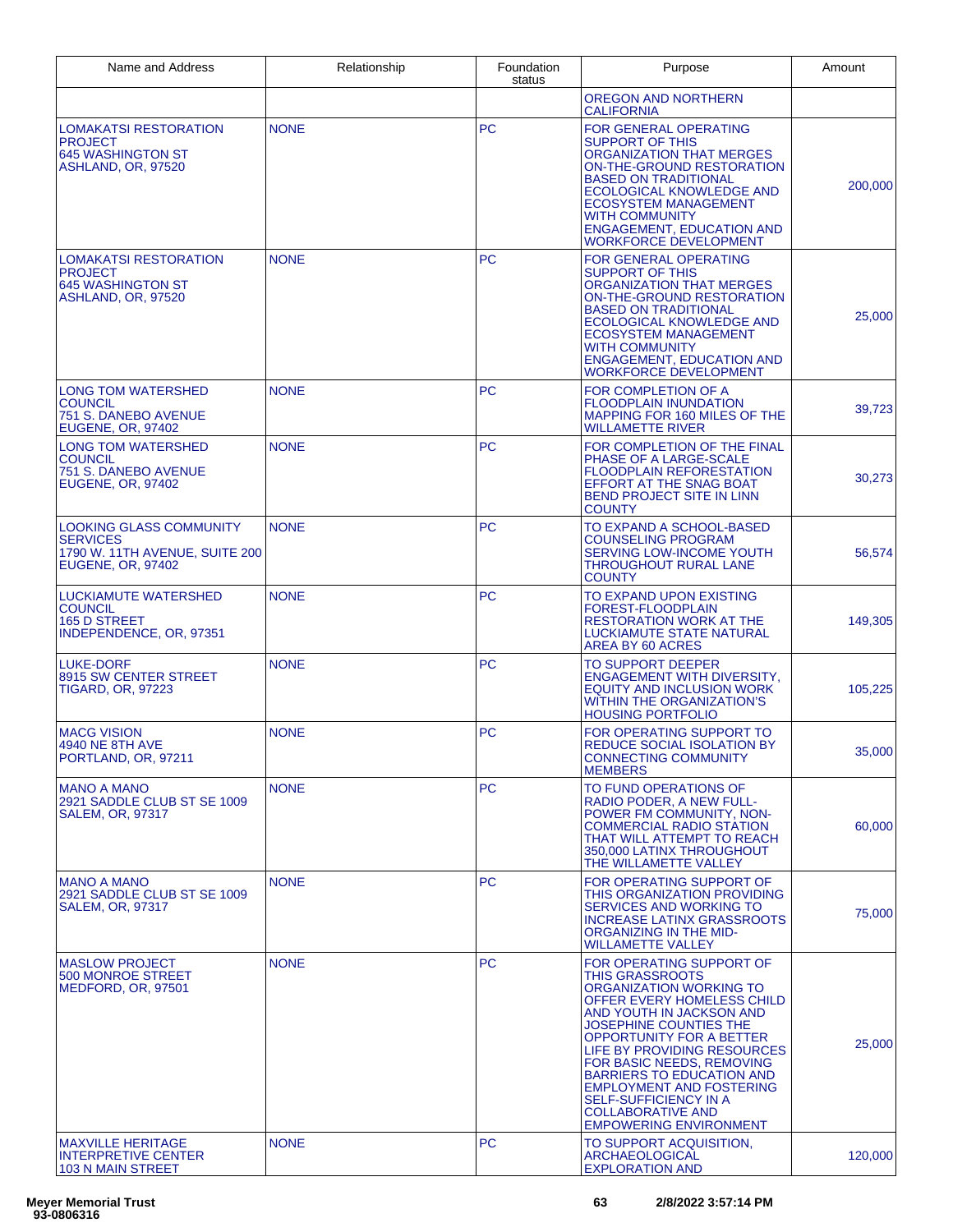| Name and Address                                                                                | Relationship | Foundation<br>status | Purpose                                                                                                                                                                                                                         | Amount  |
|-------------------------------------------------------------------------------------------------|--------------|----------------------|---------------------------------------------------------------------------------------------------------------------------------------------------------------------------------------------------------------------------------|---------|
| <b>JOSEPH, OR, 97846</b>                                                                        |              |                      | INTERPRETIVE DEVELOPMENT<br>OF THE ORIGINAL MAXVILLE<br><b>TOWNSITE</b>                                                                                                                                                         |         |
| <b>MCKENZIE RIVER GATHERING</b><br><b>FOUNDATION</b><br>411 NE 19TH AVE.<br>PORTLAND, OR, 97232 | <b>NONE</b>  | <b>PC</b>            | FOR THE ROGUE VALLEY RELIEF<br><b>FUND, A CRUCIAL RELIEF</b><br><b>EFFORT SUPPORTING PEOPLE</b><br><b>MOST IMPACTED BY WILDFIRES</b><br>IN THE ROGUE VALLEY REGION                                                              | 25,000  |
| <b>MCKENZIE RIVER GATHERING</b><br><b>FOUNDATION</b><br>411 NE 19TH AVE.<br>PORTLAND, OR, 97232 | <b>NONE</b>  | <b>PC</b>            | FOR THE SINCE TIME<br><b>IMMEMORIAL FUND, AN EFFORT</b><br><b>TO RAPIDLY DEPLOY</b><br><b>RESOURCES TO TRIBAL</b><br><b>COMMUNITIES ACROSS THE</b><br><b>REGION WHEN OPPORTUNITY</b><br>OR NEED ARISES                          | 60,000  |
| <b>MCKENZIE RIVER GATHERING</b><br><b>FOUNDATION</b><br>411 NE 19TH AVE.<br>PORTLAND, OR, 97232 | <b>NONE</b>  | <b>PC</b>            | FOR THE OREGON WORKER<br>RELIEF INFRASTRUCTURE FUND                                                                                                                                                                             | 200,000 |
| <b>MCKENZIE RIVER GATHERING</b><br><b>FOUNDATION</b><br>411 NE 19TH AVE.<br>PORTLAND, OR, 97232 | <b>NONE</b>  | PC                   | TO SUPPORT THE SINCE TIME<br><b>IMMEMORIAL FUND FOR COVID-</b><br><b>19 RELIEF FOR TRIBES AND</b><br><b>NATIVE COMMUNITIES</b>                                                                                                  | 100,000 |
| <b>MCKENZIE RIVER GATHERING</b><br><b>FOUNDATION</b><br>411 NE 19TH AVE.<br>PORTLAND, OR, 97232 | <b>NONE</b>  | <b>PC</b>            | TO SUPPORT THE OREGON<br><b>WORKER RELIEF COALITION'S</b><br><b>MANAGEMENT OF A</b><br><b>COMMUNITY-LED. CROSS-</b><br><b>SECTOR RELIEF SYSTEM TO</b><br><b>SUPPORT UNDOCUMENTED</b><br><b>WORKERS IMPACTED BY COVID-</b><br>19 | 550,000 |
| MCKENZIE RIVER GATHERING<br><b>FOUNDATION</b><br>411 NE 19TH AVE.<br>PORTLAND, OR, 97232        | <b>NONE</b>  | <b>PC</b>            | FOR GENERAL OPERATING<br><b>SUPPORT OF THIS</b><br>ORGANIZATION THAT INSPIRES<br>PEOPLE TO WORK TOGETHER<br><b>FOR JUSTICE</b>                                                                                                  | 200,000 |
| <b>MCKENZIE RIVER GATHERING</b><br><b>FOUNDATION</b><br>411 NE 19TH AVE.<br>PORTLAND, OR, 97232 | <b>NONE</b>  | <b>PC</b>            | FOR THE CHUUSH FUND: WATER<br><b>FOR WARM SPRINGS</b>                                                                                                                                                                           | 108     |
| <b>MCKENZIE RIVER GATHERING</b><br><b>FOUNDATION</b><br>411 NE 19TH AVE.<br>PORTLAND, OR, 97232 | <b>NONE</b>  | <b>PC</b>            | <b>FOR GENERAL SUPPORT</b>                                                                                                                                                                                                      | 150     |
| <b>MCKENZIE RIVER GATHERING</b><br><b>FOUNDATION</b><br>411 NE 19TH AVE.<br>PORTLAND, OR, 97232 | <b>NONE</b>  | <b>PC</b>            | <b>FOR GENERAL SUPPORT</b>                                                                                                                                                                                                      | 1,545   |
| MCKENZIE RIVER GATHERING<br><b>FOUNDATION</b><br>411 NE 19TH AVE.<br>PORTLAND, OR, 97232        | <b>NONE</b>  | <b>PC</b>            | FOR THE CHU'USH FUND                                                                                                                                                                                                            | 75      |
| <b>MCKENZIE RIVER GATHERING</b><br><b>FOUNDATION</b><br>411 NE 19TH AVE.<br>PORTLAND, OR, 97232 | <b>NONE</b>  | <b>PC</b>            | FOR GENERAL SUPPORT                                                                                                                                                                                                             | 417     |
| <b>MCKENZIE RIVER GATHERING</b><br><b>FOUNDATION</b><br>411 NE 19TH AVE.<br>PORTLAND, OR, 97232 | <b>NONE</b>  | <b>PC</b>            | FOR GENERAL SUPPORT                                                                                                                                                                                                             | 1,120   |
| <b>MCKENZIE RIVER GATHERING</b><br><b>FOUNDATION</b><br>411 NE 19TH AVE.<br>PORTLAND, OR, 97232 | <b>NONE</b>  | <b>PC</b>            | <b>FOR GENERAL SUPPORT</b>                                                                                                                                                                                                      | 750     |
| <b>MCKENZIE RIVER GATHERING</b><br><b>FOUNDATION</b><br>411 NE 19TH AVE.<br>PORTLAND, OR, 97232 | <b>NONE</b>  | <b>PC</b>            | <b>FOR CHUUSH FUND</b>                                                                                                                                                                                                          | 600     |
| <b>MCKENZIE RIVER GATHERING</b><br><b>FOUNDATION</b><br>411 NE 19TH AVE.<br>PORTLAND, OR, 97232 | <b>NONE</b>  | <b>PC</b>            | FOR GENERAL SUPPORT                                                                                                                                                                                                             | 300     |
| <b>MCKENZIE RIVER GATHERING</b><br><b>FOUNDATION</b><br>411 NE 19TH AVE.<br>PORTLAND, OR, 97232 | <b>NONE</b>  | <b>PC</b>            | FOR ROGUE VALLEY RELIEF<br><b>FUND</b>                                                                                                                                                                                          | 300     |
| <b>MCKENZIE RIVER GATHERING</b><br><b>FOUNDATION</b>                                            | <b>NONE</b>  | <b>PC</b>            | <b>FOR CHU'USH FUND</b>                                                                                                                                                                                                         | 600     |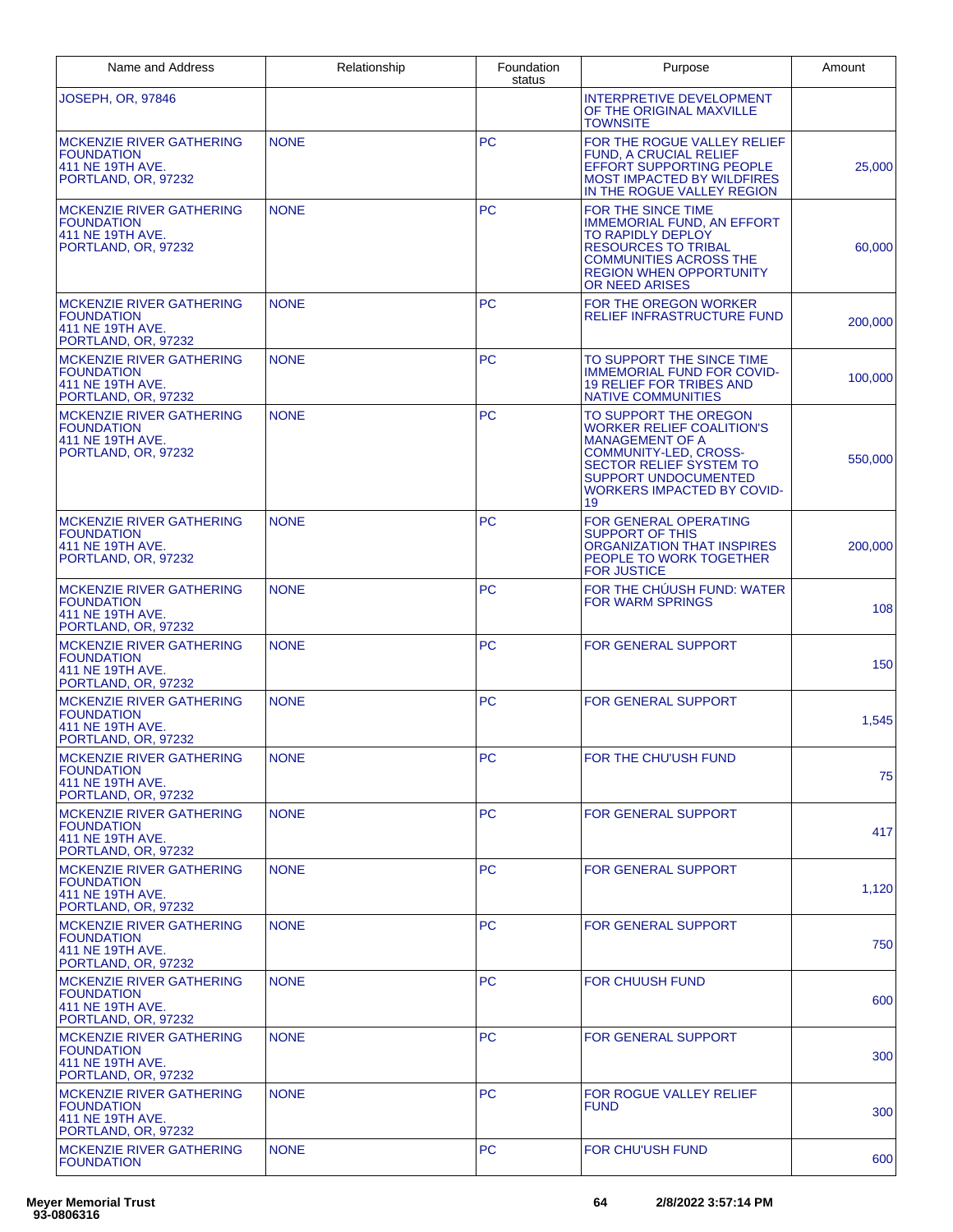| Name and Address                                                                                                 | Relationship | Foundation<br>status | Purpose                                                                                                                                                                                | Amount  |
|------------------------------------------------------------------------------------------------------------------|--------------|----------------------|----------------------------------------------------------------------------------------------------------------------------------------------------------------------------------------|---------|
| 411 NE 19TH AVE.<br>PORTLAND, OR, 97232                                                                          |              |                      |                                                                                                                                                                                        |         |
| <b>MCKENZIE RIVER GATHERING</b><br><b>FOUNDATION</b><br>411 NE 19TH AVE.<br>PORTLAND, OR, 97232                  | <b>NONE</b>  | <b>PC</b>            | <b>FOR GENERAL SUPPORT</b>                                                                                                                                                             | 320     |
| <b>MCKENZIE RIVER GATHERING</b><br><b>FOUNDATION</b><br>411 NE 19TH AVE.<br>PORTLAND, OR, 97232                  | <b>NONE</b>  | <b>PC</b>            | <b>FOR GENERAL SUPPORT</b>                                                                                                                                                             | 640     |
| <b>MCKENZIE RIVER TRUST</b><br><b>120 SHELTON MCMURPHEY</b><br><b>BLVD SUITE 270</b><br><b>EUGENE, OR, 97401</b> | <b>NONE</b>  | <b>PC</b>            | FOR TECHNICAL ASSISTANCE TO<br>DEVELOP A DIVERSITY, EQUITY<br>AND INCLUSION PLAN TO<br><b>INFORM LAND CONSERVATION</b><br><b>PROGRAMS</b>                                              | 35,000  |
| <b>MCKENZIE RIVER TRUST</b><br><b>120 SHELTON MCMURPHEY</b><br><b>BLVD SUITE 270</b><br><b>EUGENE, OR, 97401</b> | <b>NONE</b>  | <b>PC</b>            | FOR PUBLIC EDUCATION AND<br><b>COMMUNICATIONS RELATED TO</b><br>THE 2020 HOLIDAY FARM FIRE                                                                                             | 10,000  |
| <b>MENTE</b><br><b>PO BOX 2251</b><br>BEAVERTON, OR, 97075                                                       | <b>NONE</b>  | <b>PC</b>            | FOR THE SCHOLARSHIP<br><b>PROGRAM</b>                                                                                                                                                  | 750     |
| <b>MERCY CORPS</b><br><b>45 SW ANKENY</b><br>PORTLAND, OR, 97204                                                 | <b>NONE</b>  | <b>PC</b>            | <b>FOR GENERAL SUPPORT</b>                                                                                                                                                             | 464     |
| <b>MERCY CORPS</b><br><b>45 SW ANKENY</b><br>PORTLAND, OR, 97204                                                 | <b>NONE</b>  | PC.                  | FOR SUPPORT OF PROGRAMS IN<br><b>OREGON</b>                                                                                                                                            | 750     |
| <b>METROPOLITAN PUBLIC</b><br><b>DEFENDER SERVICE</b><br>630 SW 5TH AVE., SUITE 500<br>PORTLAND, OR, 97204       | <b>NONE</b>  | <b>PC</b>            | FOR CONTINUED SUPPORT OF<br>THE REMOVAL DEFENSE<br>PROJECT TO PREVENT AND<br><b>CONFRONT EFFORTS TO</b><br><b>DEPORT OREGONIANS</b><br><b>THROUGH FREE LEGAL</b><br><b>SERVICES</b>    | 150,262 |
| <b>MICRO ENTERPRISE SERVICES</b><br>OF OREGON<br>4008 NE MARTIN LUTHER KING<br>JR. BLVD.<br>PORTLAND, OR, 97212  | <b>NONE</b>  | <b>PC</b>            | <b>FOR PARTICIPATION IN A</b><br><b>PRESENTATION</b>                                                                                                                                   | 500     |
| <b>MICRO ENTERPRISE SERVICES</b><br>OF OREGON<br>4008 NE MARTIN LUTHER KING<br>JR. BLVD.<br>PORTLAND, OR, 97212  | <b>NONE</b>  | <b>PC</b>            | <b>FOR PARTICIPATION IN A PANEL</b><br><b>PRESENTATION</b>                                                                                                                             | 500     |
| <b>MICRO ENTERPRISE SERVICES</b><br>OF OREGON<br>4008 NE MARTIN LUTHER KING<br>JR. BLVD.<br>PORTLAND, OR, 97212  | <b>NONE</b>  | <b>PC</b>            | FOR PROJECT SUPPORT OF<br>THIS ORGANIZATION'S LOAN<br><b>FORGIVENESS PROGRAM</b><br><b>SUPPORTING BLACK</b><br><b>ENTREPRENEURS</b>                                                    | 200,000 |
| <b>MID-COLUMBIA ECONOMIC</b><br><b>DEVELOPMENT DISTRICT</b><br>802 CHENOWITH LOOP ROAD<br>THE DALLES, OR. 97058  | <b>NONE</b>  | <b>GOV</b>           | TO SUPPORT IMPLEMENTATION<br>OF THE HOOD RIVER COUNTY<br><b>ENERGY PLAN TO INCREASE</b><br><b>ENERGY RESILIENCE AND</b><br><b>EQUITABLE ACCESS TO CLEAN</b><br><b>ENERGY SOLUTIONS</b> | 65,000  |
| <b>MID-COLUMBIA HEALTH</b><br><b>FOUNDATION</b><br>1700 E 19TH STREET<br>THE DALLES, OR, 97058                   | <b>NONE</b>  | <b>PC</b>            | <b>FOR LINEAR ACCELERATOR</b><br><b>PROJECT</b>                                                                                                                                        | 600     |
| <b>MIDDLE FORK WILLAMETTE</b><br><b>WATERSHED COUNCIL</b><br>38259 WHEELER RD.<br><b>DEXTER, OR, 97431</b>       | <b>NONE</b>  | <b>PC</b>            | FOR PARTICIPATION IN AN<br><b>EDUCATIONAL WEBINAR ON</b><br>ADVANCING RACIAL EQUITY IN<br><b>FRESHWATER FUNDING</b>                                                                    | 1,000   |
| MID-WILLAMETTE VALLEY<br><b>COMMUNITY ACTION AGENCY</b><br>2475 CENTER STREET NE<br>SALEM, OR, 97301             | <b>NONE</b>  | PC.                  | TO ESTABLISH THE ARCHES<br><b>FAMILY STABILIZATION</b><br>PROGRAM, WHICH IS A FAMILY-<br><b>FOCUSED STABILIZATION</b><br>PROGRAM FOR FAMILIES LIVING<br>IN THE MID-WILLAMETTE VALLEY   | 63,000  |
| <b>MID-WILLAMETTE VALLEY</b><br><b>COMMUNITY ACTION AGENCY</b><br>2475 CENTER STREET NE<br>SALEM, OR, 97301      | <b>NONE</b>  | <b>PC</b>            | TO SUPPORT HOUSING RENTAL<br><b>ACCESS FOR LATINX</b><br><b>INDIVIDUALS WHO ARE JUSTICE-</b><br><b>INVOLVED IN MULTNOMAH</b><br><b>COUNTY</b>                                          | 75,000  |
| <b>MIRACLE THEATRE PC</b><br>425 SE 6TH AVENUE<br>PORTLAND, OR, 97214                                            | <b>NONE</b>  | <b>PC</b>            | <b>FOR PROGRAMMING AND</b><br><b>OPERATIONAL SUPPORT SO</b><br>MILAGRO CAN CONTINUE TO                                                                                                 | 70,000  |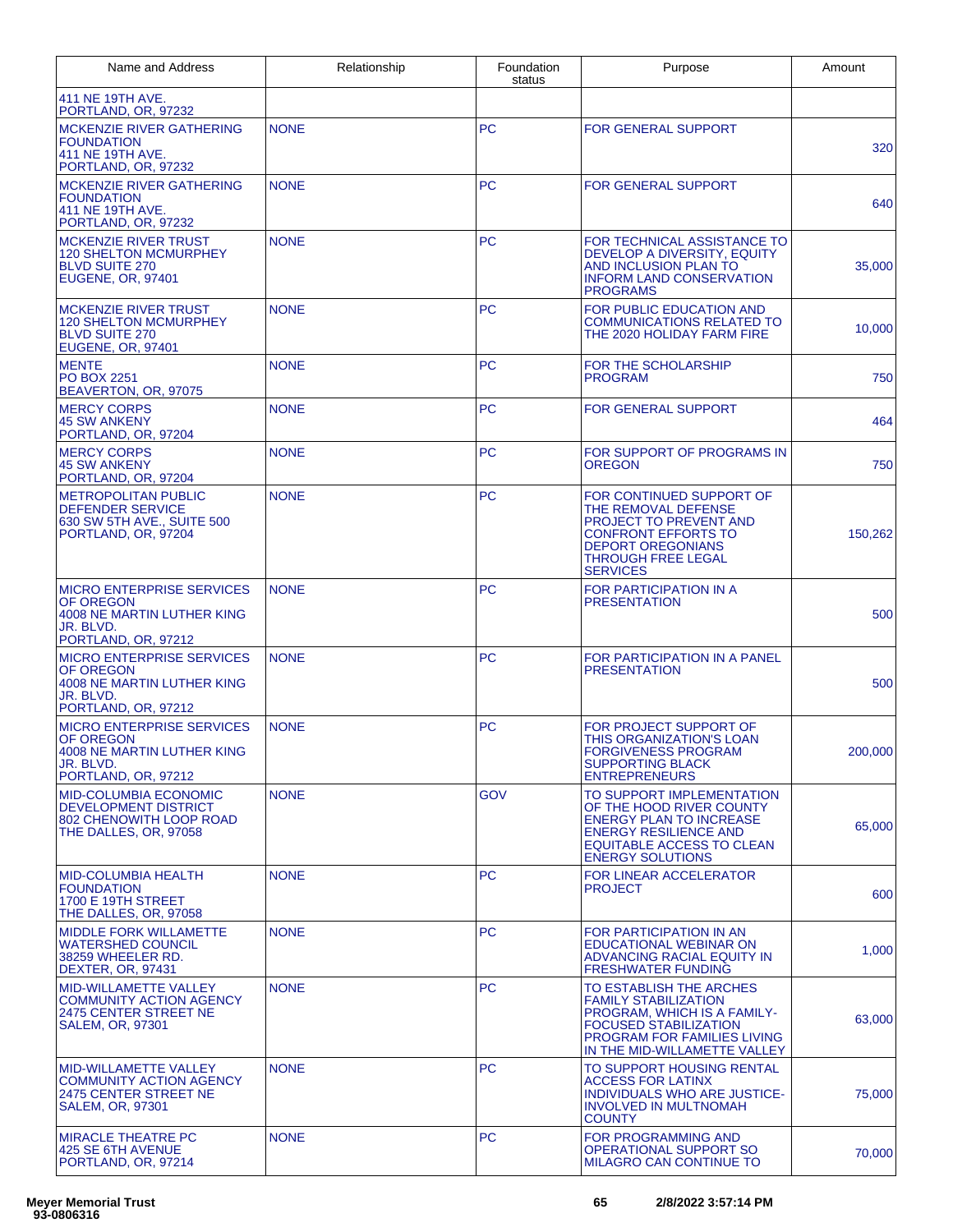| Name and Address                                                                                                         | Relationship | Foundation<br>status | Purpose                                                                                                                                                                                                                                            | Amount  |
|--------------------------------------------------------------------------------------------------------------------------|--------------|----------------------|----------------------------------------------------------------------------------------------------------------------------------------------------------------------------------------------------------------------------------------------------|---------|
|                                                                                                                          |              |                      | <b>PRESENT ITS</b><br><b>GROUNDBREAKING LATINO</b><br>SPECIFIC ARTS TO PORTLAND<br><b>AND OREGON AUDIENCES</b>                                                                                                                                     |         |
| <b>MOMENTUM ALLIANCE</b><br>630 NE KILLINGSWORTH #11689<br>PORTLAND, OR, 97211                                           | <b>NONE</b>  | <b>PC</b>            | TO STRENGTHEN OREGON'S<br>YOUTH-LED SOCIAL JUSTICE<br><b>MOVEMENTS BY SUPPORTING</b><br>BIPOC YOUTH OF COLOR AND<br><b>CREATING OPPORTUNITIES FOR</b><br>YOUTH ORGANIZING AND<br><b>HEALING IN THE PORTLAND</b><br><b>METRO AREA AND BEYOND</b>    | 100,000 |
| <b>MOMENTUM ALLIANCE</b><br>630 NE KILLINGSWORTH #11689<br>PORTLAND, OR, 97211                                           | <b>NONE</b>  | <b>PC</b>            | TO STRENGTHEN OREGON'S<br>YOUTH-LED SOCIAL JUSTICE<br>MOVEMENTS BY SUPPORTING<br>YOUTH-OF-COLOR-LED<br><b>ORGANIZATIONS AND</b><br>SUPPORTING THEIR ROLES AS<br><b>CHANGES AGENTS TOWARD A</b><br><b>MORE EQUITABLE AND JUST</b><br><b>SOCIETY</b> | 100,000 |
| <b>MULTNOMAH EDUCATION</b><br><b>SERVICE DISTRICT</b><br>11611 NE AINSWORTH CIRCLE<br>PORTLAND, OR, 97220                | <b>NONE</b>  | <b>GOV</b>           | TO ADVANCE EDUCATION<br><b>EQUITY FOR RACIALLY AND</b><br>LINGUISTICALLY DIVERSE<br><b>STUDENTS THROUGH</b><br><b>INCREASING EDUCATOR</b><br><b>WORKFORCE DIVERSITY IN</b><br><b>MULTNOMAH COUNTY</b>                                              | 123,000 |
| <b>MULTNOMAH MONTHLY</b><br><b>MEETING OF FRIENDS</b><br>4312 SE STARK<br>PORTLAND, OR, 97214                            | <b>NONE</b>  | <b>PC</b>            | FOR IMMIGRATION SUPPORT<br><b>FUND</b>                                                                                                                                                                                                             | 2,610   |
| <b>MULTNOMAH MONTHLY</b><br><b>MEETING OF FRIENDS</b><br>4312 SE STARK<br>PORTLAND, OR, 97214                            | <b>NONE</b>  | <b>PC</b>            | <b>FOR FRIENDS FOR RACIAL</b><br><b>JUSTICE FUND</b>                                                                                                                                                                                               | 450     |
| <b>MULTNOMAH MONTHLY</b><br><b>MEETING OF FRIENDS</b><br>4312 SE STARK<br>PORTLAND, OR, 97214                            | <b>NONE</b>  | <b>PC</b>            | <b>FOR IMMIGRATION FUND</b>                                                                                                                                                                                                                        | 1,580   |
| <b>MULTNOMAH MONTHLY</b><br><b>MEETING OF FRIENDS</b><br>4312 SE STARK<br>PORTLAND, OR, 97214                            | <b>NONE</b>  | <b>PC</b>            | FOR IMMIGRATION SUPPORT<br><b>FUND</b>                                                                                                                                                                                                             | 2,160   |
| <b>MUSLIM EDUCATIONAL TRUST</b><br>10330 SW SCHOLLS FERRY<br><b>ROAD</b><br><b>TIGARD, OR, 97223</b>                     | <b>NONE</b>  | <b>PC</b>            | <b>FOR GENERAL OPERATING</b><br><b>SUPPORT FOR THIS</b><br><b>ORGANIZATION THAT CREATS</b><br>AN OPEN, EMPOWERING AND<br><b>COLLABORATIVE ATMOSPHERE</b><br>WITHIN THE MUSLIM<br><b>COMMUNITY IN THE GREATER</b><br>PORTLAND-METRO AREA            | 75,000  |
| <b>MUSLIM EDUCATIONAL TRUST</b><br>10330 SW SCHOLLS FERRY<br><b>ROAD</b><br><b>TIGARD, OR, 97223</b>                     | <b>NONE</b>  | <b>PC</b>            | <b>FOR GENERAL SUPPORT</b>                                                                                                                                                                                                                         | 105     |
| <b>NAMI OREGON</b><br>4701 SE 24TH AVE., SUITE E<br>PORTLAND, OR, 97202                                                  | <b>NONE</b>  | <b>PC</b>            | FOR GENERAL SUPPORT                                                                                                                                                                                                                                | 225     |
| NARAL PRO-CHOICE OREGON<br><b>FOUNDATION</b><br>610 SW ALDER ST, SUITE 1000<br>PORTLAND, OR, 97205                       | <b>NONE</b>  | PC.                  | <b>FOR GENERAL SUPPORT</b>                                                                                                                                                                                                                         | 300     |
| NASCOSTO, LLC<br>241 SW 3RD AVE<br><b>ONTARIO, OR, 97914</b>                                                             | <b>NONE</b>  | <b>NC</b>            | FOR CAPITAL SUPPORT TO<br><b>DEVELOP 64 AFFORDABLE</b><br><b>TOWNHOMES IN ONTARIO</b>                                                                                                                                                              | 175,000 |
| NATIONAL COMMITTEE FOR<br><b>RESPONSIVE PHILANTHROPY</b><br>1900 L STREET NW, SUITE 825<br>WASHINGTON, DC, 20036         | <b>NONE</b>  | PC.                  | FOR OPERATING SUPPORT FOR<br>THIS ORGANIZATION THAT<br><b>WORKS TO CREATE LONG-TERM</b><br><b>CHANGE FOR MARGINALIZED</b><br><b>COMMUNITIES</b>                                                                                                    | 12,000  |
| <b>NATIONAL INDIAN CHILD</b><br><b>WELFARE ASSOCIATION</b><br>5100 S MACADAM AVENUE,<br>SUITE 300<br>PORTLAND, OR, 97239 | <b>NONE</b>  | PC.                  | FOR OPERATING SUPPORT OF<br>THIS PORTLAND-BASED<br><b>NATIONAL ORGANIZATION</b><br>DEDICATED TO THE WELL-BEING<br>OF AMERICAN INDIAN AND<br>ALASKA NATIVE CHILDREN AND<br><b>FAMILIES</b>                                                          | 120,000 |
| <b>NATIONAL INDIAN CHILD</b>                                                                                             | <b>NONE</b>  | <b>PC</b>            | FOR PARTICIPATION IN A                                                                                                                                                                                                                             | 1,000   |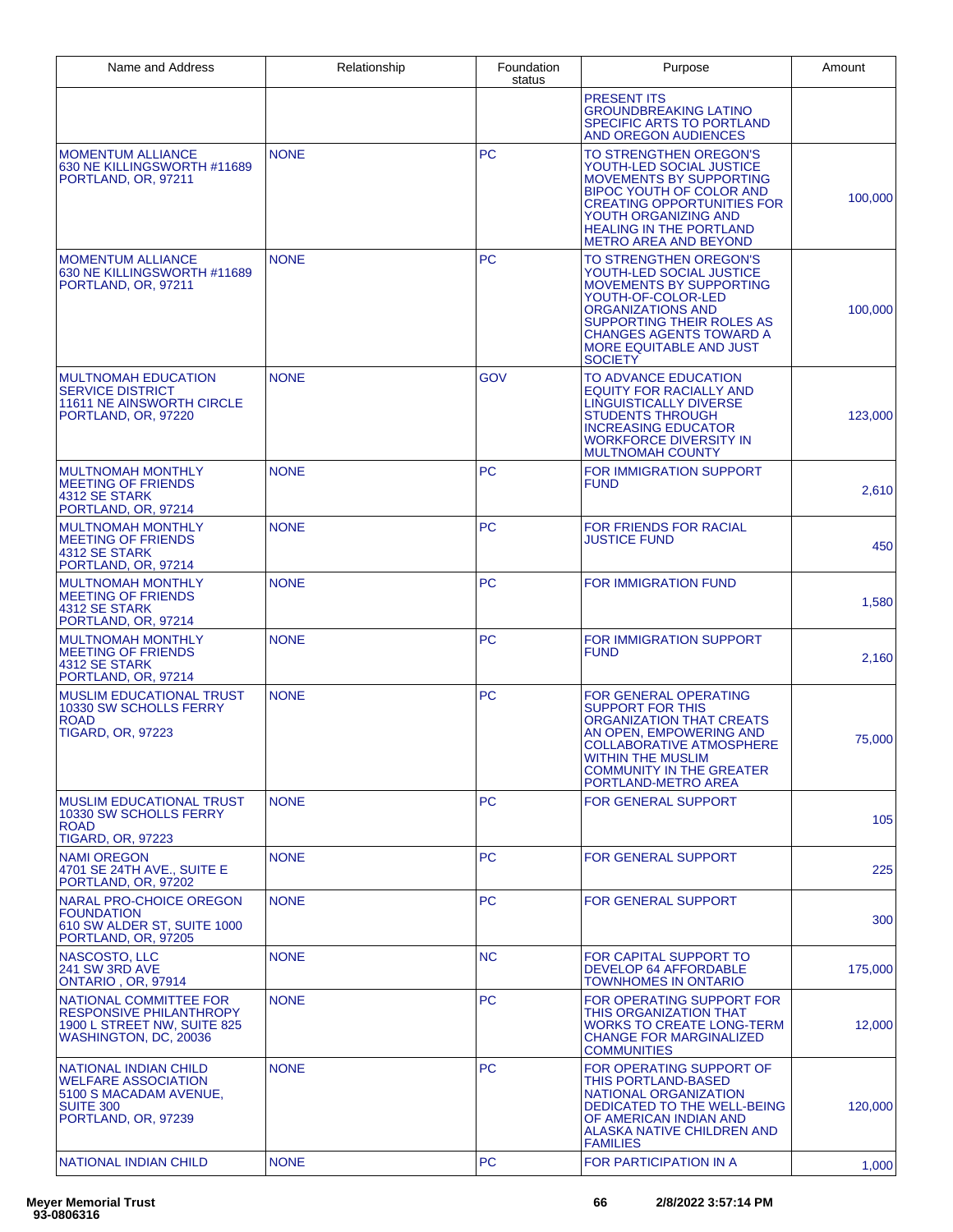| Name and Address                                                                                                         | Relationship | Foundation<br>status | Purpose                                                                                                                                                                                                                                                                                                                                    | Amount  |
|--------------------------------------------------------------------------------------------------------------------------|--------------|----------------------|--------------------------------------------------------------------------------------------------------------------------------------------------------------------------------------------------------------------------------------------------------------------------------------------------------------------------------------------|---------|
| <b>WELFARE ASSOCIATION</b><br>5100 S MACADAM AVENUE,<br><b>SUITE 300</b><br>PORTLAND, OR, 97239                          |              |                      | <b>PRESENTATION</b>                                                                                                                                                                                                                                                                                                                        |         |
| NATIONAL PUBLIC EDUCATION<br><b>SUPPORT FUND</b><br>1900 L ST. NW, SUITE 520<br>WASHINGTON, DC, 20036                    | <b>NONE</b>  | <b>PC</b>            | FOR ANNUAL MEMBERSHIP IN<br>THIS NATIONAL HUB FOR<br><b>CONVENING AND CONNECTING</b><br><b>INFLUENTIAL LEADERS IN</b><br>EDUCATION PHILANTHROPY,<br>ADVOCACY, RESEARCH, POLICY<br><b>AND PRACTICE</b>                                                                                                                                      | 10,000  |
| NATIVE AMERICAN YOUTH AND<br><b>FAMILY CENTER</b><br>5135 NE COLUMBIA BOULEVARD<br>PORTLAND, OR, 97218                   | <b>NONE</b>  | <b>PC</b>            | TO SUPPORT A NEW COLUMBIA<br><b>RIVER TRIBAL HOUSING ENTITY.</b><br>PROVIDING MANAGEMENT<br><b>SERVICES AND COMMUNITY</b><br><b>DEVELOPMENT FOR</b><br><b>INDIGENOUS PEOPLE LIVING</b><br>ALONG THE COLUMBIA RIVER                                                                                                                         | 125,000 |
| NATIVE AMERICAN YOUTH AND<br><b>FAMILY CENTER</b><br>5135 NE COLUMBIA BOULEVARD<br>PORTLAND, OR, 97218                   | <b>NONE</b>  | <b>PC</b>            | TO ELIMINATE BARRIERS TO<br><b>COLLEGE AND CAREER</b><br>READINESS AND CULTIVATE A<br>STRONGER COLLEGE-GOING<br><b>CULTURE WITHIN PORTLAND'S</b><br>NATIVE AMERICAN COMMUNITY                                                                                                                                                              | 61,667  |
| NATIVE AMERICAN YOUTH AND<br><b>FAMILY CENTER</b><br>5135 NE COLUMBIA BOULEVARD<br>PORTLAND, OR, 97218                   | <b>NONE</b>  | <b>PC</b>            | <b>TO SUPPORT COSTS</b><br><b>ASSOCIATED WITH</b><br>PARTICIPATING IN THE<br><b>PLANNING AND</b><br><b>IMPLEMENTATION OF THE</b><br><b>STUDENT SUCCESS ACT</b>                                                                                                                                                                             | 25,000  |
| <b>NATIVE AMERICAN YOUTH AND</b><br><b>FAMILY CENTER</b><br>5135 NE COLUMBIA BOULEVARD<br>PORTLAND, OR, 97218            | <b>NONE</b>  | <b>PC</b>            | <b>FOR GENERAL OPERATING</b><br><b>SUPPORT OF THIS</b><br>ORGANIZATION THAT PROVIDES<br><b>CULTURALLY-SPECIFIC</b><br>PROGRAMMING AND SERVICES<br>THAT SUPPORT PERSONAL<br><b>SUCCESS AND BALANCE</b><br><b>THROUGH CULTURAL</b><br><b>EMPOWERMENT</b>                                                                                     | 40,000  |
| NATIVE AMERICAN YOUTH AND<br><b>FAMILY CENTER</b><br>5135 NE COLUMBIA BOULEVARD<br>PORTLAND, OR, 97218                   | <b>NONE</b>  | <b>PC</b>            | FOR PARTICIPATION IN THE<br><b>HOUSING LEADERS ANTIRACIST</b><br><b>COHORT, A LEADERSHIP</b><br>DEVELOPMENT OPPORTUNITY<br>TO INCREASE RACIAL JUSTICE<br><b>COMMITMENT AMONG</b><br><b>AFFORDABLE HOUSING</b><br>ORGANIZATIONS AND IMPROVE<br>THE SECTOR'S UNDERSTANDING<br>OF HOW TO ADVANCE<br>DIVERSITY, EQUITY AND<br><b>INCLUSION</b> | 15,000  |
| NATIVE AMERICAN YOUTH AND<br><b>FAMILY CENTER</b><br>5135 NE COLUMBIA BOULEVARD<br>PORTLAND, OR, 97218                   | <b>NONE</b>  | <b>PC</b>            | <b>FOR GENERAL SUPPORT</b>                                                                                                                                                                                                                                                                                                                 | 1,500   |
| NATIVE AMERICAN YOUTH AND<br><b>FAMILY CENTER</b><br>5135 NE COLUMBIA BOULEVARD<br>PORTLAND, OR, 97218                   | <b>NONE</b>  | <b>PC</b>            | <b>FOR GENERAL SUPPORT</b>                                                                                                                                                                                                                                                                                                                 | 450     |
| NATIVE AMERICAN YOUTH AND<br><b>FAMILY CENTER</b><br>5135 NE COLUMBIA BOULEVARD<br>PORTLAND, OR, 97218                   | <b>NONE</b>  | <b>PC</b>            | FOR GENERAL SUPPORT                                                                                                                                                                                                                                                                                                                        | 375     |
| <b>NATIVE AMERICANS IN</b><br>PHILANTHROPY<br>1000 ALAMEDA ST, SUITE 116<br>LOS ANGELES, CA, 90012                       | <b>NONE</b>  | <b>PC</b>            | FOR ANNUAL MEMBERSHIP                                                                                                                                                                                                                                                                                                                      | 15,000  |
| <b>NATIVE ARTS AND CULTURES</b><br><b>FOUNDATION</b><br>707 SW WASHINGTON ST 11TH<br><b>FLOOR</b><br>PORTLAND, OR, 97205 | <b>NONE</b>  | <b>PC</b>            | FOR PROJECT SUPPORT OF A<br><b>FEASIBILITY STUDY</b>                                                                                                                                                                                                                                                                                       | 195,000 |
| NATIVE ARTS AND CULTURES<br><b>FOUNDATION</b><br>707 SW WASHINGTON ST 11TH<br><b>FLOOR</b><br>PORTLAND, OR, 97205        | <b>NONE</b>  | <b>PC</b>            | <b>FOR GENERAL SUPPORT</b>                                                                                                                                                                                                                                                                                                                 | 300     |
| <b>NATIVE FISH SOCIETY</b><br>813 7TH AVE. SUITE 200A<br>OREGON CITY, OR, 97045                                          | <b>NONE</b>  | <b>PC</b>            | TO GROW RELATIONSHIPS WITH<br><b>RURAL AND INDIGENOUS</b><br><b>COMMUNITIES BY INTEGRATING</b>                                                                                                                                                                                                                                             | 85,000  |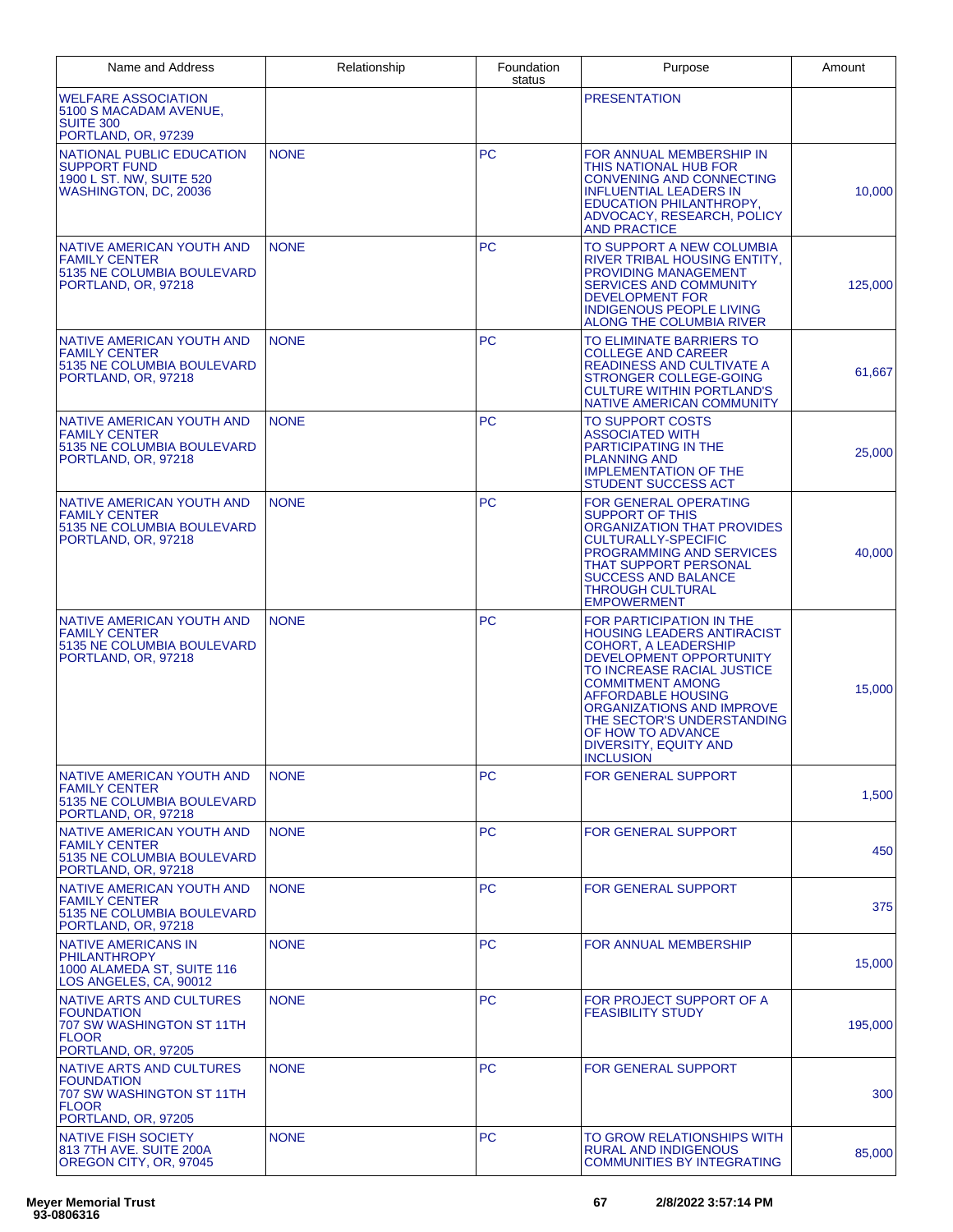| Name and Address                                                                                              | Relationship | Foundation<br>status | Purpose                                                                                                                                                                                                                                        | Amount |
|---------------------------------------------------------------------------------------------------------------|--------------|----------------------|------------------------------------------------------------------------------------------------------------------------------------------------------------------------------------------------------------------------------------------------|--------|
|                                                                                                               |              |                      | <b>EQUITY OUTCOMES INTO</b><br><b>ONGOING ENVIRONMENTAL</b><br>PROGRAMS AND EFFORTS                                                                                                                                                            |        |
| NATIVES OF ONE WIND<br><b>INDIGENOUS ALLIANCE</b><br><b>27 N IVY ST.</b><br>MEDFORD, OR, 97501                | <b>NONE</b>  | <b>PC</b>            | FOR A COLLABORATIVE THAT<br><b>WILL ELEVATE THE VOICES OF</b><br>LATINX, INDIGENOUS AND<br><b>MIGRANT WORKERS WORKING</b><br>IN THE TIMBER SECTOR TO HELP<br><b>IMPROVE STATEWIDE FOREST</b><br>PRACTICES AND WORKPLACE<br><b>SAFETY RULES</b> | 22,700 |
| <b>NATIVES OF ONE WIND</b><br><b>INDIGENOUS ALLIANCE</b><br><b>27 N IVY ST.</b><br>MEDFORD, OR, 97501         | <b>NONE</b>  | <b>PC</b>            | <b>FOR GENERAL OPERATING</b><br><b>SUPPORT OF THIS</b><br><b>ORGANIZATION THAT</b><br><b>EMPOWERS FARMWORKERS</b><br>AND IMMIGRANTS IN SOUTHERN<br>OREGON THROUGH EDUCATION,<br><b>CULTURAL PRESENTATIONS,</b><br>ORGANIZING AND ADVOCACY      | 25,000 |
| NATURE CONSERVANCY<br>821 SE 14TH AVE<br>PORTLAND, OR, 97214                                                  | <b>NONE</b>  | <b>PC</b>            | <b>FOR GENERAL SUPPORT</b>                                                                                                                                                                                                                     | 9,000  |
| NATURE CONSERVANCY<br>821 SE 14TH AVE<br>PORTLAND, OR, 97214                                                  | <b>NONE</b>  | PC.                  | FOR GROWING HEALTHY AIR<br><b>FOR ALL</b>                                                                                                                                                                                                      | 10,000 |
| NEIGHBORHOOD HOUSE<br>7780 SW CAPITOL HWY<br>PORTLAND, OR, 97219                                              | <b>NONE</b>  | <b>PC</b>            | <b>FOR GENERAL SUPPORT</b>                                                                                                                                                                                                                     | 165    |
| <b>NEIGHBORHOOD</b><br><b>PARTNERSHIPS</b><br>2501 SW FIRST AVENUE SUITE<br>120<br>PORTLAND, OR, 97201        | <b>NONE</b>  | <b>PC</b>            | TO BUILD ON SUCCESS.<br>DIVERSIFY VOICES, BROADEN<br>AND TRAIN LEADERSHIP BASE,<br>AND MAINTAIN THE MOMENTUM<br>OF THE OREGON HOUSING<br><b>ALLIANCE</b>                                                                                       | 70,000 |
| <b>NEIGHBORHOOD</b><br><b>PARTNERSHIPS</b><br>2501 SW FIRST AVENUE SUITE<br>120<br>PORTLAND, OR, 97201        | <b>NONE</b>  | <b>PC</b>            | <b>FOR GENERAL OPERATING</b><br><b>SUPPORT</b>                                                                                                                                                                                                 | 70,000 |
| <b>NEIGHBORHOOD</b><br><b>PARTNERSHIPS</b><br>2501 SW FIRST AVENUE SUITE<br>120<br>PORTLAND, OR, 97201        | <b>NONE</b>  | <b>PC</b>            | FOR TECHNICAL ASSISTANCE<br>AND OTHER COSTS TO<br><b>SUPPORT THE EXECUTIVE</b><br><b>TRANSITION AT NEIGHBORHOOD</b><br>PARTNERSHIPS, A STATEWIDE<br><b>HOUSING POLICY AND SERVICES</b><br><b>ORGANIZATION</b>                                  | 8,000  |
| <b>NEIGHBORHOOD</b><br><b>PARTNERSHIPS</b><br>2501 SW FIRST AVENUE SUITE<br>120<br>PORTLAND, OR, 97201        | <b>NONE</b>  | <b>PC</b>            | <b>FOR CONFERENCE</b><br>SPONSORSHIP OF THE 2020<br><b>VIRTUAL FALL INDUSTRY</b><br><b>SUPPORT CONFERENCE</b>                                                                                                                                  | 7,500  |
| <b>NEIGHBORHOOD</b><br><b>PARTNERSHIPS</b><br><b>2501 SW FIRST AVENUE SUITE</b><br>120<br>PORTLAND, OR, 97201 | <b>NONE</b>  | <b>PC</b>            | TO ADVANCE ECONOMIC<br><b>EMPOWERMENT AND ECONOMIC</b><br>JUSTICE THROUGH A SHARED<br>NARRATIVE, RACIAL EQUITY<br><b>CENTERED PROGRAM, POLICY</b><br><b>DESIGN AND COLLECTIVE</b><br><b>ACTION</b>                                             | 60,000 |
| <b>NEIGHBORHOOD</b><br><b>PARTNERSHIPS</b><br>2501 SW FIRST AVENUE SUITE<br>120<br>PORTLAND, OR, 97201        | <b>NONE</b>  | <b>PC</b>            | <b>TO SUPPORT RESIDENTS</b><br>ORGANIZING FOR CHANGE, A<br><b>STATEWIDE NETWORK OF</b><br><b>AFFORDABLE HOUSING</b><br><b>RESIDENTS ENGAGED IN</b><br><b>HOUSING ADVOCACY</b>                                                                  | 45,000 |
| <b>NEIGHBORHOOD</b><br><b>PARTNERSHIPS</b><br>2501 SW FIRST AVENUE SUITE<br>120<br>PORTLAND, OR, 97201        | <b>NONE</b>  | <b>PC</b>            | <b>FOR GENERAL SUPPORT</b>                                                                                                                                                                                                                     | 450    |
| <b>NEIGHBORIMPACT</b><br>2303 SW FIRST STREET<br>REDMOND, OR, 97756                                           | <b>NONE</b>  | <b>PC</b>            | TO EXPAND THE HOMESOURCE<br><b>FORECLOSURE PREVENTION</b><br>PROGRAM, WHICH PROVIDES<br><b>HOUSING RETENTION SERVICES</b><br>FOR SENIORS AND PEOPLE<br>LIVING ON LOW INCOMES IN<br><b>CROOK, DESCHUTES AND</b><br>JEFFERSON COUNTIES           | 92,500 |
| NEIGHBORS FOR CLEAN AIR<br><b>1524 NW 23RD AVE</b><br>PORTLAND, OR, 97210                                     | <b>NONE</b>  | <b>PC</b>            | TO FUND A PAID EXECUTIVE<br>DIRECTOR POSITION FOR THIS<br>ORGANIZATION THAT WORKS TO                                                                                                                                                           | 24,000 |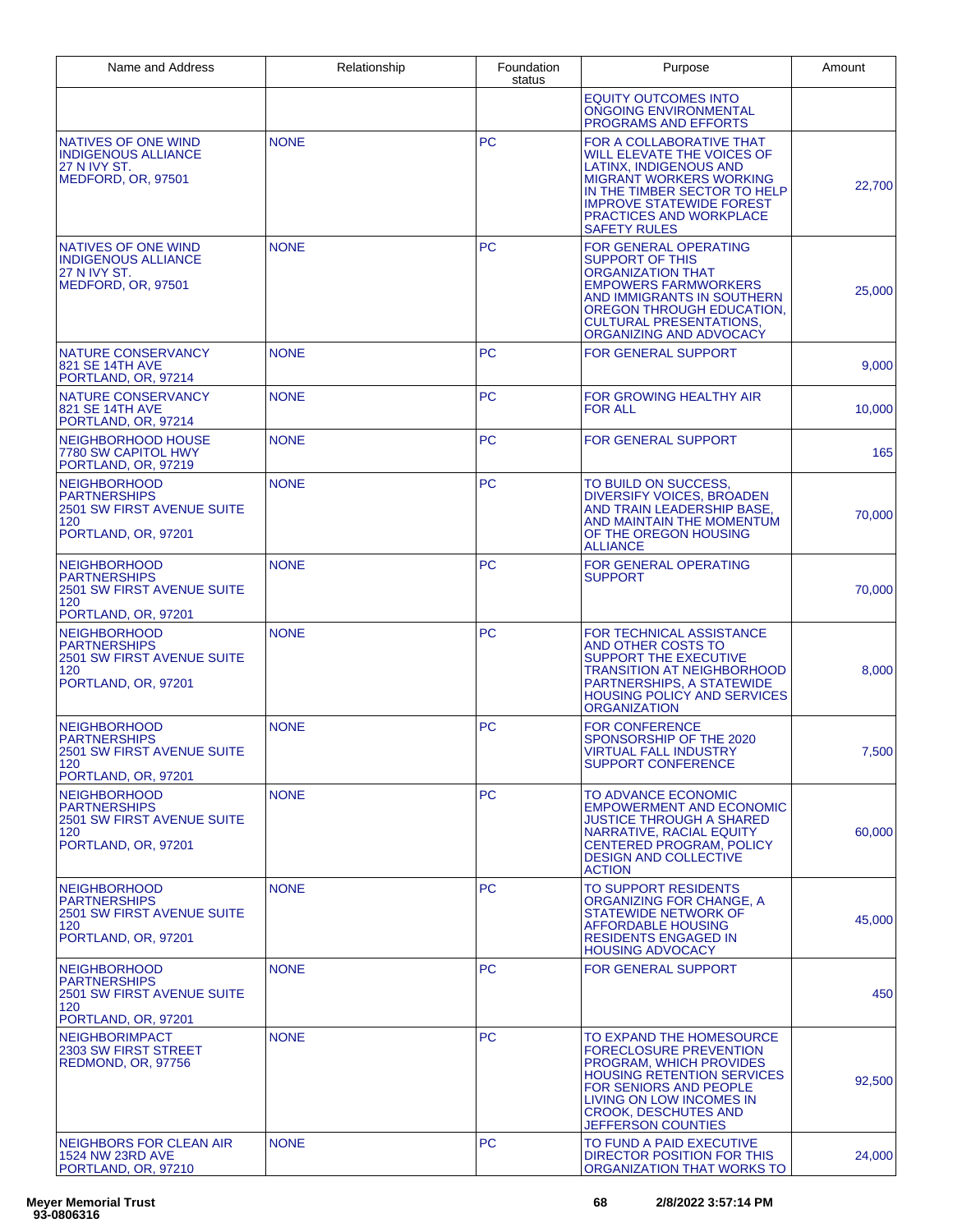| Name and Address                                                                                                     | Relationship | Foundation<br>status | Purpose                                                                                                                                                                                                                                                                                                                                     | Amount  |
|----------------------------------------------------------------------------------------------------------------------|--------------|----------------------|---------------------------------------------------------------------------------------------------------------------------------------------------------------------------------------------------------------------------------------------------------------------------------------------------------------------------------------------|---------|
|                                                                                                                      |              |                      | <b>REDUCE AIR POLLUTION</b><br><b>IMPACTS FOR THE BENEFIT OF</b><br><b>ALL COMMUNITIES</b>                                                                                                                                                                                                                                                  |         |
| <b>NEO PHILANTHROPY</b><br>45 W 36TH ST 6TH FLOOR<br>NEW YORK, NY, 10018                                             | <b>NONE</b>  | <b>PC</b>            | FOR ANNUAL MEMBERSHIP OF<br><b>FUNDERS' COMMITTEE FOR</b><br>CIVIC PARTICIPATION (FCCP), A<br><b>MEMBERSHIP ORGANIZATION</b><br>THAT FOCUSES ON ENSURING<br><b>THAT TRADITIONALLY</b><br><b>MARGINALIZED COMMUNITIES</b><br><b>HAVE EQUAL ACCESS TO</b><br>PARTICIPATION AND DECISION-<br><b>MAKING IN THE DEMOCRATIC</b><br><b>PROCESS</b> | 15,000  |
| <b>NETWORK FOR OREGON</b><br><b>AFFORDABLE HOUSING</b><br>1020 SW TAYLOR STREET, SUITE<br>585<br>PORTLAND, OR, 97205 | <b>NONE</b>  | <b>PC</b>            | TO STRENGTHEN A<br><b>COORDINATED STATEWIDE</b><br>PEER NETWORK FOCUSED ON<br>THE PRESERVATION OF<br><b>MANUFACTURED HOUSING IN</b><br><b>OREGON</b>                                                                                                                                                                                        | 28,316  |
| <b>NEW AVENUES FOR YOUTH</b><br><b>1220 SW COLUMBIA STREET</b><br>PORTLAND, OR, 97201                                | <b>NONE</b>  | <b>PC</b>            | <b>FOR GENERAL SUPPORT</b>                                                                                                                                                                                                                                                                                                                  | 18,000  |
| <b>NEW AVENUES FOR YOUTH</b><br><b>1220 SW COLUMBIA STREET</b><br>PORTLAND, OR, 97201                                | <b>NONE</b>  | <b>PC</b>            | <b>FOR GENERAL SUPPORT</b>                                                                                                                                                                                                                                                                                                                  | 12,000  |
| <b>NEZ PERCE TRIBE</b><br><b>104 LOLO STREET</b><br>LAPWAI, ID, 83540                                                | <b>NONE</b>  | <b>GOV</b>           | TO INTEGRATE NEZ PERCE<br>TRIBAL KNOWLEDGE INTO<br><b>WALLOWA LAKE MANAGEMENT</b><br><b>AND EXPLORE</b><br><b>REINTRODUCTION OF NATIVE</b><br>SOCKEYE TO THE LAKE                                                                                                                                                                           | 69,412  |
| <b>NINETY-NINE GIRLFRIENDS</b><br>4110 SE HAWTHORNE SUITE 938<br>PORTLAND, OR, 97214                                 | <b>NONE</b>  | <b>PC</b>            | <b>FOR GENERAL SUPPORT</b>                                                                                                                                                                                                                                                                                                                  | 3,300   |
| NINETY-NINE GIRLFRIENDS<br>4110 SE HAWTHORNE SUITE 938<br>PORTLAND, OR, 97214                                        | <b>NONE</b>  | <b>PC</b>            | <b>FOR GENERAL SUPPORT</b>                                                                                                                                                                                                                                                                                                                  | 3,300   |
| NONPROFIT ASSOCIATION OF<br><b>OREGON</b><br>5100 SW MACADAM AVENUE,<br>SUITE 360<br>PORTLAND, OR, 97239             | <b>NONE</b>  | PC.                  | TO SUPPORT PROGRAMS AND<br><b>SERVICES THAT WILL</b><br>STRENGTHEN THE COLLECTIVE<br><b>VOICE, LEADERSHIP AND</b><br><b>CAPACITY OF OREGON'S</b><br><b>NONPROFITS</b>                                                                                                                                                                       | 75,000  |
| NONPROFIT ASSOCIATION OF<br><b>OREGON</b><br>5100 SW MACADAM AVENUE.<br><b>SUITE 360</b><br>PORTLAND, OR, 97239      | <b>NONE</b>  | <b>PC</b>            | FOR OPERATING SUPPORT OF<br>THIS STATEWIDE NONPROFIT<br><b>MEMBERSHIP ORGANIZATION</b><br>THAT REPRESENTS AND<br><b>SUPPORTS CHARITABLE</b><br>NONPROFITS OF ALL SIZES.<br><b>GEOGRAPHIC LOCATIONS AND</b><br><b>MISSIONS ACROSS OREGON</b>                                                                                                 | 120,000 |
| NONPROFIT ASSOCIATION OF<br><b>OREGON</b><br>5100 SW MACADAM AVENUE,<br>SUITE 360<br>PORTLAND, OR, 97239             | <b>NONE</b>  | PC.                  | FOR PARTICIPATION IN MEYER'S<br><b>DEI CONSULTANT GATHERING</b><br><b>SERIES</b>                                                                                                                                                                                                                                                            | 5,450   |
| NONPROFIT ASSOCIATION OF<br><b>OREGON</b><br>5100 SW MACADAM AVENUE.<br><b>SUITE 360</b><br>PORTLAND, OR, 97239      | <b>NONE</b>  | PC.                  | <b>FOR GENERAL SUPPORT</b>                                                                                                                                                                                                                                                                                                                  | 1,660   |
| NORTH BY NORTHEAST<br><b>COMMUNITY HEALTH CENTER</b><br>714 NE ALBERTA STREET<br>PORTLAND, OR, 97211                 | <b>NONE</b>  | <b>PC</b>            | FOR GENERAL SUPPORT                                                                                                                                                                                                                                                                                                                         | 750     |
| <b>NORTH BY NORTHEAST</b><br><b>COMMUNITY HEALTH CENTER</b><br>714 NE ALBERTA STREET<br>PORTLAND, OR, 97211          | <b>NONE</b>  | PC.                  | <b>FOR GENERAL SUPPORT</b>                                                                                                                                                                                                                                                                                                                  | 300     |
| <b>NORTH COAST LAND</b><br><b>CONSERVANCY</b><br>2609 N. ROOSEVELT DR. SUITE B<br>SEASIDE, OR, 97138                 | <b>NONE</b>  | PC.                  | TO STRENGTHEN EQUITABLE<br>AND INCLUSIVE FOREST<br><b>CONSERVATION PRACTICES ON</b><br>OREGON'S NORTH COAST                                                                                                                                                                                                                                 | 140,940 |
| NORTHEAST OREGON NETWORK NONE<br>2008 THIRD STREET SUITE A<br>LA GRANDE, OR, 97850                                   |              | PC.                  | TO HELP FUND THE HOUSING<br><b>MATTERS COLLABORATIVE,</b><br>WHICH IS FOCUSED ON<br><b>BRINGING MORE AFFORDABLE</b><br><b>HOUSING TO LOW-INCOME AND</b>                                                                                                                                                                                     | 45,000  |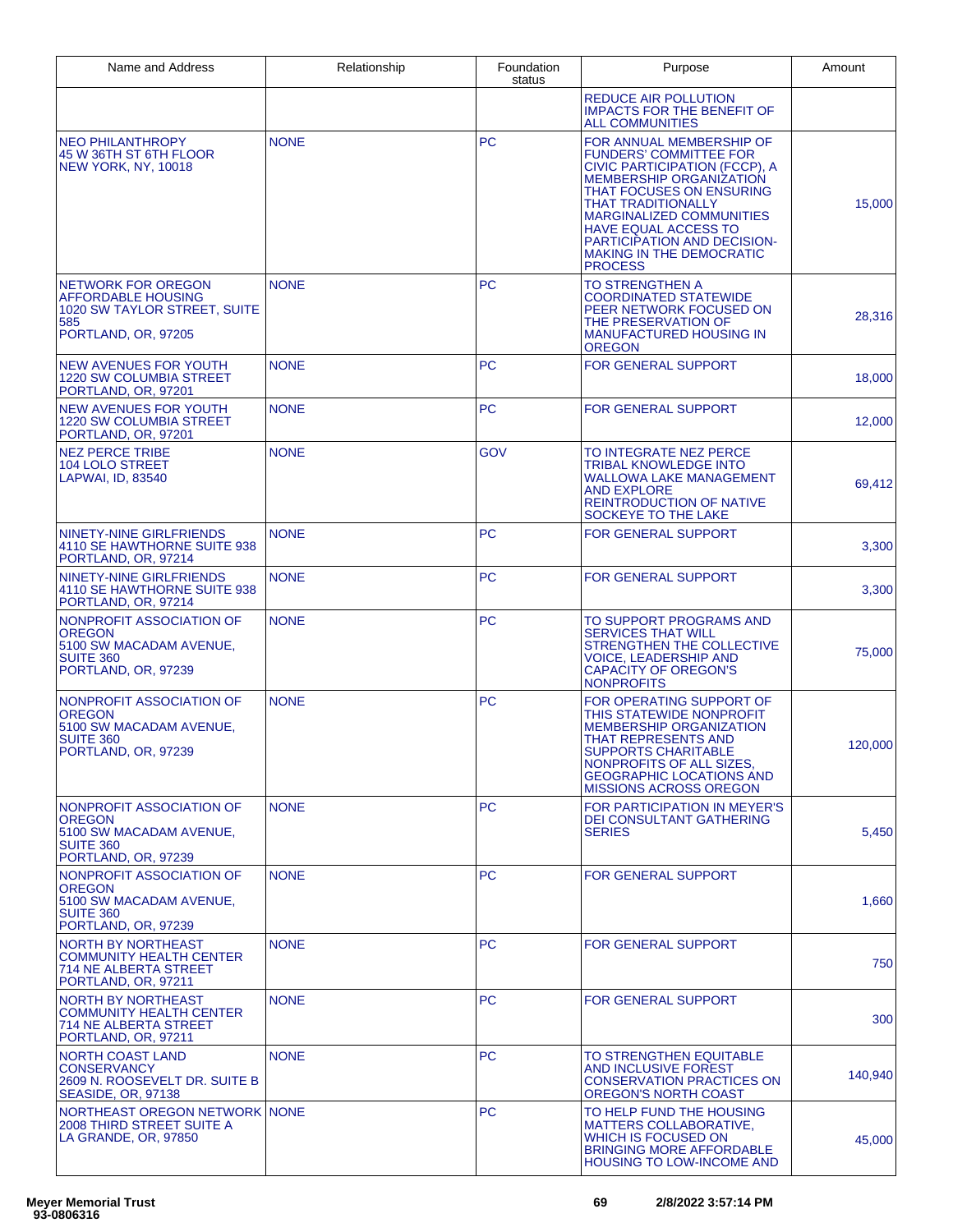| Name and Address                                                                                                         | Relationship | Foundation<br>status | Purpose                                                                                                                                                                                                                                                                                                        | Amount  |
|--------------------------------------------------------------------------------------------------------------------------|--------------|----------------------|----------------------------------------------------------------------------------------------------------------------------------------------------------------------------------------------------------------------------------------------------------------------------------------------------------------|---------|
|                                                                                                                          |              |                      | VULNERABLE FAMILIES AND<br><b>INDIVIDUALS IN RURAL UNION</b><br><b>COUNTY</b>                                                                                                                                                                                                                                  |         |
| NORTHWEST COASTAL HOUSING NONE<br>7450 NE AVERY ST. STE #A PO<br><b>BOX 1457</b><br>NEWPORT, OR 97365-0011, OR,<br>97365 |              | <b>PC</b>            | FOR CAPITAL SUPPORT TO<br><b>FUND THE NEW CONSTRUCTION</b><br>OF NEW<br><b>VETERANS/WORKFORCE</b><br>HOUSING IN TOLEDO, OREGON                                                                                                                                                                                 | 250,000 |
| NORTHWEST COASTAL HOUSING NONE<br>7450 NE AVERY ST. STE #A PO<br><b>BOX 1457</b><br>NEWPORT, OR 97365-0011, OR,<br>97365 |              | <b>PC</b>            | FOR CAPITAL SUPPORT TO<br>FUND THE NEW CONSTRUCTION<br>OF VETERANS/WORKFORCE<br>HOUSING IN TOLEDO, OREGON                                                                                                                                                                                                      | 10,000  |
| NORTHWEST CREDIT UNION<br><b>FOUNDATION</b><br>13221 SW 68TH PKWY, SUITE 400<br><b>TIGARD, OR, 97223</b>                 | <b>NONE</b>  | <b>PC</b>            | TO FUND A COLLABORATIVE<br>THAT WILL DEVELOP A CREDIT<br>UNION-LED LOW-COST<br><b>SECURITY DEPOSIT LOAN</b><br>PROGRAM CONCEPT SCALED TO<br><b>MEET THE NEEDS OF</b><br><b>VULNERABLE POPULATIONS AT</b><br>OR BELOW 60% AMI IN<br>MULTNOMAH, CALACKAMAS,<br><b>WASHINGTON AND YAMHILL</b><br><b>COUNTIES.</b> | 74,800  |
| NORTHWEST EMPLOYMENT<br><b>EDUCATION AND DEFENSE FUND</b><br>812 SW WASHINGTON, SUITE 225<br>PORTLAND, OR, 97205         | <b>NONE</b>  | <b>PC</b>            | FOR PROJECT SUPPORT TO<br><b>ADVANCE POLICY AND</b><br>SYSTEMS-LEVEL CHANGE THAT<br><b>INCREASES FAIRNESS AND</b><br>SAFETY IN THE WORKPLACE<br>FOR VULNERABLE WORKERS IN<br><b>OREGON</b>                                                                                                                     | 75,000  |
| <b>NORTHWEST EMPLOYMENT</b><br><b>EDUCATION AND DEFENSE FUND</b><br>812 SW WASHINGTON, SUITE 225<br>PORTLAND, OR, 97205  | <b>NONE</b>  | <b>PC</b>            | TO STRENGTHEN INTERNAL<br>SYSTEMS AND STAFF CAPACITY<br>AT THIS ORGANIZATION TO<br>BETTER REFLECT THOSE THAT<br><b>IT SERVES AND ASSURE</b><br><b>CONTINUED PROTECTION OF</b><br><b>LOW-WAGE WORKERS IN</b><br><b>OREGON</b>                                                                                   | 90,000  |
| <b>NORTHWEST EMPLOYMENT</b><br><b>EDUCATION AND DEFENSE FUND</b><br>812 SW WASHINGTON, SUITE 225<br>PORTLAND, OR, 97205  | <b>NONE</b>  | <b>PC</b>            | FOR RAPID LEGAL RESPONSE<br>TO SUPPORT THE HEALTH.<br>SAFETY AND LEGAL RIGHTS OF<br>LOW-WAGE WORKERS, MANY OF<br><b>WHOM ARE IMMIGRANT AND</b><br><b>FRONT LINE ESSENTIAL</b><br><b>WORKERS</b>                                                                                                                | 40,000  |
| NORTHWEST ENVIRONMENTAL<br><b>DEFENSE CENTER</b><br>10015 SW TERWILLIGER BLVD.<br>PORTLAND, OR, 97219                    | <b>NONE</b>  | <b>PC</b>            | TO SUPPORT A COLLABORATIVE<br><b>EFFORT TO REDUCE DIESEL</b><br><b>PARTICULATE EMISSIONS AND</b><br><b>HEALTH IMPACTS,</b><br>PARTICULARLY IN LOW-INCOME<br><b>COMMUNITIES OF COLOR, BY</b><br><b>INFLUENCING REGULATIONS</b><br>AND RULES GOVERNING DIESEL<br><b>EMISSIONS</b>                                | 200,000 |
| NORTHWEST HEALTH<br><b>FOUNDATION FUND II</b><br><b>221 NW SECOND AVENUE</b><br>PORTLAND, OR, 97209                      | <b>NONE</b>  | <b>PC</b>            | FOR THE REIMAGINING SAFETY<br>FUND, SUPPORTING BLACK-LED<br><b>WORK TO ADVANCE</b><br><b>ALTERNATIVE PUBLIC SAFETY</b><br><b>POLICIES</b>                                                                                                                                                                      | 200,000 |
| <b>NORTHWEST HEALTH</b><br><b>FOUNDATION FUND II</b><br><b>221 NW SECOND AVENUE</b><br>PORTLAND, OR, 97209               | <b>NONE</b>  | PC                   | TO BUILD INDEPENDENT<br><b>POLITICAL POWER AND</b><br><b>INFRASTRUCTURE IN BIPOC</b><br><b>COMMUNITIES</b>                                                                                                                                                                                                     | 200,000 |
| <b>NORTHWEST HEALTH</b><br><b>FOUNDATION FUND II</b><br><b>221 NW SECOND AVENUE</b><br>PORTLAND, OR, 97209               | <b>NONE</b>  | PC                   | FOR PROJECT SUPPORT OF<br><b>OREGON CIVIC</b><br><b>INFRASTRUCTURE FUNDERS, A</b><br><b>COLLABORATIVE</b><br>STRENGTHENING PLANNING<br>AND STRATEGY DEVELOPMENT<br>OF CIVIC INFRASTRUCTURE IN<br>THE STATE                                                                                                     | 10,000  |
| NORTHWEST HEALTH<br><b>FOUNDATION FUND II</b><br>221 NW SECOND AVENUE<br>PORTLAND, OR, 97209                             | <b>NONE</b>  | <b>PC</b>            | <b>FOR GENERAL SUPPORT</b>                                                                                                                                                                                                                                                                                     | 800     |
| <b>NORTHWEST HEALTH</b><br><b>FOUNDATION FUND II</b><br>221 NW SECOND AVENUE<br>PORTLAND, OR, 97209                      | <b>NONE</b>  | <b>PC</b>            | <b>FOR GENERAL SUPPORT</b>                                                                                                                                                                                                                                                                                     | 1,200   |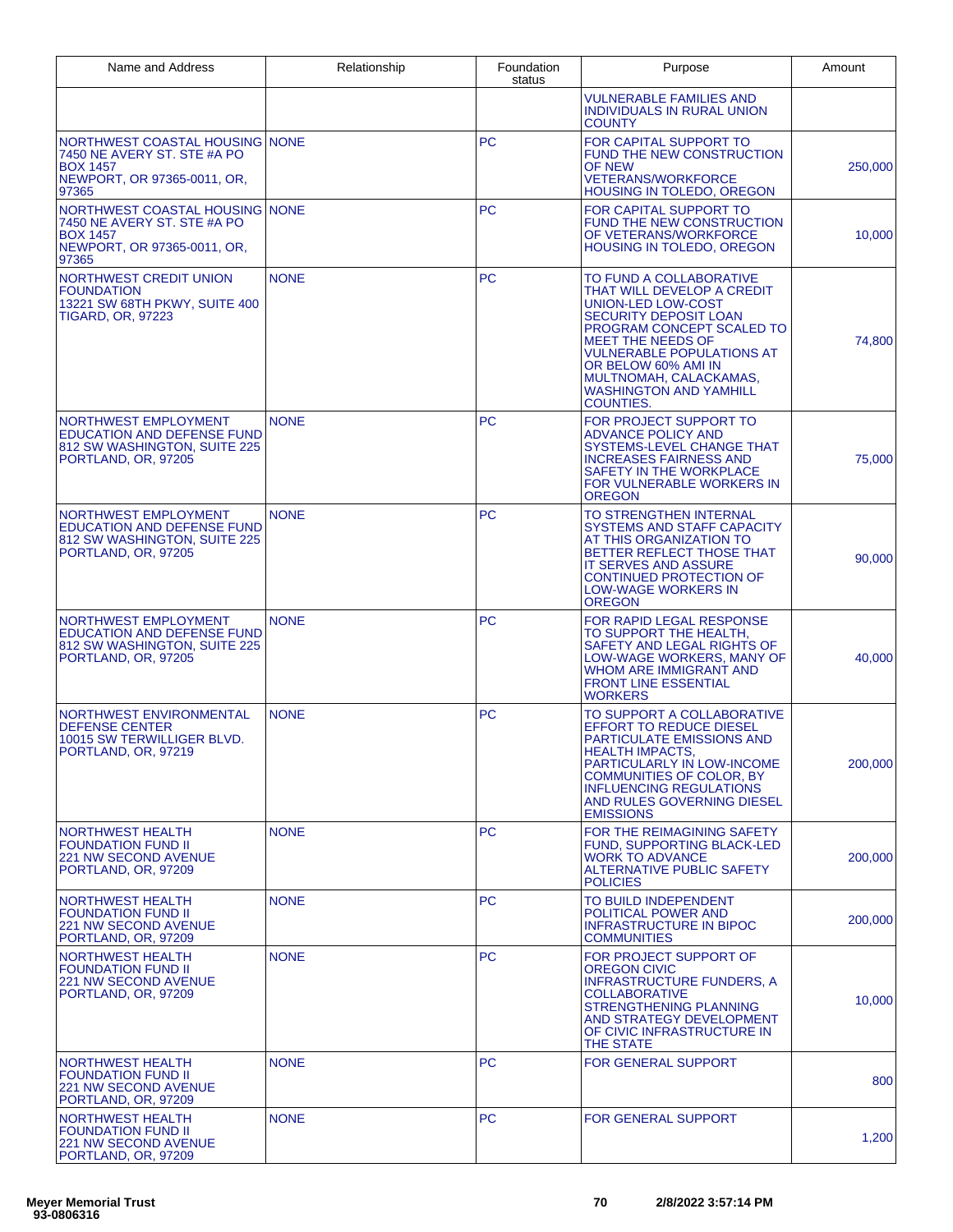| Name and Address                                                                                                | Relationship | Foundation<br>status | Purpose                                                                                                                                                                                                                                                                                                 | Amount  |
|-----------------------------------------------------------------------------------------------------------------|--------------|----------------------|---------------------------------------------------------------------------------------------------------------------------------------------------------------------------------------------------------------------------------------------------------------------------------------------------------|---------|
| NORTHWEST HOUSING<br><b>ALTERNATIVES</b><br>2316 SE WILLARD ST.<br>MILWAUKIE, OR, 97222                         | <b>NONE</b>  | <b>PC</b>            | TO LAUNCH THE HOUSING<br>LEADERS ANTIRACIST COHORT,<br>A LEADERSHIP DEVELOPMENT<br>OPPORTUNITY TO INCREASE<br>RACIAL JUSTICE COMMITMENT<br>AMONG AFFORDABLE HOUSING<br>ORGANIZATIONS AND IMPROVE<br>THE SECTOR'S UNDERSTANDING<br>OF HOW TO ADVANCE<br><b>DIVERSITY, EQUITY AND</b><br><b>INCLUSION</b> | 105,000 |
| NORTHWEST REGIONAL<br><b>EDUCATION SERVICE DISTRICT</b><br>5825 NE RAY CIRCLE<br>HILLSBORO, OR, 97124           | <b>NONE</b>  | GOV                  | TO ESTABLISH DISTRICT-WIDE<br><b>EQUITY LEARNING TEAMS THAT</b><br><b>IDENTIFY AND DISRUPT</b><br><b>INEQUITABLE AND</b><br><b>DISPROPORTIONATE SYSTEMS</b><br>ACROSS CLATSOP, COLUMBIA,<br><b>TILLAMOOK AND WASHINGTON</b><br><b>COUNTIES.</b>                                                         | 75,000  |
| <b>NW ENERGY COALITION</b><br>811 1ST AVENUE, SUITE 305<br>SEATTLE, WA, 98104                                   | <b>NONE</b>  | <b>PC</b>            | TO DEEPEN THIS SEATTLE-<br><b>BASED ORGANIZATION'S WORK</b><br>WITH ENVIRONMENTAL JUSTICE<br>ORGANIZATIONS WORKING TO<br><b>ADVANCE MORE JUST AND</b><br><b>INCLUSIVE ENERGY POLICY</b><br><b>DECISIONS IN OREGON</b>                                                                                   | 55,000  |
| <b>OPAL</b><br>2788 SE 82ND AVE UNIT 203<br>PORTLAND, OR, 97266                                                 | <b>NONE</b>  | <b>PC</b>            | TO ADVANCE THE MOVEMENT<br>FOR HOUSING JUSTICE IN THE<br>PORTLAND METRO AREA AND<br>TO DEVELOP LEADERS IN LOW-<br>INCOME COMMUNITIES OF<br><b>COLOR WHO IDENTIFY,</b><br>ADVANCE AND MEANINGFULLY<br><b>RESPOND TO COMMUNITY</b><br>PRIORITIES IN THE ONGOING<br><b>HOUSING CRISIS</b>                  | 40,000  |
| <b>OPAL</b><br>2788 SE 82ND AVE UNIT 203<br>PORTLAND, OR, 97266                                                 | <b>NONE</b>  | <b>PC</b>            | TO TRAIN GRASSROOTS<br>ORGANIZERS FROM<br>HISTORICALLY-MARGINALIZED<br><b>COMMUNITIES TO LEAD</b><br><b>ADVOCACY CAMPAIGNS</b>                                                                                                                                                                          | 60,000  |
| <b>OPAL</b><br>2788 SE 82ND AVE UNIT 203<br>PORTLAND, OR, 97266                                                 | <b>NONE</b>  | <b>PC</b>            | <b>FOR GENERAL OPERATING</b><br><b>SUPPORT THAT OPERATES AT</b><br>THE INTERSECTION OF<br>ECONOMIC, RACIAL AND SOCIAL<br><b>JUSTICE TO ADDRESS</b><br><b>ENVIRONMENTAL INJUSTICES,</b><br>RACISM AND OTHER FORMS OF<br><b>OPPRESSION</b>                                                                | 40,000  |
| <b>OPAL</b><br>2788 SE 82ND AVE UNIT 203<br>PORTLAND, OR, 97266                                                 | <b>NONE</b>  | <b>PC</b>            | <b>FOR GENERAL SUPPORT</b>                                                                                                                                                                                                                                                                              | 300     |
| <b>OPEN ADOPTION &amp; FAMILY</b><br><b>SERVICES</b><br>5200 SW MACADAM AVE SUITE<br>250<br>PORTLAND, OR, 97239 | <b>NONE</b>  | <b>PC</b>            | <b>FOR GENERAL SUPPORT</b>                                                                                                                                                                                                                                                                              | 150     |
| <b>OPEN SCHOOL</b><br>16570 SE OAK STREET<br>PORTLAND, OR, 97233                                                | <b>NONE</b>  | <b>PC</b>            | TO SUPPORT IMPLEMENTATION<br>OF OPEN SCHOOL'S STRATEGIC<br>VISION SO IT CAN BETTER<br><b>IMPACT THE LIVES OF</b><br><b>MARGINALIZED MINORITY</b><br><b>STUDENTS</b>                                                                                                                                     | 66,666  |
| <b>OPERATION NIGHTWATCH -</b><br><b>PORTLAND</b><br>1432 SW 13TH<br>PORTLAND, OR, 97201                         | <b>NONE</b>  | <b>PC</b>            | TO LAUNCH A PROGRAM THAT<br><b>WILL BUILD RELATIONSHIPS</b><br><b>WITH WOMEN THAT ARE</b><br><b>HOUSELESS WITH THE GOAL OF</b><br><b>PREPARING THEM TO ACCESS</b><br><b>HOUSING OPPORTUNITIES IN</b><br><b>MULTNOMAH COUNTY</b>                                                                         | 25,000  |
| OREGON BUSINESS COUNCIL<br><b>CHARITABLE INSTITUTE</b><br>1100 SW 6TH AVE., SUITE 1608<br>PORTLAND, OR, 97204   | <b>NONE</b>  | <b>PC</b>            | TO ENGAGE CULTURALLY-<br>SPECIFIC AND CROSS-SECTOR<br><b>LEADERS TO SHAPE AN</b><br><b>EQUITABLE EDUCATION POLICY</b><br>AGENDA FOR OREGON                                                                                                                                                              | 150,000 |
| OREGON CENTER FOR PUBLIC<br><b>POLICY</b><br>6420 SW MACADAM AVENUE<br>SUITE 200<br>PORTLAND, OR, 97239         | <b>NONE</b>  | <b>PC</b>            | <b>TO SUPPORT EQUITABLE</b><br>REFORM OF THE OREGON<br><b>MORTGAGE INTEREST</b><br>DEDUCTION TO CREATE NEW<br><b>INVESTMENTS IN AFFORDABLE</b><br><b>HOME OWNERSHIP AND</b>                                                                                                                             | 75,000  |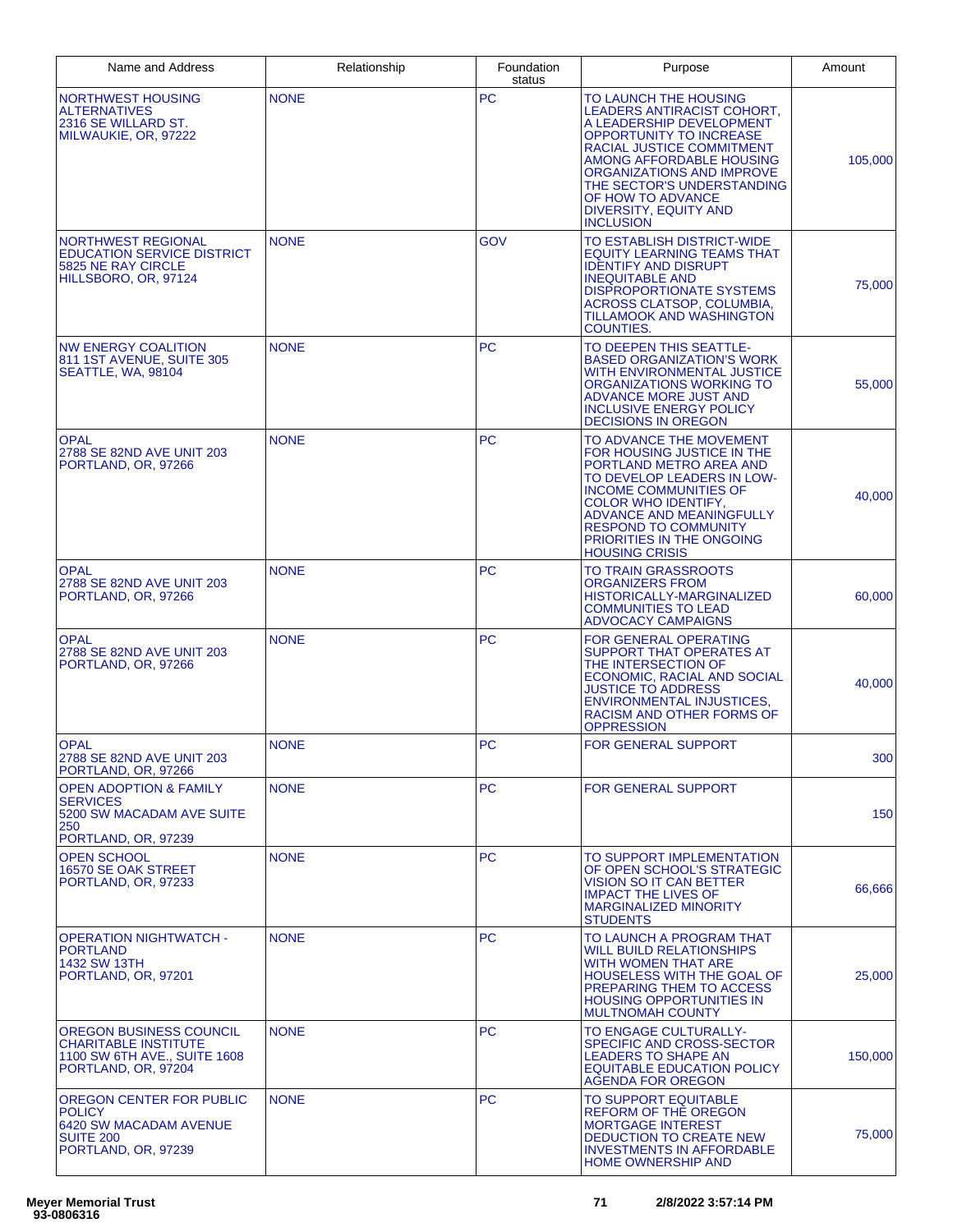| Name and Address                                                                                                    | Relationship | Foundation<br>status | Purpose                                                                                                                                                                                                                            | Amount  |
|---------------------------------------------------------------------------------------------------------------------|--------------|----------------------|------------------------------------------------------------------------------------------------------------------------------------------------------------------------------------------------------------------------------------|---------|
|                                                                                                                     |              |                      | <b>HOMELESSNESS PREVENTION</b>                                                                                                                                                                                                     |         |
| OREGON CENTER FOR PUBLIC<br><b>POLICY</b><br>6420 SW MACADAM AVENUE<br><b>SUITE 200</b><br>PORTLAND, OR, 97239      | <b>NONE</b>  | <b>PC</b>            | FOR OPERATING SUPPORT OF<br>THIS ORGANIZATION THAT USES<br><b>RESEARCH AND ANALYSIS TO</b><br><b>ADVANCE POLICIES AND</b><br>PRACTICES THAT IMPROVE THE<br><b>ECONOMIC AND SOCIAL</b><br><b>OPPORTUNITIES OF ALL</b><br>OREGONIANS | 120,000 |
| OREGON COAST COMMUNITY<br><b>ACTION</b><br><b>1855 THOMAS AVE</b><br>COOS BAY, OR, 97420                            | <b>NONE</b>  | <b>PC</b>            | FOR PARTICIPATION IN A<br><b>BREAKOUT SESSION AT THE</b><br><b>2020 REGARDS TO RURAL</b><br>CONFERENCE                                                                                                                             | 300     |
| <b>OREGON COMMUNITY</b><br><b>FOUNDATION</b><br>1221 SW YAMHILL AVE., SUITE<br>100<br>PORTLAND, OR, 97205           | <b>NONE</b>  | <b>PC</b>            | FOR THE 2020 COMMUNITY<br><b>REBUILDING FUND</b>                                                                                                                                                                                   | 450,000 |
| <b>OREGON COMMUNITY</b><br><b>FOUNDATION</b><br>1221 SW YAMHILL AVE., SUITE<br>100<br>PORTLAND, OR, 97205           | <b>NONE</b>  | <b>PC</b>            | TO ADDRESS DISPARITIES IN<br><b>OREGON'S EARLY CARE AND</b><br><b>EDUCATION SYSTEM BY</b><br><b>EXPANDING PROFESSIONAL</b><br>DEVELOPMENT OPPORTUNITIES<br>FOR PROVIDERS OF COLOR                                                  | 80,000  |
| <b>OREGON COMMUNITY</b><br><b>FOUNDATION</b><br>1221 SW YAMHILL AVE., SUITE<br>100<br>PORTLAND, OR, 97205           | <b>NONE</b>  | <b>PC</b>            | FOR CONTINUED SUPPORT OF<br>THE OREGON PARENT<br><b>EDUCATION COLLABORATIVE TO</b><br><b>INCLUDE PROGRAM</b><br><b>EVALUATION, TECHNICAL</b><br><b>ASSISTANCE AND SHARED</b><br>LEARNING OPPORTUNITIES                             | 70,000  |
| OREGON COUNCIL FOR THE<br><b>HUMANITIES</b><br>921 SW WASHINGTON STREET,<br><b>SUITE 150</b><br>PORTLAND, OR, 97205 | <b>NONE</b>  | <b>PC</b>            | <b>FOR GENERAL SUPPORT</b>                                                                                                                                                                                                         | 750     |
| OREGON COUNCIL FOR THE<br><b>HUMANITIES</b><br>921 SW WASHINGTON STREET,<br><b>SUITE 150</b><br>PORTLAND, OR, 97205 | <b>NONE</b>  | <b>PC</b>            | <b>FOR GENERAL SUPPORT</b>                                                                                                                                                                                                         | 105     |
| <b>OREGON ENVIRONMENTAL</b><br><b>COUNCIL</b><br><b>222 NW DAVIS STREET, SUITE</b><br>309<br>PORTLAND, OR, 97209    | <b>NONE</b>  | <b>PC</b>            | FOR OPERATING SUPPORT OF<br>THIS ORGANIZATION WORKING<br>TO ENSURE CLEAN WATER, TO<br><b>PROTECT CHILDREN FROM</b><br><b>TOXICS AND TO PROTECT</b><br><b>COMMUNITIES FROM THE</b><br><b>IMPACTS OF CLIMATE CHANGE</b>              | 200,000 |
| <b>OREGON ENVIRONMENTAL</b><br><b>COUNCIL</b><br>222 NW DAVIS STREET, SUITE<br>309<br>PORTLAND, OR, 97209           | <b>NONE</b>  | PC                   | TO SUPPORT RESTORATIVE<br>JUSTICE AND FACILITATION FOR<br><b>ADVOCACY ORGANIZATIONS</b><br><b>WORKING ON STATE CLIMATE</b><br><b>JUSTICE POLICY</b>                                                                                | 15,000  |
| <b>OREGON FOOD BANK</b><br>7900 NE 33RD DRIVE<br>PORTLAND, OR, 97211                                                | <b>NONE</b>  | <b>PC</b>            | <b>FOR GENERAL SUPPORT</b>                                                                                                                                                                                                         | 780     |
| <b>OREGON FOOD BANK</b><br>7900 NE 33RD DRIVE<br>PORTLAND, OR, 97211                                                | <b>NONE</b>  | <b>PC</b>            | FOR MUDBONE GROWN<br><b>PROJECT</b>                                                                                                                                                                                                | 750     |
| OREGON FOOD BANK<br>7900 NE 33RD DRIVE<br>PORTLAND, OR, 97211                                                       | <b>NONE</b>  | <b>PC</b>            | <b>FOR GENERAL SUPPORT</b>                                                                                                                                                                                                         | 1,703   |
| <b>OREGON FOOD BANK</b><br>7900 NE 33RD DRIVE<br>PORTLAND, OR, 97211                                                | <b>NONE</b>  | <b>PC</b>            | FOR COLUMBIA GORGE FOOD<br><b>BANK</b>                                                                                                                                                                                             | 750     |
| OREGON HEALTH AND SCIENCE<br>UNIVERSITY FOUNDATION<br>1121 SW SALMON ST, STE 100<br>PORTLAND, OR, 97205             | <b>NONE</b>  | <b>PC</b>            | TO ENHANCE THE ON TRACK<br><b>SCIENCE EDUCATION PROGRAM</b><br>FOR NATIVE AMERICAN MIDDLE<br>AND HIGH SCHOOL STUDENTS IN<br><b>RURAL OREGON</b>                                                                                    | 90,000  |
| OREGON HEALTH AND SCIENCE<br>UNIVERSITY FOUNDATION<br>1121 SW SALMON ST, STE 100<br>PORTLAND, OR, 97205             | <b>NONE</b>  | <b>PC</b>            | <b>FOR GENERAL SUPPORT</b>                                                                                                                                                                                                         | 1,500   |
| OREGON HUMANE SOCIETY<br>1067 NE COLUMBIA BLVD.<br>PORTLAND, OR, 97211                                              | <b>NONE</b>  | <b>PC</b>            | <b>FOR GENERAL SUPPORT</b>                                                                                                                                                                                                         | 3,000   |
| OREGON JUSTICE RESOURCE                                                                                             | <b>NONE</b>  | <b>PC</b>            | <b>FOR THIS ORGANIZATION</b>                                                                                                                                                                                                       | 120,000 |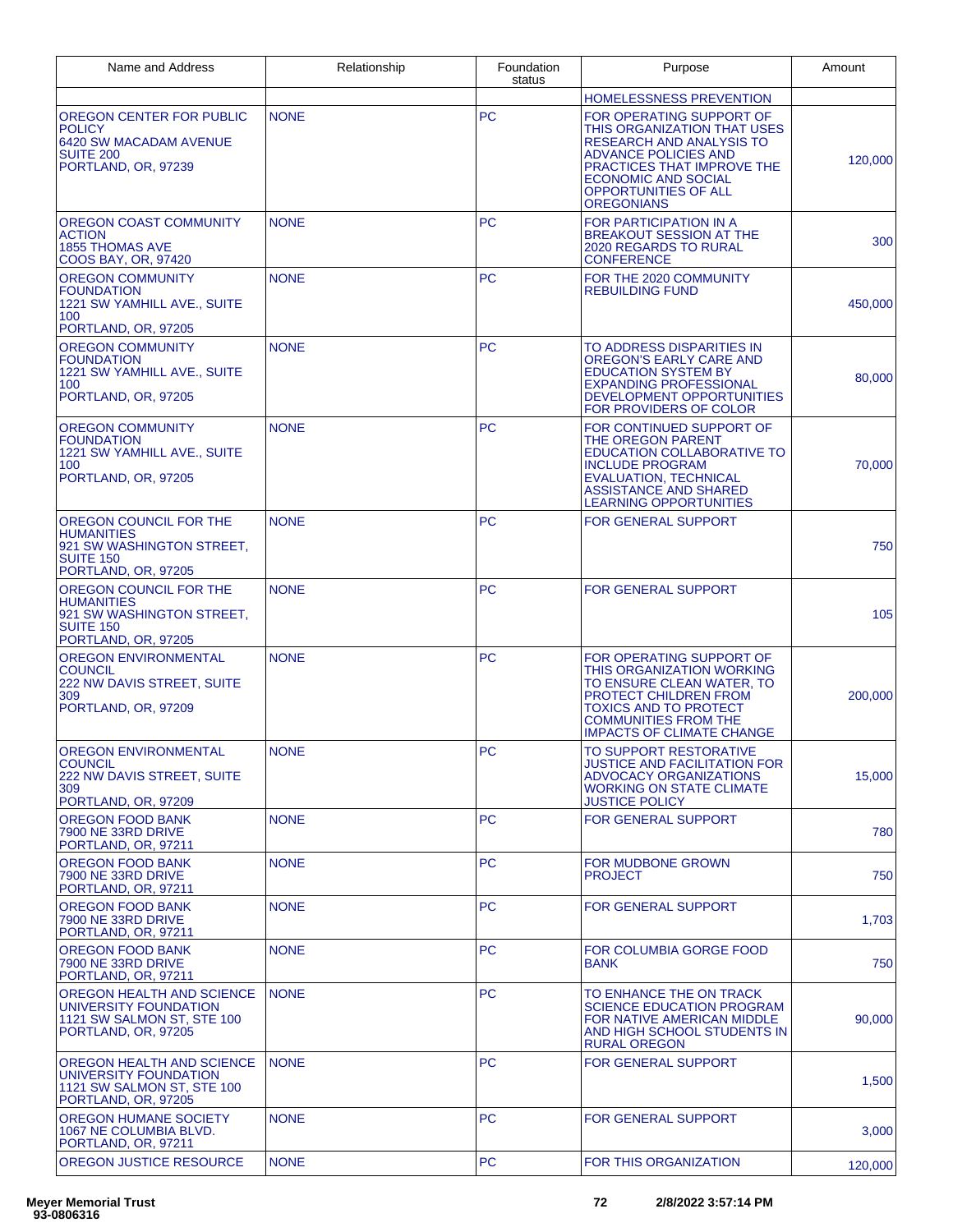| Name and Address                                                                                             | Relationship | Foundation<br>status | Purpose                                                                                                                                                                                                                                                                                                                                                                                                                                                           | Amount |
|--------------------------------------------------------------------------------------------------------------|--------------|----------------------|-------------------------------------------------------------------------------------------------------------------------------------------------------------------------------------------------------------------------------------------------------------------------------------------------------------------------------------------------------------------------------------------------------------------------------------------------------------------|--------|
| <b>CENTER</b><br>618 NW GLISAN ST. #300<br>PORTLAND, OR, 97209                                               |              |                      | <b>WORKING TO DISMANTLE</b><br><b>SYSTEMIC DISCRIMINATION IN</b><br>THE ADMINISTRATION OF<br><b>JUSTICE BY PROMOTING CIVIL</b><br>RIGHTS AND ENHANCING THE<br><b>QUALITY OF LEGAL</b><br><b>REPRESENTATION FOR</b><br>UNDERSERVED COMMUNITIES                                                                                                                                                                                                                     |        |
| OREGON JUSTICE RESOURCE<br><b>CENTER</b><br>618 NW GLISAN ST, #300<br>PORTLAND, OR, 97209                    | <b>NONE</b>  | <b>PC</b>            | <b>FOR GENERAL OPERATING</b><br>SUPPORT OF THIS ADVOCACY<br>ORGANIZATION WORKING TO<br><b>MAKE FAIRNESS.</b><br><b>ACCOUNTABILITY AND</b><br>EVIDENCE-BASED PRACTICES<br>THE FOUNDATION OF OUR<br><b>CRIMINAL JUSTICE SYSTEM:</b><br>THIS GRANT WAS AWARDED AS<br>PART OF THE OREGON JUSTICE<br>FOR BLACK LIVES INITIATIVE, A<br>FIVE-YEAR, \$25 MILLION<br><b>INVESTMENT IN BLACK</b><br>LEADERSHIP, BLACK-SERVING<br>ORGANIZATIONS AND SYSTEMS-<br>LEVEL CHANGE | 50,000 |
| OREGON LATINO HEALTH<br><b>COALITION</b><br>245 SW BANCROFT ST, SUITE E<br>PORTLAND, OR, 97239               | <b>NONE</b>  | <b>PC</b>            | FOR OPERATING SUPPORT OF<br>THIS ORGANIZATION DEDICATED<br>TO ELIMINATING HEALTH<br><b>DISPARITIES AFFECTING</b><br>OREGON LATINAS AND LATINOS<br>THROUGH LEADERSHIP.<br><b>COLLABORATION AND</b><br><b>ADVOCACY</b>                                                                                                                                                                                                                                              | 75,000 |
| OREGON NATIVE AMERICAN<br><b>CHAMBER</b><br>4445 SW BARBUR BLVD. SUITE<br>102<br>PORTLAND, OR, 97239         | <b>NONE</b>  | <b>PC</b>            | FOR A COLLABORATIVE EFFORT<br>BETWEEN THE OREGON NATIVE<br><b>AMERICAN CHAMBER AND</b><br><b>BUSINESS FOR A BETTER</b><br>PORTLAND TO ENSURE<br><b>ECONOMIC RECOVERY EFFORTS</b><br>AT THE STATE AND LOCAL<br>LEVEL INCLUDE A DIVERSITY OF<br>VOICES: AND TO BUILD<br>CAPACITY TO ADVANCE AN<br><b>EQUITABLE POLICY AGENDA</b>                                                                                                                                    | 80,000 |
| <b>OREGON NATIVE AMERICAN</b><br><b>CHAMBER</b><br>4445 SW BARBUR BLVD. SUITE<br>102<br>PORTLAND, OR, 97239  | <b>NONE</b>  | <b>PC</b>            | FOR GENERAL SUPPORT                                                                                                                                                                                                                                                                                                                                                                                                                                               | 300    |
| OREGON NATURAL RESOURCES<br><b>COUNCIL FUND</b><br>5825 N GREELEY AVE<br>PORTLAND, OR, 97217                 | <b>NONE</b>  | <b>PC</b>            | FOR A COLLABORATION TO<br><b>ESTABLISH A PROGRAM TO</b><br><b>TRAIN AND SUPPORT LATINX</b><br><b>PROFESSIONALS IN</b><br><b>CONSERVATION AND</b><br>ENVIRONMENTAL ADVOCACY                                                                                                                                                                                                                                                                                        | 45,000 |
| OREGON NATURAL RESOURCES<br><b>COUNCIL FUND</b><br>5825 N GREELEY AVE<br>PORTLAND, OR, 97217                 | <b>NONE</b>  | PC                   | FOR WEBINAR SUPPORT AND<br><b>PARTICIPATION BY TWO</b><br>PRESENTERS IN AN<br>EDUCATIONAL WEBINAR ON<br><b>ENVIRONMENTAL AND SOCIAL</b><br><b>JUSTICE ADVOCACY IN OREGON</b>                                                                                                                                                                                                                                                                                      | 2,500  |
| OREGON NATURAL RESOURCES<br><b>COUNCIL FUND</b><br>5825 N GREELEY AVE<br>PORTLAND, OR, 97217                 | <b>NONE</b>  | <b>PC</b>            | <b>FOR COORDINATION AND</b><br><b>IMPLEMENTATION OF PUBLIC</b><br><b>EDUCATION AND ADVOCACY</b><br>EFFORTS RELATED TO THE 2020<br><b>OREGON WILDFIRES.</b><br><b>PRIORITIZING VULNERABLE</b><br><b>COMMUNITIES AND</b><br>ECOLOGICALLY SOUND FIRE<br><b>RECOVERY EFFORTS</b>                                                                                                                                                                                      | 27.500 |
| OREGON PHYSICIANS FOR<br><b>SOCIAL RESPONSIBILITY</b><br>4110 SE HAWTHORNE BLVD. #758<br>PORTLAND, OR, 97214 | <b>NONE</b>  | <b>PC</b>            | TO MOBILIZE HEALTH<br>PROFESSIONALS IN THE FIGHT<br>AGAINST CLIMATE CHANGE SO<br>THAT THE CLIMATE JUSTICE<br><b>MOVEMENT CAN BETTER SERVE</b><br>LOCAL AND STATE-WIDE<br><b>COMMUNITIES MOST AFFECTED</b><br>BY IT                                                                                                                                                                                                                                                | 80,000 |
| <b>OREGON PROGRESS FORUM</b><br>333 SE 2ND AVE.<br>PORTLAND, OR, 97214                                       | <b>NONE</b>  | <b>PC</b>            | TO AMPLIFY THE VOICES OF<br>DIVERSE YOUNG PEOPLE TO<br>ACHIEVE A MORE JUST AND<br><b>EQUITABLE OREGON</b>                                                                                                                                                                                                                                                                                                                                                         | 70,000 |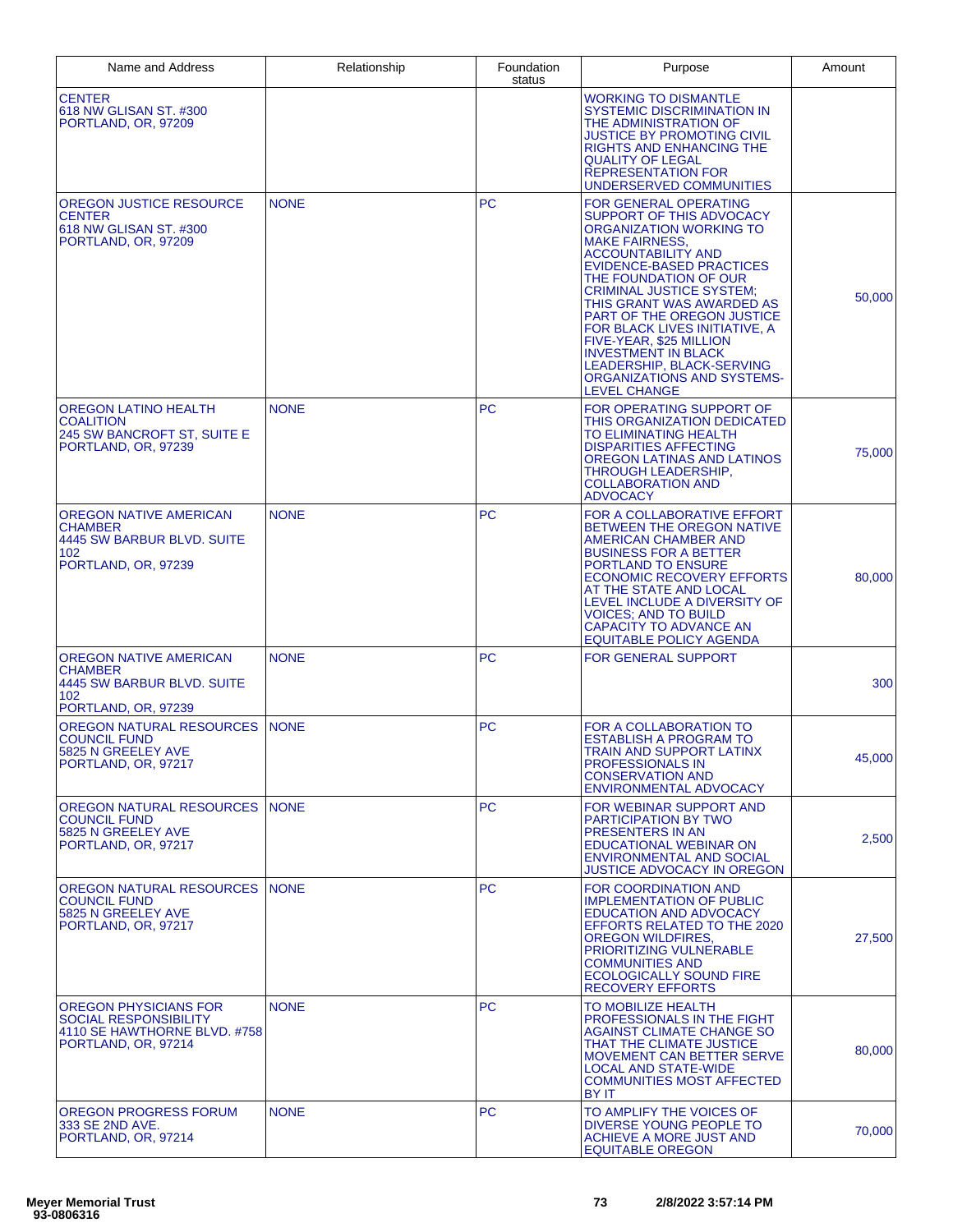| Name and Address                                                                                                                    | Relationship | Foundation<br>status | Purpose                                                                                                                                                                                                                                                                                                 | Amount |
|-------------------------------------------------------------------------------------------------------------------------------------|--------------|----------------------|---------------------------------------------------------------------------------------------------------------------------------------------------------------------------------------------------------------------------------------------------------------------------------------------------------|--------|
| OREGON PROGRESS FORUM<br>333 SE 2ND AVE.<br>PORTLAND, OR, 97214                                                                     | <b>NONE</b>  | PC                   | <b>FOR GENERAL OPERATING</b><br><b>SUPPORT OF THIS STATEWIDE</b><br>NONPARTISAN ORGANIZATION<br><b>FOCUSED ON INNOVATIVE</b><br><b>SOLUTIONS FOR YOUNG</b><br>OREGONIANS TO LEARN ABOUT,<br>DEBATE AND EDUCATE THEIR<br>NEIGHBORS ABOUT CURRENT<br><b>EVENTS AND ISSUES OF PUBLIC</b><br><b>CONCERN</b> | 25,000 |
| <b>OREGON PUBLIC</b><br><b>BROADCASTING</b><br>7140 SW MACADAM AVE<br>PORTLAND, OR, 97219                                           | <b>NONE</b>  | <b>PC</b>            | <b>FOR GENERAL SUPPORT</b>                                                                                                                                                                                                                                                                              | 375    |
| <b>OREGON PUBLIC</b><br><b>BROADCASTING</b><br>7140 SW MACADAM AVE<br>PORTLAND, OR, 97219                                           | <b>NONE</b>  | <b>PC</b>            | <b>FOR GENERAL SUPPORT</b>                                                                                                                                                                                                                                                                              | 540    |
| <b>OREGON PUBLIC</b><br><b>BROADCASTING</b><br>7140 SW MACADAM AVE<br>PORTLAND, OR, 97219                                           | <b>NONE</b>  | <b>PC</b>            | <b>FOR GENERAL SUPPORT</b>                                                                                                                                                                                                                                                                              | 180    |
| <b>OREGON PUBLIC</b><br><b>BROADCASTING</b><br>7140 SW MACADAM AVE<br>PORTLAND, OR, 97219                                           | <b>NONE</b>  | <b>PC</b>            | <b>FOR GENERAL SUPPORT</b>                                                                                                                                                                                                                                                                              | 1,800  |
| <b>OREGON PUBLIC</b><br><b>BROADCASTING</b><br>7140 SW MACADAM AVE<br>PORTLAND, OR, 97219                                           | <b>NONE</b>  | <b>PC</b>            | <b>FOR GENERAL SUPPORT</b>                                                                                                                                                                                                                                                                              | 372    |
| <b>OREGON PUBLIC</b><br><b>BROADCASTING</b><br>7140 SW MACADAM AVE<br>PORTLAND, OR, 97219                                           | <b>NONE</b>  | <b>PC</b>            | <b>FOR KMHD</b>                                                                                                                                                                                                                                                                                         | 150    |
| <b>OREGON PUBLIC</b><br><b>BROADCASTING</b><br>7140 SW MACADAM AVE<br>PORTLAND, OR, 97219                                           | <b>NONE</b>  | <b>PC</b>            | <b>FOR GENERAL SUPPORT</b>                                                                                                                                                                                                                                                                              | 3,000  |
| <b>OREGON PUBLIC</b><br><b>BROADCASTING</b><br>7140 SW MACADAM AVE<br>PORTLAND, OR, 97219                                           | <b>NONE</b>  | <b>PC</b>            | <b>FOR GENERAL SUPPORT</b>                                                                                                                                                                                                                                                                              | 360    |
| <b>OREGON ROBOTICS</b><br>TOURNAMENT AND OUTREACH<br><b>PROGRAM</b><br>4800 SW GRIFFITH DRIVE, SUITE<br>215<br>BEAVERTON, OR, 97005 | <b>NONE</b>  | <b>PC</b>            | TO REDUCE OPPORTUNITY<br><b>GAPS FOR PRIORITY YOUTH</b><br><b>ACROSS OREGON THROUGH</b><br>THE EQUITY & INCLUSION<br><b>SUPPORT FUND</b>                                                                                                                                                                | 37,500 |
| OREGON RURAL ACTION<br>1112 1/2 ADAMS AVENUE<br>LA GRANDE, OR, 97850                                                                | <b>NONE</b>  | <b>PC</b>            | FOR HIRING A BILINGUAL<br>ORGANIZER TO ENGAGE LATINX<br><b>COMMUNITIES IN FOOD,</b><br>AGRICULTURAL JUSTICE, AND<br><b>ENERGY CAMPAIGNS</b>                                                                                                                                                             | 30,000 |
| OREGON SOLAR ENERGY<br><b>EDUCATION FUND</b><br><b>PO BOX 14927</b><br>PORTLAND, OR, 97293                                          | <b>NONE</b>  | <b>PC</b>            | TO CREATE A COLLABORATIVE<br><b>WORKFORCE DEVELOPMENT</b><br>PARTNERSHIP AND PROGRAM<br>THAT WILL PROVIDE CAREERS<br><b>AND PATHWAYS INTO THE</b><br><b>SOLAR INDUSTRY FOR LOW-</b><br><b>INCOME WOMEN AND PEOPLE</b><br>OF COLOR                                                                       | 48,183 |
| <b>OREGON STATE UNIVERSITY</b><br><b>FOUNDATION</b><br>4238 SW RESEARCH WAY<br>CORVALLIS, OR, 97333                                 | <b>NONE</b>  | <b>PC</b>            | TO EXPAND THE JUNTOS<br>PROGRAM TO URBAN AND<br><b>SUBURBAN DISTRICTS IN</b><br><b>MARION AND WASHINGTON</b><br><b>COUNTIES</b>                                                                                                                                                                         | 85,000 |
| OREGON STATE UNIVERSITY<br><b>FOUNDATION</b><br>4238 SW RESEARCH WAY<br>CORVALLIS, OR, 97333                                        | <b>NONE</b>  | <b>PC</b>            | FOR CONTRIBUTION TO THE<br><b>BEAVERS CARE FUND TO</b><br>PROVIDE COVID-RELATED<br><b>ASSISTANCE TO DACA AND</b><br>UNDOCUMENTED STUDENTS<br>WHO ARE NOT ELIGIBLE FOR<br><b>FEDERAL AID.</b>                                                                                                            | 60,000 |
| OREGON STUDENT FOUNDATION NONE<br><b>635 NE DEKUM STREET</b><br>PORTLAND, OR, 97211                                                 |              | <b>PC</b>            | FOR OPERATING SUPPORT OF<br>THIS STATEWIDE, STUDENT-LED<br>ADVOCACY AND ORGANIZING<br>NONPROFIT WORKING TO MAKE<br>A QUALITY EDUCATION MORE<br><b>AFFORDABLE AND ACCESSIBLE</b><br>FOR ALL OREGONIANS                                                                                                   | 90,000 |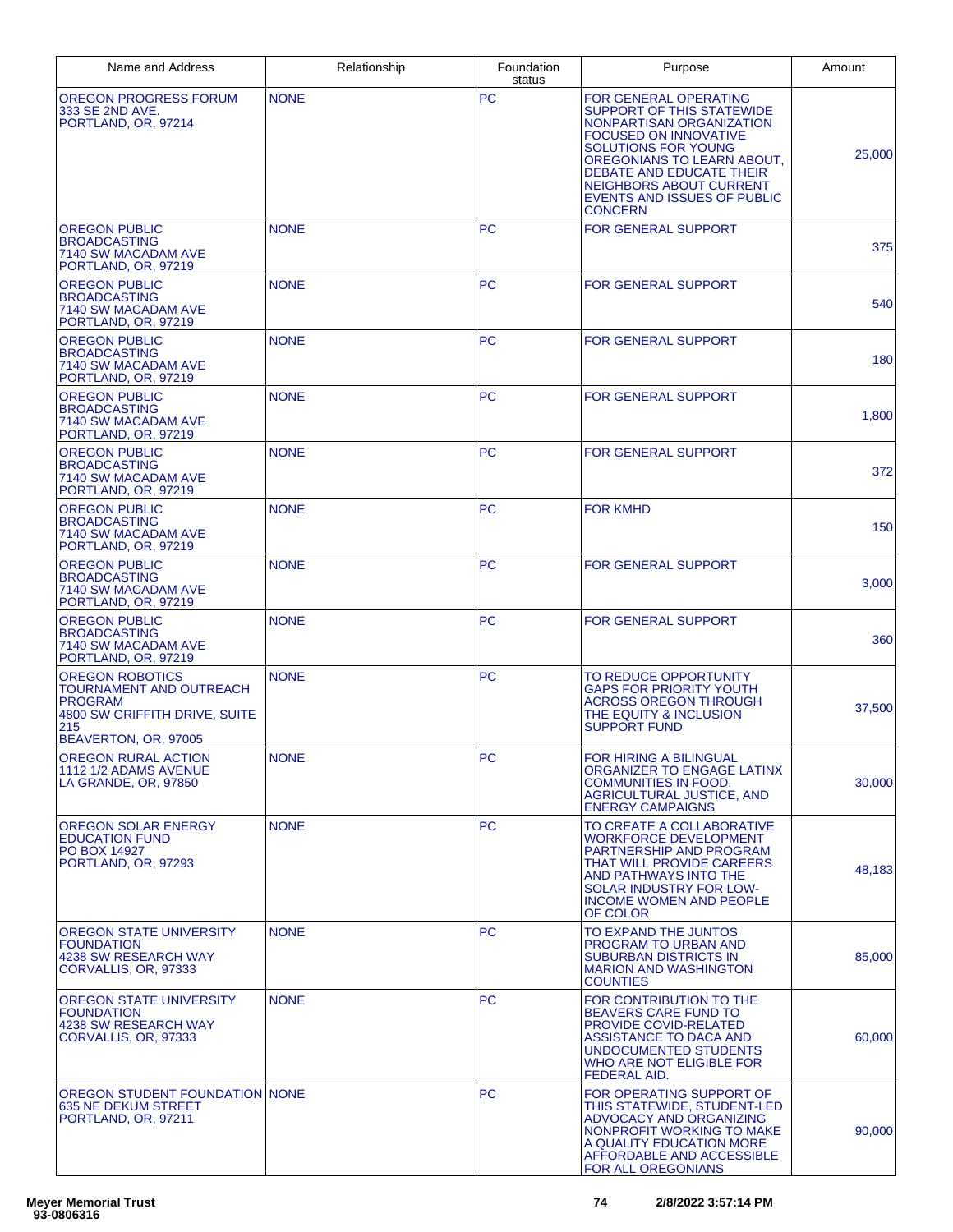| Name and Address                                                                                         | Relationship | Foundation<br>status | Purpose                                                                                                                                                                                                                                                                  | Amount  |
|----------------------------------------------------------------------------------------------------------|--------------|----------------------|--------------------------------------------------------------------------------------------------------------------------------------------------------------------------------------------------------------------------------------------------------------------------|---------|
| <b>OREGON ZOO FOUNDATION</b><br>4001 SW CANYON ROAD<br>PORTLAND, OR, 97221                               | <b>NONE</b>  | PC                   | <b>FOR GENERAL SUPPORT</b>                                                                                                                                                                                                                                               | 1,360   |
| <b>OSLC DEVELOPMENTS</b><br>10 SHELTON MCMURPHEY BLVD.<br>EUGENE, OR, 97401                              | <b>NONE</b>  | <b>PC</b>            | FOR ADAPTING AN EVIDENCE-<br><b>BASED, SCHOOL-READINESS</b><br>PROGRAM THAT WILL INCREASE<br>THE CULTURAL RELEVANCE AND<br>EFFECTIVENESS OF SPANISH-<br><b>SPEAKING ENGLISH LANGUAGE</b><br><b>LEARNERS AND THEIR FAMILIES</b><br><b>IN LANE COUNTY</b>                  | 61,666  |
| <b>OUR CHILDREN OREGON</b><br><b>1209 SE BELMONT STREET</b><br>PORTLAND, OR, 97214                       | <b>NONE</b>  | <b>PC</b>            | TO SUPPORT THE<br>ORGANIZATION'S MISSION AND<br><b>ENSURE AN EQUITY CENTERED</b><br><b>RECOVERY PROCESS IS</b><br><b>ACHIEVED THROUGH</b><br><b>LEGISLATIVE DECISIONS</b>                                                                                                | 75,000  |
| <b>OUR CLIMATE EDUCATION FUND</b><br>OUR CLIMATE 1380 MONROE ST<br>NW SUITE 734<br>WASHINGTON, DC, 20010 | <b>NONE</b>  | <b>PC</b>            | TO HIRE AN OREGON-BASED<br>FIELD ORGANIZER TO SUPPORT<br>STUDENTS AT COLLEGES AND<br>UNIVERSITIES IN ENGAGING IN<br>AND ADVOCATING FOR<br><b>EQUITABLE SCIENCE-BASED</b><br><b>CLIMATE POLICY EFFORTS</b>                                                                | 25,000  |
| <b>OUTSIDE IN</b><br><b>1132 SW 13TH AVE</b><br>PORTLAND, OR, 97205                                      | <b>NONE</b>  | <b>PC</b>            | TO SUPPORT AN EDUCATION<br>AND JOB TRAINING PROGRAM<br>FOR YOUTH EXPERIENCING<br><b>HOMELESSNESS IN MULTNOMAH</b><br>COUNTY.                                                                                                                                             | 50,000  |
| <b>PARTNERS FOR A HUNGER-</b><br><b>FREE OREGON</b><br>2900 SE STARK ST STE 1-A<br>PORTLAND, OR, 97214   | <b>NONE</b>  | <b>PC</b>            | TO ENSURE EQUITY AND<br><b>COMMUNITY VOICE ARE</b><br><b>CENTERED IN OREGON'S</b><br><b>IMPLEMENTATION OF STUDENT</b><br><b>SUCCESS ACT PROVISIONS FOR</b><br><b>SCHOOL MEALS</b>                                                                                        | 75,000  |
| <b>PARTNERS FOR A HUNGER-</b><br><b>FREE OREGON</b><br>2900 SE STARK ST STE 1-A<br>PORTLAND, OR, 97214   | <b>NONE</b>  | <b>PC</b>            | TO SUPPORT INTERNAL<br><b>CAPACITY FOR STRATEGIC</b><br><b>ACTIVITIES THAT ADVANCE ANTI-</b><br><b>RACIST ORGANIZATIONAL</b><br><b>PRACTICES</b>                                                                                                                         | 25,000  |
| <b>PARTNERS FOR A HUNGER-</b><br>FREE OREGON<br>2900 SE STARK ST STE 1-A<br>PORTLAND, OR, 97214          | <b>NONE</b>  | <b>PC</b>            | FOR GENERAL SUPPORT                                                                                                                                                                                                                                                      | 150     |
| PARTNERSHIP FOR SAFETY AND<br><b>JUSTICE</b><br>221 NW 2ND AVE, SUITE 209<br>PORTLAND, OR, 97209         | <b>NONE</b>  | <b>PC</b>            | FOR OPERATING SUPPORT TO<br><b>REDUCE OVER-INCARCERATION</b><br>AND PROMOTE SURVIVOR-<br><b>CENTERED JUSTICE REFORM IN</b><br><b>OREGON</b>                                                                                                                              | 75,000  |
| PARTNERSHIP FOR SAFETY AND INONE<br><b>JUSTICE</b><br>221 NW 2ND AVE, SUITE 209<br>PORTLAND, OR, 97209   |              | <b>PC</b>            | FOR OPERATING SUPPORT OF<br>THIS ORGANIZATION FOCUSED<br>ON TRANSFORMING THE<br><b>CRIMINAL JUSTICE SYSTEM BY</b><br><b>BRINGING TOGETHER PEOPLE</b><br>WHO ARE CRIME SURVIVORS.<br>PEOPLE CONVICTED OF CRIME<br>AND THE FAMILIES AND<br><b>COMMUNITIES OF BOTH</b>      | 165,000 |
| PARTNERSHIP FOR SAFETY AND<br>JUSTICE<br>221 NW 2ND AVE, SUITE 209<br>PORTLAND, OR, 97209                | <b>NONE</b>  | <b>PC</b>            | FOR GENERAL SUPPORT                                                                                                                                                                                                                                                      | 600     |
| PARTNERSHIP FOR SAFETY AND<br><b>JUSTICE</b><br>221 NW 2ND AVE, SUITE 209<br>PORTLAND, OR, 97209         | <b>NONE</b>  | PC                   | <b>FOR GENERAL SUPPORT</b>                                                                                                                                                                                                                                               | 300     |
| <b>PBDG FOUNDATION</b><br>4444 SE 27TH AVE<br>PORTLAND, OR, 97202                                        | <b>NONE</b>  |                      | TO INCREASE ACCESS TO<br><b>PUBLIC AND PRIVATE</b><br><b>CONSTRUCTION PROJECTS FOR</b><br><b>MINORITY AND WOMEN</b><br><b>SUBCONTRACTORS</b>                                                                                                                             | 80,000  |
| <b>PBDG FOUNDATION</b><br>4444 SE 27TH AVE<br>PORTLAND, OR, 97202                                        | <b>NONE</b>  |                      | FOR PARTICIPATION IN THE<br><b>HOUSING LEADERS ANTIRACIST</b><br><b>COHORT, A LEADERSHIP</b><br>DEVELOPMENT OPPORTUNITY<br>TO INCREASE RACIAL JUSTICE<br><b>COMMITMENT AMONG</b><br><b>AFFORDABLE HOUSING</b><br>ORGANIZATIONS AND IMPROVE<br>THE SECTOR'S UNDERSTANDING | 15,000  |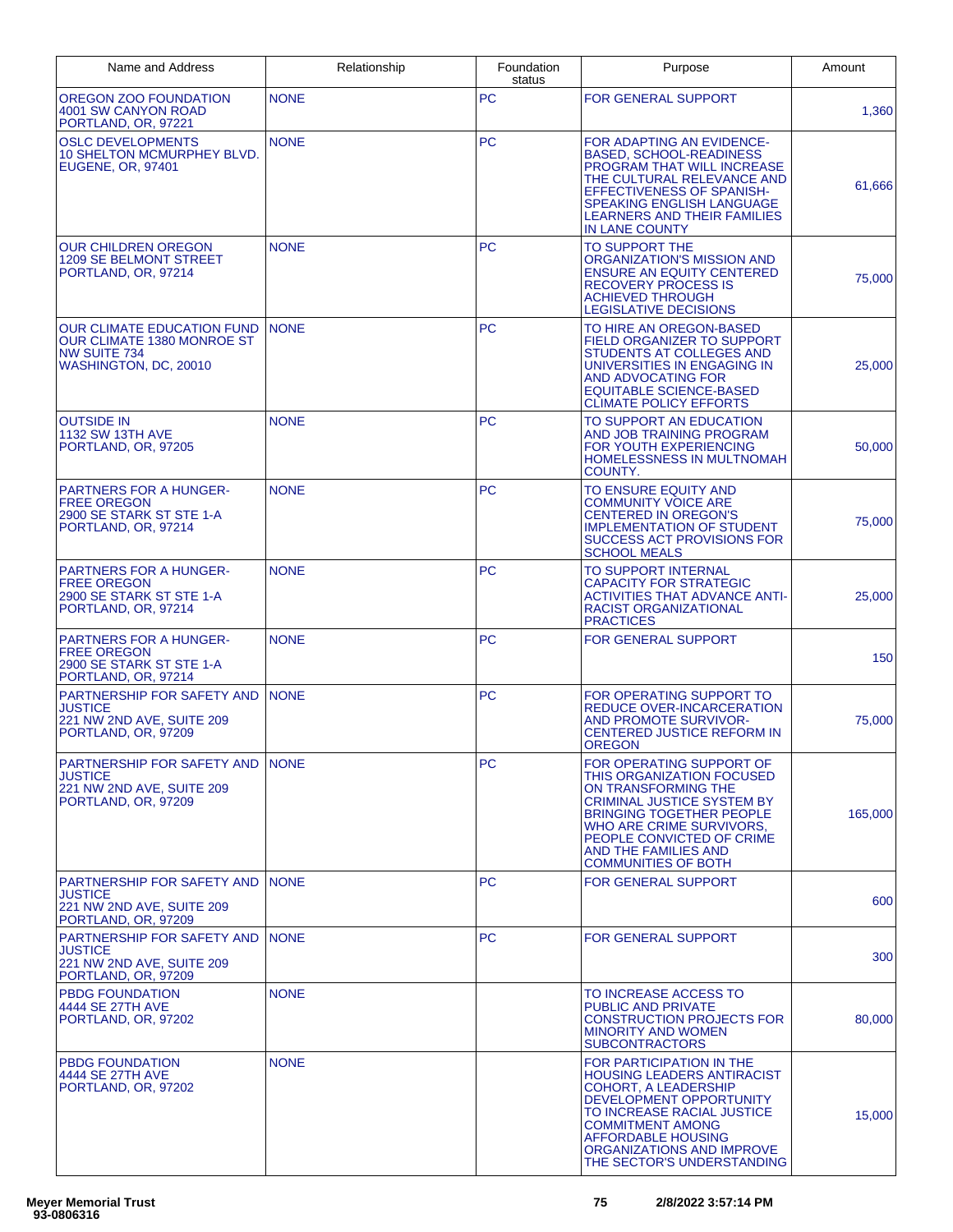| Name and Address                                                                                                           | Relationship | Foundation<br>status | Purpose                                                                                                                                                                                                                                                                                                                                                                                                                                                                                         | Amount  |
|----------------------------------------------------------------------------------------------------------------------------|--------------|----------------------|-------------------------------------------------------------------------------------------------------------------------------------------------------------------------------------------------------------------------------------------------------------------------------------------------------------------------------------------------------------------------------------------------------------------------------------------------------------------------------------------------|---------|
|                                                                                                                            |              |                      | OF HOW TO ADVANCE<br><b>DIVERSITY, EQUITY AND</b><br><b>INCLUSION</b>                                                                                                                                                                                                                                                                                                                                                                                                                           |         |
| <b>PBDG FOUNDATION</b><br>4444 SE 27TH AVE<br>PORTLAND, OR, 97202                                                          | <b>NONE</b>  |                      | FOR GENERAL SUPPORT                                                                                                                                                                                                                                                                                                                                                                                                                                                                             | 4,030   |
| <b>PEAK GRANTMAKING</b><br>1666 K STREET, NW - STE 440<br>WASHINGTON, DC, 20006                                            | <b>NONE</b>  | <b>PC</b>            | FOR ANNUAL MEMBERSHIP                                                                                                                                                                                                                                                                                                                                                                                                                                                                           | 2,400   |
| <b>PEAK GRANTMAKING</b><br>1666 K STREET, NW - STE 440<br>WASHINGTON, DC, 20006                                            | <b>NONE</b>  | <b>PC</b>            | <b>FOR CONFERENCE</b><br>SPONSORSHIP AND SUPPORT<br>OF THE 25TH ANNIVERSARY OF<br>PEAK GRANTMAKING                                                                                                                                                                                                                                                                                                                                                                                              | 5,000   |
| <b>PEAK GRANTMAKING</b><br>1666 K STREET, NW - STE 440<br>WASHINGTON, DC, 20006                                            | <b>NONE</b>  | <b>PC</b>            | FOR GENERAL SUPPORT                                                                                                                                                                                                                                                                                                                                                                                                                                                                             | 2,280   |
| PHILANTHROPY FOR ACTIVE<br><b>CIVIC ENGAGEMENT</b><br>611 PENNSYLVANIA AVE SE, #372<br>WASHINGTON, DC, 20003               | <b>NONE</b>  | <b>PC</b>            | FOR ANNUAL MEMBERSHIP                                                                                                                                                                                                                                                                                                                                                                                                                                                                           | 10,000  |
| PHILANTHROPY NORTHWEST<br>2101 FOURTH AVENUE, SUITE<br>650<br>SEATTLE, WA, 98121-1494                                      | <b>NONE</b>  | <b>PC</b>            | FOR ANNUAL MEMBERSHIP TO<br><b>THIS ASSOCIATION OF</b><br><b>COMMUNITY, PRIVATE AND</b><br>PUBLIC FOUNDATIONS.<br><b>CORPORATIONS AND</b><br><b>INDIVIDUALS COMMITTED TO</b><br><b>IMPROVING THE QUALITY OF</b><br>LIFE IN THE PACIFIC<br><b>NORTHWEST</b>                                                                                                                                                                                                                                      | 21,905  |
| PLANNED PARENTHOOD OF THE<br><b>COLUMBIA-WILLAMETTE</b><br>3727 NE MARTIN LUTHER KING,<br>JR. BLVD.<br>PORTLAND, OR, 97212 | <b>NONE</b>  | <b>PC</b>            | <b>FOR GENERAL SUPPORT</b>                                                                                                                                                                                                                                                                                                                                                                                                                                                                      | 750     |
| PLANNED PARENTHOOD OF THE<br><b>COLUMBIA-WILLAMETTE</b><br>3727 NE MARTIN LUTHER KING,<br>JR. BLVD.<br>PORTLAND, OR, 97212 | <b>NONE</b>  | <b>PC</b>            | <b>FOR GENERAL SUPPORT</b>                                                                                                                                                                                                                                                                                                                                                                                                                                                                      | 375     |
| PLANNED PARENTHOOD OF THE<br><b>COLUMBIA-WILLAMETTE</b><br>3727 NE MARTIN LUTHER KING.<br>JR. BLVD.<br>PORTLAND, OR, 97212 | <b>NONE</b>  | <b>PC</b>            | <b>FOR GENERAL SUPPORT</b>                                                                                                                                                                                                                                                                                                                                                                                                                                                                      | 1,640   |
| PLANNED PARENTHOOD OF THE<br><b>COLUMBIA-WILLAMETTE</b><br>3727 NE MARTIN LUTHER KING,<br>JR. BLVD.<br>PORTLAND, OR, 97212 | <b>NONE</b>  | <b>PC</b>            | <b>FOR GENERAL SUPPORT</b>                                                                                                                                                                                                                                                                                                                                                                                                                                                                      | 3,015   |
| POLITICAL RESEARCH<br><b>ASSOCIATES</b><br>1310 BROADWAY, SUITE 201<br>SOMERVILLE, MA, 02144                               | <b>NONE</b>  | PC                   | <b>FOR PARTICIPATION AS A</b><br><b>PRESENTER IN AN</b><br>EDUCATIONAL WEBINAR ON<br><b>ENVIRONMENTAL AND SOCIAL</b><br><b>JUSTICE ADVOCACY IN OREGON</b>                                                                                                                                                                                                                                                                                                                                       | 1,000   |
| PORT ORFORD-LANGLOIS<br><b>SCHOOL DISTRICT</b><br>45525 HWY 101<br>PORT ORFORD, OR, 97465                                  | <b>NONE</b>  | <b>GOV</b>           | <b>FOR A SCHOOL TRANSITION</b><br>PROGRAM SERVING INCOMING<br>K-3 STUDENTS IN COOS AND<br><b>CURRY COUNTIES</b>                                                                                                                                                                                                                                                                                                                                                                                 | 45,000  |
| PORT ORFORD-LANGLOIS<br><b>SCHOOL DISTRICT</b><br>45525 HWY 101<br>PORT ORFORD, OR, 97465                                  | <b>NONE</b>  | <b>GOV</b>           | TO DEVELOP AN ONGOING<br><b>FUNDING STRATEGY FOR THE</b><br>READY, SET LEARN! PROGRAM<br><b>SERVING CURRY AND COOS</b><br><b>COUNTIES</b>                                                                                                                                                                                                                                                                                                                                                       | 19,247  |
| PORTLAND AFRICAN AMERICAN<br><b>LEADERSHIP FORUM</b><br>PO BOX 11869<br>PORTLAND, OR, 97211                                | <b>NONE</b>  | <b>PC</b>            | FOR GENERAL OPERATING<br><b>SUPPORT OF THIS</b><br>ORGANIZATION THAT ENVISIONS<br>A WORLD WHERE PEOPLE OF<br>AFRICAN DESCENT ENJOY THE<br><b>RIGHTS, RESOURCES AND</b><br>RECOGNITION OF A THRIVING,<br><b>RESILIENT AND CONNECTED</b><br><b>COMMUNITY: THIS GRANT WAS</b><br>AWARDED AS PART OF THE<br>OREGON JUSTICE FOR BLACK<br>LIVES INITIATIVE, A FIVE-YEAR,<br>\$25 MILLION INVESTMENT IN<br><b>BLACK LEADERSHIP, BLACK-</b><br>SERVING ORGANIZATIONS AND<br><b>SYSTEMS-LEVEL CHANGE</b> | 200,000 |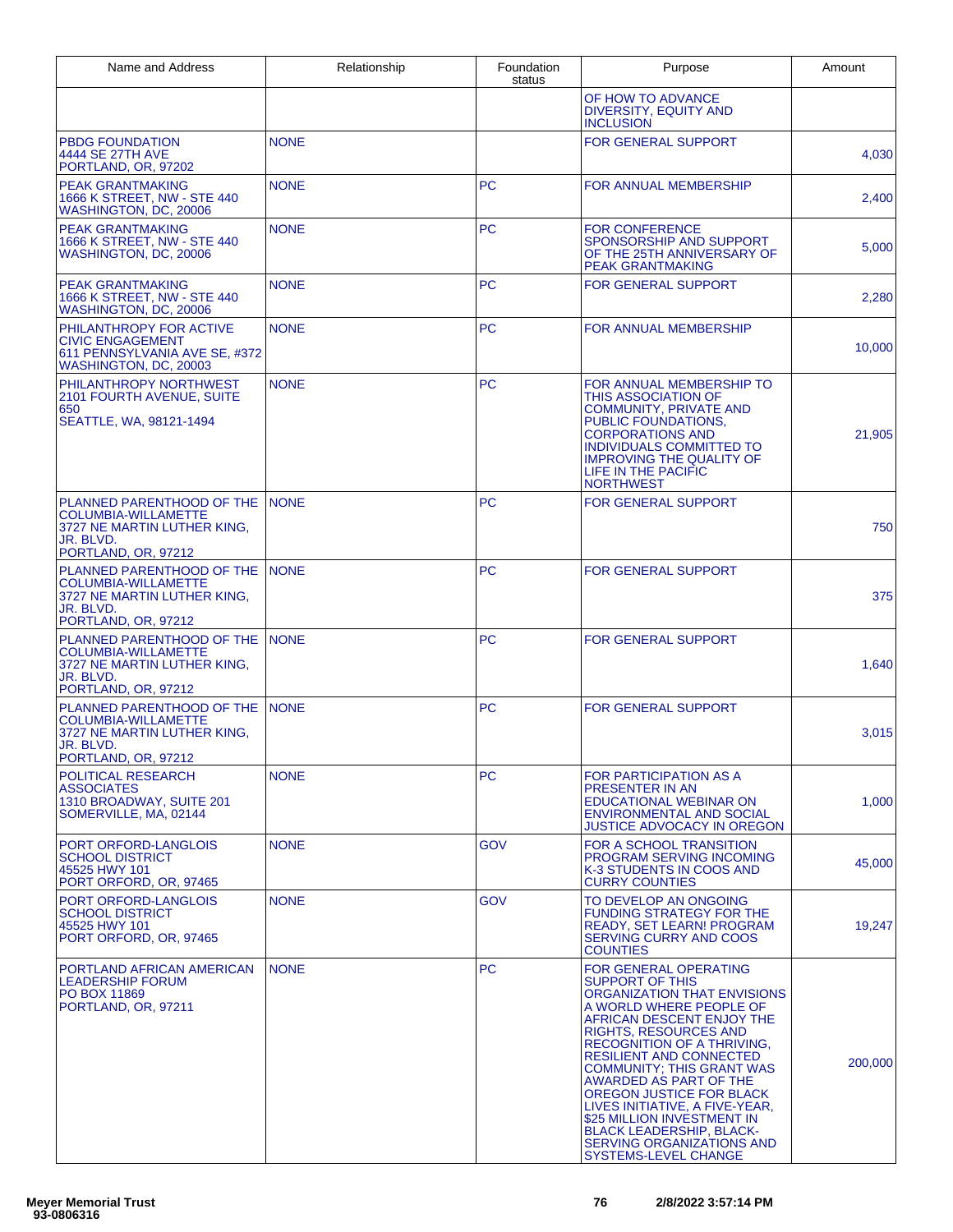| Name and Address                                                                                                        | Relationship | Foundation<br>status | Purpose                                                                                                                                                                                                                                                    | Amount  |
|-------------------------------------------------------------------------------------------------------------------------|--------------|----------------------|------------------------------------------------------------------------------------------------------------------------------------------------------------------------------------------------------------------------------------------------------------|---------|
| PORTLAND AFRICAN AMERICAN<br><b>LEADERSHIP FORUM</b><br>PO BOX 11869<br>PORTLAND, OR, 97211                             | <b>NONE</b>  | <b>PC</b>            | FOR GENERAL OPERATING<br><b>SUPPORT OF THIS</b><br>ORGANIZATION THAT ENVISIONS<br>A WORLD WHERE PEOPLE OF<br>AFRICAN DESCENT ENJOY THE<br><b>RIGHTS, RESOURCES AND</b><br>RECOGNITION OF A THRIVING,<br><b>RESILIENT AND CONNECTED</b><br><b>COMMUNITY</b> | 120,000 |
| PORTLAND AFRICAN AMERICAN<br><b>LEADERSHIP FORUM</b><br><b>PO BOX 11869</b><br>PORTLAND, OR, 97211                      | <b>NONE</b>  | <b>PC</b>            | <b>FOR GENERAL SUPPORT</b>                                                                                                                                                                                                                                 | 750     |
| PORTLAND AFRICAN AMERICAN<br><b>LEADERSHIP FORUM</b><br><b>PO BOX 11869</b><br>PORTLAND, OR, 97211                      | <b>NONE</b>  | <b>PC</b>            | <b>FOR GENERAL SUPPORT</b>                                                                                                                                                                                                                                 | 109     |
| PORTLAND AUDUBON SOCIETY<br>5151 NW CORNELL RD<br>PORTLAND, OR, 97210                                                   | <b>NONE</b>  | <b>PC</b>            | FOR GENERAL SUPPORT                                                                                                                                                                                                                                        | 960     |
| PORTLAND AUDUBON SOCIETY<br>5151 NW CORNELL RD<br>PORTLAND, OR, 97210                                                   | <b>NONE</b>  | <b>PC</b>            | <b>FOR BIRDATHON</b>                                                                                                                                                                                                                                       | 150     |
| PORTLAND AUDUBON SOCIETY<br>5151 NW CORNELL RD<br>PORTLAND, OR, 97210                                                   | <b>NONE</b>  | <b>PC</b>            | <b>FOR GENERAL SUPPORT</b>                                                                                                                                                                                                                                 | 150     |
| PORTLAND AUDUBON SOCIETY<br>5151 NW CORNELL RD<br>PORTLAND, OR, 97210                                                   | <b>NONE</b>  | <b>PC</b>            | <b>FOR WILD ARTS FESTIVAL</b>                                                                                                                                                                                                                              | 375     |
| PORTLAND AUDUBON SOCIETY<br>5151 NW CORNELL RD<br>PORTLAND, OR, 97210                                                   | <b>NONE</b>  | <b>PC</b>            | <b>FOR GENERAL SUPPORT</b>                                                                                                                                                                                                                                 | 1,710   |
| PORTLAND AUDUBON SOCIETY<br>5151 NW CORNELL RD<br>PORTLAND, OR, 97210                                                   | <b>NONE</b>  | <b>PC</b>            | <b>FOR GENERAL SUPPORT</b>                                                                                                                                                                                                                                 | 1,792   |
| PORTLAND COMMUNITY<br><b>COLLEGE FOUNDATION</b><br>12000 SW 49TH AVE CC 234<br>PORTLAND, OR, 97219                      | <b>NONE</b>  | <b>PC</b>            | TO IMPROVE CAREER AND<br>COLLEGE READINESS FOR<br><b>PRIORITY STUDENTS IN</b><br>CLACKAMAS, MULTNOMAH AND<br><b>WASHINGTON COUNTIES</b>                                                                                                                    | 184,211 |
| PORTLAND COMMUNITY<br><b>COLLEGE FOUNDATION</b><br>12000 SW 49TH AVE CC 234<br>PORTLAND, OR, 97219                      | <b>NONE</b>  | <b>PC</b>            | <b>FOR GENERAL SUPPORT</b>                                                                                                                                                                                                                                 | 2,000   |
| PORTLAND COMMUNITY MEDIA<br>2766 N.E. MARTIN LUTHER KING.<br>JR. BLVD.<br>PORTLAND, OR, 97212                           | <b>NONE</b>  | <b>PC</b>            | <b>FOR FUNDING</b><br>TRANSFORMATIVE CAREER<br><b>ADVANCEMENT BY BLACK</b><br><b>FILMMAKERS IN PORTLAND</b><br>THROUGH MENTORSHIP,<br><b>INSTRUCTION, PROFESSIONAL</b><br><b>EXPERIENCE AND THE</b><br><b>PRESENTATION OF NEW WORK</b>                     | 45,000  |
| PORTLAND COMMUNITY<br><b>REINVESTMENT INITIATIVES</b><br>6329 NE MARTIN LUTHER KING<br>JR. BLVD.<br>PORTLAND, OR, 97211 | <b>NONE</b>  | <b>PC</b>            | FOR OPERATING SUPPORT FOR<br><b>THIS ORGANIZATION THAT</b><br><b>PROVIDES HOMEOWNERSHIP</b><br><b>EDUCATION AND COUNSELING</b><br><b>PROGRAMS TO SERVE</b><br>COMMUNITIES OF COLOR IN<br>NORTH AND NORTHEAST<br><b>PORTLAND</b>                            | 75,000  |
| PORTLAND COMMUNITY<br><b>REINVESTMENT INITIATIVES</b><br>6329 NE MARTIN LUTHER KING<br>JR. BLVD.<br>PORTLAND, OR, 97211 | <b>NONE</b>  | <b>PC</b>            | FOR FUNDING OF A COLLECTIVE<br>COMMUNITY CAUSE: THE KING +<br><b>PARKS AFFORDABLE HOUSING</b><br>PROJECT IN NE PORTLAND TO<br>MITIGATE THE DISPLACEMENT<br>AND OPPRESSION OF<br>PORTLANDERS DURING COVID-<br>19, SOCIAL UNREST AND<br><b>BEYOND</b>        | 199,000 |
| PORTLAND COMMUNITY<br><b>REINVESTMENT INITIATIVES</b><br>6329 NE MARTIN LUTHER KING<br>JR. BLVD.<br>PORTLAND, OR, 97211 | <b>NONE</b>  | <b>PC</b>            | FOR GENERAL OPERATING<br><b>SUPPORT</b>                                                                                                                                                                                                                    | 75,000  |
| PORTLAND COMMUNITY<br><b>REINVESTMENT INITIATIVES</b><br>6329 NE MARTIN LUTHER KING<br>JR. BLVD.<br>PORTLAND, OR, 97211 | <b>NONE</b>  | <b>PC</b>            | FOR ADDITIONAL CAPITAL AND<br>CAPACITY SUPPORT FOR KING +<br>PARKS AFFORDABLE HOUSING<br>PROJECT IN MULTNOMAH<br><b>COUNTY</b>                                                                                                                             | 75,000  |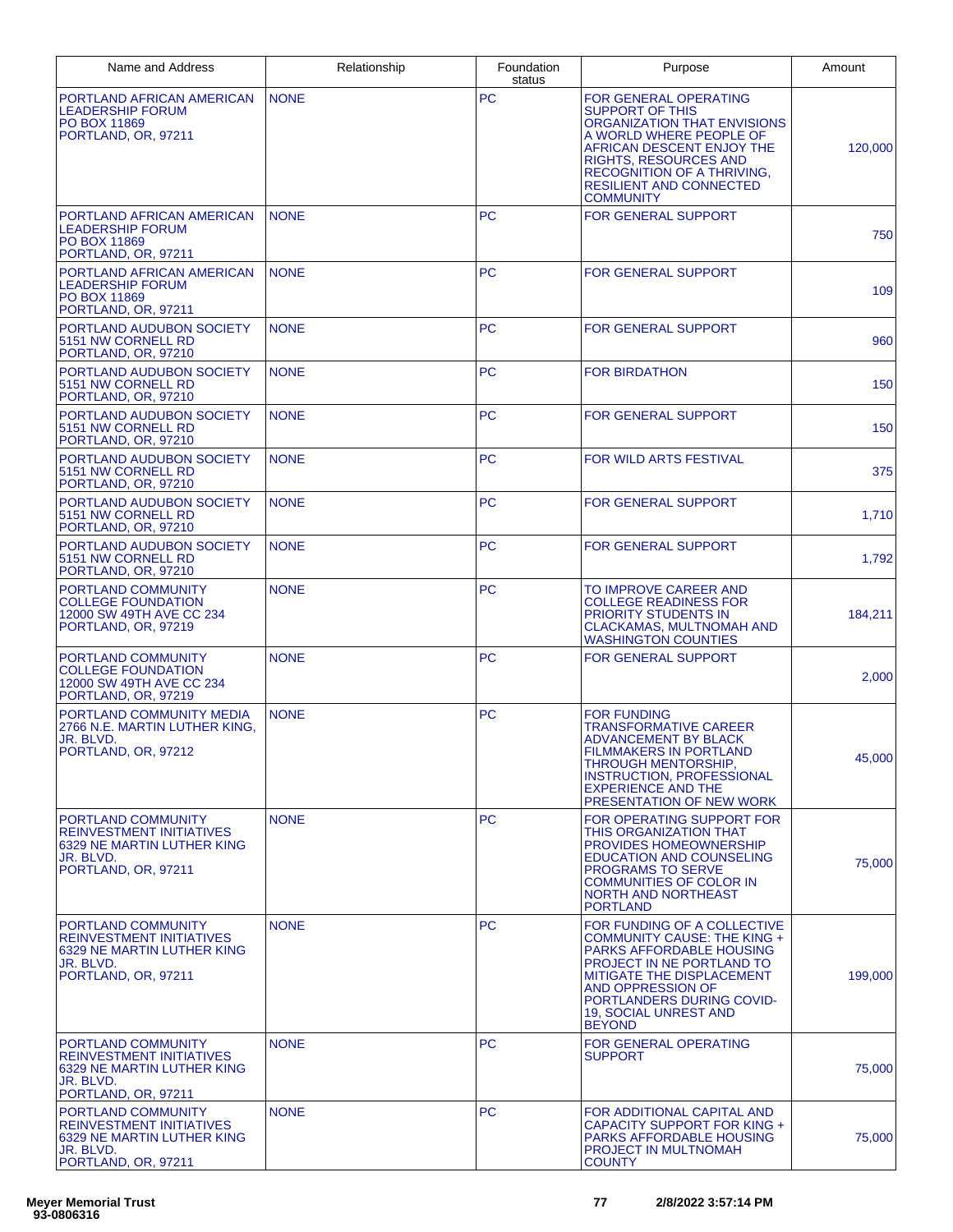| Name and Address                                                                                                        | Relationship | Foundation<br>status | Purpose                                                                                                                                                                                                                                                                                                                                                  | Amount  |
|-------------------------------------------------------------------------------------------------------------------------|--------------|----------------------|----------------------------------------------------------------------------------------------------------------------------------------------------------------------------------------------------------------------------------------------------------------------------------------------------------------------------------------------------------|---------|
| PORTLAND COMMUNITY<br><b>REINVESTMENT INITIATIVES</b><br>6329 NE MARTIN LUTHER KING<br>JR. BLVD.<br>PORTLAND, OR, 97211 | <b>NONE</b>  | <b>PC</b>            | FOR PARTICIPATION IN THE<br><b>HOUSING LEADERS ANTIRACIST</b><br><b>COHORT, A LEADERSHIP</b><br><b>DEVELOPMENT OPPORTUNITY</b><br>TO INCREASE RACIAL JUSTICE<br><b>COMMITMENT AMONG</b><br><b>AFFORDABLE HOUSING</b><br>ORGANIZATIONS AND IMPROVE<br>THE SECTOR'S UNDERSTANDING<br>OF HOW TO ADVANCE<br><b>DIVERSITY, EQUITY AND</b><br><b>INCLUSION</b> | 15,000  |
| PORTLAND HOMELESS FAMILY<br><b>SOLUTIONS</b><br>6220 SE 92ND AVENUE<br>PORTLAND, OR, 97266                              | <b>NONE</b>  | <b>PC</b>            | FOR RAPID INTERVENTION<br><b>SERVICES TO PREVENT</b><br><b>HOMELESSNESS FOR FAMILIES</b><br>LIVING IN CLACKAMAS,<br>MULTNOMAH AND WASHINGTON<br><b>COUNTIES</b>                                                                                                                                                                                          | 65,000  |
| PORTLAND HOMELESS FAMILY<br><b>SOLUTIONS</b><br>6220 SE 92ND AVENUE<br>PORTLAND, OR, 97266                              | <b>NONE</b>  | <b>PC</b>            | <b>FOR GENERAL SUPPORT</b>                                                                                                                                                                                                                                                                                                                               | 724     |
| <b>PORTLAND HOUSING CENTER</b><br>3233 NE SANDY BLVD<br>PORTLAND, OR, 97232                                             | <b>NONE</b>  | <b>PC</b>            | TO INCREASE HOMEOWNERSHIP<br>AMONG LATINX COMMUNITIES<br>USING RELATIONSHIP-BASED.<br><b>CULTURALLY SPECIFIC</b><br>APPROACHES THAT EDUCATE<br><b>HOMEBUYERS ON FINANCE AND</b><br><b>LENDING IN WASHINGTON</b><br><b>COUNTY</b>                                                                                                                         | 42,580  |
| PORTLAND HOUSING CENTER<br>3233 NE SANDY BLVD<br>PORTLAND, OR, 97232                                                    | <b>NONE</b>  | <b>PC</b>            | FOR TECHNICAL ASSISTANCE TO<br><b>EMBARK ON A STRATEGIC</b><br><b>PLANNING PROCESS FOR THIS</b><br><b>HOMEOWNERSHIP CENTER,</b><br>WITH A FOCUS ON SUCCESSION<br><b>PLANNING</b>                                                                                                                                                                         | 15,000  |
| PORTLAND INSTITUTE FOR<br><b>CONTEMPORARY ART</b><br><b>15 NE HANCOCK ST</b><br>PORTLAND, OR, 97212                     | <b>NONE</b>  | <b>PC</b>            | FOR OPERATING SUPPORT TO<br><b>HELP THE NONPROFIT</b><br><b>CHAMPION AND HIGHLIGHT</b><br>UNDERREPRESENTED AND<br><b>HISTORICALLY MARGINALIZED</b><br><b>ARTISTS</b>                                                                                                                                                                                     | 75,000  |
| PORTLAND JAZZ FESTIVAL<br>5212 NE SACRAMENTO ST<br>PORTLAND, OR, 97213                                                  | <b>NONE</b>  | <b>PC</b>            | <b>FOR GENERAL SUPPORT</b>                                                                                                                                                                                                                                                                                                                               | 750     |
| PORTLAND JOBS WITH JUSTICE<br><b>EDUCATION FUND</b><br>2710 NE 14TH AVE.<br>PORTLAND, OR, 97212                         | <b>NONE</b>  | <b>PC</b>            | FOR CAPACITY BUILDING TO<br><b>BUILD EQUITY AND</b><br><b>INCLUSIVENESS AT THIS</b><br><b>AGENCY THAT GATHERS LABOR,</b><br><b>COMMUNITY, STUDENT AND</b><br><b>FAITH VOICES TO SHAPE THE</b><br>PUBLIC DISCOURSE ON<br><b>WORKER'S RIGHTS AND THE</b><br>ECONOMY.                                                                                       | 50,000  |
| PORTLAND JOBS WITH JUSTICE<br><b>EDUCATION FUND</b><br>2710 NE 14TH AVE.<br>PORTLAND, OR, 97212                         | <b>NONE</b>  | <b>PC</b>            | FOR OPERATING SUPPORT OF<br><b>THIS ORGANIZATION THAT</b><br><b>EDUCATES AND TAKES ACTION</b><br><b>FOR WORKERS RIGHTS AND</b><br><b>ECONOMIC JUSTICE,</b><br><b>ESPECIALLY THOSE MOST</b><br><b>MARGINALIZED BY OUR</b><br><b>ECONOMIC SYSTEMS: PEOPLE</b><br>OF COLOR, IMMIGRANTS, LGBTQ<br>PEOPLE AND WOMEN                                           | 95,000  |
| PORTLAND LEADERSHIP<br><b>FOUNDATION</b><br>809 N. RUSSELL #203<br>PORTLAND, OR, 97227                                  | <b>NONE</b>  | <b>PC</b>            | TO SUPPORT THE<br>STABILIZATION OF JUSTICE-<br><b>INVOLVED PARENTS WITH</b><br><b>CHILDREN IN FOSTER CARE</b><br><b>THROUGH COMMUNITY-BASED</b><br><b>CREWS OFFERING PEER</b><br><b>MENTORSHIP AND ACCESS TO</b><br>LONG-TERM PRIVATE MARKET<br><b>HOUSING IN CLACKAMAS,</b><br>MULTNOMAH AND WASHINGTON<br><b>COUNTIES</b>                              | 75,000  |
| PORTLAND LEADERSHIP<br><b>FOUNDATION</b><br>809 N. RUSSELL #203<br>PORTLAND, OR, 97227                                  | <b>NONE</b>  | <b>PC</b>            | <b>FOR GENERAL OPERATING</b><br><b>SUPPORT</b>                                                                                                                                                                                                                                                                                                           | 150,000 |
| PORTLAND OPPORTUNITIES<br><b>INDUSTRIALIZATION CENTER</b>                                                               | <b>NONE</b>  | <b>PC</b>            | FOR GENERAL OPERATING<br>SUPPORT FOR THIS                                                                                                                                                                                                                                                                                                                | 100,000 |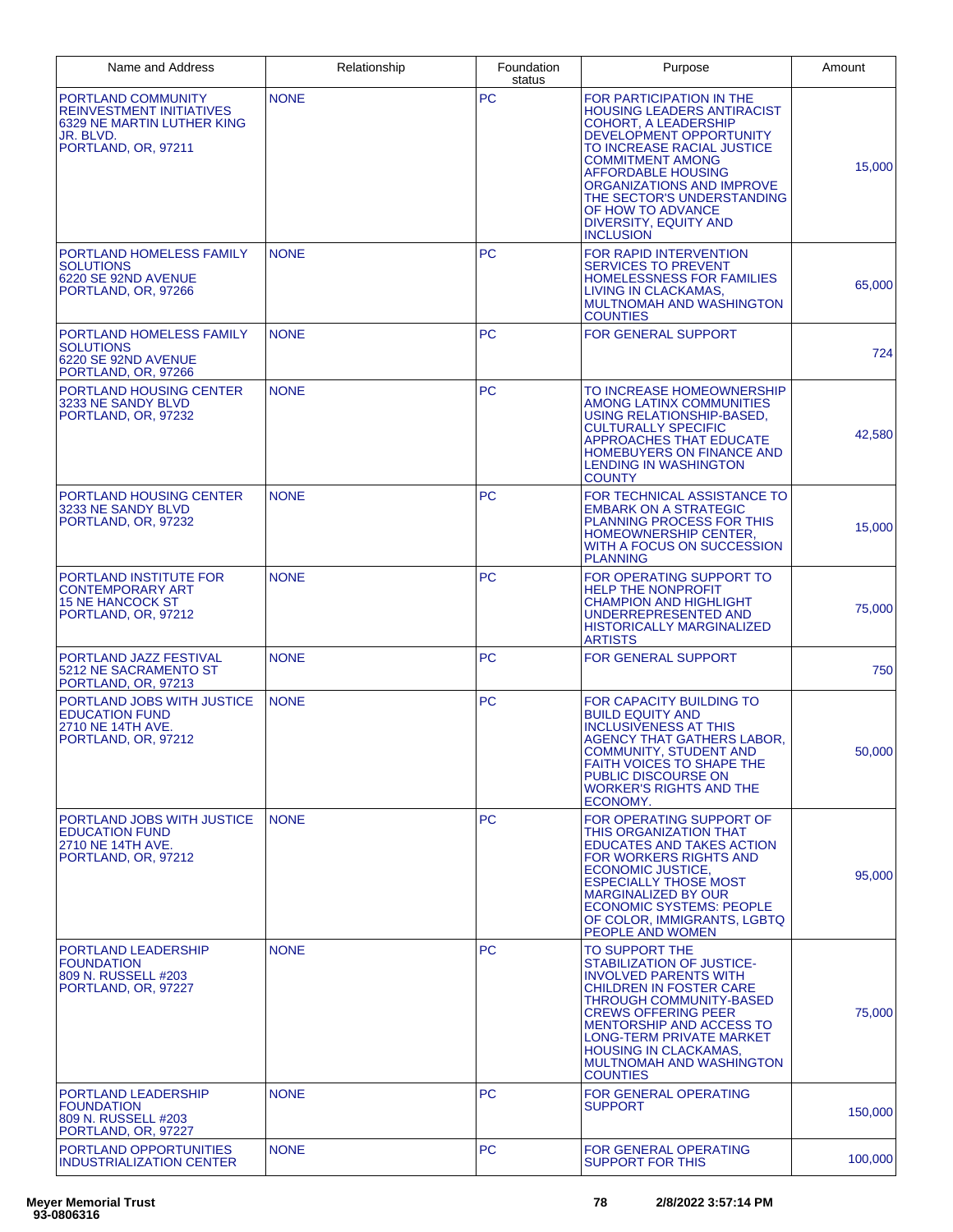| Name and Address                                                                                    | Relationship | Foundation<br>status | Purpose                                                                                                                                                                                                                              | Amount  |
|-----------------------------------------------------------------------------------------------------|--------------|----------------------|--------------------------------------------------------------------------------------------------------------------------------------------------------------------------------------------------------------------------------------|---------|
| 717 N. KILLINGSWORTH COURT<br>PORTLAND, OR, 97217                                                   |              |                      | <b>ORGANIZATION THAT PROVIDES</b><br><b>HIGH-QUALITY SERVICES IN</b><br><b>EDUCATION, MENTORING,</b><br><b>FAMILY OUTREACH,</b><br><b>EMPLOYMENT TRAINING AND</b><br>PLACEMENT FOR AT-RISK<br>YOUTH AND ADULTS                       |         |
| PORTLAND STATE UNIVERSITY<br><b>FOUNDATION</b><br>1600 SW 4TH AVE, SUITE 730<br>PORTLAND, OR, 97201 | <b>NONE</b>  | <b>PC</b>            | FOR RESEARCH, ANALYSIS AND<br><b>EVALUATION OF THE</b><br><b>TRANSITIONAL HOUSING</b><br>"VILLAGE" MODEL AND THE<br>DEVELOPMENT OF A "HOW-TO-<br><b>GUIDE" FOR FUTURE VILLAGES</b><br>IN THE PORTLAND METRO<br><b>REGION</b>         | 120,681 |
| PORTLAND TENNIS AND<br><b>EDUCATION</b><br>7519 N BURLINGTON<br>PORTLAND, OR, 97203                 | <b>NONE</b>  | <b>PC</b>            | FOR THE "SERVING UP<br>SUCCESS" SUMMER PROGRAM,<br>TO STEM SUMMER LEARNING<br><b>LOSS AND SUPPORT THE</b><br><b>SUCCESS OF PRIORITY</b><br>STUDENTS IN NORTH PORTLAND                                                                | 20,000  |
| PORTLAND YOUTHBUILDERS<br>4816 SE 92ND AVE.<br>PORTLAND, OR, 97266                                  | <b>NONE</b>  | <b>PC</b>            | TO HELP LAUNCH THE<br><b>EDUCATIONAL EQUITY</b><br>INITIATIVE, WHICH IS FOCUSED<br>ON ELIMINATING ACHIEVEMENT<br><b>GAPS EXPERIENCED BY LOW-</b><br><b>INCOME, RACIALLY DIVERSE</b><br>STUDENTS IN MULTNOMAH<br><b>COUNTY</b>        | 61,853  |
| PRIDE FOUNDATION<br>2014 E. MADISON ST. SUITE 300<br>SEATTLE, WA, 98122                             | <b>NONE</b>  | <b>PC</b>            | FOR CRISIS COMMUNITY CARE<br><b>FUND</b>                                                                                                                                                                                             | 1,500   |
| <b>PROJECT LEMONADE</b><br>PO BOX 96144<br>PORTLAND, OR, 97296                                      | <b>NONE</b>  | <b>PC</b>            | FOR GENERAL SUPPORT                                                                                                                                                                                                                  | 750     |
| <b>PROPUBLICA</b><br>155 AVE OF THE AMERICAS FLOR<br>13<br><b>NEW YORK, NY, 10013</b>               | <b>NONE</b>  | <b>PC</b>            | <b>FOR GENERAL SUPPORT</b>                                                                                                                                                                                                           | 375     |
| PROSECUTOR IMPACT<br>50 MILK STREET<br><b>BOSTON, MA, 02110</b>                                     | <b>NONE</b>  | <b>PC</b>            | TO REFRAME THE PRACTICE OF<br>PROSECUTION IN OREGON TO<br><b>ADDRESS RACIAL DISPARITIES</b><br>AND ENHANCE EQUITABLE<br><b>OUTCOMES FOR COMMUNITIES</b><br><b>SERVED</b>                                                             | 150,000 |
| <b>PROTEUS FUND</b><br><b>15 RESEARCH DRIVE SUITE B</b><br><b>AMHERST, MA, 01002</b>                | <b>NONE</b>  | <b>PC</b>            | TO SUPPORT PEOPLE OF<br><b>COLOR-LED ORGANIZATIONS IN</b><br>OREGON IN ADVANCING A<br><b>STRONGER, MORE EQUITABLE</b><br><b>DEMOCRACY</b>                                                                                            | 90,000  |
| <b>PROTEUS FUND</b><br><b>15 RESEARCH DRIVE SUITE B</b><br><b>AMHERST, MA, 01002</b>                | <b>NONE</b>  | PC.                  | TO SUPPORT PEOPLE OF<br><b>COLOR-LED ORGANIZATIONS IN</b><br>OREGON IN ADVANCING A<br><b>STRONGER, MORE EQUITABLE</b><br><b>DEMOCRACY</b>                                                                                            | 30,000  |
| PUEBLO UNIDO PDX<br>11717 NE GLISAN ST<br>PORTLAND, OR, 97220                                       | <b>NONE</b>  | PC                   | TO ESTABLISH AN INDIGENOUS<br>LANGUAGE INTERPRETATION<br><b>BANK TO AID IN LEGAL DEFENSE</b><br><b>SERVICES FOR INDIVIDUALS</b><br>THAT FACE DETENTION AND<br><b>DEPORTATION</b>                                                     | 19,723  |
| <b>RACE FORWARD</b><br>145 EAST 57TH STREET. FLOOR 4<br><b>NEW YORK, NY, 10022</b>                  | <b>NONE</b>  | <b>PC</b>            | TO SUPPORT THE GOVERNMENT<br>ALLIANCE ON RACE AND EQUITY<br>ANNUAL MEMBERSHIP MEETING,<br>AN EDUCATIONAL GATHERING<br>FOR MEMBERS OF A NATIONAL<br><b>GOVERNMENT ALLIANCE</b><br><b>FOCUSED ON ADVANCING</b><br><b>RACIAL EQUITY</b> | 50,000  |
| <b>RACE FORWARD</b><br>145 EAST 57TH STREET, FLOOR 4<br><b>NEW YORK, NY, 10022</b>                  | <b>NONE</b>  | <b>PC</b>            | <b>FOR PARTICIPATION AS A</b><br>PRESENTER IN AN<br><b>EDUCATIONAL WEBINAR ON</b><br>DIVERSITY, EQUITY, INCLUSION<br><b>AND SOCIAL JUSTICE</b><br><b>ADVOCACY</b>                                                                    | 2,500   |
| <b>RADIO TIERRA</b><br><b>PO BOX 859</b><br>HOOD RIVER, OR, 97031                                   | <b>NONE</b>  | <b>PC</b>            | <b>FOR GENERAL SUPPORT</b>                                                                                                                                                                                                           | 300     |
| RAPHAEL HOUSE OF PORTLAND<br>CONFIDENTIAL SHELTER                                                   | <b>NONE</b>  | <b>PC</b>            | FOR WRAPAROUND HOUSING<br><b>STABILITY SERVICES FOR</b>                                                                                                                                                                              | 40,000  |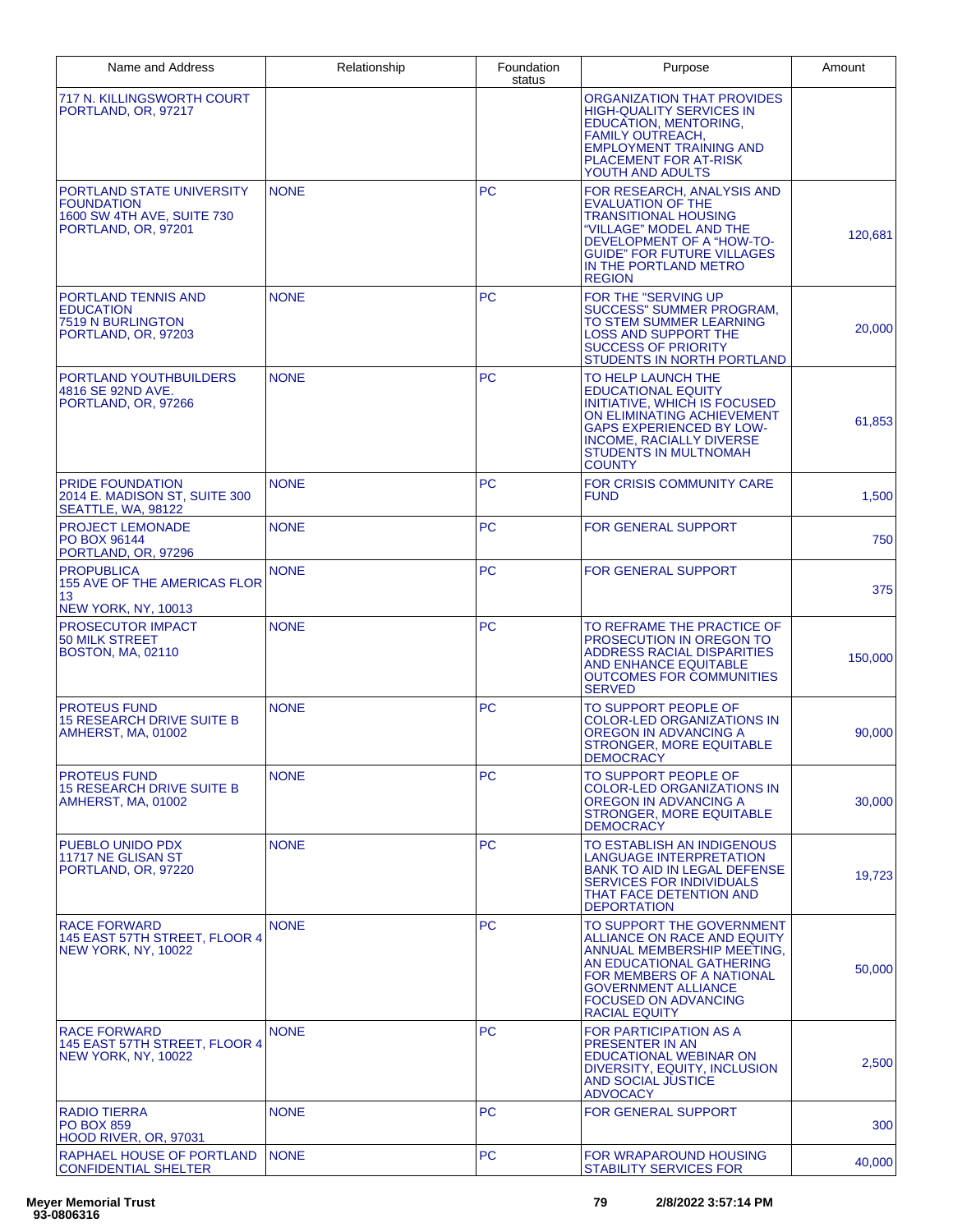| Name and Address                                                                                   | Relationship | Foundation<br>status | Purpose                                                                                                                                                                                                                                                                                                                                                  | Amount |
|----------------------------------------------------------------------------------------------------|--------------|----------------------|----------------------------------------------------------------------------------------------------------------------------------------------------------------------------------------------------------------------------------------------------------------------------------------------------------------------------------------------------------|--------|
| <b>LOCATION</b><br>PORTLAND, OR. 97214                                                             |              |                      | <b>SURVIVORS OF DOMESTIC</b><br><b>VIOLENCE IN CLACKAMAS,</b><br>MULTNOMAH AND WASHINGTON<br><b>COUNTIES, FOCUSING ON</b><br><b>LATINX FAMILIES</b>                                                                                                                                                                                                      |        |
| RAPHAEL HOUSE OF PORTLAND<br><b>CONFIDENTIAL SHELTER</b><br><b>LOCATION</b><br>PORTLAND, OR, 97214 | <b>NONE</b>  | <b>PC</b>            | <b>FOR GENERAL SUPPORT</b>                                                                                                                                                                                                                                                                                                                               | 820    |
| RAPHAEL HOUSE OF PORTLAND<br><b>CONFIDENTIAL SHELTER</b><br><b>LOCATION</b><br>PORTLAND, OR, 97214 | <b>NONE</b>  | PC                   | <b>FOR GENERAL SUPPORT</b>                                                                                                                                                                                                                                                                                                                               | 600    |
| <b>READING RESULTS</b><br>3115 NE SANDY BLVD, SUITE 229<br>PORTLAND, OR, 97232                     | <b>NONE</b>  | <b>PC</b>            | TO INCREASE 3RD GRADE<br>LITERACY AMONG MULTNOMAH<br>COUNTY STUDENTS OF COLOR.<br>STUDENTS LIVING ON LOW-<br><b>INCOMES AND ENGLISH</b><br>LANGUAGE LEARNERS, A KEY<br><b>METRIC FOR A CHILD'S</b><br>EDUCATIONAL DEVELOPMENT                                                                                                                            | 75,000 |
| <b>REAP</b><br>10808 NE HALSEY<br>PORTLAND, OR. 97220                                              | <b>NONE</b>  | <b>PC</b>            | TO IMPLEMENT A DISTRICT-WIDE<br><b>PROGRAM FOSTERING</b><br><b>EDUCATIONAL SUCCESS,</b><br><b>LEADERSHIP, CIVIC</b><br><b>ENGAGEMENT AND</b><br><b>ENTREPRENEURISM FOR</b><br><b>CULTURALLY DIVERSE</b><br>STUDENTS IN MULTNOMAH<br>COUNTY'S CENTENNIAL SCHOOL<br><b>DISTRICT AND IN THE</b><br><b>BEAVERTON SCHOOL DISTRICT</b><br>IN WASHINGTON COUNTY | 92,500 |
| <b>REAP</b><br>10808 NE HALSEY<br>PORTLAND, OR, 97220                                              | <b>NONE</b>  | <b>PC</b>            | TO SUPPORT COORDINATION OF<br>A STATEWIDE NETWORK OF<br><b>BLACK NONPROFIT CEOS AND</b><br><b>EXECUTIVES</b>                                                                                                                                                                                                                                             | 75,000 |
| <b>REAP</b><br>10808 NE HALSEY<br>PORTLAND, OR, 97220                                              | <b>NONE</b>  | PC                   | TO ENGAGE DIVERSE AFRICAN<br>AND BLACK COMMUNITIES IN<br>DIALOGUE TO PROMOTE CROSS-<br><b>CULTURAL UNDERSTANDING</b><br><b>AND CONNECTION</b>                                                                                                                                                                                                            | 70,000 |
| <b>REAP</b><br>10808 NE HALSEY<br>PORTLAND, OR, 97220                                              | <b>NONE</b>  | <b>PC</b>            | TO SUPPORT THE BRIDGE<br><b>PROGRAM. A COMMUNITY-</b><br>DRIVEN EFFORT TO BRIDGE<br><b>CULTURAL DIVISIONS BETWEEN</b><br>AFRICAN AND AFRICAN<br><b>AMERICAN COMMUNITIES</b><br>THROUGH STORYTELLING,<br><b>COMMUNITY BUILDING AND</b><br><b>EDUCATIONAL CONVENINGS</b>                                                                                   | 25,000 |
| <b>RECODE</b><br>6607 SE SCOTT DRIVE<br>PORTLAND, OR, 97215                                        | <b>NONE</b>  | PC.                  | TO SUPPORT ADOPTION OF<br><b>WATER REUSE SYSTEMS AND</b><br><b>WATER CONSERVATION</b><br><b>INNOVATIONS TO INCREASE</b><br><b>WATERSHED HEALTH AND</b><br><b>COMMUNITY RESILIENCE</b><br><b>ACROSS OREGON</b>                                                                                                                                            | 35,000 |
| <b>RED LODGE TRANSITION</b><br><b>SERVICES</b><br>511 MAIN STREET #111<br>OREGON CITY, OR, 97405   | <b>NONE</b>  | <b>PC</b>            | FOR OPERATING SUPPORT OF<br>THIS NATIVE AMERICAN-LED<br>ORGANIZATION THAT PROVIDES<br><b>CULTURALLY FOCUSED</b><br>PROGRAMS FOR INDIVIDUALS<br><b>RELEASED FROM JAILS,</b><br><b>PRISONS AND TREATMENT</b><br>PROGRAMS WHO ARE WORKING<br>ON CREATING A BETTER LIFE<br>FOR THEMSELVES, THEIR<br><b>CHILDREN AND THEIR</b><br><b>COMMUNITIES</b>          | 75,000 |
| <b>RESOLUTIONS NORTHWEST</b><br>2538 NE BROADWAY SUITE A<br>PORTLAND, OR, 97232                    | <b>NONE</b>  | <b>PC</b>            | FOR A RESTORATIVE JUSTICE<br><b>PROCESS TO REDUCE</b><br><b>DISPROPORTIONATE DISCIPLINE</b><br>FOR YOUTHS OF COLOR                                                                                                                                                                                                                                       | 55,363 |
| <b>RESOLUTIONS NORTHWEST</b><br>2538 NE BROADWAY SUITE A<br>PORTLAND, OR, 97232                    | <b>NONE</b>  | PC                   | TO MOBILIZE BIPOC<br>RESTORATIVE JUSTICE<br><b>PRACTITIONERS, K-12</b><br><b>TEACHERS AND YOUTH TO</b><br><b>BUILD TRANSFORMATIVE</b><br><b>SCHOOL COMMUNITIES IN</b><br><b>CLACKAMAS, MULTNOMAH AND</b>                                                                                                                                                 | 90,450 |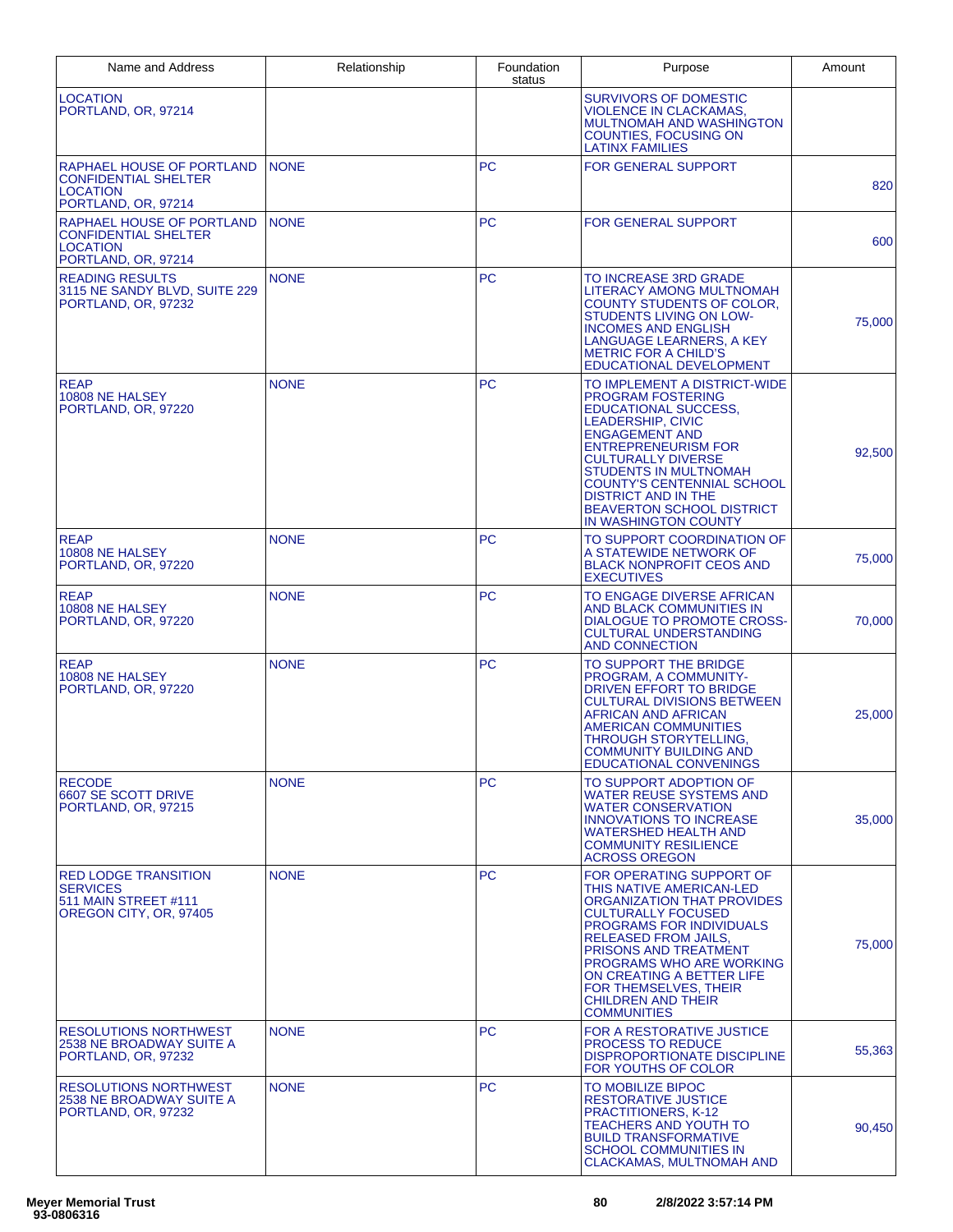| Name and Address                                                                                                    | Relationship | Foundation<br>status | Purpose                                                                                                                                                                                                                                                                                                                                                                                           | Amount  |
|---------------------------------------------------------------------------------------------------------------------|--------------|----------------------|---------------------------------------------------------------------------------------------------------------------------------------------------------------------------------------------------------------------------------------------------------------------------------------------------------------------------------------------------------------------------------------------------|---------|
|                                                                                                                     |              |                      | <b>WASHINGTON COUNTIES</b>                                                                                                                                                                                                                                                                                                                                                                        |         |
| <b>RESOURCE MEDIA</b><br>9450 SW GEMINI DRIVE #59115<br>BEAVERTON, OR, 97008                                        | <b>NONE</b>  | <b>PC</b>            | TO DEVELOP A<br><b>COMMUNICATIONS STRATEGY</b><br>AND TOOLS TO SUPPORT<br><b>FRONTLINE COMMUNITY</b><br>ORGANIZATIONS THROUGH<br><b>IMPLEMENTATION OF THE</b><br>PORTLAND CLEAN ENERGY<br><b>FUND AND REPORTING</b>                                                                                                                                                                               | 27,000  |
| <b>RESOURCE MEDIA</b><br>9450 SW GEMINI DRIVE #59115<br>BEAVERTON, OR, 97008                                        | <b>NONE</b>  | PC                   | TO PRODUCE AN EXECUTIVE<br>SUMMARY OF A REPORT THAT<br><b>EXAMINES THE RACIAL</b><br><b>COMPOSITION OF OREGON</b><br><b>STATE ENVIRONMENTAL</b><br><b>AGENCY BOARDS AND</b><br><b>COMMISSIONS AND DESCRIBES</b><br>THE CHALLENGES AND<br>OPPORTUNITIES FOR MORE<br><b>DIVERSE PARTICIPATION</b>                                                                                                   | 12,000  |
| <b>RESOURCES LEGACY FUND</b><br>555 CAPITOL MALL, SUITE 1095<br>SACRAMENTO, CA, 95814                               | <b>NONE</b>  | PC                   | TO SUPPORT TRIBAL<br><b>COLLABORATION ON STATE</b><br><b>WATER ISSUES AND INCREASE</b><br><b>AWARENESS OF TRIBAL WATER</b><br>PRIORITIES IN OREGON                                                                                                                                                                                                                                                | 50,000  |
| <b>RITTER LAND MANAGEMENT</b><br>TEAM<br><b>PO BOX 264</b><br>LONG CREEK, OR, 97856                                 | <b>NONE</b>  | <b>PC</b>            | TO ADD STAFF FOR A<br><b>COLLABORATIVE EFFORT TO</b><br><b>RESTORE ECOSYSTEM HEALTH</b><br>AND CREATE JOBS IN THE JOHN<br>DAY BASIN.                                                                                                                                                                                                                                                              | 40,000  |
| ROCKEFELLER PHILANTHROPY<br>ADVISORS, INC.<br>6 WEST 48TH STREET 10TH<br><b>FLOOR</b><br><b>NEW YORK, NY, 10036</b> | <b>NONE</b>  | <b>PC</b>            | TO CREATE A MEANINGFUL<br><b>FEEDBACK LOOP WITH</b><br>MULTNOMAH COUNTY PRIORITY<br><b>STUDENTS AND FAMILIES</b><br>THROUGH THE FUND FOR<br><b>SHARED INSIGHT'S</b><br>LISTEN4GOOD INITIATIVE                                                                                                                                                                                                     | 15,000  |
| ROGUE CLIMATE<br>3932 SOUTH PACIFIC HWY<br>MEDFORD, OR, 97501                                                       | <b>NONE</b>  | <b>PC</b>            | FOR GENERAL OPERATING<br><b>SUPPORT OF THIS</b><br><b>ORGANIZATION THAT</b><br><b>EMPOWERS SOUTHERN</b><br>OREGON COMMUNITIES MOST<br><b>IMPACTED BY CLIMATE CHANGE,</b><br><b>INCLUDING LOW-INCOME,</b><br>RURAL, YOUTH, SENIORS, AND<br><b>COMMUNITIES OF COLOR TO</b><br><b>WIN CLIMATE JUSTICE BY</b><br>ORGANIZING FOR CLEAN<br><b>ENERGY, SUSTAINABLE JOBS</b><br>AND A HEALTHY ENVIRONMENT | 40,000  |
| <b>ROGUE FARM CORPS</b><br><b>PO BOX 533</b><br>ASHLAND, OR, 97520                                                  | <b>NONE</b>  | PC                   | TO EQUIP THE NEXT<br><b>GENERATION OF FARMERS TO</b><br><b>BUILD A MORE EQUITABLE,</b><br><b>RESILIENT FOOD SYSTEM AND</b><br><b>ADAPT TO CHANGE</b>                                                                                                                                                                                                                                              | 45,000  |
| <b>ROSE COMMUNITY</b><br>DEVELOPMENT CORPORATION<br>5215 SE DUKE ST.<br>PORTLAND, OR, 97206                         | <b>NONE</b>  | <b>PC</b>            | FOR EMERGENCY LOAN FUND                                                                                                                                                                                                                                                                                                                                                                           | 300     |
| <b>RURAL ORGANIZING PROJECT</b><br>632 E MAIN ST<br>COTTAGE GROVE, OR, 97424                                        | <b>NONE</b>  | <b>PC</b>            | FOR PARTICIPATION AS A<br><b>PRESENTER IN AN</b><br>EDUCATIONAL WEBINAR ON<br><b>ENVIRONMENTAL AND SOCIAL</b><br>JUSTICE ADVOCACY IN OREGON                                                                                                                                                                                                                                                       | 1,000   |
| <b>RURAL ORGANIZING PROJECT</b><br>632 E MAIN ST<br>COTTAGE GROVE, OR, 97424                                        | <b>NONE</b>  | <b>PC</b>            | FOR OPERATING SUPPORT OF<br>THIS STATEWIDE ORGANIZATION<br><b>WORKING TO BUILD THE</b><br><b>CAPACITY OF LOCAL</b><br><b>GRASSROOTS PCS IN RURAL</b><br><b>COMMUNITIES TO SHIFT</b><br><b>CULTURE AND CREATE</b><br>SYSTEMS CHANGE AT THE<br>LOCAL, COUNTY AND STATE<br><b>LEVEL</b>                                                                                                              | 120,000 |
| SAFE ROUTES TO SCHOOL<br>NATIONAL PARTNERSHIP<br>PO BOX 44328<br>FORT WASHINGTON, MD, 20749                         | <b>NONE</b>  | <b>PC</b>            | FOR THE GETTING THERE<br>TOGETHER COALITION THAT<br><b>ADVOCATES FOR</b><br><b>TRANSPORTATION</b><br><b>IMPROVEMENTS THAT</b><br>PRIORITIZE COMMUNITIES<br><b>EXPERIENCING DISPARITIES</b><br><b>AND HISTORIC</b>                                                                                                                                                                                 | 185,000 |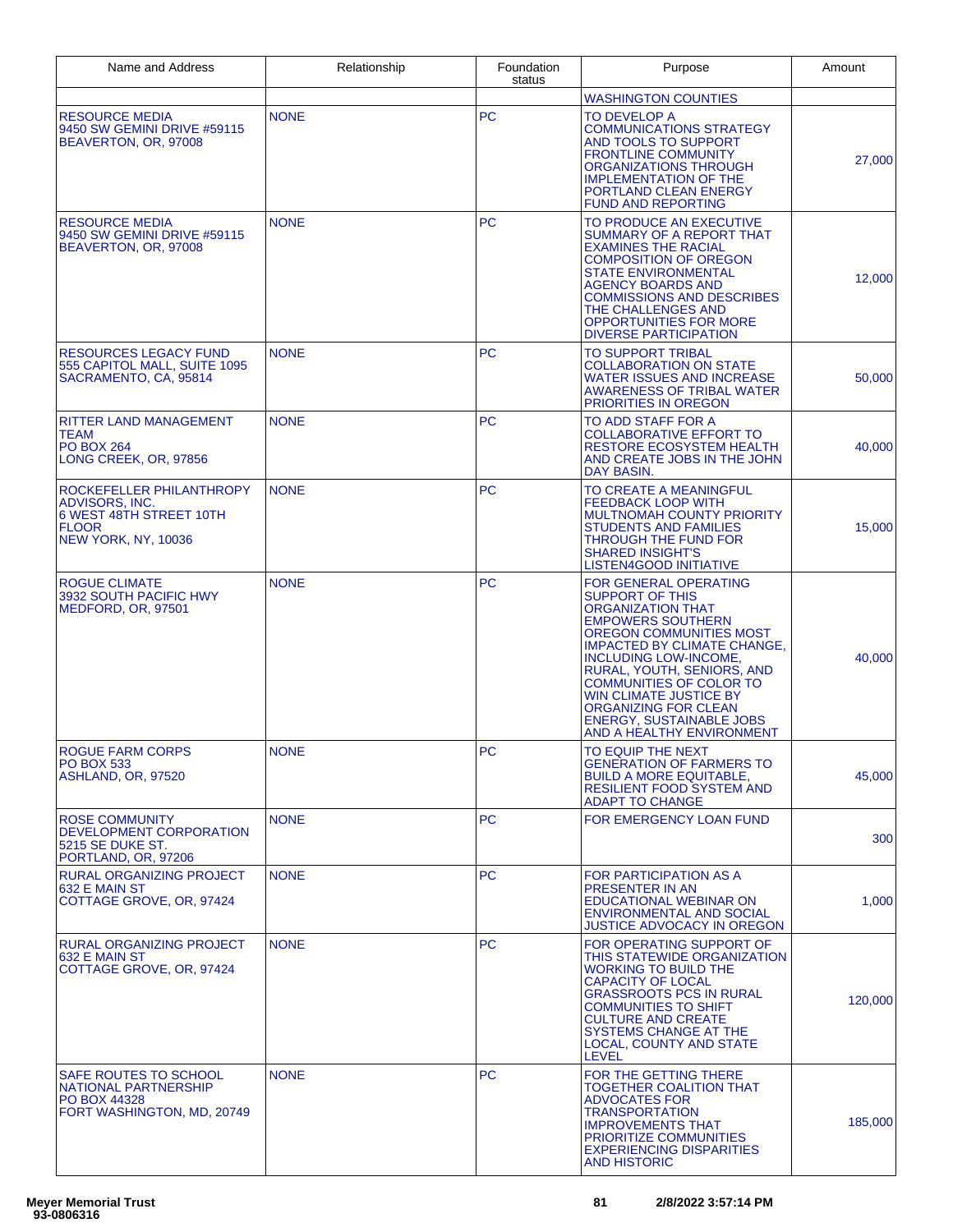| Name and Address                                                                                                               | Relationship | Foundation<br>status | Purpose                                                                                                                                                                                                                                                                                                                                                                                                                                                                                                   | Amount  |
|--------------------------------------------------------------------------------------------------------------------------------|--------------|----------------------|-----------------------------------------------------------------------------------------------------------------------------------------------------------------------------------------------------------------------------------------------------------------------------------------------------------------------------------------------------------------------------------------------------------------------------------------------------------------------------------------------------------|---------|
|                                                                                                                                |              |                      | <b>UNDERINVESTMENT</b>                                                                                                                                                                                                                                                                                                                                                                                                                                                                                    |         |
| SALEM INTERFAITH HOSPITALITY NONE<br><b>NETWORK</b><br>1055 EDGEWATER ST. NW<br><b>SALEM, OR, 97304</b>                        |              | <b>PC</b>            | <b>FOR CAPACITY BUILDING</b><br>SUPPORT TO HIRE A FINANCIAL<br><b>COUNSELOR TO ASSIST</b><br><b>FAMILIES WITH LOW-INCOMES</b><br>WHO ARE SEEKING HOUSING IN<br><b>ORDER TO END OR PREVENT</b><br>HOMELESSNESS IN SALEM                                                                                                                                                                                                                                                                                    | 14,000  |
| SALEM-KEIZER COALITION FOR<br><b>EQUALITY</b><br>3850 PORTLAND ROAD NE, STE.<br>260 SALEM, OR 97301<br><b>SALEM, OR, 97301</b> | <b>NONE</b>  | <b>PC</b>            | TO SUPPORT LATINX IMMIGRANT<br><b>PARENTS PARTNERING WITH</b><br><b>SALEM-KEIZER SCHOOL</b><br><b>DISTRICT TO CREATE SYSTEMS-</b><br><b>WIDE CHANGES</b>                                                                                                                                                                                                                                                                                                                                                  | 75,000  |
| SALEM-KEIZER COALITION FOR<br><b>EQUALITY</b><br>3850 PORTLAND ROAD NE, STE.<br>260 SALEM, OR 97301<br><b>SALEM, OR, 97301</b> | <b>NONE</b>  | <b>PC</b>            | <b>CONTINUATION OF ROLLING OUT</b><br>THE STUDENT SUCCESS ACT                                                                                                                                                                                                                                                                                                                                                                                                                                             | 25,000  |
| <b>SALMON-SAFE</b><br>1001 SE WATER AVENUE STE 450<br>PORTLAND, OR, 97214                                                      | <b>NONE</b>  | <b>PC</b>            | TO INCORPORATE TRIBAL<br><b>CONSERVATION PRIORITIES</b><br><b>RELATED TO FIRST FOODS INTO</b><br><b>SALMON-SAFE CERTIFICATION</b><br><b>STANDARDS</b>                                                                                                                                                                                                                                                                                                                                                     | 80,570  |
| <b>SANDE SCHOOL OF</b><br><b>HORSEMANSHIP</b><br>33836 BENNETT RD<br><b>WARREN, OR, 97053</b>                                  | <b>NONE</b>  | <b>PC</b>            | <b>FOR GENERAL SUPPORT</b>                                                                                                                                                                                                                                                                                                                                                                                                                                                                                | 750     |
| <b>SAVE OUR WILD SALMON</b><br><b>COALITION</b><br>811 FIRST AVE. #305<br>SEATTLE, WA, 98104                                   | <b>NONE</b>  | <b>PC</b>            | <b>TO SUPPORT GRASSROOTS</b><br>ORGANIZING TO RESTORE THE<br>LOWER SNAKE RIVER AND ITS<br><b>ENDANGERED SALMON AND</b><br><b>STEELHEAD</b>                                                                                                                                                                                                                                                                                                                                                                | 96,140  |
| <b>SCHOOL DISTRICT 1J</b><br><b>MULTNOMAH COUNTY</b><br>501 N. DIXON ST.<br>PORTLAND, OR, 97227                                | <b>NONE</b>  | GOV                  | <b>FOR FRANKLIN HIGH SCHOOL</b>                                                                                                                                                                                                                                                                                                                                                                                                                                                                           | 360     |
| <b>SCHOOL DISTRICT 1J</b><br><b>MULTNOMAH COUNTY</b><br>501 N. DIXON ST.<br>PORTLAND, OR, 97227                                | <b>NONE</b>  | GOV                  | <b>FOR GRANT HIGH SCHOOL</b>                                                                                                                                                                                                                                                                                                                                                                                                                                                                              | 300     |
| SEASIDE SCHOOL DISTRICT #10<br>1801 S. FRANKLIN<br><b>SEASIDE, OR, 97138</b>                                                   | <b>NONE</b>  | GOV                  | TO DEVELOP A DISTRICT-WIDE<br><b>EQUITY STRATEGY IN CLATSOP</b><br><b>COUNTY</b>                                                                                                                                                                                                                                                                                                                                                                                                                          | 77,000  |
| SELF ENHANCEMENT, INC.<br>3920 N KERBY<br>PORTLAND, OR, 97227-1255                                                             | <b>NONE</b>  | <b>PC</b>            | <b>FOR GENERAL OPERATING</b><br><b>SUPPORT OF THIS</b><br>COMPREHENSIVE, ONE-STOP<br>RESOURCE FOR YOUTH AND<br><b>FAMILIES, PRIMARILY AFRICAN</b><br>AMERICANS, AND OTHERS<br>LIVING IN POVERTY OR SEEKING<br><b>CULTURALLY RESPONSIVE</b><br><b>SERVICES; THIS GRANT WAS</b><br>AWARDED AS PART OF THE<br>OREGON JUSTICE FOR BLACK<br>LIVES INITIATIVE, A FIVE-YEAR.<br>\$25 MILLION INVESTMENT IN<br><b>BLACK LEADERSHIP, BLACK-</b><br><b>SERVING ORGANIZATIONS AND</b><br><b>SYSTEMS-LEVEL CHANGE</b> | 200,000 |
| SELF ENHANCEMENT, INC.<br>3920 N KERBY<br>PORTLAND, OR, 97227-1255                                                             | <b>NONE</b>  | <b>PC</b>            | <b>TO SUPPORT A NEW</b><br><b>APPRENTICESHIP PROGRAM IN</b><br>PORTLAND FOR YOUNG BLACK<br><b>PROFESSIONALS IN</b><br><b>CONSTRUCTION AND RELATED</b><br><b>CAREERS</b>                                                                                                                                                                                                                                                                                                                                   | 75,000  |
| SELF ENHANCEMENT, INC.<br>3920 N KERBY<br>PORTLAND, OR, 97227-1255                                                             | <b>NONE</b>  | PC.                  | <b>FOR GENERAL SUPPORT</b>                                                                                                                                                                                                                                                                                                                                                                                                                                                                                | 3,000   |
| SISTERS OF THE ROAD<br>133 NW 6TH AVE<br>PORTLAND, OR, 97210                                                                   | <b>NONE</b>  | <b>PC</b>            | <b>FOR GENERAL SUPPORT</b>                                                                                                                                                                                                                                                                                                                                                                                                                                                                                | 450     |
| <b>SKANNER FOUNDATION</b><br>415 N. KILLINGSWORTH<br>PORTLAND, OR, 97217                                                       | <b>NONE</b>  | <b>PC</b>            | TO SUPPORT THE SKANNER<br><b>FOUNDATION SCHOLARSHIP</b><br><b>PROGRAM</b>                                                                                                                                                                                                                                                                                                                                                                                                                                 | 10,000  |
| <b>SMART READING</b><br><b>101 SW MARKET STREET</b><br>PORTLAND, OR, 97201                                                     | <b>NONE</b>  | PC.                  | <b>FOR GENERAL SUPPORT</b>                                                                                                                                                                                                                                                                                                                                                                                                                                                                                | 1,940   |
| <b>SMART READING</b><br>101 SW MARKET STREET                                                                                   | <b>NONE</b>  | PC.                  | <b>FOR GENERAL SUPPORT</b>                                                                                                                                                                                                                                                                                                                                                                                                                                                                                | 260     |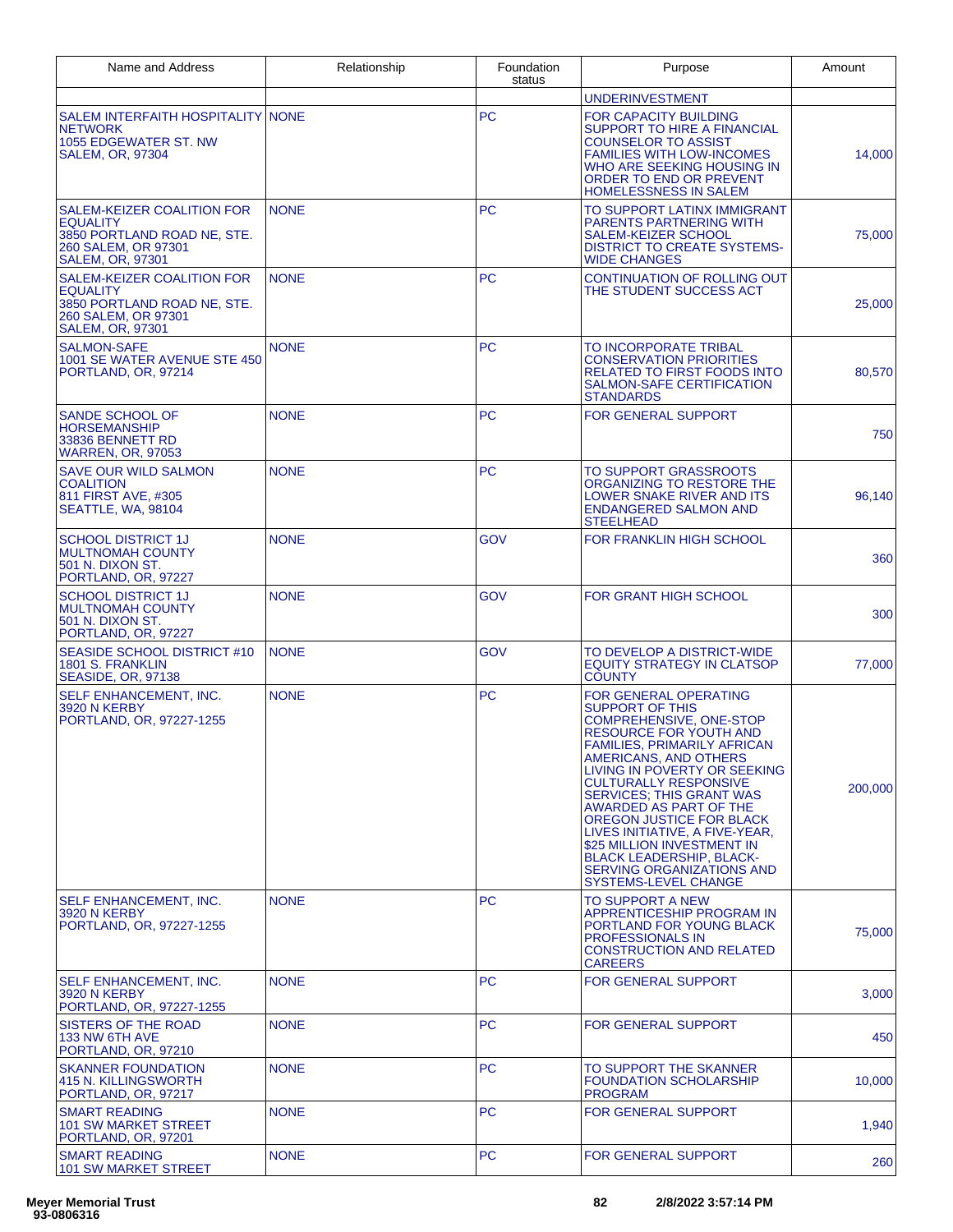| Name and Address                                                                              | Relationship | Foundation<br>status | Purpose                                                                                                                                                                                                                                                                                                                                                                                                                                                                                                                                | Amount  |
|-----------------------------------------------------------------------------------------------|--------------|----------------------|----------------------------------------------------------------------------------------------------------------------------------------------------------------------------------------------------------------------------------------------------------------------------------------------------------------------------------------------------------------------------------------------------------------------------------------------------------------------------------------------------------------------------------------|---------|
| PORTLAND, OR, 97201                                                                           |              |                      |                                                                                                                                                                                                                                                                                                                                                                                                                                                                                                                                        |         |
| <b>SNO-CAP COMMUNITY</b><br><b>CHARITIES</b><br><b>17805 SE STARK</b><br>PORTLAND, OR, 97233  | <b>NONE</b>  | PC                   | FOR GENERAL SUPPORT                                                                                                                                                                                                                                                                                                                                                                                                                                                                                                                    | 1,500   |
| SOCIAL GOOD FUND<br>12651 SAN PABLO AVE #5473<br>RICHMOND, CA, 94805                          | <b>NONE</b>  | <b>PC</b>            | FOR FISCAL SPONSORSHIP OF<br>THE PORTLAND HARBOR<br><b>COMMUNITY COALITION,</b><br><b>WORKING TO ENSURE</b><br><b>IMPACTED COMMUNITIES</b><br><b>BENEFIT FROM PORTLAND</b><br><b>HARBOR SUPERFUND CLEANUP</b><br><b>AND REDEVELOPMENT</b>                                                                                                                                                                                                                                                                                              | 50,000  |
| <b>SOCIAL GOOD FUND</b><br>12651 SAN PABLO AVE #5473<br>RICHMOND, CA, 94805                   | <b>NONE</b>  | <b>PC</b>            | FOR THE PORTLAND HARBOR<br><b>COMMUNITY COALITION TO</b><br>SUPPORT COMMUNITIES LIVING<br>IN AND AROUND THE PORTLAND<br>HARBOR ON THE WILLAMETTE<br><b>RIVER IN DEVELOPING A VISION</b><br>FOR A CLEAN AND JUST ENERGY<br><b>FUTURE</b>                                                                                                                                                                                                                                                                                                | 80,485  |
| <b>SOCIAL GOOD FUND</b><br>12651 SAN PABLO AVE #5473<br>RICHMOND, CA, 94805                   | <b>NONE</b>  | <b>PC</b>            | TO PROVIDE TECHNICAL<br>ASSISTANCE FOR PORTLAND<br><b>HARBOR COMMUNITY</b><br><b>COALITION TO ESTABLISH</b><br>ITSELF AS A 501(C)3 AND<br><b>ESTABLISH ORGANIZATIONAL</b><br><b>INFRASTRUCTURE</b>                                                                                                                                                                                                                                                                                                                                     | 8,000   |
| SOCIAL JUSTICE FUND<br><b>NORTHWEST</b><br>1904 3RD AVE STE 806<br>SEATTLE, WA, 98101         | <b>NONE</b>  | <b>PC</b>            | TO SUPPORT GIVING PROJECTS<br>IN OREGON, WHICH ORGANIZES<br><b>VOLUNTEERS ACROSS</b><br>DIVISIONS OF RACE AND CLASS<br>TO BE SOCIAL JUSTICE DONORS.<br><b>FUNDRAISERS AND</b><br><b>GRANTMAKERS</b>                                                                                                                                                                                                                                                                                                                                    | 60,000  |
| <b>SOCIAL JUSTICE FUND</b><br><b>NORTHWEST</b><br>1904 3RD AVE STE 806<br>SEATTLE, WA, 98101  | <b>NONE</b>  | <b>PC</b>            | FOR PROGRAMS IN OREGON                                                                                                                                                                                                                                                                                                                                                                                                                                                                                                                 | 6,000   |
| <b>SOUL RIVER INC</b><br>1926 N KILPATRICK ST<br>PORTLAND, OR, 97217                          | <b>NONE</b>  | <b>PC</b>            | FOR GENERAL OPERATING<br>SUPPORT                                                                                                                                                                                                                                                                                                                                                                                                                                                                                                       | 25,000  |
| <b>SOUTHEAST UPLIFT</b><br>NEIGHBORHOOD PROGRAM<br><b>3534 SE MAIN</b><br>PORTLAND, OR, 97214 | <b>NONE</b>  | <b>PC</b>            | FOR PROJECT SUPPORT FOR<br>PORTLAND UNITED AGAINST<br><b>HATE COALITION'S OPERATIONS.</b><br><b>WHICH HELP COMMUNITIES</b><br>TRACK, RESPOND TO, PREVENT<br>AND HEAL FROM ACTS OF HATE<br><b>WHILE ALSO SEEKING OUT</b><br><b>UPSTREAM SOLUTIONS</b><br><b>THROUGH SYSTEMS CHANGE</b><br>ADVOCACY: THIS GRANT WAS<br>AWARDED AS PART OF THE<br>OREGON JUSTICE FOR BLACK<br>LIVES INITIATIVE, A FIVE-YEAR,<br>\$25 MILLION INVESTMENT IN<br><b>BLACK LEADERSHIP, BLACK-</b><br>SERVING ORGANIZATIONS AND<br><b>SYSTEMS-LEVEL CHANGE</b> | 10,000  |
| <b>SOUTHEAST UPLIFT</b><br>NEIGHBORHOOD PROGRAM<br><b>3534 SE MAIN</b><br>PORTLAND, OR, 97214 | <b>NONE</b>  | <b>PC</b>            | FOR PROJECT SUPPORT OF<br><b>BLACK &amp; BEYOND THE BINARY</b><br>COLLECTIVE                                                                                                                                                                                                                                                                                                                                                                                                                                                           | 15,000  |
| SOUTHERN OREGON CHILD AND<br><b>FAMILY COUNCIL</b><br>PO BOX 3697<br>CENTRAL POINT, OR, 97502 | <b>NONE</b>  | <b>PC</b>            | TO ESTABLISH THE LISTO<br><b>FAMILY LITERACY PROGRAM AS</b><br>AN ECONOMIC AND EDUCATION<br><b>STRATEGY FOR LATINX</b><br><b>FAMILIES IN JACKSON COUNTY</b>                                                                                                                                                                                                                                                                                                                                                                            | 85,000  |
| <b>SPONSORS</b><br>338 HIGHWAY 99N<br>EUGENE, OR, 97402                                       | <b>NONE</b>  | PC                   | TO EXPAND EXISTING<br><b>PROGRAMS TO SUPPORT</b><br><b>HOUSING STABILITY FOR</b><br>RECENTLY INCARCERATED<br><b>INDIVIDUALS AT RISK OF</b><br><b>HOMELESSNESS OR HOUSING</b><br><b>DISPLACEMENT IN LANE</b><br><b>COUNTY</b>                                                                                                                                                                                                                                                                                                           | 100,000 |
| <b>SPONSORS</b><br>338 HIGHWAY 99N<br>EUGENE, OR, 97402                                       | <b>NONE</b>  | <b>PC</b>            | TO DEVELOP AN INNOVATIVE<br><b>HOUSING MODEL FOR</b><br>LANDLORDS IN LANE COUNTY<br>TO EXPAND PRIVATE MARKET<br><b>HOUSING ACCESS FOR LOW-</b>                                                                                                                                                                                                                                                                                                                                                                                         | 75,000  |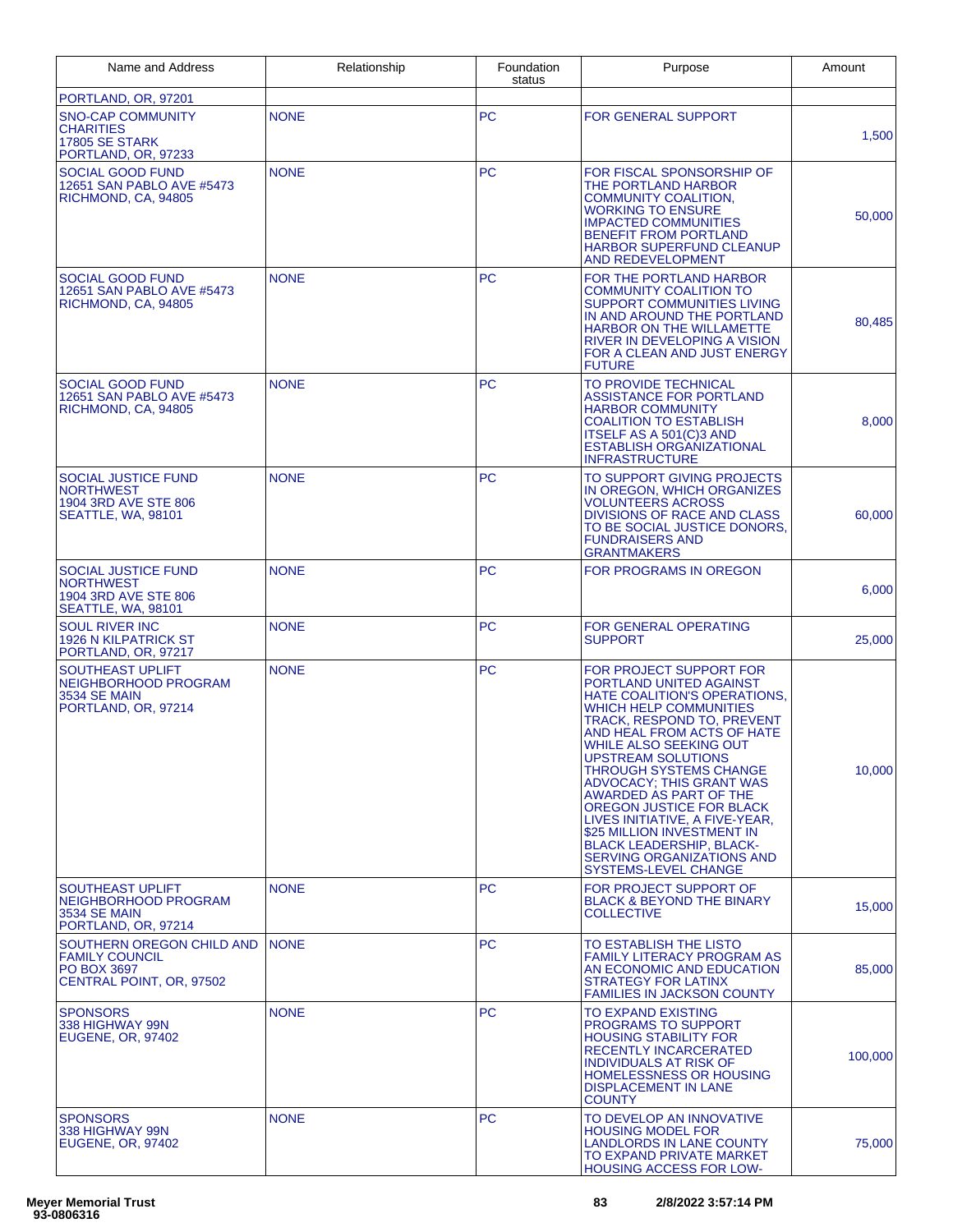| Name and Address                                                                                            | Relationship | Foundation<br>status | Purpose                                                                                                                                                                                                                                                                                                                                      | Amount  |
|-------------------------------------------------------------------------------------------------------------|--------------|----------------------|----------------------------------------------------------------------------------------------------------------------------------------------------------------------------------------------------------------------------------------------------------------------------------------------------------------------------------------------|---------|
|                                                                                                             |              |                      | <b>INCOME INDIVIDUALS WITH</b><br><b>CRIMINAL BACKGROUNDS</b>                                                                                                                                                                                                                                                                                |         |
| SQUAREONE VILLAGES<br>15 N POLK ST<br><b>EUGENE, OR, 97402</b>                                              | <b>NONE</b>  | <b>PC</b>            | TO PILOT AN INNOVATIVE<br>HOUSING MODEL, WHICH<br>COMBINES A LIMITED-EQUITY<br><b>COOPERATIVE WITH A</b><br><b>COMMUNITY LAND TRUST TO</b><br><b>CREATE AFFORDABLE</b><br><b>HOMEOWNERSHIP OPTIONS FOR</b><br>PEOPLE LIVING ON LOW-<br><b>INCOMES</b>                                                                                        | 276,000 |
| <b>STAND FOR CHILDREN</b><br><b>LEADERSHIP CENTER</b><br>2121 SW BROADWAY, SUITE 111<br>PORTLAND, OR, 97201 | <b>NONE</b>  | <b>PC</b>            | <b>FOR CAPACITY BUILDING</b><br><b>SUPPORT TO INCREASE HIGH</b><br><b>SCHOOL GRADUATION RATES</b><br>AND IMPLEMENTATION OF THE<br>STUDENT SUCCESS ACT IN<br>PUBLIC SCHOOLS IN OREGON                                                                                                                                                         | 150,000 |
| <b>STAND FOR CHILDREN</b><br>LEADERSHIP CENTER<br>2121 SW BROADWAY, SUITE 111<br>PORTLAND, OR, 97201        | <b>NONE</b>  | <b>PC</b>            | <b>CONTINUATION OF ROLLING OUT</b><br>THE STUDENT SUCCESS ACT                                                                                                                                                                                                                                                                                | 25,000  |
| <b>STAND FOR CHILDREN</b><br>LEADERSHIP CENTER<br>2121 SW BROADWAY, SUITE 111<br>PORTLAND, OR, 97201        | <b>NONE</b>  | <b>PC</b>            | <b>FOR GENERAL SUPPORT</b>                                                                                                                                                                                                                                                                                                                   | 300     |
| <b>STAND FOR CHILDREN</b><br><b>LEADERSHIP CENTER</b><br>2121 SW BROADWAY, SUITE 111<br>PORTLAND, OR, 97201 | <b>NONE</b>  | <b>PC</b>            | <b>FOR GENERAL SUPPORT</b>                                                                                                                                                                                                                                                                                                                   | 1,000   |
| <b>STAND FOR CHILDREN</b><br>LEADERSHIP CENTER<br>2121 SW BROADWAY, SUITE 111<br>PORTLAND, OR, 97201        | <b>NONE</b>  | <b>PC</b>            | <b>FOR GENERAL SUPPORT</b>                                                                                                                                                                                                                                                                                                                   | 375     |
| <b>STATE VOICES</b><br>1616 P STREET, NW SUITE 220<br>WASHINGTON, DC, 20036                                 | <b>NONE</b>  | PC                   | FOR OPERATING SUPPORT THAT<br><b>WILL HELP PARTNERING</b><br>ORGANIZATIONS RUN BY AND<br><b>FOR HISTORICALLY</b><br><b>MARGINALIZED COMMUNITIES</b><br><b>BUILD FURTHER CAPACITY</b>                                                                                                                                                         | 75,000  |
| <b>STATE VOICES</b><br>1616 P STREET, NW SUITE 220<br>WASHINGTON, DC, 20036                                 | <b>NONE</b>  | <b>PC</b>            | TO SUPPORT OREGON VOICE, A<br>NETWORK OF MULTI-ETHNIC,<br><b>MULTICULTURAL AND</b><br>MULTILINGUAL ORGANIZATIONS,<br><b>COMMUNITY LEADERS AND</b><br>ORGANIZERS COMMITTED TO<br><b>MOVEMENT AND POWER</b><br><b>BUILDING THAT CENTERS THE</b><br>LEADERSHIP, EXPERIENCES,<br><b>VOICE AND VOTES OF BLACK</b><br><b>AND INDIGENOUS PEOPLE</b> | 30,000  |
| <b>STREET ROOTS</b><br><b>211 NW DAVIS STREET</b><br>PORTLAND, OR, 97209                                    | <b>NONE</b>  | <b>PC</b>            | <b>FOR SOLUTION-ORIENTED</b><br><b>REPORTING ON HOUSING</b><br><b>ISSUES EXPERIENCED BY</b><br>YOUNGER OREGONIANS                                                                                                                                                                                                                            | 40,000  |
| <b>STREET ROOTS</b><br><b>211 NW DAVIS STREET</b><br>PORTLAND, OR, 97209                                    | <b>NONE</b>  | <b>PC</b>            | FOR OPERATING SUPPORT TO<br>CREATE A LARGER SENSE OF<br><b>COMMUNITY FOR PEOPLE WHO</b><br>ARE DISENFRANCHISED FROM<br>POWER AND SOCIETAL<br><b>BELONGING.</b>                                                                                                                                                                               | 120,000 |
| <b>STREET ROOTS</b><br><b>211 NW DAVIS STREET</b><br>PORTLAND, OR, 97209                                    | <b>NONE</b>  | <b>PC</b>            | FOR GENERAL OPERATING<br>SUPPORT OF THIS AWARD-<br>WINNING, NONPROFIT.<br><b>INDEPENDENT NEWS SOURCE</b><br><b>FOCUSING ON SOCIAL,</b><br><b>ECONOMIC AND</b><br><b>ENVIRONMENTAL JUSTICE</b>                                                                                                                                                | 25,000  |
| <b>STREET ROOTS</b><br><b>211 NW DAVIS STREET</b><br>PORTLAND, OR, 97209                                    | <b>NONE</b>  | <b>PC</b>            | FOR GENERAL SUPPORT                                                                                                                                                                                                                                                                                                                          | 600     |
| <b>STREET ROOTS</b><br><b>211 NW DAVIS STREET</b><br>PORTLAND, OR, 97209                                    | <b>NONE</b>  | <b>PC</b>            | <b>FOR GENERAL SUPPORT</b>                                                                                                                                                                                                                                                                                                                   | 330     |
| <b>STREET ROOTS</b><br>211 NW DAVIS STREET<br>PORTLAND, OR, 97209                                           | <b>NONE</b>  | <b>PC</b>            | <b>FOR GENERAL SUPPORT</b>                                                                                                                                                                                                                                                                                                                   | 600     |
| <b>STREET ROOTS</b><br><b>211 NW DAVIS STREET</b><br>PORTLAND, OR, 97209                                    | <b>NONE</b>  | <b>PC</b>            | <b>FOR GENERAL SUPPORT</b>                                                                                                                                                                                                                                                                                                                   | 105     |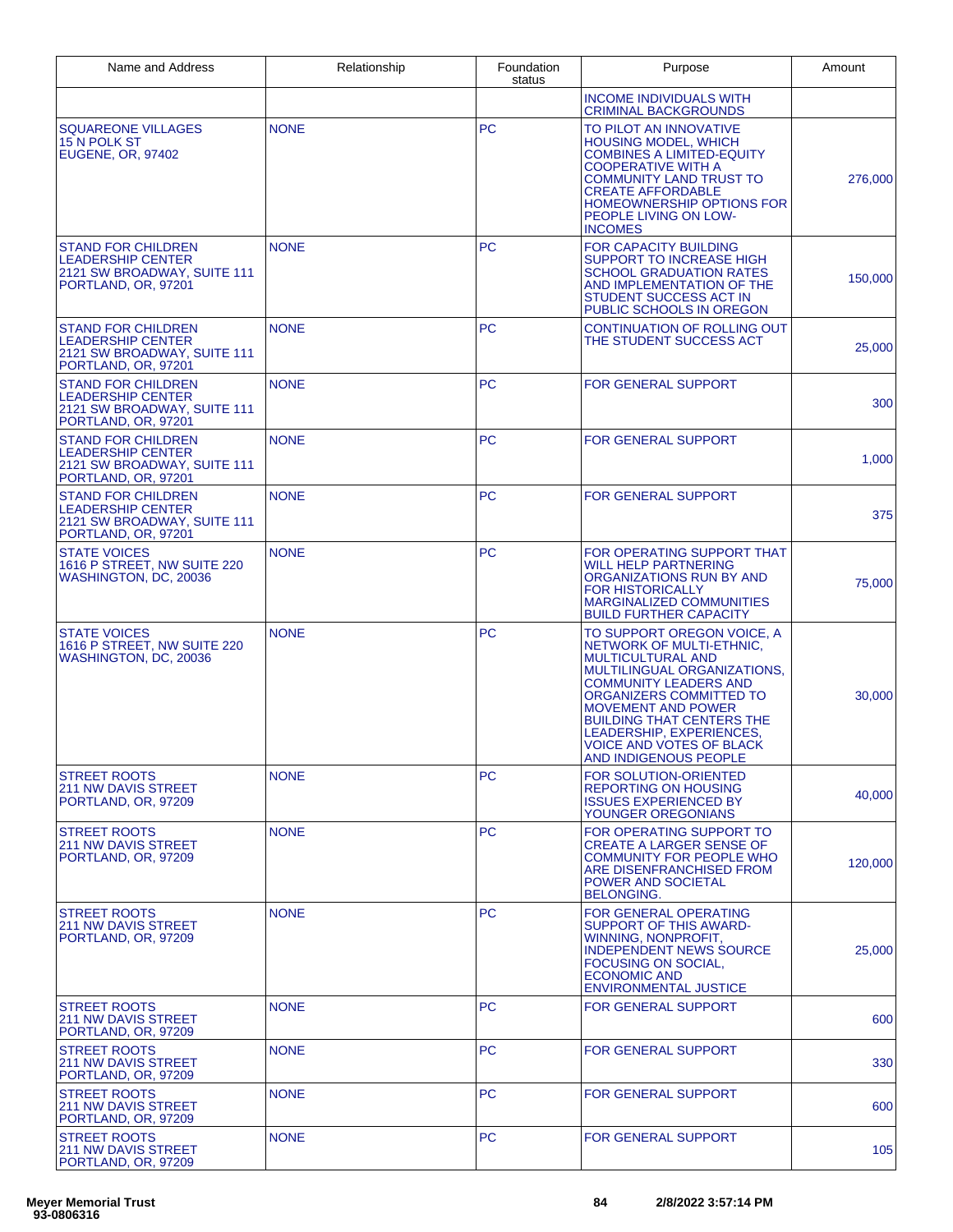| Name and Address                                                                                                          | Relationship | Foundation<br>status | Purpose                                                                                                                                                                                                                                                                                                                         | Amount  |
|---------------------------------------------------------------------------------------------------------------------------|--------------|----------------------|---------------------------------------------------------------------------------------------------------------------------------------------------------------------------------------------------------------------------------------------------------------------------------------------------------------------------------|---------|
| TECHNOLOGY ASSOCIATION OF<br>OREGON FOUNDATION<br>123 NE 3RD AVE SUITE 210<br>PORTLAND, OR, 97232                         | <b>NONE</b>  |                      | TO SUPPORT DIGITAL<br><b>INCLUSION EFFORTS BY</b><br><b>ASSESSING CURRENT</b><br><b>DYNAMICS, ENGAGING</b><br>COMMUNITY STAKEHOLDERS<br>AND OUTLINING NEXT STEPS TO<br>MITIGATE COVID-19 RELATED<br><b>ECONOMIC STRESS AND ITS</b><br><b>IMPACT ON BIPOC COMMUNITIES</b>                                                        | 50,000  |
| THE BLUEPRINT FOUNDATION<br>19 NW 5TH AVE #203<br>PORTLAND, OR, 97209                                                     | <b>NONE</b>  | <b>PC</b>            | <b>FOR GENERAL OPERATING</b><br><b>SUPPORT FOR THIS</b><br>ORGANIZATION THAT PROVIDES<br>YOUTH WITH RESOURCES AND<br><b>MENTORING WHERE</b><br><b>OPPORTUNITY GAPS EXIST WITH</b><br>A FOCUS TO UPLIFT, EDUCATE<br>AND SUPPORT THE<br>DEVELOPMENT OF BLACK-<br><b>IDENTIFIED YOUTH AND OTHER</b><br><b>COMMUNITIES OF COLOR</b> | 25,000  |
| THE CONFEDERATED TRIBES OF INONE<br><b>GRAND RONDE</b><br>9615 GRAND RONDE RD.<br>GRANDE RONDE, OR, 97347                 |              | <b>GOV</b>           | FOR COMPLETION OF THE<br><b>CHANKAWAN WILDLIFE AREA</b><br><b>RESTORATION ALTERNATIVES</b><br><b>ANALYSIS</b>                                                                                                                                                                                                                   | 35,000  |
| THE CONFEDERATED TRIBES OF INONE<br>THE UMATILLA INDIAN<br><b>RESERVATION</b><br>46411 TIMINE WAY<br>PENDLETON, OR, 97801 |              | <b>GOV</b>           | TO REDEVELOP THE LUCKY 7<br><b>MANUFACTURED HOME PARK</b><br>WITH NEW, HIGH-EFFICIENCY<br>HOMES ON THE CONFEDERATED<br><b>TRIBES OF THE UMATILLA</b><br><b>INDIAN RESERVATION</b>                                                                                                                                               | 300,000 |
| THE FUNDERS NETWORK INC.<br>6705 SW 57TH AVENUE SUITE<br>700<br>CORAL GABLES, FL, 33143                                   | <b>NONE</b>  | <b>PC</b>            | FOR ANNUAL MEMBERSHIP                                                                                                                                                                                                                                                                                                           | 7,500   |
| THE NEXT DOOR<br>965 TUCKER RD<br>HOOD RIVER, OR, 97031                                                                   | <b>NONE</b>  | <b>PC</b>            | TO SUPPORT THE PROMOTION<br>OF HEALTH EQUITY AMONG THE<br>LATINX COMMUNITY IN THE MID-<br><b>COLUMBIA GORGE REGION</b>                                                                                                                                                                                                          | 75,000  |
| THE NEXT DOOR<br>965 TUCKER RD<br><b>HOOD RIVER, OR, 97031</b>                                                            | <b>NONE</b>  | <b>PC</b>            | FOR PARTICIPATION IN A<br><b>PRESENTATION</b>                                                                                                                                                                                                                                                                                   | 1,000   |
| THE NEXT DOOR<br>965 TUCKER RD<br>HOOD RIVER, OR, 97031                                                                   | <b>NONE</b>  | <b>PC</b>            | CONTINUATION OF ROLLING OUT<br>THE STUDENT SUCCESS ACT                                                                                                                                                                                                                                                                          | 25,000  |
| THE NEXT DOOR<br>965 TUCKER RD<br>HOOD RIVER, OR, 97031                                                                   | <b>NONE</b>  | <b>PC</b>            | <b>FOR GENERAL SUPPORT</b>                                                                                                                                                                                                                                                                                                      | 750     |
| THE NEXT DOOR<br>965 TUCKER RD<br>HOOD RIVER, OR, 97031                                                                   | <b>NONE</b>  | PC                   | <b>FOR GENERAL SUPPORT</b>                                                                                                                                                                                                                                                                                                      | 7,500   |
| THE NEXT DOOR<br>965 TUCKER RD<br>HOOD RIVER, OR, 97031                                                                   | <b>NONE</b>  | <b>PC</b>            | <b>FOR GENERAL SUPPORT</b>                                                                                                                                                                                                                                                                                                      | 7,500   |
| THE NEXT DOOR<br>965 TUCKER RD<br>HOOD RIVER, OR, 97031                                                                   | <b>NONE</b>  | <b>PC</b>            | FOR BUDDY BOWL                                                                                                                                                                                                                                                                                                                  | 750     |
| THE NEXT DOOR<br>965 TUCKER RD<br>HOOD RIVER, OR, 97031                                                                   | <b>NONE</b>  | <b>PC</b>            | <b>FOR HARDSHIP CARDS</b>                                                                                                                                                                                                                                                                                                       | 7,500   |
| THE NEXT DOOR<br>965 TUCKER RD<br>HOOD RIVER, OR, 97031                                                                   | <b>NONE</b>  | <b>PC</b>            | <b>FOR GENERAL SUPPORT</b>                                                                                                                                                                                                                                                                                                      | 3,705   |
| THE NEXT DOOR<br>965 TUCKER RD<br>HOOD RIVER, OR, 97031                                                                   | <b>NONE</b>  | <b>PC</b>            | <b>FOR GENERAL SUPPORT</b>                                                                                                                                                                                                                                                                                                      | 3,000   |
| THE ROSEWOOD INITIATIVE<br>16126 SE STARK ST.<br>PORTLAND, OR, 97233                                                      | <b>NONE</b>  | PC.                  | FOR PROJECT SUPPORT OF<br>LEADERS BECOME LEGENDS                                                                                                                                                                                                                                                                                | 35,000  |
| THE STREET TRUST COMMUNITY NONE<br><b>FUND</b><br>618 NW GLISAN ST. #401<br>PORTLAND, OR, 97209                           |              | <b>PC</b>            | <b>FOR GENERAL SUPPORT</b>                                                                                                                                                                                                                                                                                                      | 225     |
| THIRD SECTOR NEW ENGLAND<br>89 SOUTH STREET #700<br><b>BOSTON, MA, 02111</b>                                              | <b>NONE</b>  | <b>PC</b>            | FOR ANNUAL SUPPORT OF THIS<br>ORGANIZATION THAT SUPPORTS<br>AND CONNECTS FUNDERS WHO<br>ARE COMMITTED TO INVESTING<br>IN, STRENGTHENING AND<br>SUSTAINING LEADERSHIP AS A                                                                                                                                                       | 10,000  |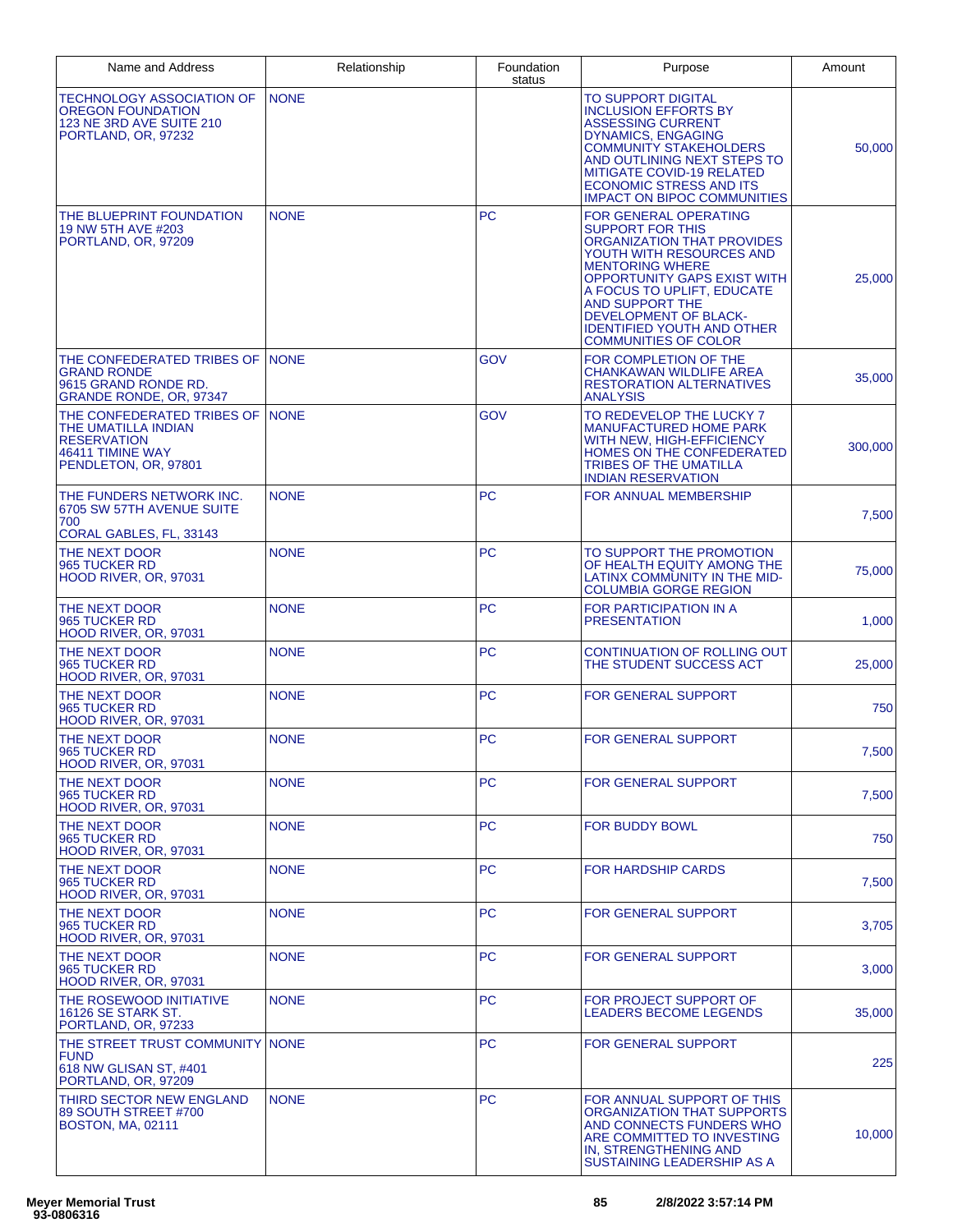| Name and Address                                                                         | Relationship | Foundation<br>status | Purpose                                                                                                                                                                                                                                                                                                   | Amount |
|------------------------------------------------------------------------------------------|--------------|----------------------|-----------------------------------------------------------------------------------------------------------------------------------------------------------------------------------------------------------------------------------------------------------------------------------------------------------|--------|
|                                                                                          |              |                      | PATHWAY TO A MORE JUST,<br><b>EQUITABLE, VIBRANT</b><br><b>WORLD/COMMUNITY</b>                                                                                                                                                                                                                            |        |
| THRIVE CENTRAL OREGON<br>405 SW 6TH ST. SUITE A<br><b>REDMOND, OR. 97756</b>             | <b>NONE</b>  | <b>PC</b>            | FOR PROJECT SUPPORT TO<br><b>EXPAND BILINGUAL AND</b><br><b>SPANISH CASE MANAGEMENT</b><br>SERVICES AND TO PREVENT<br>HOMELESSNESS AND REHOUSE<br><b>FAMILIES LIVING ON LOW- AND</b><br><b>EXTREMELY LOW-INCOMES IN</b><br><b>CROOK AND JEFFERSON</b><br><b>COUNTIES</b>                                  | 63,000 |
| <b>TIDES CENTER</b><br><b>PO BOX 29907</b><br>SAN FRANCISCO, CA, 94129                   | <b>NONE</b>  | <b>PC</b>            | FOR TECHNICAL ASSISTANCE TO<br><b>SUPPORT HIRING A CO-</b><br><b>EXECUTIVE DIRECTOR FOR THE</b><br>WILLAMETTE RIVER NETWORK                                                                                                                                                                               | 21.600 |
| <b>TIDES FOUNDATION</b><br>PO BOX 29903<br>SAN FRANCISCO, CA, 94118                      | <b>NONE</b>  | <b>PC</b>            | FOR PROJECT SUPPORT AT THIS<br>NONPARTISAN, STATEWIDE<br>PROGRAM AIMED AT BUILDING<br><b>CULTURALLY-SPECIFIC</b><br>PATHWAYS TO ELECTED AND<br><b>APPOINTED OFFICIALS</b><br>THROUGH TRAINING, COACHING<br>AND MENTORSHIP IN<br><b>PARTNERSHIP WITH</b><br><b>COMMUNITY-BASED</b><br><b>ORGANIZATIONS</b> | 85,000 |
| <b>TODOS JUNTOS</b><br><b>PO BOX 645</b><br><b>CANBY, OR. 97013</b>                      | <b>NONE</b>  | <b>PC</b>            | TO ENHANCE AND CONTINUE<br>KINDERGARTEN READINESS<br><b>AND PARENT ENGAGEMENT</b><br><b>PROGRAMS IN RURAL</b><br><b>CLACKAMAS COUNTY</b>                                                                                                                                                                  | 10,000 |
| <b>TRANSITION PROJECTS</b><br><b>665 NW HOYT STREET</b><br>PORTLAND, OR, 97209           | <b>NONE</b>  | <b>PC</b>            | FOR GENERAL SUPPORT                                                                                                                                                                                                                                                                                       | 60     |
| <b>UMPQUA COMMUNITY</b><br>DEVELOPMENT CORPORATION<br>605 SE KANE<br>ROSEBURG, OR, 97470 | <b>NONE</b>  | <b>PC</b>            | FOR CAPACITY BUILDING TO<br>DEVELOP, PRESERVE AND<br><b>IMPROVE AFFORDABLE</b><br><b>HOUSING IN COOS, CURRY AND</b><br><b>DOUGLAS COUNTIES</b>                                                                                                                                                            | 87,035 |
| <b>UMPQUA COMMUNITY</b><br>DEVELOPMENT CORPORATION<br>605 SE KANE<br>ROSEBURG, OR, 97470 | <b>NONE</b>  | <b>PC</b>            | TO BUILD A REGIONAL<br>COLLABORATIVE TO ALIGN.<br><b>COORDINATE AND SUPPORT</b><br><b>HOUSING EFFORTS ON THE</b><br>SOUTHERN OREGON COAST                                                                                                                                                                 | 60,000 |
| <b>UMPQUA COMMUNITY</b><br>DEVELOPMENT CORPORATION<br>605 SE KANE<br>ROSEBURG, OR, 97470 | <b>NONE</b>  | <b>PC</b>            | FOR PARTICIPATION IN A<br><b>BREAKOUT SESSION AT THE</b><br>2020 REGARDS TO RURAL<br><b>CONFERENCE</b>                                                                                                                                                                                                    | 300    |
| <b>UMPQUA COMMUNITY</b><br>DEVELOPMENT CORPORATION<br>605 SE KANE<br>ROSEBURG, OR, 97470 | <b>NONE</b>  | <b>PC</b>            | TO DEVELOP A SOUTHERN<br>OREGON REGIONAL APPROACH<br>TO BUILD COMMUNITY CAPACITY<br>TO PERMANENTLY HOUSE<br>JUSTICE-INVOLVED INDIVIDUALS<br>THROUGH COLLABORATION,<br><b>RENTAL TENANT EDUCATION</b><br>AND FINANCIAL STABILIZATION<br>IN COOS, CURRY, DOUGLAS AND<br>JOSEPHINE COUNTIES                  | 74,831 |
| <b>UMPQUA COMMUNITY</b><br>DEVELOPMENT CORPORATION<br>605 SE KANE<br>ROSEBURG, OR, 97470 | <b>NONE</b>  | <b>PC</b>            | FOR TECHNICAL ASSISTANCE TO<br>PREPARE THE ORGANIZATION<br>TO HIRE ITS FIRST EQUITY<br>OFFICER                                                                                                                                                                                                            | 17.000 |
| UNITED NEGRO COLLEGE FUND<br>701 5TH AVE, 3500 3500<br>SEATTLE, WA, 98104                | <b>NONE</b>  | <b>PC</b>            | TO SUPPORT HIGH SCHOOL<br><b>GRADUATION AND COLLEGE</b><br><b>READINESS FOR PRIORITY</b><br>STUDENTS THROUGH THE UNCF<br>PORTFOLIO PROJECT IN<br><b>PORTLAND</b>                                                                                                                                          | 15,000 |
| UNITED PDX SOCCER CLUB<br>9700 SW 74TH AVENUE<br>TIGARD, OR, 97223                       | <b>NONE</b>  | <b>PC</b>            | FOR GENERAL SUPPORT                                                                                                                                                                                                                                                                                       | 330    |
| UNITED WAY OF JACKSON<br><b>COUNTY</b><br>60 HAWTHORNE ST.<br>MEDFORD, OR, 97504         | <b>NONE</b>  | <b>PC</b>            | FOR RELIEF SUPPORT FOR<br>JACKSON COUNTY<br>COMMUNITIES FACING<br><b>HARDSHIP FROM WILDFIRES</b>                                                                                                                                                                                                          | 15,000 |
| UNITED WAY OF LANE COUNTY<br>3171 GATEWAY LOOP<br>SPRINGFIELD, OR, 97477                 | <b>NONE</b>  | <b>PC</b>            | FOR RELIEF SUPPORT FOR LANE<br><b>COUNTY COMMUNITIES FACING</b><br><b>HARDSHIP FROM WILDFIRES</b>                                                                                                                                                                                                         | 15,000 |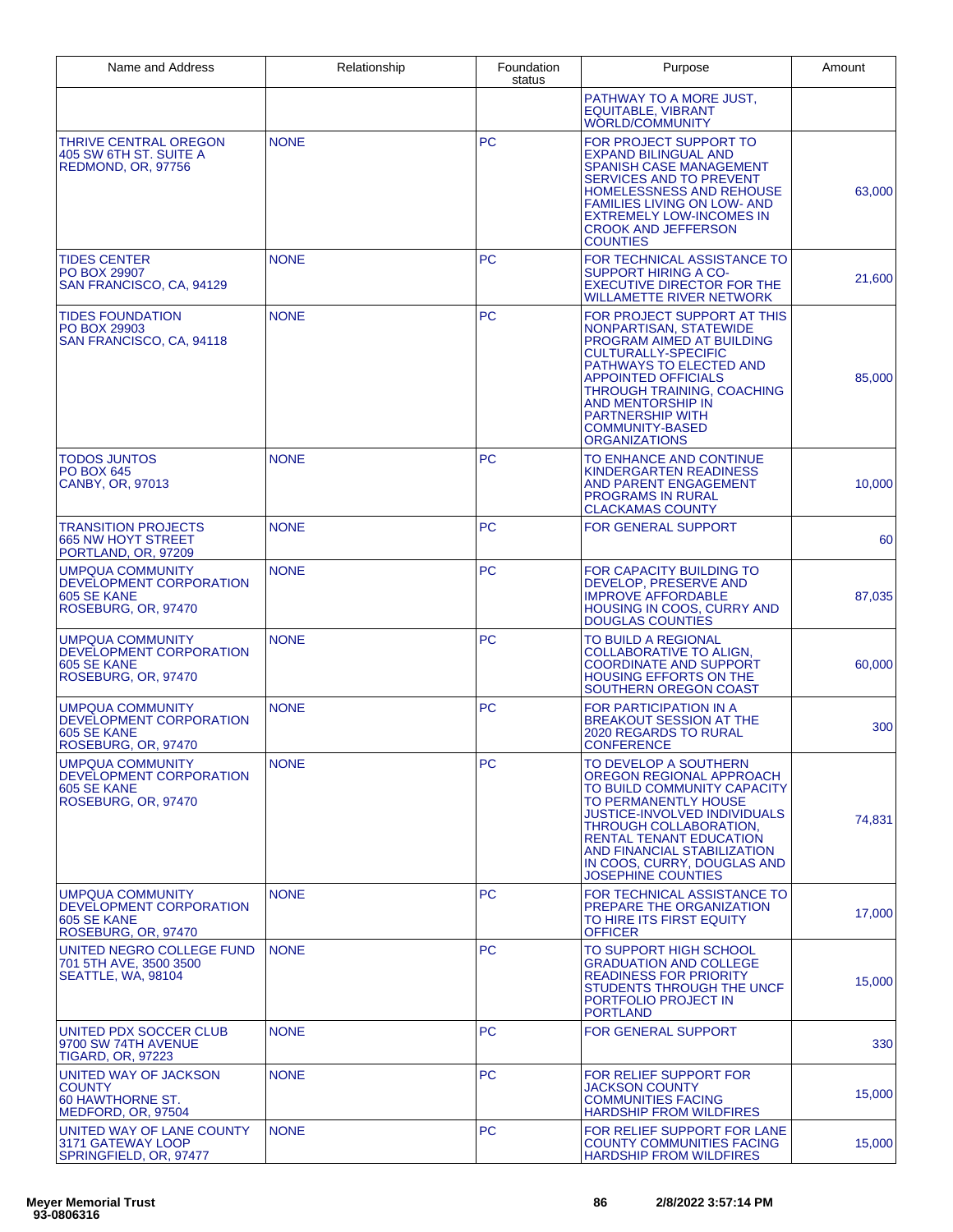| Name and Address                                                                                             | Relationship | Foundation<br>status | Purpose                                                                                                                                                                                                                                                                                                                                                                                                                                                                                                                          | Amount  |
|--------------------------------------------------------------------------------------------------------------|--------------|----------------------|----------------------------------------------------------------------------------------------------------------------------------------------------------------------------------------------------------------------------------------------------------------------------------------------------------------------------------------------------------------------------------------------------------------------------------------------------------------------------------------------------------------------------------|---------|
| UNITED WAY OF LANE COUNTY<br>3171 GATEWAY LOOP<br>SPRINGFIELD, OR, 97477                                     | <b>NONE</b>  | PC                   | TO ACHIEVE MEASURABLE<br><b>PROGRESS ON THIRD GRADE</b><br><b>READING FOR PRIORITY</b><br><b>STUDENTS IN LANE COUNTY</b><br>THROUGH THE "LANE COUNTY<br><b>READS" PROGRAM</b>                                                                                                                                                                                                                                                                                                                                                    | 150,000 |
| UNITED WAY OF LINN COUNTY<br>1127 HILL ST. S.E.<br><b>ALBANY, OR, 97321</b>                                  | <b>NONE</b>  | <b>PC</b>            | FOR RELIEF SUPPORT FOR LINN<br><b>COUNTY COMMUNITIES FACING</b><br><b>HARDSHIP FROM WILDFIRES</b>                                                                                                                                                                                                                                                                                                                                                                                                                                | 15,000  |
| <b>UNITED WAY OF</b><br>SOUTHWESTERN OREGON<br><b>PO BOX 1288</b><br><b>COOS BAY, OR, 97420</b>              | <b>NONE</b>  | <b>PC</b>            | FOR RELIEF SUPPORT FOR<br><b>COMMUNITIES FACING</b><br><b>HARDSHIP FROM WILDFIRES IN</b><br>COOS AND CURRY COUNTIES                                                                                                                                                                                                                                                                                                                                                                                                              | 15.000  |
| UNITED WAY OF THE COLUMBIA-<br><b>WILLAMETTE</b><br>619 SW 11TH AVENUE<br>PORTLAND, OR, 97205                | <b>NONE</b>  | <b>PC</b>            | FOR RELIEF SUPPORT FOR<br><b>COMMUNITIES FACING</b><br>HARDSHIP FROM WILDFIRES IN<br><b>CLACKAMAS, WASHINGTON AND</b><br><b>MULTNOMAH COUNTIES</b>                                                                                                                                                                                                                                                                                                                                                                               | 25,000  |
| UNITED WAY OF THE MID-<br><b>WILLAMETTE VALLEY</b><br><b>455 BLILER AVE NE</b><br><b>SALEM, OR, 97301</b>    | <b>NONE</b>  | <b>PC</b>            | FOR RELIEF SUPPORT FOR<br><b>COMMUNITIES FACING</b><br><b>HARDSHIP FROM WILDFIRES IN</b><br><b>MARION, POLK AND YAMHILL</b><br><b>COUNTIES</b>                                                                                                                                                                                                                                                                                                                                                                                   | 15,000  |
| <b>UPPER SNAKE RIVER TRIBES</b><br><b>FOUNDATION</b><br>413 W IDAHO ST. SUITE 101<br><b>BOISE, ID, 83702</b> | <b>NONE</b>  | <b>PC</b>            | TO SUPPORT PLANNING FOR<br>GATHERINGS AND CULTURAL<br><b>EVENTS OF THE</b><br><b>ORGANIZATION'S MEMBER</b><br>TRIBES AND THE<br>CONFEDERATED TRIBES OF THE<br><b>WARM SPRINGS</b>                                                                                                                                                                                                                                                                                                                                                | 50,100  |
| <b>URBAN LEAGUE OF PORTLAND</b><br>10 N. RUSSELL STREET<br>PORTLAND, OR, 97227                               | <b>NONE</b>  | <b>PC</b>            | TO LEAD A STATEWIDE<br>CAMPAIGN TO BRING TENANT<br><b>SCREENING POLICY INTO</b><br><b>COMPLIANCE WITH FAIR</b><br><b>HOUSING TO ENABLE GREATER</b><br><b>ACCESS TO RENTAL HOUSING</b><br><b>FOR AFRICAN AMERICANS AND</b><br>OTHER PEOPLE OF COLOR                                                                                                                                                                                                                                                                               | 40,000  |
| URBAN LEAGUE OF PORTLAND<br><b>10 N. RUSSELL STREET</b><br>PORTLAND, OR, 97227                               | <b>NONE</b>  | <b>PC</b>            | FOR DEBT RELIEF AND FLEXIBLE<br><b>FUNDING TO HELP LOW-INCOME</b><br><b>RENTERS WITH CRIMINAL</b><br><b>HISTORIES RE-ENTER THE</b><br>PRIVATE RENTAL MARKET IN<br><b>MULTNOMAH COUNTY</b>                                                                                                                                                                                                                                                                                                                                        | 73,750  |
| <b>URBAN LEAGUE OF PORTLAND</b><br>10 N. RUSSELL STREET<br>PORTLAND, OR, 97227                               | <b>NONE</b>  | <b>PC</b>            | <b>FOR GENERAL OPERATING</b><br>SUPPORT OF ONE OF OREGON'S<br>OLDEST CIVIL RIGHTS AND<br><b>SOCIAL SERVICE</b><br>ORGANIZATIONS, EMPOWERING<br>AFRICAN AMERICANS AND<br>OTHERS TO ACHIEVE EQUALITY<br>IN EDUCATION, EMPLOYMENT,<br><b>HEALTH. ECONOMIC SECURITY</b><br>AND QUALITY OF LIFE; THIS<br>GRANT WAS AWARDED AS PART<br>OF THE OREGON JUSTICE FOR<br><b>BLACK LIVES INITIATIVE, A FIVE-</b><br>YEAR, \$25 MILLION INVESTMENT<br>IN BLACK LEADERSHIP, BLACK-<br><b>SERVING ORGANIZATIONS AND</b><br>SYSTEMS-LEVEL CHANGE | 200,000 |
| URBAN LEAGUE OF PORTLAND<br>10 N. RUSSELL STREET<br>PORTLAND, OR, 97227                                      | <b>NONE</b>  | <b>PC</b>            | FOR GENERAL OPERATING<br>SUPPORT OF ONE OF OREGON'S<br><b>OLDEST CIVIL RIGHTS AND</b><br><b>SOCIAL SERVICE</b><br>ORGANIZATIONS, EMPOWERING<br>AFRICAN AMERICANS AND<br>OTHERS TO ACHIEVE EQUALITY<br>IN EDUCATION, EMPLOYMENT,<br><b>HEALTH, ECONOMIC SECURITY</b><br>AND QUALITY OF LIFE                                                                                                                                                                                                                                       | 75,000  |
| URBAN LEAGUE OF PORTLAND<br><b>10 N. RUSSELL STREET</b><br>PORTLAND, OR, 97227                               | <b>NONE</b>  | <b>PC</b>            | FOR PROJECT SUPPORT TO<br><b>EXPAND STAFFING FOR</b><br><b>REIMAGINE OREGON,</b><br>COLLECTIVE ADVOCACY AND<br><b>LEADERSHIP EFFORTS TO</b><br><b>ACHIEVE POLICY WINS</b><br>PRIORITIZED BY BLACK<br><b>OREGONIANS</b>                                                                                                                                                                                                                                                                                                           | 200,000 |
| URBAN LEAGUE OF PORTLAND<br>10 N. RUSSELL STREET                                                             | <b>NONE</b>  | <b>PC</b>            | FOR GENERAL OPERATING<br>SUPPORT TO URBAN LEAGUE OF                                                                                                                                                                                                                                                                                                                                                                                                                                                                              | 25,000  |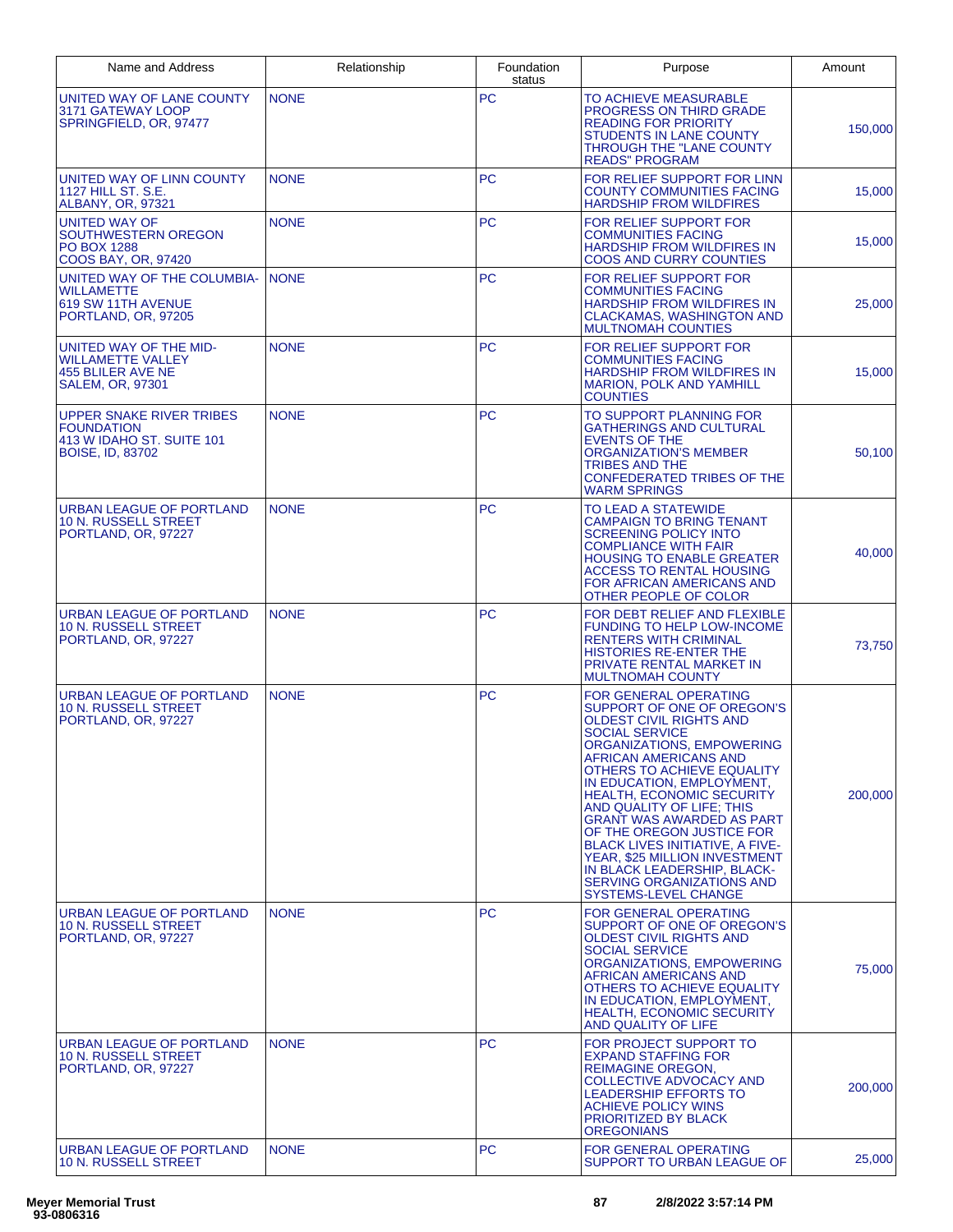| Name and Address                                                                                                       | Relationship | Foundation<br>status | Purpose                                                                                                                                                                                                                                                                                                                                                                                                                                                                         | Amount  |
|------------------------------------------------------------------------------------------------------------------------|--------------|----------------------|---------------------------------------------------------------------------------------------------------------------------------------------------------------------------------------------------------------------------------------------------------------------------------------------------------------------------------------------------------------------------------------------------------------------------------------------------------------------------------|---------|
| PORTLAND, OR, 97227                                                                                                    |              |                      | PORTLAND FOCUSED IN<br><b>CLACKAMAS, MULTNOMAH AND</b><br><b>WASHINGTON COUNTIES</b>                                                                                                                                                                                                                                                                                                                                                                                            |         |
| <b>URBAN LEAGUE OF PORTLAND</b><br><b>10 N. RUSSELL STREET</b><br>PORTLAND, OR, 97227                                  | <b>NONE</b>  | <b>PC</b>            | TO PROVIDE INTENSIVE<br><b>SERVICES TO JUSTICE-</b><br><b>INVOLVED INDIVIDUALS</b><br><b>THROUGH A PEER COHORT</b><br><b>MODEL FOCUSING ON LONG-</b><br>TERM HOUSING SUCCESS IN<br>CLACKAMAS, MULTNOMAH AND<br><b>WASHINGTON COUNTIES</b>                                                                                                                                                                                                                                       | 75,000  |
| <b>VANCOUVER AVENUE FIRST</b><br><b>BAPTIST CHURCH</b><br>3138 NORTH VANCOUVER<br><b>AVENUE</b><br>PORTLAND, OR, 97227 | <b>NONE</b>  | <b>PC</b>            | FOR PROJECT SUPPORT FOR<br><b>RESTORATION OF A FACILITY ON</b><br>THE NATIONAL REGISTER OF<br><b>HISTORIC PLACES AND</b><br><b>RENOVATION THAT WILL</b><br><b>INCLUDE PORTLAND'S FIRST</b><br>AFRICAN AMERICAN HISTORY<br><b>MUSEUM</b>                                                                                                                                                                                                                                         | 150,000 |
| <b>VERDE</b><br>7001 NE COLUMBIA BLVD.<br>PORTLAND, OR, 97218                                                          | <b>NONE</b>  | <b>PC</b>            | FOR OPERATING SUPPORT OF<br>THIS ORGANIZATION THAT<br><b>WORKS TO SECURE SOCIAL AND</b><br><b>ECONOMIC BENEFITS FOR LOW-</b><br>INCOME PEOPLE AND PEOPLE<br>OF COLOR THROUGH SOCIAL<br><b>ENTERPRISE, OUTREACH AND</b><br><b>ADVOCACY</b>                                                                                                                                                                                                                                       | 240,000 |
| <b>VERDE</b><br>7001 NE COLUMBIA BLVD.<br>PORTLAND, OR, 97218                                                          | <b>NONE</b>  | <b>PC</b>            | FOR LIVING CULLY, A<br><b>COLLABORATIVE THAT WORKS</b><br>TO ADDRESS DISPARITIES IN<br>HOUSING, INCOME, HEALTH,<br><b>EDUCATION AND NATURAL</b><br><b>RESOURCES IN PORTLAND'S</b><br><b>CULLY NEIGHBORHOOD</b>                                                                                                                                                                                                                                                                  | 125,000 |
| <b>VERDE</b><br>7001 NE COLUMBIA BLVD.<br>PORTLAND, OR, 97218                                                          | <b>NONE</b>  | <b>PC</b>            | TO BUILD POWER AND WEALTH<br>IN LOW-INCOME AND PEOPLE OF<br><b>COLOR COMMUNITIES THROUGH</b><br><b>COMMUNITY CONTROL OF</b><br><b>RESOURCES AND INVESTMENTS</b>                                                                                                                                                                                                                                                                                                                 | 87,500  |
| <b>VERDE</b><br>7001 NE COLUMBIA BLVD.<br>PORTLAND, OR, 97218                                                          | <b>NONE</b>  | <b>PC</b>            | TO CREATE PLATFORMS FOR<br><b>DIGITAL ORGANIZING,</b><br><b>ENTERPRISE AND JUSTICE,</b><br><b>BUILDING AN INCLUSIVE,</b><br>PARTICIPATORY TECHNOLOGY<br><b>FUTURE WITH AND FOR</b><br><b>FRONTLINE COMMUNITIES</b>                                                                                                                                                                                                                                                              | 75,000  |
| <b>VERDE</b><br>7001 NE COLUMBIA BLVD.<br>PORTLAND, OR, 97218                                                          | <b>NONE</b>  | <b>PC</b>            | <b>FOR GENERAL SUPPORT</b>                                                                                                                                                                                                                                                                                                                                                                                                                                                      | 1,800   |
| <b>VERTUELAB</b><br><b>PO BOX 212</b><br>PORTLAND, OR, 97207                                                           | <b>NONE</b>  | <b>PC</b>            | TO STRENGTHEN VERTUELAB'S<br>DIVERSITY, EQUITY AND<br><b>INCLUSION CAPACITY AND</b><br><b>EXPAND THEIR SUPPORT FOR</b><br><b>GREEN TECHNOLOGY</b><br><b>ENTREPRENEURS OF COLOR</b><br><b>INCLUDING PROVIDING CAPITAL</b><br>FOR CLIMATE-FOCUSED NEW<br><b>TECHNOLOGIES</b>                                                                                                                                                                                                      | 101,409 |
| VIRGINIA GARCIA MEMORIAL<br><b>FOUNDATION</b><br>3305 NW ALOCLEK DRIVE<br>HILLSBORO, OR, 97124                         | <b>NONE</b>  |                      | FOR OPERATING SUPPORT OF<br>THIS HEALTH SERVICE<br><b>PROVIDER ADVOCATING FOR</b><br><b>BROADER SYSTEMIC CHANGES</b><br><b>TO ADDRESS SOCIAL</b><br>DETERMINANTS OF HEALTH IN<br><b>WASHINGTON AND YAMHILL</b><br><b>COUNTIES</b>                                                                                                                                                                                                                                               | 135,000 |
| VIRGINIA GARCIA MEMORIAL<br><b>FOUNDATION</b><br>3305 NW ALOCLEK DRIVE<br>HILLSBORO, OR, 97124                         | <b>NONE</b>  |                      | TO PROVIDE HIGH QUALITY,<br><b>COMPREHENSIVE AND</b><br><b>CULTURALLY APPROPRIATE</b><br><b>HEALTH CARE TO IMMIGRANTS,</b><br>REFUGEES AND ASYLUM<br>SEEKERS IN THE CONTEXT OF<br>THE NOVEL CORONAVIRUS<br>(COVID-19) PANDEMIC; THIS<br>GRANT WAS AWARDED AS A<br><b>PART OF THE OREGON</b><br><b>IMMIGRANT AND REFUGEE</b><br><b>FUNDERS COLLABORATIVE,</b><br><b>WHICH ADDRESSES CRITICAL</b><br>AND TIME-SENSITIVE ISSUES<br><b>FACING IMMIGRANTS AND</b><br><b>REFUGEES</b> | 25,000  |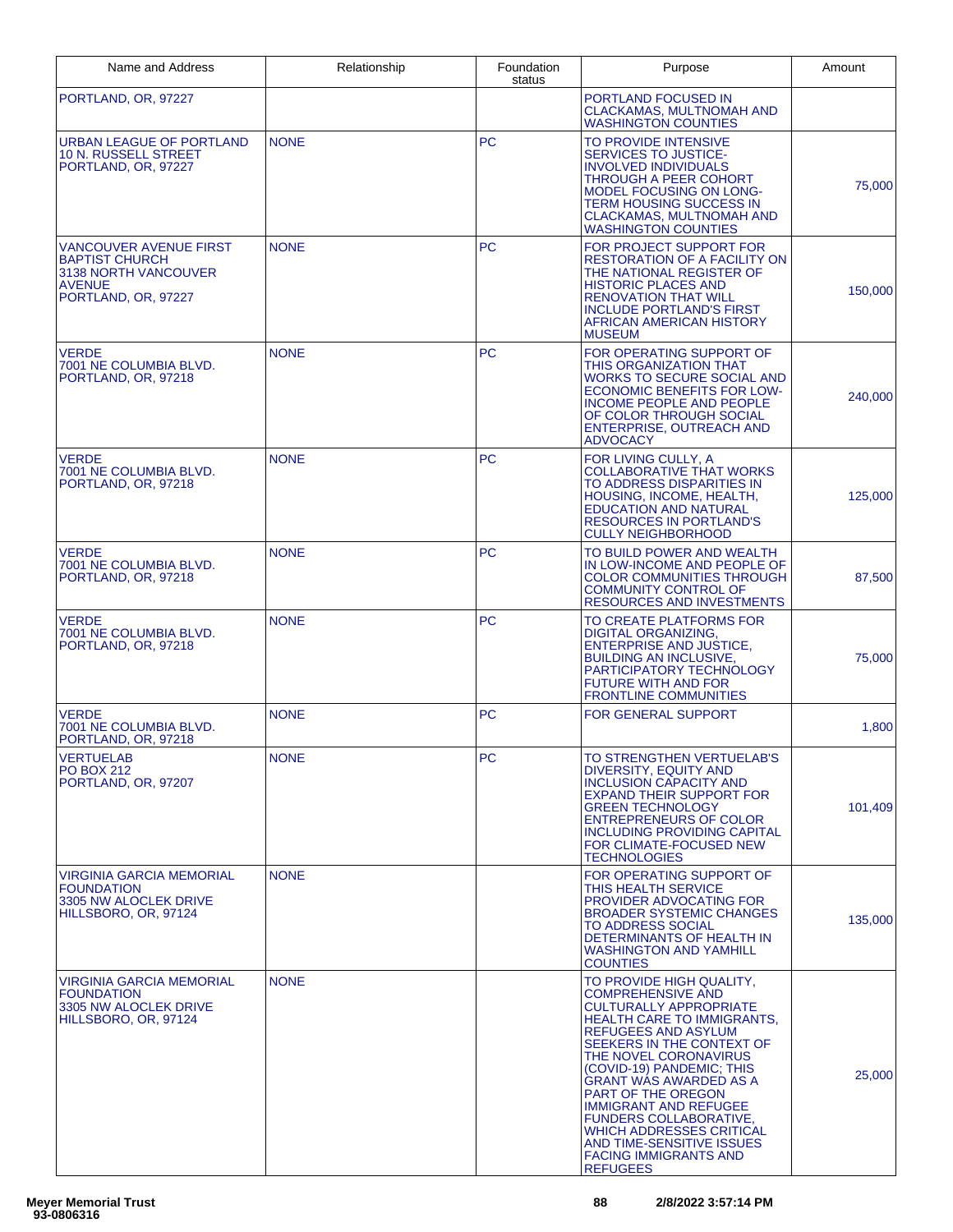| Name and Address                                                                                                      | Relationship | Foundation<br>status | Purpose                                                                                                                                                                                                                                                                                                                                                         | Amount  |
|-----------------------------------------------------------------------------------------------------------------------|--------------|----------------------|-----------------------------------------------------------------------------------------------------------------------------------------------------------------------------------------------------------------------------------------------------------------------------------------------------------------------------------------------------------------|---------|
| <b>VIRGINIA GARCIA MEMORIAL</b><br><b>FOUNDATION</b><br>3305 NW ALOCLEK DRIVE<br>HILLSBORO, OR, 97124                 | <b>NONE</b>  |                      | <b>FOR GENERAL SUPPORT</b>                                                                                                                                                                                                                                                                                                                                      | 300     |
| <b>VOZ WORKERS' RIGHTS</b><br><b>EDUCATION PROJECT</b><br>330 SE 11TH AVE.<br>PORTLAND, OR, 97214                     | <b>NONE</b>  | <b>PC</b>            | TO SUPPORT IMPLEMENTATION<br>OF THE COVID-19 IMMIGRANT<br><b>DAY LABOR WORKER</b><br><b>EMERGENCY PREPAREDNESS</b><br><b>PLAN WHICH PROVIDES DIRECT</b><br><b>SERVICES EDUCATION.</b><br>INDIVIDUAL AND COLLECTIVE<br>PREPAREDNESS PLANNING FOR<br><b>DAY LABOR WORKERS</b><br><b>IMPACTED BY THE NOVEL</b><br><b>CORONAVIRUS (COVID-19)</b><br><b>PANDEMIC</b> | 20.000  |
| <b>VOZ WORKERS' RIGHTS</b><br><b>EDUCATION PROJECT</b><br>330 SE 11TH AVE.<br>PORTLAND, OR, 97214                     | <b>NONE</b>  | <b>PC</b>            | FOR OPERATING SUPPORT TO<br><b>BUILD SOCIAL AND ECONOMIC</b><br>POWER FOR IMMIGRANTS AND<br>RAISE THE PROFILE OF DAY<br>LABORERS WHO HAVE BEEN<br><b>DISPROPORTIONATELY</b><br><b>IMPACTED BY THE NOVEL</b><br>CORONAVIRUS (COVID-19)<br><b>PANDEMIC</b>                                                                                                        | 80,000  |
| <b>VOZ WORKERS' RIGHTS</b><br><b>EDUCATION PROJECT</b><br>330 SE 11TH AVE.<br>PORTLAND, OR, 97214                     | <b>NONE</b>  | <b>PC</b>            | <b>FOR GENERAL SUPPORT</b>                                                                                                                                                                                                                                                                                                                                      | 300     |
| <b>VOZ WORKERS' RIGHTS</b><br><b>EDUCATION PROJECT</b><br>330 SE 11TH AVE.<br>PORTLAND, OR, 97214                     | <b>NONE</b>  | <b>PC</b>            | <b>FOR GENERAL SUPPORT</b>                                                                                                                                                                                                                                                                                                                                      | 750     |
| <b>VOZ WORKERS' RIGHTS</b><br><b>EDUCATION PROJECT</b><br>330 SE 11TH AVE.<br>PORTLAND, OR, 97214                     | <b>NONE</b>  | <b>PC</b>            | <b>FOR GENERAL SUPPORT</b>                                                                                                                                                                                                                                                                                                                                      | 320     |
| <b>VOZ WORKERS' RIGHTS</b><br><b>EDUCATION PROJECT</b><br>330 SE 11TH AVE.<br>PORTLAND, OR, 97214                     | <b>NONE</b>  | <b>PC</b>            | <b>FOR GENERAL SUPPORT</b>                                                                                                                                                                                                                                                                                                                                      | 1,200   |
| <b>VOZ WORKERS' RIGHTS</b><br><b>EDUCATION PROJECT</b><br>330 SE 11TH AVE.<br>PORTLAND, OR, 97214                     | <b>NONE</b>  | <b>PC</b>            | <b>FOR GENERAL SUPPORT</b>                                                                                                                                                                                                                                                                                                                                      | 1,280   |
| <b>VOZ WORKERS' RIGHTS</b><br><b>EDUCATION PROJECT</b><br>330 SE 11TH AVE.<br>PORTLAND, OR, 97214                     | <b>NONE</b>  | <b>PC</b>            | <b>FOR GENERAL SUPPORT</b>                                                                                                                                                                                                                                                                                                                                      | 150     |
| <b>VOZ WORKERS' RIGHTS</b><br><b>EDUCATION PROJECT</b><br>330 SE 11TH AVE.<br>PORTLAND, OR, 97214                     | <b>NONE</b>  | <b>PC</b>            | <b>FOR GENERAL SUPPORT</b>                                                                                                                                                                                                                                                                                                                                      | 1,230   |
| <b>VOZ WORKERS' RIGHTS</b><br><b>EDUCATION PROJECT</b><br>330 SE 11TH AVE.<br>PORTLAND, OR, 97214                     | <b>NONE</b>  | <b>PC</b>            | <b>FOR GENERAL SUPPORT</b>                                                                                                                                                                                                                                                                                                                                      | 1,600   |
| <b>WALLOWA RESOURCES</b><br>401 NE 1ST ST, SUITE A<br>ENTERPRISE, OR, 97828                                           | <b>NONE</b>  | <b>PC</b>            | TO EXPAND THE RURAL<br>"STEWARDSHIP ECONOMY"<br><b>MODEL IN EASTERN OREGON</b><br><b>THROUGH LAND MANAGEMENT</b><br>COLLABORATIVES, COMMUNITY<br>LAND OWNERSHIP, WORKFORCE<br><b>TRAINING PROGRAMS AND</b><br><b>PARTNERSHIPS WITH</b><br><b>COMMUNITY-BASED</b><br><b>ORGANIZATIONS</b>                                                                        | 71,471  |
| <b>WARM SPRINGS COMMUNITY</b><br><b>ACTION TEAM</b><br><b>1136 PAIUTE AVENUE</b><br>WARM SPRINGS, OR, 97761           | <b>NONE</b>  | <b>PC</b>            | <b>TO SUPPORT LEADERSHIP</b><br>DEVELOPMENT ON THE WARM<br><b>SPRINGS RESERVATION FOR</b><br>INDIVIDUALS WHO CAN TAKE ON<br><b>ROLES TO ADVOCATE FOR</b><br><b>THEIR COMMUNITY</b>                                                                                                                                                                              | 105,000 |
| <b>WASHINGTON COUNTY 4-H</b><br><b>LEADER'S ASSOCIATION</b><br>18640 NW WALKER RD. #1400<br>BEAVERTON, OR, 97006-8927 | <b>NONE</b>  | <b>PC</b>            | FOR MARIACHI STEAM CAMP                                                                                                                                                                                                                                                                                                                                         | 960     |
| <b>WASHINGTON COUNTY 4-H</b><br><b>LEADER'S ASSOCIATION</b><br>18640 NW WALKER RD. #1400                              | <b>NONE</b>  | <b>PC</b>            | FOR MARIACHI STEAM CAMP                                                                                                                                                                                                                                                                                                                                         | 2,400   |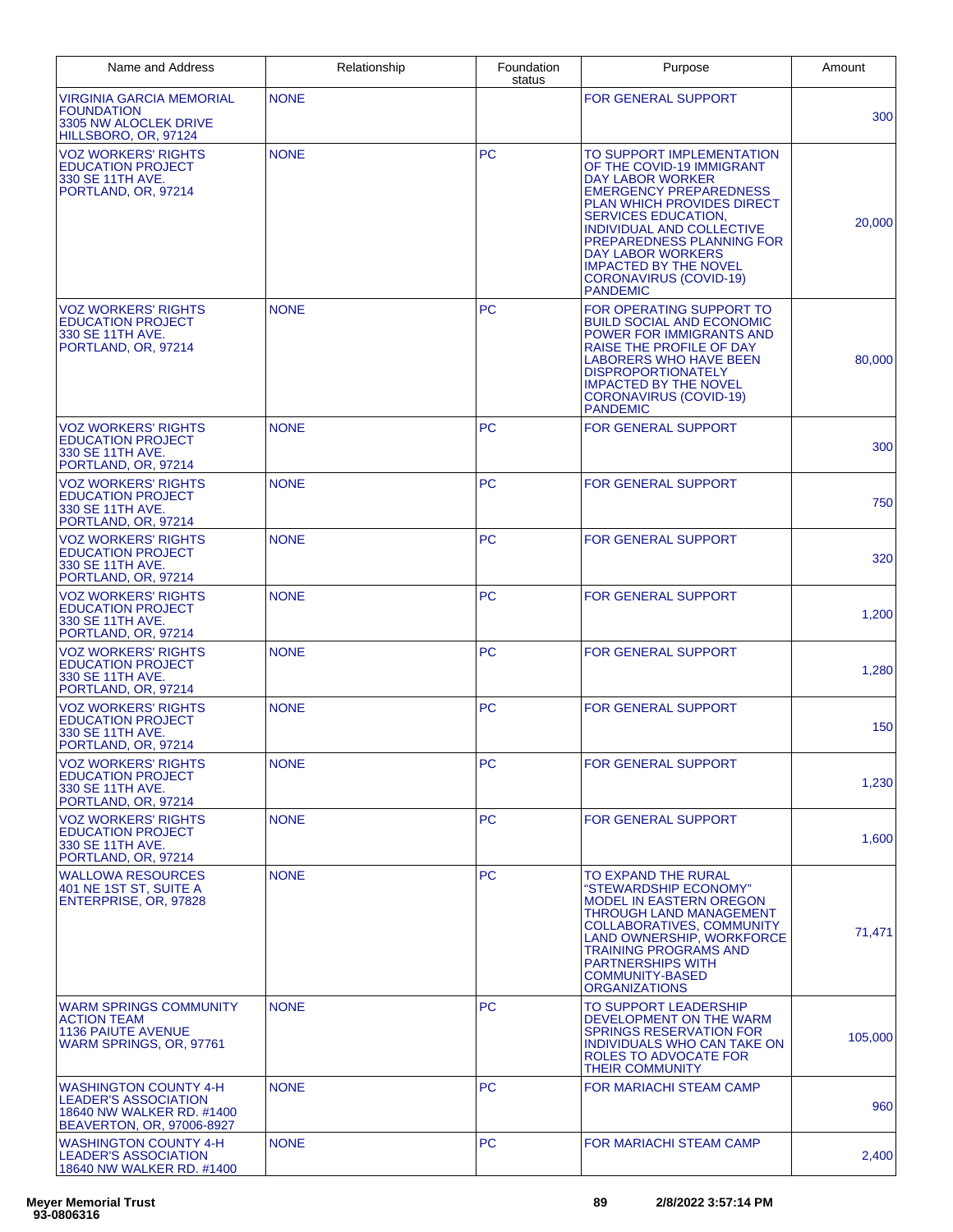| Name and Address                                                                                                      | Relationship | Foundation<br>status | Purpose                                                                                                                                                                                                                                            | Amount  |
|-----------------------------------------------------------------------------------------------------------------------|--------------|----------------------|----------------------------------------------------------------------------------------------------------------------------------------------------------------------------------------------------------------------------------------------------|---------|
| BEAVERTON, OR, 97006-8927                                                                                             |              |                      |                                                                                                                                                                                                                                                    |         |
| <b>WASHINGTON COUNTY 4-H</b><br><b>LEADER'S ASSOCIATION</b><br>18640 NW WALKER RD. #1400<br>BEAVERTON, OR, 97006-8927 | <b>NONE</b>  | <b>PC</b>            | FOR MARIACHI STEAM CAMP                                                                                                                                                                                                                            | 1,280   |
| <b>WASHINGTON COUNTY KIDS</b><br>250 NE HILLWOOD DR<br>HILLSBORO, OR, 97124                                           | <b>NONE</b>  | <b>PC</b>            | <b>TO FOSTER EFFECTIVE</b><br><b>COORDINATION,</b><br><b>COLLABORATION AND SUPPORT</b><br>OF OUT-OF-SCHOOL-TIME<br>PROVIDERS IN WASHINGTON<br><b>COUNTY</b>                                                                                        | 21,000  |
| <b>WATER FOUNDATION</b><br>555 CAPITOL MALL, STE 1155<br>SACRAMENTO, CA, 95814                                        | <b>NONE</b>  | <b>PC</b>            | FOR THE NORTHWEST TRIBAL<br><b>SALMON ALLIANCE TO</b><br><b>FACILITATE COLLABORATION</b><br>AMONG TRIBES WORKING TO<br><b>SECURE SNAKE RIVER</b><br><b>RESTORATION</b>                                                                             | 100,000 |
| <b>WATER WATCH OF OREGON</b><br>213 SW ASH ST., SUITE 208<br>PORTLAND, OR, 97204                                      | <b>NONE</b>  | <b>PC</b>            | FOR OPERATING SUPPORT OF<br>THIS ORGANIZATION THAT<br><b>PROTECTS AND RESTORES</b><br><b>STREAMFLOWS IN OREGON'S</b><br><b>RIVERS AND REFORMS</b><br><b>OUTDATED WATER POLICIES</b>                                                                | 60,000  |
| <b>WATER WATCH OF OREGON</b><br>213 SW ASH ST., SUITE 208<br>PORTLAND, OR, 97204                                      | <b>NONE</b>  | <b>PC</b>            | FOR TECHNICAL ASSISTANCE TO<br><b>DEVELOP AN</b><br>EQUITY/ENVIRONMENTAL<br><b>JUSTICE SCREENING PROCESS</b><br>AND SUPPORT INTEGRATION OF<br>A WATER JUSTICE LENS INTO<br>THIS ORGANIZATION'S THREE-<br>YEAR STRATEGIC PLANNING<br><b>PROCESS</b> | 10,000  |
| <b>WESTERN STATES CENTER</b><br>506 SW 6TH AVE #802<br>PORTLAND, OR, 97204                                            | <b>NONE</b>  | <b>PC</b>            | FOR PARTICIPATION IN A<br><b>PRESENTATION</b>                                                                                                                                                                                                      | 1,000   |
| <b>WESTERN STATES CENTER</b><br>506 SW 6TH AVE #802<br>PORTLAND, OR, 97204                                            | <b>NONE</b>  | PC                   | FOR OPERATING SUPPORT OF<br>THIS ORGANIZATION WORKING<br>IN THE EIGHT WESTERN STATES<br>OF OREGON, WASHINGTON,<br>IDAHO, MONTANA, WYOMING,<br>UTAH, NEVADA AND ALASKA TO<br>ADVANCE RACIAL, GENDER AND<br><b>ECONOMIC EQUITY</b>                   | 50,000  |
| <b>WESTERN STATES CENTER</b><br>506 SW 6TH AVE #802<br>PORTLAND, OR, 97204                                            | <b>NONE</b>  | <b>PC</b>            | FOR PARTICIPATION IN A<br><b>COHORT OF NONPROFIT</b><br>EXECUTIVES, FOCUSING ON<br><b>CAREER COACHING FOR</b><br><b>STRATEGIC COMMUNICATION</b><br>THAT CAN DRIVE RESULTS IN A<br>UNIQUE MOMENT OF SOCIAL<br><b>UPHEAVAL</b>                       | 10,000  |
| <b>WESTERN STATES CENTER</b><br>506 SW 6TH AVE #802<br>PORTLAND, OR, 97204                                            | <b>NONE</b>  | <b>PC</b>            | TO SUPPORT THE OREGON<br><b>INCLUSIVE DEMOCRACY</b><br><b>NETWORK</b>                                                                                                                                                                              | 100,000 |
| <b>WILLAMETTE RIVERKEEPER</b><br>403 SE CARUTHERS, #101<br>PORTLAND, OR, 97214                                        | <b>NONE</b>  | PC                   | FOR COMPLETION OF THE<br><b>WILLAMETTE MISSION</b><br><b>FLOODPLAIN REFORESTATION</b><br>PROJECT AND RESTORATION OF<br>THE LARGEST TRACT OF<br><b>INTACT, REPRODUCTIVE</b><br><b>FLOODPLAIN FOREST IN THE</b><br><b>WILLAMETTE VALLEY</b>          | 31,844  |
| <b>WILLAMETTE UNIVERSITY</b><br>900 STATE STREET<br><b>SALEM, OR, 97301</b>                                           | <b>NONE</b>  | <b>PC</b>            | TO IMPROVE STUDENT<br>ACHIEVEMENT AND COLLEGE<br>AND CAREER READINESS FOR<br>PRIORITY STUDENTS IN THE<br>SALEM-KEIZER SCHOOL<br><b>DISTRICT</b>                                                                                                    | 35,000  |
| <b>WILLAMETTE VALLEY LAW</b><br><b>PROJECT</b><br>300 YOUNG ST.<br>WOODBURN, OR, 97071                                | <b>NONE</b>  | <b>PC</b>            | TO SUPPORT AND STRENGTHEN<br>THE COMMUNICATIONS,<br>ADVOCACY AND ORGANIZING<br><b>PLATFORMS OF PINEROS Y</b><br><b>CAMPESINOS UNIDOS DEL</b><br>NOROESTE (PCUN) SO IT MAY<br><b>BETTER SERVE FARMWORKERS</b><br>AND LATINX WORKING FAMILIES        | 61,500  |
| <b>WILLAMETTE VALLEY LAW</b><br><b>PROJECT</b><br>300 YOUNG ST.<br>WOODBURN, OR, 97071                                | <b>NONE</b>  | PC                   | TO HIRE AN ENVIRONMENTAL<br><b>JUSTICE ORGANIZER FOR</b><br>PINEROS Y CAMPESINOS<br>UNIDOS DEL NOROESTE (PCUN)                                                                                                                                     | 30,000  |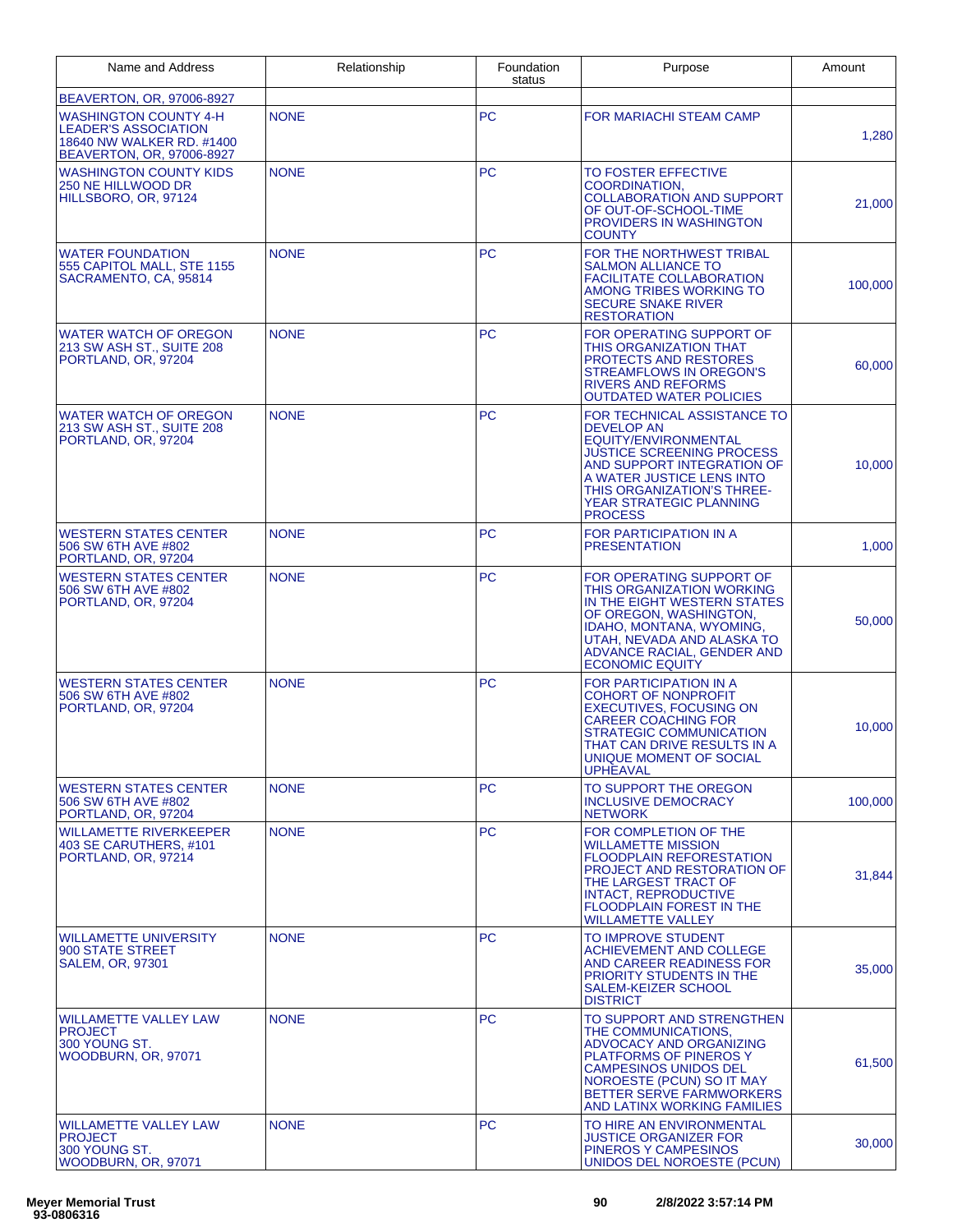| Name and Address                                                                                         | Relationship | Foundation<br>status | Purpose                                                                                                                                                                                                                                                           | Amount  |
|----------------------------------------------------------------------------------------------------------|--------------|----------------------|-------------------------------------------------------------------------------------------------------------------------------------------------------------------------------------------------------------------------------------------------------------------|---------|
| <b>WILLAMETTE VALLEY LAW</b><br>PROJECT<br>300 YOUNG ST.<br>WOODBURN, OR, 97071                          | <b>NONE</b>  | PC                   | <b>FOR PCUN'S FARMWORKER</b><br><b>EMERGENCY FUND, WHICH</b><br>PROVIDES RELIEF SUPPORT<br>FOR FARMWORKERS FACING<br><b>HARDSHIP FROM WILDFIRES</b>                                                                                                               | 25,000  |
| WILLAMETTE VALLEY LAW<br><b>PROJECT</b><br>300 YOUNG ST.<br>WOODBURN, OR, 97071                          | <b>NONE</b>  | <b>PC</b>            | TO SUPPORT STATEWIDE<br><b>CULTURALLY SPECIFIC</b><br><b>COMMUNITY EDUCATION AND</b><br><b>OUTREACH PROGRAMS AND</b><br><b>SYSTEMS CHANGE EFFORTS</b><br>THAT CENTER THE STRENGTHS<br>AND NEEDS OF FARMWORKERS<br>AND WORKING LATINX FAMILIES                     | 150,000 |
| WILLAMETTE VALLEY LAW<br><b>PROJECT</b><br>300 YOUNG ST.<br>WOODBURN, OR, 97071                          | <b>NONE</b>  | <b>PC</b>            | FOR PROJECT SUPPORT TO<br><b>BOOST PCUN'S</b><br><b>ENVIRONMENTAL JUSTICE</b><br>ADVOCACY CAPACITY                                                                                                                                                                | 40,000  |
| WILLAMETTE VALLEY LAW<br><b>PROJECT</b><br>300 YOUNG ST.<br>WOODBURN, OR, 97071                          | <b>NONE</b>  | <b>PC</b>            | <b>FOR PCUN EDUCATION WORK</b>                                                                                                                                                                                                                                    | 1,125   |
| WISDOM OF THE ELDERS<br>3917 NE SHAVER ST.<br>PORTLAND, OR, 97212                                        | <b>NONE</b>  | <b>PC</b>            | TO TRAIN NATIVE AMERICAN<br>ADULTS LIVING IN BOTH URBAN<br>AREAS AND ON RESERVATIONS<br>ABOUT NATIVE PLANT NURSERY<br>WORK AND TO HELP THEM<br><b>DEVELOP AGRICULTURAL</b><br><b>CAREERS AND/OR MICRO-</b><br><b>ENTERPRISES USING THESE</b><br><b>NEW SKILLS</b> | 40,000  |
| WISDOM OF THE ELDERS<br>3917 NE SHAVER ST.<br>PORTLAND, OR, 97212                                        | <b>NONE</b>  | <b>PC</b>            | <b>FOR GENERAL OPERATING</b><br>SUPPORT TO ORGANIZATION<br>THAT WORKS TO SUSTAIN AND<br>PRESERVE NATIVE AMERICAN<br><b>CULTURE, INCLUDING ORAL</b><br>HISTORY, ART, LANGUAGE AND<br><b>TRADITIONAL ECOLOGICAL</b><br><b>KNOWLEDGE</b>                             | 25,000  |
| WISDOM OF THE ELDERS<br>3917 NE SHAVER ST.<br>PORTLAND, OR, 97212                                        | <b>NONE</b>  | <b>PC</b>            | <b>FOR GENERAL SUPPORT</b>                                                                                                                                                                                                                                        | 300     |
| <b>WOMENFIRST TRANSITION &amp;</b><br>REFERRAL CENTER<br>21440 SE STARK ST.<br><b>GRESHAM, OR, 97030</b> | <b>NONE</b>  | <b>PC</b>            | TO SUPPORT BLACK JUSTICE-<br><b>INVOLVED WOMEN IN A</b><br><b>HOLISTIC AND CULTURALLY-</b><br>SPECIFIC APPROACH TO<br>ACHIEVE LONG-TERM HOUSING<br>STABILITY IN CLACKAMAS AND<br><b>MULTNOMAH COUNTIES</b>                                                        | 65,069  |
| <b>WOMEN'S FOUNDATION OF</b><br><b>OREGON</b><br>221 NW 2ND AVE, SUITE 302<br>PORTLAND, OR, 97205        | <b>NONE</b>  | PF                   | <b>FOR GENERAL OPERATING</b><br>SUPPORT OF THIS OREGON-<br><b>BASED ORGANIZATION THAT</b><br><b>WORKS TO DISMANTLE SEXISM.</b><br><b>RACISM AND STRUCTURAL</b><br>OPPRESSION THROUGH THE<br><b>MOVEMENT OF RESOURCES</b><br><b>AND IDEAS</b>                      | 100,000 |
| <b>WOMEN'S FOUNDATION OF</b><br>OREGON<br>221 NW 2ND AVE, SUITE 302<br>PORTLAND, OR, 97205               | <b>NONE</b>  | <b>PC</b>            | <b>FOR GENERAL SUPPORT</b>                                                                                                                                                                                                                                        | 750     |
| <b>WORD IS BOND</b><br>8015 N. DENVER APT. 10<br>PORTLAND, OR, 97217                                     | <b>NONE</b>  | <b>PC</b>            | FOR GENERAL OPERATING<br><b>SUPPORT</b>                                                                                                                                                                                                                           | 10.000  |
| WORD IS BOND<br>8015 N. DENVER APT. 10<br>PORTLAND, OR, 97217                                            | <b>NONE</b>  | <b>PC</b>            | <b>FOR GENERAL SUPPORT</b>                                                                                                                                                                                                                                        | 1,500   |
| <b>WORLD STAGE THEATRE</b><br>P.O. BOX 782<br>TROUTDALE, OR, 97060                                       | <b>NONE</b>  | PC                   | FOR GENERAL OPERATING<br><b>SUPPORT</b>                                                                                                                                                                                                                           | 25,000  |
| YAMHILL COMMUNITY ACTION<br>PARTNERSHIP<br>1317 NE DUSTIN COURT<br>MCMINNVILLE, OR, 97128                | <b>NONE</b>  | <b>PC</b>            | TO SUPPORT INCREASED<br><b>CAPACITY TO ADDRESS</b><br><b>EMERGING HOUSING AND</b><br><b>HOMELESSNESS NEEDS IN</b><br>YAMHILL COUNTY                                                                                                                               | 70,000  |
| YAMHILL COMMUNITY ACTION<br>PARTNERSHIP<br><b>1317 NE DUSTIN COURT</b><br>MCMINNVILLE, OR, 97128         | <b>NONE</b>  | <b>PC</b>            | TO SUPPORT JUSTICE-INVOLVED<br>LATINX INDIVIDUALS<br><b>EXPERIENCING HOMELESSNESS</b><br><b>ACCESS AND MAINTAIN PRIVATE</b><br><b>MARKET HOUSING IN YAMHILL</b><br><b>COUNTY</b>                                                                                  | 75,000  |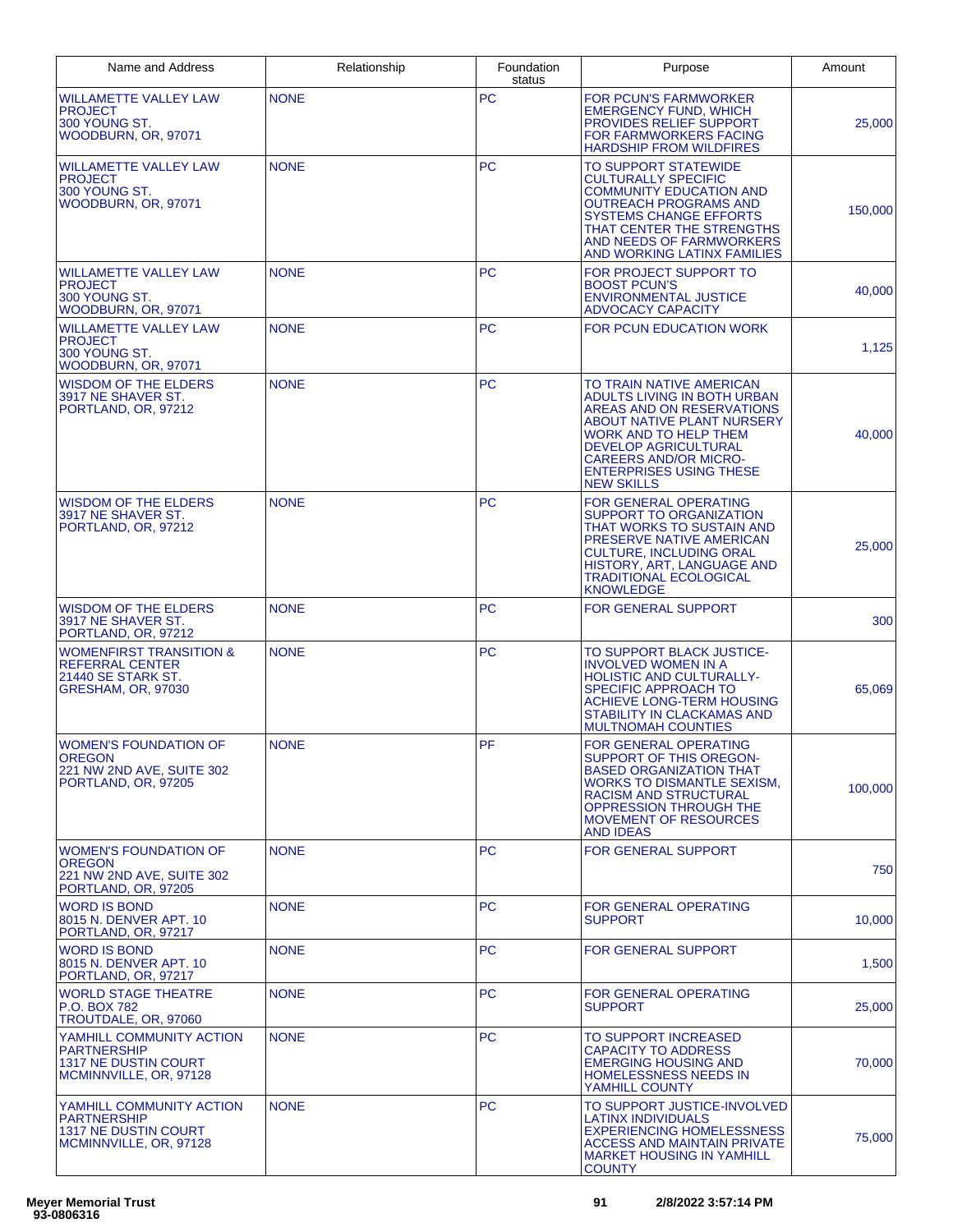| Name and Address                                                                    | Relationship | Foundation<br>status | Purpose                                                                                                                                                           | Amount |
|-------------------------------------------------------------------------------------|--------------|----------------------|-------------------------------------------------------------------------------------------------------------------------------------------------------------------|--------|
| YOUTH PROGRESS<br><b>ASSOCIATION</b><br>12141 NE HALSEY ST.<br>IPORTLAND. OR. 97220 | <b>NONE</b>  | <b>PC</b>            | TO IMPROVE CULTURALLY<br><b>IRESPONSIVE AND TRAUMA-</b><br>I INFORMED PRACTICES AT A<br><b>SCHOOL FOR YOUTH WITHIN</b><br>PORTLAND'S FOSTER CARE<br><b>SYSTEM</b> | 50.000 |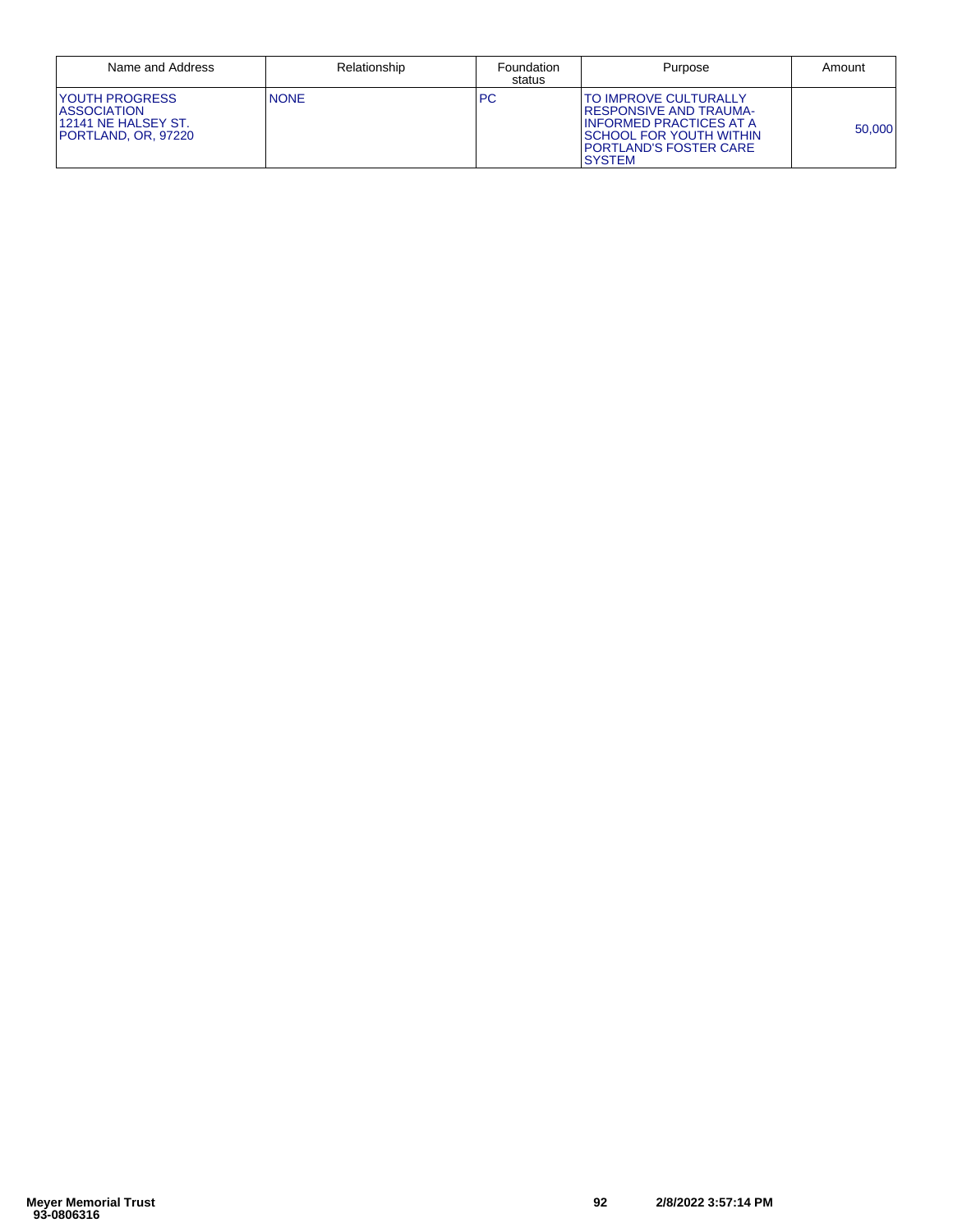| Name and Address                                                                                                 | Relationship | Foundation<br>status | Purpose                                                                                                                                                                                                                                                                                                   | Amount  |
|------------------------------------------------------------------------------------------------------------------|--------------|----------------------|-----------------------------------------------------------------------------------------------------------------------------------------------------------------------------------------------------------------------------------------------------------------------------------------------------------|---------|
| 350DESCHUTES<br>3143 NW MELVILLE DR<br><b>BEND, OR, 97703</b>                                                    | <b>NONE</b>  | <b>PC</b>            | TO ADVOCATE FOR AND<br><b>SUPPORT IMPLEMENTATION OF</b><br><b>CLEAN ENERGY AND</b><br><b>EFFICIENCY UPGRADES FOR</b><br><b>RESIDENTS LIVING ON LOW-</b><br><b>INCOMES IN DESCHUTES</b><br><b>COUNTY</b>                                                                                                   | 35,000  |
| 350PDX<br>1820 NE 21ST AVE<br>PORTLAND, OR. 97212                                                                | <b>NONE</b>  | <b>PC</b>            | <b>OPERATING SUPPORT FOR A</b><br><b>GRASSROOTS MOVEMENT</b><br><b>FUELING CLIMATE JUSTICE-</b><br><b>BASED SOLUTIONS THAT</b><br><b>COMBAT SYSTEMIC INEQUITIES</b>                                                                                                                                       | 45,000  |
| AMERICAN INDIAN SCIENCE AND ENGINEERING<br>SOCIETY<br>4263 MONTGOMERY BLVD. NE STE 200<br>ALBUQUERQUE, NM, 87109 | <b>NONE</b>  | <b>PC</b>            | TO IMPROVE INDIGENOUS<br>STUDENTS SUCCESS ACROSS<br><b>OREGON THROUGH</b><br><b>IMPLEMENTING STEM-RELATED</b><br><b>COLLEGE AND CAREER</b><br><b>READINESS STRATEGIES</b>                                                                                                                                 | 87,832  |
| APANO COMMUNITIES UNITED FUND<br>8188 SE DIVISION ST<br>PORTLAND, OR, 97206                                      | <b>NONE</b>  | <b>PC</b>            | FOR OPERATING SUPPORT OF<br>THIS CULTURALLY SPECIFIC<br>ORGANIZATION WORKING TO<br><b>SERVE AND EMPOWER</b><br>OREGON'S ASIAN AND PACIFIC<br><b>ISLANDER COMMUNITIES</b>                                                                                                                                  | 60,000  |
| <b>APANO COMMUNITIES UNITED FUND</b><br>8188 SE DIVISION ST<br>PORTLAND, OR, 97206                               | <b>NONE</b>  | <b>PC</b>            | FOR GENERAL OPERATING<br><b>SUPPORT</b>                                                                                                                                                                                                                                                                   | 100,000 |
| ASIAN HEALTH AND SERVICE CENTER<br>9035 SE FOSTER RD.,<br>PORTLAND, OR, 97266                                    | <b>NONE</b>  | <b>PC</b>            | <b>FOR GENERAL OPERATING</b><br><b>SUPPORT</b>                                                                                                                                                                                                                                                            | 50,000  |
| <b>BARK</b><br>351 NE 18TH AVE<br>PORTLAND, OR, 97232                                                            | <b>NONE</b>  | <b>PC</b>            | TO CENTER RACIAL EQUITY IN<br><b>THIS COMMUNITY-BASED</b><br>ORGANIZATION'S WORK TO<br>PROTECT THE MT. HOOD<br><b>NATIONAL FOREST AND</b><br><b>SURROUNDING FEDERAL LANDS</b>                                                                                                                             | 40,000  |
| <b>BASIC RIGHTS EDUCATION FUND</b><br>620 SW 5TH AVE., SUITE 1210<br>PORTLAND, OR, 97204                         | <b>NONE</b>  | <b>PC</b>            | <b>TO SUPPORT A</b><br><b>COMPREHENSIVE STRATEGIC</b><br><b>PLANNING PROCESS AT THIS</b><br>ORGANIZATION WORKING ON<br>POLICY ADVOCACY,<br><b>LEADERSHIP DEVELOPMENT</b><br>AND STATEWIDE ENGAGEMENT<br>THAT FURTHERS LEGAL AND<br><b>LIVED EQUALITY FOR LGBTQ</b><br><b>OREGONIANS</b>                   | 37,500  |
| BENTON HABITAT FOR HUMANITY<br>4840 SW PHILOMATH BLVD<br>CORVALLIS, OR, 97333                                    | <b>NONE</b>  | <b>PC</b>            | TO INCREASE THE CAPACITY<br><b>FOR CRITICAL HOME REPAIRS</b><br>FOR LOW-INCOME SENIORS AND<br>PEOPLE WITH DISABILITIES IN<br><b>BENTON COUNTY</b>                                                                                                                                                         | 50,000  |
| <b>BEYOND TOXICS</b><br>120 SHELTON MCMURPHEY BLVD. SUITE 280<br><b>EUGENE, OR, 97401</b>                        | <b>NONE</b>  | <b>PC</b>            | FOR OPERATING SUPPORT OF<br>THIS ADVOCACY ORGANIZATION<br>THAT WORKS TO SAFEGUARD<br><b>HUMAN HEALTH AND PROMOTE</b><br>A SAFE ENVIRONMENT IN<br>OREGON FOR CHILDREN, RURAL<br>OREGONIANS, PEOPLE OF<br><b>COLOR, AND WORKING CLASS</b><br><b>AND LOW-INCOME</b><br><b>COMMUNITIES</b>                    | 100.000 |
| <b>BEYOND TOXICS</b><br>120 SHELTON MCMURPHEY BLVD, SUITE 280<br><b>EUGENE, OR, 97401</b>                        | <b>NONE</b>  | <b>PC</b>            | <b>TO ADVANCE SHARED</b><br><b>ENVIRONMENTAL JUSTICE</b><br>PRIORITIES OF BLACK, BROWN<br>AND INDIGENOUS COMMUNITIES<br>IN LANE, JOSEPHINE AND<br><b>JACKSON COUNTIES</b>                                                                                                                                 | 85,000  |
| <b>BLACK UNITED FUND OF OREGON</b><br>2828 NE ALBERTA ST.<br>PORTLAND, OR, 97211                                 | <b>NONE</b>  | PC                   | FOR STRATEGIC PLANNING AND<br><b>VISIONING FOR THIS</b><br>ORGANIZATION WORKING TO<br><b>INCREASE PHILANTHROPIC</b><br><b>ACTIVITY AND FUND</b><br>ORGANIZATIONS PROVIDING<br><b>RESOURCES FOR</b><br>UNDERSERVED LOW-INCOME<br><b>COMMUNITIES AND</b><br><b>COMMUNITIES OF COLOR IN</b><br><b>OREGON</b> | 100,000 |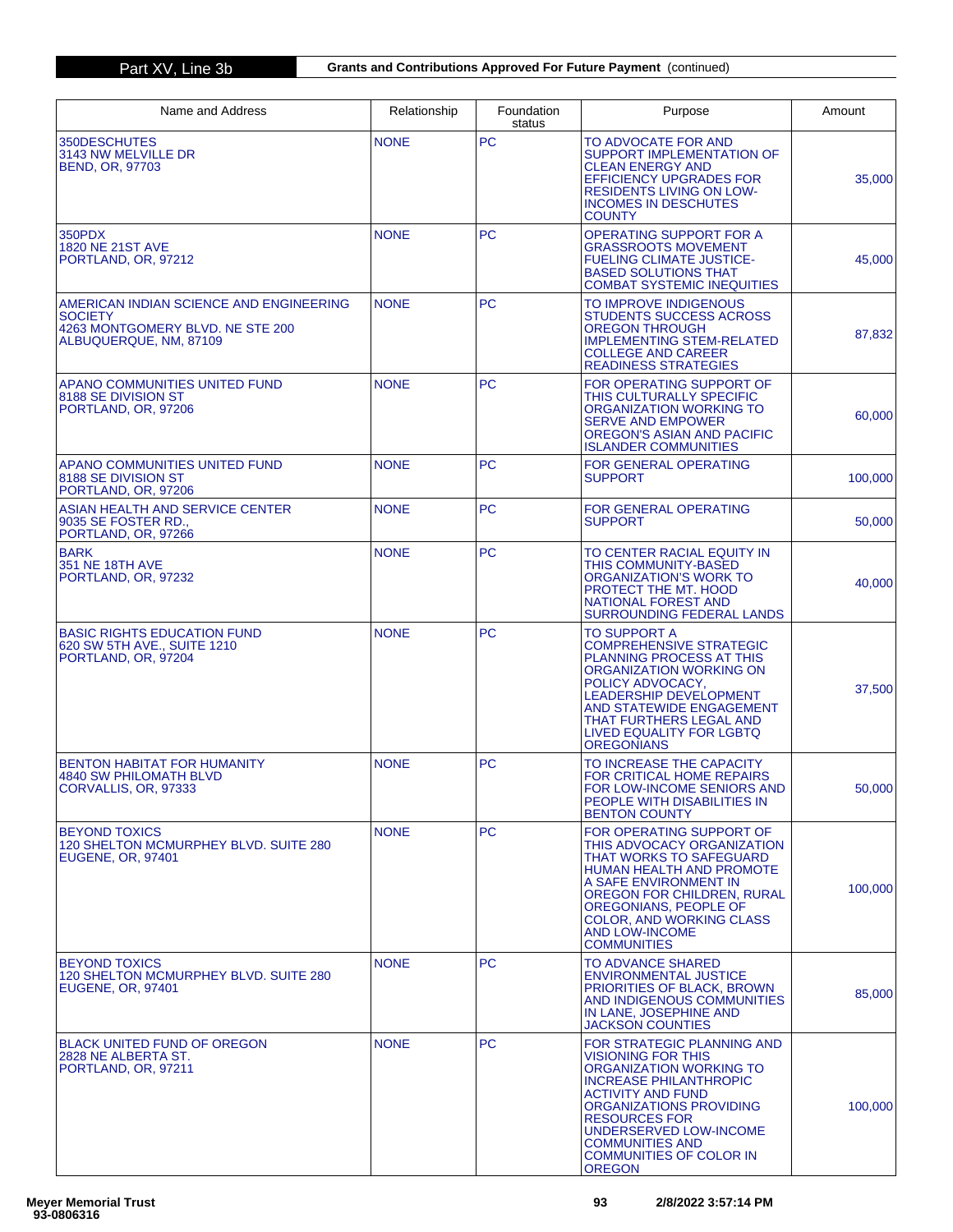| Name and Address                                                                                             | Relationship | Foundation<br>status | Purpose                                                                                                                                                                                                                                                 | Amount  |
|--------------------------------------------------------------------------------------------------------------|--------------|----------------------|---------------------------------------------------------------------------------------------------------------------------------------------------------------------------------------------------------------------------------------------------------|---------|
| <b>BURNS PAIUTE TRIBE</b><br>HC-71 100 PA SI GO STREET<br><b>BURNS, OR, 97720</b>                            | <b>NONE</b>  | GOV                  | FOR THE BURNS PAIUTE TRIBE<br>TO EXERCISE ITS SOVEREIGNTY<br>BY PROTECTING NATURAL<br>SYSTEMS AND SALMON IN THE<br><b>WATERWAYS OF THE TRIBE'S</b><br><b>TRADITIONAL HOMELAND</b>                                                                       | 86,942  |
| CAPACES LEADERSHIP INSTITUTE<br>356 YOUNG STREET<br>WOODBURN, OR, 97071                                      | <b>NONE</b>  | <b>PC</b>            | TO SCALE A LATINX<br>FARMWORKER-LED PROGRAM<br>THAT AIMS TO BUILD LOCAL<br><b>AGRICULTURAL AND FOOD</b><br><b>ECONOMIES THAT CENTER</b><br><b>ENVIRONMENTAL</b><br>STEWARDSHIP, LABOR RIGHTS<br>AND ANCESTRAL PRACTICES IN<br>THE MID-WILLAMETTE VALLEY | 86,900  |
| <b>CASCADE AIDS PROJECT</b><br>520 NW DAVIS ST. SUITE 215<br>PORTLAND, OR, 97209                             | <b>NONE</b>  | <b>PC</b>            | TO REDUCE HOUSING BARRIERS<br>FOR PEOPLE HARMED BY THE<br>CARCERAL SYSTEM,<br><b>EXPERIENCING HOMELESSNESS</b><br>AND THOSE LIVING WITH HIV IN<br><b>CLACKAMAS, MULTNOMAH AND</b><br><b>WASHINGTON COUNTIES</b>                                         | 70,000  |
| CASCADE PACIFIC RESOURCE CONSERVATION<br><b>AND DEVELOPMENT</b><br>847 NW MONROE AVE<br>CORVALLIS, OR, 97330 | <b>NONE</b>  | <b>PC</b>            | FOR CULTURALLY SUSTAINING<br>STEM EDUCATION FOCUSED ON<br><b>ENGLISH LANGUAGE LEARNERS</b><br>LIVING ALONG THE WILLAMETTE<br><b>RIVER</b>                                                                                                               | 53,690  |
| <b>CAUSA OF OREGON</b><br>700 MARION ST. NE<br><b>SALEM, OR, 97301</b>                                       | <b>NONE</b>  | <b>PC</b>            | FOR OPERATING SUPPORT OF<br>THIS ORGANIZATION WORKING<br>TO ASSIST IMMIGRANT AND<br>UNDOCUMENTED COMMUNITIES<br>IN OREGON THAT ARE MOST<br><b>IMPACTED BY THE NOVEL</b><br><b>CORONAVIRUS (COVID-19)</b><br><b>PANDEMIC</b>                             | 60,000  |
| CENTER FOR INTERCULTURAL ORGANIZING<br>1390 SE 122ND AVENUE<br>PORTLAND, OR, 97233                           | <b>NONE</b>  | <b>PC</b>            | TO SUPPORT THE<br><b>IMPLEMENTATION OF A</b><br><b>STRATEGIC PLAN IN RESPONSE</b><br>TO THE NOVEL CORONAVIRUS<br>(COVID-19) PANDEMIC                                                                                                                    | 50,000  |
| <b>CENTRAL CITY CONCERN</b><br><b>232 NW SIXTH AVENUE</b><br>PORTLAND, OR, 97209                             | <b>NONE</b>  | <b>PC</b>            | TO IMPROVE RACIAL EQUITY IN<br>PRIVATE MARKET HOUSING<br>PLACEMENTS FOR JUSTICE<br><b>INVOLVED INDIVIDUALS</b><br><b>THROUGH LANDLORD</b><br><b>EDUCATION AND NETWORK</b><br>DEVELOPMENT IN MULTNOMAH<br><b>COUNTY</b>                                  | 75,000  |
| CHEMEKETA COMMUNITY COLLEGE<br>4000 LANCASTER DR NE<br><b>SALEM, OR, 97305</b>                               | <b>NONE</b>  | GOV                  | TO SUPPORT THE BILITERACY<br>PATHWAY AND LEADERSHIP<br>TRAINING FOR<br>BILITERATE/BICULTURAL<br><b>TEACHERS IN OREGON</b>                                                                                                                               | 93,625  |
| CHILDREN'S FOREST OF CENTRAL OREGON<br><b>63095 DESCHUTES MARKET ROAD</b><br>BEND, OR, 97701                 | <b>NONE</b>  | <b>PC</b>            | FOR A COLLABORATIVE THAT<br><b>SUPPORTS INCREASING</b><br><b>OUTDOOR ACCESS FOR</b><br><b>CENTRAL OREGON'S LATINX</b><br><b>COMMUNITIES</b>                                                                                                             | 27,040  |
| <b>CITIZENS UTILITY BOARD</b><br>610 SW BROADWAY, SUITE 400<br>PORTLAND, OR, 97205                           | <b>NONE</b>  | <b>PC</b>            | TO SUPPORT ADVOCACY FOR<br><b>ENERGY POLICIES THAT</b><br>REDUCE GREENHOUSE GAS<br><b>EMISSIONS AND ELIMINATE</b><br><b>ENVIRONMENTAL JUSTICE AND</b><br><b>AFFORDABILITY INEQUITIES</b>                                                                | 35,000  |
| COAST FORK WILLAMETTE WATERSHED COUNCIL INONE<br>28 S. SIXTH ST., A<br>COTTAGE GROVE, OR, 97424              |              | <b>PC</b>            | TO BUILD CAPACITY FOR MORE<br><b>RESILIENT, INCLUSIVE AND</b><br>EFFECTIVE COLLABORATIVE<br><b>ACTION IN THE UPPER</b><br><b>WILLAMETTE BASIN</b>                                                                                                       | 79,902  |
| <b>COLUMBIA LAND TRUST</b><br>850 OFFICERS' ROW<br>VANCOUVER, WA, 98661-3856                                 | <b>NONE</b>  | <b>PC</b>            | TO DEVELOP A FOREST CARBON<br><b>MODEL THAT PROVIDES</b><br>OPPORTUNITIES FOR PEOPLE<br>LIVING IN THE PACIFIC<br>NORTHWEST TO CONNECT TO<br>LOCAL CLIMATE SOLUTIONS                                                                                     | 85,000  |
| COMMUNITY ALLIANCE OF TENANTS<br>1320 NE 63RD AVE.<br>PORTLAND, OR, 97213                                    | <b>NONE</b>  | <b>PC</b>            | FOR GENERAL OPERATING<br>SUPPORT OF THIS STATEWIDE,<br><b>GRASSROOTS, TENANT-</b><br>CONTROLLED, TENANT-RIGHTS<br>ORGANIZATION                                                                                                                          | 100,000 |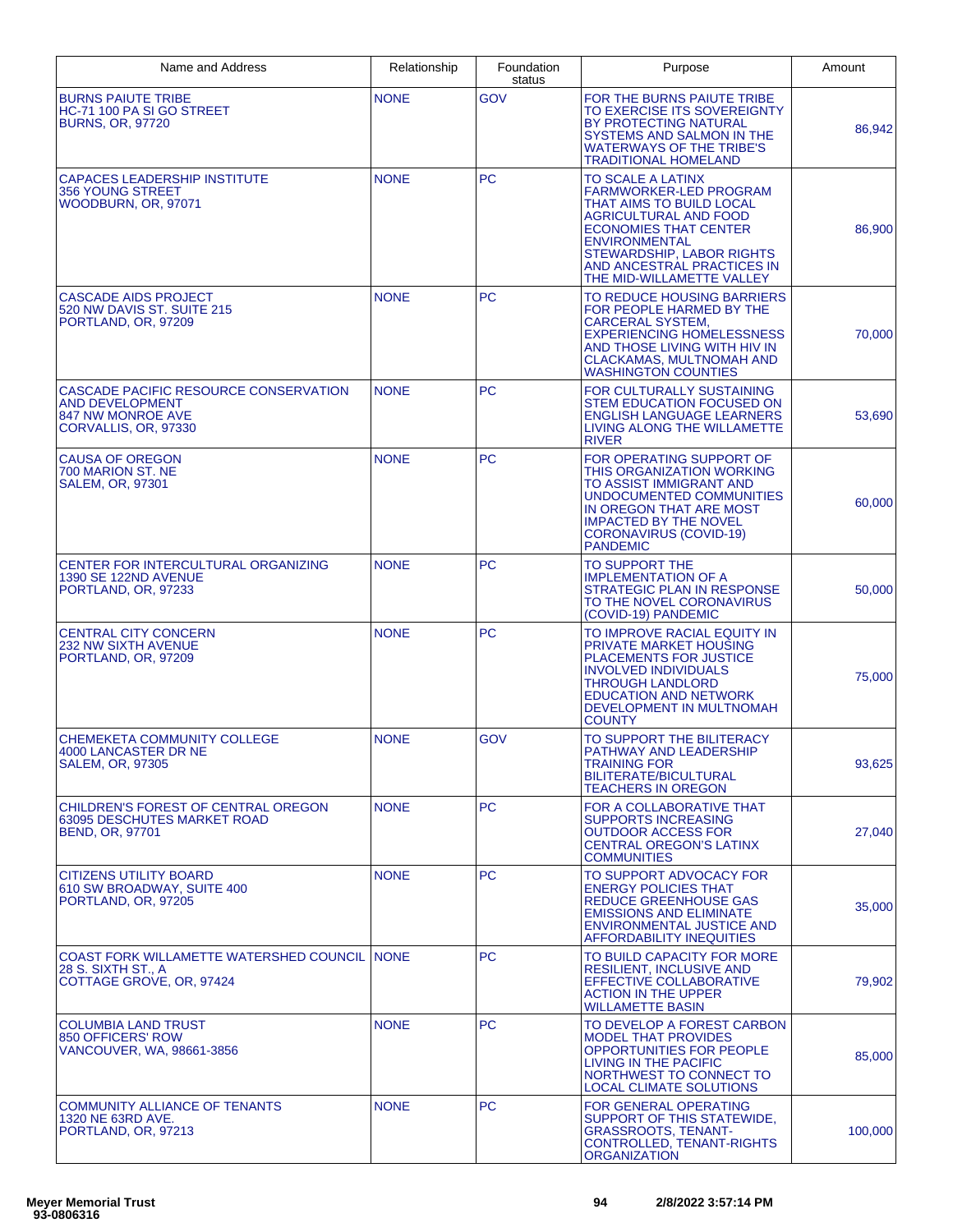| Name and Address                                                                                        | Relationship | Foundation<br>status | Purpose                                                                                                                                                                                                                                                                                                                     | Amount  |
|---------------------------------------------------------------------------------------------------------|--------------|----------------------|-----------------------------------------------------------------------------------------------------------------------------------------------------------------------------------------------------------------------------------------------------------------------------------------------------------------------------|---------|
| <b>COMMUNITY CYCLING CENTER</b><br>1700 NE ALBERTA<br>PORTLAND, OR, 97211                               | <b>NONE</b>  | PC                   | TO PROVIDE STEM EDUCATION<br>FOR UNDERSERVED YOUTH IN<br><b>MARION AND MULTNOMAH</b><br><b>COUNTIES THROUGH THE LENS</b><br>OF BICYCLE MECHANICS                                                                                                                                                                            | 40,000  |
| <b>COMMUNITY ENERGY PROJECT</b><br>2705 E BURNSIDE ST, SUITE 112<br>PORTLAND, OR, 97214                 | <b>NONE</b>  | <b>PC</b>            | TO EXPAND ACCESSIBILITY TO<br><b>RESIDENTIAL EFFICIENCY AND</b><br><b>ELECTRIFICATION FOR</b><br><b>FRONTLINE COMMUNITIES</b>                                                                                                                                                                                               | 50,000  |
| COMMUNITY INITIATIVES<br>1000 BROADWAY STE 480<br>OAKLAND, CA, 94607                                    | <b>NONE</b>  | <b>PC</b>            | FOR OREGON JUST TRANSITION<br>ALLIANCE, A COMMUNITY-LED,<br><b>STATEWIDE COLLABORATIVE</b><br><b>WORKING FOR CLIMATE JUSTICE</b><br>POLICY CHANGE.                                                                                                                                                                          | 100.000 |
| <b>DISABILITY RIGHTS OREGON</b><br>511 SW 10TH AVENUE SUITE 200<br>PORTLAND, OR, 97205                  | <b>NONE</b>  | <b>PC</b>            | TO PROVIDE STATEWIDE LEGAL<br>ADVOCACY FOR PEOPLE WITH<br><b>DISABILITIES TO ADVANCE</b><br>THEIR HOUSING RIGHTS TO<br><b>RECEIVE REASONABLE</b><br><b>ACCOMMODATIONS OR</b><br><b>MODIFICATIONS AND TO</b><br><b>DEVELOP AND DISSEMINATE</b><br>"KNOW YOUR RIGHTS"<br><b>PUBLICATIONS</b><br><b>INOTE- USING UPDATED</b>   | 49,334  |
|                                                                                                         |              |                      | <b>LANGUAGE FROM GRANTEE. 11-</b><br>9-20. PLS DON'T CHANGE]                                                                                                                                                                                                                                                                |         |
| <b>FAMILY FORWARD OREGON</b><br>2420 NE SANDY BLVD<br>PORTLAND, OR, 97232                               | <b>NONE</b>  | PC                   | FOR OPERATING SUPPORT OF<br>THIS ORGANIZATION WORKING<br>TO ESTABLISH PAID SICK DAYS.<br>PAID FAMILY LEAVE,<br>WORKPLACE FLEXIBILITY,<br>EQUAL PAY FOR EQUAL WORK,<br><b>RIGHTS FOR DOMESTIC</b><br><b>WORKERS, RETIREMENT</b><br><b>SECURITY AND ACCESSIBLE</b><br>AFFORDABLE CHILD CARE FOR<br>ALL IN THE STATE OF OREGON | 50,000  |
| FRIENDS OF THE CHILDREN - PORTLAND<br><b>44 NE MORRIS</b><br>PORTLAND, OR, 97212                        | <b>NONE</b>  | <b>PC</b>            | TO SUPPORT STRATEGIES FOR<br><b>MITIGATING LEARNING LOSS</b><br>AND NEGATIVE IMPACTS ON<br><b>EDUCATION THROUGH LONG-</b><br><b>TERM MENTORING FOR</b><br><b>PRIORITY YOUTH</b>                                                                                                                                             | 100,000 |
| <b>GET SCHOOLED FOUNDATION. INC.</b><br>PO BOX 30697<br>SEATTLE, WA, 98113                              | <b>NONE</b>  | PC                   | TO INCREASE COLLEGE-GOING<br><b>RATES FOR PRIORITY</b><br><b>STUDENTS IN RURAL OREGON</b>                                                                                                                                                                                                                                   | 92,500  |
| <b>GROUNDED SOLUTIONS NETWORK</b><br>555 12TH STREET SUITE 500<br>OAKLAND, CA, 94607                    | <b>NONE</b>  | <b>PC</b>            | FOR THE CATALYTIC LAND<br><b>COHORT DEVELOPING</b><br>STRATEGIES TO SUPPORT LAND<br>TRUSTS AND LAND BANKING AS<br>AFFORDABLE HOUSING,<br><b>WEALTH-BUILDING AND ANTI-</b><br>DISPLACEMENT TOOLS IN THE<br>PORTLAND METRO AREA                                                                                               | 95,000  |
| <b>HIGH DESERT FOOD &amp; FARM ALLIANCE</b><br>354 NE GREENWOOD AVE SUITE 205<br><b>BEND, OR, 97709</b> | <b>NONE</b>  | <b>PC</b>            | TO DEVELOP AND IMPLEMENT A<br>PLAN THAT WILL ESTABLISH A<br>SUSTAINABLE, CULTURALLY<br><b>RELEVANT FOOD SYSTEM IN</b><br>THE WARM SPRINGS<br><b>COMMUNITY</b>                                                                                                                                                               | 101,268 |
| <b>HIV ALLIANCE</b><br><b>1195A CITY VIEW ST</b><br><b>EUGENE, OR, 97402</b>                            | <b>NONE</b>  | <b>PC</b>            | TO SUPPORT HOUSING<br>STABILIZATION AND ACCESS<br>THROUGH WRAPAROUND<br>SERVICES FOR PEOPLE WITH<br><b>BEHAVIORAL HEALTH NEEDS</b><br>LIVING WITH HIV AND AIDS IN<br><b>LANE AND MARION COUNTIES</b>                                                                                                                        | 51,918  |
| <b>HOUSING OREGON</b><br>10249 NW 109TH AVE.<br>PORTLAND, OR, 97231                                     | <b>NONE</b>  | <b>PC</b>            | TO SUPPORT THIS PORTLAND-<br><b>BASED ORGANIZATION'S</b><br><b>EFFORTS TO CONNECT</b><br><b>AFFORDABLE HOUSING</b><br>PROVIDERS IN OREGON ON THE<br><b>IMPLEMENTATION OF A</b><br><b>STATEWIDE HOUSING PLAN,</b><br><b>LOCAL JURISDICTION BOND</b><br><b>EQUITY METRICS AND COVID-19</b><br><b>RESPONSE</b>                 | 60,000  |
| <b>IMPACT IMMIGRATION</b><br><b>1130 SW MORRISON STREET</b>                                             | <b>NONE</b>  | <b>PC</b>            | TO CONDUCT MENTAL HEALTH<br><b>EVALUATIONS FOR IMMIGRANTS</b>                                                                                                                                                                                                                                                               | 40,000  |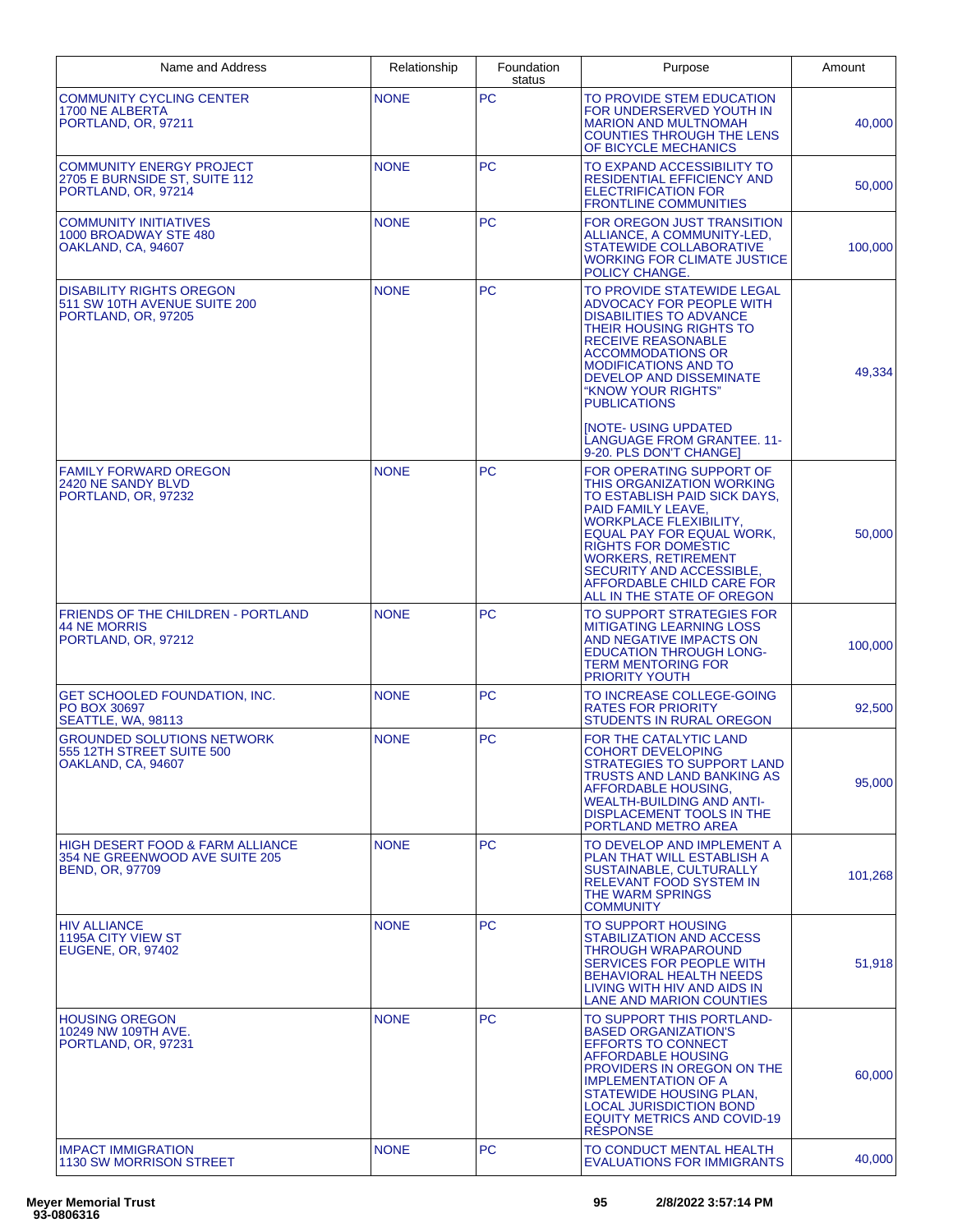| Name and Address                                                                                                   | Relationship | Foundation<br>status | Purpose                                                                                                                                                                                                                                                                                                                                                                                                                                                                                       | Amount  |
|--------------------------------------------------------------------------------------------------------------------|--------------|----------------------|-----------------------------------------------------------------------------------------------------------------------------------------------------------------------------------------------------------------------------------------------------------------------------------------------------------------------------------------------------------------------------------------------------------------------------------------------------------------------------------------------|---------|
| PORTLAND, OR, 97205                                                                                                |              |                      | <b>WHO HAVE EXPERIENCED</b><br><b>TRAUMA AND HARDSHIP WHO</b><br><b>ARE SEEKING LEGAL</b><br><b>RESIDENCY IN THE UNITED</b><br>STATES.                                                                                                                                                                                                                                                                                                                                                        |         |
| <b>IMPACT NW</b><br>1785 NE SANDY BLVD SUITE 200<br>PORTLAND, OR, 97232                                            | <b>NONE</b>  | <b>PC</b>            | TO HIRE A RESIDENT SERVICES<br>SUPERVISOR TO SUPPORT AND<br><b>OVERSEE FIVE LOW-INCOME</b><br><b>HOUSING SITES ACROSS</b><br>CLACKAMAS, MULTNOMAH AND<br><b>WASHINGTON COUNTIES</b>                                                                                                                                                                                                                                                                                                           | 63,300  |
| <b>INCIGHT COMPANY</b><br>111 SW COLUMBIA ST., SUITE 940<br>PORTLAND, OR, 97201                                    | <b>NONE</b>  | <b>PC</b>            | TO SUPPORT STUDENTS WITH<br><b>DISABILITIES ACROSS OREGON</b><br>BY PROVIDING TARGETED<br><b>CURRICULUM</b>                                                                                                                                                                                                                                                                                                                                                                                   | 25.000  |
| <b>INNOVATION LAW LAB</b><br>333 SW 5TH AVE STE 200<br>PORTLAND, OR, 97204                                         | <b>NONE</b>  | <b>PC</b>            | FOR LEGAL COUNSEL<br>REPRESENTATION, LITIGATION,<br><b>ADVOCACY AND VOLUNTEER</b><br><b>MANAGEMENT IN CONNECTION</b><br>WITH THE DETENTION OF<br><b>IMMIGRANTS AT THE FEDERAL</b><br><b>CORRECTIONAL INSTITUTION IN</b><br><b>SHERIDAN, ORE.; THIS GRANT IS</b><br><b>AWARDED AS A PART OF THE</b><br><b>OREGON IMMIGRANT AND</b><br><b>REFUGEE FUNDERS</b><br><b>COLLABORATIVE, WHICH</b><br><b>ADDRESSES CRITICAL AND</b><br>TIME-SENSITIVE ISSUES FACING<br><b>IMMIGRANTS AND REFUGEES</b> | 55,000  |
| INTERRELIGIOUS FOUNDATION FOR COMMUNITY<br><b>ORGANIZATION</b><br>418 W 145TH STREET<br><b>NEW YORK, NY, 10031</b> | <b>NONE</b>  | <b>PC</b>            | TO SUPPORT PEOPLE WHO ARE<br><b>HOUSELESS TO ENGAGE IN</b><br><b>ENVIRONMENTAL PROTECTION</b><br><b>DECISION-MAKING AND TO</b><br><b>IMPROVE THEIR ACCESS TO</b><br><b>HEALTHY ENVIRONMENTS</b>                                                                                                                                                                                                                                                                                               | 25,000  |
| <b>IRCO</b><br>10301 NE GLISAN STREET<br>PORTLAND, OR, 97220                                                       | <b>NONE</b>  | <b>PC</b>            | TO ADDRESS BARRIERS TO<br><b>ATTENDANCE AND ON-TRACK</b><br><b>GRADUATION FOR IMMIGRANT</b><br><b>AND REFUGEE ENGLISH</b><br><b>LANGUAGE LEARNERS IN</b><br><b>MALHEUR COUNTY</b>                                                                                                                                                                                                                                                                                                             | 150,000 |
| <b>JOIN</b><br>1435 NE 81ST AVE, SUITE 100<br>PORTLAND, OR, 97213                                                  | <b>NONE</b>  | <b>PC</b>            | TO EDUCATE AND INFORM<br><b>PUBLIC OFFICIALS STATEWIDE</b><br><b>ABOUT URGENT HOUSING</b><br><b>NEEDS AND PRIORITIES BY</b><br><b>ELEVATING AND CENTERING</b><br>THE VOICES OF THOSE WITH<br><b>LIVED EXPERIENCE OF</b><br><b>HOMELESSNESS AND EXTREME</b><br><b>HOUSING INSTABILITY</b>                                                                                                                                                                                                      | 57,969  |
| <b>KAIROSPDX</b><br>4915 N GANTENBEIN AVE.<br>PORTLAND, OR, 97217                                                  | <b>NONE</b>  | PC.                  | TO REDUCE DISPARITIES AND<br><b>IMPROVE OUTCOMES FOR</b><br>PRIORITY STUDENTS IN<br><b>MULTNOMAH COUNTY THROUGH</b><br><b>CULTURALLY RESPONSIVE</b><br><b>TRAUMA-INFORMED PRACTICES</b>                                                                                                                                                                                                                                                                                                       | 100,000 |
| KNOW AGENDA FOUNDATION<br>5401 NE 48TH AVENUE<br>PORTLAND, OR, 97218                                               | <b>NONE</b>  | <b>PC</b>            | <b>FOR A FOOD SYSTEMS</b><br><b>FELLOWSHIP PROGRAM THAT</b><br><b>WILL BUILD THE CAPACITY OF</b><br><b>ASPIRING FOOD SYSTEMS</b><br><b>LEADERS OF COLOR</b>                                                                                                                                                                                                                                                                                                                                   | 125,000 |
| <b>LATINO COMMUNITY ASSOCIATION</b><br>2445 NE DIVISION ST. STE 200<br><b>BEND, OR, 97703</b>                      | <b>NONE</b>  | PC.                  | TO IMPROVE LATINX STUDENT<br><b>ACHIEVEMENT AND LEADERSHIP</b><br><b>SKILLS THROUGH SCHOOL-</b><br><b>BASED SPANISH LITERACY AND</b><br>PARENT ENGAGEMENT IN<br><b>CENTRAL OREGON</b>                                                                                                                                                                                                                                                                                                         | 60,000  |
| <b>LATINO NETWORK</b><br>410 NE 18TH AVE<br>PORTLAND, OR, 97232                                                    | <b>NONE</b>  | <b>PC</b>            | FOR OPERATING SUPPORT OF<br>THIS CULTURALLY-SPECIFIC<br>ORGANIZATION WORKING TO<br>POSITIVELY TRANSFORM THE<br>LIVES OF LATINX YOUTH,<br><b>FAMILIES AND COMMUNITIES</b><br><b>THROUGHOUT PORTLAND</b>                                                                                                                                                                                                                                                                                        | 50,000  |
| <b>LEAVEN COMMUNITY</b><br>5431 NE 20TH AVE.<br>PORTLAND, OR, 97211                                                | <b>NONE</b>  | <b>PC</b>            | TO SUPPORT THE LEAVEN<br><b>COMMUNITY LAND AND</b><br><b>HOUSING COALITION</b><br>ORGANIZING CONGREGATIONS<br><b>ACROSS FIVE COUNTIES TO</b><br><b>BUILD AFFORDABLE HOUSING</b>                                                                                                                                                                                                                                                                                                               | 82,200  |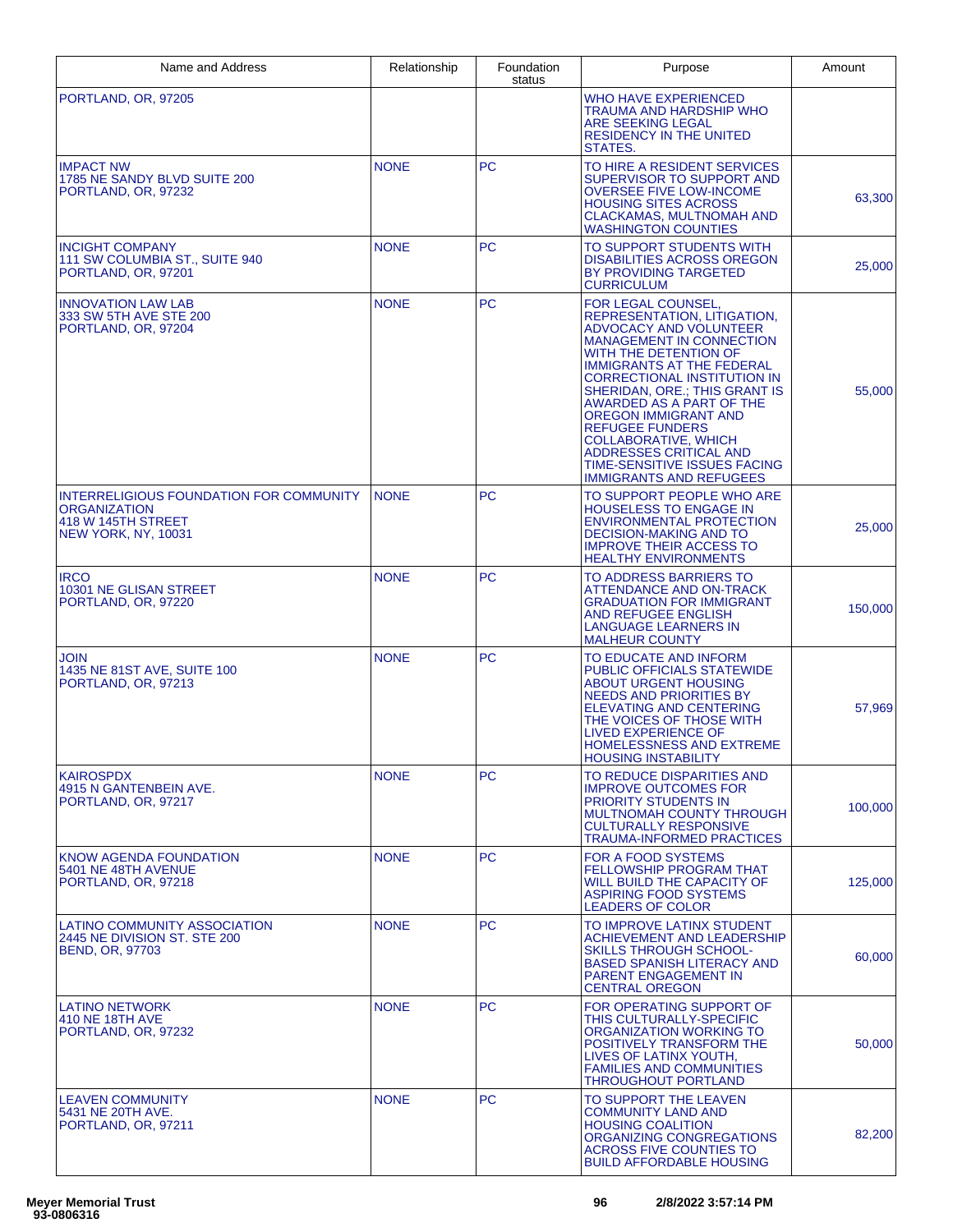| Name and Address                                                                                            | Relationship | Foundation<br>status | Purpose                                                                                                                                                                                                                                        | Amount  |
|-------------------------------------------------------------------------------------------------------------|--------------|----------------------|------------------------------------------------------------------------------------------------------------------------------------------------------------------------------------------------------------------------------------------------|---------|
|                                                                                                             |              |                      | ON FAITH COMMUNITY-OWNED<br>LAND                                                                                                                                                                                                               |         |
| LEBANON AREA HABITAT FOR HUMANITY<br>566 S. MAIN STREET<br>LEBANON, OR, 97355                               | <b>NONE</b>  | <b>PC</b>            | PROJECT SUPPORT TO IMPROVE<br><b>HOUSING STABILITY THROUGH</b><br><b>HOUSING REPAIRS FOR</b><br>SENIORS, DISABLED PEOPLE<br>AND FAMILIES LIVING ON LOW-<br><b>INCOME IN EAST LINN COUNTY</b>                                                   | 33,500  |
| <b>LITERARY ARTS</b><br>925 SW WASHINGTON ST.<br>PORTLAND, OR, 97205                                        | <b>NONE</b>  | <b>PC</b>            | FOR PRODUCTION OF AN<br><b>EQUITY SPEAKER SERIES EVENT</b>                                                                                                                                                                                     | 32,500  |
| <b>LOMAKATSI RESTORATION PROJECT</b><br><b>645 WASHINGTON ST</b><br>ASHLAND, OR, 97520                      | <b>NONE</b>  | PC.                  | TO SUPPORT INTEGRATION OF<br>THE PROMOTORA PROGRAM<br><b>INTO THIS ORGANIZATION THAT</b><br><b>WORKS WITH TRIBES AND LOW-</b><br>INCOME, FOREST-BASED<br><b>COMMUNITIES IN SOUTHERN</b><br><b>OREGON AND NORTHERN</b><br><b>CALIFORNIA</b>     | 60,000  |
| <b>LUKE-DORF</b><br>8915 SW CENTER STREET<br><b>TIGARD, OR, 97223</b>                                       | <b>NONE</b>  | <b>PC</b>            | <b>TO SUPPORT DEEPER</b><br><b>ENGAGEMENT WITH DIVERSITY,</b><br><b>EQUITY AND INCLUSION WORK</b><br><b>WITHIN THE ORGANIZATION'S</b><br><b>HOUSING PORTFOLIO</b>                                                                              | 74,775  |
| <b>MANO A MANO</b><br>2921 SADDLE CLUB ST SE 1009<br><b>SALEM, OR, 97317</b>                                | <b>NONE</b>  | <b>PC</b>            | FOR OPERATING SUPPORT OF<br>THIS ORGANIZATION PROVIDING<br><b>SERVICES AND WORKING TO</b><br><b>INCREASE LATINX GRASSROOTS</b><br>ORGANIZING IN THE MID-<br><b>WILLAMETTE VALLEY</b>                                                           | 50,000  |
| MID-COLUMBIA ECONOMIC DEVELOPMENT<br><b>DISTRICT</b><br>802 CHENOWITH LOOP ROAD<br>THE DALLES, OR, 97058    | <b>NONE</b>  | <b>GOV</b>           | TO SUPPORT IMPLEMENTATION<br>OF THE HOOD RIVER COUNTY<br><b>ENERGY PLAN TO INCREASE</b><br><b>ENERGY RESILIENCE AND</b><br><b>EQUITABLE ACCESS TO CLEAN</b><br><b>ENERGY SOLUTIONS</b>                                                         | 55,000  |
| MID-WILLAMETTE VALLEY COMMUNITY ACTION<br><b>AGENCY</b><br>2475 CENTER STREET NE<br><b>SALEM, OR, 97301</b> | <b>NONE</b>  | <b>PC</b>            | TO SUPPORT HOUSING RENTAL<br><b>ACCESS FOR LATINX</b><br><b>INDIVIDUALS WHO ARE JUSTICE-</b><br><b>INVOLVED IN MULTNOMAH</b><br><b>COUNTY</b>                                                                                                  | 74,000  |
| MULTNOMAH EDUCATION SERVICE DISTRICT<br>11611 NE AINSWORTH CIRCLE<br>PORTLAND, OR, 97220                    | <b>NONE</b>  | <b>GOV</b>           | TO ADVANCE EDUCATION<br><b>EQUITY FOR RACIALLY AND</b><br>LINGUISTICALLY DIVERSE<br><b>STUDENTS THROUGH</b><br><b>INCREASING EDUCATOR</b><br><b>WORKFORCE DIVERSITY IN</b><br><b>MULTNOMAH COUNTY</b>                                          | 127,000 |
| NATIONAL INDIAN CHILD WELFARE ASSOCIATION<br>5100 S MACADAM AVENUE, SUITE 300<br>PORTLAND, OR, 97239        | <b>NONE</b>  | PC                   | FOR OPERATING SUPPORT OF<br>THIS PORTLAND-BASED<br>NATIONAL ORGANIZATION<br>DEDICATED TO THE WELL-BEING<br>OF AMERICAN INDIAN AND<br>ALASKA NATIVE CHILDREN AND<br><b>FAMILIES</b>                                                             | 60,000  |
| NATIVE AMERICAN YOUTH AND FAMILY CENTER<br>5135 NE COLUMBIA BOULEVARD<br>PORTLAND, OR, 97218                | <b>NONE</b>  | PC.                  | TO ELIMINATE BARRIERS TO<br><b>COLLEGE AND CAREER</b><br><b>READINESS AND CULTIVATE A</b><br>STRONGER COLLEGE-GOING<br><b>CULTURE WITHIN PORTLAND'S</b><br><b>NATIVE AMERICAN COMMUNITY</b>                                                    | 61,666  |
| NATIVE AMERICAN YOUTH AND FAMILY CENTER<br>5135 NE COLUMBIA BOULEVARD<br>PORTLAND, OR, 97218                | <b>NONE</b>  | PC.                  | FOR CAPITAL SUPPORT FOR<br>REDEVELOPMENT OF TISTILAL<br><b>VILLAGE, FOR LOW-</b><br><b>INCOME/FORMERLY HOMELESS</b><br><b>NATIVE FAMILIES AND LOW-</b><br><b>INCOME FAMILIES IN</b><br><b>MULTNOMAH COUNTY</b>                                 | 300,000 |
| NATIVES OF ONE WIND INDIGENOUS ALLIANCE<br>27 N IVY ST.<br>MEDFORD, OR, 97501                               | <b>NONE</b>  | PC.                  | FOR A COLLABORATIVE THAT<br>WILL ELEVATE THE VOICES OF<br>LATINX, INDIGENOUS AND<br><b>MIGRANT WORKERS WORKING</b><br>IN THE TIMBER SECTOR TO HELP<br><b>IMPROVE STATEWIDE FOREST</b><br><b>PRACTICES AND WORKPLACE</b><br><b>SAFETY RULES</b> | 23,300  |
| NEIGHBORHOOD PARTNERSHIPS<br>2501 SW FIRST AVENUE SUITE 120<br>PORTLAND, OR, 97201                          | <b>NONE</b>  | <b>PC</b>            | <b>TO SUPPORT RESIDENTS</b><br>ORGANIZING FOR CHANGE, A<br><b>STATEWIDE NETWORK OF</b><br><b>AFFORDABLE HOUSING</b>                                                                                                                            | 55,000  |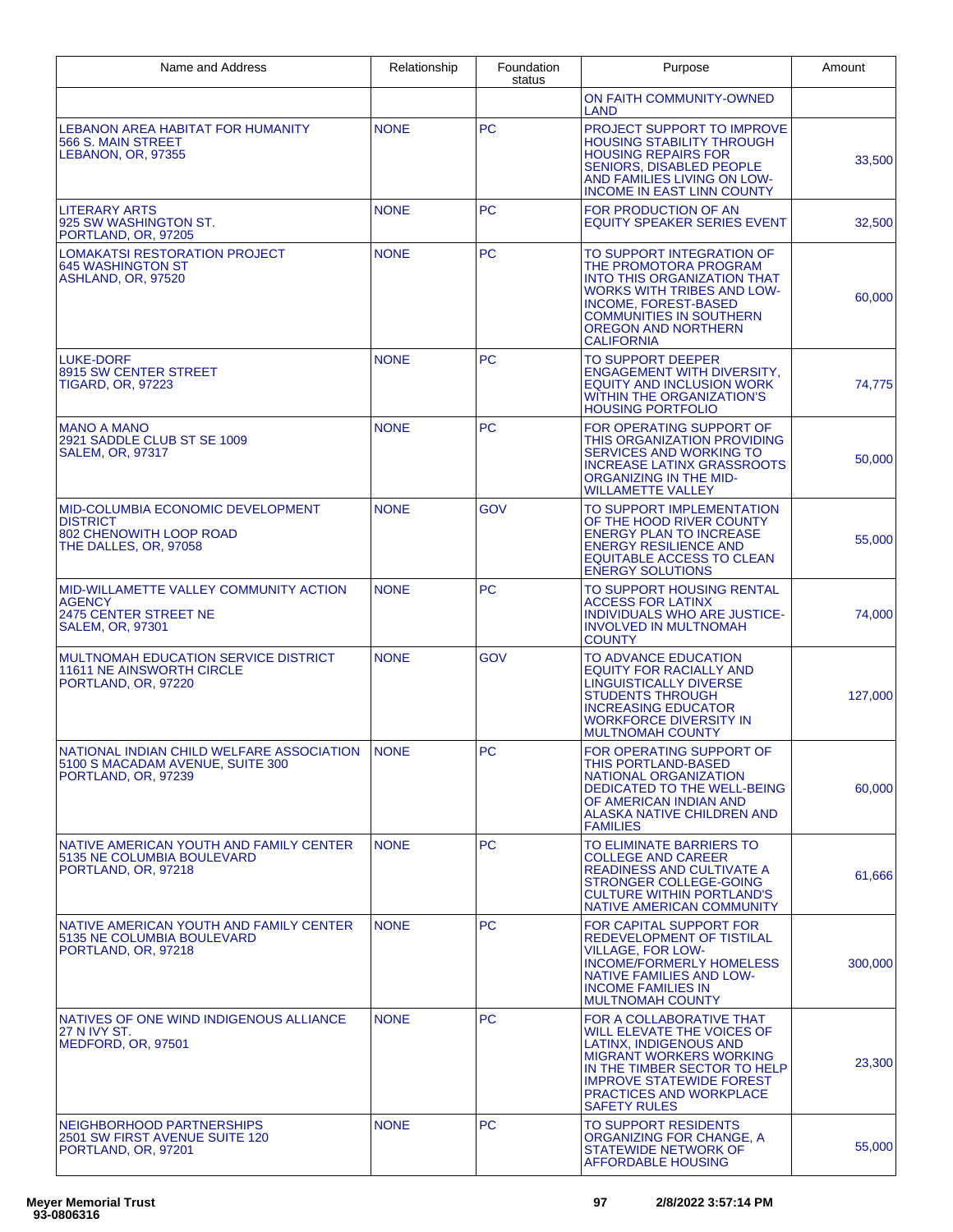| Name and Address                                                                                               | Relationship | Foundation<br>status | Purpose                                                                                                                                                                                                                                                                                                                                      | Amount  |
|----------------------------------------------------------------------------------------------------------------|--------------|----------------------|----------------------------------------------------------------------------------------------------------------------------------------------------------------------------------------------------------------------------------------------------------------------------------------------------------------------------------------------|---------|
|                                                                                                                |              |                      | <b>RESIDENTS ENGAGED IN</b><br><b>HOUSING ADVOCACY</b>                                                                                                                                                                                                                                                                                       |         |
| <b>NEZ PERCE TRIBE</b><br><b>104 LOLO STREET</b><br>LAPWAI, ID, 83540                                          | <b>NONE</b>  | GOV                  | TO INTEGRATE NEZ PERCE<br><b>TRIBAL KNOWLEDGE INTO</b><br><b>WALLOWA LAKE MANAGEMENT</b><br><b>AND EXPLORE</b><br><b>REINTRODUCTION OF NATIVE</b><br>SOCKEYE TO THE LAKE                                                                                                                                                                     | 69,412  |
| NONPROFIT ASSOCIATION OF OREGON<br>5100 SW MACADAM AVENUE, SUITE 360<br>PORTLAND, OR, 97239                    | <b>NONE</b>  | <b>PC</b>            | FOR OPERATING SUPPORT OF<br>THIS STATEWIDE NONPROFIT<br>MEMBERSHIP ORGANIZATION<br>THAT REPRESENTS AND<br><b>SUPPORTS CHARITABLE</b><br>NONPROFITS OF ALL SIZES,<br><b>GEOGRAPHIC LOCATIONS AND</b><br><b>MISSIONS ACROSS OREGON</b>                                                                                                         | 120,000 |
| NORTHWEST REGIONAL EDUCATION SERVICE<br><b>DISTRICT</b><br>5825 NE RAY CIRCLE<br>HILLSBORO, OR, 97124          | <b>NONE</b>  | GOV                  | TO ESTABLISH DISTRICT-WIDE<br><b>EQUITY LEARNING TEAMS THAT</b><br><b>IDENTIFY AND DISRUPT</b><br><b>INEQUITABLE AND</b><br><b>DISPROPORTIONATE SYSTEMS</b><br>ACROSS CLATSOP, COLUMBIA,<br><b>TILLAMOOK AND WASHINGTON</b><br><b>COUNTIES.</b>                                                                                              | 110,000 |
| <b>NW ENERGY COALITION</b><br>811 1ST AVENUE, SUITE 305<br>SEATTLE, WA, 98104                                  | <b>NONE</b>  | <b>PC</b>            | TO DEEPEN THIS SEATTLE-<br><b>BASED ORGANIZATION'S WORK</b><br>WITH ENVIRONMENTAL JUSTICE<br>ORGANIZATIONS WORKING TO<br><b>ADVANCE MORE JUST AND</b><br><b>INCLUSIVE ENERGY POLICY</b><br><b>DECISIONS IN OREGON</b>                                                                                                                        | 55,000  |
| <b>OPAL</b><br>2788 SE 82ND AVE UNIT 203<br>PORTLAND, OR, 97266                                                | <b>NONE</b>  | <b>PC</b>            | TO TRAIN GRASSROOTS<br><b>ORGANIZERS FROM</b><br><b>HISTORICALLY-MARGINALIZED</b><br><b>COMMUNITIES TO LEAD</b><br><b>ADVOCACY CAMPAIGNS</b>                                                                                                                                                                                                 | 40,000  |
| OREGON CENTER FOR PUBLIC POLICY<br>6420 SW MACADAM AVENUE SUITE 200<br>PORTLAND, OR, 97239                     | <b>NONE</b>  | <b>PC</b>            | FOR OPERATING SUPPORT OF<br>THIS ORGANIZATION THAT USES<br>RESEARCH AND ANALYSIS TO<br><b>ADVANCE POLICIES AND</b><br>PRACTICES THAT IMPROVE THE<br><b>ECONOMIC AND SOCIAL</b><br><b>OPPORTUNITIES OF ALL</b><br><b>OREGONIANS</b>                                                                                                           | 120,000 |
| OREGON HEALTH AND SCIENCE UNIVERSITY<br><b>FOUNDATION</b><br>1121 SW SALMON ST. STE 100<br>PORTLAND, OR, 97205 | <b>NONE</b>  | <b>PC</b>            | TO ENHANCE THE ON TRACK<br><b>SCIENCE EDUCATION PROGRAM</b><br>FOR NATIVE AMERICAN MIDDLE<br>AND HIGH SCHOOL STUDENTS IN<br><b>RURAL OREGON</b>                                                                                                                                                                                              | 90,000  |
| OREGON JUSTICE RESOURCE CENTER<br>618 NW GLISAN ST. #300<br>PORTLAND, OR, 97209                                | <b>NONE</b>  | PC                   | FOR THIS ORGANIZATION<br><b>WORKING TO DISMANTLE</b><br><b>SYSTEMIC DISCRIMINATION IN</b><br>THE ADMINISTRATION OF<br>JUSTICE BY PROMOTING CIVIL<br><b>RIGHTS AND ENHANCING THE</b><br><b>QUALITY OF LEGAL</b><br><b>REPRESENTATION FOR</b><br>UNDERSERVED COMMUNITIES                                                                       | 60,000  |
| OREGON LATINO HEALTH COALITION<br>245 SW BANCROFT ST, SUITE E<br>PORTLAND, OR, 97239                           | <b>NONE</b>  | <b>PC</b>            | FOR OPERATING SUPPORT OF<br>THIS ORGANIZATION DEDICATED<br>TO ELIMINATING HEALTH<br><b>DISPARITIES AFFECTING</b><br><b>OREGON LATINAS AND LATINOS</b><br>THROUGH LEADERSHIP.<br><b>COLLABORATION AND</b><br><b>ADVOCACY</b>                                                                                                                  | 50,000  |
| OREGON NATIVE AMERICAN CHAMBER<br>4445 SW BARBUR BLVD. SUITE 102<br>PORTLAND, OR, 97239                        | <b>NONE</b>  | <b>PC</b>            | FOR A COLLABORATIVE EFFORT<br>BETWEEN THE OREGON NATIVE<br><b>AMERICAN CHAMBER AND</b><br><b>BUSINESS FOR A BETTER</b><br><b>PORTLAND TO ENSURE</b><br><b>ECONOMIC RECOVERY EFFORTS</b><br>AT THE STATE AND LOCAL<br>LEVEL INCLUDE A DIVERSITY OF<br><b>VOICES; AND TO BUILD</b><br><b>CAPACITY TO ADVANCE AN</b><br>EQUITABLE POLICY AGENDA | 80,000  |
| OREGON PHYSICIANS FOR SOCIAL<br><b>RESPONSIBILITY</b><br>4110 SE HAWTHORNE BLVD. #758<br>PORTLAND, OR, 97214   | <b>NONE</b>  | <b>PC</b>            | TO MOBILIZE HEALTH<br>PROFESSIONALS IN THE FIGHT<br><b>AGAINST CLIMATE CHANGE SO</b><br>THAT THE CLIMATE JUSTICE                                                                                                                                                                                                                             | 80,000  |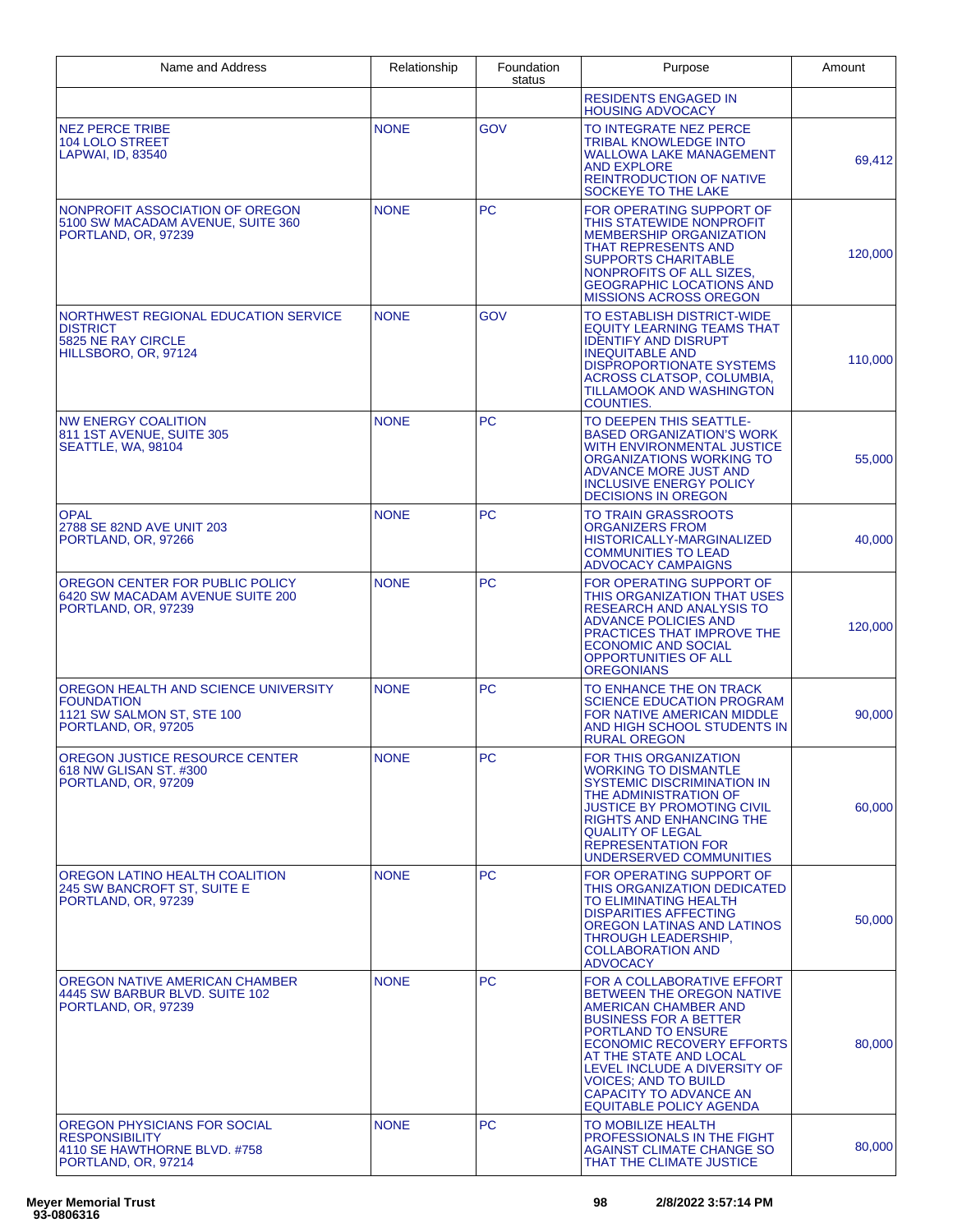| Name and Address                                                                                                       | Relationship | Foundation<br>status | Purpose                                                                                                                                                                                                                                                                                                                                         | Amount  |
|------------------------------------------------------------------------------------------------------------------------|--------------|----------------------|-------------------------------------------------------------------------------------------------------------------------------------------------------------------------------------------------------------------------------------------------------------------------------------------------------------------------------------------------|---------|
|                                                                                                                        |              |                      | <b>MOVEMENT CAN BETTER SERVE</b><br><b>LOCAL AND STATE-WIDE</b><br><b>COMMUNITIES MOST AFFECTED</b><br><b>BY IT</b>                                                                                                                                                                                                                             |         |
| OREGON ROBOTICS TOURNAMENT AND<br><b>OUTREACH PROGRAM</b><br>4800 SW GRIFFITH DRIVE, SUITE 215<br>BEAVERTON, OR, 97005 | <b>NONE</b>  | <b>PC</b>            | TO REDUCE OPPORTUNITY<br><b>GAPS FOR PRIORITY YOUTH</b><br><b>ACROSS OREGON THROUGH</b><br>THE EQUITY & INCLUSION<br><b>SUPPORT FUND</b>                                                                                                                                                                                                        | 37,500  |
| OREGON STUDENT FOUNDATION<br><b>635 NE DEKUM STREET</b><br>PORTLAND, OR, 97211                                         | <b>NONE</b>  | <b>PC</b>            | FOR OPERATING SUPPORT OF<br>THIS STATEWIDE, STUDENT-LED<br>ADVOCACY AND ORGANIZING<br>NONPROFIT WORKING TO MAKE<br>A QUALITY EDUCATION MORE<br>AFFORDABLE AND ACCESSIBLE<br><b>FOR ALL OREGONIANS</b>                                                                                                                                           | 45,000  |
| <b>OUTSIDE IN</b><br><b>1132 SW 13TH AVE</b><br>PORTLAND, OR, 97205                                                    | <b>NONE</b>  | <b>PC</b>            | TO SUPPORT AN EDUCATION<br>AND JOB TRAINING PROGRAM<br>FOR YOUTH EXPERIENCING<br>HOMELESSNESS IN MULTNOMAH<br>COUNTY.                                                                                                                                                                                                                           | 50,000  |
| <b>PBDG FOUNDATION</b><br>4444 SE 27TH AVE<br>PORTLAND, OR, 97202                                                      | <b>NONE</b>  |                      | TO INCREASE ACCESS TO<br><b>PUBLIC AND PRIVATE</b><br><b>CONSTRUCTION PROJECTS FOR</b><br><b>MINORITY AND WOMEN</b><br><b>SUBCONTRACTORS</b>                                                                                                                                                                                                    | 80,000  |
| PORTLAND AFRICAN AMERICAN LEADERSHIP<br><b>FORUM</b><br><b>PO BOX 11869</b><br>PORTLAND, OR, 97211                     | <b>NONE</b>  | <b>PC</b>            | <b>FOR GENERAL OPERATING</b><br><b>SUPPORT OF THIS</b><br>ORGANIZATION THAT ENVISIONS<br>A WORLD WHERE PEOPLE OF<br>AFRICAN DESCENT ENJOY THE<br><b>RIGHTS, RESOURCES AND</b><br><b>RECOGNITION OF A THRIVING,</b><br><b>RESILIENT AND CONNECTED</b><br><b>COMMUNITY</b>                                                                        | 120,000 |
| PORTLAND JOBS WITH JUSTICE EDUCATION<br><b>FUND</b><br>2710 NE 14TH AVE.<br>PORTLAND, OR, 97212                        | <b>NONE</b>  | PC.                  | FOR OPERATING SUPPORT OF<br>THIS ORGANIZATION THAT<br><b>EDUCATES AND TAKES ACTION</b><br><b>FOR WORKERS RIGHTS AND</b><br><b>ECONOMIC JUSTICE,</b><br><b>ESPECIALLY THOSE MOST</b><br><b>MARGINALIZED BY OUR</b><br><b>ECONOMIC SYSTEMS: PEOPLE</b><br>OF COLOR, IMMIGRANTS, LGBTQ<br>PEOPLE AND WOMEN                                         | 45,000  |
| PORTLAND LEADERSHIP FOUNDATION<br>809 N. RUSSELL #203<br>PORTLAND, OR, 97227                                           | <b>NONE</b>  | <b>PC</b>            | TO SUPPORT THE<br>STABILIZATION OF JUSTICE-<br><b>INVOLVED PARENTS WITH</b><br><b>CHILDREN IN FOSTER CARE</b><br><b>THROUGH COMMUNITY-BASED</b><br><b>CREWS OFFERING PEER</b><br><b>MENTORSHIP AND ACCESS TO</b><br><b>LONG-TERM PRIVATE MARKET</b><br><b>HOUSING IN CLACKAMAS,</b><br><b>MULTNOMAH AND WASHINGTON</b><br><b>COUNTIES</b>       | 75,000  |
| RAPHAEL HOUSE OF PORTLAND<br><b>CONFIDENTIAL SHELTER LOCATION</b><br>PORTLAND, OR, 97214                               | <b>NONE</b>  | PC.                  | FOR WRAPAROUND HOUSING<br><b>STABILITY SERVICES FOR</b><br><b>SURVIVORS OF DOMESTIC</b><br><b>VIOLENCE IN CLACKAMAS.</b><br><b>MULTNOMAH AND WASHINGTON</b><br><b>COUNTIES. FOCUSING ON</b><br><b>LATINX FAMILIES</b>                                                                                                                           | 40,000  |
| <b>RED LODGE TRANSITION SERVICES</b><br>511 MAIN STREET #111<br>OREGON CITY, OR, 97405                                 | <b>NONE</b>  | <b>PC</b>            | FOR OPERATING SUPPORT OF<br>THIS NATIVE AMERICAN-LED<br>ORGANIZATION THAT PROVIDES<br><b>CULTURALLY FOCUSED</b><br><b>PROGRAMS FOR INDIVIDUALS</b><br><b>RELEASED FROM JAILS.</b><br>PRISONS AND TREATMENT<br>PROGRAMS WHO ARE WORKING<br>ON CREATING A BETTER LIFE<br>FOR THEMSELVES, THEIR<br><b>CHILDREN AND THEIR</b><br><b>COMMUNITIES</b> | 40,000  |
| <b>RESOLUTIONS NORTHWEST</b><br>2538 NE BROADWAY SUITE A<br>PORTLAND, OR, 97232                                        | <b>NONE</b>  | PC.                  | TO MOBILIZE BIPOC<br>RESTORATIVE JUSTICE<br>PRACTITIONERS, K-12<br><b>TEACHERS AND YOUTH TO</b><br><b>BUILD TRANSFORMATIVE</b><br><b>SCHOOL COMMUNITIES IN</b><br><b>CLACKAMAS, MULTNOMAH AND</b>                                                                                                                                               | 90,974  |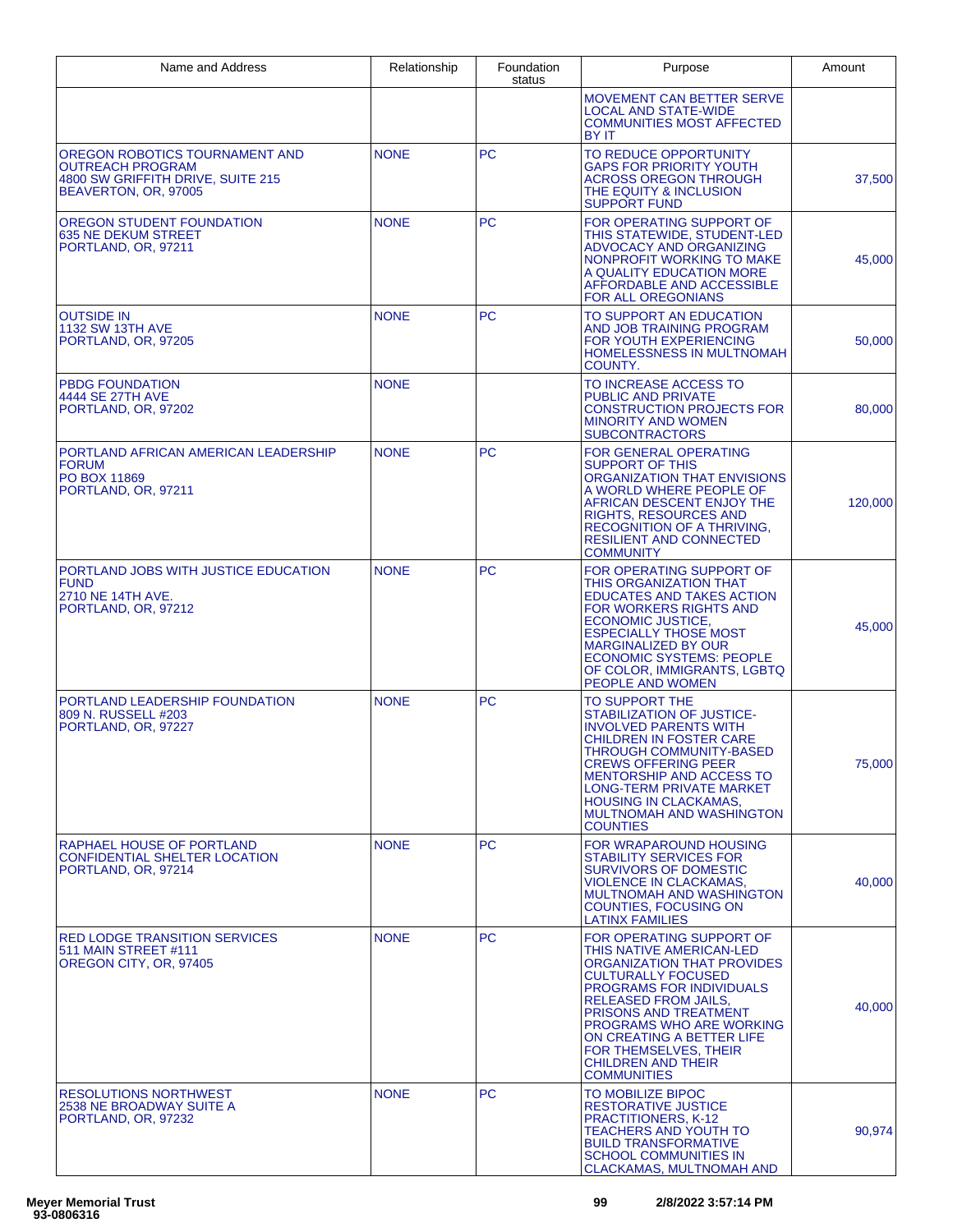| Name and Address                                                                         | Relationship | Foundation<br>status | Purpose                                                                                                                                                                                                                                                                                                | Amount  |
|------------------------------------------------------------------------------------------|--------------|----------------------|--------------------------------------------------------------------------------------------------------------------------------------------------------------------------------------------------------------------------------------------------------------------------------------------------------|---------|
|                                                                                          |              |                      | <b>WASHINGTON COUNTIES</b>                                                                                                                                                                                                                                                                             |         |
| <b>RESOURCES LEGACY FUND</b><br>555 CAPITOL MALL, SUITE 1095<br>SACRAMENTO, CA, 95814    | <b>NONE</b>  | <b>PC</b>            | <b>TO SUPPORT TRIBAL</b><br><b>COLLABORATION ON STATE</b><br><b>WATER ISSUES AND INCREASE</b><br>AWARENESS OF TRIBAL WATER<br><b>PRIORITIES IN OREGON</b>                                                                                                                                              | 50,000  |
| <b>ROGUE FARM CORPS</b><br><b>PO BOX 533</b><br>ASHLAND, OR, 97520                       | <b>NONE</b>  | <b>PC</b>            | TO EQUIP THE NEXT<br><b>GENERATION OF FARMERS TO</b><br><b>BUILD A MORE EQUITABLE,</b><br><b>RESILIENT FOOD SYSTEM AND</b><br><b>ADAPT TO CHANGE</b>                                                                                                                                                   | 45,000  |
| <b>RURAL ORGANIZING PROJECT</b><br>632 E MAIN ST<br>COTTAGE GROVE, OR, 97424             | <b>NONE</b>  | <b>PC</b>            | FOR OPERATING SUPPORT OF<br>THIS STATEWIDE ORGANIZATION<br><b>WORKING TO BUILD THE</b><br><b>CAPACITY OF LOCAL</b><br><b>GRASSROOTS GROUPS IN</b><br><b>RURAL COMMUNITIES TO SHIFT</b><br><b>CULTURE AND CREATE</b><br>SYSTEMS CHANGE AT THE<br>LOCAL, COUNTY AND STATE<br><b>LEVEL</b>                | 120,000 |
| <b>SAVE OUR WILD SALMON COALITION</b><br>811 FIRST AVE, #305<br>SEATTLE, WA, 98104       | <b>NONE</b>  | <b>PC</b>            | <b>TO SUPPORT GRASSROOTS</b><br>ORGANIZING TO RESTORE THE<br>LOWER SNAKE RIVER AND ITS<br><b>ENDANGERED SALMON AND</b><br><b>STEELHEAD</b>                                                                                                                                                             | 96,140  |
| <b>SPONSORS</b><br>338 HIGHWAY 99N<br>EUGENE, OR, 97402                                  | <b>NONE</b>  | <b>PC</b>            | TO EXPAND EXISTING<br><b>PROGRAMS TO SUPPORT</b><br><b>HOUSING STABILITY FOR</b><br><b>RECENTLY INCARCERATED</b><br><b>INDIVIDUALS AT RISK OF</b><br>HOMELESSNESS OR HOUSING<br><b>DISPLACEMENT IN LANE</b><br><b>COUNTY</b>                                                                           | 85,000  |
| <b>SUSTAINABLE NORTHWEST</b><br>1130 SW MORRISON ST. STE. 510<br>PORTLAND, OR, 97205     | <b>NONE</b>  | <b>PC</b>            | <b>FOR A PRESENTATION ON</b><br><b>SUSTAINABLE WOOD SOURCING</b>                                                                                                                                                                                                                                       | 1,000   |
| THE NEXT DOOR<br>965 TUCKER RD<br>HOOD RIVER, OR, 97031                                  | <b>NONE</b>  | <b>PC</b>            | TO SUPPORT THE PROMOTION<br>OF HEALTH EQUITY AMONG THE<br>LATINX COMMUNITY IN THE MID-<br><b>COLUMBIA GORGE REGION</b>                                                                                                                                                                                 | 37,500  |
| <b>TIDES FOUNDATION</b><br>PO BOX 29903<br>SAN FRANCISCO, CA, 94118                      | <b>NONE</b>  | <b>PC</b>            | FOR PROJECT SUPPORT AT THIS<br>NONPARTISAN, STATEWIDE<br>PROGRAM AIMED AT BUILDING<br><b>CULTURALLY-SPECIFIC</b><br>PATHWAYS TO ELECTED AND<br><b>APPOINTED OFFICIALS</b><br>THROUGH TRAINING, COACHING<br>AND MENTORSHIP IN<br><b>PARTNERSHIP WITH</b><br>COMMUNITY-BASED<br><b>ORGANIZATIONS</b>     | 50,000  |
| UMPQUA COMMUNITY DEVELOPMENT<br><b>CORPORATION</b><br>605 SE KANE<br>ROSEBURG, OR, 97470 | <b>NONE</b>  | PC.                  | TO BUILD A REGIONAL<br>COLLABORATIVE TO ALIGN,<br><b>COORDINATE AND SUPPORT</b><br><b>HOUSING EFFORTS ON THE</b><br>SOUTHERN OREGON COAST                                                                                                                                                              | 60,000  |
| UMPQUA COMMUNITY DEVELOPMENT<br><b>CORPORATION</b><br>605 SE KANE<br>ROSEBURG, OR. 97470 | <b>NONE</b>  | <b>PC</b>            | TO DEVELOP A SOUTHERN<br>OREGON REGIONAL APPROACH<br>TO BUILD COMMUNITY CAPACITY<br>TO PERMANENTLY HOUSE<br><b>JUSTICE-INVOLVED INDIVIDUALS</b><br>THROUGH COLLABORATION,<br><b>RENTAL TENANT EDUCATION</b><br>AND FINANCIAL STABILIZATION<br>IN COOS, CURRY, DOUGLAS AND<br><b>JOSEPHINE COUNTIES</b> | 72,568  |
| UNITED WAY OF LANE COUNTY<br>3171 GATEWAY LOOP<br>SPRINGFIELD, OR, 97477                 | <b>NONE</b>  | <b>PC</b>            | TO ACHIEVE MEASURABLE<br><b>PROGRESS ON THIRD GRADE</b><br><b>READING FOR PRIORITY</b><br><b>STUDENTS IN LANE COUNTY</b><br>THROUGH THE "LANE COUNTY<br><b>READS" PROGRAM</b>                                                                                                                          | 50,000  |
| URBAN LEAGUE OF PORTLAND<br>10 N. RUSSELL STREET<br>PORTLAND, OR, 97227                  | <b>NONE</b>  | РC                   | <b>FOR GENERAL OPERATING</b><br>SUPPORT OF ONE OF OREGON'S<br>OLDEST CIVIL RIGHTS AND<br><b>SOCIAL SERVICE</b><br>ORGANIZATIONS, EMPOWERING<br>AFRICAN AMERICANS AND<br>OTHERS TO ACHIEVE EQUALITY<br>IN EDUCATION, EMPLOYMENT,                                                                        | 75,000  |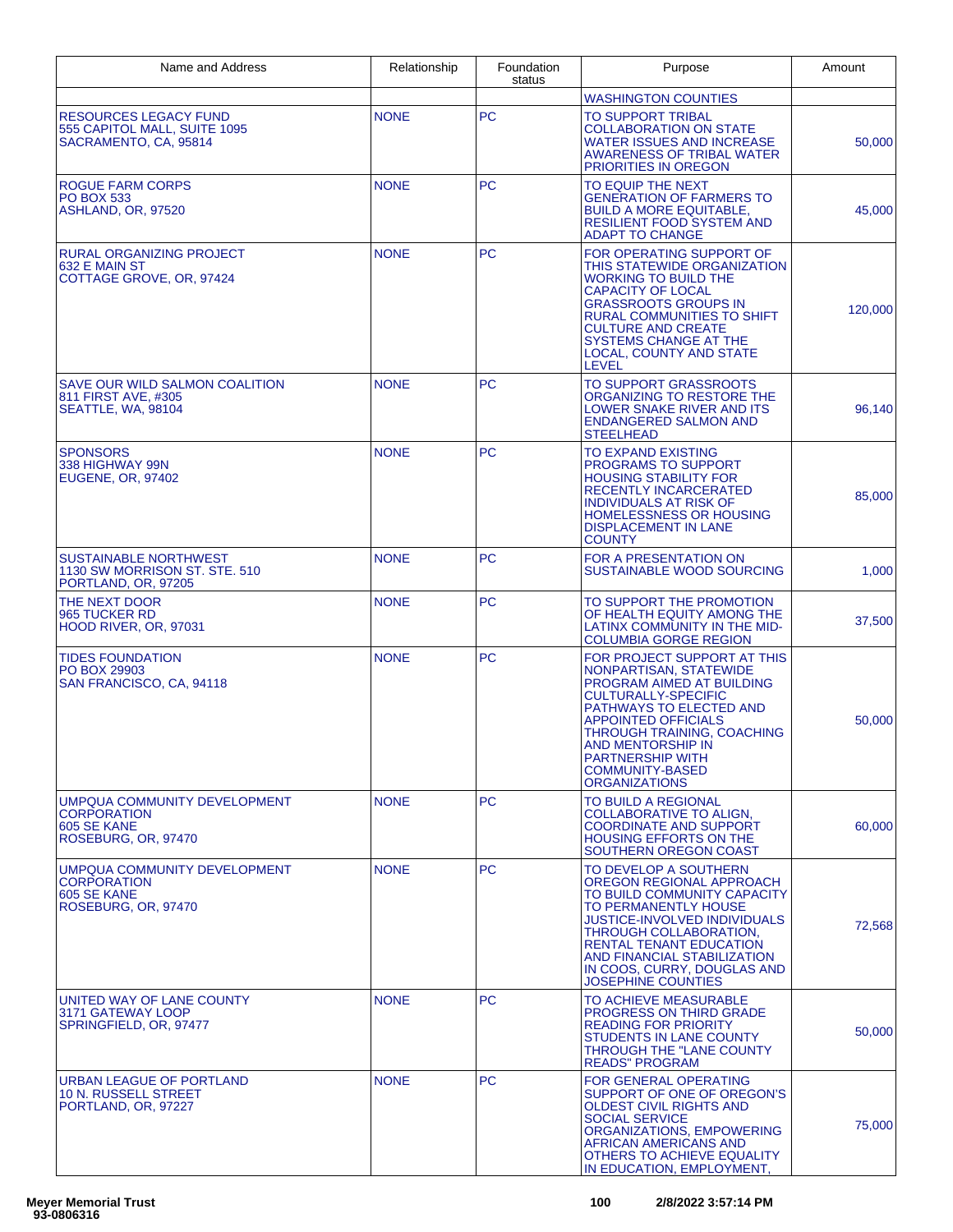| Name and Address                                                                           | Relationship | Foundation<br>status | Purpose                                                                                                                                                                                                                                                                           | Amount  |
|--------------------------------------------------------------------------------------------|--------------|----------------------|-----------------------------------------------------------------------------------------------------------------------------------------------------------------------------------------------------------------------------------------------------------------------------------|---------|
|                                                                                            |              |                      | <b>HEALTH. ECONOMIC SECURITY</b><br>AND QUALITY OF LIFE                                                                                                                                                                                                                           |         |
| URBAN LEAGUE OF PORTLAND<br>10 N. RUSSELL STREET<br>PORTLAND, OR, 97227                    | <b>NONE</b>  | <b>PC</b>            | <b>FOR GENERAL OPERATING</b><br>SUPPORT TO URBAN LEAGUE OF<br>PORTLAND FOCUSED IN<br><b>CLACKAMAS, MULTNOMAH AND</b><br><b>WASHINGTON COUNTIES</b>                                                                                                                                | 25,000  |
| URBAN LEAGUE OF PORTLAND<br>10 N. RUSSELL STREET<br>PORTLAND, OR, 97227                    | <b>NONE</b>  | <b>PC</b>            | TO PROVIDE INTENSIVE<br><b>SERVICES TO JUSTICE-</b><br><b>INVOLVED INDIVIDUALS</b><br>THROUGH A PEER COHORT<br><b>MODEL FOCUSING ON LONG-</b><br><b>TERM HOUSING SUCCESS IN</b><br>CLACKAMAS, MULTNOMAH AND<br><b>WASHINGTON COUNTIES</b>                                         | 75,000  |
| <b>VERDE</b><br>7001 NE COLUMBIA BLVD.<br>PORTLAND, OR, 97218                              | <b>NONE</b>  | <b>PC</b>            | FOR LIVING CULLY, A<br><b>COLLABORATIVE THAT WORKS</b><br>TO ADDRESS DISPARITIES IN<br>HOUSING, INCOME, HEALTH,<br><b>EDUCATION AND NATURAL</b><br><b>RESOURCES IN PORTLAND'S</b><br><b>CULLY NEIGHBORHOOD</b>                                                                    | 125,000 |
| <b>VERDE</b><br>7001 NE COLUMBIA BLVD.<br>PORTLAND, OR, 97218                              | <b>NONE</b>  | <b>PC</b>            | TO BUILD POWER AND WEALTH<br>IN LOW-INCOME AND PEOPLE OF<br><b>COLOR COMMUNITIES THROUGH</b><br><b>COMMUNITY CONTROL OF</b><br><b>RESOURCES AND INVESTMENTS</b>                                                                                                                   | 87,500  |
| <b>VERTUELAB</b><br><b>PO BOX 212</b><br>PORTLAND, OR, 97207                               | <b>NONE</b>  | <b>PC</b>            | TO STRENGTHEN VERTUELAB'S<br>DIVERSITY, EQUITY AND<br><b>INCLUSION CAPACITY AND</b><br><b>EXPAND THEIR SUPPORT FOR</b><br><b>GREEN TECHNOLOGY</b><br><b>ENTREPRENEURS OF COLOR</b><br><b>INCLUDING PROVIDING CAPITAL</b><br>FOR CLIMATE-FOCUSED NEW<br><b>TECHNOLOGIES</b>        | 83,591  |
| VIRGINIA GARCIA MEMORIAL FOUNDATION<br>3305 NW ALOCLEK DRIVE<br>HILLSBORO, OR, 97124       | <b>NONE</b>  |                      | FOR OPERATING SUPPORT OF<br>THIS HEALTH SERVICE<br>PROVIDER ADVOCATING FOR<br><b>BROADER SYSTEMIC CHANGES</b><br><b>TO ADDRESS SOCIAL</b><br>DETERMINANTS OF HEALTH IN<br><b>WASHINGTON AND YAMHILL</b><br><b>COUNTIES</b>                                                        | 65,000  |
| <b>VOZ WORKERS' RIGHTS EDUCATION PROJECT</b><br>330 SE 11TH AVE.<br>PORTLAND, OR, 97214    | <b>NONE</b>  | <b>PC</b>            | FOR OPERATING SUPPORT TO<br><b>BUILD SOCIAL AND ECONOMIC</b><br>POWER FOR IMMIGRANTS AND<br>RAISE THE PROFILE OF DAY<br>LABORERS WHO HAVE BEEN<br><b>DISPROPORTIONATELY</b><br><b>IMPACTED BY THE NOVEL</b><br><b>CORONAVIRUS (COVID-19)</b><br><b>PANDEMIC</b>                   | 40,000  |
| <b>WALLOWA RESOURCES</b><br>401 NE 1ST ST, SUITE A<br>ENTERPRISE, OR, 97828                | <b>NONE</b>  | <b>PC</b>            | TO EXPAND THE RURAL<br>"STEWARDSHIP ECONOMY"<br><b>MODEL IN EASTERN OREGON</b><br>THROUGH LAND MANAGEMENT<br>COLLABORATIVES, COMMUNITY<br>LAND OWNERSHIP, WORKFORCE<br><b>TRAINING PROGRAMS AND</b><br><b>PARTNERSHIPS WITH</b><br><b>COMMUNITY-BASED</b><br><b>ORGANIZATIONS</b> | 73,279  |
| WARM SPRINGS COMMUNITY ACTION TEAM<br><b>1136 PAIUTE AVENUE</b><br>WARM SPRINGS, OR, 97761 | <b>NONE</b>  | PC.                  | TO SUPPORT LEADERSHIP<br>DEVELOPMENT ON THE WARM<br><b>SPRINGS RESERVATION FOR</b><br>INDIVIDUALS WHO CAN TAKE ON<br>ROLES TO ADVOCATE FOR<br><b>THEIR COMMUNITY</b>                                                                                                              | 145,000 |
| <b>WASHINGTON COUNTY KIDS</b><br>250 NE HILLWOOD DR<br>HILLSBORO, OR, 97124                | <b>NONE</b>  | <b>PC</b>            | TO FOSTER EFFECTIVE<br><b>COORDINATION,</b><br><b>COLLABORATION AND SUPPORT</b><br>OF OUT-OF-SCHOOL-TIME<br><b>PROVIDERS IN WASHINGTON</b><br><b>COUNTY</b>                                                                                                                       | 27,000  |
| <b>WESTERN STATES CENTER</b><br>506 SW 6TH AVE #802<br>PORTLAND, OR, 97204                 | <b>NONE</b>  | <b>PC</b>            | FOR OPERATING SUPPORT OF<br>THIS ORGANIZATION WORKING<br>IN THE EIGHT WESTERN STATES<br>OF OREGON, WASHINGTON,<br>IDAHO, MONTANA, WYOMING,<br>UTAH, NEVADA AND ALASKA TO                                                                                                          | 100,000 |